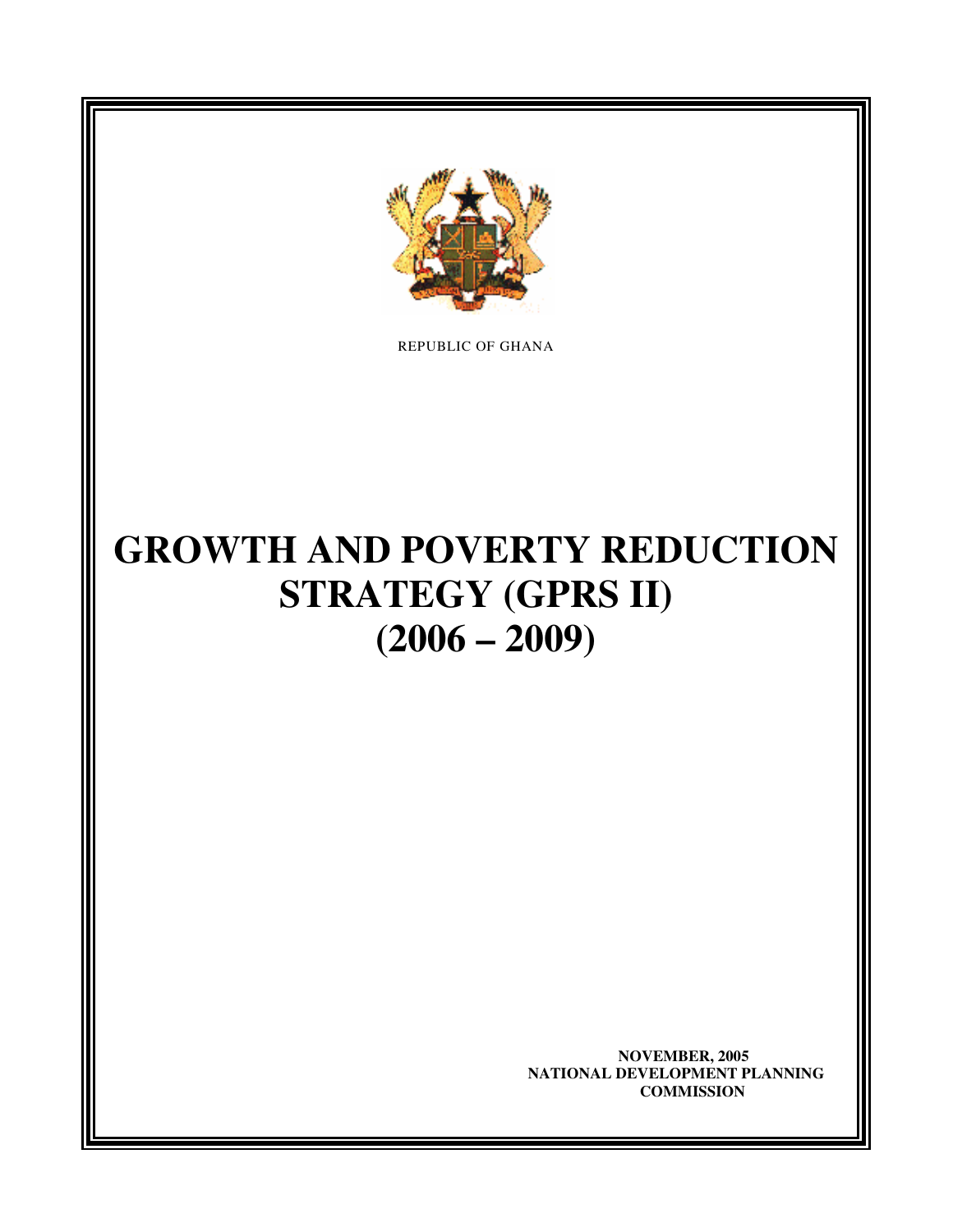# **PREFACE**

# **Economic Development and Poverty Reduction in Ghana**

#### **Widening Opportunities, New Strategic Choices**

1. With this 2005 version of Ghana's Poverty Reduction Strategy papers, the nation is called upon to define anew the programmes of National Development that it wishes to pursue in support of its current social and political aspirations. The turn-around in Ghana's economic fortunes which has come about with the new century, offers the opportunity to achieve faster the existing goals of development policy, or to enlarge them or to do both. But the march of history and ideas also moves us to consider whether entirely new goals have come within our grasp, or that our priorities should be substantially re-ordered.

2. The previous strategy paper **GPRS I**, issued in 2003, reflected a policy framework that was directed primarily towards the attainment of the anti-poverty objectives of the UN's Millennium Development Goals (MDGs). The present paper, **GPRS II,** is intended to introduce a shift of strategic focus, even though many of the actual programmes which will be implemented under it between 2006 and 2009 will be in the same areas. **The central goal of the new policy is to accelerate the growth of the economy so that Ghana can achieve middle-income status within a measurable planning period.** It is necessary to place such a far-reaching change in the focus of development policy into a perspective of Ghana's economic history which is much longer than the recent past when we began writing periodic policy papers of this sort.

3. Ghana is already on course to meet the targets of the MDGs, and acceleration of economic growth will permit us to implement them even more fully. For instance, in the case of basic education for all, government has undertaken not only to meet the numerical targets of the MDGs but also to put the lost quality back into the basic education that is offered to children in deprived and rural areas. Aside from this, government has gone beyond the MDGs and set educational targets that are more related to the manpower needs of a future middle-income Ghana than simply to the fundamental human right of our children to receive at least a basic-level of education from the society. (This is discussed more fully below).

#### **A Tradition of High Expectations**

4. The post-war Gold Coast, 1945-1957, was a model colony of the British Empire, endowed with a relatively advanced network of infrastructure and social service institutions in health and education. These facilities had been financed with the proceeds of a previous cocoa boom in the 1920s. Indeed, that boom had been so remunerative that Governor Gordon Guggisberg had felt emboldened to write a long-term development plan, the first in the history of the colony, with considerable assurance that it would be successfully financed and implemented. The 1930s global depression and the disruption of exports during the Second World War marked a decade-long pause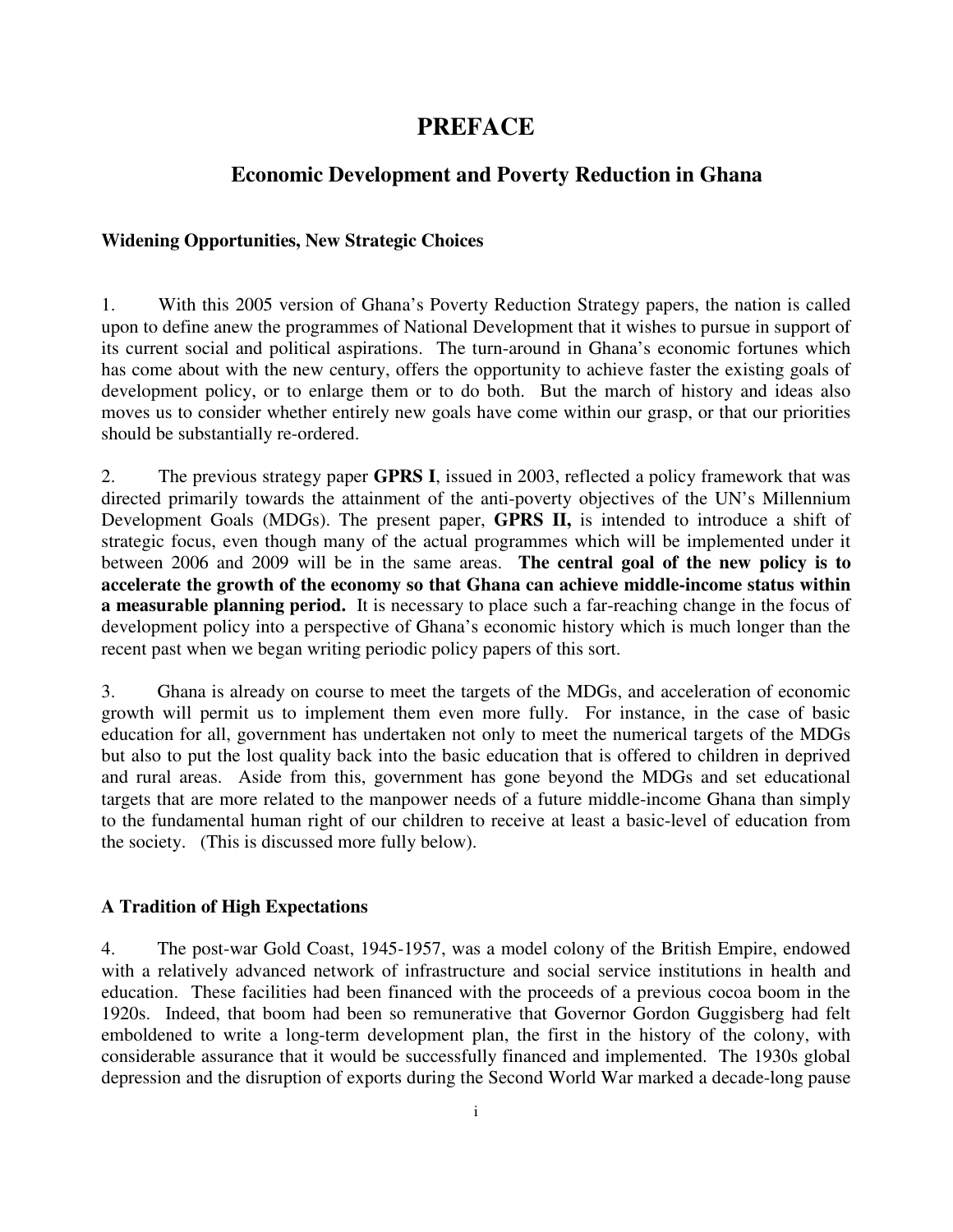in the economic progress of the colony.

5. But the British Government had made arrangements for the continuing purchase of the cocoa crop throughout the war years while opportunities for spending those earnings were restricted by war-time rationing. The result was that by 1945 the Gold Coast emerged as one of the biggest holders of reserves in the Sterling Area system, with assets of a value which today would put Ghana in the position of an oil-exporting country.

6. It was against this background of accumulated national savings that the colony was able to finance a university for itself as early as 1947, and nationalist leaders were able to set their sights equally high in every aspect of development planning. By the time Dr. Nkrumah was deposed in 1966 he had placed social aspirations such as free education and public health, mass housing and municipal transport, firmly onto the development agenda of the new Ghana. In the field of infrastructure he had already delivered such impressive monuments as the new harbour and industrial city of Tema, the Volta River power system, and even a concrete motorway to link Accra and Tema. An incipient industrialisation was also being simultaneously financed from public coffers by the time he left.

7. Side by side with this 20-year transformation of Ghana's social and economic infrastructure, an explosive population boom had got underway, fuelled by the classic rural-urban drift of younger people. All these costs of social change were being paid for out of the profits from a long cyclical boom in the cocoa industry, a guaranteed bullion gold price, and a newly emerging timber export business. The haunting question in economic policy-making was what would happen to all this if the cocoa bubble were to burst.

#### **Economic Structure and the Sustainability of Development**

8. And that was precisely what it did: in 1965/66 when, saturated by Ghana's own success in raising the volume of cocoa production to a then-record level of 550, 000 tons, the market collapsed and the vulnerability of a mono-crop economy was starkly exposed. Since then, the economic fortunes of this country have shown a highly unstable pattern of cyclical fluctuation, depending on the ups and downs in the markets for the triad of primary products – cocoa, timber and gold – upon which, even now, the economy depends so completely. Economic security and steady progress in national development have constantly eluded us. In the forty years since the days of Nkrumah, economic policy-making in Ghana has had to contend with a popular sense of grievance over an arrested national development which is still blocked by an unfair international trading system.

9. The need for a rapid and radical **transformation of the structure of Ghana's internal production and foreign trade** is one of the most widely-shared beliefs among intelligent laymen, who must own and support this GPRS II programme, as well as the professional and political lenders. In the face of the widening development opportunities offered by the rehabilitated Ghana economy of 2005, this universal ideology informs the decision to re-focus policy in this GPRS II. The nation must now aim for strategic objectives beyond the minimal goals of poverty reduction as envisaged under GPRS I, even though faster growth and structural diversification will themselves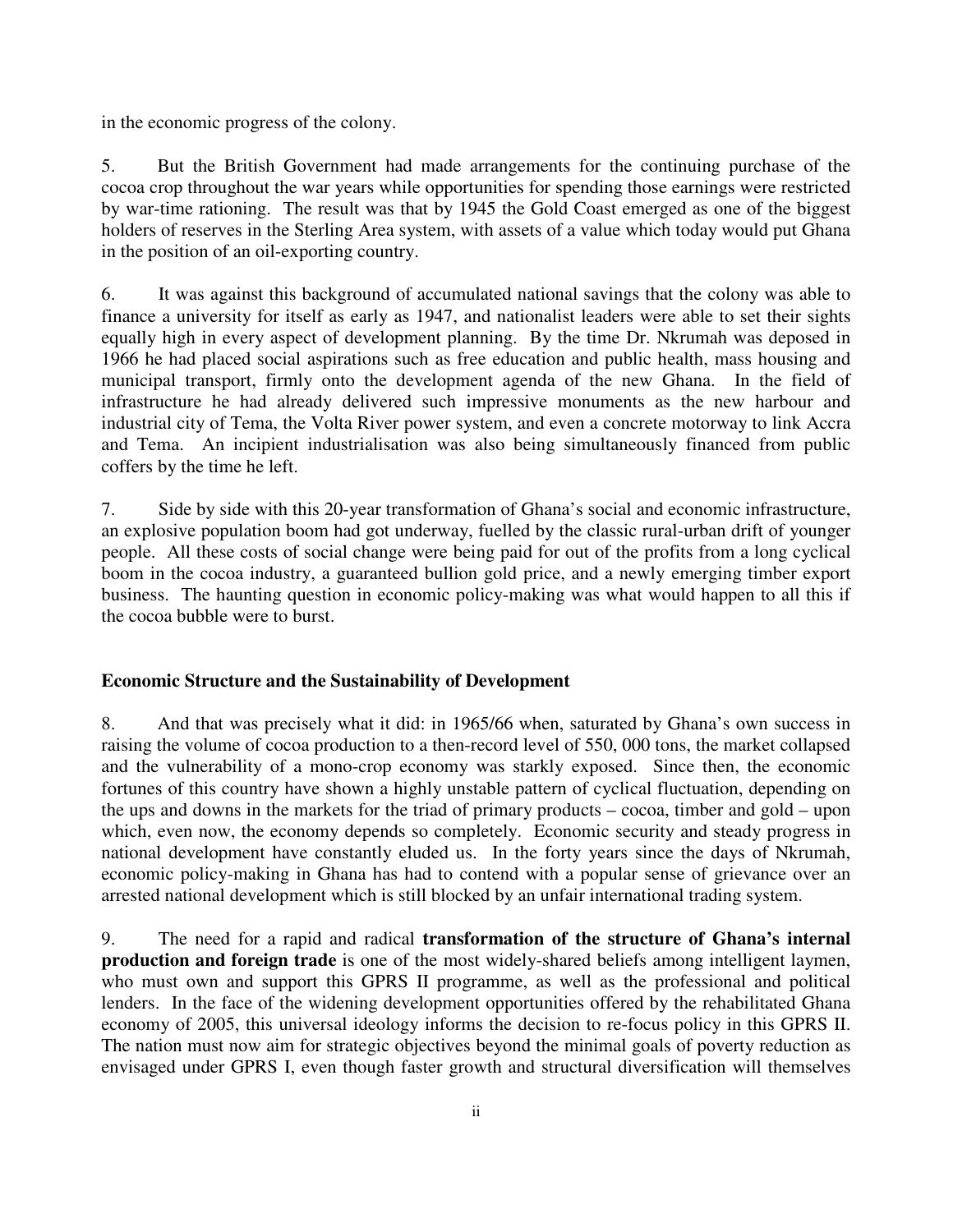provide the resources to more than meet the MDG objectives of GPRS I. It is essential for Ghana to dialogue freely with its development partners on these political / ideological issues so that the implementation of GPRS II is not obstructed by hidden political reservations.

10. In the early 1960s, the supply of educated manpower and the availability of industrial development credits from both sides in the global cold war had enabled the Government of Dr. Nkrumah to develop serious ambitions for the industrialisation of the country in order to correct its structural lop-sidedness. For various reasons, among them principally deficiencies in managerial capacity in state-owned industries and errors in technological choices, together with the cyclical fluctuations of Ghana's export earnings, that incipient reform of the structure of Ghana's economy has yielded meagre returns. But almost unanimously Ghanaians believe that the road to economic emancipation lies through diversifying away from the cocoa-gold-timber structure and adding an element of industrialisation, technology and high productivity to the pattern of Ghana's economy. GPRS II aims to set Ghana on that road.

### **Political Stability and National Development**

11. To compound the difficulties of remoulding the economy, and driving it to serve the rising needs of a rapidly growing population, Ghana proceeded, during the period after we had exhausted our financial reserves under Dr. Nkrumah, to saddle itself with the additional handicap of political instability and a long-range deterioration in the standards of governance. Against that background, not only did the volume of new investment continue to stagnate or even decline, but the maintenance of existing assets was systematically neglected. And capital flight rather than capital inflow became the normal condition in Ghana's balance of payments picture.

12. Unsurprisingly, by the time that a semblance of democratic governance was restored under the 1992 Constitution, average productivity, and hence the real incomes of all classes of Ghanaian citizens, had fallen to very low levels. During the 1980s, the Multilateral Financial Institutions in Washington had guided Ghana into adopting successive programmes of "Structural Adjustment" supported with substantial amounts of credit. But the composition of internal production and external trade remained largely unchanged. For twenty years no new industrial enterprise of any size was established in Ghana, and the farming community adopted no new major crop to add to the list of exports or the staples of domestic consumption.

13. And the restoration of competitive democratic politics in the 1990s seemed paradoxically to work against economic stabilisation. At each of the elections in 1992, 1996, and 2000, an incipient stabilisation of the fiscal and monetary environment suffered a relapse. And in the latter years inflation and exchange rate deterioration seemed to spin out of control. It says a great deal for the growing robustness of the economy and its management that for the elections of 2004 Ghana was able to avoid the recurrence of that 4-yearly syndrome financial dislocation.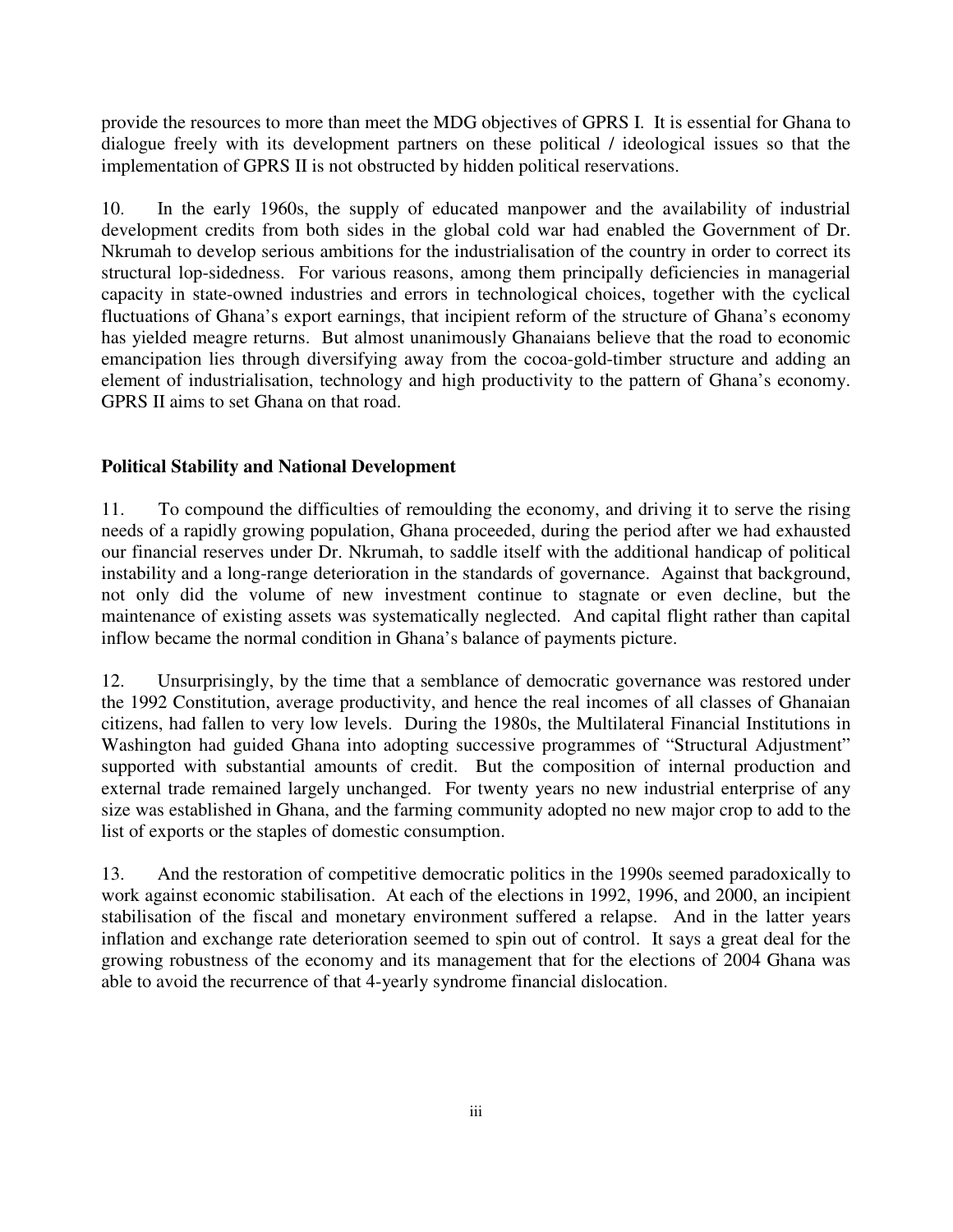#### **From the Economics of Reconstruction to the Economics of Growth**

14. At the nadir of economic stress in 2000 - 2001 the government was compelled to seek relief from the unsustainable burden of debt servicing, and other elements of external imbalance, which were fuelling an oppressive combination of inflation and stagnation. In return for the reliefs then granted, the association of Ghana's creditors required of us the adoption of "safety net" budgetary policies by government, plus a monetary regime that was principally aimed at fighting inflation. Thus, the framework of policy which was formally agreed with Ghana's creditors prescribed on the one hand a defensive and protective bias of national development expenditures in favour of building up the basic social services and securing the welfare of the most handicapped and excluded elements of society. On the other hand, it also prescribed a sharp overall redistribution of public financial resources in favour of the lower segments of income-earners.

15. The Millennium Development Goals had been adopted at the UN at the turn of the century to help Third World countries construct a dyke wall against the flood of rising impoverishment which could have sucked so many Third World citizens into permanent depths of poverty. Ghana subscribed voluntarily to the MDGs at the UN as a member of the general comity of nations. But under the HIPC compact these MDGs were transformed into the mandatory framework of domestic economic policy in return for the grant of debt relief.

16. In the past four years, the policies and instruments of defensive economic strategy under Structural Adjustment and HIPC have finally begun to produce a measure of economic stability and steadily improving social equality. Inflation has come under control despite the challenges of soaring energy prices and incidences of low rainfall / poor grain crops. The value of the Cedi has steadied on the exchanges, and has even begun to appreciate against some major currencies.

17. The proportionate allocation of budgetary resources to basic pro-poor services, such as primary education, water supply and public health, has continued to grow. Pernicious indicators of unacceptable deprivation in some corners of the social structure, such as low school enrolment in the rural and savannah areas, and high drop-out rates for the girl school-child, are being overcome. This year 2005 Ghana is embarking on the ambitious project of a Universal Health Insurance System, financed out of general taxes as well as beneficiary contributions, in order to protect all citizens against preventable and manageable diseases such as malaria, tuberculosis and HIV/AIDS. The indicators in other areas such as maternal and infant mortality and provision of clean water supply all seem set on a steady curve of improvement. Thus, at the beginning of this planning period 2006 -2009 both macro-economic stability and the pursuit of basic MDGs seem to have become securely entrenched. The nation can now move on with assurance from the economics of reconstruction and rehabilitation to the economics of accelerated growth.

#### **Setting New Targets of Development**

18. During the 40 years of Ghana's meandering in the economic wilderness, the world has of course not stood still. Today, comparing the economic status of Ghana with that of similar third world countries which have managed their affairs with greater maturity and skill, our people feels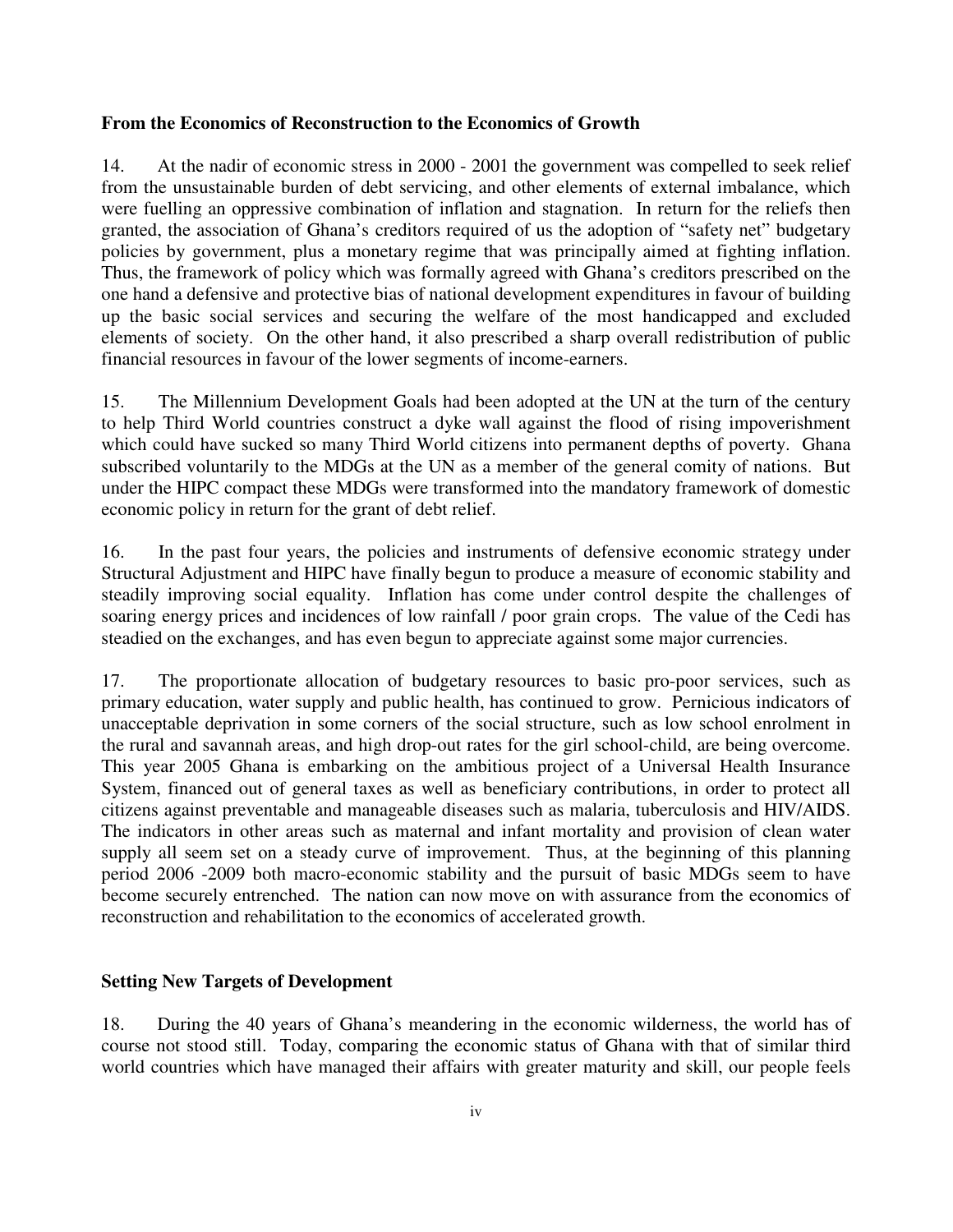themselves left unacceptably far behind in the natural development stakes. Korea, Taiwan, Malaysia, Botswana, Kenya, Mauritius, Seychelles, Jamaica, Tunisia, Morocco, even the desertbound Namibia -- all of which had comparable, sometimes lower, levels of per capita production than Ghana at the beginning 50 years ago -- now have considerably higher levels of per capita income. The brightest stars of contemporary economic development, India and China, were prey to recurrent mass famine at the time when Ghana was reasonably well-fed and liberally provided with social services.

19. It is in the light of these comparisons that the discerning Ghanaian electorate feels compelled to raise its sights from the minimal ambitions of preventing gross poverty and distress, and instead aim at sharing in the commonly observed standards of living in the early 2000-Global Economy. With the present instalment of strategising in development policy, government is offering leadership for the nation to embark on the quest for that higher destiny. **This is to be done by achieving the status of a middle-income economy**. Accordingly, even though the present document is the second in the series of "poverty reduction" programmes, its strategic focus is being steered in a significantly different direction. Government believes that with the platform of macroeconomic stability and international credits-worthiness that has been achieved, it is now appropriate for Ghana to aim for the attainment of middle-income status in the medium-term.

20. The average intelligent citizen need not concern himself with the technical definition of economic concepts like "per capita GDP" and "middle-income country" in order to be able to take part in the public debate on the management of the nation's economy in which the Government is hereby inviting every citizen to participate through the publication of this document.

#### **Towards Middle-Income Status**

21. The internationally accepted definition of a middle-income country is highly elastic, ranging from the lower limits of an average income of \$750 per capita per annum (as measured by the prevailing methods of calculation) to as much as \$3,000 per head per annum. In the current 2005 practice of the World Bank, countries are categorised into two classes: those which are considered wealthy enough and therefore have to borrow on the quasi-commercial terms of the Bank itself, and on the other hand those lower income countries which are permitted to borrow on the concessionary terms of the Bank's IDA, soft-window, branch.

22. Leaving aside certain technical overlaps, the World Bank's cut-off line between poorer – IDA and middle income – IBRD borrowers currently translates into countries with per capita national income above \$2,000 per annum and those with less. In other words, the World Bank continues to support many countries in the lower segments of middle-income status with concessionary development loans even though they have passed the conventional threshold of middle-income status. On this scale, Ghana will be already on the fringes of stable middle-income status when we move to the level of \$1,000 per capita per annum, and would be comfortably installed among the majority of progressive developing countries when our per capita income has risen above \$1,500 per annum.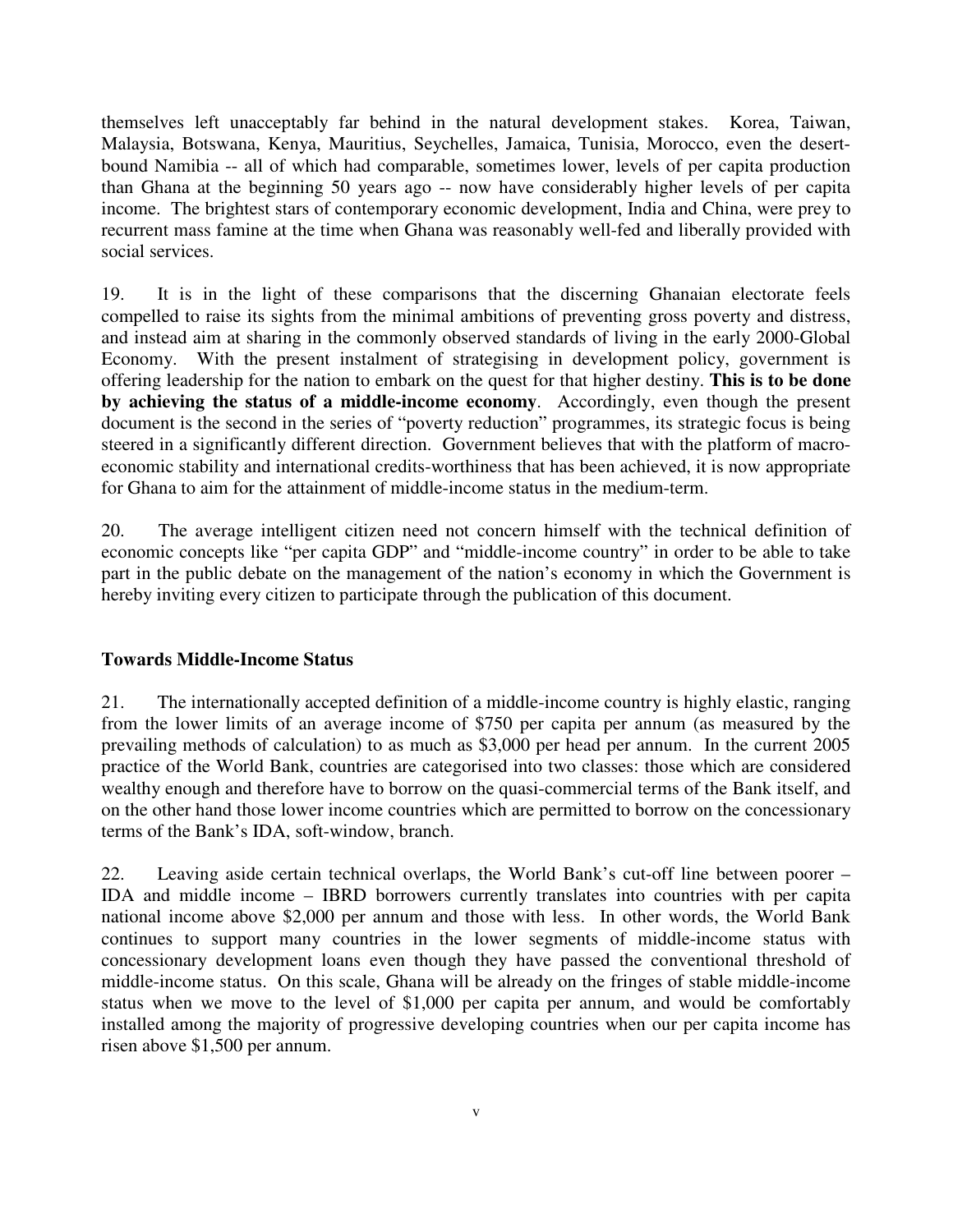23. In setting our economic growth targets the important thing is to ensure that the nation will be moving forward at a fast enough pace that, even with our still rapidly rising population, would allow majority of Ghanaians to see that their real standard of living -- their access to better food, housing, clothing, water, education, health, transport facilities – have become significantly better every few years when they look back. Too often, the technical numbers get in the way of such intelligent assessment. People live well or poorly not in proportion to "GDP growth rates" or \$X per head per annum, but in relation to their access to these tangible goods and services.

24. With this present instalment of the NDPC's development strategy document we have symbolically changed the name of the programme from the "**Ghana Poverty Reduction Strategy" (GPRS I)** to the **Growth and Poverty Reduction Strategy (GPRS II)** -- the same initials, GPRS, but with a fundamentally different focus and content. This is not simply a matter of acronyms, but of basic intent and policy.

#### **Human Resource Development: The Focal Point of Strategy**

25. The educational sector reform policy of government most sharply illustrates the intended change in strategic focus between GPRS I and GPRS II. The objectives of the UN's MDG compact, which are reflected in the original poverty reduction proposals of GPRS I, included raising the access of all the nation's children and youth to a defined minimum of basic education, unhampered by the particular economic circumstances of their parents or guardians.

26. In an educational programme which was simply focussed on poverty reduction, the standard way to meet this target was to improve and equalise access to a six-year basic education for all children up to the age of around 12 years. **In Ghana's GPRS II it has been decided to eventually make school attendance obligatory for all children for 11 years -- from 4 to 15 - including two years of Kindergarten, and three years of Junior High School with a genuine secondary school content**. The plan also includes improving the physical environment of schooling, and assuring the quality standards, especially in basic numeracy and literacy. In the last four years, Government has already built nearly 4,000 units of new primary / JSS school blocks, and rehabilitated thousands of older ones including the raising of all teacher training colleges to diploma-awarding institutions, and the retraining of Cert A, Cert B and many thousands of untrained teachers, thanks in part to the technological opportunities of distance-learning School. The levels of teacher education are being rapidly improved; Curricula are being reshaped at every level so as to raise the standard targets of educational attainment for the bulk of Ghana's youth and to bring them eventually up to standards around the world.

27. The reason for going so far beyond the internationally covenanted obligations in the provision of universal basic education as simply our children's human right is that government has absorbed the most important lesson of contemporary economic history. The lesson is that the single most crucial key to the attainment of economic success is the educational quality of a nation's work force. Government has accordingly decided that Ghana must nurture a workforce which is equipped with more than the basic levels of educational attainment, as defined in the MDG goals.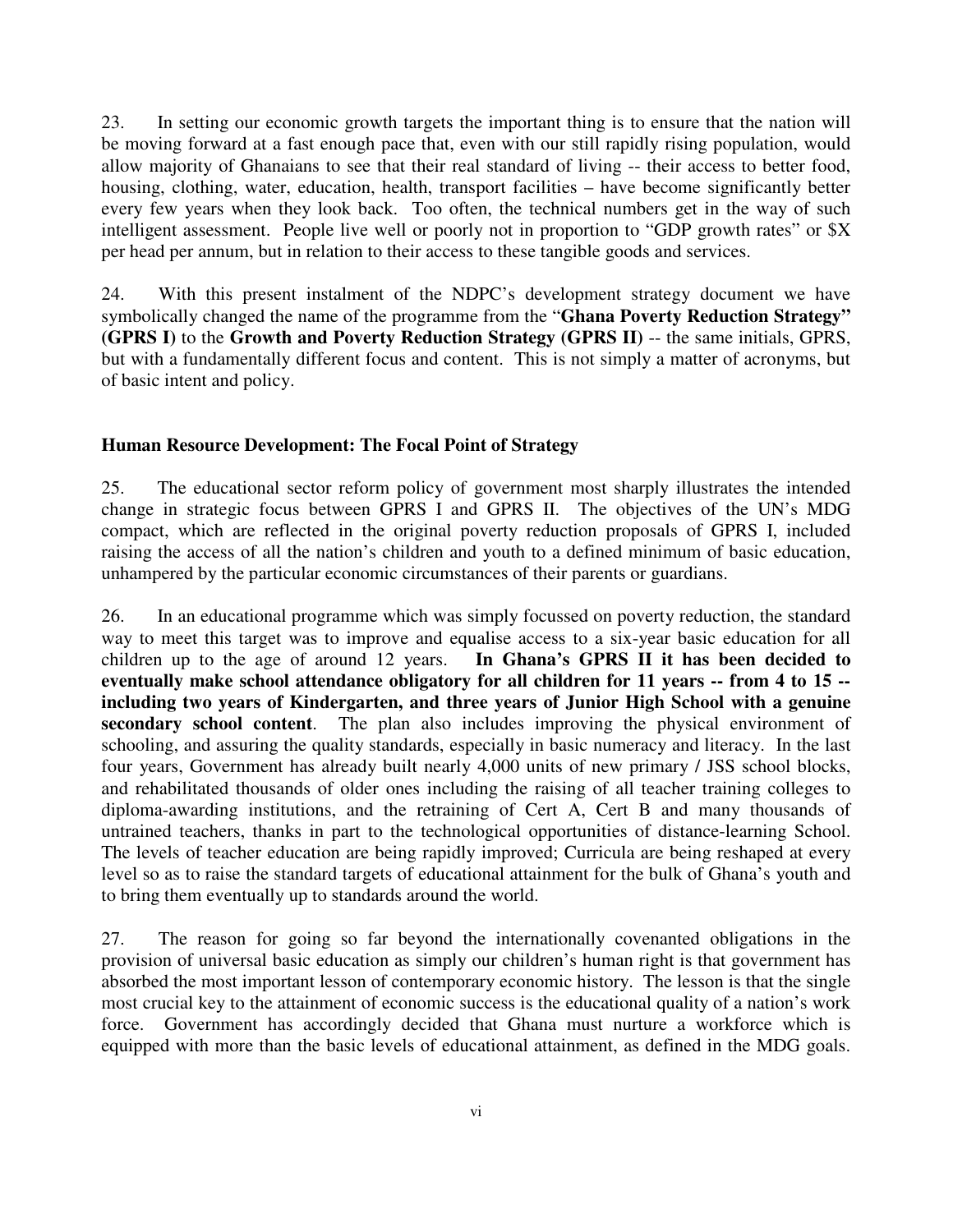This is so in order to support an economy which can then realistically aim to achieve rapid progress in the income status of its citizens.

28. In particular, the long-neglected areas of technical and vocational training for youngsters from 15 to 18 years, and a structured system of apprenticeship to cater for the even larger numbers who under a basic MDG programme would not go through any formal training beyond the age of 12 years, are to be brought into much sharper focus. Besides, Government is determined that Ghana should go after the proven benefits that early childhood education confers, so that the entire working force is much more open to the absorption of modern high-productivity, high income technology.

29. The logic and the evidence in favour of the ambitious goals in educational development are totally irresistible. But the strategy will be very expensive to pursue. Even though the eventual cost/benefit ratio undoubtedly speaks for its adoption, the process of moving from where we are today to where we want to be tomorrow, is bound to be very painful, costly and turbulent.

30. In our evolving relations with those countries and institutions which are our developing partners, there is no more crucial area than this in which we should be calling on them to supplement the meagre financial resources that the economy of Ghana can generate itself, to support the government's new educational programme. Fortunately, in the most recent reassessments of donor country policies towards the development programmes of countries such as Ghana, and especially in the lead-up to the Gleneagles Summit of the G8 in July 2005, it has been recognised that the absorption and application of a great deal more science and technology than is presently deployed is a critical ingredient for successful growth in the third world. And that means a much better educated workforce in place of the old concepts of cheap, sweatshop labour.

31. Fortunately, many donor countries and agencies have now reconsidered their attitudes towards tertiary education, and the promotion of science and technology in third world countries.

32. When out-dooring the strategic objectives of the new Government in his State-of-the-Nation address to Parliament on 23<sup>rd</sup> January 2005, President J. A Kufour placed in the number one position "**the development of Ghana's human resources"**. That should unambiguously settle the issue of priorities in the nation's development plans for the next four years.

33. There is one aspect of Human Resources Development to which the Government has paid particular attention, for very good reasons. And that is the development of a public service that can be relied on to manage the nation's business with efficiency and dispatch. The groundwork has been laid and, with the help of our development partners we expect to deepen the reforms so that the public sector becomes once again the icon by which Ghana was judged for many years.

34. In the area of improving the social and living conditions of Ghanaians another example can be cited to illustrate the change of strategic focus which is being introduced as between GPRS I and GPRS II. In the first four years after the government established for the first time a dedicated Cabinet-level ministry to look after Women and Children's Affairs, the nation can proudly record the rescuing and rehabilitation of more than 3,000 'street children', including many young girls,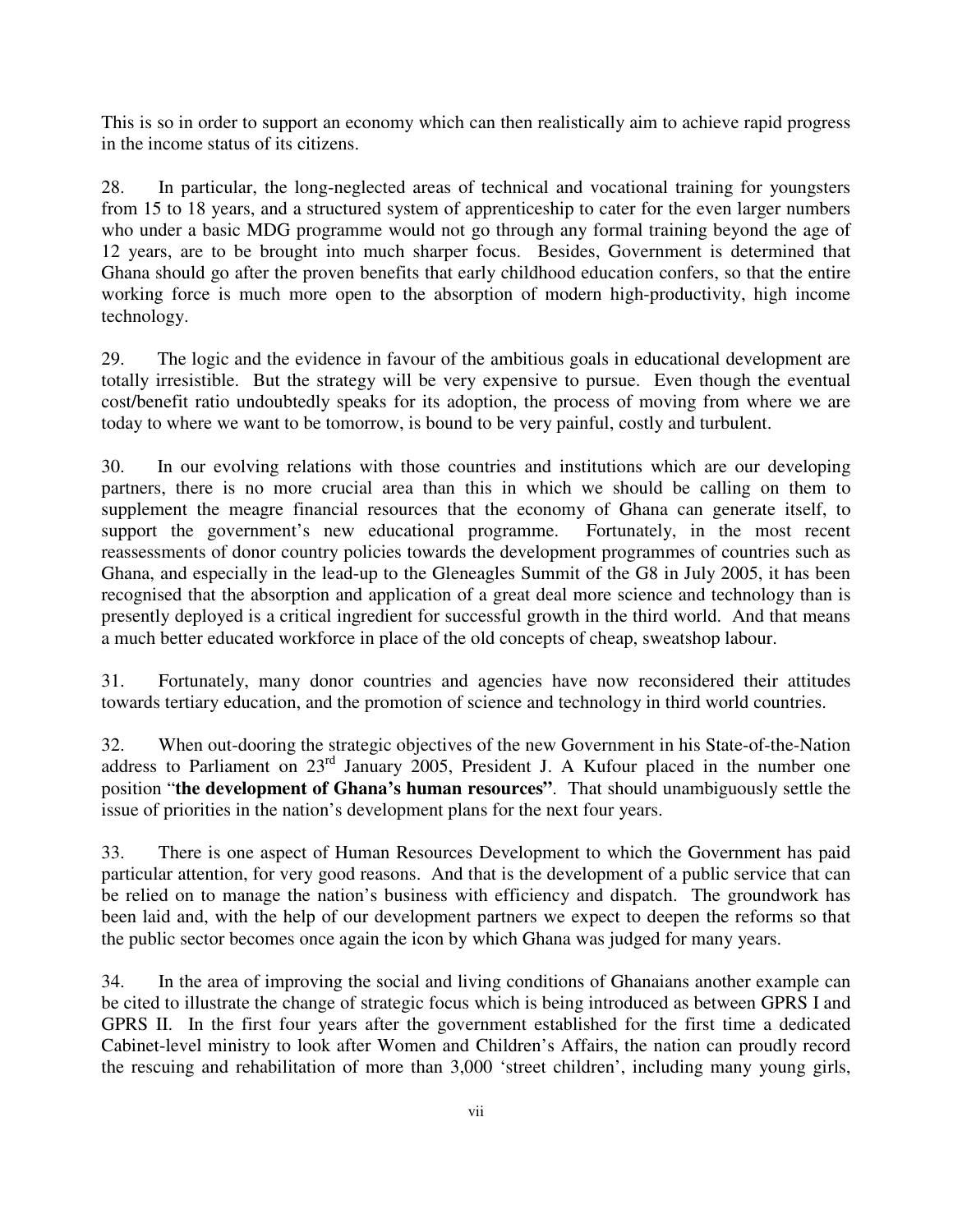who had been living and sleeping rough in Ghana's principal cities. In the new phase of social policy under GPRS II, however, Government is moving beyond that. By launching in September 2005 the first mass housing project for working family people that has been attempted in Accra for the past 25 years, government has raised the focus and standards in the field of the provision of shelter by many notches beyond the rescuing of homeless youth under GPRS I.

#### **The Modernisation of Agriculture and Strengthening of Infrastructure**

35. The ensuing pages of this GPRS II document contain exhaustive details of programmes for the rationalisation and modernisation of Ghana's agriculture and agro-based/processing industry. The majority of Ghana's working population continues to depend upon farming activities for their livelihood, and typically they cultivate small acreages. It stands to reason therefore that no significant progress can be made in raising the average real incomes of Ghanaians as a whole without significant improvements in the productivity of the small-scale farmer and farm labourer. The means for securing such increases in productivity range from improving the complement of equipment and tools with which the small-scale woman farmer earns her living, through many intermediate stages of applying scientific and technological improvements to the farming practices of medium-scale agriculturists, and going up to the most sophisticated systems of irrigation, high value horticultural production, and scientific fish farming.

36. These processes of agricultural modernisation constitute the second most important leg of the strategic priorities that have been established under GPRS II. It has the potential of yielding benefits, in terms of accelerating overall growth rates, in a much shorter timeframe than the programs to be taken under the first strategic priority, which is Human Resource Development. But in turn, long-range improvement in the productivity of farm work will depend upon success in the area of enhanced manpower training and the application of research, science and technology to agriculture. The two strategies must be intimately linked together. And indeed the strengthening of agricultural training institutions in the second cycle is one of important innovations in the educational reform policy.

37. The problem of infrastructure development has always sat awkwardly with the overall strategic model of poverty reduction and the MDGs. Typically, Infrastructure development has two characteristic features. First, the unit cost of projects – whether in energy, water, roads or communications – tends to be very large in relation to the cost of the typical, individual project in agriculture, education or health, which are seen as the classical props for poverty alleviation and the fight against extreme deprivation. Secondly, the beneficiaries of many of these infrastructure projects are as likely to be higher-income citizens and corporate enterprises as the lower-income and disadvantaged sectors who are the prime targets of the classic poverty reduction strategy, including the MDG model.

38. The role of investment in a development strategy which is firmly focussed on accelerating growth cannot be over-estimated. Government will continue to promote a financial sector that deepens the process of intermediation and promotes local savings, even as we look for external finance, especially foreign direct investment. The banks and other entities in the financial services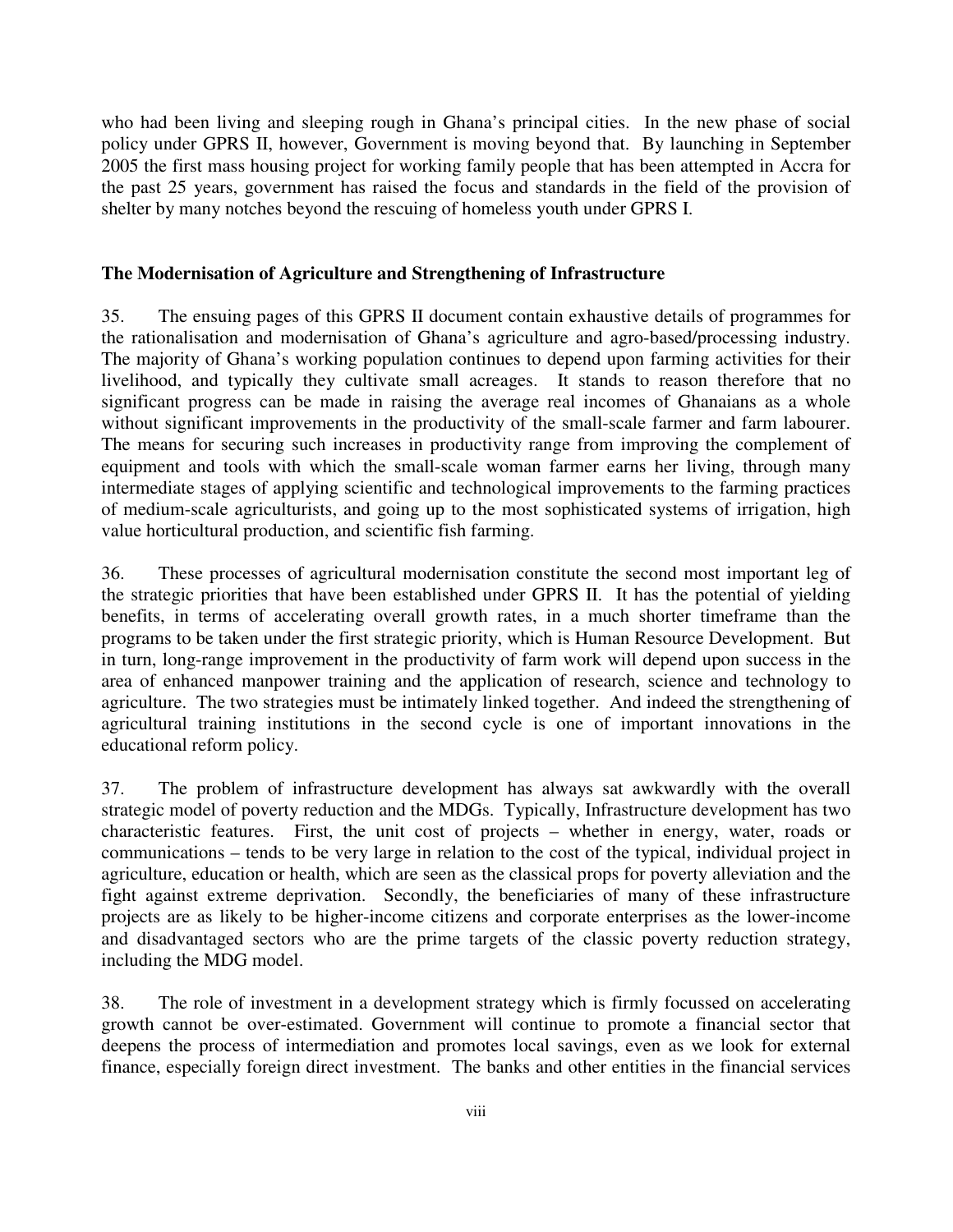sector have greater need than most other participants to make far-reaching changes both in the mind-set of their decision-makers and in their practices and policies in order to measure up to their responsibilities in bringing Ghana rapidly up to middle-income status.

#### **Uniting Behind Our National Programme**

39. A national development programme such as the GPRS II is more important for its implementation than for its technical or intellectual merits. The formulation of GPRS II commenced in 2004. This was at a time when the strategic direction was still dominated by the MDG goals. The Government of Ghana, the principal executing departments, and Ghana's foreign partners were organised in a working consensus based on the implementation of the MDGs agenda. By the time GPRS II was finalised, Ghana's HIPC programme had come to an end, and the macroeconomic rehabilitation of the economy, had been substantially accomplished. Government judged that a turning point in the nation's path of development had been reached whose consequences had to be taken on board in formulating a new national development programme. The Government itself had gone through far-reaching evolution in various aspects of its thinking on development policy reflecting also the evolving aspirations of the Ghanaian electorate and contemporary achievements of other countries with no greater development potential than Ghana. This is a continuing process which hopefully will accelerate and deepen. But for administrative purposes it is necessary at this stage to halt and try to systematise the present consensus, so that all partners can assess its financial implications and lay out the practical details of its implementation.

40. This first volume of the GPRS II, covering the general policy framework of current thinking, will be accompanied by two volumes outlining how much it would cost and what specific projects and programmes it would take to realise those ideas. It is emphasised that this is a temporary stage of stock taking in a continuous evolution of public policy. Even while we are summarising the present set of conclusions, major new issues are arising, such as the connectivity between economic management in Ghana and the international capital market which must soon be called in to supplement the development resources of the nation in a substantial fashion. Preparations, which started with the acquisition of credit market ratings from international agencies, are afoot to float Government of Ghana instruments on the international market.

41. On the other hand, with the completion of the more rigid HIPC stage of Ghana's utilisation of IMF resources to the economic stabilisation programme, the modalities of policy dialogue with the Washington institutions have to be restructured. And the connection between development policy here and the exclusive pursuit of the MDGs has to go through a process of transition, taking into account also the outcome of the recent G8 Summit and any new institutional arrangements arising therefrom.

#### **Consultation and Participation**

42. In the lead-up to preparing the present GPRS document, there has already been completed an extensive program of consultation with elements of civil society, economic interest groups and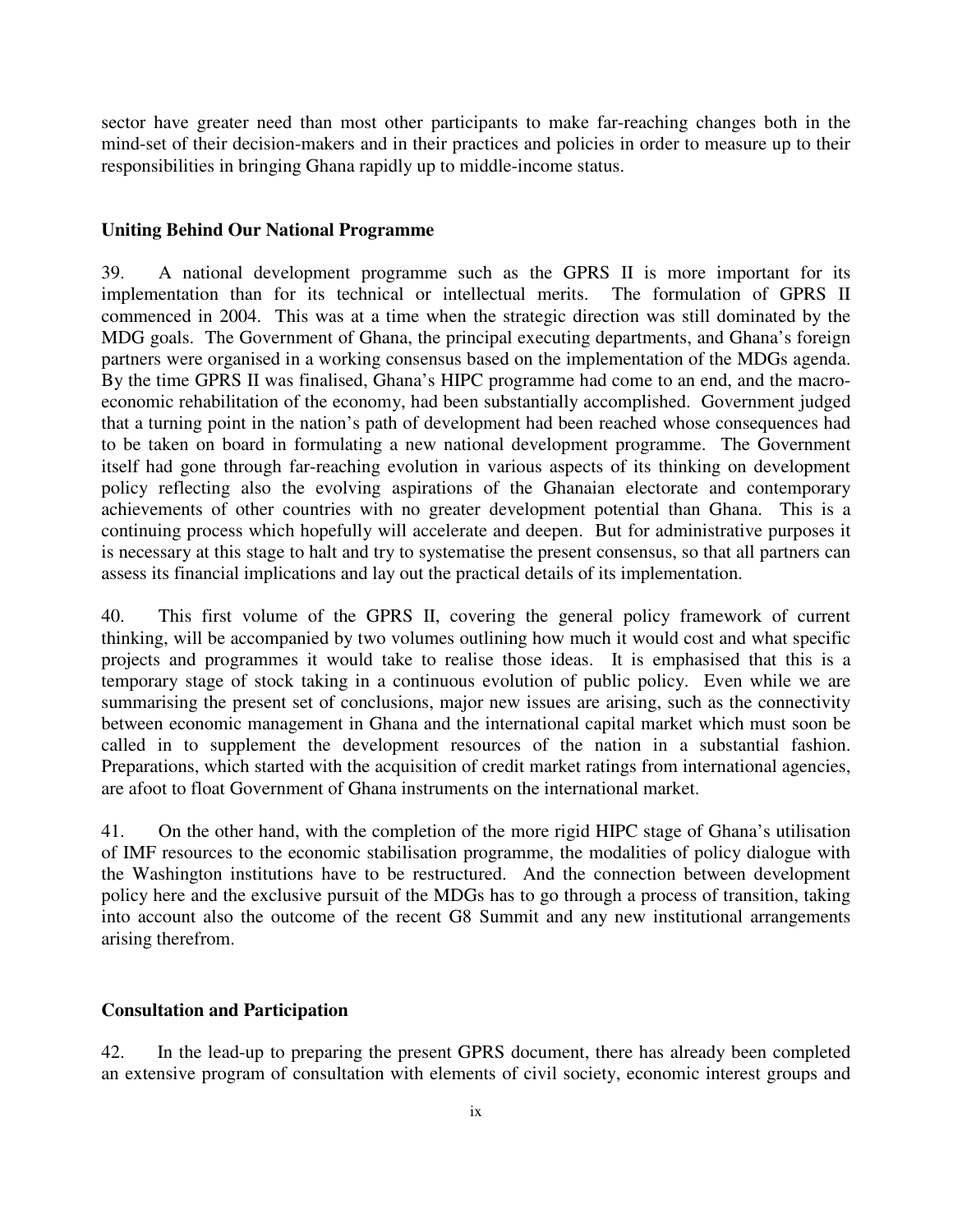government agencies, all of which are needed to rally behind the programme in order to assure its success. Now that there is a text, the dialogue with Ghana's development partners and professional groups will be particularly intensified. But in the long run the vast body of the citizenry must unite behind the programme if it is to succeed, and in that process the content of the programme itself should be flexibly open to modification and improvement in response to the tides of responsible opinion.

43. This document therefore is presented very much as work-in-progress. Before the end of the year 2006, the consensus that has been reached on the "poverty reduction" subset of a larger national development agenda would be carried over into a new document that will be presented by government to Parliament and the people of Ghana as a Comprehensive Programme of National Development in accordance with the provisions of Article 36 (5) of the 1992 Constitution of Ghana.

**September, 2005** 

 **J. H. MENSAH Senior Minister & Chairman of the National Development Planning Commission**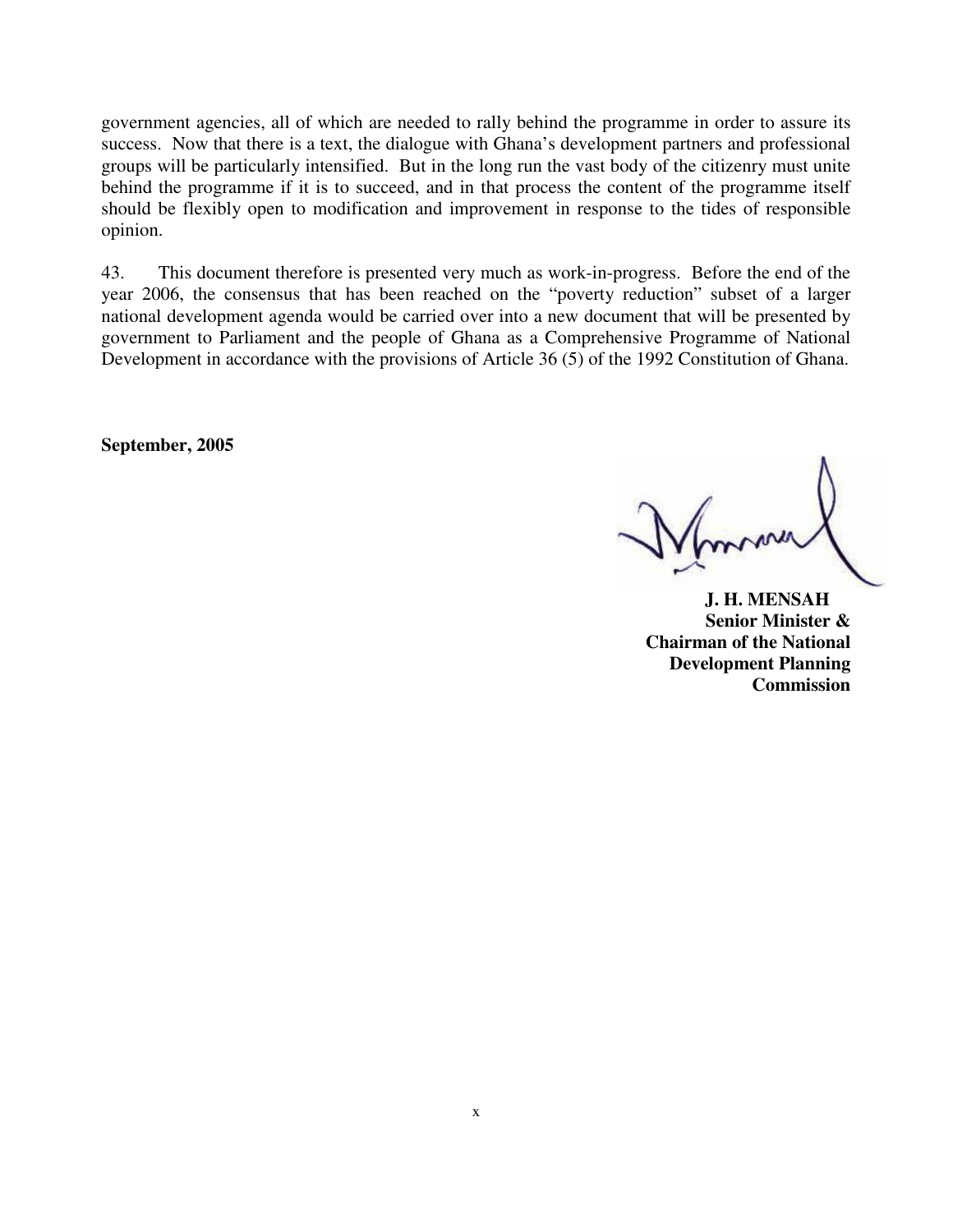| 1.1   |       |                                                                                       |  |
|-------|-------|---------------------------------------------------------------------------------------|--|
| 1.2   |       |                                                                                       |  |
| 1.4   |       |                                                                                       |  |
|       | 1.4.1 |                                                                                       |  |
| 1.4.2 |       |                                                                                       |  |
| 1.4.3 |       | Ghana's Progress towards achieving the Millennium Development Goals (MDGs)  7         |  |
| 1.5   |       |                                                                                       |  |
| 1.6   |       |                                                                                       |  |
|       |       | 1.6.1 Composition and Terms of Reference of Cross Sectoral Planning Groups (CSPGs) 10 |  |
|       |       |                                                                                       |  |
| 1.7   |       |                                                                                       |  |
|       |       | CHAPTER TWO: MACROECONOMIC CONTEXT AND STRATEGIC DIRECTION  14                        |  |
| 2.1   |       |                                                                                       |  |
| 2.2   |       | REVIEW OF MACROECONOMIC PERFORMANCE UNDER GPRS I  14                                  |  |
|       | 2.2.1 |                                                                                       |  |
|       |       |                                                                                       |  |
| 2.3   |       | MACROECONOMIC POLICIES, STRATEGIES AND TARGETS FOR GPRS II  20                        |  |
|       |       |                                                                                       |  |
| 2.3.2 |       |                                                                                       |  |
|       | 2.3.3 | Agriculture as Basis for Economic Growth and Structural Transformation 23             |  |
|       | 2.3.4 |                                                                                       |  |

# **TABLE OF CONTENTS**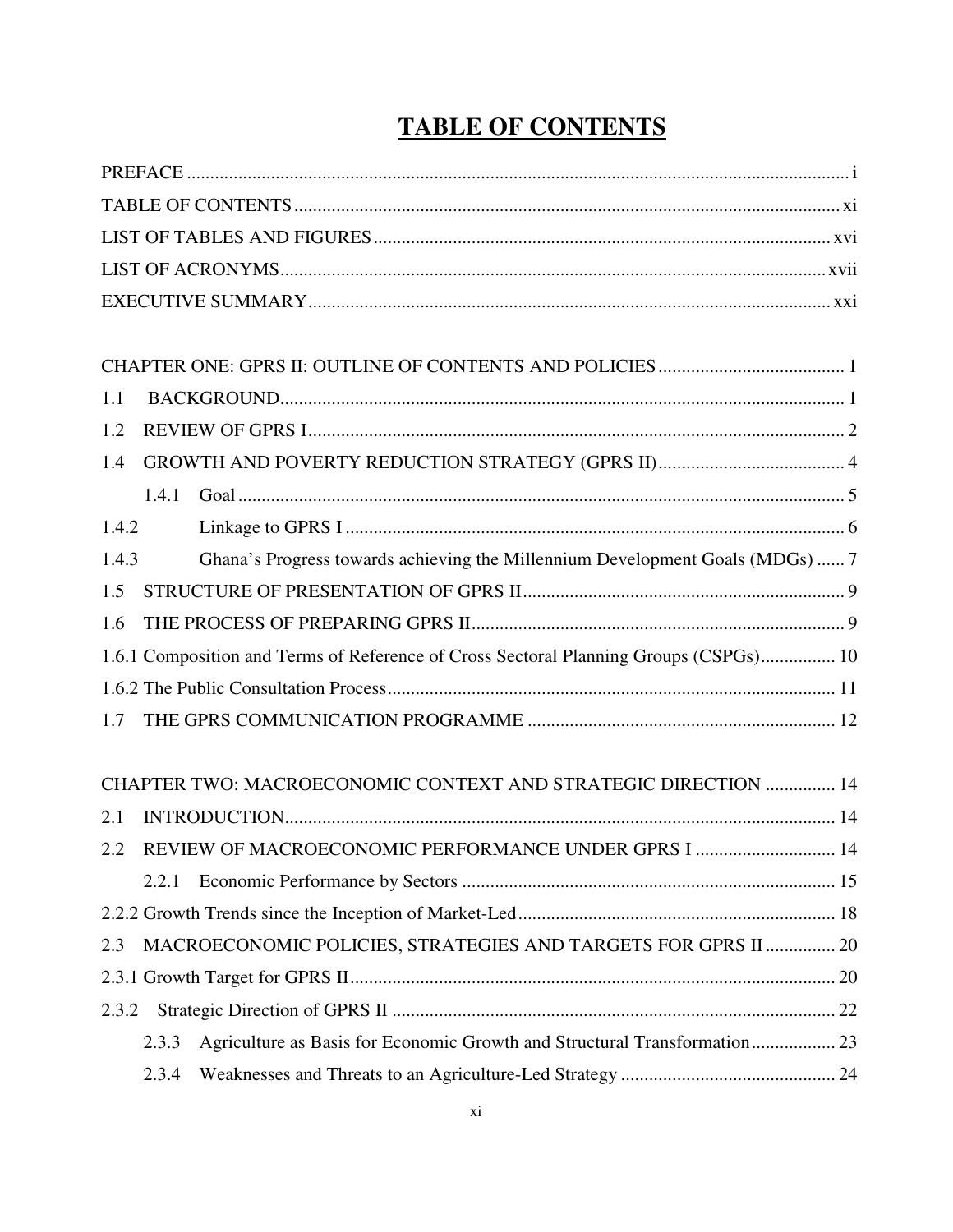|       | 2.3.5 |                                                                        |  |
|-------|-------|------------------------------------------------------------------------|--|
|       |       |                                                                        |  |
|       |       | CHAPTER THREE: PRIORITIES FOR PRIVATE SECTOR COMPETITIVENESS 29        |  |
|       |       |                                                                        |  |
|       | 3.1.1 |                                                                        |  |
|       | 3.1.2 |                                                                        |  |
| 3.2   |       | IMPROVING THE BUSINESS AND INVESTMENT ENVIRONMENT FOR                  |  |
|       |       |                                                                        |  |
|       | 3.2.1 |                                                                        |  |
|       |       |                                                                        |  |
| 3.3   |       |                                                                        |  |
|       | 3.3.1 |                                                                        |  |
|       | 3.3.2 |                                                                        |  |
|       | 3.3.3 |                                                                        |  |
| 3.4   |       |                                                                        |  |
|       |       | 3.4.1 Developing Information and Communication Technology (ICT)  37    |  |
| 3.4.2 |       |                                                                        |  |
|       | 3.4.3 | Developing the Tourism Sector for Revenue and Employment Generation 38 |  |
|       | 3.4.4 |                                                                        |  |
| 3.5   |       | EMPLOYMENT GENERATION AND IMPROVEMENT AND                              |  |
|       |       |                                                                        |  |
|       |       |                                                                        |  |
|       |       |                                                                        |  |
| 4.1   |       |                                                                        |  |
| 4.2   |       | REVIEW OF HUMAN RESOURCE DEVELOPMENT UNDER GPRS I  41                  |  |
| 4.3   |       | EDUCATION, SKILLS, MANPOWER AND SPORTS DEVELOPMENT FOR                 |  |
|       |       |                                                                        |  |
|       | 4.3.1 |                                                                        |  |
|       | 4.3.2 |                                                                        |  |
|       | 4.3.3 |                                                                        |  |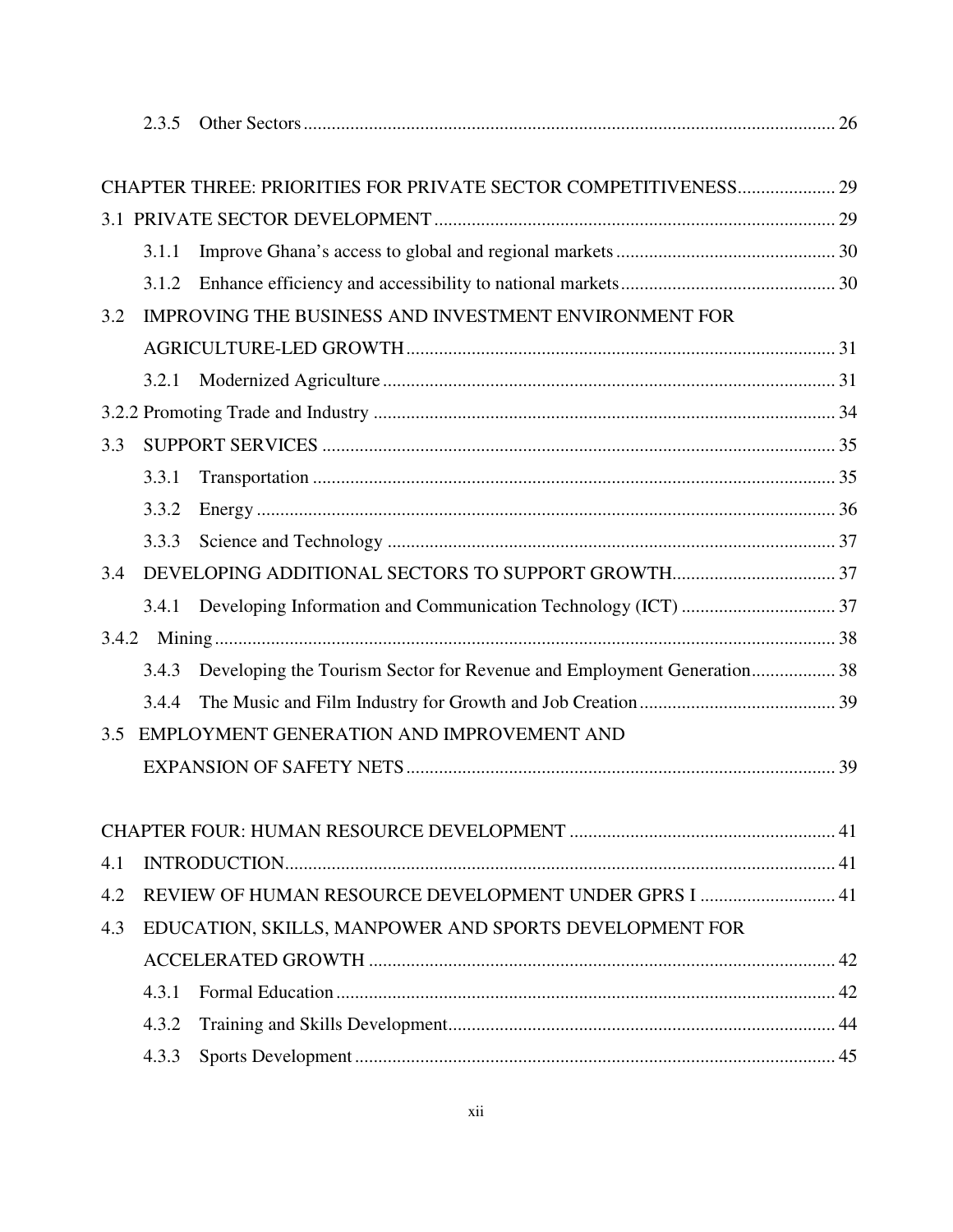| 4.4   | IMPROVED ACCESS TO HEALTH CARE, MALARIA CONTROL AND PREVENTION |                                                              |  |  |
|-------|----------------------------------------------------------------|--------------------------------------------------------------|--|--|
|       |                                                                |                                                              |  |  |
|       | 4.4.1                                                          |                                                              |  |  |
|       | 4.4.2                                                          |                                                              |  |  |
|       | 4.4.3                                                          |                                                              |  |  |
| 4.5   |                                                                |                                                              |  |  |
| 4.6   |                                                                |                                                              |  |  |
| 4.7   |                                                                | URBAN DEVELOPMENT, HOUSING AND SLUM UPGRADING/URBAN          |  |  |
|       |                                                                |                                                              |  |  |
|       | 4.7.1                                                          |                                                              |  |  |
|       | 4.7.2                                                          |                                                              |  |  |
| 4.8   |                                                                | SOCIAL POLICY FRAMEWORK FOR MAINSTREAMING THE VULNERABLE AND |  |  |
|       |                                                                |                                                              |  |  |
|       | 4.8.1                                                          |                                                              |  |  |
|       | 4.8.2                                                          |                                                              |  |  |
|       | 4.8.3                                                          |                                                              |  |  |
|       | 4.8.4                                                          |                                                              |  |  |
|       | 4.8.5                                                          |                                                              |  |  |
|       | 4.8.6                                                          |                                                              |  |  |
|       |                                                                |                                                              |  |  |
| 5.1   |                                                                |                                                              |  |  |
| 5.2   |                                                                |                                                              |  |  |
| 5.2.1 |                                                                |                                                              |  |  |
| 5.2.2 |                                                                |                                                              |  |  |
| 5.2.3 |                                                                |                                                              |  |  |
| 5.2   |                                                                |                                                              |  |  |
|       | 5.3.1                                                          |                                                              |  |  |
|       | 5.3.2                                                          |                                                              |  |  |
|       | 5.3.3                                                          |                                                              |  |  |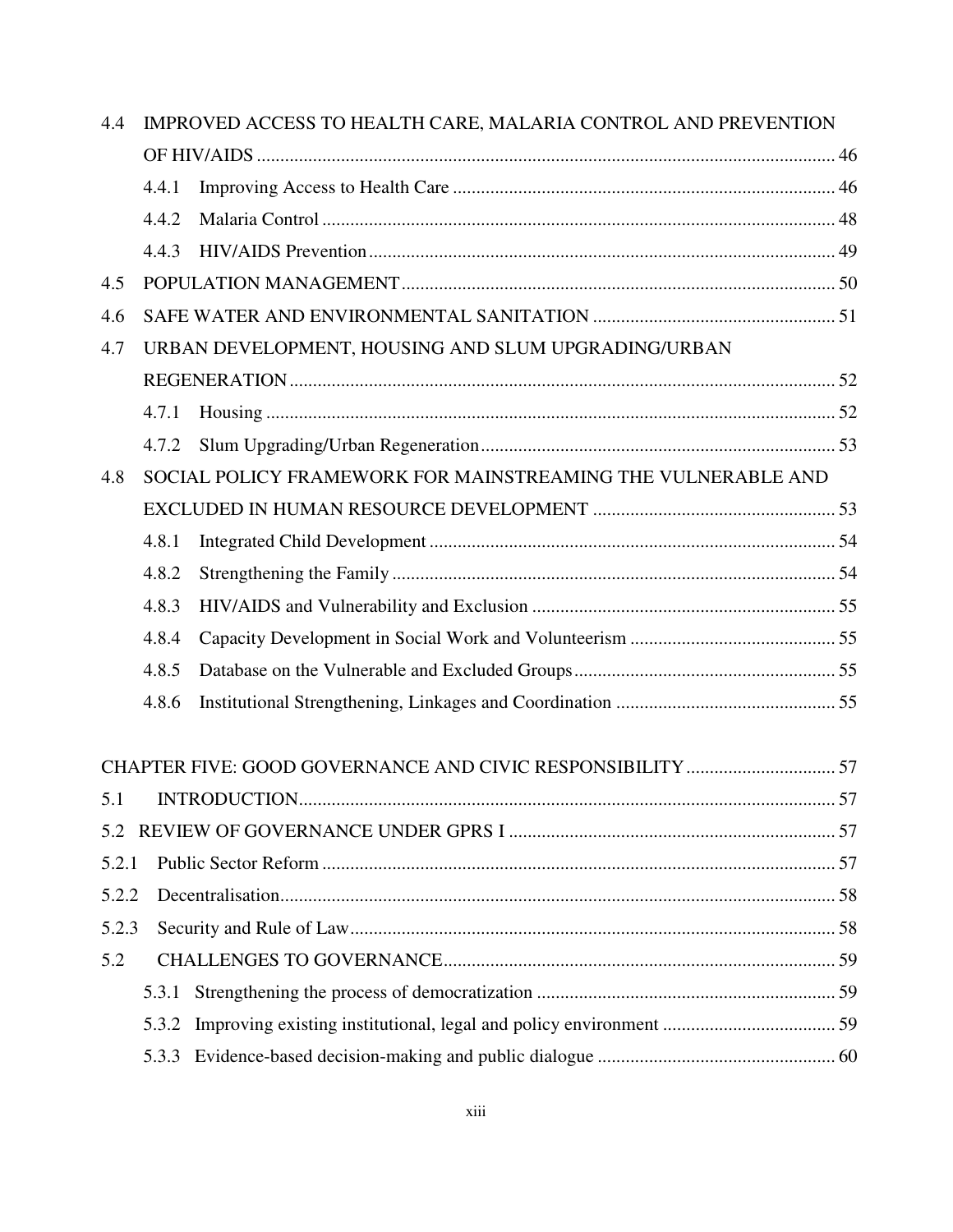| 5.3.4 |       |                                                                                      |  |
|-------|-------|--------------------------------------------------------------------------------------|--|
| 5.3.5 |       |                                                                                      |  |
| 5.3.6 |       |                                                                                      |  |
| 5.4   |       |                                                                                      |  |
| 5.5   |       |                                                                                      |  |
| 5.5.1 |       |                                                                                      |  |
|       |       |                                                                                      |  |
|       |       |                                                                                      |  |
|       |       |                                                                                      |  |
|       | 5.5.6 |                                                                                      |  |
|       |       |                                                                                      |  |
| 5.5.8 |       |                                                                                      |  |
| 5.5.9 |       |                                                                                      |  |
| 5.6   |       |                                                                                      |  |
|       |       |                                                                                      |  |
|       | 5.6.2 |                                                                                      |  |
|       | 5.6.3 |                                                                                      |  |
|       |       |                                                                                      |  |
| 5.7   |       |                                                                                      |  |
| 5.8   |       |                                                                                      |  |
|       |       |                                                                                      |  |
|       |       |                                                                                      |  |
|       |       |                                                                                      |  |
|       |       |                                                                                      |  |
| 6.2.2 |       |                                                                                      |  |
|       |       |                                                                                      |  |
|       | 6.3.1 |                                                                                      |  |
|       | 6.3.2 |                                                                                      |  |
|       |       | 6.3.3 Evolving an efficient system for evidence-based monitoring and evaluation:  71 |  |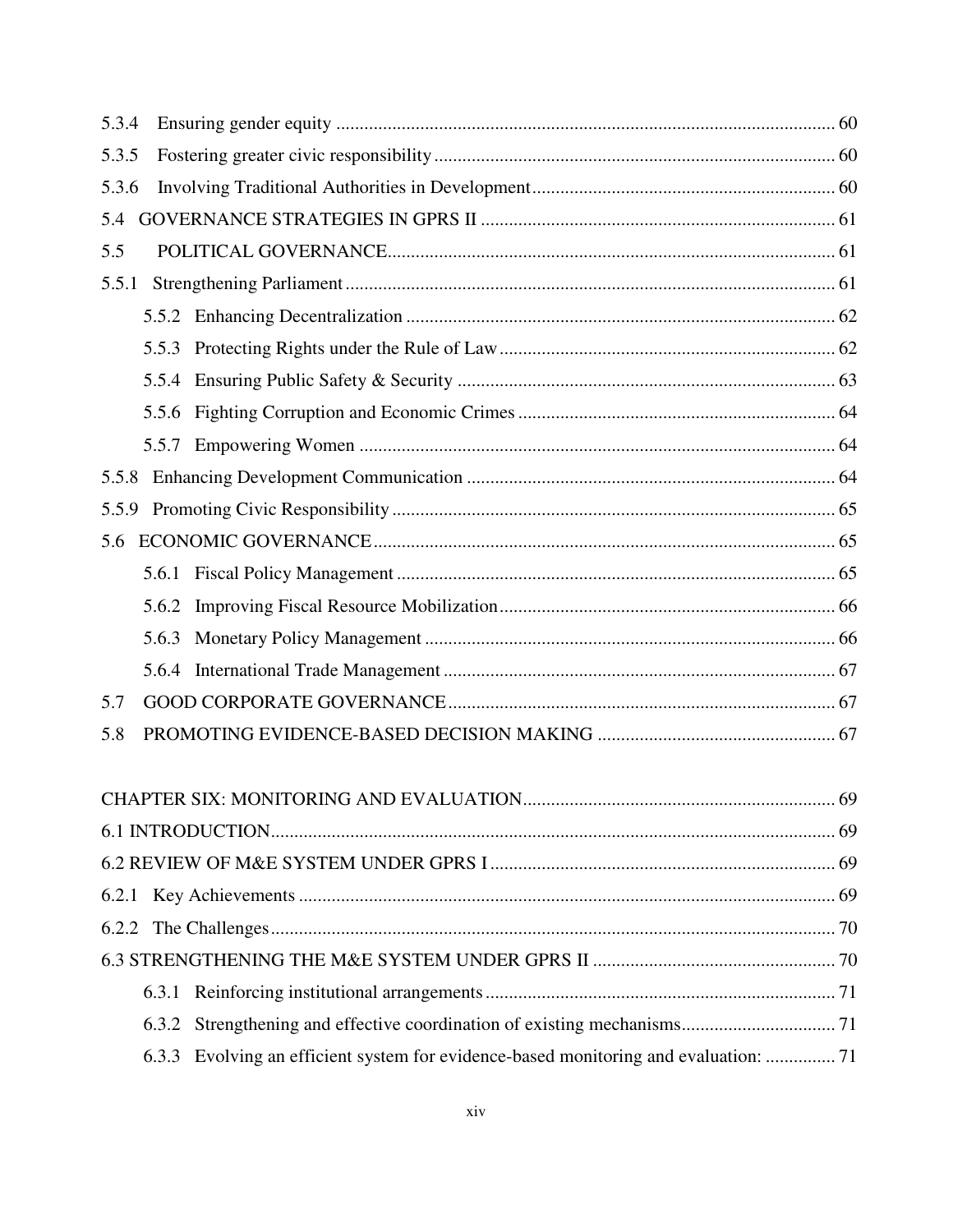| APPENDIX 1IC: GOOD GOVERNANCE AND CIVIC RESPONSIBILITY  133 |
|-------------------------------------------------------------|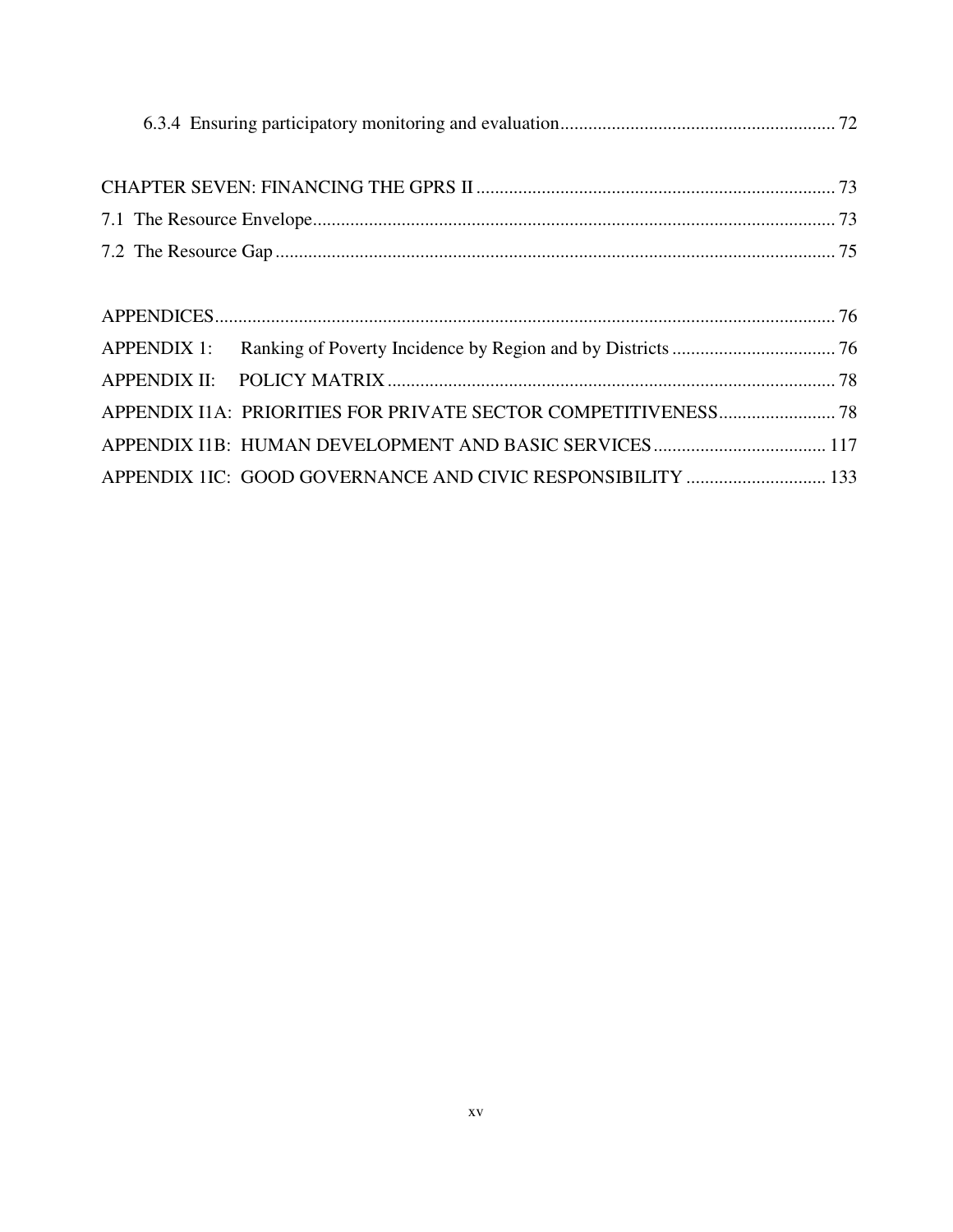# **LIST OF TABLES AND FIGURES**

| Table $1.2$ :<br>Table $1.3$ : |                                                                                                                                                     |  |
|--------------------------------|-----------------------------------------------------------------------------------------------------------------------------------------------------|--|
| Table $2.1$ :                  |                                                                                                                                                     |  |
| Table $2.2$ :                  |                                                                                                                                                     |  |
| Table $2.3$ :<br>Table 2.4:    | GDP by Kind of Economic Activity: Growth Rates at Constant 1993 Prices 17<br>Projected Real GDP versus Actual Real GDP Growth Rates: 1995 – 2004 19 |  |
| Table $2.5$ :<br>Table 2.6:    | Gross Domestic Product by Kind of Economic Activity at Constant 1993 Prices                                                                         |  |
| Table $7.1$ :                  |                                                                                                                                                     |  |
|                                |                                                                                                                                                     |  |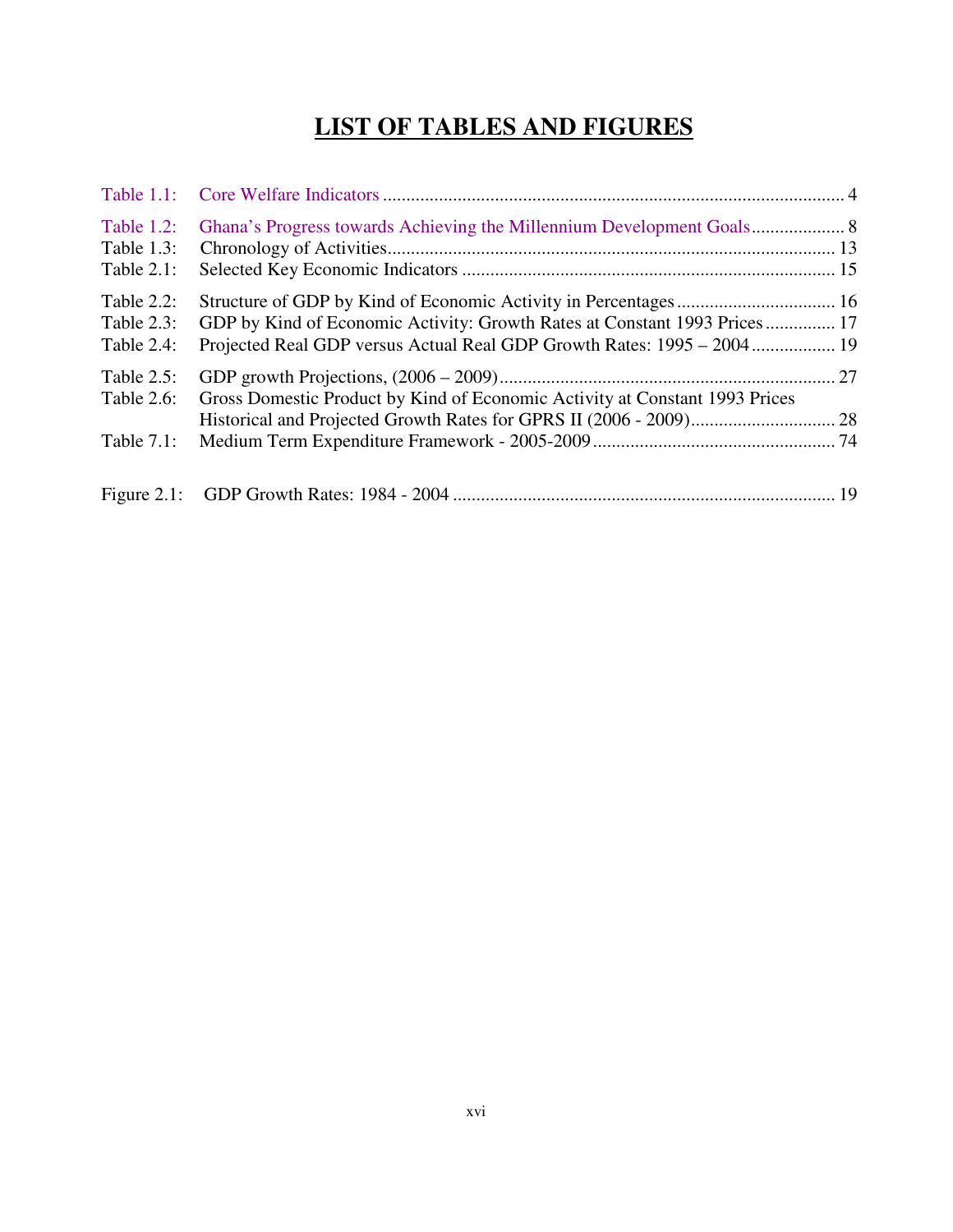# **LIST OF ACRONYMS**

| ADF           | <b>African Development Foundation</b>                   |
|---------------|---------------------------------------------------------|
| <b>AGOA</b>   | African Growth and Opportunity Act                      |
| <b>APR</b>    | <b>Annual Progress Report</b>                           |
| <b>APRM</b>   | Africa Peer Review Mechanism                            |
| <b>ASSI</b>   | <b>Association of Small-Scale Industries</b>            |
| <b>BAF</b>    | <b>Business Assistance Fund</b>                         |
| <b>BOG</b>    | <b>Bank of Ghana</b>                                    |
| <b>CBO</b>    | <b>Community-Based Organizations</b>                    |
| <b>CEPS</b>   | Customs, Excise and Preventive Service                  |
| <b>CHPS</b>   | Community-based Health Planning and Services            |
| <b>CHRAJ</b>  | Commission for Human Rights and Administrative Justice  |
| <b>CPI</b>    | <b>Consumer Price Index</b>                             |
| <b>CSIR</b>   | <b>Council For Scientific and Industrial Research</b>   |
| CSOs          | Civil Society organizations                             |
| <b>CSPGs</b>  | <b>Cross-Sectoral Planning Groups</b>                   |
| <b>CWSA</b>   | Community Water and Sanitation Agency                   |
| <b>DFR</b>    | Department of Feeder Road                               |
| <b>DMHIS</b>  | District Mutual Health Insurance Scheme                 |
| DPs           | <b>Development Partners</b>                             |
| <b>DSW</b>    | Department of Social Welfare                            |
| <b>DUR</b>    | Department of Urban Roads                               |
| <b>DVLA</b>   | Driver's and Vehicle Licensing Authority                |
| EC            | <b>Energy Commission</b>                                |
| ECG           | <b>Electricity Corporation of Ghana</b>                 |
| <b>ECOWAS</b> | Economic Community of West African States               |
| <b>EDIF</b>   | <b>Export Development and Investment Fund</b>           |
| <b>EIC</b>    | <b>Extension Information Centers</b>                    |
| <b>EPA</b>    | <b>Environmental Protection Agency</b>                  |
| <b>FBOs</b>   | <b>Farmer Based Organizations</b>                       |
| <b>FCUBE</b>  | Free Compulsory Universal Basic Education               |
| <b>FDI</b>    | Foreign Direct Investment                               |
| <b>FIDA</b>   | <b>Association of Women Lawyers</b>                     |
| <b>FINSSP</b> | Financial Sector Strategic Plan                         |
| <b>FUSMED</b> | Fund for Medium and Small-Scale Enterprises Development |
| <b>GAEC</b>   | Ghana Atomic Energy Commission                          |
| <b>GDP</b>    | <b>Gross Domestic Product</b>                           |
|               |                                                         |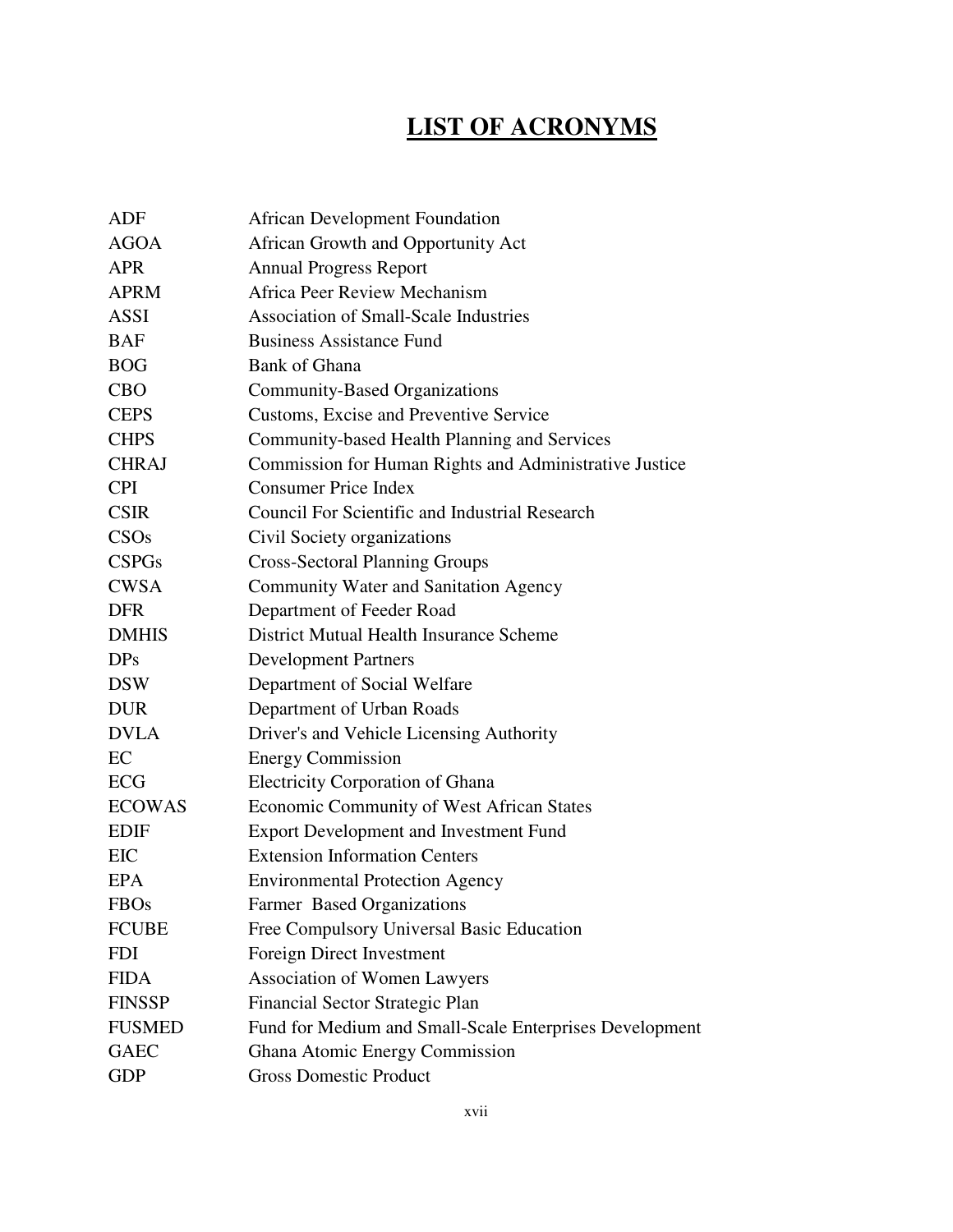| <b>GEPC</b>     | <b>Ghana Export Promotion Council</b>                            |
|-----------------|------------------------------------------------------------------|
| <b>GES</b>      | <b>Ghana Education Service</b>                                   |
| <b>GFTZB</b>    | Ghana Free Trade Zone Board                                      |
| <b>GHAPOHA</b>  | <b>Ghana Ports and Harbours Authority</b>                        |
| <b>GIPC</b>     | <b>Ghana Investment Promotion Centre</b>                         |
| <b>GLSS</b>     | <b>Ghana Living Standard Survey</b>                              |
| <b>GNCC</b>     | Ghana National Commission on Culture                             |
| <b>GPRS</b>     | <b>Ghana Poverty Reduction Strategy</b>                          |
| <b>GPRTU</b>    | Ghana Private Road and Transport Union                           |
| <b>GSB</b>      | Ghana Standards Board                                            |
| <b>GSMF</b>     | <b>Ghana Social Marketing Foundation</b>                         |
| <b>GTB</b>      | <b>Ghana Tourists Board</b>                                      |
| <b>HIPC</b>     | <b>Heavily Indebted Poor Country</b>                             |
| <b>HIV/AIDS</b> | Human Immunodeficiency Virus/Acquired Immune Deficiency Syndrome |
| <b>HR</b>       | <b>Human Resource</b>                                            |
| <b>HRD</b>      | Human Resource Development                                       |
| <b>HSD</b>      | <b>Health Service Delivery</b>                                   |
| <b>ICT</b>      | <b>Information and Communication Technology</b>                  |
| <b>IRS</b>      | <b>Internal Revenue Service</b>                                  |
| <b>ITTUs</b>    | Intermediate Technology Transfer Units                           |
| <b>JSS</b>      | Junior Secondary School                                          |
| <b>LPG</b>      | Liquefied Petroleum Gas                                          |
| <b>MCA</b>      | Millennium Challenge Account                                     |
| <b>MDAs</b>     | Ministries, Departments and Agencies                             |
| <b>MDBS</b>     | Multi Donor Budget Support                                       |
| <b>MDGs</b>     | Millennium Development Goals                                     |
| <b>MLFM</b>     | Ministry of Land, Forestry and Mines                             |
| <b>MLGRD</b>    | Ministry of Local Government and Rural Development               |
| MOT & MCC       | Ministry of Tourism and Modernization of the Capital City        |
| <b>MMYE</b>     | Ministry of Manpower, Youth and Employment                       |
| <b>MOCT</b>     | Ministry of Communication and Technology                         |
| <b>MOE</b>      | Ministry of Energy                                               |
| <b>MES</b>      | Ministry of Environment and Science                              |
| <b>MOFI</b>     | Ministry of Fisheries                                            |
| <b>MOFA</b>     | Ministry of Food and Agriculture                                 |
| <b>MOFEP</b>    | Ministry of Finance and Economic Planning                        |
| <b>MOH</b>      | Ministry of Health                                               |
| <b>MOH-GHS</b>  | Ministry of Health-Ghana Health Services                         |
| <b>MOI</b>      | Ministry of Information                                          |
| <b>MOJ</b>      | Ministry of Justice                                              |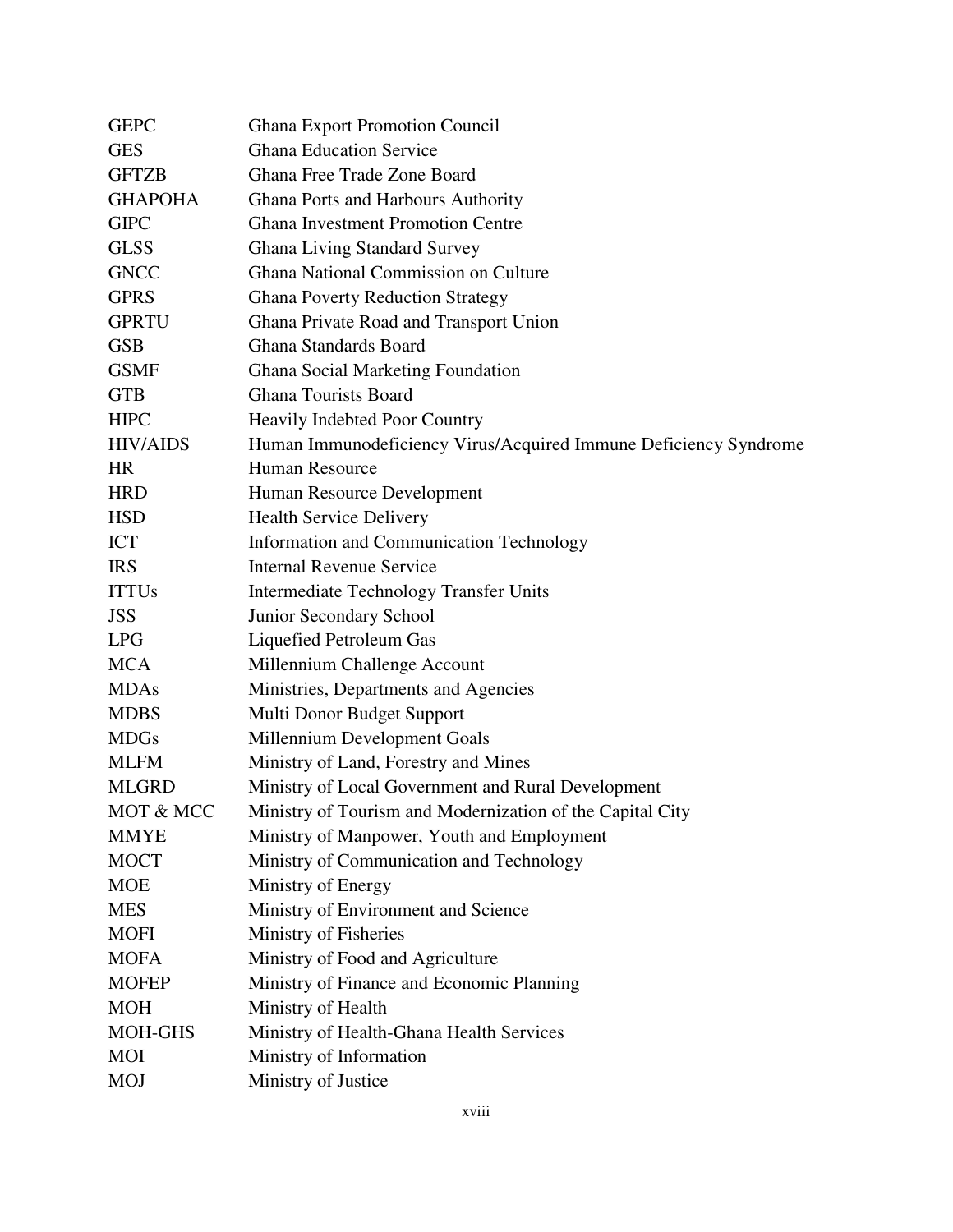| <b>MOTI</b>  | Ministry of Trade and Industry                                              |
|--------------|-----------------------------------------------------------------------------|
| <b>MOWAC</b> | Ministry of Women and Children's Affairs                                    |
| <b>MPHR</b>  | Ministry of Ports, Harbours and Railways                                    |
| MPSD & PSI   | Ministry of Private Sector Development and Presidential Special Initiatives |
| <b>MRT</b>   | Ministry of Road Transport                                                  |
| <b>MSMEs</b> | Small and Medium Size Enterprises                                           |
| <b>MTEF</b>  | Medium Term Expenditure Framework                                           |
| <b>MMTC</b>  | Metro Mass Transit Company                                                  |
| <b>MTTU</b>  | Motor Traffic and Transport Unit                                            |
| <b>MWRWS</b> | Ministry of Water Resources, Works and Housing                              |
| <b>NACP</b>  | National Aids Control Programme                                             |
| <b>NADMO</b> | National Disaster Management Organization                                   |
| <b>NBSSI</b> | National Board For Small Scale Industry                                     |
| <b>NCA</b>   | <b>National Communication Authority</b>                                     |
| <b>NCCE</b>  | National Commission on Civic Education                                      |
| <b>NCWD</b>  | National Commission on Women and Development                                |
| <b>NDPC</b>  | <b>National Development Planning Commission</b>                             |
| <b>NED</b>   | National Economic Dialogue                                                  |
| <b>NEPAD</b> | New Partnership for Africa's Development                                    |
| <b>NGOs</b>  | Non Governmental Organizations                                              |
| <b>NHIC</b>  | National Health Insurance Commission                                        |
| <b>NHIS</b>  | National Health Insurance Scheme                                            |
| <b>NPA</b>   | <b>National Petroleum Authority</b>                                         |
| PEF          | Private Enterprise Foundation                                               |
| <b>PLWHA</b> | People Living With HIV/AIDs                                                 |
| <b>PRSC</b>  | <b>Poverty Reduction Support Credit</b>                                     |
| <b>PSI</b>   | President's Special Initiatives                                             |
| <b>PSIA</b>  | Poverty and Social Impact Analysis                                          |
| <b>PURC</b>  | <b>Public Utility Regulatory Commission</b>                                 |
| <b>PWDs</b>  | Persons With Disabilities                                                   |
| <b>RBM</b>   | Roll Back Malaria                                                           |
| <b>SEA</b>   | <b>Strategic Environmental Assessment</b>                                   |
| S&T          | Science and Technology                                                      |
| <b>SHEP</b>  | Self-Help Electrification Programme                                         |
| <b>SSNIT</b> | Social Security and National Insurance Trust                                |
| SSS          | Senior Secondary School                                                     |
| <b>STDs</b>  | <b>Sexually Transmitted Diseases</b>                                        |
| <b>STEP</b>  | Skill Training and Entrepreneurship Programme                               |
| <b>STIs</b>  | <b>Sexually Transmitted Infections</b>                                      |
| <b>TUC</b>   | <b>Trades Union Congress</b>                                                |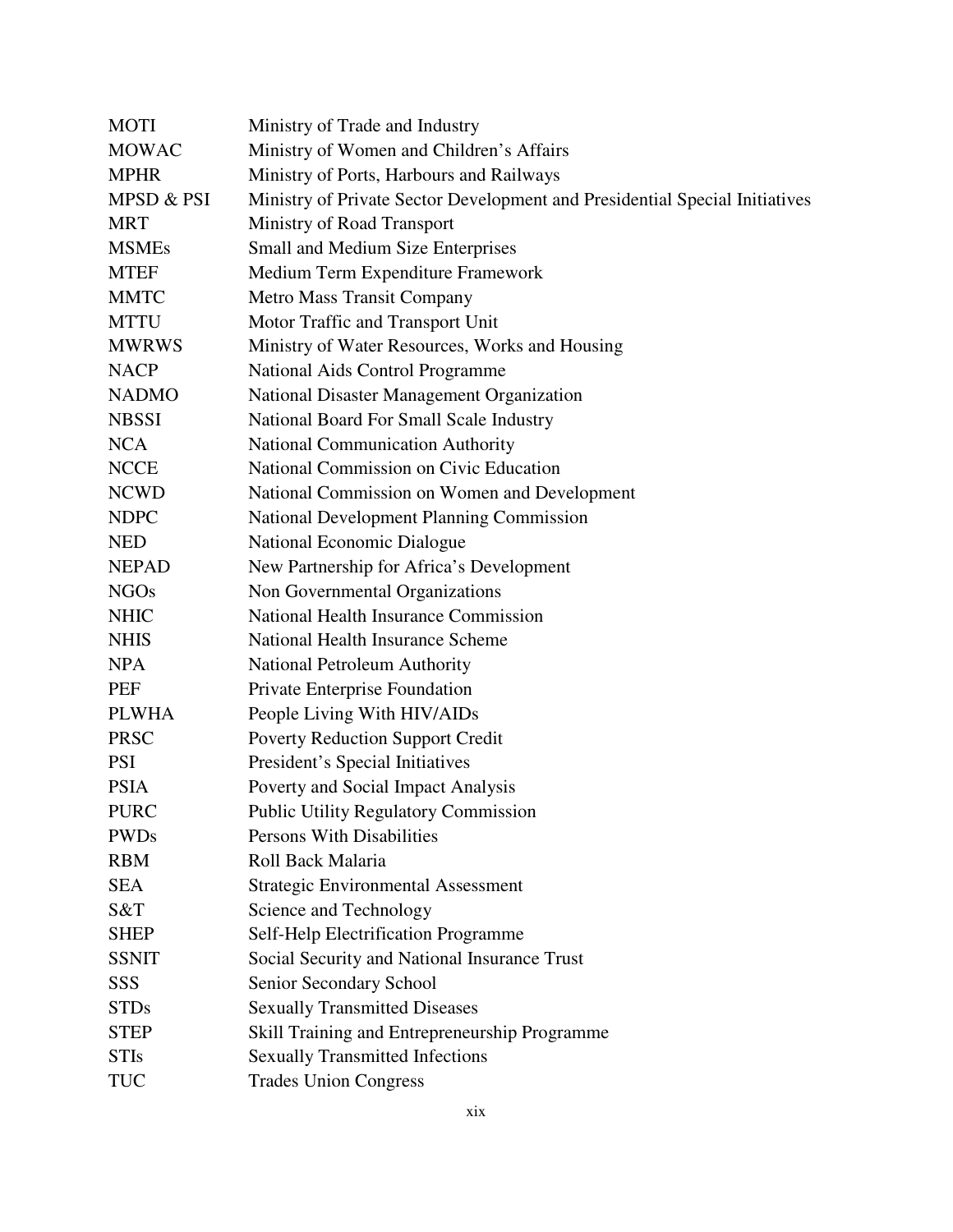| <b>Volta Lake Transport Company</b> |
|-------------------------------------|
| <b>Volta River Authority</b>        |
| Women and Juvenile Unit             |
| World Health Organization           |
| World Trade Organization            |
|                                     |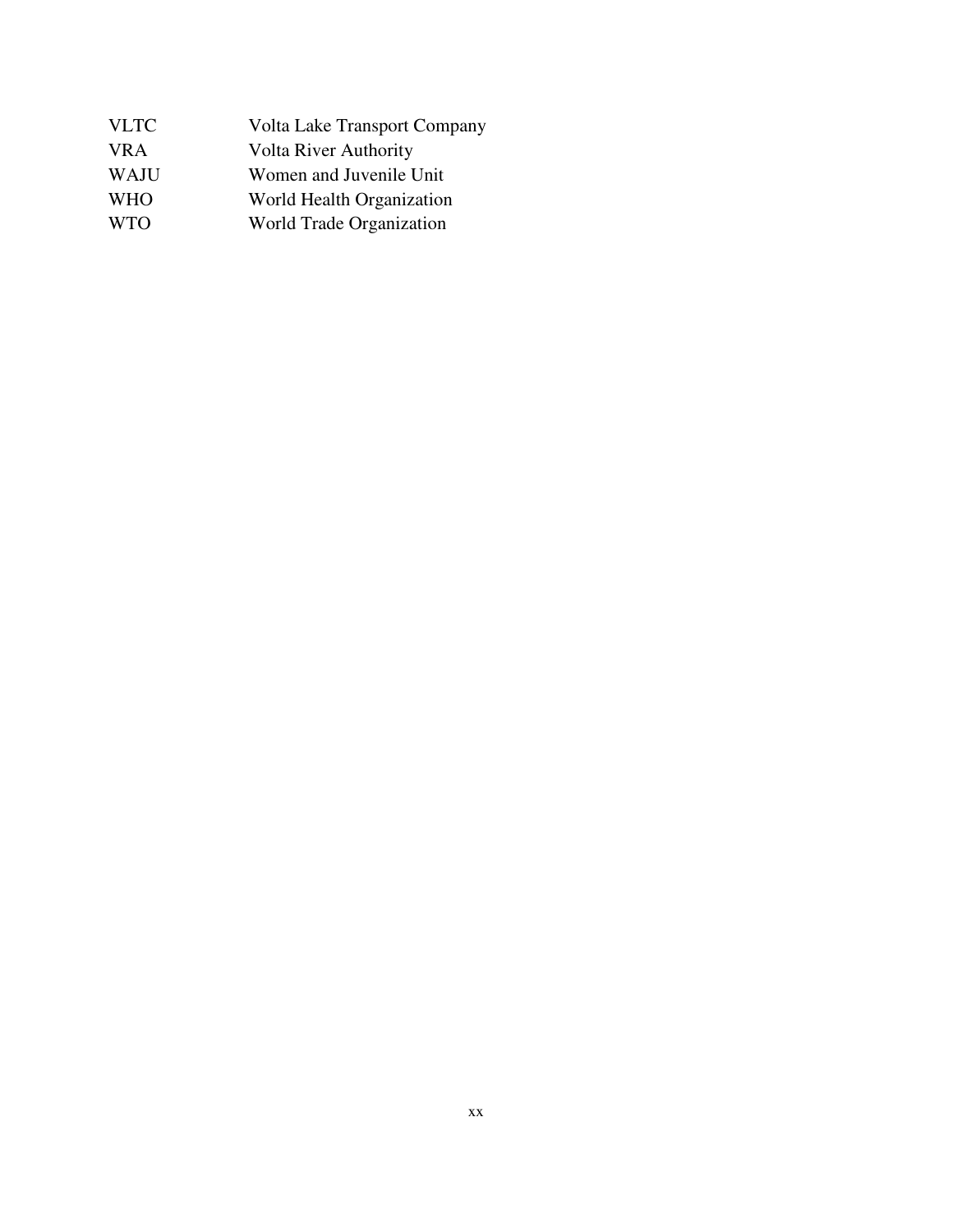# **EXECUTIVE SUMMARY**

# **1.0 INTRODUCTION**

With the attainment of relative macroeconomic stability and modest economic growth under GPRS I, the overarching goal of Ghana's current socio-economic development agenda is to attain middle income status (with a per capita income of at least US\$1000) by the year 2015 within a decentralized democratic environment. This is to be complemented by the adoption of an overall social protection policy, aimed at empowering the vulnerable and excluded, especially women to contribute to and share in the benefits of growth of the economy, thus ensuring sustained poverty reduction

However, there are two broad sets of constraints to achieving accelerated wealth creation and poverty reduction. These are the vulnerability of the economy due to the persistent reliance on the export earnings from a few primary commodities and the social structure which comprises a high proportion of children and youth with the attendant high dependency ratio, low level of literacy and skills, especially among women and the rural population.

Accordingly, emphasis is placed on changing the structure of the economy by developing the private sector, diversifying the export base and increasing agricultural productivity and rural incomes.

While the GPRS I focused on poverty reduction programmes and projects, the emphasis of GPRS II is on the implementation of growth-inducing policies and programmes which have the potential to support wealth creation and sustainable poverty reduction. GPRS II is therefore anchored on pursuing the following priorities:

- continued macroeconomic stability
- accelerated private sector-led growth
- vigorous human resource development
- good governance and civic responsibility

# **2.0 MACROECONOMIC POLICIES, STRATEGIES AND TARGETS**

The strategy is guided by the goal of doubling the size of the economy {in terms of real production} within the next decade, and bringing the per capita income of the average Ghanaian to middle income level by 2015. This is expected to reflect in positive social change and improvement in the quality of life of the population. It is in this regard that the growth targets are made taking cognizance of the corresponding objectives of NEPAD and MDGs.

The economic growth targets derived from the current level of development and the feasible expectations for the long term perspective of the economy are based on the following assumptions:

• The population growth rate will not exceed 2.6 per cent per annum, through the population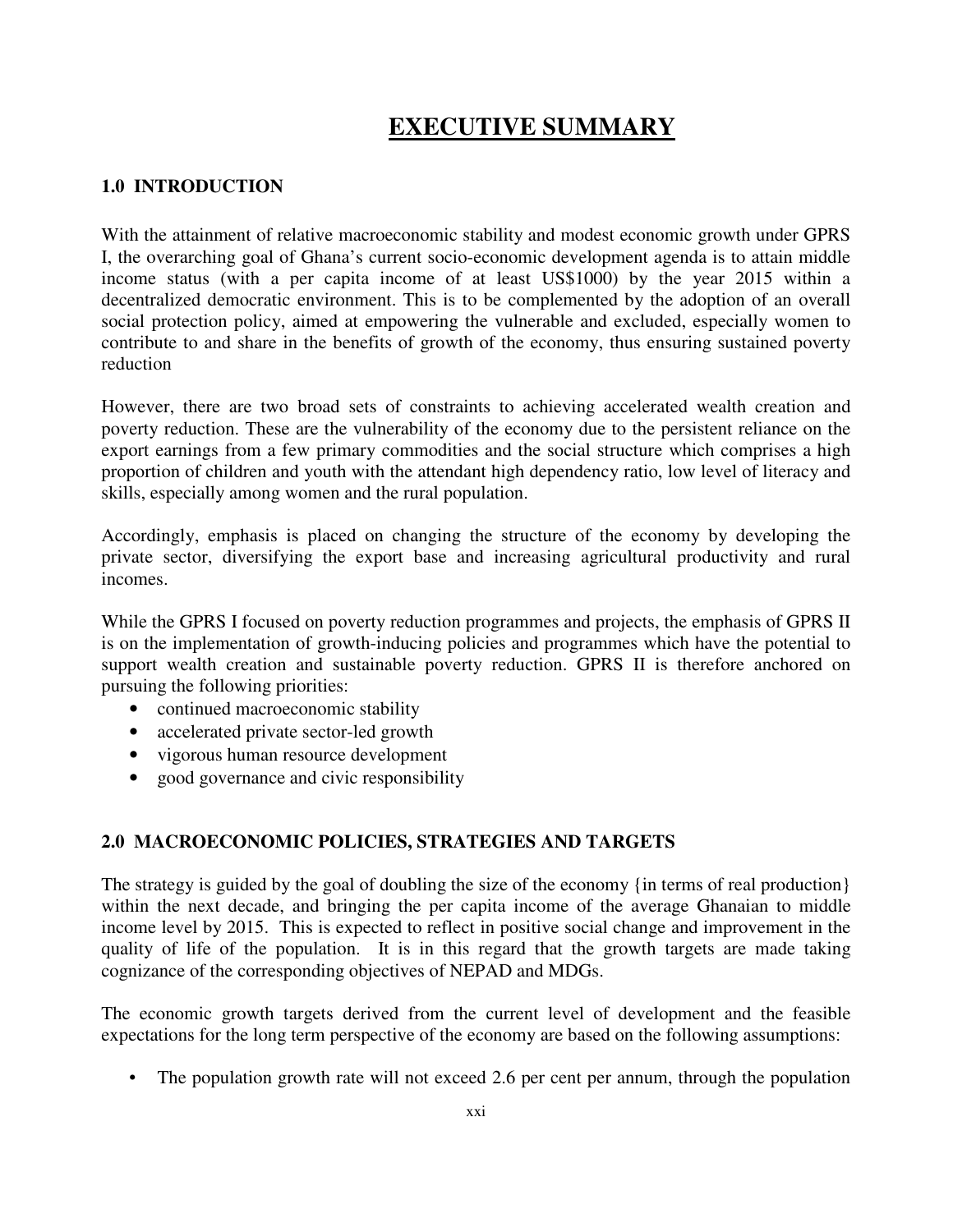management policies and strategies outlined in the sections on human resources development (section 4.5).

- Continued macroeconomic stability, especially by containing inflation within single digit as from 2006, up from the rate of about 14.7 percent (August 2005). Accordingly, it is expected that the average annual change in the GDP deflator will not exceed 9 percent.
- A stable Cedi/ Dollar exchange rate with prudent management that will keep the Cedi depreciation below a 4 percent per annum ceiling.
- Reduced cost of investment loans as incentives for stimulating investment in support of private sector-led growth. This is expected to be the dividend from sound macroeconomic management, and also reflect the reduction in risk factors that make loans to SMEs unattractive to banks.
- Containment of fiscal deficits and preventing them from being a major source of monetary instability and price inflation. Two years after gaining a very favourable rating from leading agencies, Ghana is preparing to tap into the international capital market to supplement access to developmental resources. Prudent, debt management will entail taking into account the maturity profiles of debt against public sector borrowing requirements.
- An aggressive domestic revenue mobilization and its efficient use in driving the prioritized development targets. This is to be attained through administrative measures and capacity enhancement of existing tax collection instruments and personnel.
- An efficient expenditure re-prioritization in favour of development expenditure and to ensure efficiency in the use of public resources.
- Growth in aggregate investment, especially from packaged programmes such as the Millennium Challenge Account Compact with its integrated agro projects

Within these general assumptions, it is targeted that the economy grows at an annual rate which will rise from 6 percent to 8 percent towards the realization of middle income status by 2015; but this must be firmly situated within the perspective of changing the inherent structure of production.

GPRS II will therefore continue with the implementation of policies that will enhance and sustain the gains made in macroeconomic stability under GPRS I by ensuring:

- prudent fiscal policy management
- a monetary policy that is flexible enough to respond to external shocks, promote growth and ensure price stability
- real interest rates that enhance effective mobilisation of savings and make credits affordable to the private sector
- relatively stable real exchange rates that promote international trade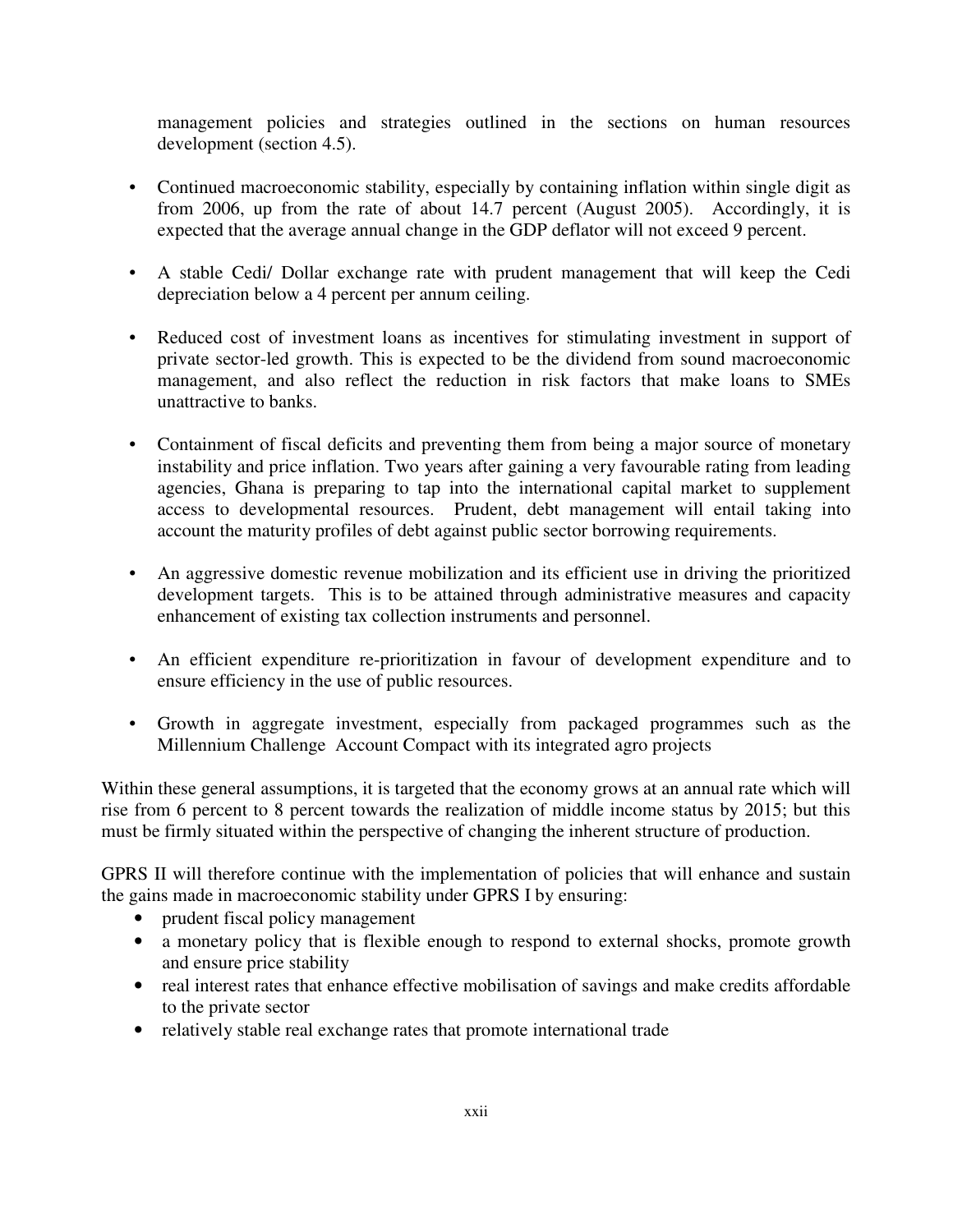# **3.0 PRIVATE SECTOR COMPETITIVENESS**

### **Challenges to the Capacity of the Private Sector**

The main challenge is to systematically address a number of structural constraints at the policy and institutional levels that hamper private-sector competitiveness in the agricultural sector in the medium term and in the industrial and other sectors over the long term.

Primary among these are:

- complexity and non-transparency of regulations
- inadequate information on existing regulations
- lack of access to finance, especially for small-scale women farmers
- falling but still fairly high interest rates
- weak and inadequate capacity within the public sector to formulate, implement, monitor and evaluate private sector policies that explicitly take into account the specific needs of enterprises (especially the interests of micro, small and medium scale enterprises)
- weak commercial dispute resolution system
- insecurity and vulnerability in the informal sector where the youth and women predominate
- weak linkages between the informal and formal sector activities
- lack of social protection for men and women in the informal sector
- weak institutional and regulatory framework for small business management.

Additionally a number of technical constraints to agricultural development exist. These include:

- low crop yield and output due to low soil fertility and over-dependency on rainfall
- unsustainable agricultural practices including low exploitation of water for irrigation purposes
- low productivity and low disease-resistant breeds of livestock
- high incidence of livestock diseases and poor disease surveillance systems
- inappropriate husbandry practices
- inadequate infrastructure for aquaculture and low levels of fish production from existing water bodies
- limited value addition and high post-harvest losses
- limited access to marketing centres due to poor conditions of the road network

#### **Policy Interventions**

The capacity of the private sector will be strengthened to effectively perform as the engine of growth and poverty reduction by improving Ghana's access to global and regional markets; enhancing the efficiency and accessibility of national markets; strengthening of firms' competency and capacity to operate effectively and efficiently; enhancing government capacity for private sector policy formulation, implementation, monitoring and evaluation; facilitating private sector access to capital; improving the institutional and legal bottlenecks; supporting adoption of technological innovation and entrepreneurship; enhancing the quality of public services and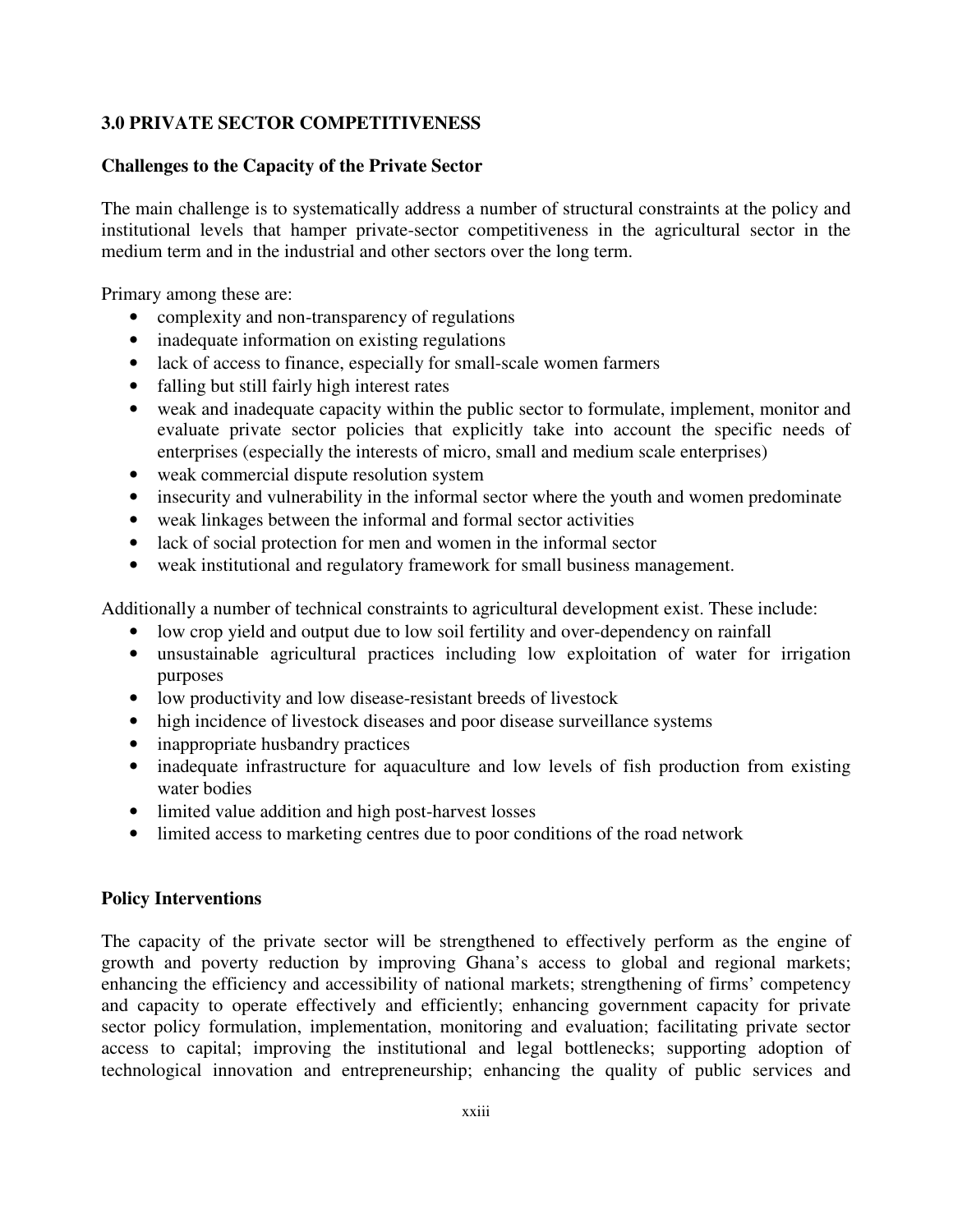accelerating the development of other sectors that are strategic to the attainment of private sectorled growth.

 Accordingly, the following broad areas have been identified for priority interventions in the agricultural sector:

- reform to land acquisition and property rights
- accelerating the provision of irrigation infrastructure
- enhancing access to credit and inputs for agriculture
- promoting selective crop development
- modernising livestock development
- improving access to mechanised agriculture
- increasing access to extension services
- provision of infrastructure for aquaculture
- restoration of degraded land and environment

In line with the long term vision of developing an agro-based industrial economy, the interventions in agriculture will be complemented with appropriate interventions in the trade and industry sector. The policy objectives and strategies outlined to achieve this include:

- ensure proper integration of the nation's production sectors into the domestic market
- promote agro-processing
- improve agricultural marketing
- enhance access to export markets
- increase industrial output and improve the competitiveness of domestic industrial products
- facilitate the development of commercially viable export and domestic market oriented enterprises in the rural areas
- promote industrial sub-contracting and partnership exchange
- promote the development of the craft industry for export
- ensure the health, safety and economic interest of consumers

# *Support Services:*

Strategic support services that would be developed to facilitate improved productivity in agriculture and agro-industry are transportation, energy, science and technology.

The broad policy objectives here are to ensure the provision, expansion and maintenance of the appropriate transport infrastructure which strategically links the rural production and processing centres to the urban centres, while ensuring the provision of affordable and accessible transport system that recognises the needs of people with disabilities.

Policy interventions within the energy sector will focus on ensuring increased access to alternatives forms of energy by the poor and vulnerable; modernisation and expansion of power infrastructure; improving the regulatory environment in the power sector, ensuring full cost recovery for power supply and delivery while protecting the poor; promoting productive and efficient use of energy and minimising the environmental impacts of energy supply and consumption through increased energy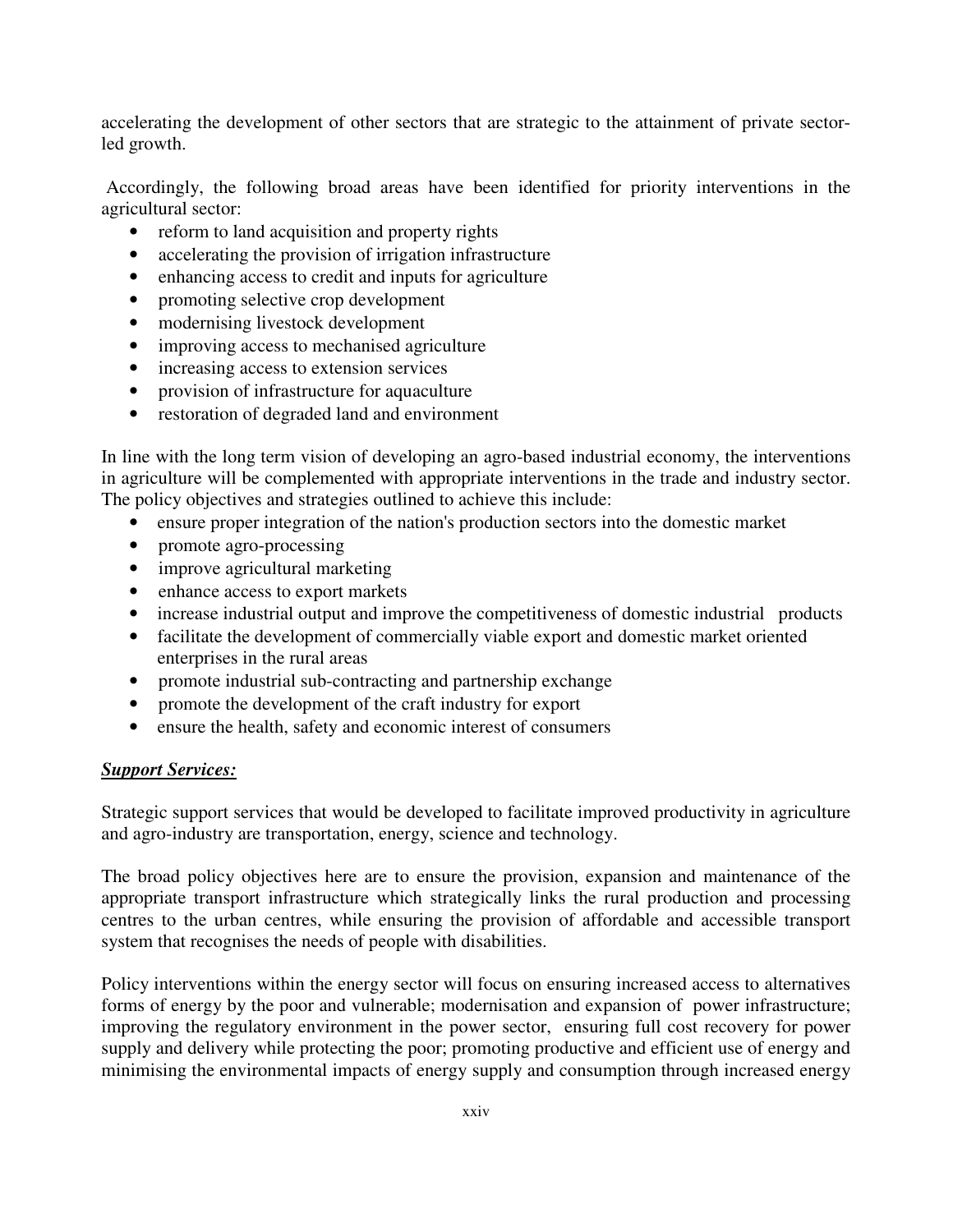efficient technologies.

The policy objective under Science and Technology is therefore to promote the adoption of appropriate technologies, both local and foreign, with the capacity to improve productivity and efficiency in the agricultural, industrial and services sectors especially for small and medium-scale rural enterprises.

#### *Additional sectors to support accelerated growth:*

Other sectors which are targeted for accelerated growth and development in view of their employment creation and income generation potentials include: mining (especially exploration and exploitation of the lesser developed minerals such as salt); Information and Communication Technology (ICT), tourism, music and film industry, as well as the development and production of commodities under the Special Initiatives for export including garments and textiles.

#### *Employment generation and improved safety nets:*

The broad objective of employment creation will be to ensure that the benefits of accelerated growth impact positively on increased job opportunities for all. The attainment of this objective will significantly contribute to reducing poverty among the rural and urban poor. Strategies in this direction will include adoption of a national policy for enhancing productivity and income/wages with equal opportunities for men and women, ensuring the existence and implementation of a coherent employment policy for the youth, the vulnerable and excluded including people living with disabilities and adopting a policy for comprehensive and integrated employment monitoring and evaluation

# **4.0 HUMAN RESOURCE DEVELOPMENT**

The main goal of Human Resource Development under GPRS II is to ensure the development of a knowledgeable, well-trained and disciplined labour force with the capacity to drive and sustain private sector-led growth.

#### **Policy Interventions**

The following broad policy areas have been identified to drive the development of the necessary human resources for accelerated economic growth: The promotion of formal education and training and skills development; improved access to health care; malaria control and HIV/AIDS prevention and treatment; access to safe water and adequate sanitation; housing and slum upgrading and population management. The strategy will also include a vigorous health education campaign on the adoption of healthy environmental practices and lifestyles. In addition relevant issues relating to vulnerability and exclusion will be mainstreamed in the human resource development strategy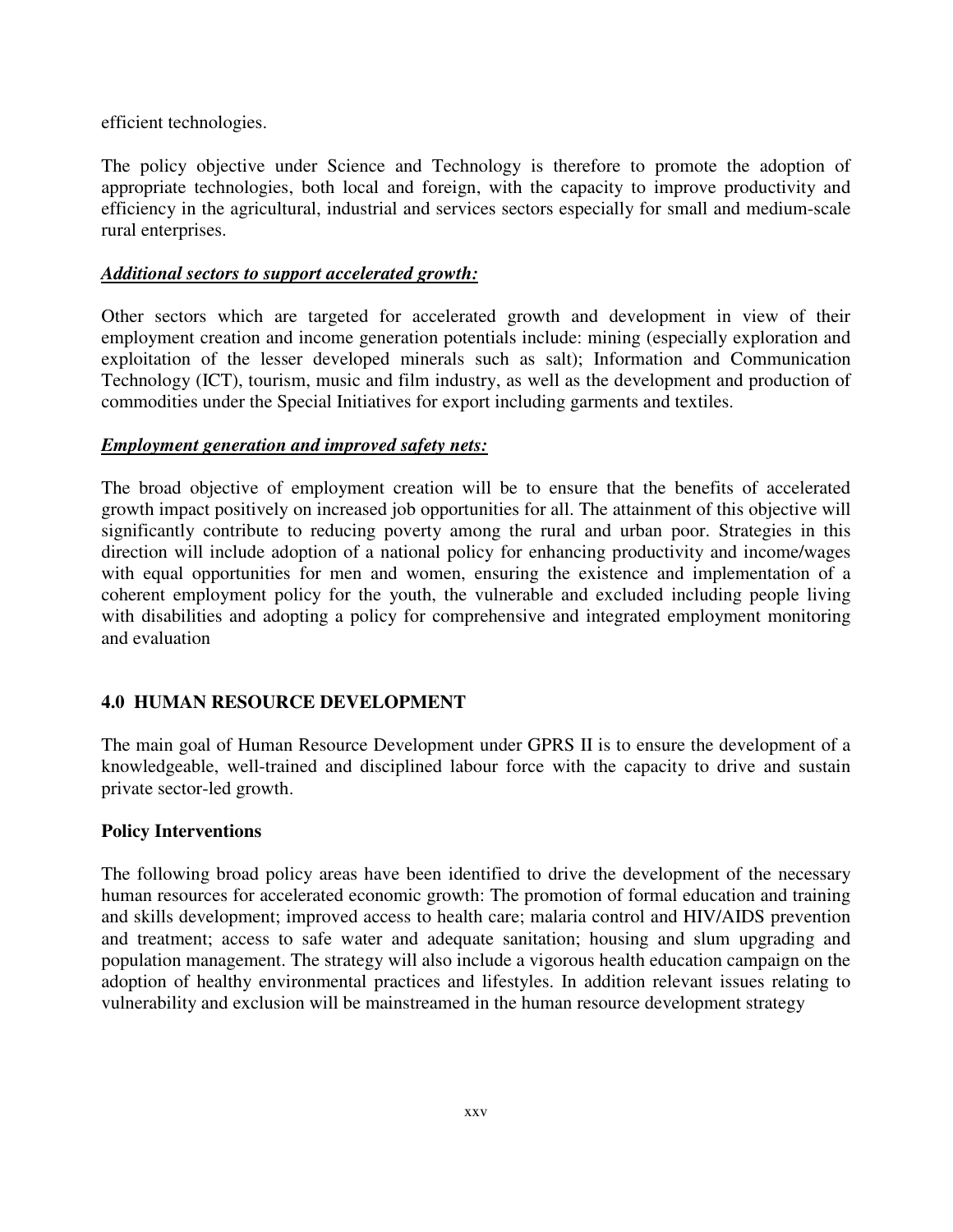# *Education*

Priority policy interventions that will deepen and sustain the progress made in the sector under GPRS I and accelerate growth include the following:

- increase access to and participation in education and training at all levels
- bridge gender gaps in access to education in all districts
- improve the quality of teaching and learning;
- improve efficiency in the delivery of education services
- promote science and technology education at all levels with particular attention to increased participation of girls.

Training, skills and entrepreneurial development will be guided by the following priorities:

- provision of skills and entrepreneurial training in a gender responsive and equitable manner
- promotion of dialogue between industry and skills/professional training institutions to produce skilled labour required by industry
- strengthening of and support HR training institutions
- promotion of training in apprenticeship;
- promotion of the adoption of the National Youth Policy and enactment of the Disability Bill

# *Health*

In order to accelerate access to quality health services, the health sector will continue to deepen efforts and focus on the three broad policy objectives. These are:

- bridge equity gap in access to quality health and nutrition services
- ensure sustainable financing arrangements that protect the poor
- enhance efficiency in service delivery

In Ghana, malaria remains the leading cause of morbidity, accounting for about 40% of all out patients attendance. It is also the leading cause of deaths, especially among children under five years old and pregnant women. Malaria is more than a health issue as it adversely affects productivity in all sectors of the economy through workdays lost due to illness and the cost of treatment. The following priority interventions in the Roll Back Malaria (RBM) plan will be promoted and strengthened in GPRS II: improve malaria case management; multiple prevention; improved partnership; and focused research.

In addition to the malaria menace, HIV/AIDS pandemic at the prevalence rate of 3.4% has a negative impact on productivity, loss of productive assets, high treatment costs and the break in the transfer of valuable livelihood knowledge from one generation to the next. To effectively address this issue, the following strategies will be adopted to prevent the spread of HIV/AIDS in order to keep the prevalence rate below 5%: reduce new HIV/STI transmission; reduce the impact of HIV/AIDS related vulnerability, morbidity and mortality; enhance the coordination and management of the national HIV/AIDS response.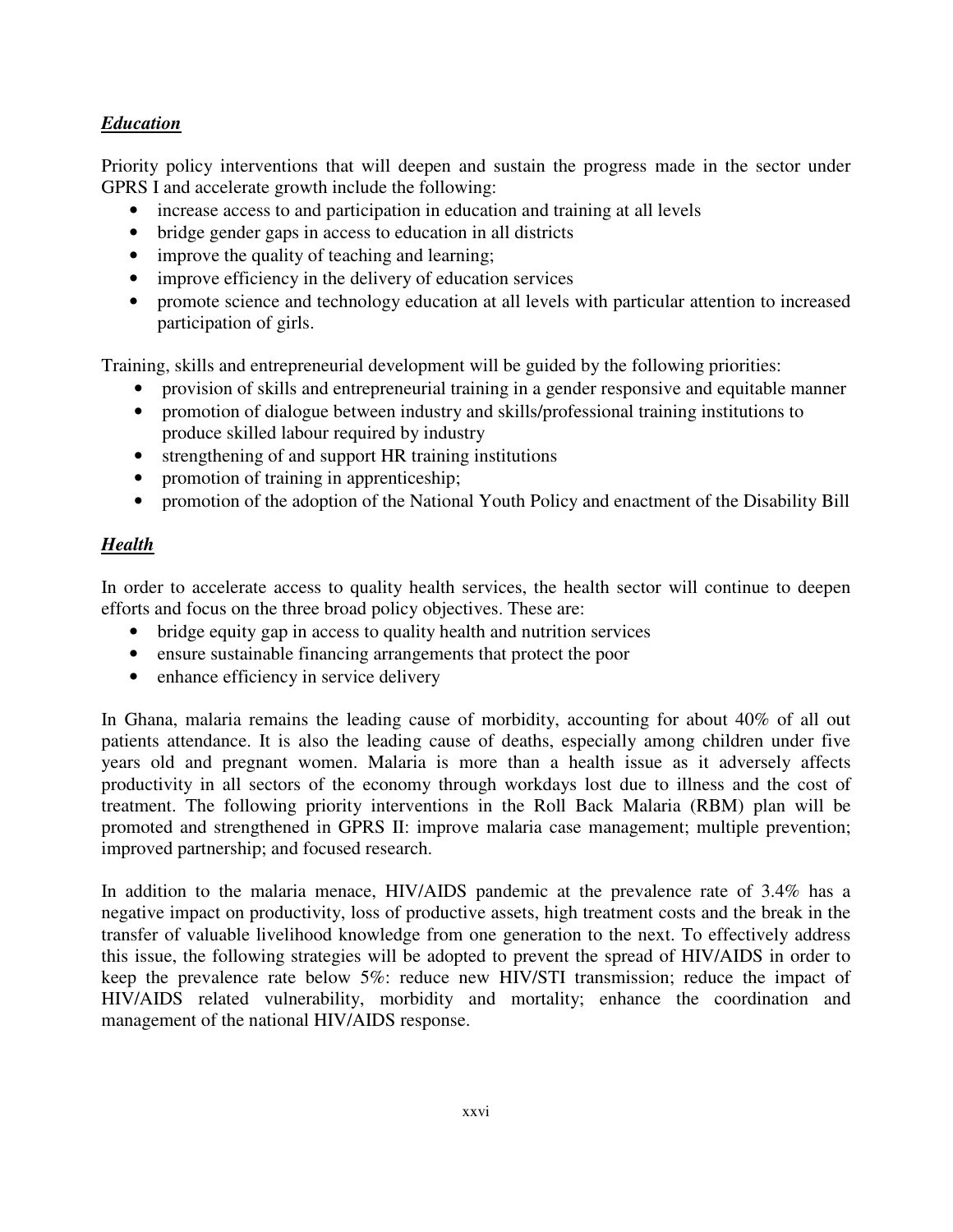### *Safe water and environmental sanitation:*

The following priorities will guide the delivery of safe water and sanitation in the next four years: accelerate provision of safe water in rural and urban areas; accelerate the provision of adequate sanitation; improve environmental sanitation in urban and rural areas.

### *Urban housing and slum upgrading:*

The ultimate goal of Shelter Policy is to provide adequate and affordable stock of housing with the requisite infrastructure and basic services to satisfy the basic needs of the people. GPRS II treats the provision of housing as a strategic area for stimulating economic growth while at the same time improving the living conditions of Ghanaians. The very activity of providing housing contributes to economic growth through its multiplier effect on job creation and the local building material industry.

#### *Population management:*

Even though the population growth rate in Ghana has reduced from its previously high level of about 3% in 1994 to 2.7% in 2000, it continues to outstrip the provision of social services and infrastructure. The high fertility rate has also resulted in a youthful population with a high dependency ratio. The immediate challenge to human resources development under GPRS II is to formulate appropriate strategies to manage the population to ensure that population growth rate is maintained at a level that will support economic growth and social development.

Population management will be based on the following priorities:

- promote access to and utilization of family planning services
- educate the youth on sexual relationship, fertility regulation, adolescent health, marriage and child bearing
- promote sexual health, delayed marriage and child bearing
- promote compulsory education for children especially the girl-child up to secondary
- promote compulsory and universal birth registration as a basic right and population management measure
- integrate population variables into the GPRS at the national, regional and district levels and improve population database for the GPRS
- promote the integration of HIV/AIDS into sexual and reproductive health programmes
- strengthen the multi-sectoral, multi-disciplinary institutional co-ordination, collaboration and networking for population management.

# *Mainstreaming the Vulnerable and Excluded in Human Resource Development:*

Issues relating to vulnerability and exclusion have been mainstreamed in the GPRS II. A comprehensive Social Policy Framework to update existing policies where necessary and provide guidelines for improved social development performance to bolster economic growth will be developed and adopted to strengthen the process of empowering the vulnerable and excluded to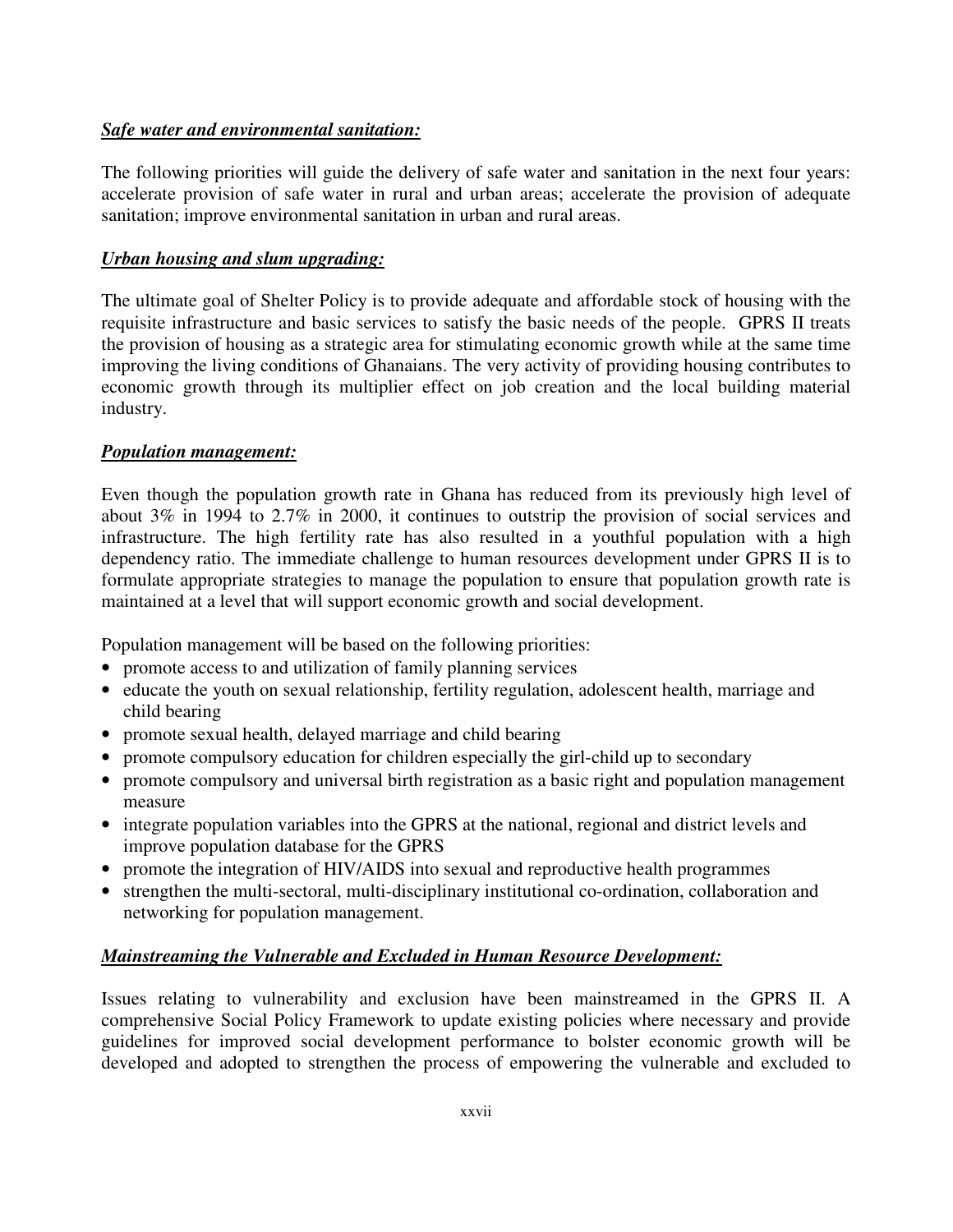reduce their risks, protect their rights and enhance their contribution to national development.

Priority policy issues to be resolved, besides education and health, include:

- integrated child development
- strengthening of the family
- HIV/AIDS
- capacity development in social work and volunteerism;
- updating the database on vulnerable and excluded groups; and
- strengthening institutional linkages and better coordination.

# **5.0 GOOD GOVERNANCE AND SOCIAL RESPONSIBILITY**

The broad objective of good governance and civic responsibility is to empower state and non-state entities to participate in the development process and to collaborate effectively in promoting peace and stability. Measures towards attaining this objective include the promotion of an effective, responsible and accountable state machinery with improved capacity to engage the productive private sector and civil society in formulating strategies for accelerated growth and poverty reduction.

The priority areas for the promotion of political governance under GPRS I included public sector reform, decentralisation, and security and rule of law. Although considerable progress was made in terms of these objectives under GPRS I, the following still present challenges to good governance:

- strengthening the process of democratisation
- further improving existing institutional capacities in the legislative and policy environment
- strengthening the data management system to support evidence-based decision making
- ensuring gender equity
- integrating traditional authorities into formal institutional structure for governance
- fostering greater civic responsibility

Strategies for Political Governance under the GPRS II therefore include strengthening Parliament, enhancing decentralisation, protecting rights under rule of law, ensuring public safety and security, managing public policy, empowering women and the vulnerable group, enhancing development communication, ensuring good corporate governance, increasing access to information, and promoting civic responsibility. Priorities for enhancing Economic Governance under GPRS II will focus on improved management of fiscal, monetary and international trade policies.

Strategies for improved fiscal policy management will focus on public expenditure management, promoting effective debt management, and improving fiscal resource mobilization. Monetary Policy management will continue to focus on price and exchange rate stability. GPRS II will promote international trade by reducing the constraints associated with export and import procedures; minimizing the incidence of "dumping"; diversifying and increasing the export base, promoting new areas of competitive advantage, taking full advantage of Ghana's preferential access to international markets (AGOA, EU-ACP), engaging fully in multi-lateral trade negotiations, and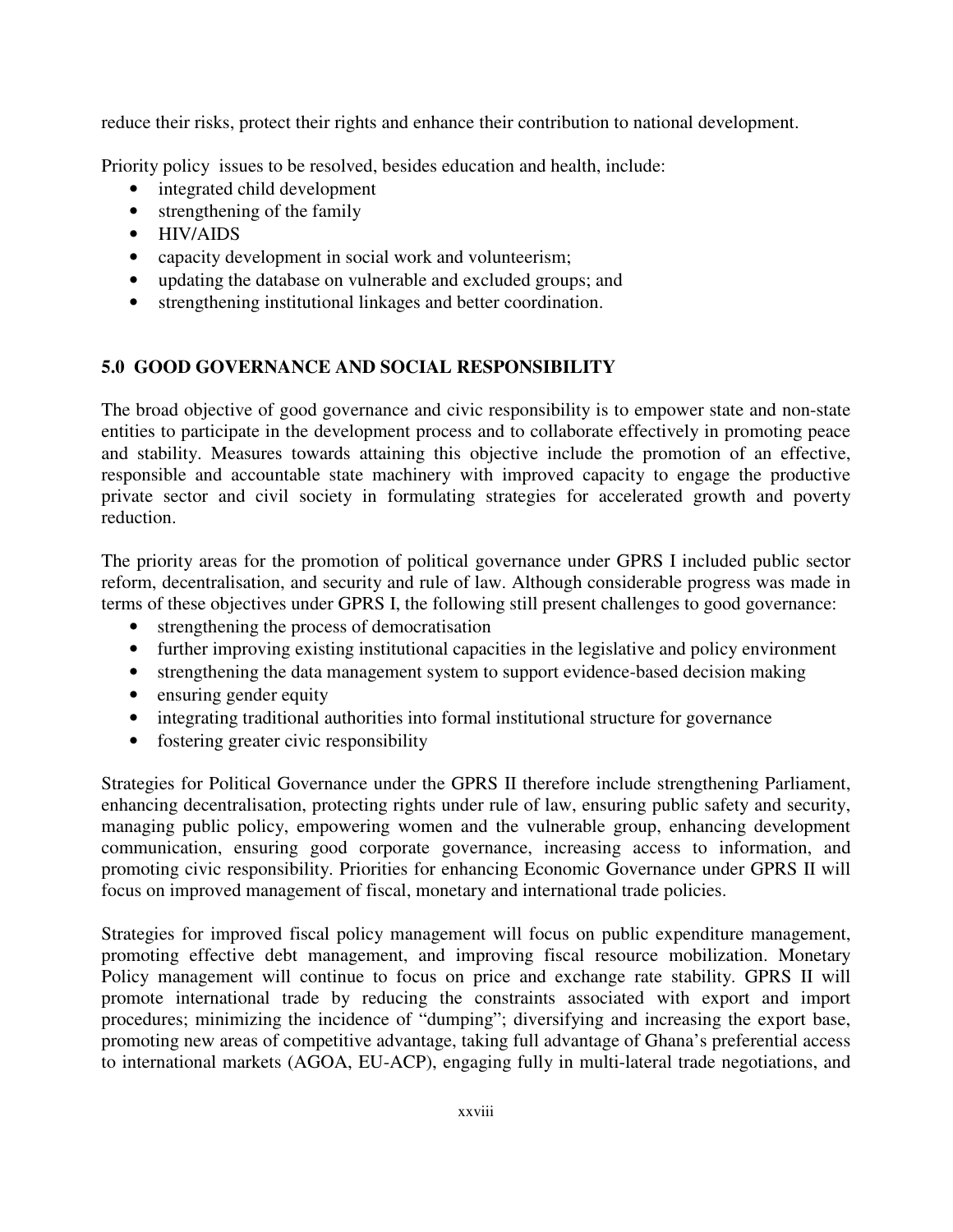establishment of an effective information system to track and measure progress.

# **6.0 MONITORING AND EVALUATION**

The goal of the M&E System under GPRS II is to facilitate the tracking of progress and effectiveness as well as to identify bottlenecks associated with the implementation of the Strategy. The proposed system, which forms an integral part of the GPRS II, will build on the progress made under GPRS I and would involve the following key strategies:

- reinforce institutional arrangements that can support and sustain monitoring and evaluation processes
- evolve an efficient system for evidence-based monitoring and evaluation
- strengthen and effectively coordinate existing mechanisms
- evolve an efficient system for generating relevant, reliable and timely quantitative and qualitative information
- manage an effective feedback mechanism that makes statistical information available in useable form to government and civil society
- ensure a holistic and participatory approach to M&E including consultative mechanisms such as the APRM

Enhanced efforts to implement the M&E Plan will focus on strengthening institutional capacities to link M&E results to national policy and decision-making and budgeting. The outputs from the M&E efforts will be documented and widely disseminated through the Annual Progress Reports

# **7.0 FINANCING THE GPRS II**

**The estimated total resources required to finance the GPRS II is \$ 8.06 billion (2006-2009).** These costs exclude wages and salaries and administrative expenses associated with project and programme implementation. They consist primarily of investment and service costs. As reflected in the macro-economic framework, the budgeted expenditures for investments and services over the same period only amount to \$6.27 billion indicating an overall funding gap of \$1.79 billion which is expected to be filled by external inflows and resources from the capital market.

External inflows are expected to be harnessed from HIPC savings, debt cancellation and Millennium Challenge Account to complement domestic resources. Given Ghana's favourable sovereign ratings, augmented by good governance, additional resources could be sourced from the international capital market.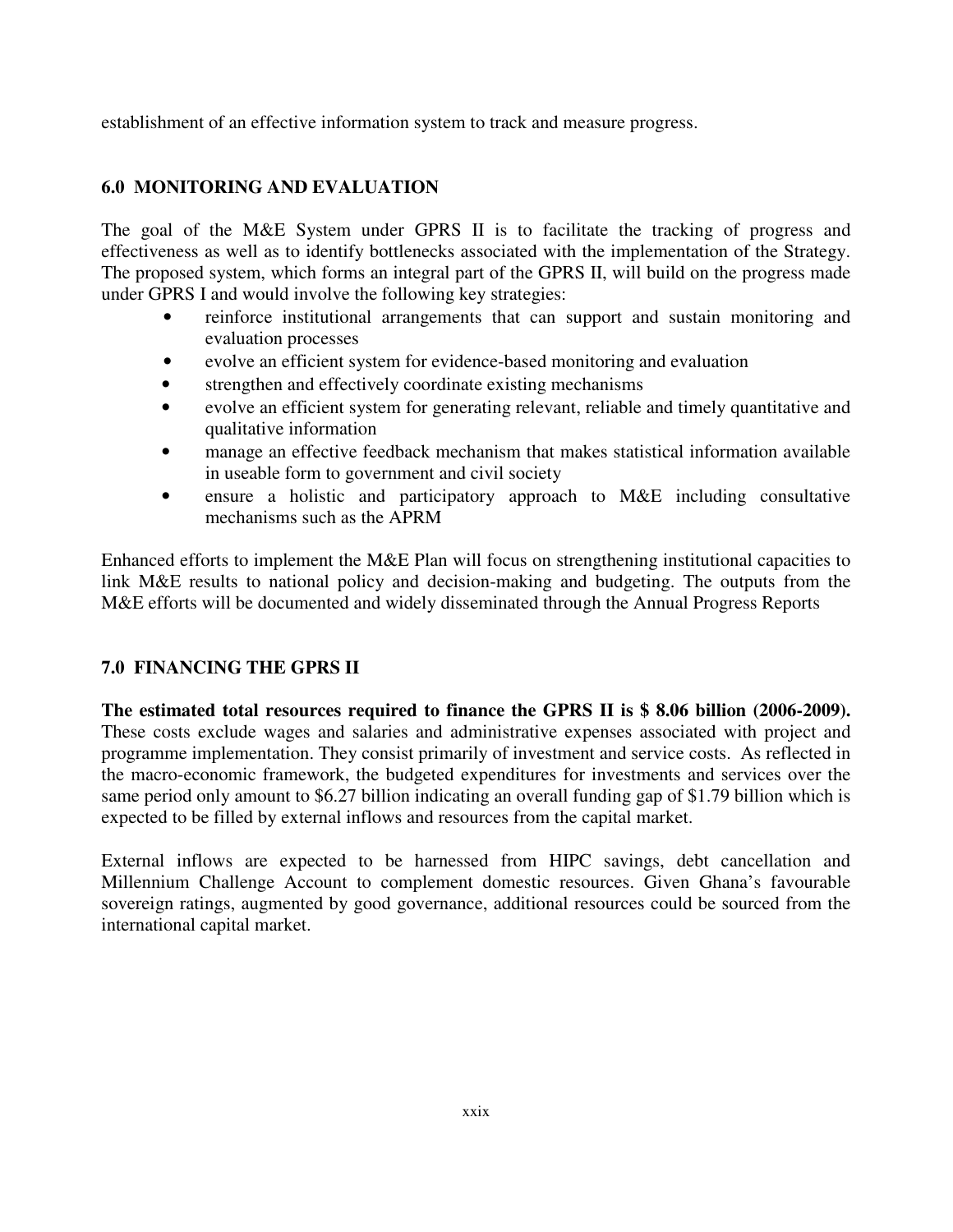# **CHAPTER ONE**

# **GPRS II: OUTLINE OF CONTENTS AND POLICIES**

#### **1.1 BACKGROUND**

Ghana's economy, which is largely agro-based, has in the past been characterised by high rates of inflation, continuous depreciation of the cedi, dwindling foreign reserves, an excessive public debt burden and fluctuating growth. Extensive implementation of liberalization and adjustment policies in the 1980s produced some growth in services and mining but did little to induce and sustain growth in agriculture and manufacturing. Both growth and incomes remained stagnant, resulting in deepening poverty.

During the 1990s, the levels of public expenditure on social development programmes for poverty reduction such as health and education were at 2.0 percent and 2.8 percent of GDP respectively. These levels of spending were much lower than what prevailed in other African countries, constraining poverty reduction and effective social change and development. Although general poverty levels decreased in the 1990s, certain areas of Ghana experienced growing and deepening  $\frac{1}{2}$  incidence of poverty, with evidence of intensification of vulnerability and exclusion<sup>1</sup> among certain social groups. This was particularly noticeable in the savannah and transitional zones in northern Ghana and in some coastal areas in the Central and Greater Accra regions. In the country as a whole, some large occupational groups such as small-scale food farmers, especially women, remained stuck below the poverty line, and the chances of survival of many children and youth remained precarious.

The first programmes under the Ghana Poverty Reduction Strategy (GPRS I) were formulated against the backdrop of a general economic crisis in which virtually all of Ghana's key macroeconomic indicators were spiralling out of control. The focus of that programme was accordingly to re-align the macroeconomic situation as a necessary condition for the implementation of sectoral policies specifically targeted towards reducing the incidence of poverty as observed in the 1990s. In the meantime Ghana had applied for debt relief under the HIPC initiative, and had to observe the classical conditionality of that scheme, namely, that the savings from debt relief would be applied

 $\overline{a}$ 

<sup>1</sup> **Defining Vulnerability and Exclusion** 

Vulnerability is a state of deprivation based on poverty or lack of enjoyment of other rights and entitlements; it is therefore multi-dimensional. It leads to the exclusion of disadvantaged groups of men, women and children and persons with disability from active participation in the economic, political and social life of their society, leaving them with little or no defence against exploitation and risks.

**Definition of Exclusion** 

Invariably persistent vulnerability leads to exclusion. It can be looked at from social, economic, political or human ecological perspectives. Exclusion arising from such distinctive features may lead to the following conditions:

<sup>•</sup> Inability to participate in decision making in political, and socio-cultural affairs

<sup>•</sup> Inability to compete or participate in an event due to discrimination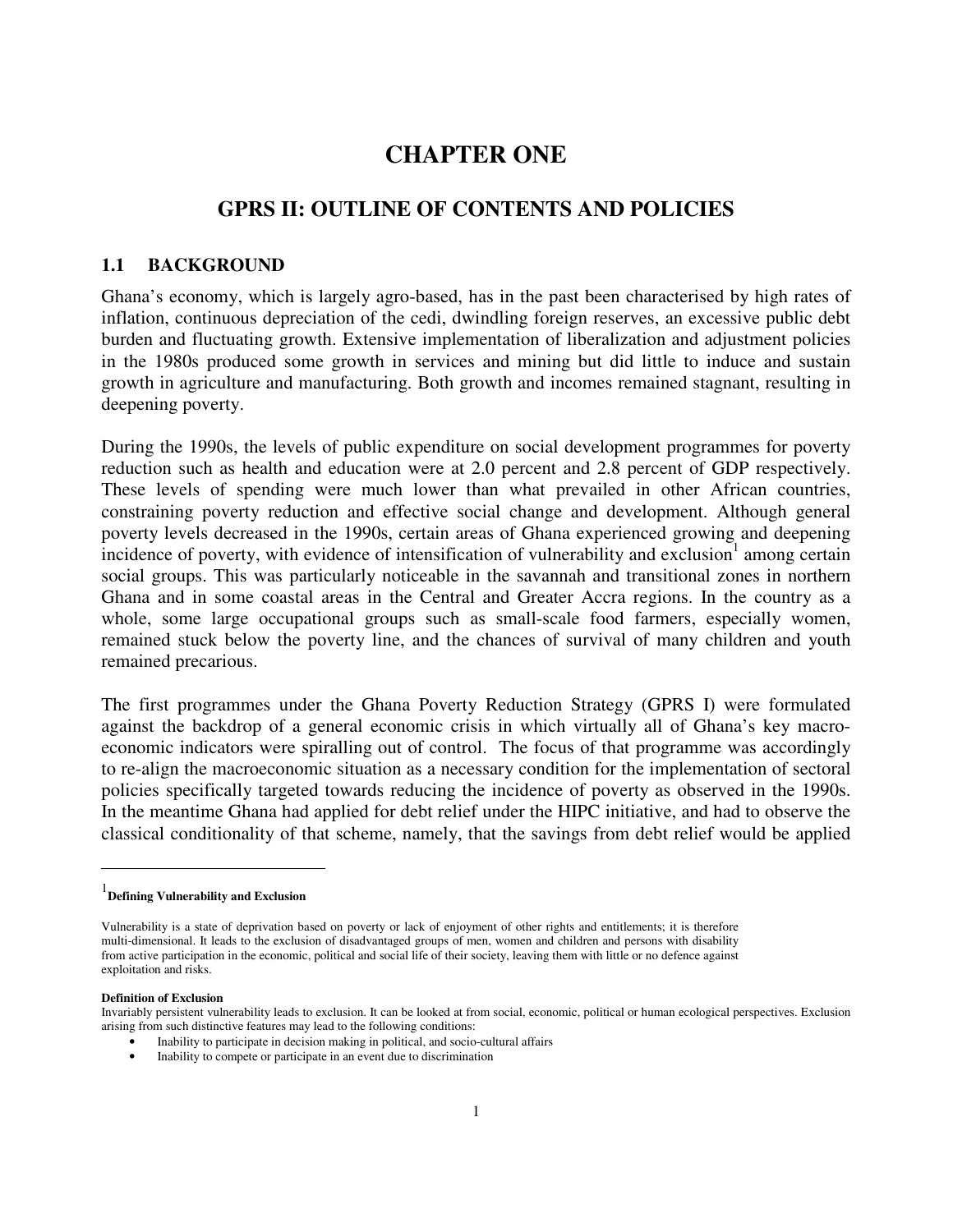solely to "poverty alleviation" which in turn translated into the pursuit of the United Nations Millennium Development Goals. Indeed, the need to submit a PRSP was the immediate occasion for producing GPRS I and subsequent versions were envisaged at fitting into the same trajectory of national development policy.

At the onset, it became obvious that apart from HIPC savings, policies under GPRS had to address the issue of how to create wealth by restructuring the economy towards accelerated growth, so that the objectives of poverty reduction and the protection of the vulnerable and excluded could be sustained. The principal social objectives that were added to these related to improved governance, including the decentralization of government and reform of the public services to partner the private sector in national economic development within a decentralized democratic environment.

#### **1.2 REVIEW OF GPRS I**

For the three years under GPRS I, the main thrust of the government's policy initiatives was aimed at maintaining macroeconomic stability. This was achieved through prudent fiscal and monetary policies aimed at reducing inflation, driving interest rates down to levels conducive to increased investments but still attractive enough to mobilize savings, ensuring stable but yet competitive exchange rates, and maintaining a fiscally sustainable debt regime. In the real economy a moderate rate of economic growth was to be achieved through the creation of an enabling environment for improved agricultural productivity and private sector-led agro-industrial development. As a result of the availability of HIPC savings the manifestations, and at the same time the causes, of the deepest poverty were to be directly attacked through greater investments in health, education, safe water and sanitation. Feeder roads and other transport infrastructure could be financed to facilitate distribution of agricultural products and services in favour of the rural poor. The main political objective of the GPRS I of ensuring that in the promotion and protection of civil liberties no Ghanaian was excluded from participating in decisions that affected their lives, has been pursued through HIPC supplementation of the resources available under the District Assemblies Common Fund and the Ghana Educational Trust Fund.

Considerable progress has been made towards achieving the objectives of GPRS I. The economy has been characterized by relative stability, with all the targeted macroeconomic indicators registering positive trends. Despite a series of major fuel price adjustments to absorb petroleum debt and respond to a fast-rising crude oil market, the overall consumer price index declined dramatically over the period, interest rates eventually fell and exchange rates stabilized. GDP grew at an average rate of 5 percent during the period, because it coincided with the dissemination of new high-productivity technologies in the all-important cocoa sector. As a result, unlike the classical pattern of sectoral contributions to growth in an emerging economy, Ghana's economic growth under GPRS I (2002 – 2004) was led by the agricultural sector with  $6\%$  average growth rate, followed by industry and services respectively with 5% and 4.7%.

Generally in the social development circles there were increased expenditure outlays in support of the medium-term priorities of GPRS I with regard to special programmes targeted at the vulnerable and excluded. These included the rehabilitation of street children, increased access to legal aid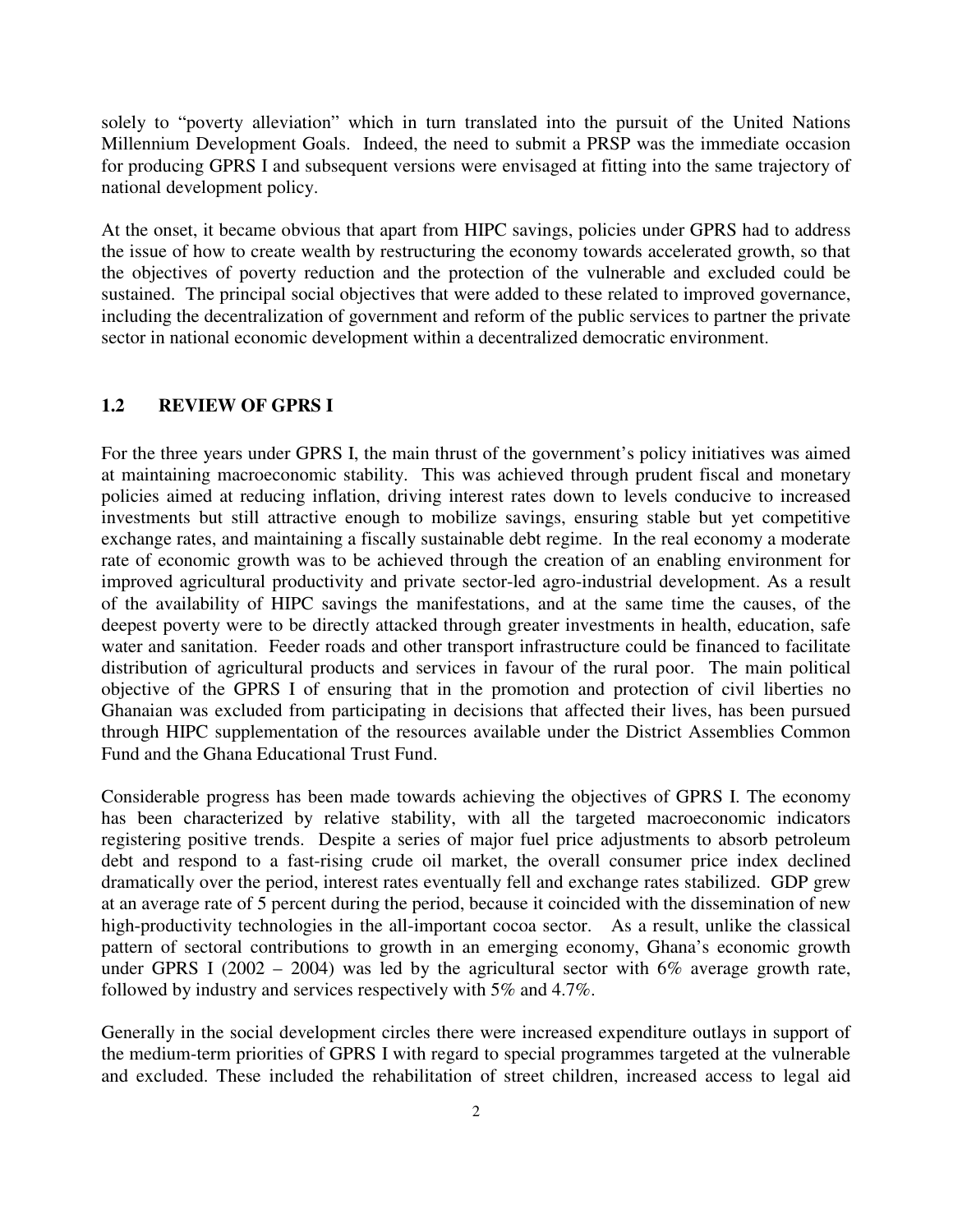services for the poor, integration of Persons With Disabilities (PWDs) into mainstream production and employment, and increased access of economically marginalized women to credit through the establishment of the government's micro-credit scheme and the Women's Development Fund supported by the government of Japan.

Despite these achievements, as was characteristic of the poverty reduction strategies sponsored by creditor institutions in that epoch, there was little room in the 2001 – 2005 programme for addressing issues, such as urbanisation, industrialisation, technical/vocational training, technology research and development – that must now engage greater attention in policy-making in Ghana as it aspires to join the ranks of the fast growing economies.

GPRS I has a number of limitations and bottlenecks. These included service delivery constraints and the persistence of regional differences in the distribution of some key outcomes in the health and educational sectors. The educational sector continues to be confronted with insufficient progress in primary school enrolment as well as geographical and gender disparities. In spite of the efforts made, gender disparities can be observed in all sectors including education, health, production, employment and access to and control over land.

Economic policy and management under GPRS I has been criticised for concentrating on macroeconomic stability rather than providing a clear policy direction which recognises a stable macroeconomic environment as a platform upon which to generate economic growth as a means to poverty reduction. Another criticism relates to the ineffectiveness of the participatory process adopted during its preparation and the implication for national ownership. The inability to involve more districts and local communities, and the limited engagement of Parliament and the private sector, have been cited as weaknesses in the process. A further criticism is the insufficiency of gender focus specification when addressing various poverty issues in the diagnostic, in the thematic areas, and in the policy matrices, as well as in the monitoring and evaluation framework.

While taking note of the shortcomings of GPRS I, government has taken even more significant initiatives in basic components of a strategy for the short term protection and improvement of living standards and the longer-term emancipation of people from the stranglehold of inherited poverty. A National Health Insurance System has been brought into effect in 2005 to guarantee every Ghanaian access to a professional health care from "cradle to grave" at affordable cost. In 2004 government promulgated an Educational Reform Programme which does not only assure every young Ghanaian the right to free basic education as prescribed by the National Constitution and the UN's Millennium Development Goals, but will eventually give them the unrestricted opportunity to participate fully as members of a productive work force of a modernised, technological, and wealthcreating economy.

#### **1.3 POVERTY SITUATION**

In formulating GPRS I, the incidence of poverty was analyzed and categorized on broad regional basis and this resulted in limitations in targeting poverty reduction interventions. However, further analysis of income poverty based on available data presents a clearer picture of poverty at district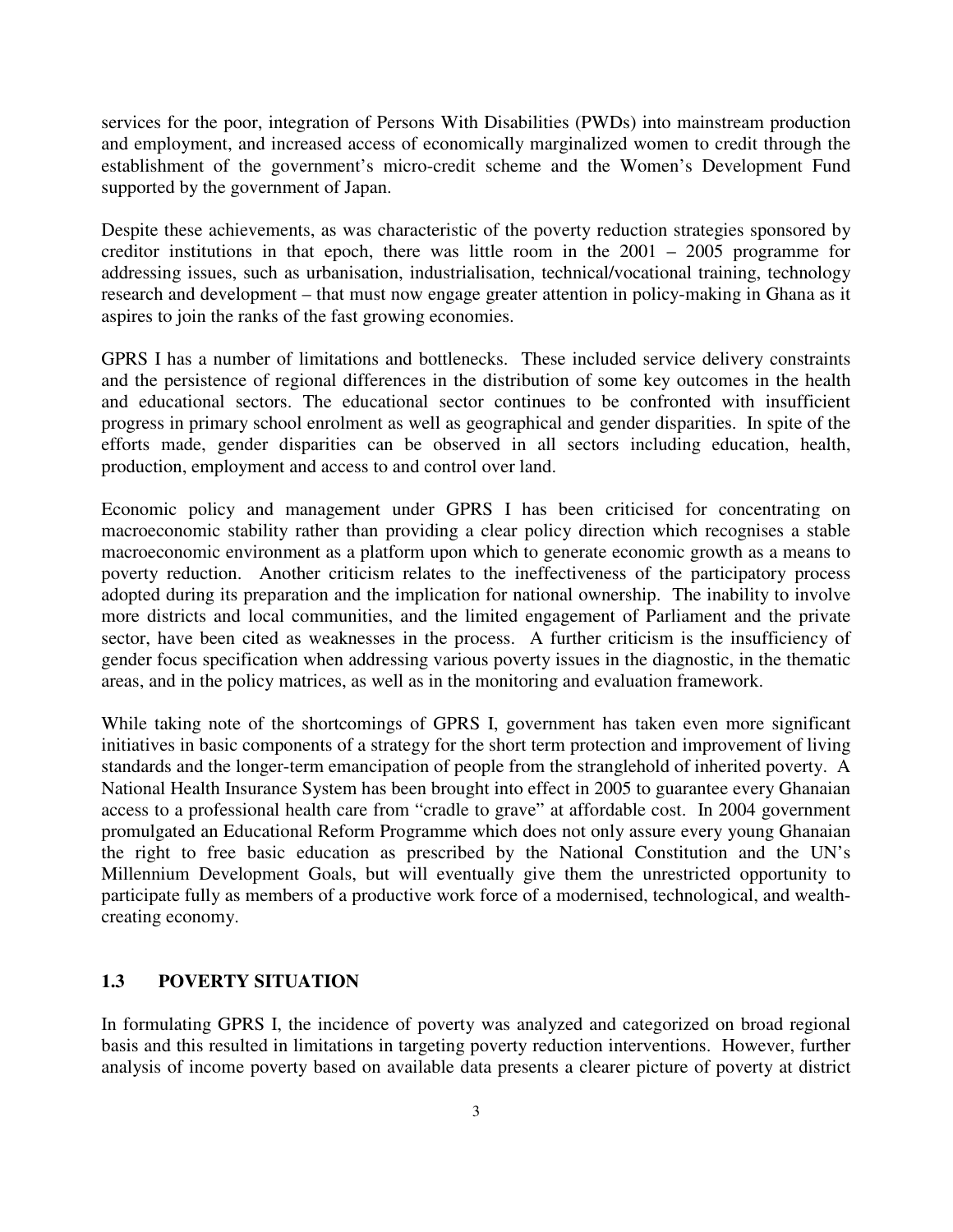level as depicted in Appendix 1. This has provided the basis for more direct targeting of poverty reduction measures under GPRS II.

Table 1.1 shows the movement of some of the core welfare indicators for periods 1998/99 and 2003.

| Population Defined as Poor (Welfare measures)           | 1998/99 | 2003    |         |
|---------------------------------------------------------|---------|---------|---------|
| Males who never attended school                         | 21%     | 25.9%   |         |
| Females who never attended school                       |         | 41%     | 37.4%   |
| Males Literacy rate                                     |         | 63.0%   | 66.2%   |
| Females Literacy rate                                   |         | 36.0%   | 42.5%   |
| Literacy rate in urban areas                            |         | 63.0%   | 69.9%   |
| Literacy rate in rural areas                            |         | 40.0%   | 40.1%   |
| Children aged 6-15 attending school                     |         | 80.0%   | 85.4%   |
| Nearest Health Facility is at least 30 minutes away     | Urban   | 20.0%   | 21.4%   |
|                                                         | Rural   | 61.0%   | 57.4%   |
| Supervised delivery assistance (doctor, nurse, midwife) | Urban   | 79.0%   | 83.4%   |
|                                                         | Rural   | 33.0%   | 34.7%   |
| Access to Safe Source of water                          | Urban   | 92.3%   | 87.3%   |
|                                                         | Rural   | 52.1%   | 63.0%   |
| Prevalence rate of HIV/AIDS – National                  |         | $3.6\%$ | $2.0\%$ |
| Households Using Electricity                            |         | 41.4%   | 48.3%   |
| Population employed in agriculture                      |         | 55.0%   | 44.5%   |
| Population employed in trading                          |         | 18.3%   | 22.5%   |
| Population employed in manufacturing                    |         | 11.7%   | 6.4%    |

**Table 1.1: Core Welfare Indicators** 

Source: CWIQ 1997 & 2003

#### **1.4 GROWTH AND POVERTY REDUCTION STRATEGY (GPRS II)**

The design and preparation of GPRS II (2006-2009) is thus guided by practical lessons and experiences drawn from the preparation and implementation of GPRS I (2003-2005). However, going beyond these, the government and the nation itself have also adopted developmental goals and vision based on the proposition that Ghana has now positioned itself to attain the social and economic status of emerging middle income countries within the next decade.

In place of the former Ghana Poverty Reduction Strategy (GPRS I), Government is accordingly launching a new **Growth and Poverty Reduction Strategy** (GPRS II 2006-2009). The change in name reflects the new direction of government policy which places more emphasis on growth. This document presents a set of coordinated national programme of social and economic development - that set which illustrates how much a national programme can be purposefully steered to eliminate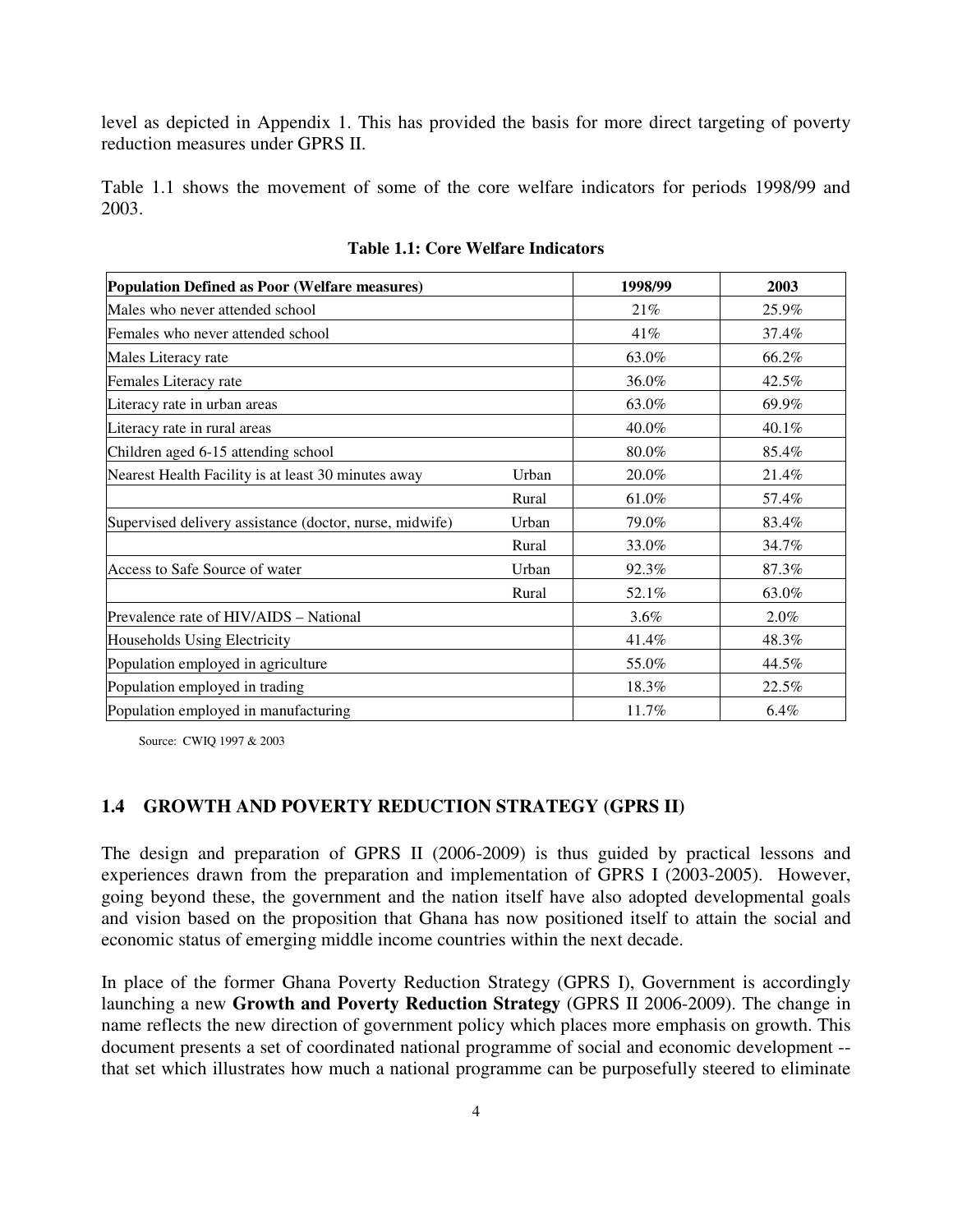the worst manifestations of poverty, social deprivation and economic injustice, from Ghanaian society. Essentially, it integrates the otherwise disparate development agenda and sectoral commitments that compete for inclusion in the annual national budget into one comprehensive development policy framework to serve the basic objective of guaranteeing every Ghanaian a decent livelihood, especially for the most vulnerable and deprived (who are disproportionately made up of women, children and unemployed youth). It incorporates the relevant development strategies/policy documents of all the various sectors such as the Basic Education Improvement Programme and the 2004 White Paper in Education Reform, the Private Sector Development Strategy, Ghana Trade Policy, the Food and Agricultural Sector Development Programme and the National Gender and Children's Policy.

GPRS II also seeks to operationalise various international agreements which are relevant to the poverty reduction objectives and of which Ghana is signatory. Principal among these are the Millennium Development Goals (MDGs), the New Partnership for African Development (NEPAD) and the African Peer Review Mechanism (APRM), the Convention on the Elimination of all forms of Discrimination Against Women (CEDAW) and the African and Beijing Platforms for Action. It is also consistent with the relevant ongoing programmes which government is pursuing with development partners.

#### **1.4.1 Goal**

The overarching goal of Ghana's current socio-economic development agenda is to attain middle income status (with a per capita income of at least US\$1000) by the year 2015 within a decentralized, democratic environment. This is to be complemented by the adoption of an overall social protection policy, aimed at empowering the vulnerable and excluded, especially women to contribute to and share in the benefits of growth of the economy, thus ensuring sustained poverty reduction.

This document reviews GPRS I, analyses growth trends, and defines the strategic direction and interventions aimed at achieving the basic poverty reduction goals prescribed in the MDGs framework and, beyond that, bringing Ghana within the threshold of middle income countries.

The technical computation of these goals in terms of the traditional indicators of "per capita gross national income" expressed in current United States dollars is at present inhibited by a number of professional constraints. First, greater portion of business in Ghana is conducted using the national currency – the Cedi. In the recent period of extreme turbulence in the relative value of the Cedi against the Dollar, translating the value of the nation's entire production of goods and services into meaningful dollar terms is obviously a difficult and controversial exercise. Besides that complication of the exchange rate, our economists have also to cope with the influence of domestic price changes, including periods of hyper-inflation, on the measurement of the value of Ghana's total economic output in real terms. A further difficulty is posed by challenges to data inaccuracies relating to the conduct of ten-year national population census.

The combined effect of the above factors is that depending on the methodologies and assumptions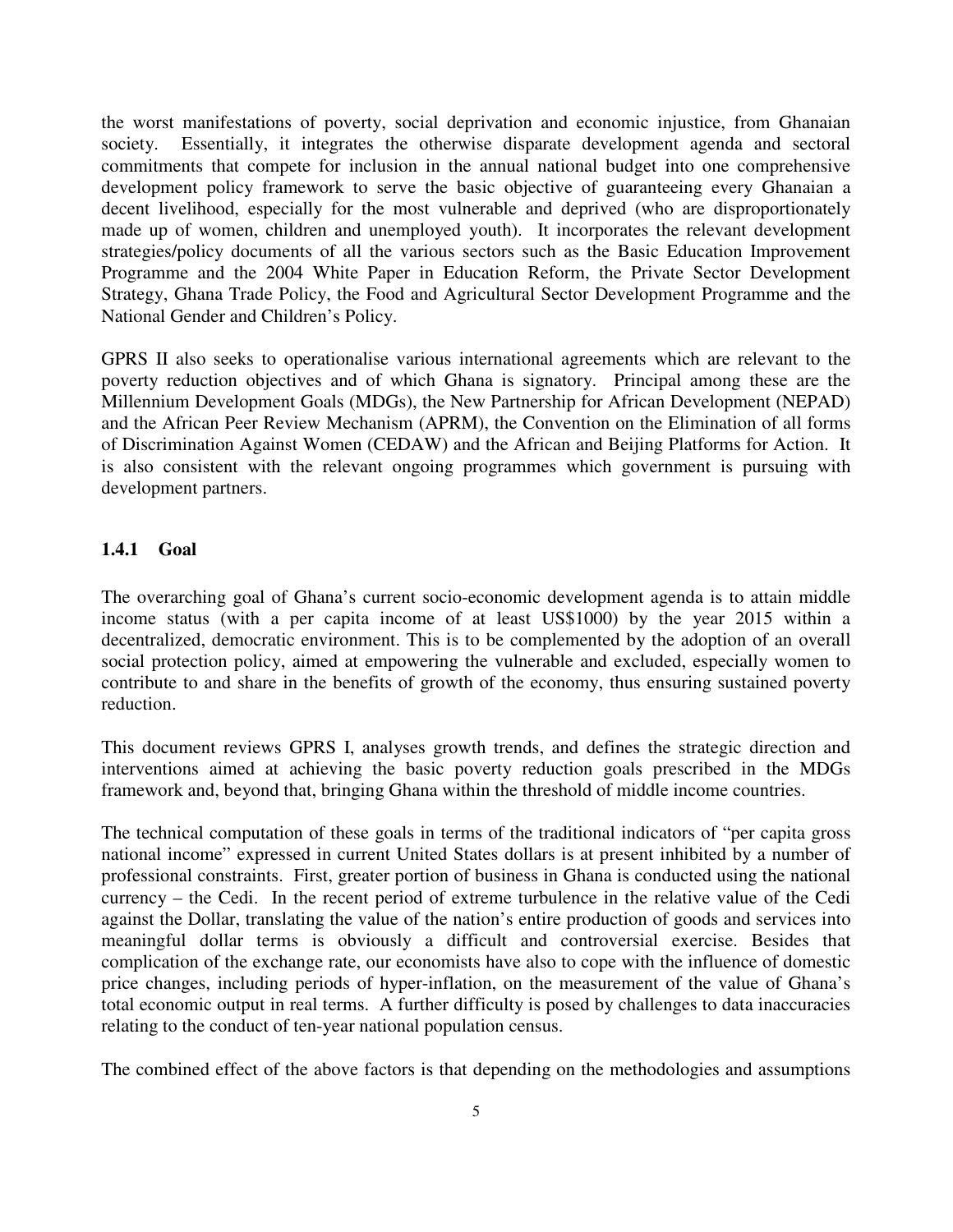that have been employed by various agencies, estimates of the value of the productive work that is averagely done by every living Ghanaian today in a year, range from US\$380 per head on the current World Bank rankings, to US \$430 according to some local experts and to US\$480 per head according to some internationally reputed rating agencies. These figures will be refined and the differences narrowed down as a result of the professional advances that are envisaged in the technical standards of governance under GPRS II.

The contemporary debate on the status of national income or demographic statistics not withstanding, what matters is that as a nation we are able to think through, agree upon and vigorously implement a realistic plan to bring about the vast improvements in our living standards such as are warranted by Ghana's own endowments of human and material resources backed by the technological possibilities of the world that we share.

# **1.4.2 Linkage to GPRS I**

With the attainment of relative macroeconomic stability under GPRS I, the direction of GPRS II is to accelerate economic growth and poverty reduction by assisting the private sector as much as possible to create wealth and by shaping the acts and policies of government deliberately so as to generate the maximum opportunities for additional employment.

However, there are two broad sets of constraints to achieving accelerated wealth creation and poverty reduction. The first is the vulnerability of the economy due to the persistent reliance on the export earnings from a few primary commodities. The second is the social structure which comprises a high proportion of children and youth. The attendant high dependency ratio is aggravated by the low level of literacy, working skills, and productivity especially among women and the rural population.

Accordingly, emphasis in this GPRS II is placed on measures to change the structure of the economy by developing the private sector, diversifying the export base and increasing agricultural productivity, processing and rural incomes.

While the GPRS I focused on poverty reduction programmes and projects, the emphasis of GPRS II is on growth-inducing policies and programmes as which have the potential to support wealth creation and poverty reduction. GPRS II is therefore anchored on pursuing the following priorities:

- continued macroeconomic stability
- accelerated private sector-led growth
- vigorous human resource development
- good governance and civic responsibility

Continued macroeconomic stability will be realized by ensuring prudent fiscal policy management, effective monetary policy, and a well-managed debt and international trade regime. It is accepted however that the highly reserved posture of macroeconomic policy which was appropriate to the convalescent economy under GPRS I has to be modified to meet the needs of a more expansionary thrust of policy under GPRS II. The Bank of Ghana is already leading the way by introducing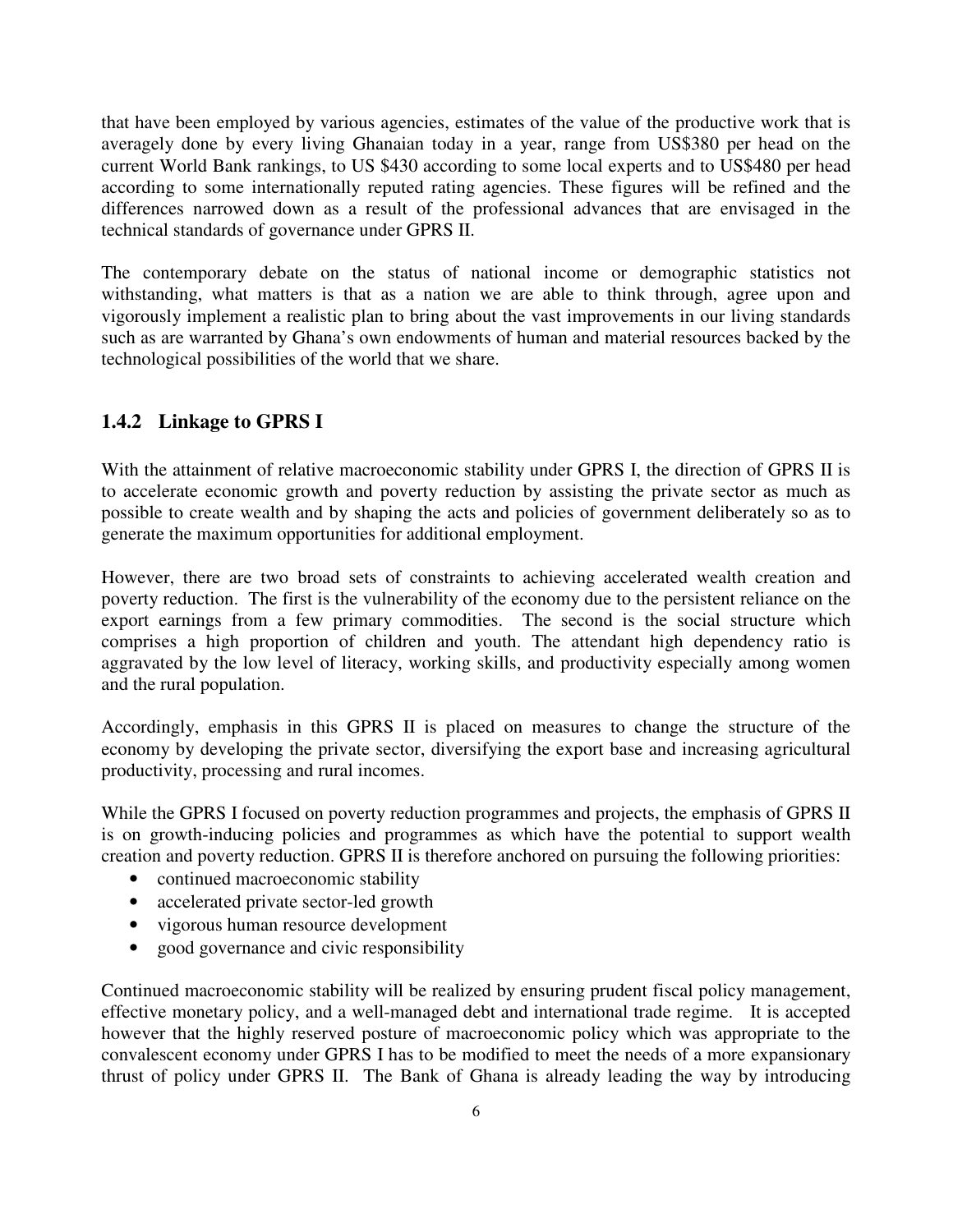measures such as the reduction in banks' reserve requirements and the lowering of the cost of credit to business on a broad front.

But GPRS II should make its greatest impact in the real economy of agricultural and industrial production. Accelerated growth will be achieved through the development of a vibrant private sector with adequate capacity to lead the growth of agriculture and other emerging sectors including ICT and tourism. After decades of development effort, some of the most basic advances in production technologies have eluded Ghana. We did not need to overcome the terrible scourge of mass famine, but Ghana today has not even achieved basic food security in its traditional staple diet. The peasant woman who feeds this country is still using the same technology of cutlass and hoe which her grandmother used to feed a population one-fifth the size of today's population.

Ghana's timber industry is yet to derive optimum value for the nation from the forest resources which are in the meantime being exploited to exhaustion. A significant portion of wood material ends up as off-cuts and sawdust because of low investment in the technology of timber utilisation. The emerging success in Ghana's textile industry has turned sour: the exportable surplus of cotton production has long disappeared, and now not only is the textile weaving industry in a state of crisis but even printing on imported cloth seems to be losing its competitiveness.

Overall, the contribution of modern industry to the modestly fast growth of the economy in the most recent years has been unacceptably low, mirroring a relatively stagnant inflow of foreign direct investment. The years of GPRS II should serve as a transition period when a basic platform of agro-industrial production and technology is built up to match the successes that have been achieved in the area of macroeconomic reform. Vigorous human resource development, good governance and civic responsibility will be pursued both to support growth and as important developmental goals in themselves.

## **1.4.3 Ghana's Progress towards achieving the Millennium Development Goals (MDGs)**

The MDGs span the critical development issues of poverty and hunger, education, health (especially child and maternal mortality), gender equality and women's empowerment, environmental sustainability and global partnership for development, and thus provide an important subsidiary framework for defining specific objectives for GPRS II.

Ghana has, since 2000 adopted the targets of the MDGs as the minimum requirements for socioeconomic development and poverty reduction. Accordingly, Ghana began the monitoring of progress towards achieving the MDGs from 2002 even prior to the formal launching of GPRS I. The initial findings were that though some progress had been made, achieving the goals of the MDGs by 2015 would require additional effort particularly in the area of reducing maternal mortality.

Since then government has focused on removing the constraints hindering the realization of the MDGs. Table 1.2 below shows the progress that Ghana has made towards achieving the Millennium Development Goals.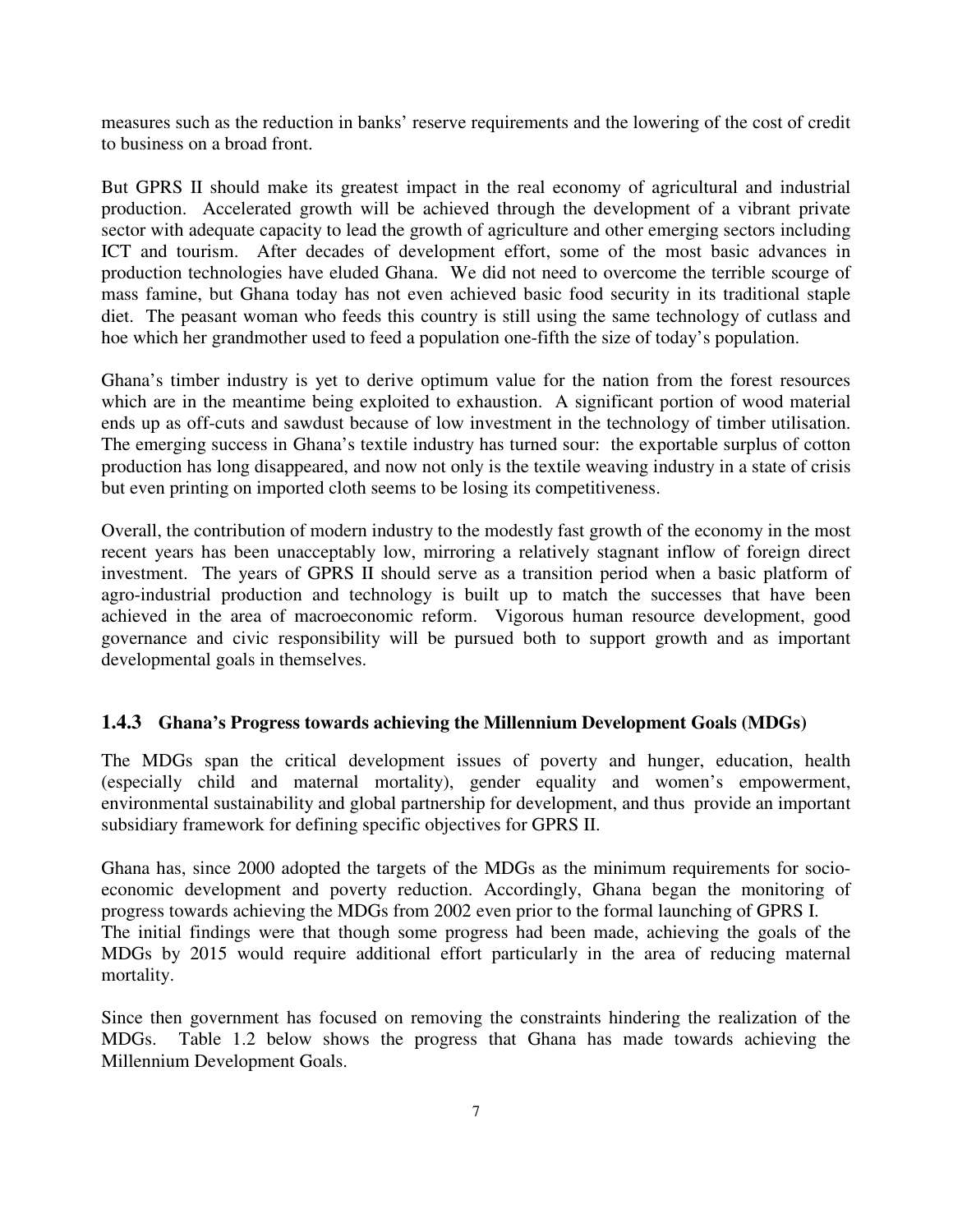## **Table 1.2: Ghana's Progress towards Achieving the Millennium Development Goals**

| Goals                                                                                                                                                                                             | Will goal be reached? |                    |                 |                               |  |               |             | State of supportive environment |      |
|---------------------------------------------------------------------------------------------------------------------------------------------------------------------------------------------------|-----------------------|--------------------|-----------------|-------------------------------|--|---------------|-------------|---------------------------------|------|
| Extreme poverty and hunger<br>Halve the proportion of people below the<br>national poverty line by 2015                                                                                           | Probably              | Potentially        | Unlikely        | Lack<br><sub>of</sub><br>data |  | Strong        | Fair        | Weak<br>but<br>improving        | Weak |
| Halve the proportion of people who suffer<br>from hunger                                                                                                                                          | Probably              | Potentially        | Unlikely        | Lack<br>of<br>data            |  | Strong        | <b>Fair</b> | Weak<br>but<br>improving        | Weak |
| <b>Universal primary education</b><br>Achieve universal access to primary<br>education by 2015                                                                                                    | Probably              | Potentially        | Unlikely        | Lack<br>of<br>data            |  | <b>Strong</b> | Fair        | Weak<br>but<br>improving        | Weak |
| <b>Ender equality</b><br>Eliminate gender disparity in primary and<br>junior secondary education by 2005                                                                                          | Probably              | Potentially        | Unlikely        | Lack<br>of<br>data            |  | Strong        | <u>Fair</u> | Weak<br>but<br>improving        | Weak |
| Achieve equal access for boys and girls to<br>senior secondary by 2005                                                                                                                            | Probably              | Potentially        | <b>Unlikely</b> | Lack<br>of<br>data            |  | Strong        | Fair        | Weak but<br>improving           | Weak |
| <b>Under-five mortality</b><br>Reduce under-five mortality by two-thirds<br>by 2015                                                                                                               | Probably              | Potentially        | Unlikely        | Lack<br>of<br>data            |  | <b>Strong</b> | Fair        | Weak<br>but<br>improving        | Weak |
| <b>Maternal mortality</b><br>Reduce maternal mortality ratio by three-<br>quarters by 2015                                                                                                        | Probably              | Potentially        | Unlikely        | Lack<br>of<br>data            |  | Strong        | Fair        | Weak<br>but<br>improving        | Weak |
| <b>HIV/AIDS &amp; Malaria</b><br>Halt and reverse the spread of HIV/AIDS<br>by 2015                                                                                                               | Probably              | Potentially        | Unlikely        | Lack<br>of<br>data            |  | <b>Strong</b> | Fair        | Weak<br>but<br>improving        | Weak |
| Halt and reverse the incidence of malaria                                                                                                                                                         | Probably              | Potentially        | Unlikely        | Lack of<br><u>data</u>        |  | Strong        | <u>Fair</u> | Weak<br>but<br>improving        | Weak |
| <b>Ensure Environmental Sustainability</b><br>Integrate the principles of sustainable<br>development into country policies and<br>programmes and reverse<br>loss<br>of<br>environmental resources | Probably              | Potentially        | Unlikely        | Lack<br>of<br>data            |  | Strong        | Fair        | Weak but<br>improving           | Weak |
| Halve the proportion of people without<br>access to safe drinking water by 2015                                                                                                                   | Probably              | Potentially        | Unlikely        | Lack of<br>data               |  | Strong        | Fair        | Weak<br>but<br>improving        | Weak |
| By 2020 a significant improvement would<br>have been achieved in the lives of at least<br>100 million slum dwellers                                                                               | Probably              | Potentially        | Unlikely        | Lack of<br>data               |  | Strong        | Fair        | Weak but<br>improving           | Weak |
| Improving the lives of slum dwellers                                                                                                                                                              |                       |                    |                 |                               |  |               |             |                                 |      |
| Global partnership for development<br>Deal comprehensively with debt and<br>make debt sustainable in the long term                                                                                | Probably              | <b>Potentially</b> | Unlikely        | Lack<br>of<br>data            |  | Strong        | Fair        | Weak<br>but<br>improving        | Weak |

Source: NDPC 2004

 $\displaystyle{\vphantom{\big|}}^*$  Lack of data implies inability to score appropriately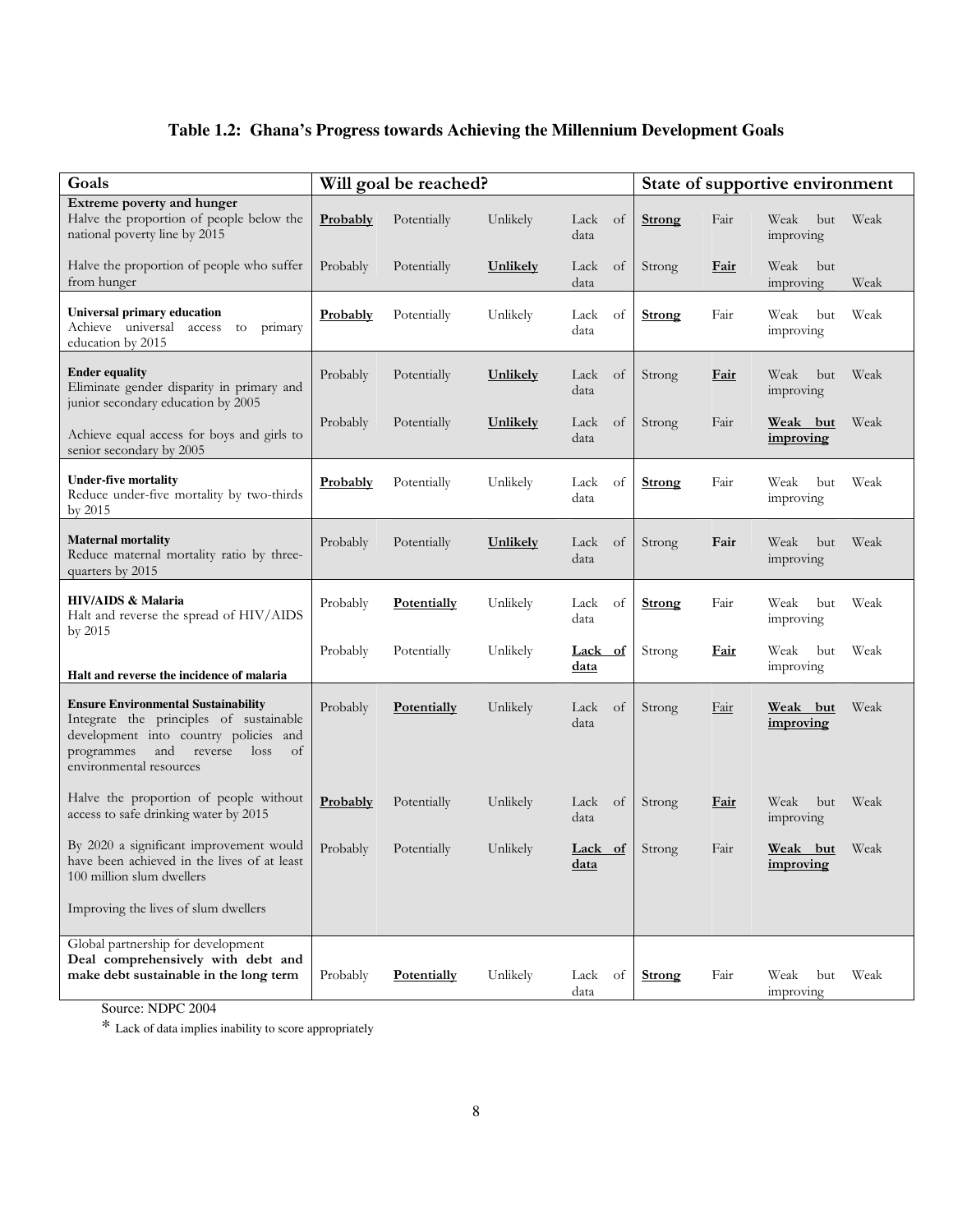#### **1.5 STRUCTURE OF PRESENTATION OF GPRS II**

GPRS II is presented in two volumes; Volume I, which is the policy framework of the Growth and Poverty Reduction Strategy analyses the macroeconomic context and the development policy choices that should be made to attain the goals of GPRS II. It includes a policy matrix, which outlines issues, policy objectives, and strategies, and also identifies the agencies responsible for implementing each component of the strategy. Volume II is a four-year framework of costed policies and strategies.

This document is organized into six chapters. Chapter 1 is the introduction which includes a discussion of recent experiences and future goals in national development, especially as they bear on the issues of poverty reduction. It also outlines the process of preparing the GPRS and the strategy for mass citizen involvement in the GPRS II process in as much as there is need to mobilise the whole body politic to assure its success. Chapter 2 presents the Macroeconomic Context and Policy choices, while Chapter 3 discusses the policies for Growth through Private Sector Development. Chapter 4 contains policies for Vigorous Human Resource Development, Chapter 5 deals with Good Governance and Civic Responsibility and, in Chapter 6 the plan for monitoring and evaluating the implementation of the GPRS II is presented. Finally Chapter 7 presents the financing arrangements for the implementation of the GPRS II.

The GPRS II document is not designed to present a set of cut and dried policies and programmes. It rather represents a medium term framework which offers a platform for maximising social dialogue with civil society and development partners in order to arrive at the best long term solutions to national development challenges.

The extensive process of consultation which has preceded this publication will be followed by a further and even more comprehensive programme of dialogue within the government itself, with Parliament, civil society, various interest groups, and development partners so that the crucial tasks of consolidation of policies and programmes under GPRS II can be accomplished. During the period of excessive debt dependency, the management of the development dialogue has seemed to be a duet between the Government establishments and its multilateral and bilateral foreign creditors. The ordinary mass of the people, whose future and fortunes were being decided, had no part or opinion in the process. The inevitable result was that all those programmes achieved scant success – because there was an insufficient conviction of "ownership" among either the state or the non-state partners in the implementation of the planned development programmes.

The processes of consultation that have already been conducted in the lead up to this publication are outlined below.

## **1.6 THE PROCESS OF PREPARING GPRS II**

During the four year term of implementing this GPRS II it is imperative to institute procedures and relationships that will enhance the probability of attaining the objectives for national development and poverty reduction. The first requirement is that Ghanaians themselves will own and drive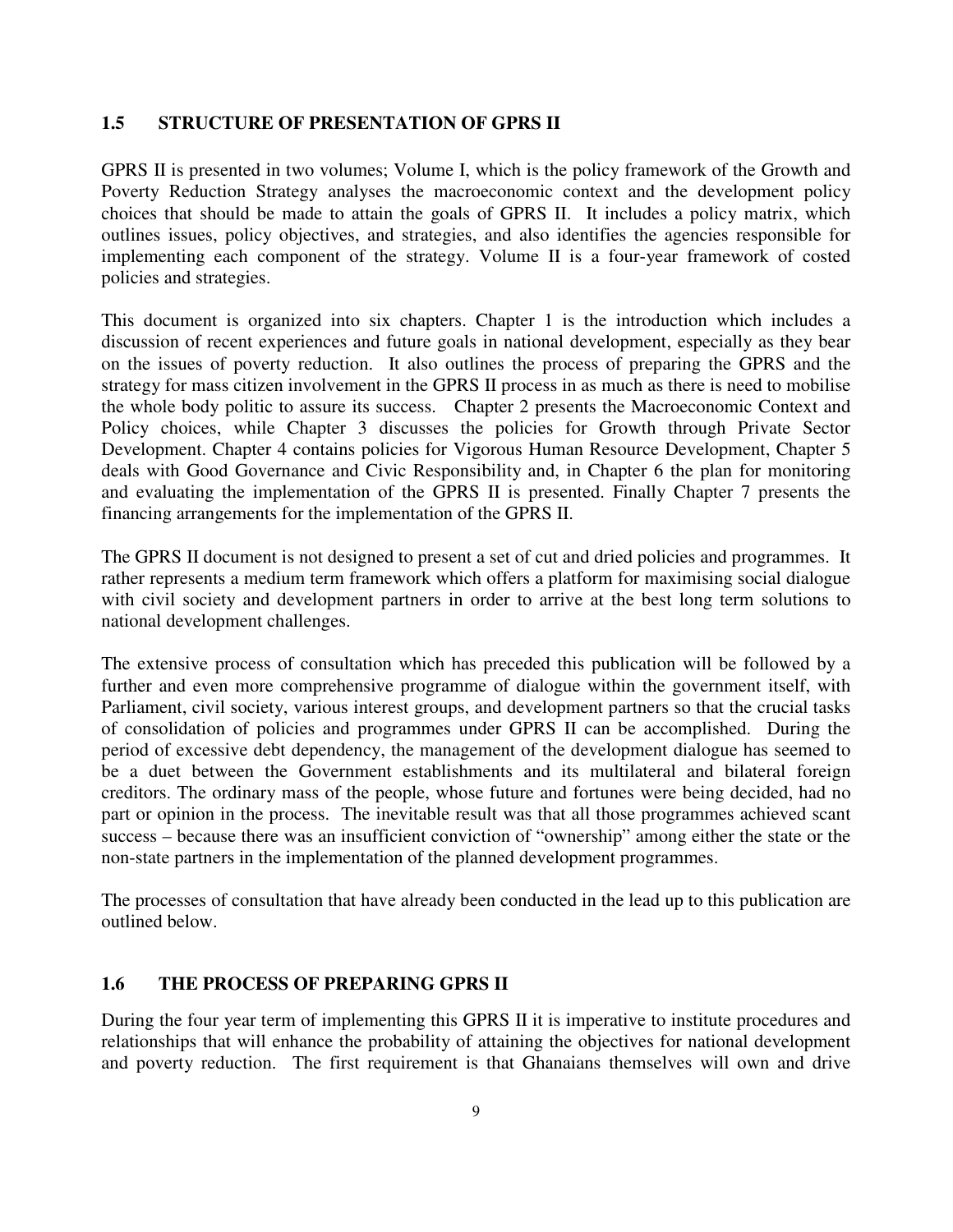forward the process of development.

Accordingly the preparation of GPRS II has involved broad participation to ensure that diverse shades of opinion and experiences are reflected at all stages of the process. The planning process began with the formation of technical working teams, known as Cross-Sectoral Planning Groups (CSPGs) organized around the five thematic areas of GPRS I, namely:

- Macroeconomic Stability
- Production and Gainful Employment
- Human Development and Provision of Basic Services
- Vulnerability and Exclusion and
- Good Governance

These five CPSGs metamorphosed into three at the later stages of the process on the basis of the three priority areas of Government, namely Private Sector Competitiveness, Human Resource Development and Good Governance.

## **1.6.1 Composition and Terms of Reference of Cross Sectoral Planning Groups (CSPGs)**

CSPGs were composed of state and non-state actors drawn from Ministries, Departments and Agencies (MDAs), Professional Bodies, Tertiary Institutions, Research Institutions and Think Tanks, Non-Governmental Organizations (NGO), Community-Based Organizations (CBO), Private Sector, Organised Groups and Associations (TUC, Federation for the Blind & Disabled etc), Specialized Institutions, outstanding individuals with expertise in relevant fields as well as Development Partners.

Each CSPG was chaired by an individual selected by the group and was facilitated by a consultant who provided the technical backstopping and expertise, assisted by a research associate. Consistent with the MDGs requirement to ensure integration of environment in country's policies and programmes (MDG 7 – Target 9), the SEA team of EPA/NDPC was represented on each CSPG. Each CSPG formed a core working group who collated reports on deliberations of that particular CSPG and drafted the report of the CSPG. Coordination of the process was done by technical staff of the NDPC secretariat

Issues relating to gender and the vulnerability and exclusion were mainstreamed into each of the thematic areas.

The Broad Terms of Reference of each CSPG were to:

- determine the programmes, policies and plans to be rolled over from GPRS I to the updated GPRS 2006-2009
- review the policies, programmes and projects with a view to identifying any missing links, and propose new initiatives
- take into consideration recommendations from the Annual Progress Report (APR), the Poverty and Social Impact Analysis (PSIA), the Strategic Environmental Assessment (SEA), and other existing sector strategies and studies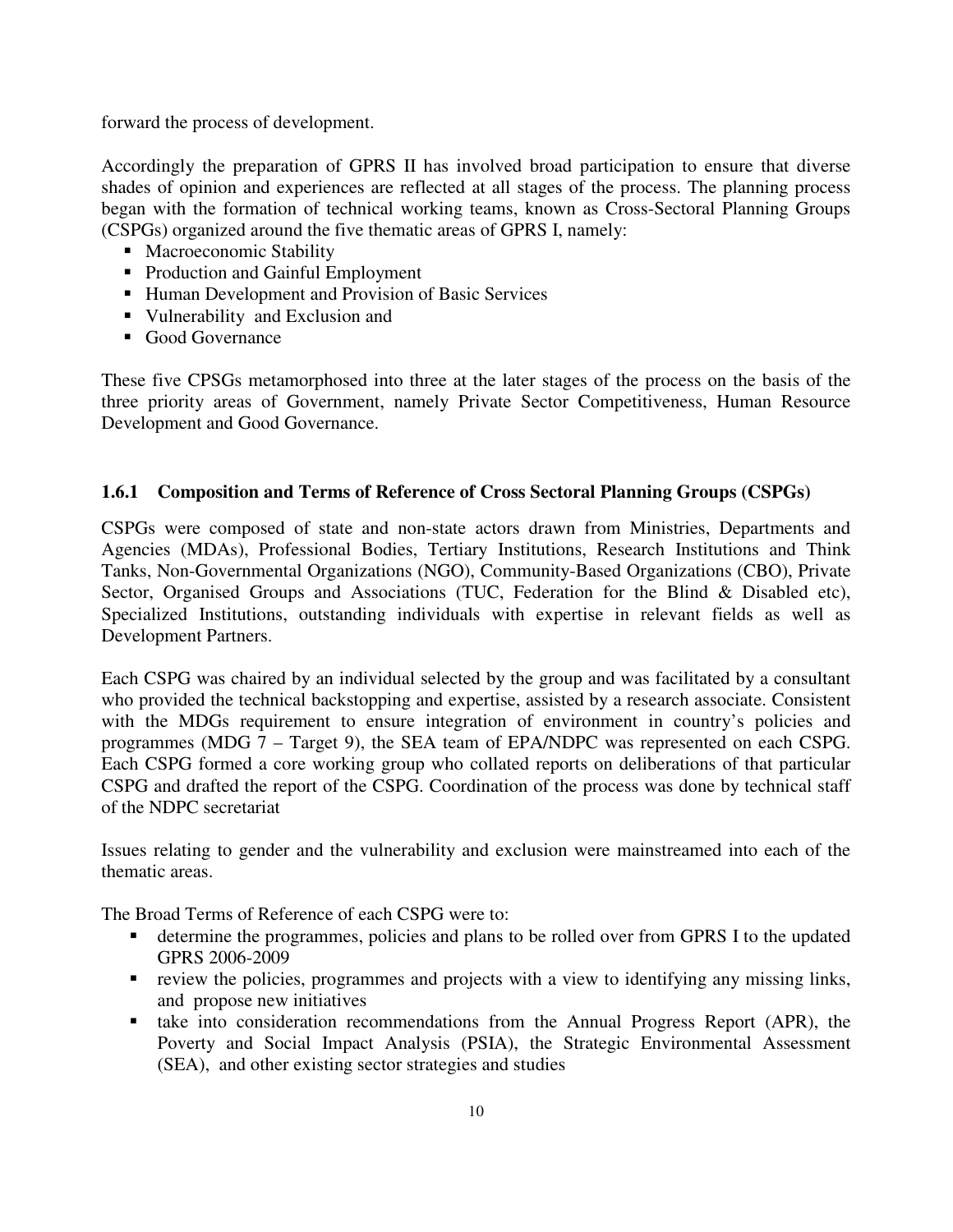- mainstream cross-cutting issues such as the environment, employment, ICT, disability, HIV/AIDS, and population into the thematic areas
- **Integrate international commitments such as the MDGs, the Millennium Challenge Account** (MCA) NEPAD, PRSC, and MDBS into the various thematic areas.
- **identify national priorities for the theme under consideration**
- develop relevant strategies for achieving the objectives in the GPRS II.

## **1.6.2 The Public Consultation Process**

The public consultations strategy for GPRS II was aimed at consolidating the gains made in the dissemination of GPRS I through the use of vigorous print and electronic media campaigns as well as other communications media to achieve the twin objectives of creating awareness about the GPRS, and soliciting the views of a large segment of the Ghanaian population as input into the GPRS II.

## *The Strategic Objectives for Public Consultations Programme*

The strategic objectives for the public consultation programme were to:

- inform the public on the Government's Growth and Poverty Reduction Agenda
- highlight the new policy areas of GPRS II for stakeholders
- solicit their views on priorities for GPRS II,
- **•** promote ownership of GPRS II by all Ghanaians.

From the Public Consultation Process, broad consensus was obtained on the following priorities which should drive the design and implementation of GPRS II

- **Private Sector Competitiveness**
- human Resource Development
- good Governance and Civic Responsibility

The policies and strategies related to the Vulnerable and Excluded were mainstreamed among other cross-cutting issues.

## *Scope and Methodology for the Public Consultation Process*

The scope and method used for the public consultation process included:

- National, Regional, District and community level workshops
- Use of the electronic media (radio and television)
- Public fora
- Focus group discussions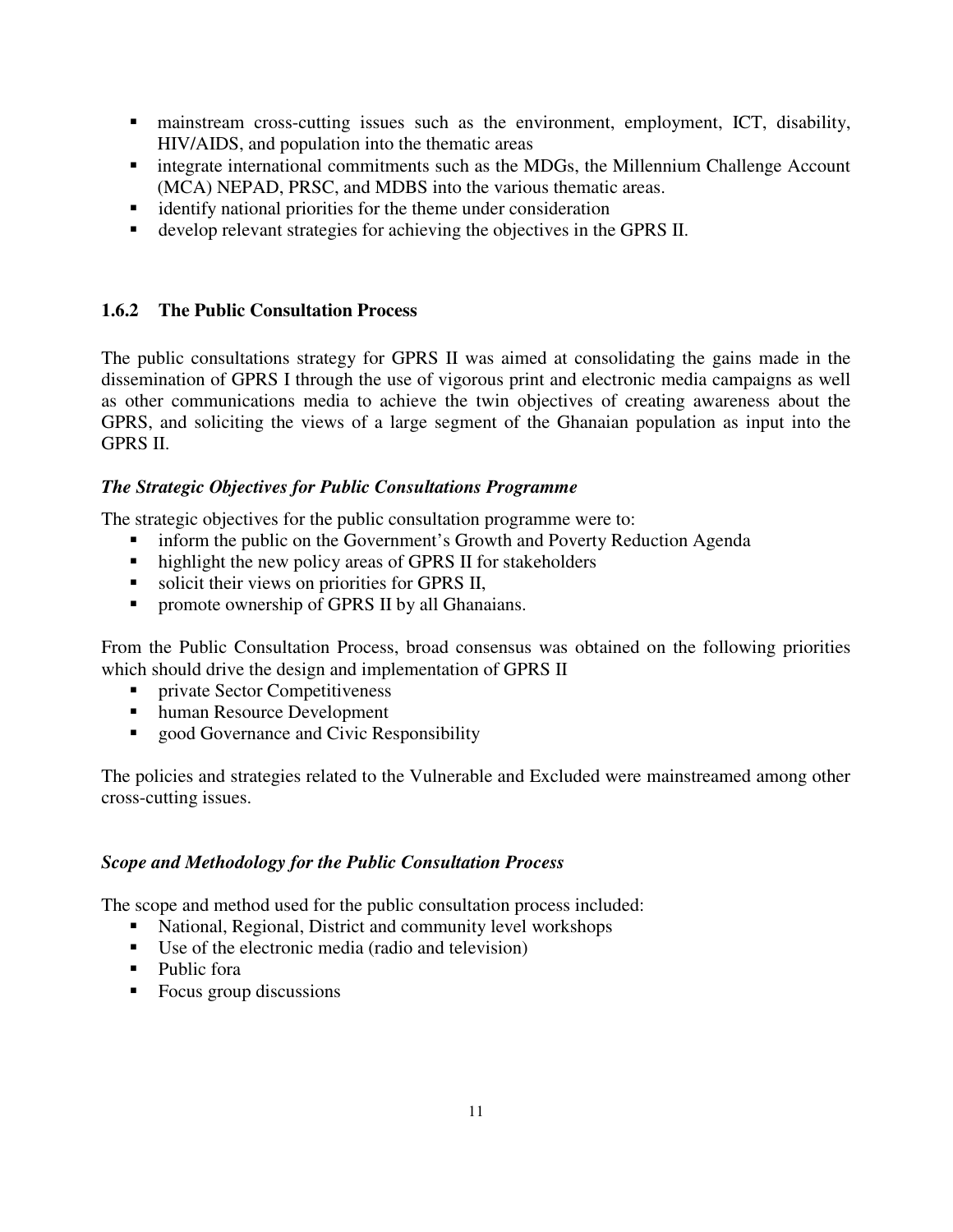#### *Groups Targeted in the Consultation Process*

- Regional Ministers
- Sector Ministers and their Deputies
- Sector Ministers and their deputies
- Council of State
- Regional Coordinating Directors
- Regional Planning Coordinating Units
- **District Chief Executives**
- District Planning Coordinating Units
- District Assembly members
- **Traditional Authorities**
- Community Based Organizations
- Community Groups
- The Communications Media
- **Professional Bodies**
- **Student Unions**
- **Women leaders/Coalition of Women's** Groups and Women's organizations
- NGOs in Service Delivery and Religious Bodies
- National Association of Local Authorities
- **Ghana Employers Association**
- **Association of Ghana Industries**
- The Trades Union Congress
- **Research Institutions and Policy Think** Tanks
- **Parliament**
- Political parties
- Development partners

## **1.7 THE GPRS COMMUNICATION PROGRAMME**

Feedback from the dissemination of the GPRS I and the Annual Progress Reports as well as the public consultations have been integrated in GPRS II. Communications under GPRS II will be enhanced through the continued implementation of the Communications Strategy to deepen ownership and to ensure effective implementation, monitoring and evaluation of the strategy.

The Communications Programme will focus on the following:

- development of popular versions of GPRS II (in English and major local languages)
- expansion of sales outlets of GPRS II throughout the country
- extensive dissemination of GPRS II through a variety of media to targeted audiences outlined in the Communications Strategy.
- forging and strengthening of strategic partnerships with state and non state actors for effective coordination of the dissemination of GPRS II and its Annual Progress Reports, management of expectations and feedback for the policy review process, and
- deepening of development communications programmes and processes to foster the necessary attitudinal change in support of growth and poverty reduction.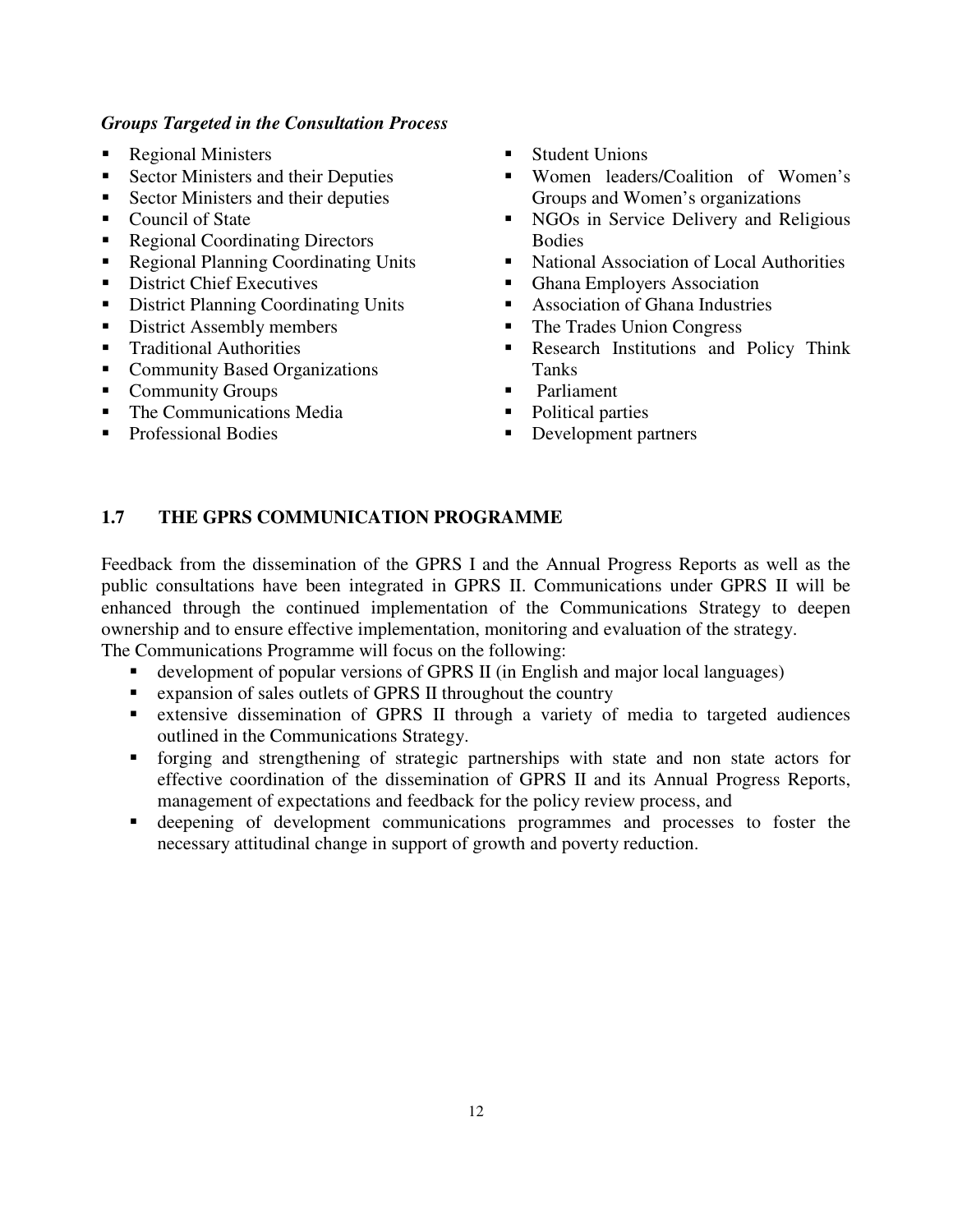|  | <b>Table 1.3: Chronology of Activities</b> |  |
|--|--------------------------------------------|--|
|--|--------------------------------------------|--|

|        | <b>ACTIVITY</b>                                                       | <b>PARTICIPANTS</b>                                                                                                                                 | <b>DATE</b>                  |
|--------|-----------------------------------------------------------------------|-----------------------------------------------------------------------------------------------------------------------------------------------------|------------------------------|
| 1.     | Formation and meetings of Cross Sectoral                              | MDAs, CSOs, CBOs, NGOs, Private Sector,                                                                                                             |                              |
|        | Planning Groups (CSPGs)                                               | Professional Associations, Tertiary & Research                                                                                                      | September 2004 - May         |
|        |                                                                       | Institutions, Development Partners, etc.                                                                                                            | 2005                         |
| 2.     | Preparation of initial report for each<br>thematic area               | CSPG core working groups and consultants                                                                                                            | September - December<br>2004 |
| 3.     | First review and validation by Steering<br>Committee                  | NDPC members                                                                                                                                        | December 2004                |
| 4.     | Second validation and review by Steering<br>Committee                 | NDPC members                                                                                                                                        | January 2005                 |
| 5.     | Gender Mainstreaming stakeholder<br>workshop                          | Gender focal persons in MDAs, DPs, Groups,<br>CSOs, NGOs                                                                                            | February 2005                |
| 6      | Preparation of zero draft of GPRS II                                  | CSPG core groups and consultants                                                                                                                    | March 2005                   |
| 7.     | Validation by Policy Management teams of<br>MDAs, DPs and Specialists | MDAs, DPs, Specialists institutions and<br>individuals                                                                                              | April 2005                   |
| 8.     | Review of Gender input into thematic<br>reports                       | <b>Gender Consultative Groups</b>                                                                                                                   | April - May 2005             |
| 9.     | Third review and validation by Steering<br>Committee                  | NDPC members                                                                                                                                        | April 2005                   |
| 10     | Submission of zero draft to Parliament                                | All Members of Parliament                                                                                                                           | April 2005                   |
| 11.    | Regional and District level Consultations                             | RCCs, DAs, CSOs (Professional Associations,<br>labour unions, trade association, women's<br>organisations, NGOs, etc and Traditional<br>authorities | $May - June 2005$            |
| 11     | Consultative workshop for Parliamentary<br>select committees          | Parliamentary sub-committees on Finance and<br>Poverty Reduction                                                                                    | June 2005                    |
| 12.    | Training workshop for 2006 budget                                     | <b>Budget Officers, Ministry of Finance</b>                                                                                                         | June 2005                    |
| 13.    | Policy review workshop with MTEF/<br><b>Budget Division</b>           | <b>Budget officers of MDAs</b>                                                                                                                      | June 2005                    |
| 14.    | Fourth review and validation by Steering<br>Committee                 | NDPC members                                                                                                                                        | June 2005                    |
| 15.    | Review and validation of Gender<br>mainstreaming into draft GPRS II   | <b>UNIFEM Mission</b>                                                                                                                               | <b>July 2005</b>             |
| 16.    | National level Consultations                                          | Student un ions, FBOs, Labour unions, Trade<br>associations, Professional associations, National<br>House of Chiefs, Council of State, Media        | July - October 2005          |
| 17.    | Consultative workshop                                                 | Ghana Federation of the Disabled (GFD)                                                                                                              | <b>July 2005</b>             |
| 18     | Fifth review and validation by Steering<br>Committee                  | NDPC members                                                                                                                                        | <b>July 2005</b>             |
| 19     | Review and validation by experts and<br>private sector                | Policy think thanks, ISSER, private consultants,<br>PEF, Financial institutions                                                                     | August 2005                  |
| 19.    | Validation workshop for Parliamentary<br>select Committee             | Members of Parliamentary select committee on<br>Poverty Reduction                                                                                   | August 2005                  |
| 20     | Submission of Final Draft to Cabinet<br>Committees                    | Oversight, Finance and Economy Committees                                                                                                           | August 2005                  |
| 21     | Costing of programmes and projects                                    | MDAs organised around the three main pillars                                                                                                        | April - November, 2005       |
| 22.    | National indicator workshops                                          | MDAs (CSPG members) and Group consultants                                                                                                           | Aug. 2005 - January 2006     |
| 23     | Submission of Final Draft to Cabinet                                  | Full Cabinet                                                                                                                                        | September 2005               |
| 24     | Meeting with Development Partners                                     | Heads of Missions and Agencies                                                                                                                      | September 2005               |
| $25\,$ | Submission to Parliament                                              | All Members of Parliament                                                                                                                           | October 2005                 |
| 26     | <b>Consultative Group Meeting</b>                                     | DPs, GOG, MPs CSOs, NGos, Private sector                                                                                                            | November 2005                |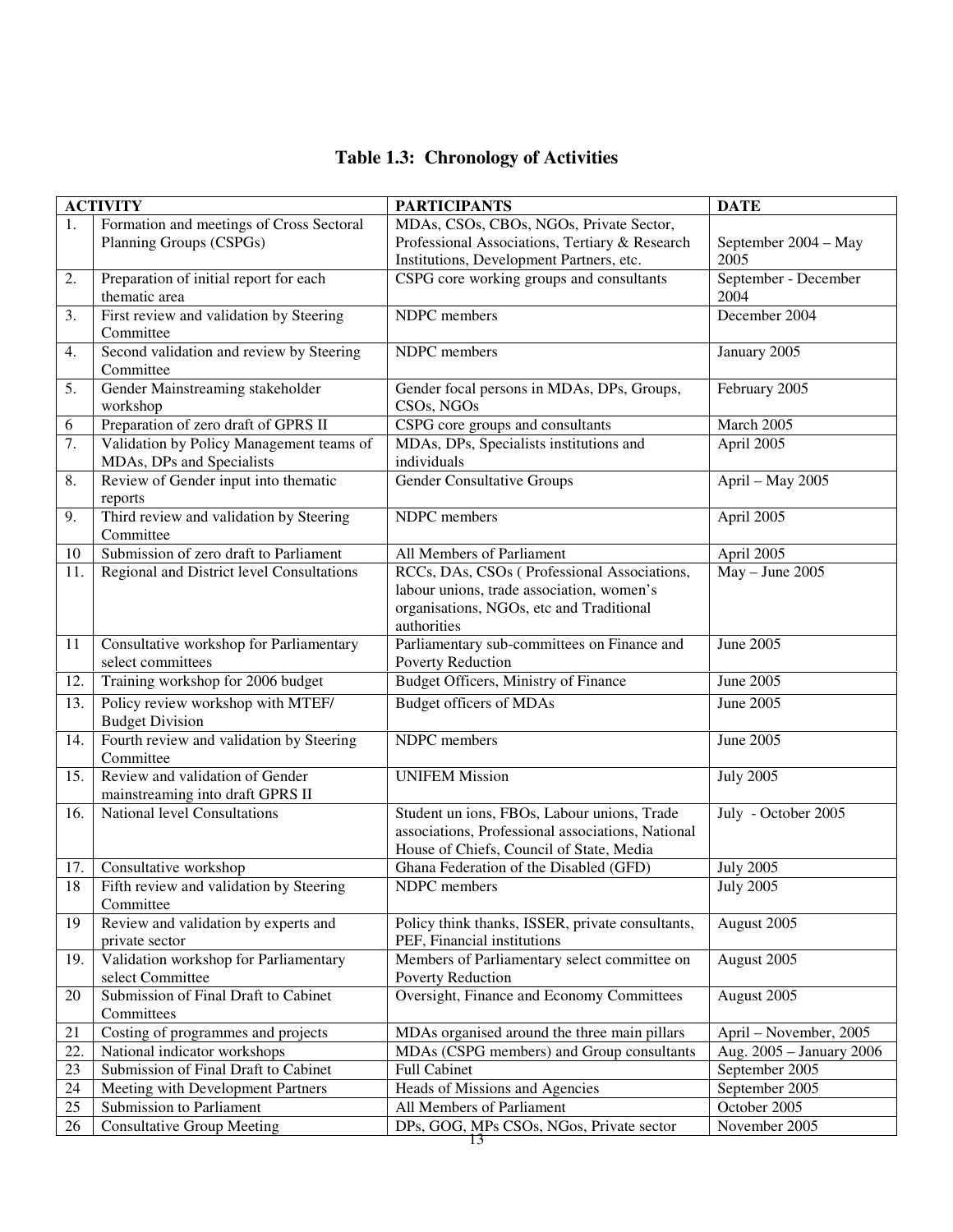# **CHAPTER TWO**

# **MACROECONOMIC CONTEXT AND STRATEGIC DIRECTION**

## **2.1 INTRODUCTION**

This chapter sets the macroeconomic context and strategic direction for the implementation of GPRS II based on a review of the performance of the macro-economy in the recent past and identifies critical areas of intervention that would have maximum impact on accelerated growth and poverty reduction.

## **2.2 REVIEW OF MACROECONOMIC PERFORMANCE UNDER GPRS I**

The policy thrust of the macroeconomic framework under GPRS I was towards promoting macroeconomic stability for sustainable economic growth and poverty reduction. Substantial progress was made towards the realization of macroeconomic stability. Indicators point to a reduction of inflation (year on year), from 40.5 percent in December 2000 to 11.8 percent by December 2004. Interest rates fell and the prime rate was reduced from 24 percent in 2003 to 15.5 percent by the third quarter of 2005. This decline in the prime rate has been accompanied by consequential reduction in the rates on other money market instruments including the 91-day treasury bill. The exchange rate was stable, depreciating at 2.2 percent against the dollar in 2004 as compared to 49.8 percent in 2000, the lowest since the foreign exchange market was liberalised. GDP grew at an average rate of 5 percent during the four-year period (2001-2004) compared with 4.1 percent in the preceding three years. This growth was led by the agricultural sector (5.5) percent), followed by industry (5.0 percent) and services (4.7 percent).

Relative stability of the economy was achieved in spite of the fact that Ghana's main exports, cocoa and gold, as well as its major import, crude oil, have been subject to the volatile movements in international commodity pricing. Table 2.1 shows trends in selected macroeconomic indicators for the 2001-2004 period.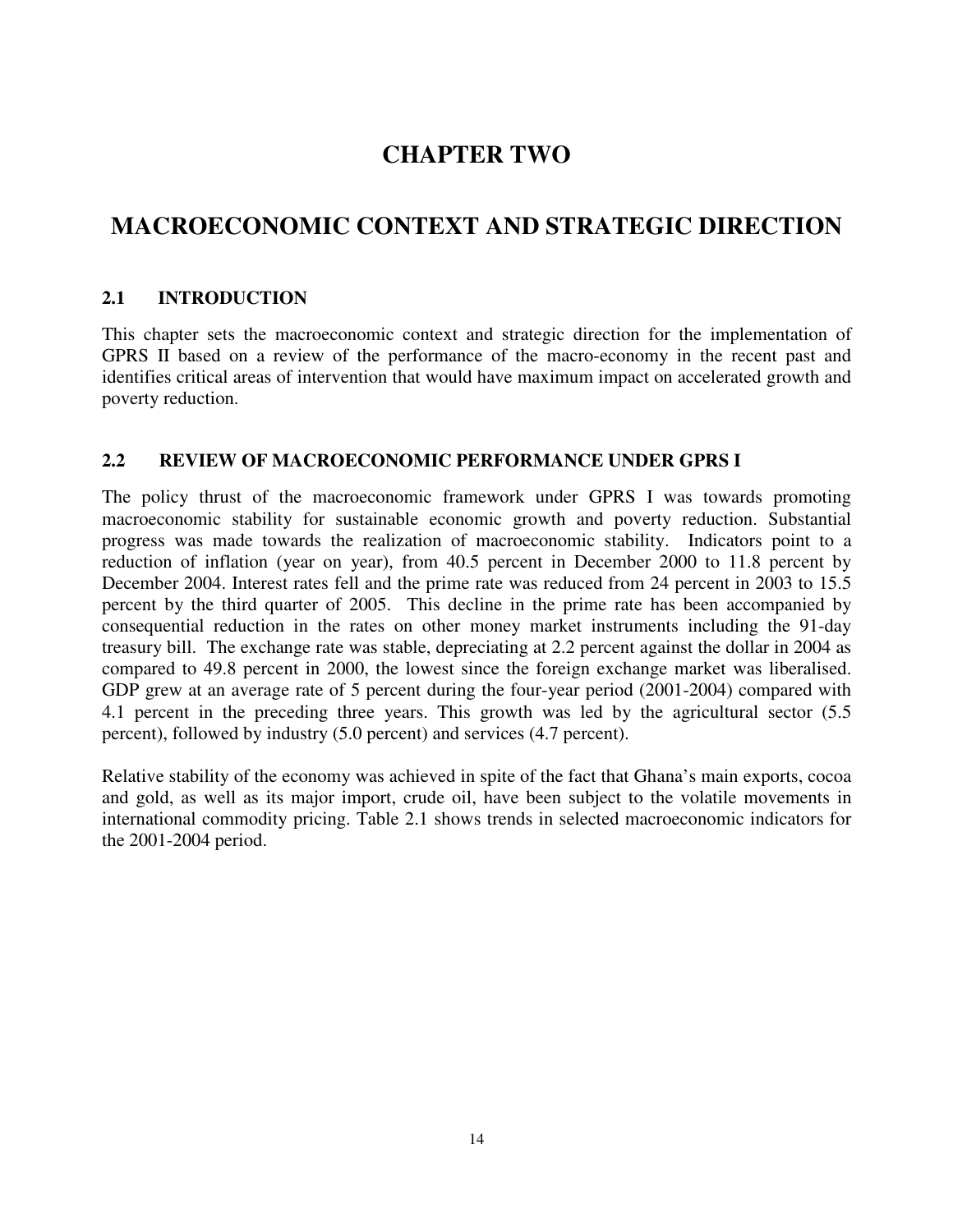| Selected Key Economic Indicator $(\%)$            | 2001   | 2002   | 2003     | 2004    |
|---------------------------------------------------|--------|--------|----------|---------|
| End-Period CPI Inflation Rate                     | 21.3   | 15.2   | 23.6     | 11.8    |
| Nominal Exchange rate of Depreciation $(\phi/\$)$ | 3.7    | 15.9   | 4.9      | 2.2     |
| Real Savings Rate of Interest                     | $-6.8$ | $-2-2$ | $-12.25$ | $-2.81$ |
| Tax Revenue/GDP                                   | 17.2   | 18.2   | 20.2     | 21.8    |
| <b>Budget Deficit Excluding Grants/GDP</b>        | 13.1   | 7.9    | 7.7      | 3.2     |
| BOG Financing of Deficit/Tax Revenue              | 0.0    | 12.1   | 0.0      | 2.5     |
| <b>Gross International Reserves</b>               | 1.2    | 2.7    | 4.2      | 3.9     |
| <b>GDP</b> Growth Rate                            | 4.2    | 4.5    | 5.2      | 5.8     |

#### **Table 2.1: Selected Key Economic Indicators**

 Source: Bank of Ghana, Economic and Financial Review, January 2005, Monetary Policy Committee Papers Ghana Statistical Service

## **2.2.1 Economic Performance by Sectors**

#### *(i) Agriculture*

Tables 2.2 and 2.3 show the relative structure of Gross Domestic Product by economic activity between 2000 and 2004 (in percentages and growth rates at constant 1993 prices). Agriculture remains the largest contributor to GDP, followed by the services and industrial sectors respectively. Within the agricultural sector, the cocoa and forestry sub-sectors have made significant gains in relative shares, while the crops sub-sector has marginally lost share.

In spite of the progress made in agriculture, the stagnation of technologies and in some areas the wide gender inequalities in access to and control over land and agricultural inputs, including extension services, as well as adverse environmental factors such as climate variability and land/soil degradation, continue to be challenges posed to the growth potential of the agricultural sector.

## *(ii) Industry*

The industrial sector exhibited low performance, against the projected targets in GPRS I. Despite the overall poor performance of the sector, the construction, mining and quarrying sub-sectors made significant strides. This was the result of increased investments, especially in the roads and real estates sub-sectors of the economy where funding support from both local financial markets and remittances as well as Government and donor sources were available.

Growth in the mining sub-sector, particularly gold, was largely due to substantial infusion of capital from both local and external sources aided by the stable environment created by the institution of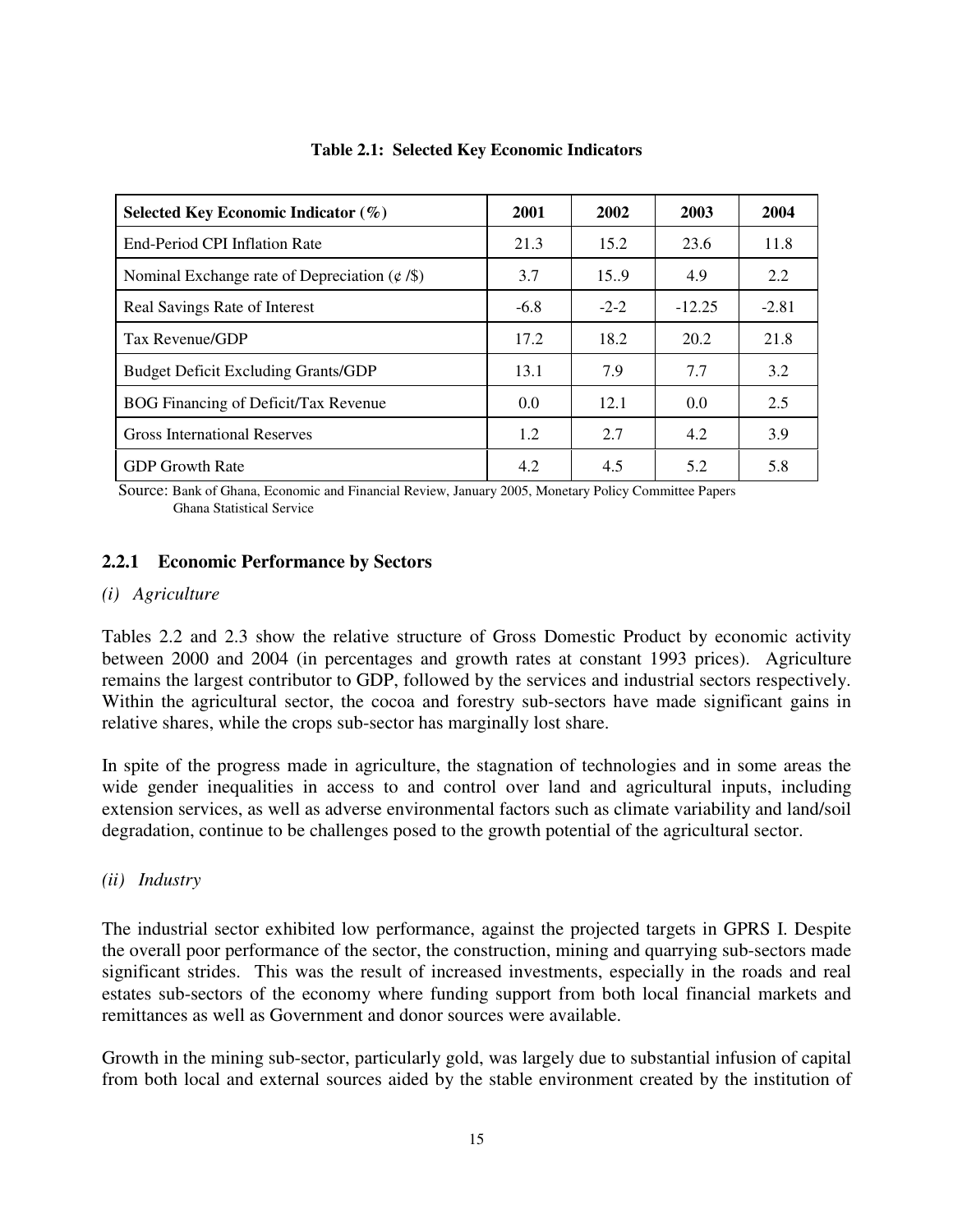policies that have insulated earnings and costs from foreign exchange controls.

The manufacturing sub-sector continued to decline due largely to high costs of production and the influx of cheaper imports. While the liberalization of trade has increased access to imported inputs, weak enforcement of laws and regulations at the nation's entry points has resulted in increasingly unfair trade practices. As a result, locally manufactured products have become increasingly uncompetitive, both in terms of price and quality.

## *(iii) Services*

The services sector also contributed to the modest gains in GDP growth. This sector is driven by the wholesale and retail trade, as well as restaurants and hotels sub-sectors, which together accounts for about 60 percent of the contribution of all services to total production in the economy.

| <b>Economic Sector</b>                        | 2000   | 2001   | 2002   | 2003   | 2004  |
|-----------------------------------------------|--------|--------|--------|--------|-------|
| <b>Agriculture</b>                            | 35.27  | 35.24  | 35.15  | 36.38  | 37.94 |
|                                               |        |        |        |        |       |
| Crops And Livestock                           | 22.01  | 22.25  | 22.43  | 22.35  | 22.12 |
| Cocoa Sub-sector                              | 4.81   | 4.58   | 4.36   | 5.77   | 7.60  |
| Forestry & Logging                            | 3.89   | 3.92   | 3.94   | 3.95   | 3.98  |
| Fishing                                       | 4.57   | 4.49   | 4.42   | 4.30   | 4.24  |
|                                               |        |        |        |        |       |
| <b>Industry</b>                               | 25.40  | 25.22  | 25.28  | 25.10  | 24.74 |
|                                               |        |        |        |        |       |
| Mining & Quarrying                            | 4.98   | 4.72   | 4.72   | 4.68   | 4.59  |
| Manufacturing                                 | 9.02   | 9.00   | 9.03   | 8.94   | 8.75  |
| Electricity & Water                           | 2.69   | 2.70   | 2.69   | 2.66   | 2.59  |
| Construction                                  | 8.71   | 8.79   | 8.83   | 8.79   | 8.8   |
|                                               |        |        |        |        |       |
| <b>Services</b>                               | 28.82  | 29.16  | 29.21  | 28.94  | 28.65 |
|                                               |        |        |        |        |       |
| Transport, Storage & Communication            | 4.29   | 4.36   | 4.41   | 4.41   | 4.44  |
| Wholesale, Retail Trade Restaurants & Hotels  | 6.72   | 6.80   | 6.87   | 6.82   | 6.81  |
| Financial & Business Services and Real Estate | 4.26   | 4.28   | 4.32   | 4.30   | 4.29  |
| <b>Government Services</b>                    | 10.06  | 10.17  | 10.08  | 9.92   | 9.69  |
| Community, Social & Personal Services         | 2.56   | 2.62   | 2.62   | 2.58   | 2.56  |
| Producers Of Private Non-private Services     | 0.94   | 0.93   | 0.92   | 0.90   | 0.87  |
|                                               |        |        |        |        |       |
| <b>Net Indirect Taxes</b>                     | 10.51  | 10.38  | 10.36  | 9.14   | 8.66  |
|                                               |        |        |        |        |       |
| <b>GDP</b> In Purchasers Value                | 100.00 | 100.00 | 100.00 | 100.00 | 100   |

## **Table 2.2: Structure of GDP by Kind of Economic Activity in Percentages**

Source: Ghana Statistical Service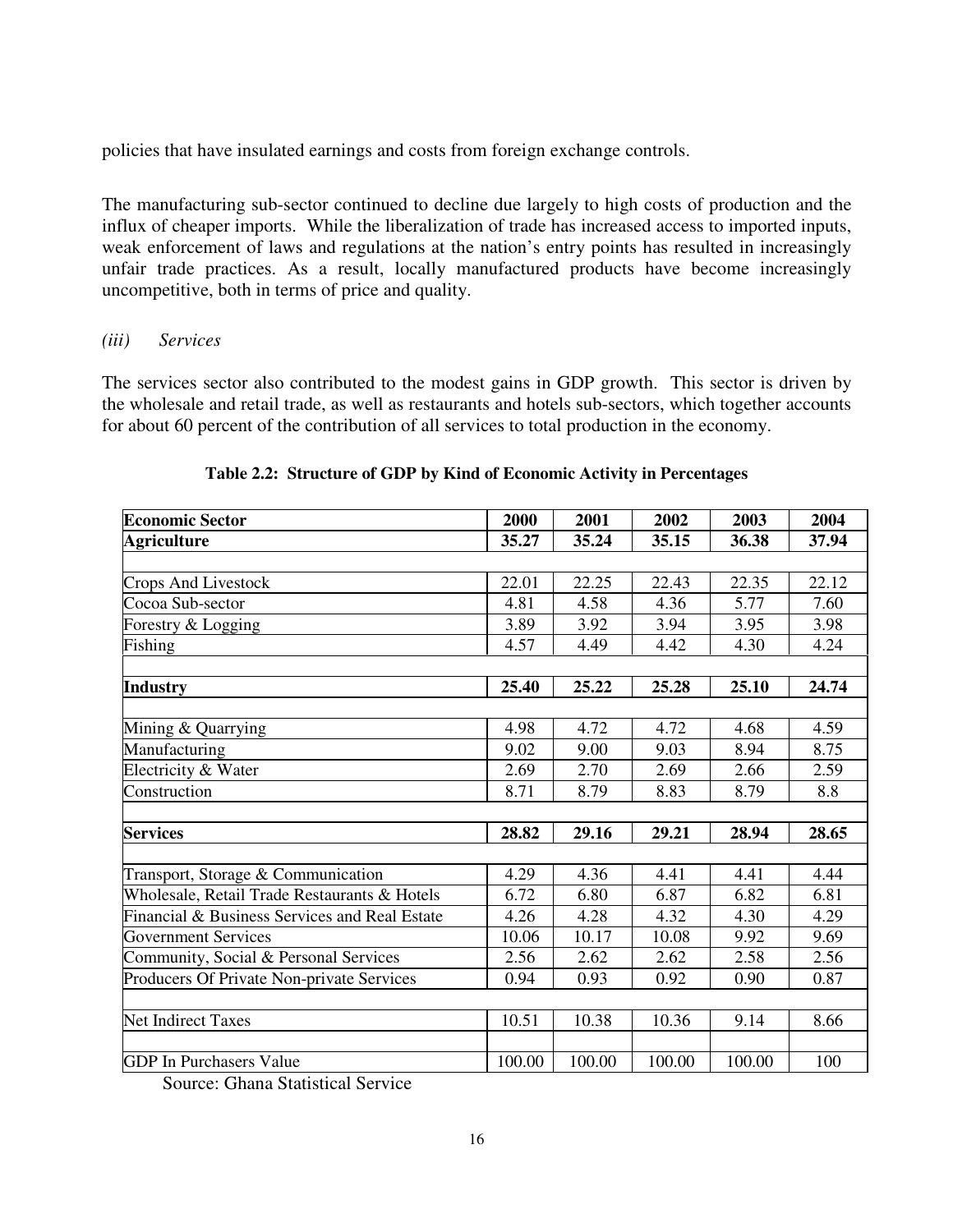| <b>Economic Sector</b>                        | 2000           | 2001                    | 2002   | 2003           | 2004 |
|-----------------------------------------------|----------------|-------------------------|--------|----------------|------|
|                                               |                |                         |        |                |      |
| <b>Agriculture</b>                            | 2.1            | $\overline{\mathbf{4}}$ | 4.4    | 6.1            | 7.5  |
|                                               |                |                         |        |                |      |
| Crops And Livestock                           | 1.1            | 5                       | 5.2    | 5.3            | 5.3  |
| Cocoa Sub-sector                              | 6.2            | $-1$                    | $-0.5$ | 16.4           | 29.9 |
| Forestry & Logging                            | 11.1           | 4.8                     | 5      | 6.1            | 5.8  |
| Fishing                                       | $-1.6$         | $\overline{2}$          | 2.8    | 3              | 3.5  |
|                                               |                |                         |        |                |      |
| <b>Industry</b>                               | 3.8            | 2.9                     | 47     | 5.1            | 5.1  |
|                                               |                |                         |        |                |      |
| Mining & Quarrying                            | 1.5            | $-1.6$                  | 4.5    | 4.7            | 4.5  |
| Manufacturing                                 | 3.8            | 3.7                     | 4.8    | 4.6            | 4.6  |
| Electricity & Water                           | 4.5            | 4.2                     | 4.1    | 4.2            | 3.7  |
| Construction                                  | 5.1            | 4.8                     | 5      | 6.1            | 6.6  |
| <b>Services</b>                               | 5.4            | 5.1                     | 4.7    | 4.7            | 4.7  |
|                                               |                |                         |        |                |      |
| Transport, Storage & Communication            | 6              | 5.5                     | 5.7    | 5.8            | 5.8  |
| Wholesale, Retail Trade Restaurants & Hotels  | $\overline{4}$ | 5.1                     | 5.6    | 5              | 4.9  |
| Financial & Business Services and Real Estate | 5              | 4.5                     | 5.6    | 5.2            | 4.8  |
| <b>Government Services</b>                    | 6              | 5                       | 3.6    | $\overline{4}$ | 4.4  |
| Community, Social & Personal Services         | 6.9            | 6.5                     | 4.4    | 4.1            | 4.2  |
| Producers Of Private Non-private Services     | 3.1            | 3.2                     | 3.1    | 3.2            | 3.5  |
| Net Indirect Taxes                            | 5              | 5.4                     | 4.3    | 4.4            | 4.3  |
|                                               |                |                         |        |                |      |
| <b>GDP</b> In Purchasers Value                | 3.7            | 4.2                     | 4.5    | 5.2            | 5.8  |

#### **Table 2.3: GDP by Kind of Economic Activity: Growth Rates at Constant 1993 Prices**

Source: Ghana Statistical Service

Although the financial services sub-sector made significant gains between 2001-2004, this did not impact sufficiently on the agricultural and manufacturing sectors. Generally the financial institutions have considered local manufacturing and agricultural enterprises as risky undertakings; this is of particular concern because of the adverse effect on small-scale farmers, especially women, who constitute the majority of the rural poor. On the other hand, the bulk of bank credit has been channelled to commercial activities, especially those involving import trade, at the expense of those sectors which could potentially serve as growth points to lead the required accelerated growth<sup>2</sup>.

To ensure the availability of credit to the potential growth points of the economy, government has

 $\overline{a}$  $2^2$ The most recent trend however indicates that credit to the manufacturing sector is on the increase. A number of banks are now setting up specialized SME units to coordinate financial support to local industry and agriculture.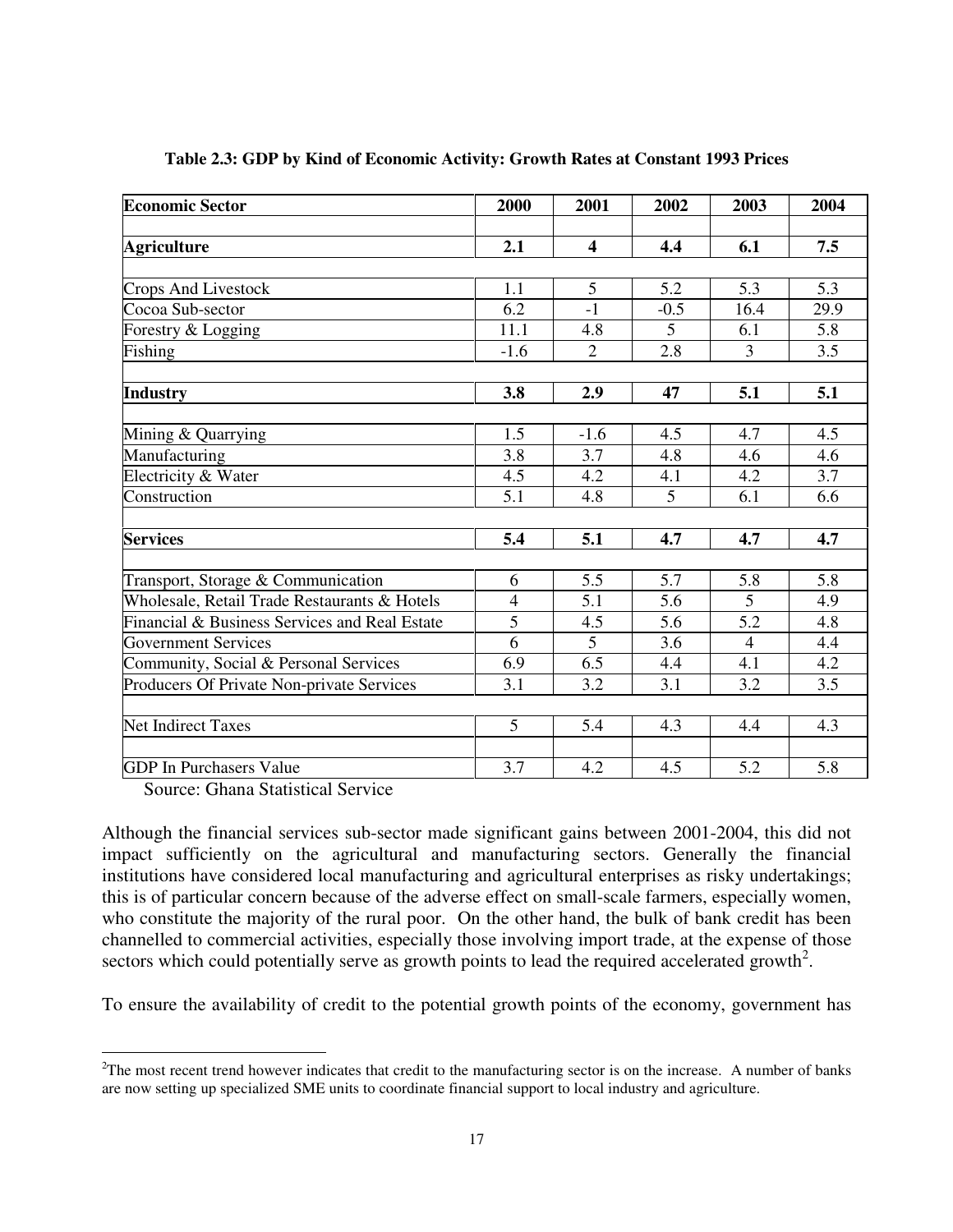established special institutions such as Export Development and Investment Fund (EDIF), the Presidential Special Initiatives (PSIs), the Micro Credit Unit and the Women's Development Fund (WDF) to support financially marginalized enterprises. Although these schemes are yet to show fully their potential impact on overall economic growth, they indicate the fact that institutional credit is not sufficiently available to most micro, small and medium scale enterprises in Ghana, particularly those that involve women and the rural population.

## **2.2.2 Growth Trends since the Inception of Market-Led Development Strategy**

Figure 2.1 shows real GDP growth rates for the period 1984-2004 following the inception of market-led development strategy in 1983. For the period 2002-2004 under GPRS I, the annual average growth rate of real GDP was 5.2 per cent. This is a marked improvement on the historical trend, and equal only to the average of the period 1984-1992.

Table 2.4 shows government's targeted real GDP growth rates against realized rates between 1995 and 2004. The trend in real GDP growth rates shows marked shortfalls between the targets and performance from 1995 till 2000. Between 2001 and 2004, actual real GDP growth rates either equaled or exceeded the targets. In 2004, the target was 5.2 percent while the actual growth rate was 5.8 percent, the most impressive performance since the 8.6 percent real GDP growth rate recorded in 1984. This indicates a potential for achieving higher rates in GDP growth.

From these analyses, the following observations are made:

- the high economic growth rates was led by the agricultural sector under GPRS I.
- within the Agricultural sector cocoa was the dominant contributor to growth while other branches remained relatively stagnant.
- overall, the basic structure of the economy has not changed and Ghana's economy is still fragile and vulnerable to external shocks
- the level of growth which occurred has not been sufficiently high enough to support a mark reduction of poverty
- the growth points of the various sectors of the economy do not have effective inter-sectoral linkages within the domestic economy. In particular, the agriculture- industry - consumer value chain remains weak and has not generated much opportunity for additional employment.
- cocoa, forestry, mining, wholesale and retail trading, and hotels/tourism, which have been the principal growth points in the economy are largely linked to the external sector, and are subject to potential risks and shocks arising from international price movement.
- it can however be argued, in retrospect, that the growth targets for 2001-2004 have not been ambitious enough when measured against the 4.8 per cent annual average already been attained in the 1984-2004 period as a whole.

These observations inform the formulation of macroeconomic policies and growth strategies for GPRS II.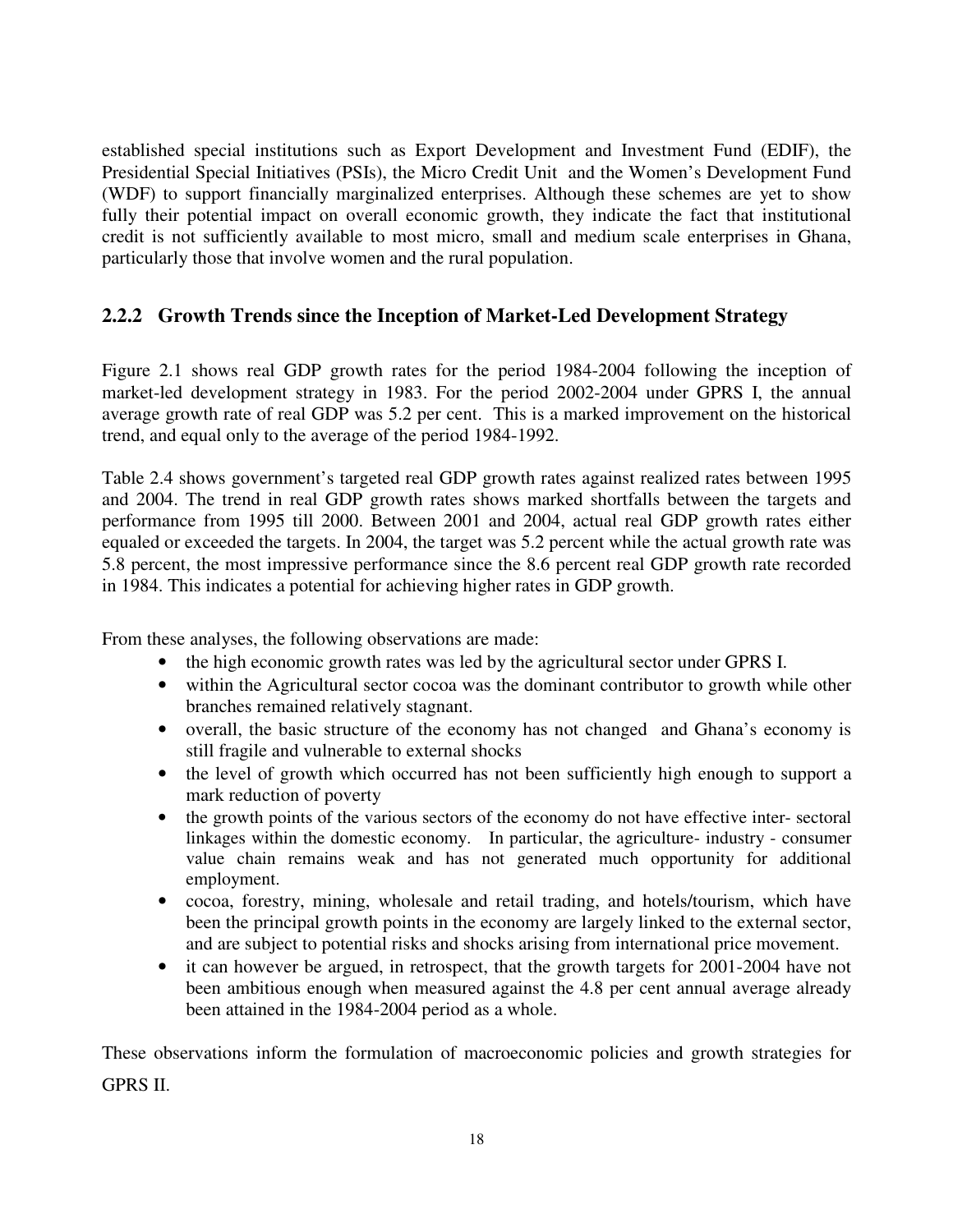

#### **Figure 2.1: GDP Growth Rates: 1984 - 2004**

Source: Budget Statement and Economic Policy Statement, Various Years

| Year | <b>GDP</b><br>Real<br>Projected | Actual Real GDP Growth | Difference Between         |
|------|---------------------------------|------------------------|----------------------------|
|      | Target                          | Rate                   | <b>Estimate And Actual</b> |
| 1995 | 5                               | 4                      | $-1$                       |
| 1996 | 5                               | 4.6                    | $-0.4$                     |
| 1997 | 5.5                             | 4.2                    | $-1.3$                     |
| 1998 | 5.6                             | 4.7                    | $-0.9$                     |
| 1999 | 5.5                             | 4.4                    | $-1-1$                     |
| 2000 | 5                               | 3.7                    | $-2.3$                     |
| 2001 | $\overline{4}$                  | 4.2                    | 0.2                        |
| 2002 | 4.5                             | 4.5                    | $\Omega$                   |
| 2003 | 4.7                             | 5.2                    | 0.5                        |
| 2004 | 5.2                             | 5.8                    | 0.6                        |

**Table 2.4: Projected Real GDP versus Actual Real GDP Growth Rates: 1995 – 2004** 

Source: Ghana Statistical Service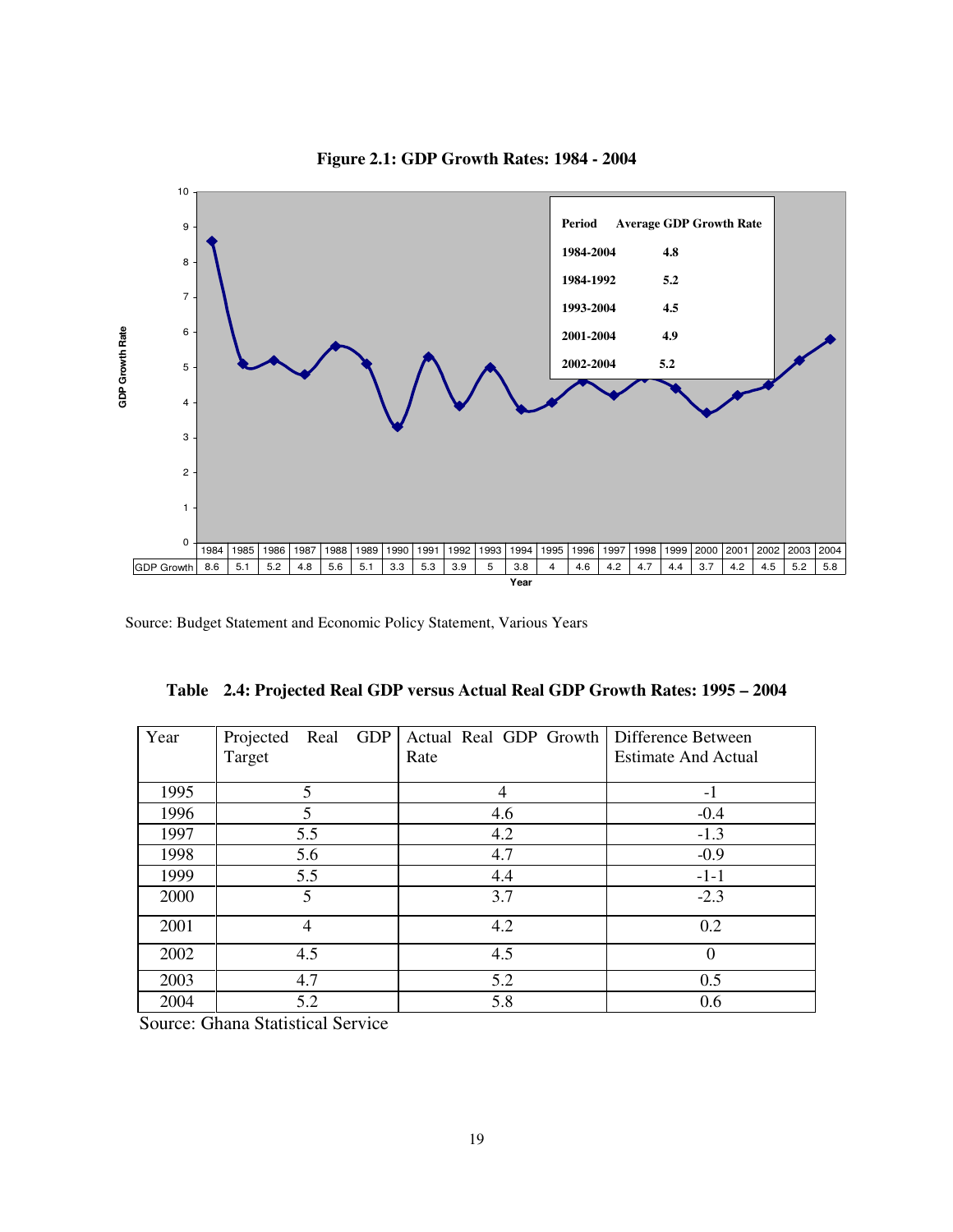## **2.3 MACROECONOMIC POLICIES, STRATEGIES AND TARGETS FOR GPRS II**

## **2.3.1 Growth Target for GPRS II**

GPRS II is guided by the overall objective of doubling the size of the Ghana economy (in terms of real production) within the next decade, and bringing the per capita income of the average Ghanaian to middle income level by 2015. This is expected to reflect in positive social change and improvement in the quality of life for all. It is in this regard that the growth targets are made taking cognizance of the corresponding objectives of NEPAD and MDGs, all of which specify some qualitative indices. These qualitative improvements are the really important objectives of the process of national development for the enhancement of human welfare and are the real substance of development policy.

As a guide to target setting, the current World Bank practice draws the line for concessionary IDAlending, which is for the benefit of "low-income" countries at US\$965 per capita per annum. Above that level (with a few marginal exceptions) countries are regarded as "middle-income" and only eligible to borrow from the Bank on IBRD terms which are only a modification of the terms of credit on the private capital markets. On the World Bank scale Ghana is today rated at a level of \$380, which reveals the challenging gap which must be overcome in attaining middle income status.

In developmental terms, middle income countries are characterized not only by the relatively high dollar value of their production, but also the following attributes:

- i. achieved international competitiveness in one or multiple aspects of the global trade in industrial or service products
- ii. supported by a significant level of "scientific autonomy" which is reflected in their application of science and technology in their production processes and their ownership of intellectual property
- iii. attainment of critical mass in economic propulsion, with high rates of domestic savings and investments, and the ability to tap into the worldwide pools of equity and loan capital

A narrow definition of our growth targets for the GPRS II period is  $6 - 8\%$  GDP per annum, but this must be firmly situated within the perspective of changing the inherent structure of production and joining the march of technological progress.

## *Assumptions*

The economic growth targets derived from the current level of development and the feasible expectations in the long term perspective of the economy are based on the following assumptions:

• the population growth rate will not exceed 2.6 per cent per annum, through the population management policies and strategies outlined in the sections on human resources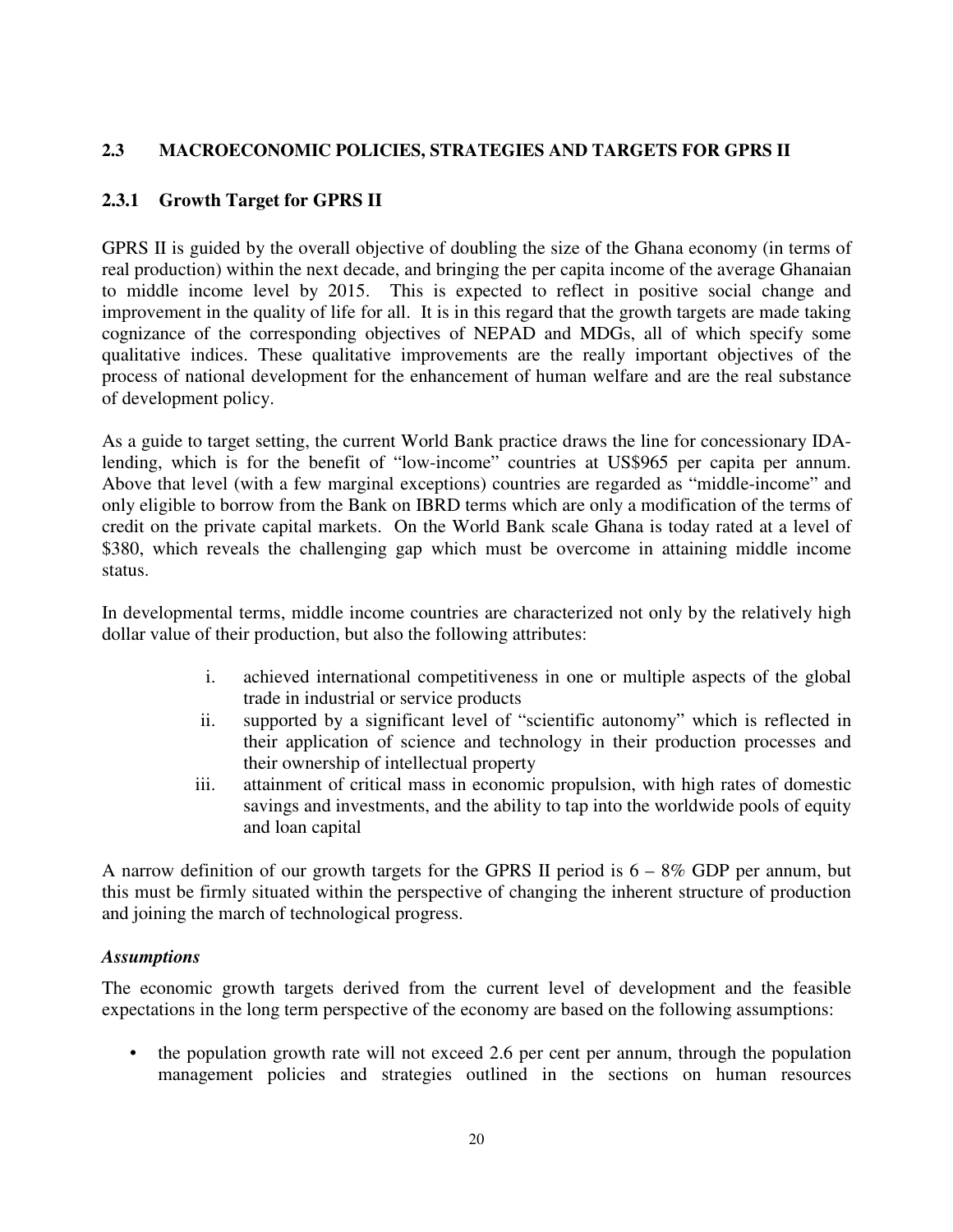## development

- macroeconomic stability, especially by containing inflation within single digit as from 2006 from the current rate of about 14.7 percent (August 2005). Accordingly, it is expected that the average annual change in the GDP deflator will not exceed 9 percent
- a stable Cedi/ Dollar exchange rate with prudent management that will keep the Cedi depreciation below a 4 percent per annum ceiling
- reduced cost of investment loans as incentives for stimulating investment in support of private sector-led growth. This is expected to be the dividend from sound macroeconomic management, and also reflect the reduction in risk factors that make loans to SMEs unattractive to banks
- containment of fiscal deficits and preventing them from being a major source of monetary instability and price inflation. Two years after gaining a very favourable rating from leading agencies, Ghana is preparing to tap into the international capital market to supplement access to developmental resources. Prudent, debt management will entail taking into account the maturity profiles of debt against public sector borrowing requirements
- an aggressive domestic revenue mobilization and its efficient use in driving the prioritized development targets. This is to be attained through administrative measures and enhancing the capacity of existing tax collection instruments and personnel
- an efficient expenditure re-prioritization in favour of development expenditure and to ensure efficiency in the use of public resources
- growth in aggregate investment, especially from packaged programmes such as the Millennium Challenge Account Compact with its integrated agro-based projects

The strategies for realizing these macroeconomic assumptions are outlined in section 5.6

## *Targets*

Within the parameters of these general assumptions, it is targeted that the economy grows at an annual rate which will rise from 6 percent to 8 percent towards the realization of middle income status by 2015 (Table 2.5  $\&$  2.6). The narrow definition of our growth targets for the GPRS II must be firmly situated within the perspective of changing the inherent structure of production and joining the march of technological progress.

Compared to the realized average growth rate of 4.9 percent for the period 2001-2004, the targeted average growth rate of 6 to 8 percent and the sub-sectoral growth rates that could lead to middle income status pose a challenge to Ghanaians. These targeted growth rates are achievable with the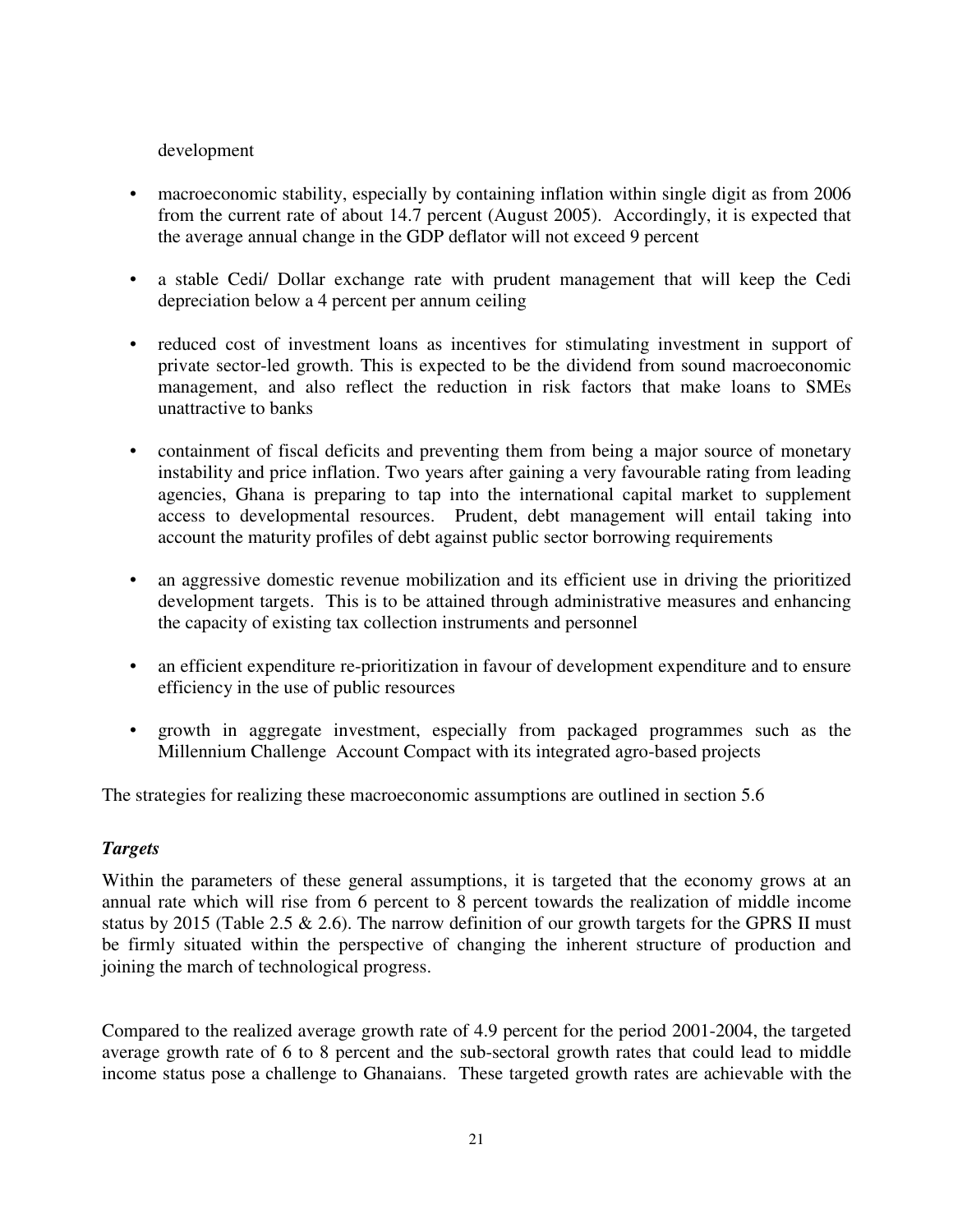right macroeconomic policies, incentive structures and the input requirements to support the private sector as the engine of wealth creation and poverty reduction.

Above all, whether Ghana realises the higher or only the lower ends of her growth potential will depend on two factors, namely,

- i. the implementation of a broad-based human resource development strategy including the measures envisaged in both the education and public sector reform programmes.
- ii. opening of the channels between Ghana and the global capital markets so that both loanable funds, and equity investment which carries in its train the skills of management, science and technology, will flow more freely into the economy.

## **2.3.2 Strategic Direction of GPRS II**

Accelerated growth of the economy will result from continued macroeconomic stability, a vibrant private sector, vigorous human resource development underpinned by deepening good governance and civic responsibility.

GPRS II will continue with the implementation of policies that will enhance and sustain the gains made in macroeconomic stability under GPRS I by ensuring:

- prudent fiscal policy management
- a monetary policy that is flexible enough to respond to external shocks, promote growth and ensure price stability
- real interest rates that enhance effective mobilisation of savings and make credits affordable to the private sector
- relatively stable real exchange rates that promote international trade

GPRS II will further address the structural constraints at the policy and institutional levels that impede increased productivity, adoption of technology and competitiveness of the private sector in relation to agriculture, industry and service sectors. This will empower the private sector to effectively play its role as the engine of wealth creation and poverty reduction.

Although the implementation of the proposed macroeconomic measures will contribute to achieving the growth targets it is recognised that their impact on various groups may not be at the same level. To improve upon macroeconomic policy design, poverty and social impact analysis (PSIA) will be conducted to asses the impact of policies on the poor. All impact analysis will contain a gender dimension.

While projections of sectoral contributions to GDP generally assume that natural assets will continue to contribute significantly to economic growth, an ongoing study to determine the costs of degradation of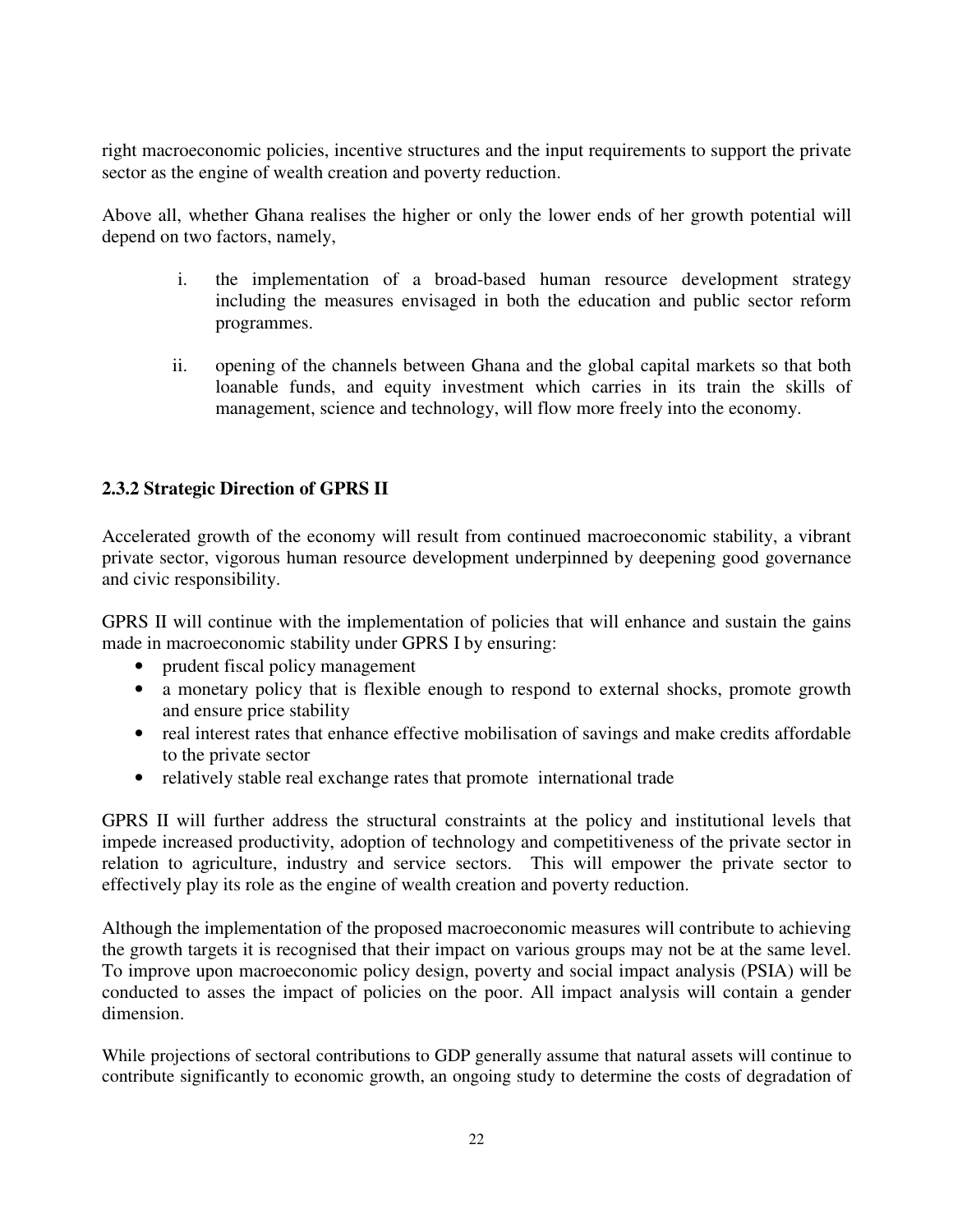some renewable natural resources in relation to GDP points to the fact that the country may be losing about US\$475 million annually which is approximately 5.5% of GDP. There is the therefore need to recognise the problem and initiate steps to reverse this trend in order to sustain the agriculture-led accelerated growth strategy envisaged in this framework.

## **2.3.3 Agriculture as Basis for Economic Growth and Structural Transformation**

Economic growth and structural transformation is to be propelled by the agricultural sector in order to maximize the benefits of accelerated growth. The emphasis on agriculture-led growth strategy is predicated on a number of factors.

First, agriculture is the highest contributor to GDP and provides employment for over 60 percent of the population. Consequently growth in the sector will impact directly on growth of the economy as well as employment. Conversely, the economy cannot make overall progress unless the mass of small-scale food producers achieve significant improvement in their productivity through increased investment and changes in technology.

Secondly, the bulk of the poor, especially women, are engaged in agriculture – food crops, livestock and fisheries. Therefore accelerated development in agriculture will have direct benefit on poverty reduction in the villages and help to slow-down the rural-urban drift.

Thirdly, increased productivity in agriculture will ensure food security and contribute immensely to health and well being of the population.

Fourthly, modernized agriculture will also prepare the ground for structural transformation between agriculture and industry. The demands of the markets for agricultural produce in whose production Ghana has comparative advantage entail the achievement of additional steps: the occurrence of volume and quality, packaging and conservation, marketing and delivery. Only through these can Ghana's farmers realize higher incomes from both local and foreign sources

Fifth, while the rural areas can be expected to lose population share to urban areas as part of the long-range perspective of economic growth, a pressing social problem of Ghana today is the acute shortage of employment opportunities for the youth. Given the pervasive shortage of capital the quickest route to the solution of a problem that cannot wait is to absorb a maximum number of these in higher productivity and higher income farming pursuits.

Thus in the next few years the growth of the economy is planned to be led by the agricultural sector, which will provide the necessary inputs for a vibrant agro-processing industrial sector in the medium to long term. The security of Ghana's domestic food supply is itself yet to be attained. But in addition, the areas of Ghana's comparative advantage in agricultural production should be enhanced and transformed into competitive advantage in the sub–regional and more distant markets.

For agriculture to lead growth in the short term, the economy must diversify into other crops apart from the traditional cocoa, especially cereals and other cash crops for export markets including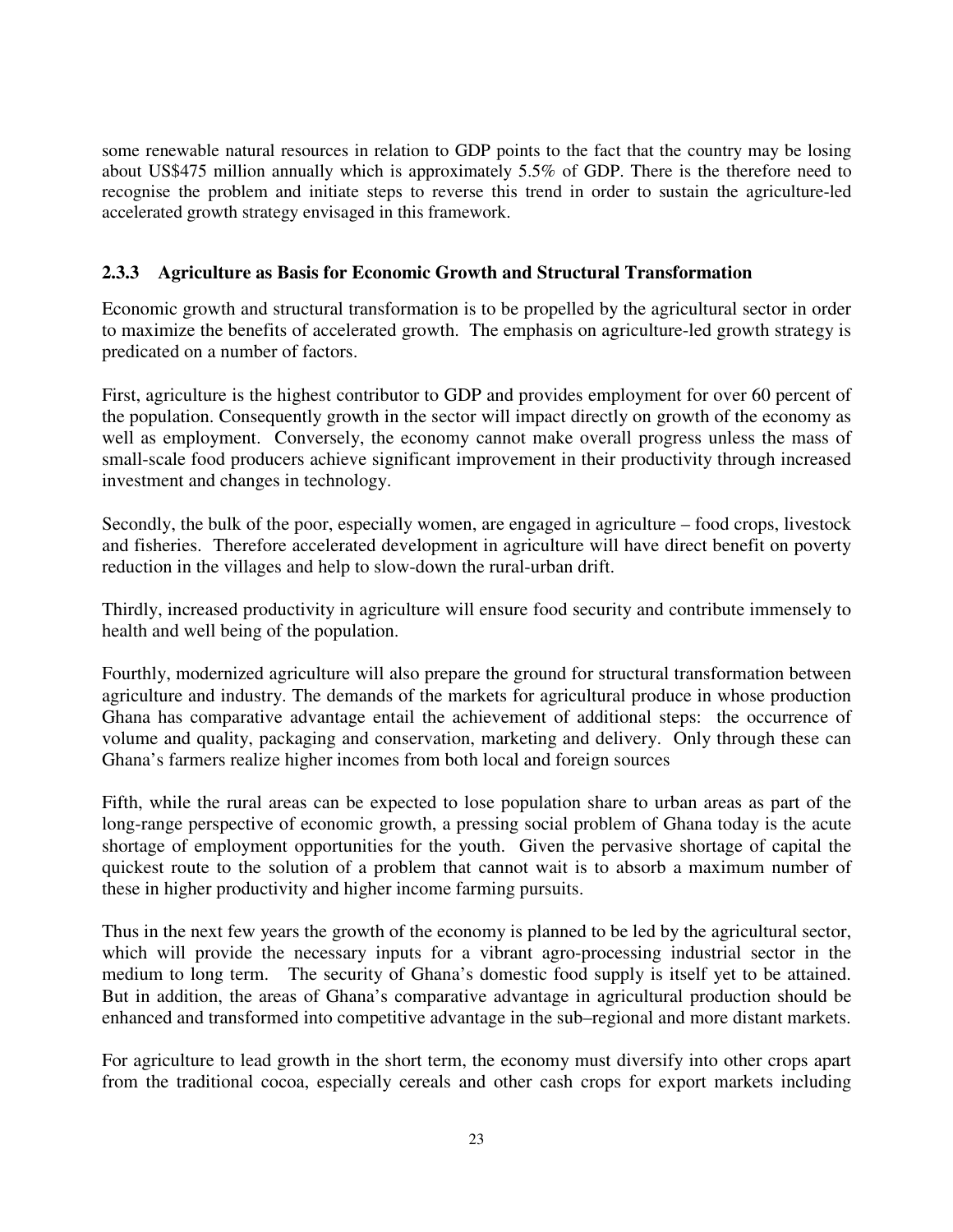mangoes, papaya, pineapples, cashew nuts and vegetables. Cocoa will still be significant in the economy for decades yet to come. The recent spurt in Ghana's cocoa production, arising in part from the rapid adoption of improved technology by the farmers, illustrates the developmental potential of our cocoa entrepreneurs, land and workers. Besides, new scientific evidence on the nutritional and health properties of cocoa, present opportunities which Ghana should prepare herself to exploit.

Nevertheless, more attention has to be given to these other crops. The decline in Ghana's fisheries which still provides the major part of the national protein intake has to be reversed by increased investments in aqua-culture among other technological improvements. All these will contribute to the structural transformation of the economy, but more importantly the objective is to target the bulk of the poor farmers who are in the non-cocoa sectors of agriculture, and thereby realize better shared growth. Given the immensity of Ghana's underutilized resources available for agriculture – land, sunlight, water and able-bodied youth – some of these targets in the diversification of agriculture could be rapidly implemented. The urgency of this is reinforced by the need to develop mechanisms to absorb the shocks arising from variability in the world pricing mechanism, especially of raw material and petroleum.

#### **Box 2.1: Converting Comparative Advantage in Crop Production into Competitive Advantage**

Ghana has demonstrated that it can convert its comparative advantage into strong competitive advantage in crop production, especially as regards cashew nuts, mangoes, pineapple, papaya and vegetables. For instance in the 2005 Budget it was announced that in order to improve crop production, the Ministry of Food And Agriculture provided farmers with improved seeds and planting materials under the 5 Donor Assisted projects, currently being implemented in the crop sub-sector. About 9,000 plantlets of the MD2 pineapple cultivars were distributed to farmers to help Ghanaian farmers compete in the new popular MD2 variety of pineapple, which has gained European market share. Similarly, a total of 23 tonnes of improved cashew seeds were distributed to farmers. These will go to boost Ghana's crop production for exports. Indications are that papaya is another excellent crop for Ghana's competitive potential. Europe is currently importing approximately 40,000 tons of golden papaya per year and Brazil supplies 9 percent of this market. Market trends show that these 40,000 tons will increase to about 100,000 tons in the next five years which is worth hundreds of millions of dollars. The potential to capture a sizeable portion of the market exist. Not only is Ghana closer to Europe than Brazil, but has sweeter golden specie of papaya and can therefore focus on the European market. Ghana can convert its comparative advantage into competitive advantage through improved shipment, compliance with GhanaGap, large-scale irrigation production, and infrastructure development to enhance supply chain etc. and capture a significant portion of the European market for papaya.

## **2.3.4 Weaknesses and Threats to an Agriculture-Led Strategy**

A number of factors limit optimal production in agriculture, especially production of crops, livestock and fisheries. Agriculture as a whole will always be dependent on natural conditions. Rainfall is unreliable with regard to its onset, duration, intensity and amount, and can disrupt food crop production. The failure of development policy over decades is that Ghana has not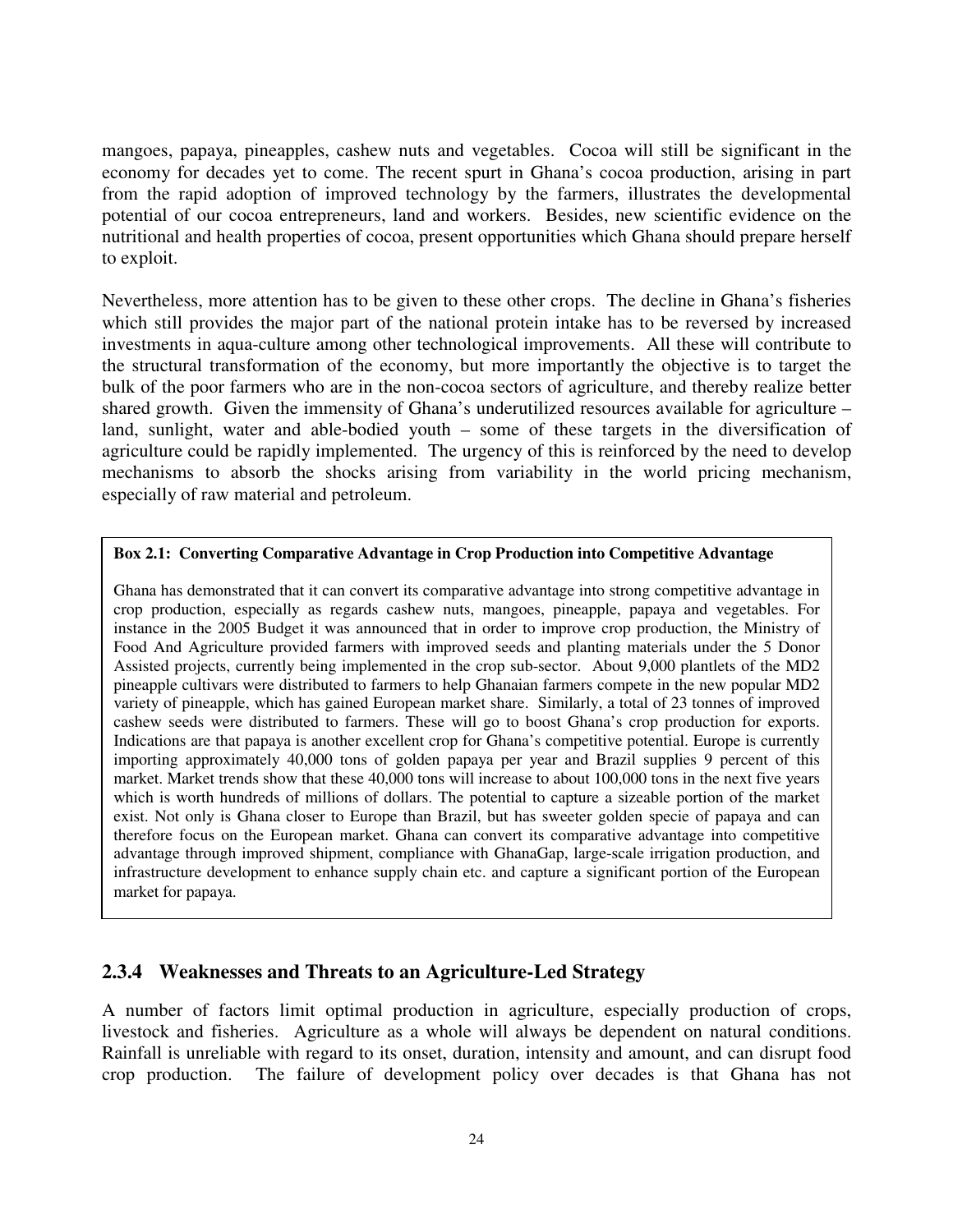implemented accessible and easily affordable technologies to overcome these deficits. Ghana is not in the Sahel zone. There is no shortage of rain volumes even in the driest savannah for abundant and secure food production year after year. What is lacking is a systematic policy to conserve and utilise ample rainfall in all parts of the country. Some efforts in this direction have been frustrated by the choice of inappropriate technology. The example of Burkina Faso shows that simpler and cheaper technologies for the harvesting and use of our rain water endowments could yield Ghana immense benefits in agricultural productivity and poverty reduction. Additional risks in an agriculture-based strategy include bushfires, post harvest losses and uncertainties, storage, transportation and marketing problems. An equally important constraint is the dearth of affordable credit in agriculture. Even in the flagship of the cocoa sector, the only credit that was ever available from the organised bank in the system was via the short-term seasonal credit of the foreign buying companies. Food crops still do not have adequate marketing and financial support. For the producers, this makes crop farming a high-risk enterprise and in a vicious circular relationship, it also makes a high-risk field for its traders and bankers. Strenuous government intervention is the only way to break the cycle and attenuate the risks on both sides so that the private sector moves in our present development paradigm can successfully perform their roles in moving Ghana's agriculture forward.

Variability in the natural conditions also adversely affect the livestock and fisheries sub-sectors in ways similar to that of crop farming. Under the GPRS II many interventions have to be carried out at public expense to overcome the disabilities that hinders growth.

Consequently, in order to achieve accelerated growth in Ghana's agriculture a number of key interventions will be initiated to support agricultural productivity. These include strategic research and development activities, appropriate financing for the sector, value addition and improved marketing, efficient organization of production, and enhanced capacity of producers.

In the area of crop production in particular, the following measures will be pursued:

- ensure women's access to and control over land and agricultural inputs, including extension services
- promote and support large scale farming and nucleus out-grower schemes for production of targeted/selected crops
- enhance the productivity of small scale farmers by securing their access to extension, storage, price stability, credit, markets and land. Women small holder producers of food crops will be given needed impetus to improve their livelihood and assisted to benefit from the potential positive effects of linkages between agriculture, industry and exports
- develop and use improved seeds/planting materials
- intensify research-extension-farmer linkages to ensure that technologies are developed and disseminated appropriately to meet world-wide market standards
- promote and support the use of weights and measures as well as grades and standards in the marketing of commodities so as to enhance commercial efficiency
- strengthen farmer-based organizations, with full participation of women farmers, to enhance access to credit and other services. The emasculation of the Ghana Cooperative movement, which had previously attained a pre-eminent position in cocoa marketing and the national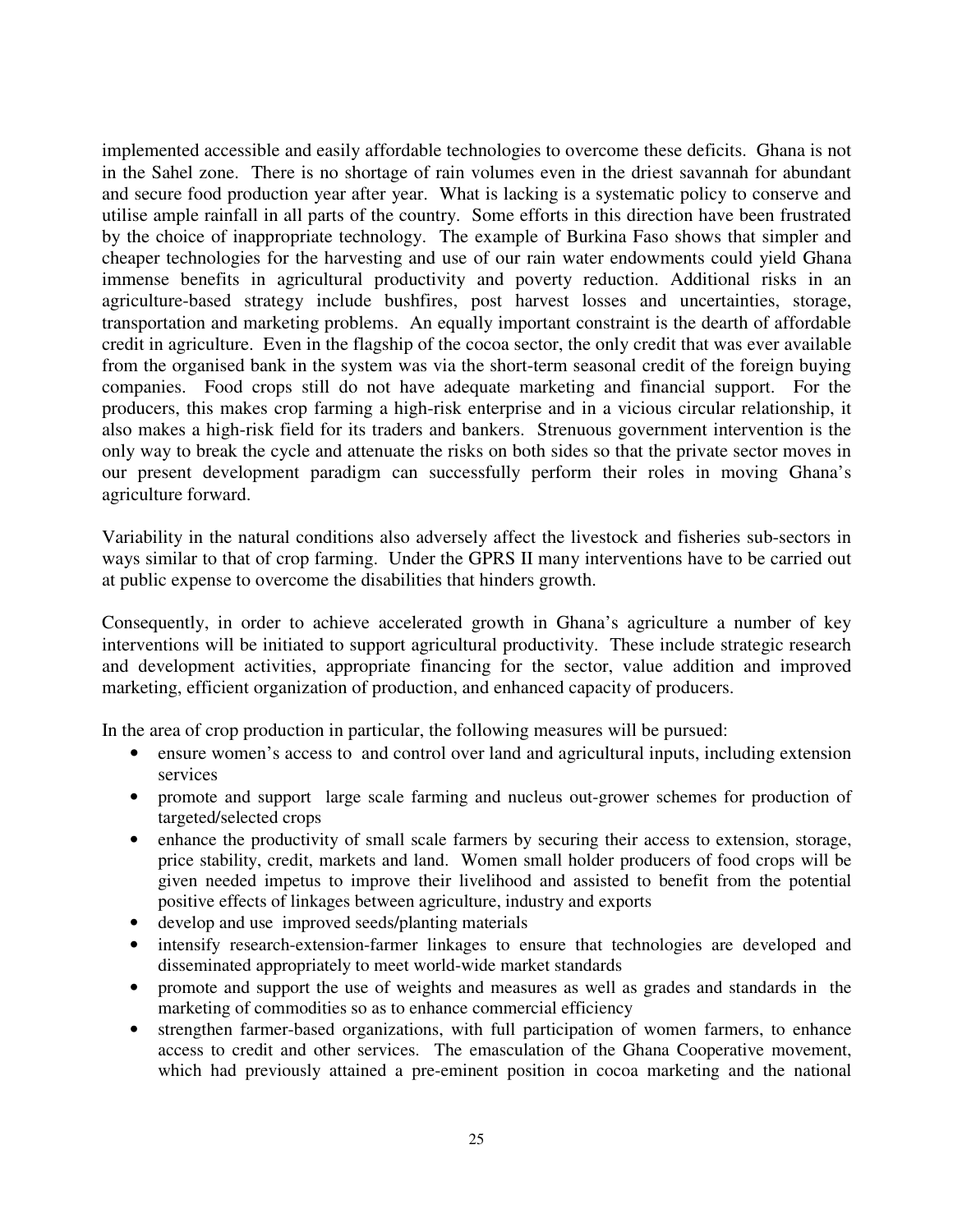savings

- improve storage/warehousing and distribution network, including refrigerated transport systems and cold storage facilities at the ports
- improve rural infrastructural network, particularly road-rail linkages
- promote the culture of community-based irrigation in order to move agriculture from reliance on the vagaries of the weather to a more scientifically managed systems of assuring water
- improve data collection, collation, analysis and dissemination of results within the industry.

For completeness of the strategy, attention will be paid to cross-cutting issues such as gender, environment, human resource development and capacity building to complement and reinforce production and increased productivity for accelerated growth. Accordingly, the next chapter focuses on the issues and policies that will enhance private sector competitiveness to deliver growth, reduce poverty and improve overall quality of life.

## **2.3.5 Other Sectors**

Although the growth process under GPRS II is expected to be propelled by the agricultural sector, attention will also be given to some strategic sectors that have long-term growth potentials. These include tourism, ICT, light industrialization based on textiles, garments and value addition to metallic and non-metallic minerals. Presently, most of these activities are gradually being developed within the framework of the selected Special Initiatives.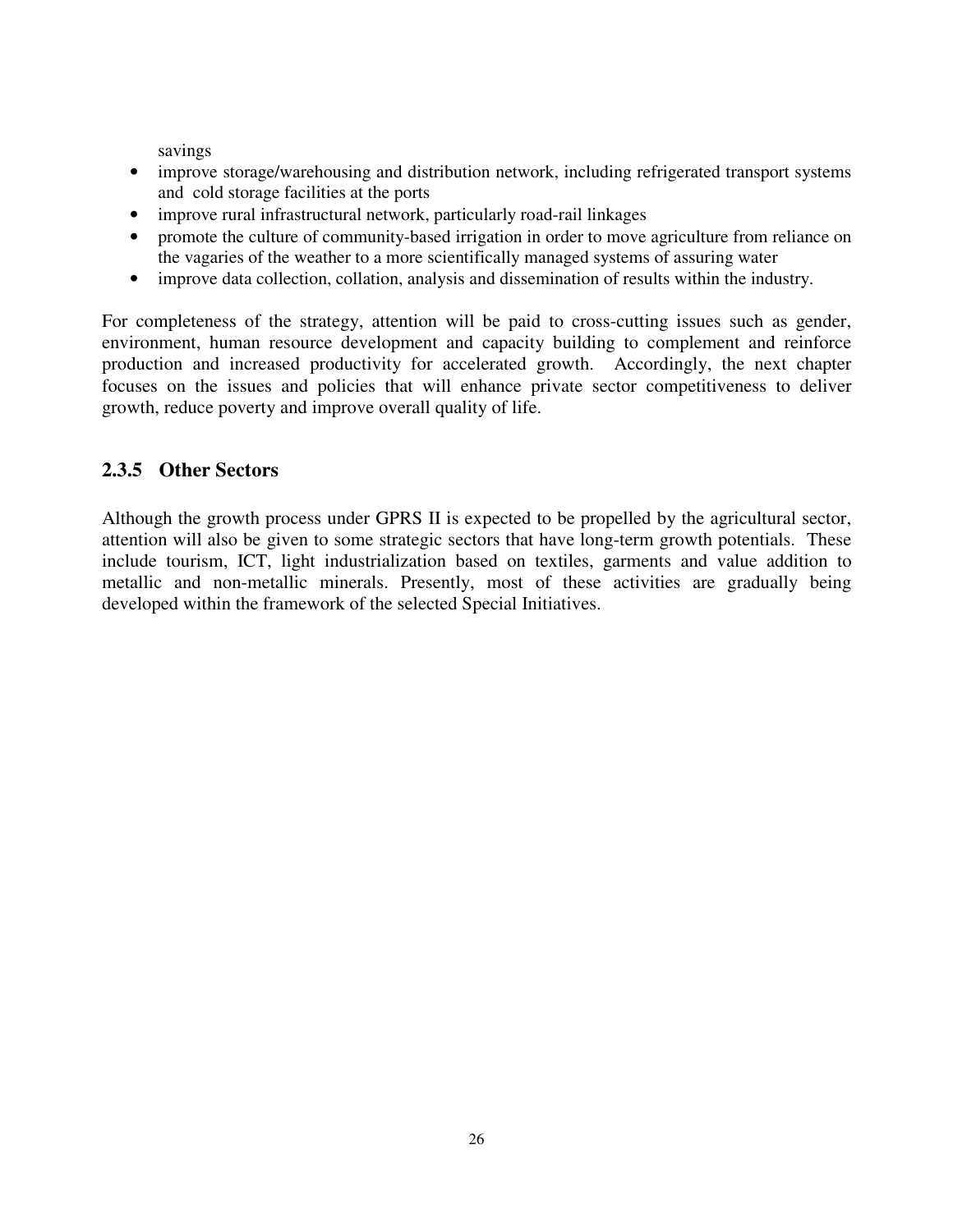| Year    | Per<br>Capita<br>GDP In US\$ | Population<br><b>In Millions</b> | Population<br>Growth<br>Rate | <b>Nominal</b><br>GDP In US\$ | <b>Exchange Rate</b><br>Cedis/\$ | <b>Exchange Rate</b><br>Depreciation | Nominal GDP<br><b>Billions Cedis</b> | <b>GDP</b><br><b>Deflator</b><br>$1993 = 100$ | $%$ Change<br><b>In Deflator</b> | <b>Real GDP</b><br><b>Billion</b><br><b>Cedis</b> | <b>GDP</b><br>Real<br><b>Growth rate</b> |
|---------|------------------------------|----------------------------------|------------------------------|-------------------------------|----------------------------------|--------------------------------------|--------------------------------------|-----------------------------------------------|----------------------------------|---------------------------------------------------|------------------------------------------|
| 2002    | 318                          | 19                               | 2.6                          | 6161.4                        | 7944.3                           |                                      | 48862.0                              | 872.4                                         |                                  | 5600.9                                            |                                          |
| 2003    | 384                          | 20                               | 2.6                          | 7637.3                        | 8680.5                           | 9.3                                  | 66158.0                              | 1122.3                                        | 28.65                            | 5894.9                                            | 5.25                                     |
| 2004    | 434                          | 20                               | 2.6                          | 8869.2                        | 9020.6                           | 3.9                                  | 79804.0                              | 1280.7                                        | 14.11                            | 6231.3                                            | 5.80                                     |
| 2005    | 492                          | 21                               | 2.6                          | 10305.0                       | 9381.4                           | 4.0                                  | 96675.4                              | 1466.4                                        | 14.50                            | 6592.7                                            | 5.80                                     |
| 2006    | 538                          | 21                               | 2.6                          | 11565.7                       | 9756.7                           | 4.0                                  | 112843.2                             | 1613.0                                        | 10.00                            | 6995.7                                            | 6.11                                     |
| 2007    | 584                          | 22                               | 2.6                          | 12887.4                       | 10146.9                          | 4.0                                  | 130768.2                             | 1766.3                                        | 9.50                             | 7403.6                                            | 5.83                                     |
| 2008    | 635                          | 23                               | 2.6                          | 14360.2                       | 10552.8                          | 4.0                                  | 151540.4                             | 1929.9                                        | 9.26                             | 7852.3                                            | 6.06                                     |
| 2009    | 686                          | 23                               | 2.6                          | 15916.4                       | 10974.9                          | 4.0                                  | 174681.9                             | 2104.2                                        | 9.03                             | 8301.7                                            | 5.72                                     |
| Average |                              |                                  | 2.6                          |                               |                                  | 4.0                                  |                                      |                                               | 9.44                             |                                                   | 6.00                                     |

## **Table 2.5: GDP growth Projections, (2006 – 2009)**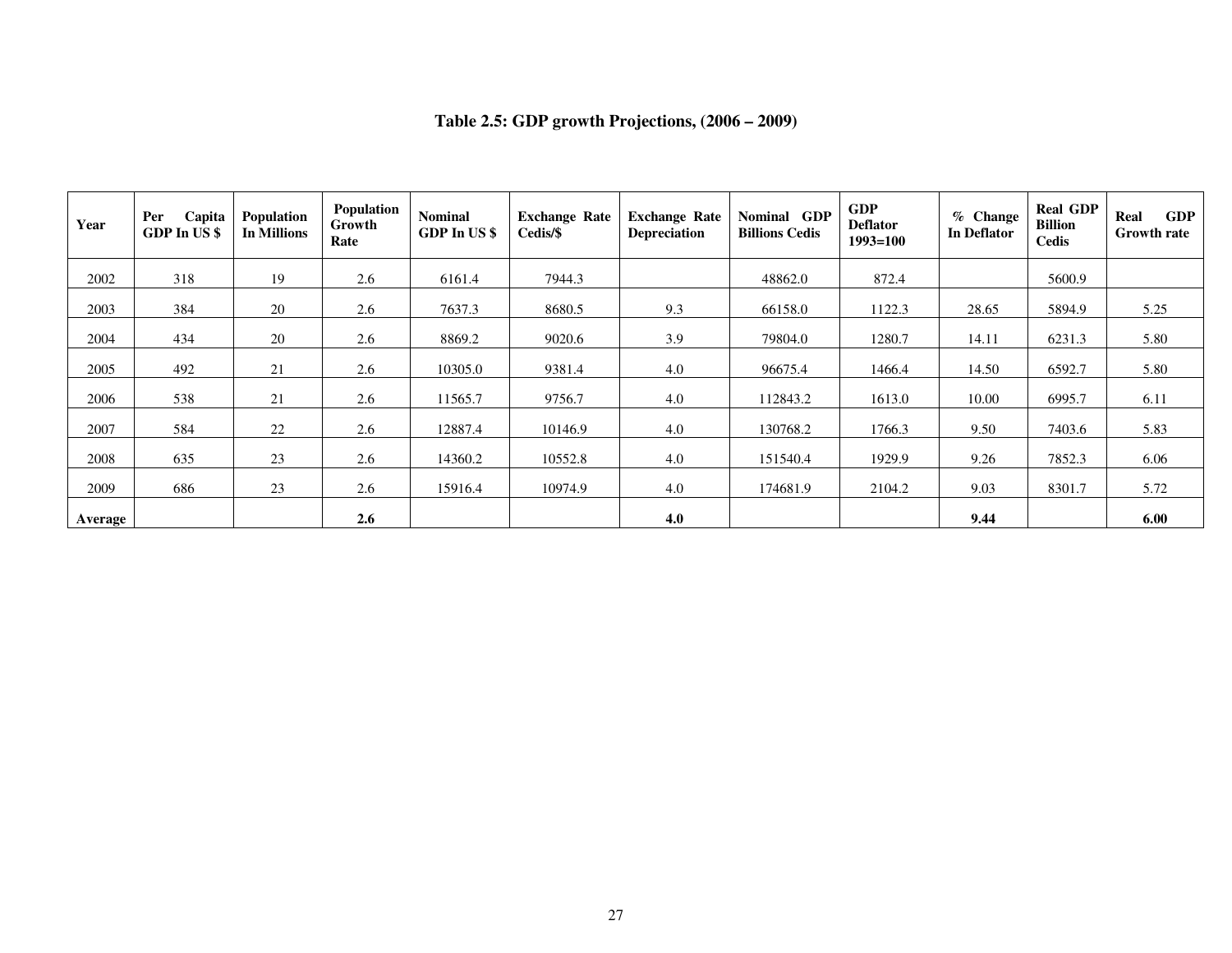# **Table 2.6: Gross Domestic Product by Kind of Economic Activity at Constant 1993 Prices Historical and Projected Growth Rates for GPRS II (2006 - 2009)**

| <b>Economic Activity By Type</b>                                  | 2001    | 2002    | 2003  | 2004  | 2005  | 2006 | 2007 | 2008 | 2009 |
|-------------------------------------------------------------------|---------|---------|-------|-------|-------|------|------|------|------|
| <b>Broad Agriculture</b>                                          | 4.02    | 4.36    | 6.06  | 7.49  | 6.50  | 5.24 | 6.71 | 5.18 | 6.60 |
| Crops and livestock                                               | 5.00    | 5.20    | 5.30  | 5.30  | 6.00  | 6.11 | 5.83 | 6.92 | 4.88 |
| Cocoa production and marketing                                    | $-1.01$ | $-0.51$ | 16.44 | 29.90 | 13.20 | 2.99 | 2.62 | 2.75 | 2.31 |
| Forestry and logging                                              | 4.78    | 5.03    | 6.09  | 5.83  | 5.60  | 3.86 | 4.85 | 6.06 | 5.72 |
| Fishing                                                           | 2.02    | 2.81    | 2.97  | 3.51  | 3.60  | 3.90 | 4.71 | 4.92 | 5.72 |
| <b>Broad Industry</b>                                             | 2.93    | 4.73    | 5.06  | 5.13  | 5.80  | 6.11 | 5.83 | 6.06 | 5.72 |
| Mining and quarrying                                              | $-1.57$ | 4.48    | 4.69  | 4.52  | 4.90  | 3.22 | 4.84 | 4.66 | 4.91 |
| Manufacturing                                                     | 3.69    | 4.80    | 4.60  | 4.59  | 5.50  | 5.53 | 6.53 | 7.11 | 7.10 |
| Electricity and water                                             | 4.23    | 4.06    | 4.18  | 3.75  | 4.50  | 6.11 | 5.83 | 6.06 | 5.72 |
| Construction                                                      | 4.79    | 5.01    | 6.10  | 6.61  | 7.00  | 6.11 | 7.19 | 7.40 | 7.71 |
| <b>Broad Services</b>                                             | 5.07    | 4.70    | 4.68  | 4.73  | 5.40  | 5.75 | 5.90 | 5.99 | 5.72 |
| Transport storage and communication                               | 5.51    | 5.69    | 5.79  | 5.61  | 5.80  | 6.11 | 5.83 | 5.47 | 5.27 |
| Wholesale<br>and<br>retail<br>trade,<br>restaurants and hotels    | 5.09    | 5.60    | 5.00  | 4.91  | 6.10  | 6.11 | 5.83 | 6.06 | 5.72 |
| Finance, insurance,<br>and<br>real<br>estate<br>business services | 4.50    | 5.48    | 5.24  | 4.78  | 5.60  | 6.06 | 5.83 | 5.81 | 5.97 |
| Government services                                               | 4.99    | 3.61    | 4.00  | 4.40  | 5.00  | 5.13 | 5.83 | 5.57 | 6.02 |
| Community,<br>social<br>and<br>personal<br>services               | 6.47    | 4.44    | 4.07  | 4.17  | 4.30  | 5.54 | 5.83 | 5.72 | 5.72 |
| Produce of private nonprofit services                             | 3.21    | 3.11    | 3.21  | 3.50  | 3.80  | 4.92 | 5.59 | 5.09 | 5.36 |
| <b>Indirect taxes</b>                                             | 5.40    | 4.30    | 4.40  | 4.30  | 4.50  | 6.11 | 5.83 | 6.06 | 5.72 |
| <b>Real GDP Growth rate</b>                                       | 4.20    | 4.50    | 5.20  | 5.80  | 5.80  | 6.11 | 5.83 | 6.06 | 5.72 |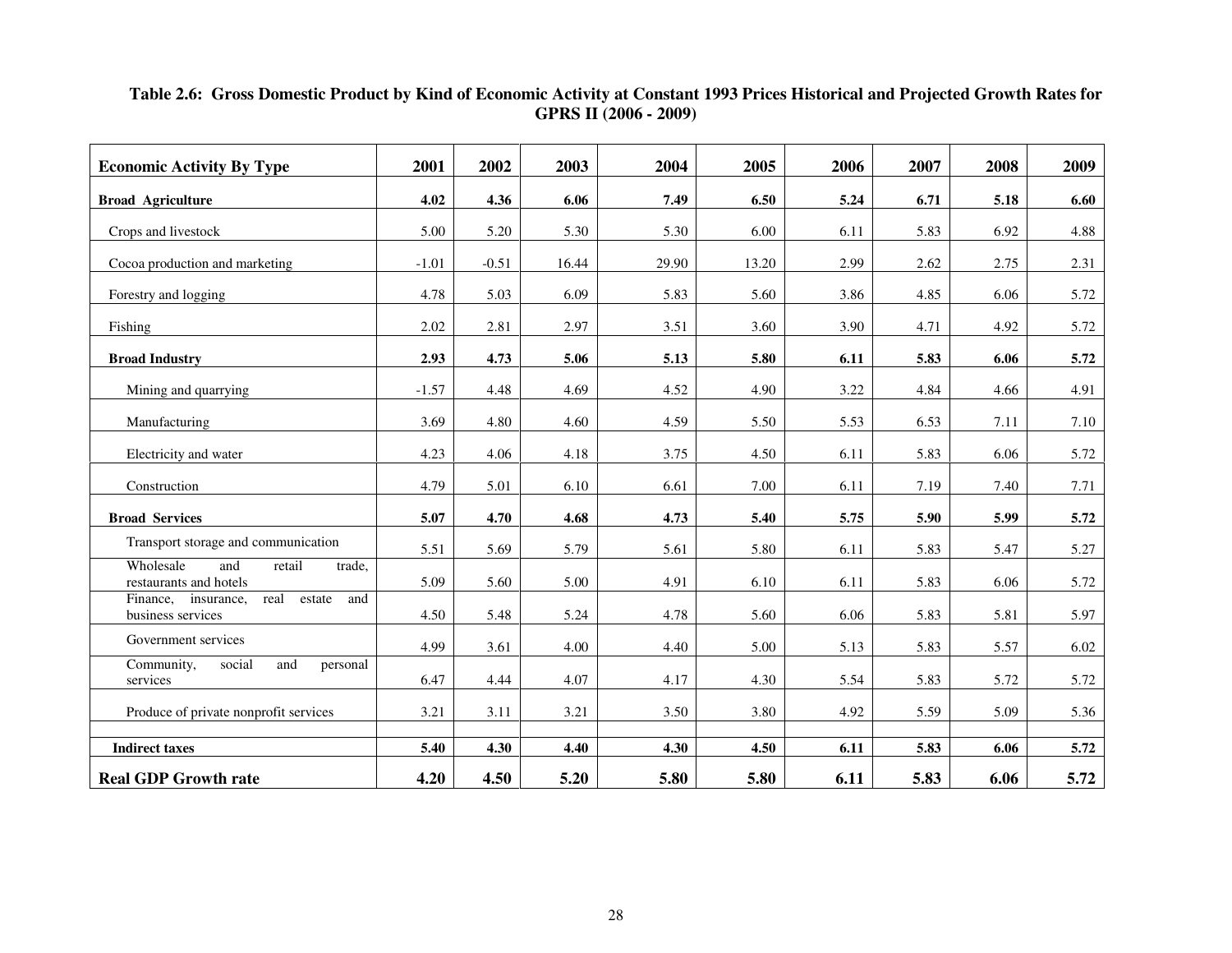## **CHAPTER THREE**

# **PRIORITIES FOR PRIVATE SECTOR COMPETITIVENESS**

#### **3.1 PRIVATE SECTOR DEVELOPMENT**

The objective of GPRS II is to achieve accelerated growth through modernised agriculture, led by a vibrant and competitive private sector. The challenge to the attainment of this objective is to how to systematically address the structural constraints at the policy and institutional levels that hamper private-sector competitiveness in agriculture in the medium term and in the industrial and other sectors over the long term.

#### Box 3.1: Overview of the private sector under GPRS I  $(2002 - 2004)$

Among the key strategies of the GPRS I (2003–2005) was to strengthen the private sector and enhance its capacity to function as the engine of growth and prosperity. The policy focus then was on developing a vibrant private sector in the medium-term through the following measures:

- Facilitating private sector access to long term finance at affordable rates;
- Reducing institutional and legal bottlenecks to private sector development; and
- Promoting opportunities of modern entrepreneurship, especially among the youth, women and the vulnerable groups.

To improve access and increase volume of credit at affordable prices and to increase sources of long-term funding for micro, small and medium enterprises Government in 2003 facilitated private sector access to credit sourced from the African Development Foundation (ADF), an Italian Credit facility of 10,000,000 Euros and a \$17 million facility from the SOFITEL BANK of the USA.

The Ministry of Private Sector Development and PSI also established an Institutional and Legal Reform Division solely dedicated to reducing bottlenecks to private sector development as well as facilitating the collaboration between the public and private sector towards the drafting of a number of reform bills (including the Companies Code, the Insolvency Bill, Money Laundering Bill and Insurance Bill). A network infrastructure with appropriate software has been installed at the Registrar-General's Department to enable the registration and retrieval of business names to be conducted electronically.

These initiatives notwithstanding, a number of critical issues still remain that require some urgent attention. Primary among them are: complex and non-transparent existing regulations, lack of access to finance, especially for women; falling but still fairly high interest rates; weak capacity of the government establishment to formulate, implement, monitor and evaluate private sector development; lack of focus of policies that explicitly take into address the specific needs of enterprises, especially the interests of micro, small and medium scale enterprises; Weak commercial dispute resolution system; insecurity and vulnerability in the informal sector where the youth and women predominate; weak linkages between the informal sector and the formal sector activities; lack of social protection for men and women in the informal sector; and weak institutional and regulatory framework for small business administration.

Key policies identified to address these constraints (Box 3.1) are the following: improving Ghana's access to global and regional markets; enhancing the efficiency and accessibility of national markets; strengthening of firms' competency and capacity to operate effectively and efficiently; enhancing government capacity for private sector policy formulation, implementation, and monitoring and evaluation; facilitate private sector access to capital; facilitate the removal of institutional and legal bottlenecks; facilitate innovation and entrepreneurship; improve the provision of public services; and accelerate the development of strategic sectors. These priority interventions are mutually re-enforcing and some of the strategies for the various interventions are elaborated below.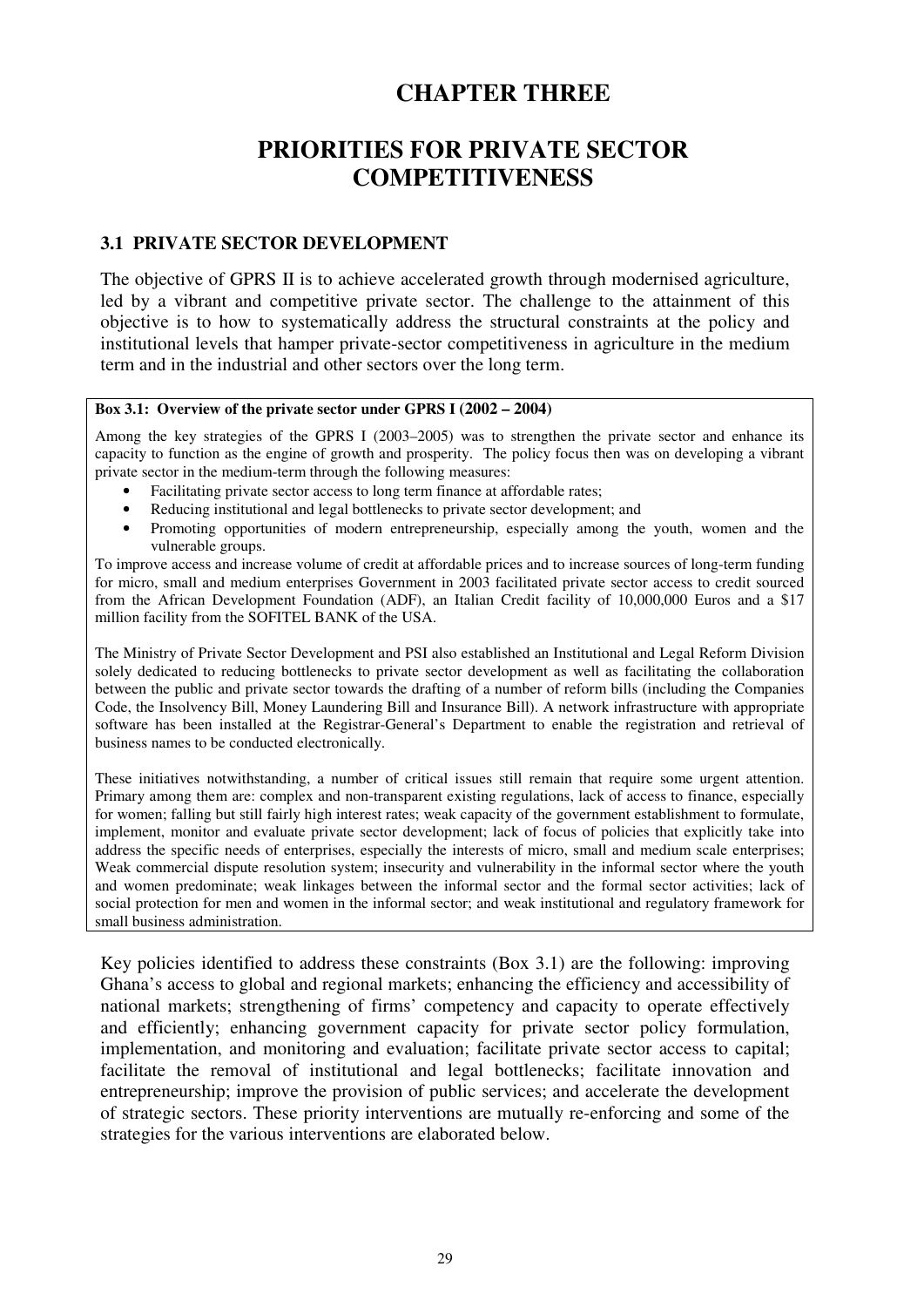## **3.1.1 Improve Ghana's access to global and regional markets**

To improve Ghana's access to global and regional markets, it is envisaged that the National Trade Policy which seeks to promote the integration of Ghana into global and regional markets will be fully implemented. Also the recommendations from the review of existing institutions responsible for providing quality standards and services to the private sector, such as Ghana Standards Board, Food and Drugs Board, and the Plant Protection and Regulatory Services will be implemented fully.

Given Ghana's limited access to the global market, the objective of government's export promotion drive will target the implementation of sector-specific measures to support strategic exports, focusing initially on the President's Special Initiatives (PSI), as well as supporting local companies to participate in foreign and domestic trade shows, fairs and exhibitions. With a relatively weak private sector and low technological development, foreign private capital will be critical to the economic transformation of Ghana. To attract foreign investment, will require taking bold actions aimed at ensuring good governance, improving infrastructural development, accelerating judicial reforms, expanding trade and investment promotion, etc.

## **3.1.2 Enhance efficiency and accessibility to national markets**

To ensure efficient and accessible national markets that support widespread private sectorled growth, the focus of policy is to address constraints relating to the macroeconomic environment, financial sector, public sector, contract enforcement/debt recovery, and land acquisition and property rights.

## *Macroeconomic Environment:*

In order to improve the macroeconomic environment for growth, the challenge is to encourage dialogue among stakeholders on key macroeconomic issues through constant dissemination of a pre-budget discussion paper highlighting key macroeconomic issues for private sector development, forming a budget working group with a broad range of private sector stakeholders, and periodic benchmarking of Ghana's macroeconomic policy environment.

## *Financial Sector Reform:*

To ensure that the financial sector responds effectively to the needs of the private sector, financial sector reforms will be deepen. This will include the continuous implementation, monitoring and evaluation of the Financial Sector Strategic Plan (FINSSP), in addition to identifying and agreeing on a small number of key private sector development targets within the FINSSP. In particular efforts will be made to ensure that the urban and rural poor who form important components of the private sector are not squeezed out.

## *Public Sector Reform:*

The policy priorities under public sector reforms will include: (i) ensuring private sector development is mainstreamed within the Public Sector Reform programme; (ii) development of pro-business tools within the Public Sector Reform Programme, including: service-focused training programmes for public servants; (iii) development of pro-business 'Customer Charters' and anti-corruption action plans for key private sector-related MDAs;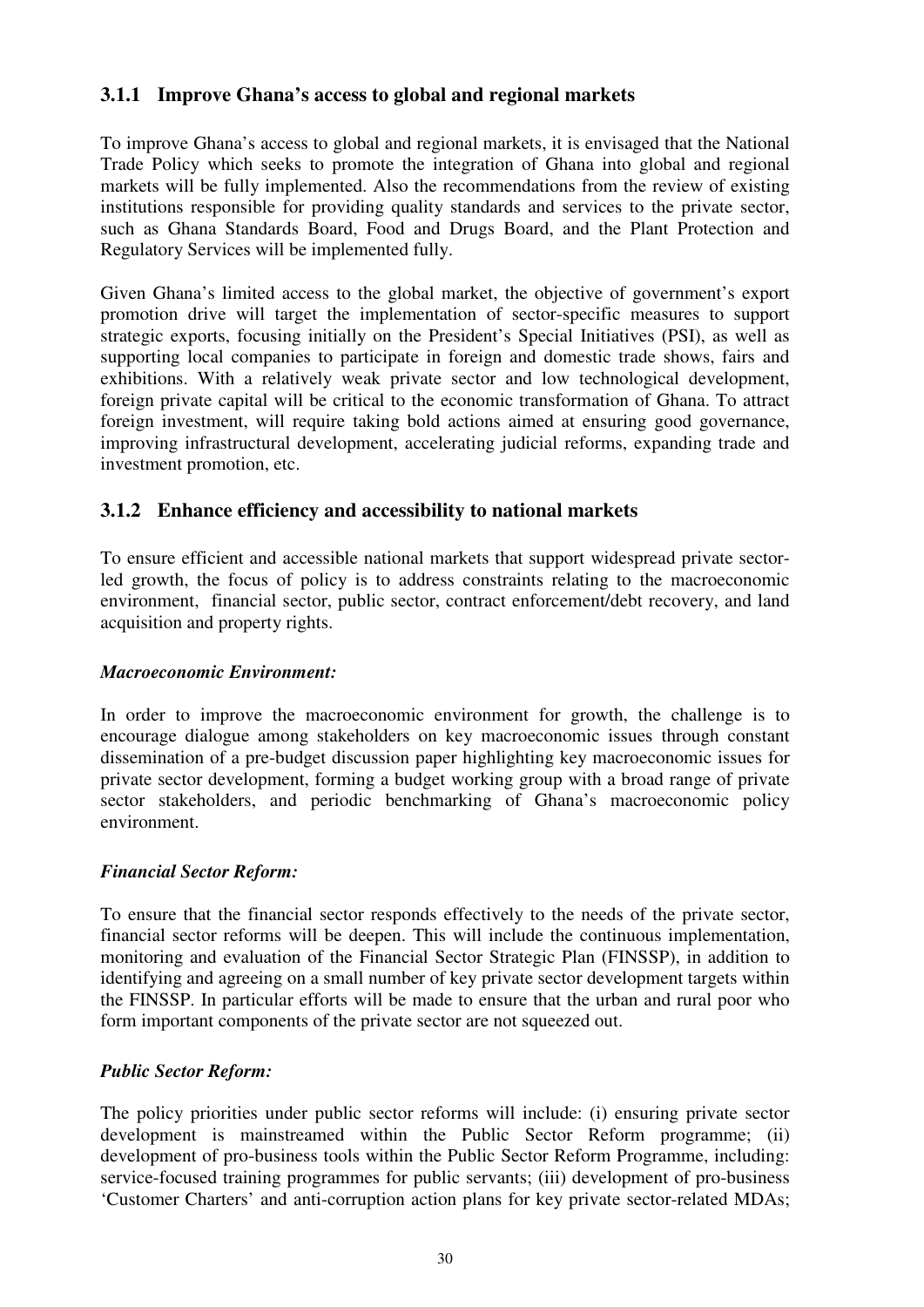(iv) conducting a fundamental review of tax policy and administration in relation to micro and small enterprises; and (v) development of a regulatory impact assessment methodology for all proposed new laws and regulations with significant private sector impact.

## *Contract enforcement / debt recovery:*

To ensure that the country has an effective legal system that supports the rapid private sector growth envisaged in the framework, the following policy priorities will be given the much needed attention; (i) improve access to justice for businesses – especially micro and small businesses and enhance the mechanism for alternative dispute resolution within the context of the on-going Judicial Sector Reform Programme; and (ii) monitor and evaluate the level of access to justice for businesses in Ghana focusing on micro, small and medium size enterprises (MSMEs).

## **3.2 IMPROVING THE BUSINESS AND INVESTMENT ENVIRONMENT FOR AGRICULTURE-LED GROWTH**

## **3.2.1 Modernized Agriculture**

Achievement of the overall goal of GPRS II requires agriculture to continue to grow at the rate of 6% per annum over the next 4 years, with crops and livestock leading the growth at an average annual growth rate of about 6%, followed by forestry and logging, and fisheries at the rates of 5.1% and 4.8% per annum respectively. The cocoa sub-sector is expected to remain robust in support of the other sub-sectors.

#### **Box 3.2: Overview of the Agriculture sector (2003 – 2004)**

Agriculture plays important roles in the socioeconomic development of Ghana. It contributes to insuring food security, provides raw materials for local industries, generates foreign exchange, and provides employment and incomes for most of the population (especially those living in the rural areas), thereby contributing to poverty reduction.

Since the implementation of GPRS I (2003-2005) some progress has been achieved in agriculture. Out of the twelve indicators monitored for the sector, seven recorded impressive progress over the period of implementation, with four of them exceeding their targets. Areas of noticeable progress were farmer access to mechanized tillage, access to processing equipment, area under fish farming, number of hatcheries constructed and reduction in post harvest losses. Farmer access to mechanized tillage increased from 5% in 2002 to 12% in 2004 as against the target of 15%, while access to processing equipment increased from 24% in 2003 to 42% in 2004 thereby exceeding the target of 30%. Area under fish farming exceeded its target of 450 hectares, recording 112.3 hectares for functional fish ponds, and 2480.8 hectares for reservoirs during the same period. In the case of post harvest losses, cereal losses achieved its intended target of 15-20% and perishables managed a moderate achievement of 33-35%, falling short of the target of 15-20%.

These notwithstanding, a number of important outstanding issues need to be resolved within the agriculture sector. The tractor to farmer ratio still remains low at 1:120,000, the extension officer farmer ratio was at 1:1,400 by the end of 2004 falling short of the 1: 1200 target, access to harvesters was at 2% falling short of the 5% target and quantity of fish produced per unit area of pond per cycle stood at 2.5 tons/ha/yr (not different from the 2002 and 2003 figures).

Further constraints to the sector's capacity include: low crop yield and output due to low soil fertility and overdependency on rainfall; unsustainable agricultural practices; low exploitation of ground water for irrigation purposes; lack of access to credit, especially of small-scale women farmers; low productivity and low resistance breeds of livestock; and high incidence of animal diseases and poor disease surveillance systems. Others are inappropriate husbandry practices and low level of dairy production; inadequate/poor aquaculture infrastructure and low level of fish production from water bodies; limited value addition and high post-harvest losses; and limited access to marketing centres due to poor road network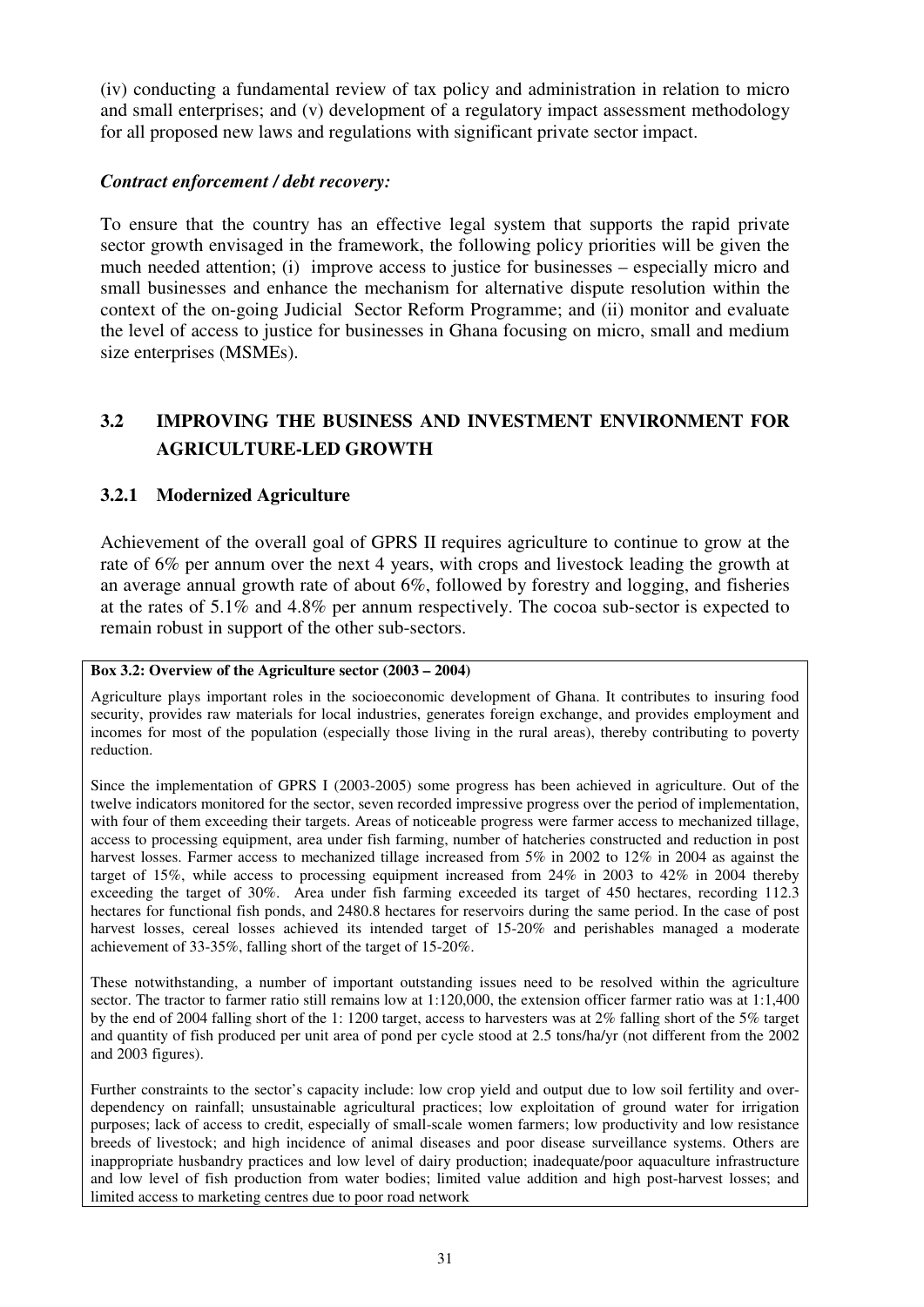There are a number of critical issues that must be addressed to achieve the ultimate aim of a competitive private sector that supports accelerated growth, particularly based on agriculture. The following broad areas have been earmarked for priority interventions:

- reform to land acquisition and property rights
- accelerating the provision of irrigation infrastructure
- enhancing access to credit and inputs for agriculture
- promoting selective crop development
- modernising livestock development
- improving access to mechanised agriculture
- increasing access to extension services
- provision of infrastructure for aquaculture
- restoration of degraded environment

The strategies for these various interventions are elaborated below:

## *Reform to land acquisition and property rights:*

Existing variations in access and control over land in different communities will be reexamined to promote easy access and ensure equity to all, especially to usufructory holdings in addition to improving the system of land registration to protect the interests of small holders. Furthermore, the establishment of agri-business zones and land banks will be promoted. The Land Administration Project will be reviewed to recognise the importance of property rights to MSMEs and the Land Title Registration Law of 1985 will be enforced as a means of ensuring security of tenure of small land holders, especially women and the youth.

## *Accelerating the provision of irrigation infrastructure:*

In the past, a lot more emphasis was placed on the development of large dams to the neglect of small scale interventions such as dug-outs, hand-pump systems, valley bottom schemes, etc, which have the potential to reach smallholder farmers and are best suited for certain geographical areas. The focus of policy under the GPRS II is to target the rehabilitation, expansion and promotion of the use of the existing irrigation facilities and infrastructure; along with interventions to promote the development of small-scale community based valley-bottom irrigation schemes; ground water development and exploitation for irrigation purposes; and the promotion of hand-fix pumps for irrigation purposes. It is expected that these interventions will bring more land under cultivation, generate quick supply responses and benefit the poor in the rural areas.

## *Access to credit and inputs for agriculture:*

Recognising the reluctance of the formal sector to lend to risky sectors such as agriculture, special interventions will be initiated to improve access to affordable credit by farmers with special emphasis on increasing the proportion of women that can gain access to credit; and promote and support the establishment of farmer-based organizations to enhance access to group credit and other crucial inputs and services.

## *Selective Crop Development:*

The focus will be on promoting and supporting the development of key selected crops with proven potential to contribute significantly to domestic food security, agro industry and export. This will be facilitated through updating existing technological packages and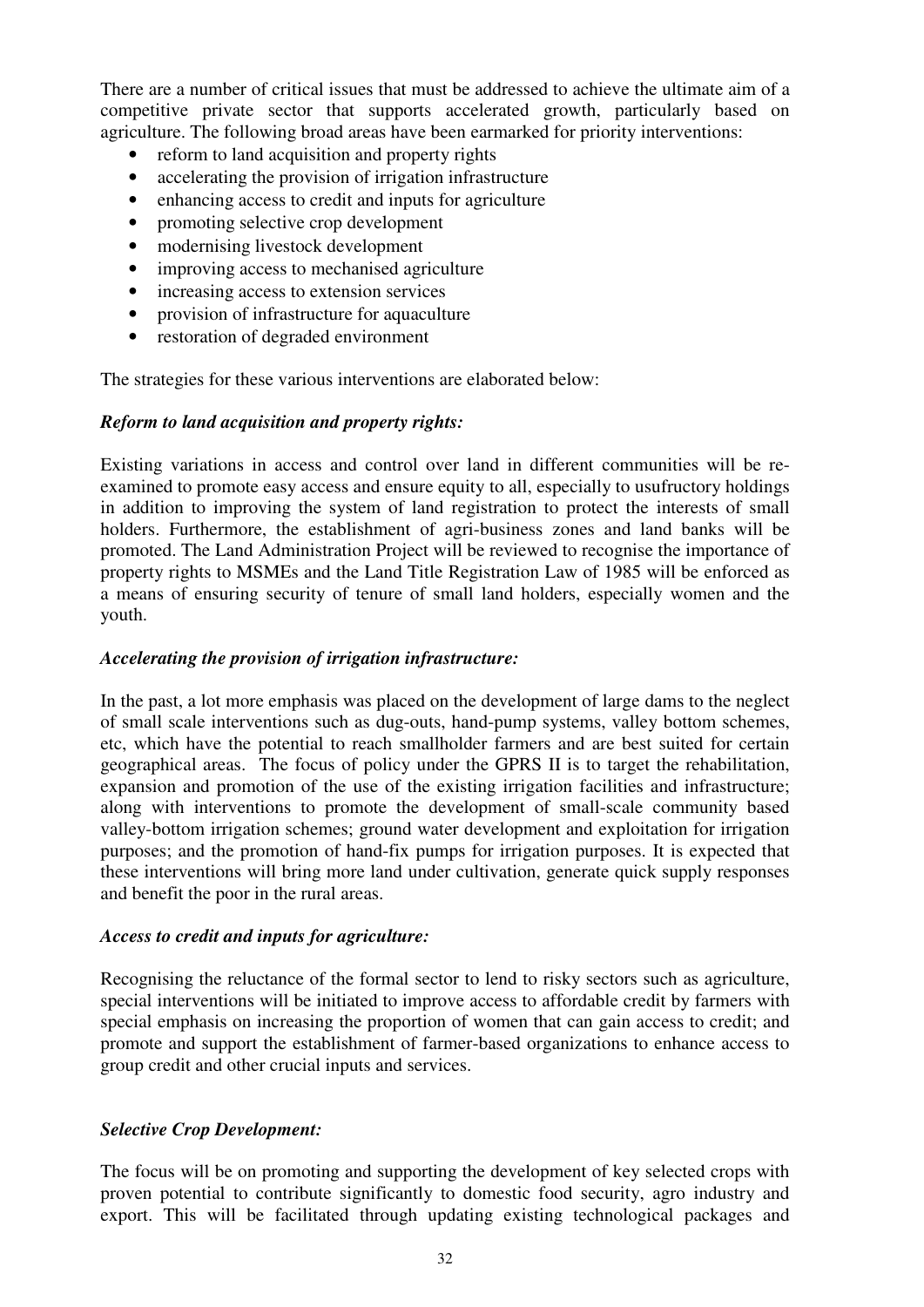promoting environmentally sustainable cropping practices in agro-forestry, land and water management. Some of the key initiatives will include: developing and multiplying new and improved seeds, promoting soil fertility management systems and ensuring the integration of pest and disease management system.

## *Livestock Development:*

The emphasis in livestock development will be to ensure the provision of improved breeds of animals, institute animal feed quality control system, improve animal husbandry practices and promote efficient veterinary public health system.

## *Agriculture Mechanisation:*

Whilst promoting increased mechanisation in large scale agriculture, emphasis will also be given to the development and use of small-scale technologies that target smallholder farmers, especially women, in the areas of tillage, storage and processing such as bullock ploughs.

## *Access to extension services:*

In seeking to expand the coverage and effectiveness of extension services in general, special attention will be given to commodities targeted to lead accelerated growth in the sector. This will increase the proportion of both men and women farmers that are reached particularly in the transition and savannah zones. In addition Extension Information Centres (EIC) will be established.

## *Provision of infrastructure for aquaculture:*

To reduce overdependence on marine fisheries which has proven to be increasingly unsustainable, there is the need to scale up investments in inland fisheries, especially aquaculture. Some of the key interventions include: development of aquaculture infrastructure including fish hatcheries; promotion of private investment in aquaculture; utilization of irrigation systems and other impounded reservoirs for aquaculture. These will be supported by research and development aimed at promoting modern technological packages in support of aquaculture.

## *Restoration of degraded environment:*

A major impediment to increased productivity and sustainability in agriculture is the environmental degradation associated with traditional farming practices. To minimize the impact of environmental degradation, and in line with MDG 7, the intended interventions are aimed at restoring the degraded natural resources especially water and land, ensuring sustainable use of natural resources for economic growth, and protecting and conserving unique habitats, natural treasures and bio-diversity. To achieve these objectives, the strategies will include the following:

*Environment:* (i) initiate measures to stem land degradation and towards regulating the impact of climate variability/change; (ii) promote an efficient and accessible industrial and domestic waste management system that deals with the plastic menace and promotes composting; (iii) promote integrated ecosystem management as well as human centred biodiversity conservation initiatives; and (iv) promote the use of environmentally friendly technologies and practices. Others include enacting relevant environmental laws to protect the environment at all times, as well as ensuring the enforcement of the existing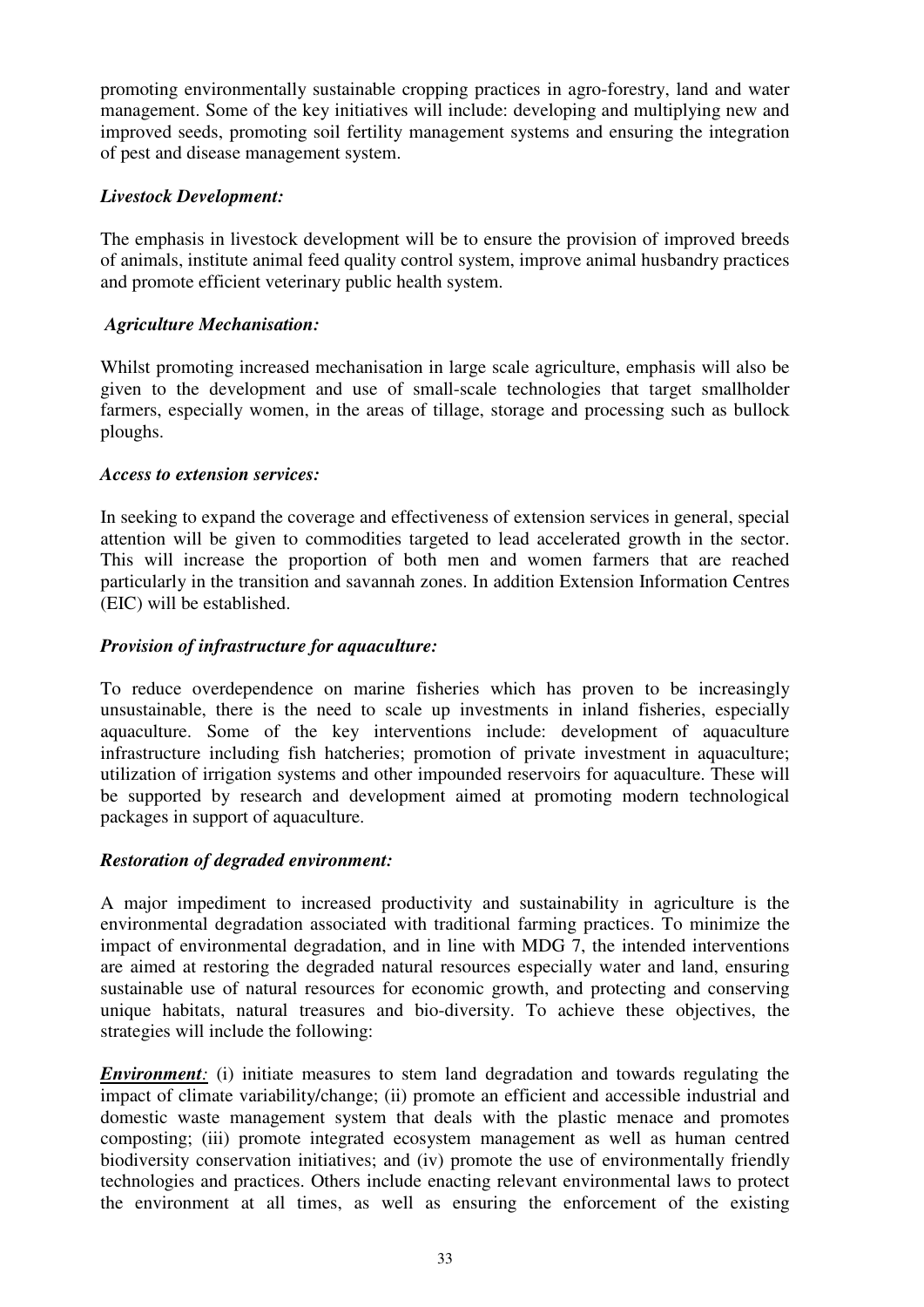environmental laws; and development of multi-agency approach to enhance resource management and the environment

*Lands and forestry:* (i) encourage reforestation of degraded forest and off-reserve areas; (ii) promote the development and use of alternative wood products, as well as plantation/woodlot development among communities; (iii) manage and enhance Ghana's land and permanent estate of forest and wildlife protected areas; (iv) ensure that socioeconomic activities are consistent with sound land administration practices; (v) develop a sustainable strategy for forest and wildlife to support eco-tourism and generate foreign exchange.

*Fisheries:* (i) ensure adequate scientific data for precautionary approach to fisheries management; (ii) establishment of co-management mechanisms for fisheries resources management; (iii) control of fishing effort; (iv) enhance fisheries resource of water bodies; (v) develop multi-agency approach to enhance resource management and the environment; and (vi) support effective monitoring, control and surveillance (MCS) system to ensure compliance with laws and regulations on fisheries.

## **3.2.2 Promoting Trade and Industry**

In line with the long term vision of developing an agro-based industrial economy, the interventions in agriculture will be complemented with appropriate interventions in the Trade and Industry sector. Within the strategic growth framework, the broad industrial sector is expected to grow at the rate of 6% per annum over the next four years, with the construction sub-sector leading the growth with 7.1% average annual growth rate. The manufacturing sub-sector is expected to make a strong showing with the mining and quarrying sub-sectors growing at 6.6% and 4.4% average annual growth rates respectively, due to the coming into operation of the integrated aluminium project. The wholesale and retail sub-sector is expected to grow at an average rate of 6% over the same period. The broad policy objectives and strategies outlined to achieve these include:

*Ensure proper integration of the nation's production sectors into the domestic market:* identify and promote opportunities for economically beneficial linkages along production and supply chains in new and existing productive sectors; and promote credit catalysts and rural service centres where larger traders and associations can access credit and on-lend to small traders and small farmers.

*Increased Agro-processing*: promote and support the processing, preservation and utilization of crops, animal and fish products; develop and promote the use of standardized packaging materials and institutionalize the use of weights and measures; facilitate establishment of small-scale agro-processing industries for export; promote the establishment of fish storage facilities, including community level facilities; and facilitate the establishment of small-scale fish processing industries.

*Agricultural Marketing:* development of farmer based organizations (FBO) capable of securing fair prices for products; encourage the setting up of satellite markets in urban centres to provide outlets for rural farmers to dispose off their products; encourage the private sector to set-up produce buying companies; and promote and support product development and cold chain establishment.

*Enhance access to export markets:* provide concessionary export finance facilities to exporters; promote competition in airport cargo handling; encourage private sector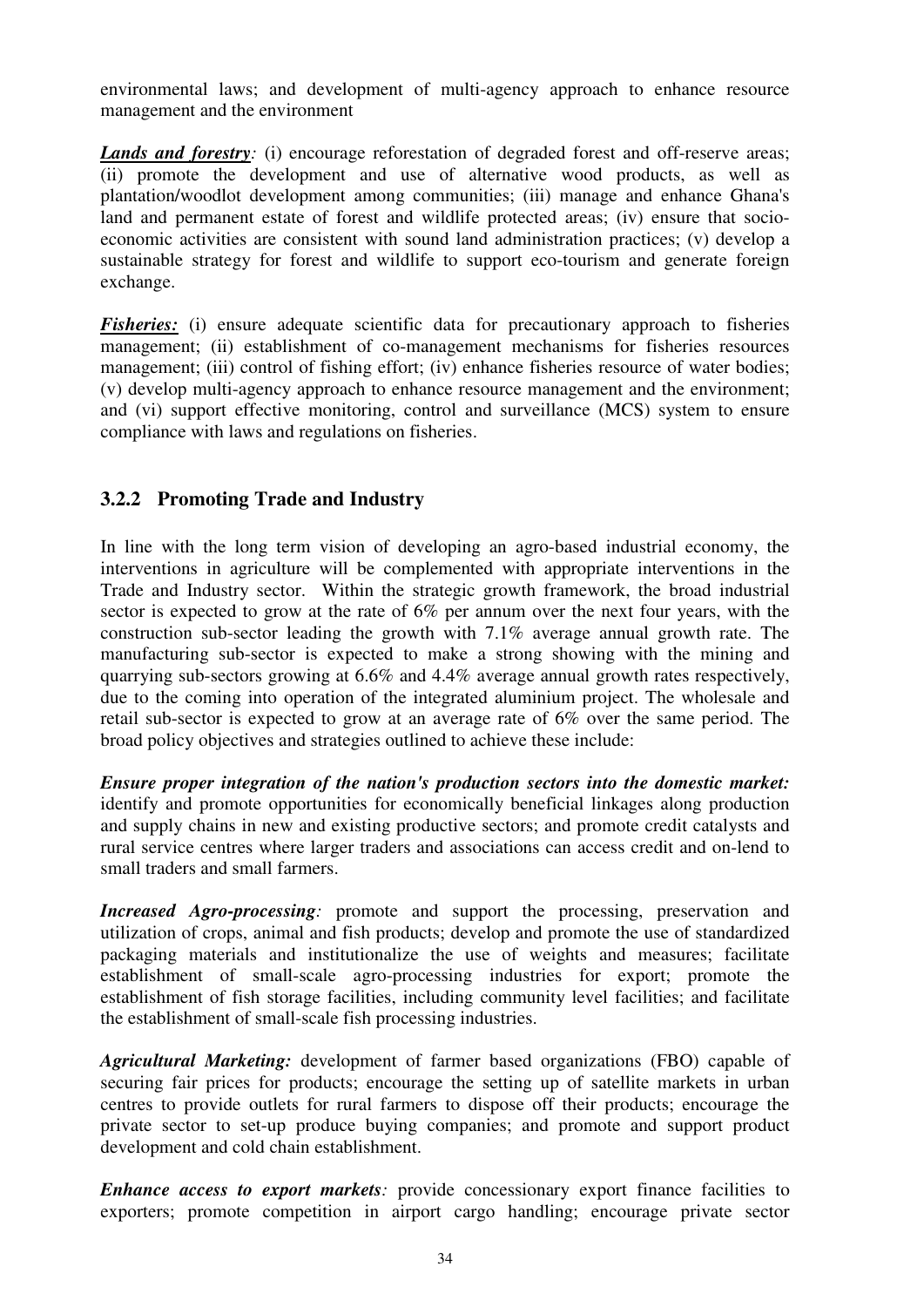investment in construction and operation of cold chain facilities from production point to the port; facilitate the provision by private sector of well organised container terminals with security, equipment, effective operators and computerised tracking; improve the multilateral trading environment by fully participating in negotiations and rule setting in multilateral trading fora to ensure that Ghana's national interests are secured; create a fair, transparent and equitable trade regime; and facilitate trade through Ghana's borders to reduce costs and improve ease of trade

*Increase industrial output and improve the competitiveness of domestic industrial products*: mobilize domestic and international resources for production of value-added products; enhance accessibility to productive infrastructure (i.e. road, water, telecommunication, electricity, etc); promote efficient management practices in production systems; promote the use of local products and services in government procurement; actively promote made in Ghana products within domestic and international markets; ensure the removal of technical barriers in the way of key current and potential export products; and assist exporters to comply with international standards required by selected export markets

Other policy interventions include: facilitate the development of commercially viable export and domestic market oriented enterprises in the rural areas; promote industrial subcontracting and partnership exchange through a mechanism for large companies to outsource their non-core activities to SMEs and identify areas of interface and linkages between large and small scale enterprises; and promote the development of the craft industry, targeting those with potential for export.

*Ensure the health, safety and economic interest of consumers:* ensure the enforcement of legislation that prevents the sale of unsafe and poor quality goods on the local market; strengthen the regulatory and enforcement framework for protection of economic rights of consumers; develop and implement national consumer awareness programmes; encourage formation of consumer association; and ensure representation of consumers on relevant national bodies

These set of policies provide clear guidelines for the implementation of the government's domestic and international trade policy, while ensuring a consistent and stable policy environment within which the private sector and consumers can operate effectively. It is expected that greater emphasis on these policy areas will bring about increased competitiveness of producers in local and international markets.

## **3.3 SUPPORT SERVICES**

Strategic support sectors that would be developed to facilitate improved productivity in agriculture and agro-industry include:

## **3.3.1 Transportation**

Road especially, rail and water transport are by far the principal forms of transport in Ghana. However exports of fruits and vegetables are mainly by air transport. Improving overall road maintenance, and rehabilitating farm-to-market roads, bridges and ferries would lower transportation costs and integrate rural economies with the urban economy. It would also lengthen vehicle life, reduce transportation costs and save foreign exchange in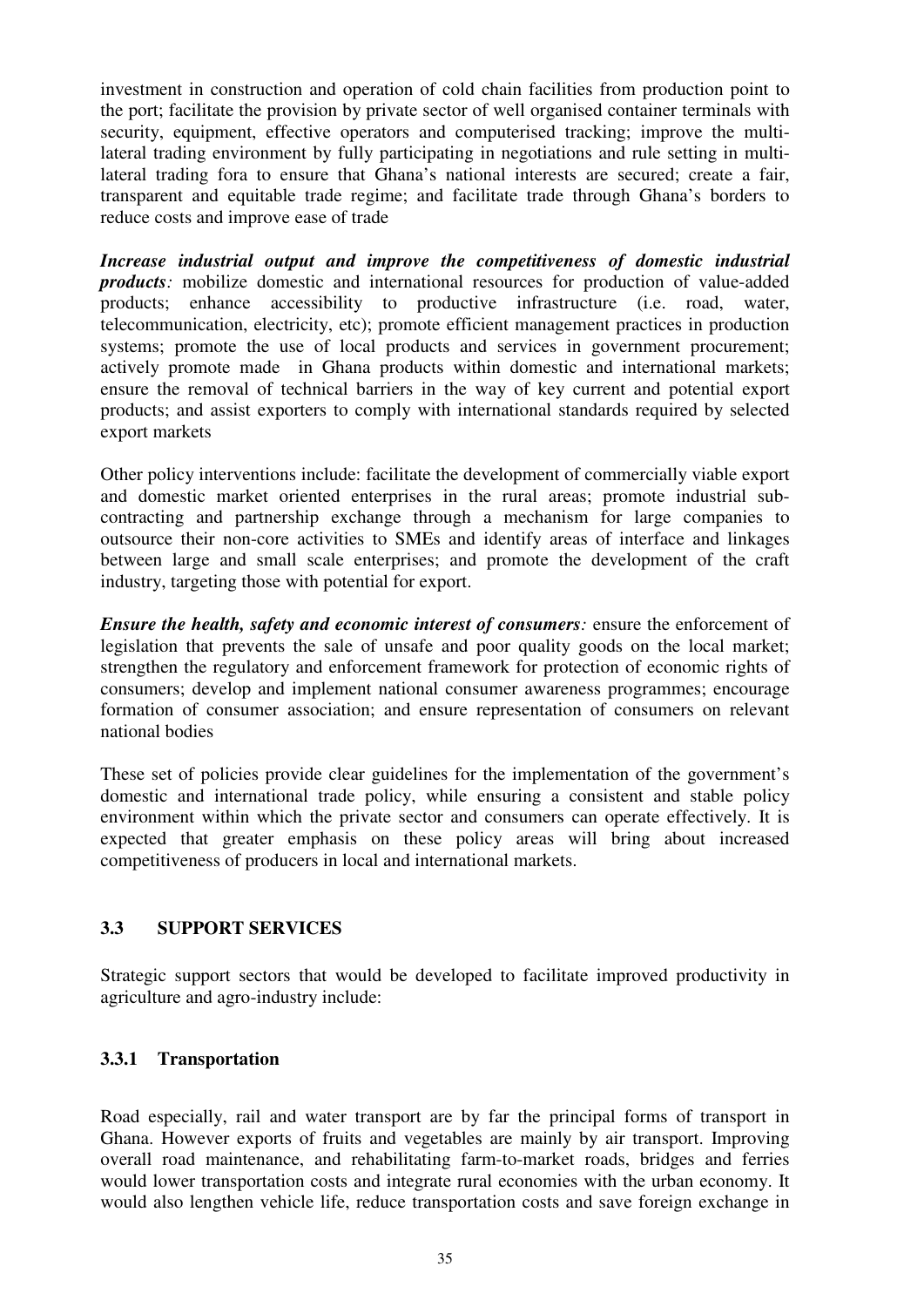fuel and spare parts imports, and generate savings in travel time. The broad policy objectives therefore include: ensure the provision, expansion and maintenance of transport infrastructure of all kinds; and ensure provision of affordable and accessible transport system that recognises the needs of people with disabilities. A single Ministry of Transport will promote synergy and enhance planning and operations.

Some of the strategies proposed to achieve these stated objectives are: increase spatial access to markets through improvements in farm-to-markets roads; rehabilitate or accelerate the development of one major road linking rural and urban markets in every region; continue to develop and rehabilitate major highways in the country; provide adequate and modern railway terminals and platforms; promote the development of a well integrated and modern rail track system; maintain and provide efficient and modern ports and harbours infrastructure across the country; and construct three major highways to connect trans-ECOWAS Highway.

Other strategies include promoting the adoption of Intermediate Means of Transport (IMT), encouraging general aviation and aviation support services such as the use of micro light aircraft in agriculture, passenger transport and health delivery, and the promoting subregional transport systems including air transport that ensures efficient movement of goods and persons across borders.

Achieving these objectives also requires an efficient institutional and regulatory framework. Subsequently the following strategies will be pursued: promote road, rail, air and river transport safety and traffic management scheme to reduce accidents; promote effective and sustainable maintenance of the road system (through the decentralization programme); promote private sector involvement in the financing, construction and maintenance of road, and rails, as well as provide entry point and terminal services; strengthen local capacity in both consulting and construction services and government capacity in the road, rail, air and marine sector; promote private participation in the investment and management of aviation infrastructure and equipment; promote high safety, security and environmental standards in the aviation industry; restructure the Ghana Civil Aviation to play its core role as an independent regulator of the aviation industry; strengthen and enforce the existing regulatory and institutional framework for efficient ports, rail, air and water transport system.

## **3.3.2 Energy**

To support a growing agro-industrial and services sector, as well as the needs of households, the policy thrust for the sector is set within the context of ensuring a reliable supply of high quality energy services. The broad policy interventions outlined to achieve this overall goal include: ensure increased access to modern forms of energy to the poor and vulnerable; modernise and expand power infrastructure; improve the regulatory environment in the power sector, ensure full cost recovery for power supply and delivery while protecting the poor; and ensure productive and efficient use of energy and minimise the environmental impacts of energy supply and consumption through increased energy efficient technologies.

Other policy objectives include: promote and encourage private sector participation in the energy sector; diversify the national energy mix by implementing programmes to support renewable energy sources in Ghana (i.e. hydro, wind, solar PV etc.).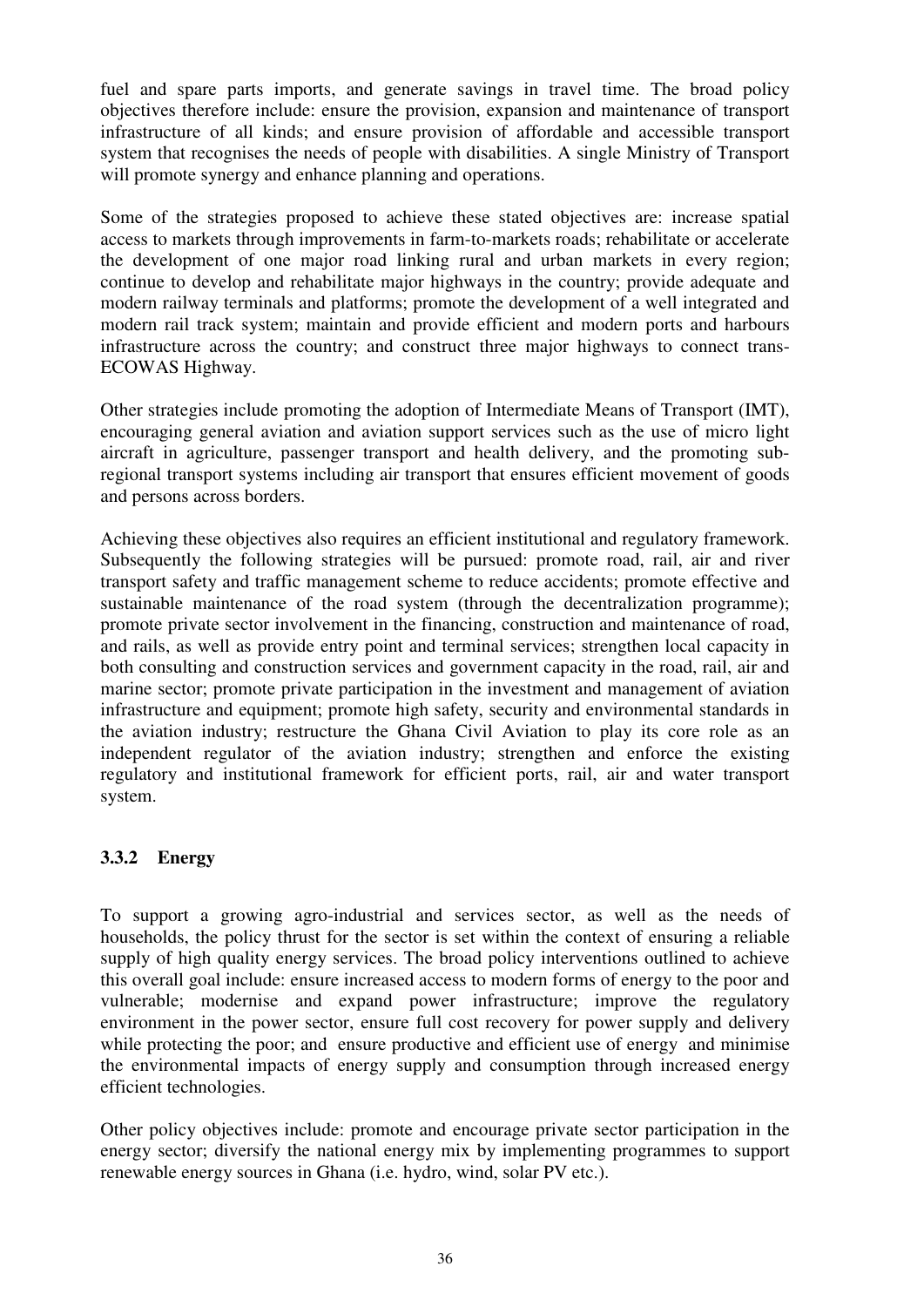## **3.3.3 Science and Technology**

The major goal of National Science and Technology (S&T) Policy is to establish an efficient research system which contributes to national development objectives. Promotion of a science and technology culture at all levels of the society and the mastery of known and mature technologies and their application in agriculture and industry will accelerate economic growth and social transformation. Science and technology policy objective will therefore be to: promote the adoption of appropriate technologies, both local and foreign, with the capacity to improve productivity and efficiency in the agricultural, industrial and services sectors especially for micro, small and medium rural enterprises; promote research and development in all sectors of the economy; build relevant linkages between research and production to ensure that research outputs are utilised; provide institutional and regulatory framework to promote the development of science and technology.

## **3.4 DEVELOPING ADDITIONAL SECTORS TO SUPPORT GROWTH**

In addition to the focus on developing the agro-industrial and support sectors, there are other sectors which will be targeted for development particularly in view of their employment creation and income generation potentials. These include: mining (especially exploration and exploitation of the lesser developed minerals such as salt) and value addition to traditional minerals; Information and Communication Technology (ICT); tourism; music and film industry; as well as the development and production of commodities under the Special Initiatives for export including garments and textiles.

## **3.4.1 Developing Information and Communication Technology (ICT)**

The implementation of an Information and Communication Technology (ICT) Strategy or "Connectivity Agenda", will be another priority in diversification of the economy. It will be a pivotal tool to improve governance, accountability and transparency, develop human resource potential, and strengthen national unity. ICT will facilitate e-transactions; increase public sector efficiency and transparency; and grant citizens access to public services by making them available online (e-government). Through outreach programmes, ICT will enable low-income individuals to gain access to the internet. It will also promote e-exports such as out-sourcing, and data processing (see Box 3.3), encourage economic diversification and create new jobs, particularly for women and the youth; and establish network connectivity to lower unit costs and increase benefits from network externalities.

To take advantage of the opportunities in this sector, Government will partner the private sector to increase coverage of telephones particularly in rural and peri-urban communities; improve the quality of telephone service; establish national network of internet backbone/broadband; implement National e-governance programme; implement National Electronic Security system; promote and support e-commerce to facilitate trade and commerce in the economy; implement National ICT strategy in Agriculture, Health and the Music industry; and source FDI and local investment to promote the development and marketing of hardware and suitable software.

Other interventions that will be implemented include: provide telephone coverage to all public schools and communities in Ghana; provide internet access to all districts with a model Senior Secondary School; ensure that ICT is made a core subject of all post-basic educational institutions including universities teacher training colleges; promote in-service ICT training for teachers; and encourage small companies to make use of services/assets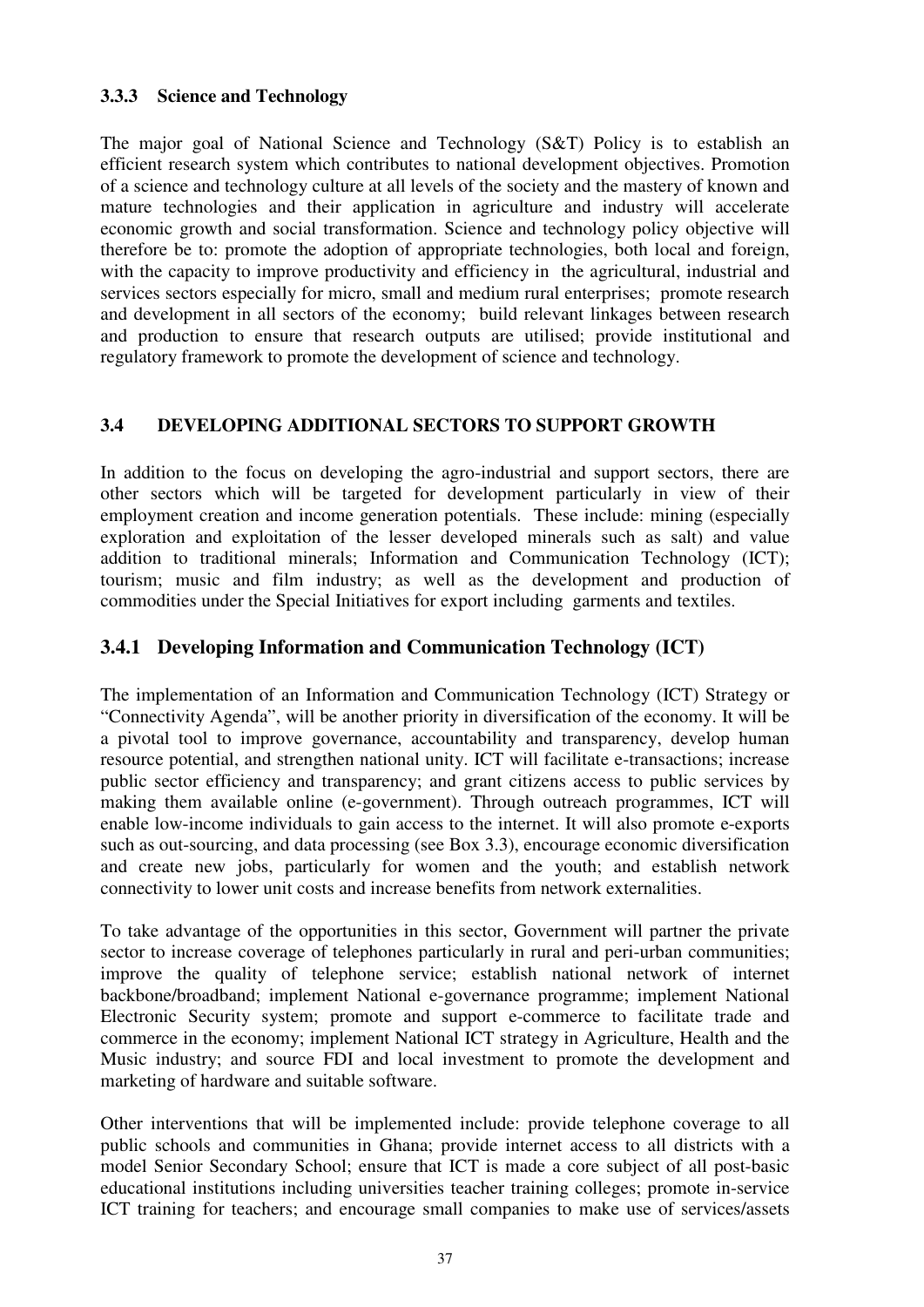made available by the national internet backbone.

#### **Box 3.3: Potentials of ICT as major source of income and employment generation**

When ACS/BPS introduced its data-entry operations in Ghana in May 2000, it brought more computers into one site than had existed anywhere else in Ghana. It also successfully introduced an entirely new kind of occupation, new methods of working, and a new system of piece-rate payment which had failed in other industries where it was introduced previously. In just a year of activity, the firm grew from 30 to 700 employees. The system works as follows: the headquarters of ACS/BPS, based in the United States, electronically sends scanned medical claim forms to Ghana, where over 700 clerks then input data by hand from the scanned images.

This has raised the salary and status of data entry clerks who now typically earn between \$100 and \$200 per month, in a country where the local average income is close to \$32 per month. Of significance is that 95 per cent of the staff is female. Other ripple effects include outsourcing of services, including transport, security, catering and training, as well as buying its computer hardware from local vendors. The firm plans to expand: to open another three sites and employ another 3,000 employees. One concern is its ability to find skilled labour, and to this end, it aims to tap into the student population of local universities and polytechnics. It has already developed an arrangement with Ghanaian secretarial colleges, teaching students to use its software.

## **3.4.2 Mining**

In addition to the exploitation of the traditional minerals such as gold and diamonds, a policy to promote value addition to other mineral resources including bauxite and limestone, and also the exploitation of lesser known minerals such as salt will be promoted.

In the process, efforts will be made to control illicit activities and deleterious effects of mining; sustain the mining sector through continuous exploration, exploitation and management of mineral resources; improve the environmental and natural resources management for health and safety; promote collaborative management of mineral resources; and promote the use of international best practices to enhance the competitiveness of the mining sector as a whole.

## **3.4.3 Developing the Tourism Sector for Revenue and Employment Generation**

Tourism is a young but expanding industry in Ghana. It currently accounts for almost 4 percent of GDP, and at the current annual growth rate of 12 per cent, tourism has the potential of becoming Ghana's main foreign exchange earner. Ghana's comparative advantage in this sector includes historical, cultural and archaeological sites that attract regional and international tourists (including African-Americans interested in Ghana's history with respect to slavery). Potential also exists for ecotourism. Recent indication that the new Ministry of Tourism will preserve important national sites reinforces this sector's potential for investment. However, there are major constraints to be overcome, including Ghana's lack of adequate infrastructure, marketing, and health and safety-related services and others that are important for tourists, such as tourist police and loss-recovery facilities. Tourism's infrastructure is weak, with few world-class hotels and almost no tourist-related services.

Within this context government will develop plans and strategies aimed at harnessing the potentials of the sector towards the provision of employment and incomes, while ensuring the preservation of the nation's culture and sustainable management of the environment. The broad policy thrust shall, therefore, be "*to realise the potentials of the sector by making Ghana a competitive and quality tourism destination whilst preserving the country's cultural, historical and environmental heritage*". Key policy interventions and strategies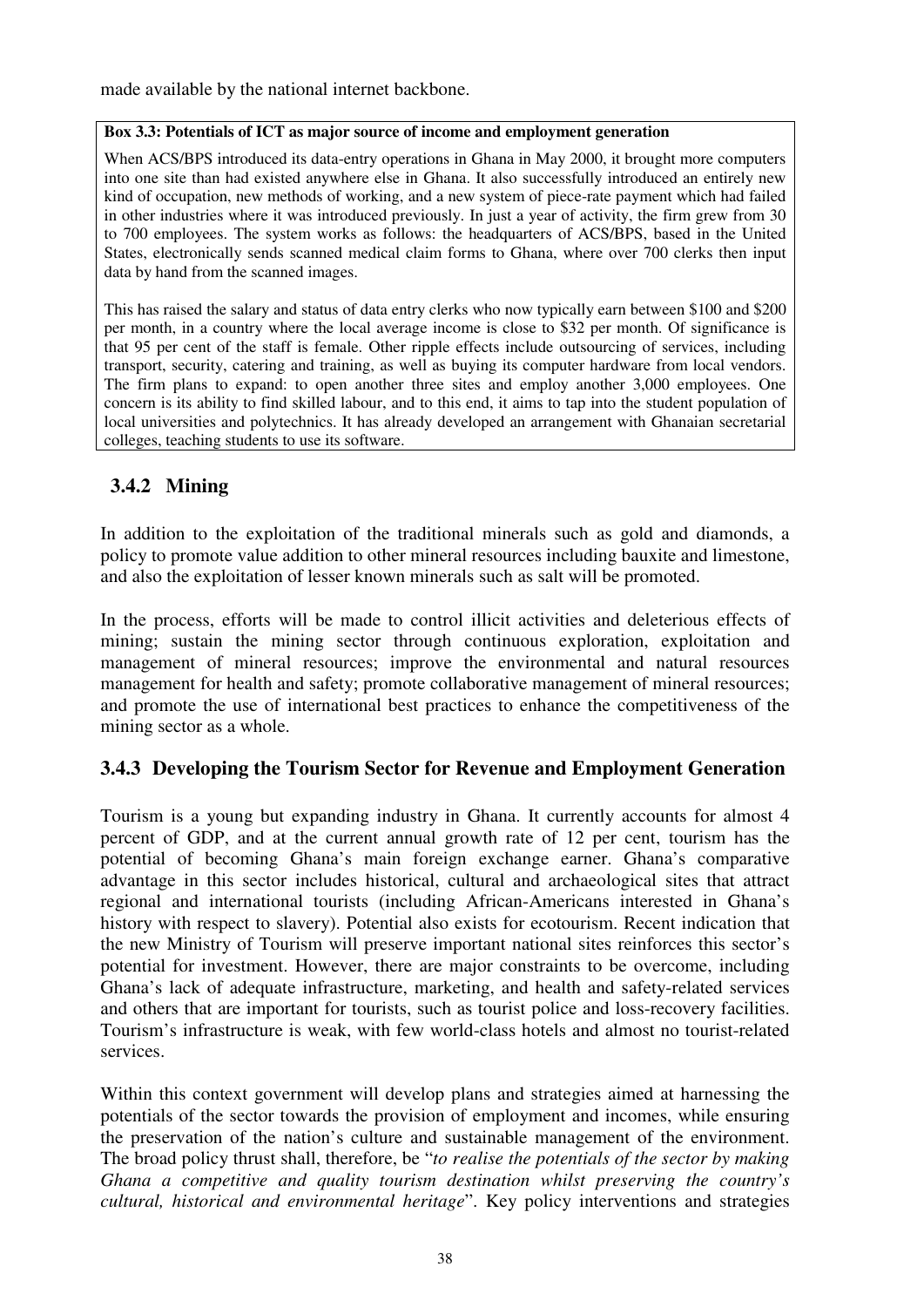expected to be pursued over the period will include:

*Promote tourism as a major source of domestic revenue:* market Ghana as a competitive tourist destination; design programmes to reduce the credit constraint of operators in the tourism sector with particular focus on women entrepreneurs; enhance tourism services and standards through inspection, licensing and classification of formal and informal tourism establishments; and enhance human resource capacity of skilled and unskilled personnel in the hospitality industry.

*Promote domestic tourism to foster national cohesion as well as redistribution of income:* This will involve vigorous promotion of domestic tourism to encourage Ghanaians to appreciate and preserve their national heritage and create wealth in the communities.

*Promote sustainable and responsible tourism in such a way to preserve historical, cultural and natural heritage: d*evelop sustainable ecotourism, culture and historical sites; promote sustainable development and management of coastal lands; and enforce measures to reduce waste and antisocial behaviours and practices arising from tourist activities.

**Promote crafts industry for tourist trade and export:** provide opportunities and technical assistance for micro-enterprises of rural and urban crafts procurers and improve the quality and marketing of their products for the tourist industry and export.

## **3.4.4 The Music and Film Industry for Growth and Job Creation**

The music and film industry is fast-growing with unlimited potential. As one of Ghana's most significant pioneer industries, the music and film industry is a powerful means of enhancing the country's identity and distinctiveness, while simultaneously creating employment, developing human skills and generating social capital and cohesion.

However, like any Ghanaian industry, it is infused with the perennial problems of lack of access to finance, limited application of modern technology, lack of effective laws and regulations to protect intellectual property rights, low level of awareness on intellectual property rights, lack of enforcement and supervision of laws and regulations, and inadequate export promotion services. One of the most devastating aspects of this legacy is that local music and films industry is not developing as fast as it should.

Towards this end the policy objectives proposed under the GPRS II to promote the industry to support tourism as well as make it a growth point for job and wealth creation include: provide the right legal and regulatory framework for promoting the music and films industry; promote the use of ICT and support of Multimedia Technology in the industry; support the development of both human and institutional capacity for the industry. The specific interventions to achieve these objectives have been outlined in the Policy matrix (Appendix IA).

## **3.5 EMPLOYMENT GENERATION AND IMPROVEMENT AND EXPANSION OF SAFETY NETS**

GPRS II will pursue an employment-centred cross-sectoral development strategy for accelerated growth and poverty reduction. This is to ensure that employment expands along with production and that the benefits of growth are widely shared through better job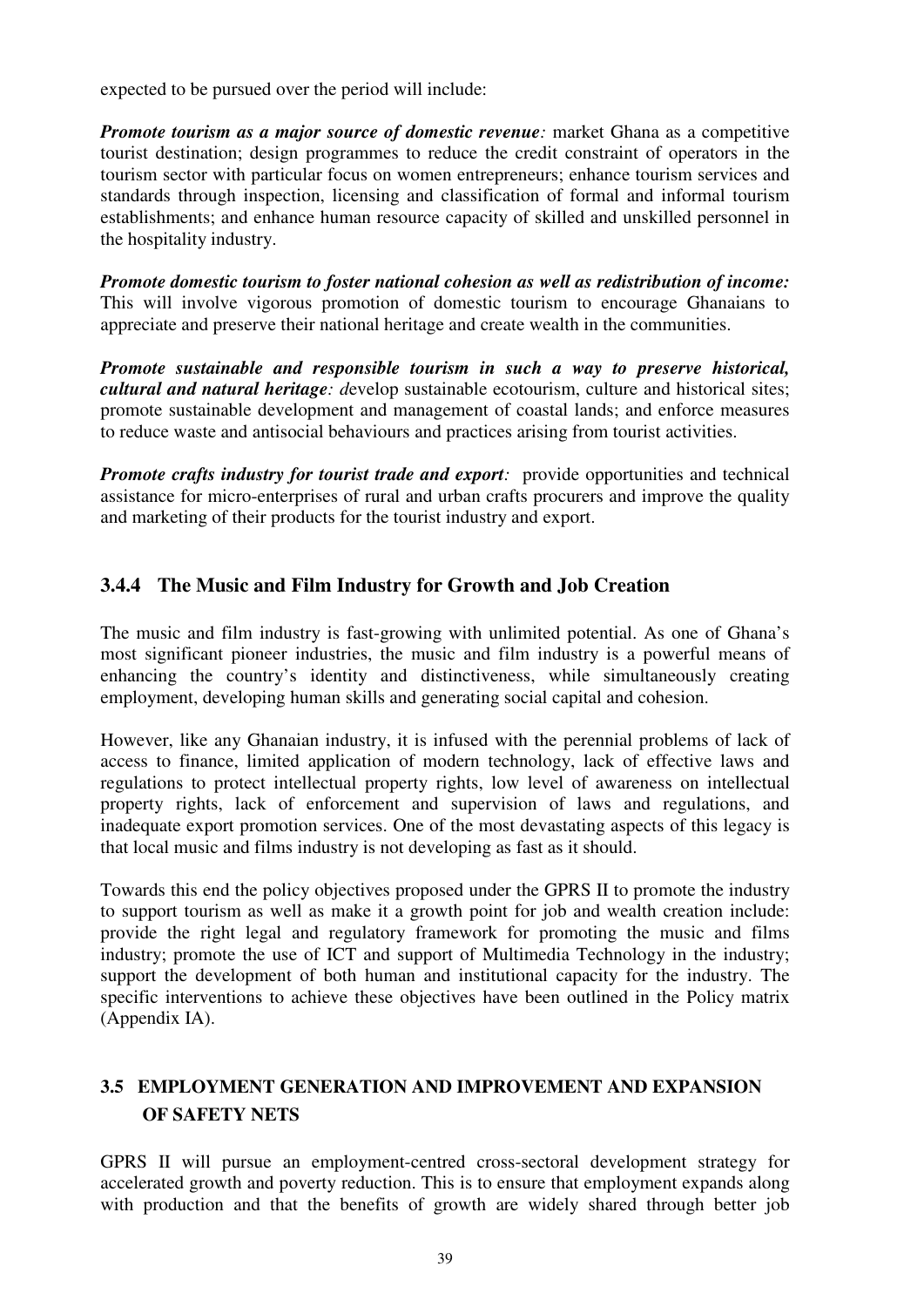opportunities and improved/enhanced incomes for poverty reduction. The broad employment sector objective will be to ensure an adequate, well regulated, stable labour market to support accelerated growth.

Pursuant to this strategic orientation, the National Employment Policy will address objectives for youth employment, labour market information, industry-based skills training, local economic development to support the large and growing informal economy, and also improvements in productivity ad incomes. A cross-sectoral approach to employment policy implementation will underpin the overall national strategy. The strategy also entails initiatives for social protection, social dialogue, and social inclusion, especially, of the disabled, women and aged.

The policy measures will enhance productivity and income/wage, with equal opportunities for men and women in all sectors of the economy, including the informal economy, ensure the effective implementation of a coherent employment policy on the youth, women, the vulnerable and excluded; and a comprehensive and integrated employment creation, monitoring and evaluation system.

Consistent with the Gender and Children's Policy, the Draft National Youth Policy, the Draft National Disability Policy, and Draft National Ageing Policy, a comprehensive Social Protection Framework will cover the vulnerable and excluded in society. It will promote conditional and unconditional cash transfer systems and other support to displaced workers, while they seek employment, pregnant and lactating women, and provide target subsidies to the elderly, pensioners, smallholder farmers and people with disabilities. The Social Protection Strategy will also expand the coverage of the school feeding programme, and facilitate access to micro-credit for small scale informal operators.

Government will facilitate the enhanced capacity of the relevant agencies, including the Ministry of Manpower Youth and Employment and its departments and agencies with a focus on the Department of Social Welfare to carry out their statutory functions effectively and responsibly. In addition, the social partners, relevant civil society and nongovernmental organizations will be encouraged to play a strategic role in complementing government's employment and social protection efforts. The Ministry of Manpower, Youth and Employment will establish an effective system to coordinate and monitor these efforts and activities to ensure efficiency within the economy, as well as equitable benefits to targeted beneficiaries.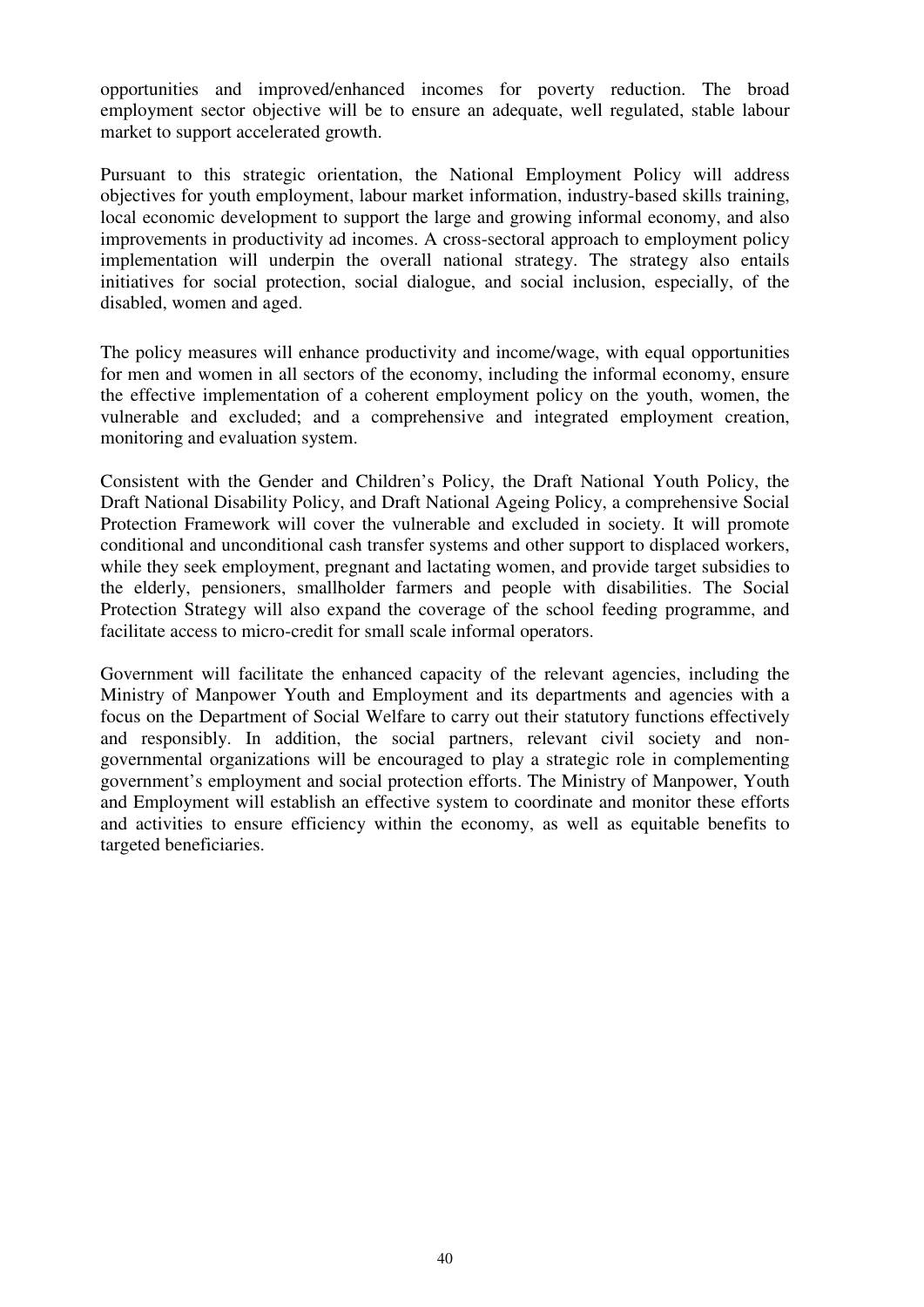# **CHAPTER FOUR**

# **HUMAN RESOURCE DEVELOPMENT**

## **4.1 INTRODUCTION**

The development of the human resources of the country is one of the three key pillars of the GPRS II. The main goal is to ensure the development of a knowledgeable, well-trained, disciplined and healthy population with the capacity to drive and sustain the private sectorled growth strategy. An essential component of the strategy is to ensure the right to basic social services such as health care, safe drinking water and sanitation and decent housing that improve the well being of all Ghanaians. An equally important aspect of the human resource development strategy is to ensure the protection of the rights of the vulnerable members of society, especially children, women, people with disabilities, the elderly and rural communities.

## **4.2 REVIEW OF HUMAN RESOURCE DEVELOPMENT UNDER GPRS I**

Under GPRS I a number of measures were instituted in the medium-term to enhance the environment for sustainable human resource development. These included enhancing access to education; reducing gender disparities in education; and improving skills through training. In the health and other sectors priority measures focused on enhancing access to and delivery of quality health services; increasing access to safe drinking water and adequate environmental sanitation; population management; and controlling the HIV/AIDS epidemic. Key achievements are as summarized in box 4.1 below.

## **Box 4.1: Situational analysis of Human Resource Development under GPRS I**

Considerable progress has been made towards the attainment of the objectives of Human Development under GPRS I. In education, enrolment rates have increased in primary, JSS and the post-basic sub-sectors. Gender Parity Index (GPI) and survival and completion rates have also all improved at the national level. Enrolment rates in the deprived districts and three northern regions have also shown marked improvements, generally above the national growth rate, albeit from low levels. In addition facilities at both secondary and tertiary levels have experienced rapid expansion.

In the health sector, most of the indicators show that considerable progress has been made in improving the health status of the Ghanaian. For instance life expectancy at birth has increased form 58% in 1998 to 60% in 2003. On the other hand infant and childhood mortality have worsen, increasing from 57% to 64% over the same period.

Limited access to safe water remains a perennial problem in many Ghanaian communities. Currently about 63% of urban dwellers and 46.4% of rural dwellers have access to safe water. Many rural communities continue to rely on ponds and streams as their main source of water, resulting in undue exposure to guinea worm, bilharzia and other water-borne diseases. Although considerably better than rural water supply, urban water supply is generally less than satisfactory, especially in slums and other high population density areas where the capacity of water supply infrastructure has been overstretched.

The provision of adequate sewage and sanitation facilities is less than adequate. Households with access to adequate toilet facility (flush/ventilated improved pit), for example, is very low. Proper disposal of solid waste is also a major problem in peri-urban and urban communities as health hazards are created by urban drains, which are often, choked with refuse and stagnant water.

From the fore-going review, it is evident that there are still a number of policy issues that need to be addressed a comprehensive human resource development effort. Consequently the following broad policy areas have been identified as priorities for the development of the requisite human resources for accelerated economic growth: education, training and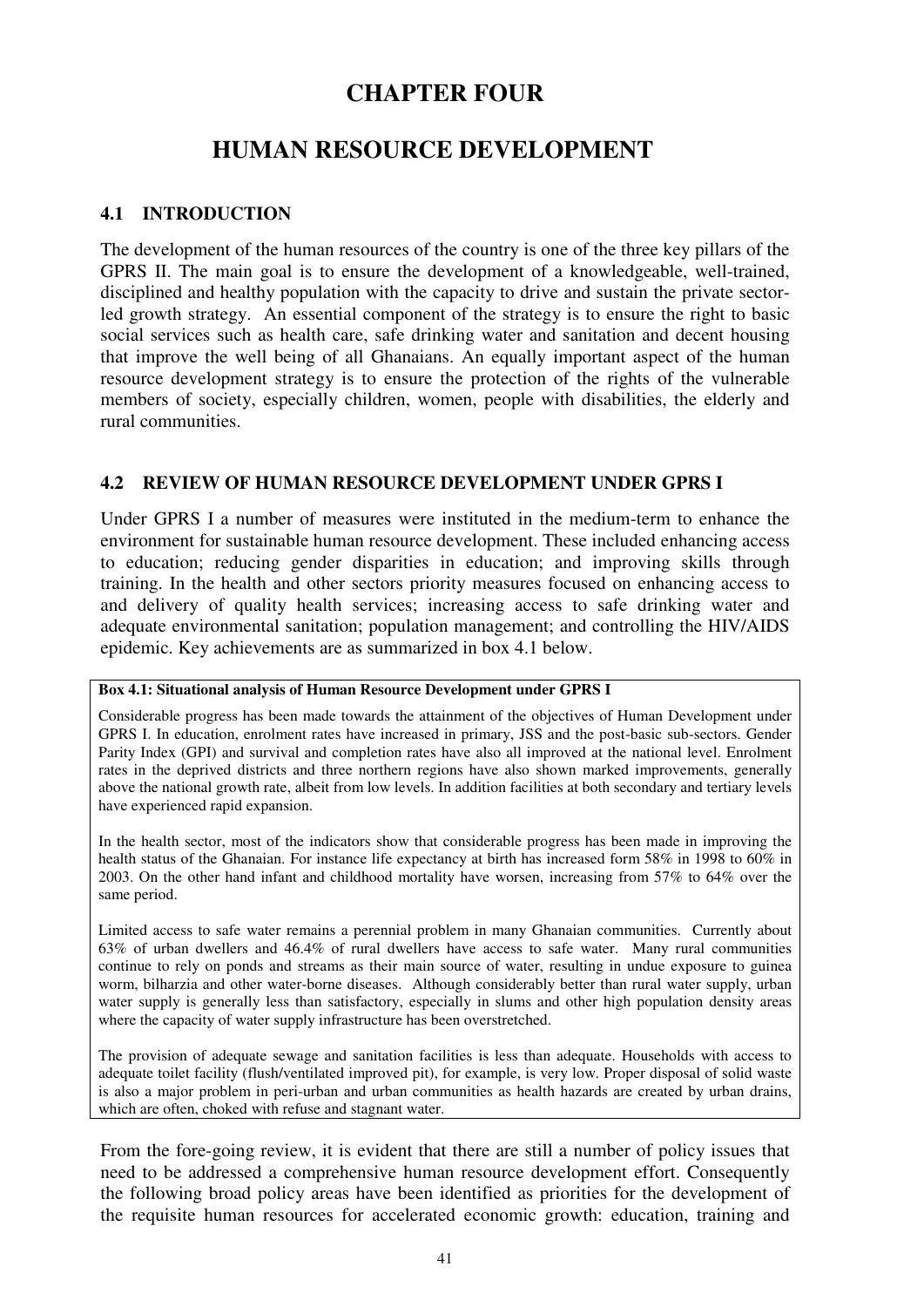skills development; access to health care and adequate nutrition, malaria control and HIV/AIDS prevention and treatment; access to safe water and adequate sanitation; housing and slum upgrading; and population management.

The strategy will also include the promotion of vigorous health education campaign on the adoption of healthy environmental practices and lifestyles. In addition, outstanding issues relating to vulnerability and social exclusion will be mainstreamed into the human resource development strategy.

## **4.3 EDUCATION, SKILLS, MANPOWER AND SPORTS DEVELOPMENT FOR ACCELERATED GROWTH**

In the broad education sector a holistic package of interventions have been identified as priorities for attaining a middle income country with a minimum per capita income of US\$1000 by 2015. The strategy begins with early childhood development  $(0 - 8$ years) where the critical foundations are laid for psycho-social, emotional, and intellectual development. Initiatives that will give the best start in life for every Ghanaian child will be pursued. This will include measures that will strengthen the family, other caregivers and early childhood development programmes.

## **4.3.1 Formal Education**

The basic education sub-sector is the next major building block for the development of human resources for accelerated growth. The policy issues/gaps in this sub-sector that need to be addressed include: inadequate progress in school enrolments; persistent geographical and gender disparities in access to education; less than satisfactory quality education; inadequate technical and vocational skills and ICT training.

## **Box 4.2: Education Reform Policy**

The Education Reform Policy is aimed at addressing the weaknesses of the current educational system with a view to making it more responsive to current challenges. Specifically the policy addresses issues pertaining to the development and delivery of education, access to different levels of the education ladder, Information and Communication Technology (ICT), distance education, professional development and the management and financing of education. The essential elements of the reform include, among others, the following:

- re-structuring of the current Basic Education System to provide universal compulsory basic education comprising of 2 years of Kindergarten, 6 years of Primary, 3 years of Junior High and then 4 years of Senior High.
- emphasis on Technical, Agricultural and Vocational education as credible alternatives to general education for the majority of youth, especially for the 15 to 19 year bracket.
- formalization of community-based apprenticeship/skills training to offer opportunity for those who drop out of school to acquire proficiency in marketable skills
- improving Teacher Education, including teacher development at all levels of education
- improving institutions that provide education for children with special needs

The policy-related issues in the secondary education sub-sector are: equitable distribution of well-equipped secondary schools; well-trained and motivated teachers; and inability to absorb the majority of pupils who complete the compulsory basic education programme.

At the tertiary level the critical policy issues relate to: inadequate physical infrastructure to absorb the growing number of young adults who seek admission to tertiary institutions; and insufficient numbers of qualified and well motivated academic staff. The new Educational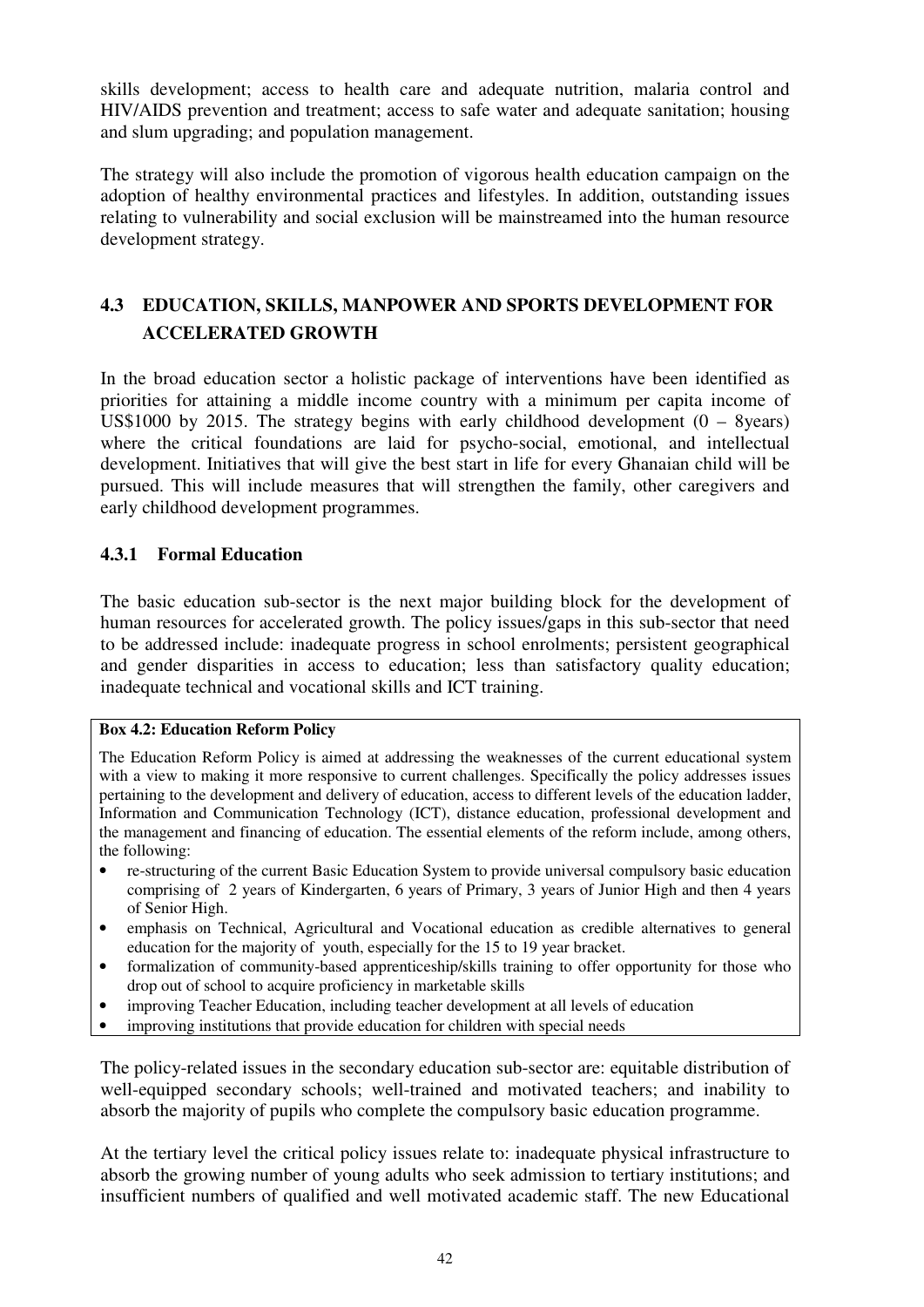Sector Reform Programme introduced in 2004 aims at addressing these issues, particularly in the basic and secondary education sub-sectors.

Priority policy interventions in the education sector that will deepen and sustain the progress made in education under GPRS I and accelerate growth include the following: (i) increase access to and participation in education and training at all levels; (ii) bridge gender gaps in access to education in all districts; (iii) improve quality of teaching and learning; (iv) improve efficiency in the delivery of education services (v) promote science and technology education at all levels with particular attention to increased participation of girls.

#### *Increasing access to and participation in education and training:*

At the basic level, policy measures include: expand pre-school access in all basic schools to give every child a good start in learning; accelerate the rehabilitation/development of basic school infrastructure (with water and toilet facilities) particularly in most deprived districts; remove barriers to primary school entry and retention; shift the burden of payment for education services away from poorer families of children at the lower levels (especially the girl-child); facilitate the implementation of the capitation grant in all public primary schools; expand the ongoing school feeding programme to all poor districts; ensure that buildings and other physical infrastructure in schools are made accessible to the people with disabilities; adopt targeted programmes to improve access in underserved areas; improve the provision of JSS workshops in basic schools; enact laws that support implementation of FCUBE; and expand non-formal education in partnership with community groups, NGOs and private providers.

At the senior secondary school level, strategies will focus on: accelerate the implementation of the programme to upgrade one secondary school to "model secondary school" status in each district in order to address the issue of geographical disparities in access to quality secondary education; rehabilitate/develop physical infrastructure, provision of libraries and equipping science laboratories in other schools in the districts. In co-educational institutions, steps will be taken to ensure equitable access to facilities and opportunities for both boys and girls.

Strategies to improve and extend technical and vocational education and training include: establishment of a National Council for Technical and Vocational Education; ensure the relevance and coverage of vocational and technical training; (allowing for the diversification of vocational and technical curriculum e.g. to include agriculture and business studies); facilitate functional linkage between training institutions and industry; support private-public partnership in the management of vocational and technical schools; promote entrepreneurship among the youth.

At the tertiary level, on-going programmes for enhancing infrastructural development in the universities and polytechnics will be expanded to provide essential facilities like libraries, lecture halls, laboratories, workshops, equipment, and residential accommodation. A National Policy on Distance Education will be adopted and distance education centres established in all regions of the country.

#### *Bridging gender gap in access to education:*

Strategies towards attaining gender parity in access to education and meeting the objectives of MDG 3 will include provision of incentives/scholarship schemes to increase girls enrolment, retention and completion, particularly in the deprived areas; and sensitising parents and communities on the importance of girls' education.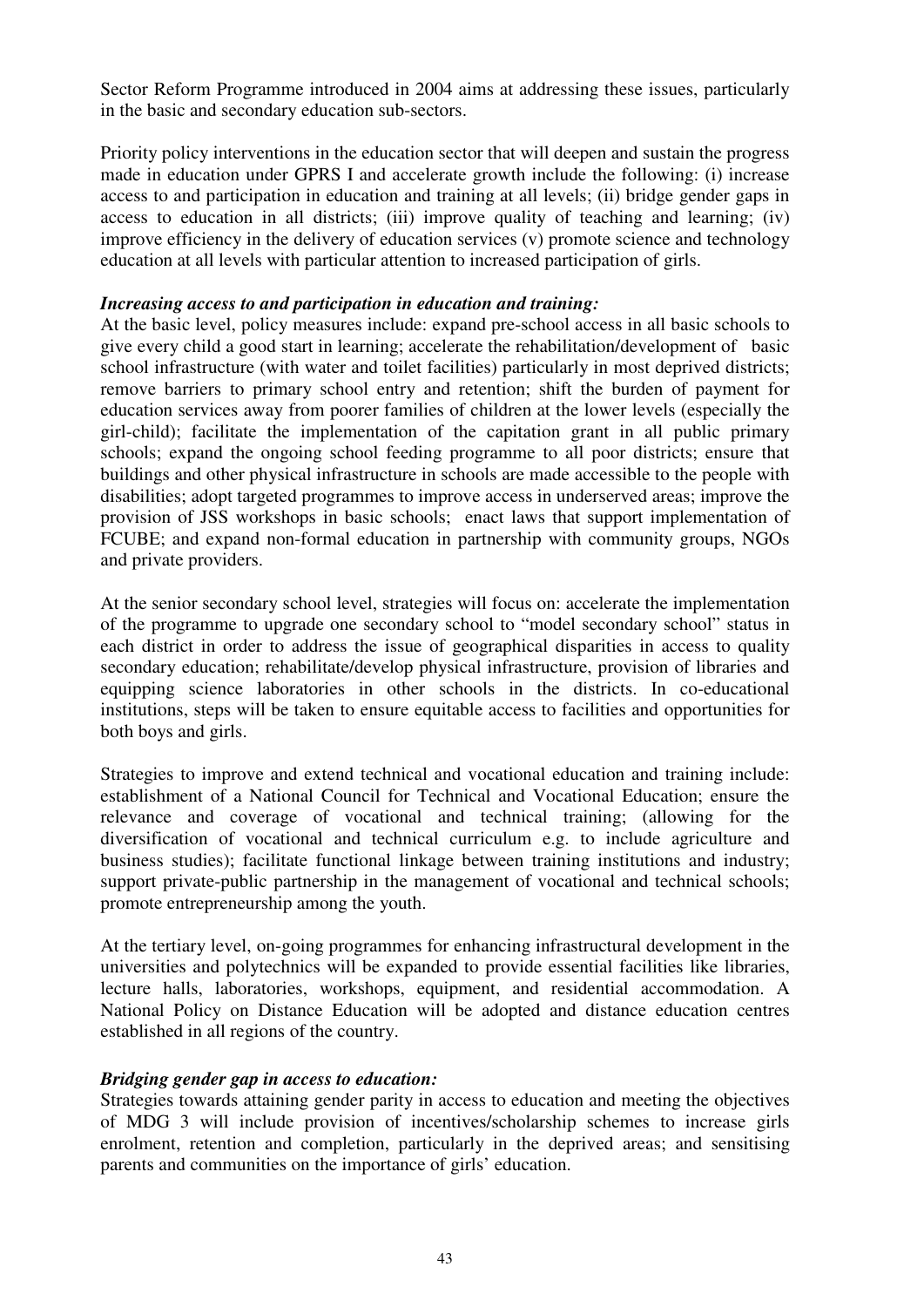#### *Improving the quality of teaching and learning:*

To improve the quality of basic education, the strategy will focus on: introduce programme of national education quality assessment: expand teacher retention schemes; ensure teacher development (including upgrading and equipping Teacher Training Colleges to offer diploma courses), ensure deployment of teachers, particularly to more remote and rural areas; (iv) strengthen the supervision of teachers; provide incentive schemes for teachers especially female teachers who serve as role models, in deprived areas; ensure timely distribution of teaching and learning materials, including textbooks; improve the teaching of science, technology and mathematics in all basic schools; and develop and promote the use of ICT in schools and institutions of higher learning.

## Improving the quality and efficiency in the delivery of education services:

The strategy to improve the quality and efficiency in the delivery of education services will include: strengthen and improve educational planning and management; promote and support private sector participation in education; strengthen monitoring and evaluation framework and reporting channels; strengthen institutional arrangement for enhancing the role of CBO, CSO in advocacy, monitoring and evaluation.

## Promoting of science and technology education at all levels:

Improvements in production techniques for more efficient production of larger quantities and high quality goods and services in the growth sectors require workers with modern scientific knowledge and ICT culture. Strategies to achieve this objective include providing incentive schemes to attract more teachers into the teaching of science and ICT; support science and research institutions; provide incentives to attract science students; increase funding for research and technology development including ICT; and support private sector initiatives in science and education.

## **4.3.2 Training and Skills Development**

Outside the formal education system, many young people lack the requisite skills and entrepreneurial know-how to access jobs in the labour market, thus making them vulnerable in their livelihoods and subject to exploitation including the worst forms of child labour. Groups of young people requiring support most in this regard include: young persons 15 years and above who never went to school or who drop out of primary school and JSS; those who have completed JSS and SSS but are unemployed due to poor quality/relevance of education received; young people who have acquired some skills but need retraining especially in good management practices to enhance their access to the labour market; and young persons with disabilities.

Skills and entrepreneurial development will be guided by the following priorities: (i) provide skills and entrepreneurial training in a gender responsive and equitable manner; (ii) promote dialogue between industry and skills/professional training institutions to produce skilled labour required by industry; (iii) strengthen and support HR training institutions; (iv) promote apprenticeship training; (v) promote the adoption of the National Youth Policy and enactment of the Disability Bill.

#### *Provide skill and entrepreneurial training:*

In order to provide skill and entrepreneurial training the following strategies will be adopted: train unemployed in competency-based, demand-driven skills, including the STEP programme; promote and establish production units in all vocational training centres; set standards for vocational training and entrepreneurial development; intensify co-operative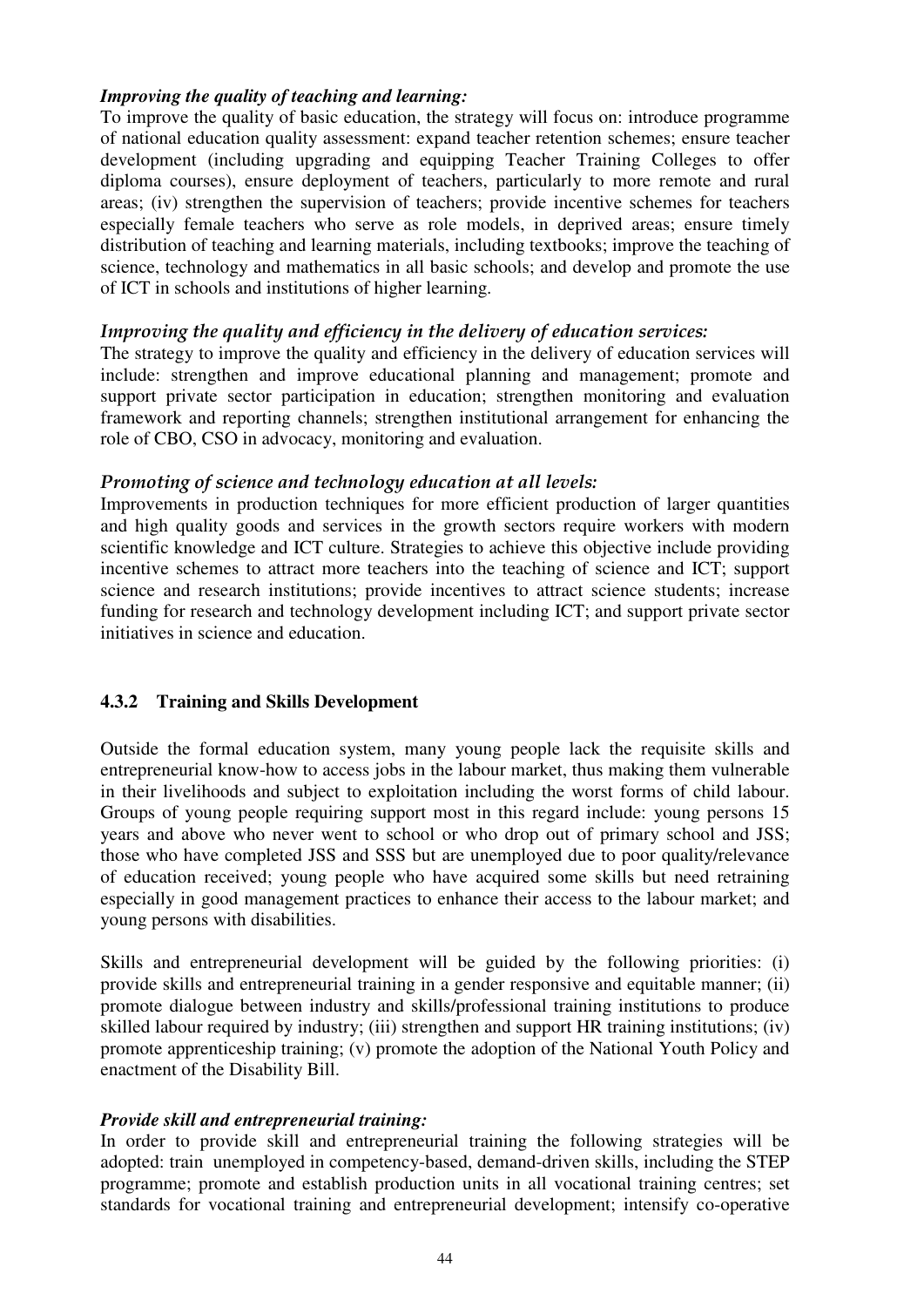education and its practice in collaboration with stakeholders; revamp the Factories Inspectorate Division to intensify health and safety education at the workplace and training institutions; expand training infrastructure for skills upgrading; improve management skills and business efficiency; promote training of people with disability and; implement National apprenticeship programme.

## *Promote dialogue between industry and skills/professional training institutions to produce skilled labour required by industry:*

The strategy is to promote dialogue between industry and skills/professional training institutions to produce demand driven skilled labour and establish effective collaboration between HR institutions and industry.

## *Strengthen and support HR Training Institutions:*

The strategy to strengthen and support HR training institutions will include the following: assist HR institutions to develop new syllabi/curricula to meet requirements of industry and employees as well as persons preferring self-employment; conduct training needs assessment: provide logistical support.

## **4.3.3 Sports Development**

Sports enhance one's personal abilities, general health, self-esteem while contributing to socio-economic development including improving public health and social cohesion. On the global level, sports foster friendship, cooperation and understanding between nations. In relation to the sport for excellence and sports for development and peace policies, priority interventions to support growth and poverty reduction will: build coalition and partnership in sports development; promote national integration and unity through sports; and promote international friendship, solidarity and cooperation.

#### *Building coalition and partnership in sports development:*

Strategies will include strengthening the capacities of the national sports institutions and organisations and enhancing the involvement of corporate bodies and individuals in sports promotion and development.

#### *Promoting national integration and unity:*

Adequate and appropriate sports and recreational facilities will be provided at local, district, regional and national levels, ensuring availability and affordability of sports equipment, promoting the production of local sports equipment, building the capacity of community sports clubs, amateur and professional clubs and fitness clubs and motivating and encouraging sports talents to achieve full potential.

## *Promoting international friendship, solidarity and cooperation:*

Strengthening international friendship, solidarity and cooperation to achieve growth and poverty reduction will be promoted by establishing linkages and partnership with countries and international sport agencies committed to the development of sports, thereby enhancing its potential contribution to national development objectives.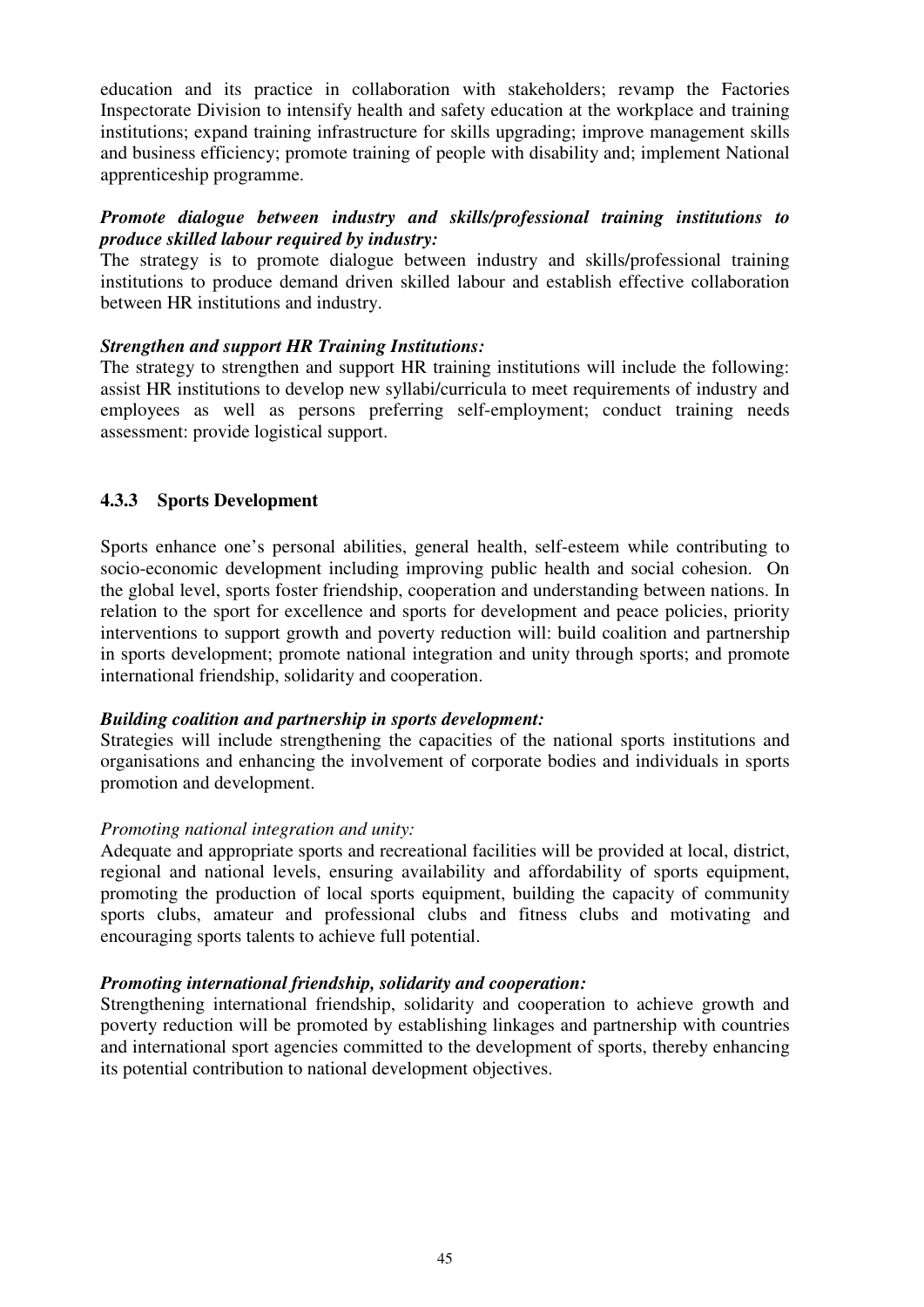# **4.4 IMPROVED ACCESS TO HEALTH CARE, MALARIA CONTROL AND PREVENTION OF HIV/AIDS**

## **4.4.1 Improving Access to Health Care**

Generally the health status of Ghanaians has improved over the years. However there exist marked differences in some health indicators among the different geographical regions and socio-economic groupings. These variations in health status are in part due to differential access to quality health care. Despite the considerable investments in the provision of health care facilities, a significant proportion of the people lack access to quality health services. The main constraining factors affecting access to health care include geographical, financial barriers, service delivery and broad socio-cultural barriers including gender.

Factors contributing to poor geographical access include low capital investment in health facilities, poor feeder road systems in the country, poor location of facilities and lack of communication facilities. Service delivery barriers that have constrained access to quality health care include organizational and management constraints; weak support systems such as transportation and equipment for service delivery; human resource constraints. The exodus of critical health professionals in recent years is undermining efforts to improve access.

The 'Cash and Carry System' of paying for health care at the point of service is a key financial barrier to health care access for the poor. To remove the financial barrier to health services, the government initiated the National Health Insurance Scheme in 2001 aimed at abolishing this system and limiting out of pocket cash payment at the point of service delivery (see Box 4.3). The scheme makes provision for the poorest and most vulnerable people to be identified and exempted from making financial contributions to the system.

#### **Box 4.3: National Health Insurance Scheme**

The National Health Insurance was initiated to address the problem of financial barrier to health care posed by the 'Cash and Carry System' which requires out-of-pocket payment for health care at the point of service delivery.

The National Health Insurance Act (2004), Act 650, has been enacted and a Legislative instrument, LI 809, has also been passed to provide operational and administrative guidelines for its implementation. A Ministerial Oversight Committee has been formed. A National Health Insurance Council is in place.

District Mutual Health Insurance Schemes (DMHIS) serve as vehicles for delivering pro-poor policy to the underprivileged segment of society. All districts have been provided with an average of ¢250 million each as start-up capital for the establishment of a DMHIS. So far 123 district schemes have been set up out of a total of the 138 districts and personnel to serve as District Scheme Managers have been recruited.

Currently a minimum benefit package covers about 95% of diseases in Ghana. Some of the diseases covered are malaria, diarrhoea, upper respiratory tract infections, skin diseases, tuberculosis, asthma and hypertension.

Challenges to the successful implementation of the NHIS are (a) how to increase enrolment of members into the district schemes and the NHIC plans to intensify education to improve this. (b) Costing of various types of services at the different health delivery points in order to fix tariffs / fees with health-care providers.

The Ministries of Health, Local Government & Rural Development and Information as well as the NHIC need to intensify work in order to make this important national programme succeed.

The strategy for improved health care in Ghana under GPRS I, envisaged increasing total health expenditure as percentage of the total government expenditure from about 5% in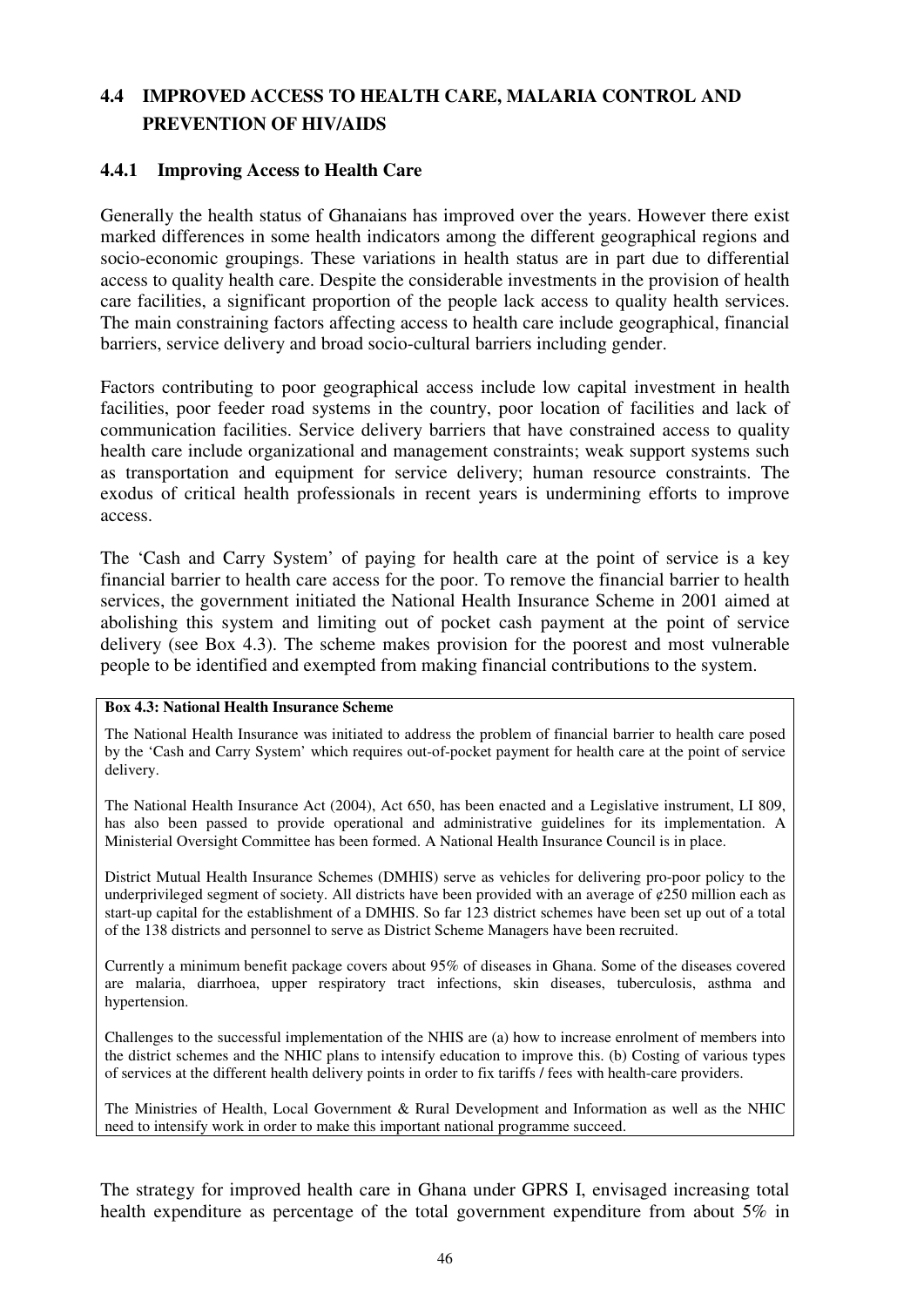2000 to about 7% in 2004 and 7.5% in 2005. This increased expenditure, which was likely to guarantee a per capita health expenditure equivalent to \$10, is too low to bring Ghana anywhere near the internationally recommended levels of about \$30-40 per capita expenditure necessary to cover the costs of a basic minimum package of preventive and curative services. The Ghana, Macroeconomic and Health Initiative (GMHI) report recommends in the short term increasing government spending on health for the 2003 to 2007 financial years to the level that would raise the contacts for preventive and curative care from 0.34-0.44 OPD visits/ per-capita/year to 0.75 OPD visits/capita/year or raising the health expenditure per capita per year to around \$20 by 2007.

In order to accelerate access to quality health services, the health sector will continue to deepen efforts and focus on the three broad policy objectives: (i) bridge equity gap in access to quality health and nutrition services; (ii) ensure sustainable financing arrangements that protect the poor; (iii) enhance efficiency in service delivery.

## *Bridging Equity Gap in Access to Quality Health and Nutrition Services:*

Strategies to be implemented under this policy objective include: develop "close to client' services to the poor; develop resource allocation criteria and a facility distribution plan to improve targeting of poor groups and geographical areas; redistribute health workers in favour of deprived areas; provide outreach services and clinics in deprived rural and periurban areas; improve Community-based Health Planning and Services (CHPS); develop and implement high impact yielding strategies for U5M & MM and malnutrition; including scaling-up the successful Accelerated Child Survival and Development (ACSD) interventions; develop at least one fully functioning and well equipped hospital in each district; eradicate guinea worm and intensify implementation of DOTS strategy of the National Tuberculosis programme; improve access to reproductive health services by reducing unmet needs of family planning; improve essential obstetric care to reduce maternal mortality; and improve availability and access to essential and affordable drugs on sustainable basis.

#### *Ensuring Sustainable Financing Arrangements that Protect the Poor:*

Strategies under this objective include: accelerate the implementation of the National Health Insurance Scheme including the exemption policy through guided introduction of District mutual health insurance schemes, fix low acceptable levels of payment for the poor. The exemption policy will be strengthened to enhance access of poor and vulnerable groups to healthcare by improving the eligibility criteria, procedures, public awareness and responsiveness of the health service facilities.

#### *Strengthening Efficiency in Service Delivery:*

Strategies to strengthen efficiency in service delivery will include: expand pre-service health training institution facilities to increase intakes of trainees; providing incentive schemes to support the retention and redistribution of trained health personnel; decentralize human resource management to the regional level; strengthening systems for accountability in health service delivery; collaborate with informal health service providers, expand community-based health service delivery; improve the quality of traditional health service delivery system; accelerate the provision of staff accommodation at all levels; improve data collection in Epidemic Prevention and Care; strengthen M&E of services; clarifying roles of MOH-GHS and District Assemblies in health service delivery (HSD); enhance linkages between public, private and NGOs, collaborating with other MDAs like Ghana Aids Commission, National Population Council, Ministry of Education, Ministry of Food and Agriculture and the Community Water and Sanitation Agency in service delivery.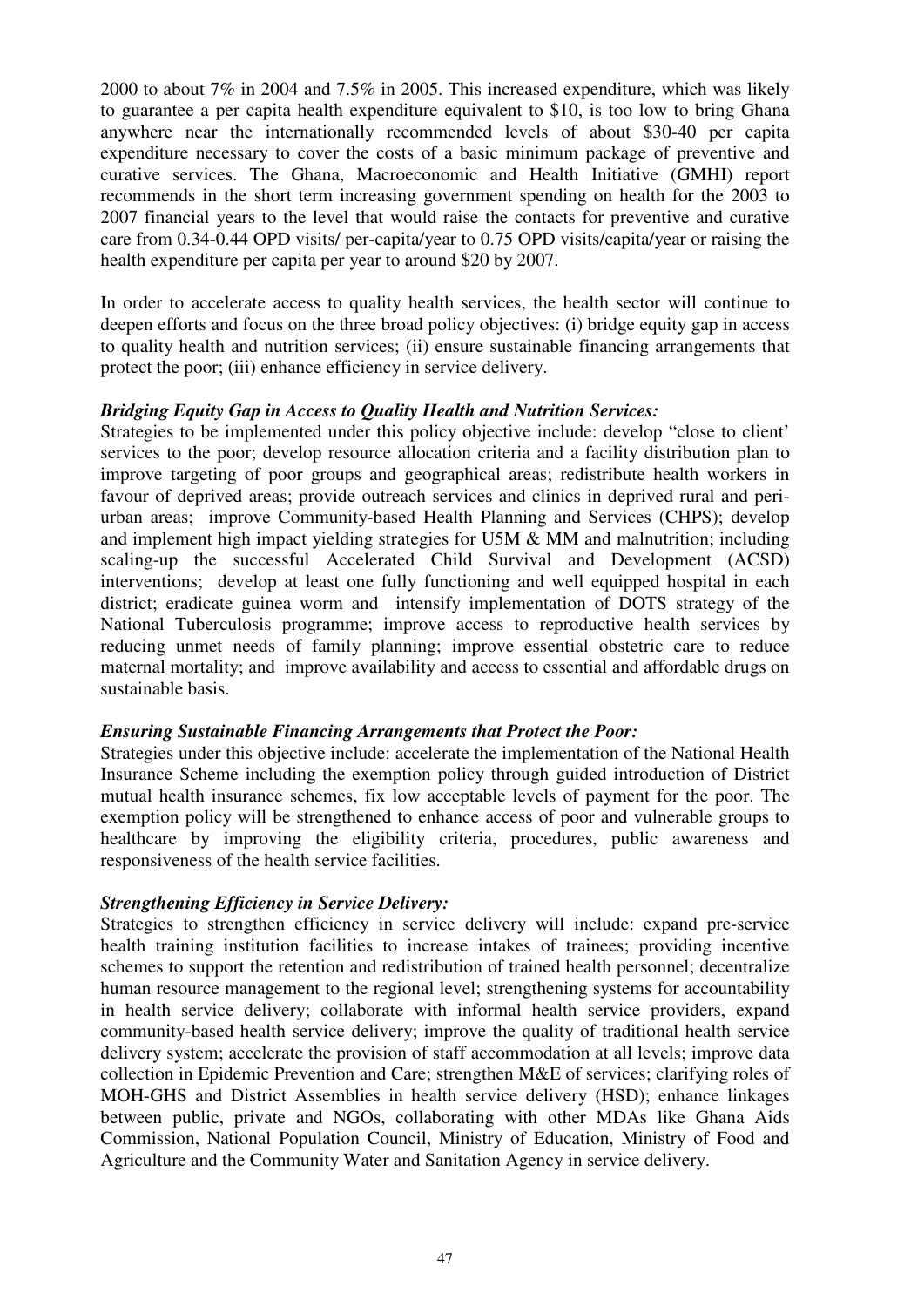## **4.4.2 Malaria Control**

Malaria in Ghana is the single most important cause of mortality especially among children under five years and pregnant women. In 2002, for instance, malaria was estimated to account for 44.5% of all outpatient illnesses, 36.9% of all admissions and 13.2% of all deaths in health facilities in Ghana. The disease is responsible for a substantial number of miscarriages and low birth weight babies among pregnant women. Among this group, malaria accounts for 13.8% of OPD attendance, 10.6% of admissions and 9.4% of deaths. Around 800,000 children under the age of five die from malaria in Africa every year, making this disease one of the major causes of infant and juvenile mortality.

Apart from the health consequences of malaria, it puts a heavy burden on economic development. It is estimated that a single bout of malaria costs a sum equivalent to over 10 working days in Africa. In Ghana malaria accounts for significant portion of the disease burden, causing about 10.6% of lost Disability Adjusted Life Years (DALY) and costing an equivalent of about 3% of GDP annually in economic burden. Hence the need to prioritize the control of malaria under the health sector interventions of GPRS II.

#### **Box 4.4 : Government Effort at Controlling Malaria**

Intensive government efforts at controlling malaria in Ghana dates back to 1957 when a malaria control unit within the MOH was established in the Volta Region in collaboration with WHO to train personnel in geographical reconnaissance, malariometric and entomological surveys, and to conduct trials of indoor residual insecticide application in the control of adult mosquito population. Ghana followed-up this in 1961 with the creation of a National Malaria Services when the country adopted the global Malaria Eradication Programme, which used residual spraying and larvicides to control malaria parasites. The programme had to be discontinued in 1967 due to technical and financial reasons. In 1992, the country launched a 5-year (1993-1997) National Malaria Control Action Plan with the focus on capacity building for improved disease management in health facilities. Drawing on past experiences and lessons, an accelerated malaria control programme piloted in 30 districts, was launched in 1997, again with a focus on case management.

Since 1998 Ghana has committed itself to the Roll Back Malaria (RBM) Initiative of WHO, which builds on the Global Malaria Strategy with a focus on Africa. The goal of the Roll Back Malaria Initiative is to halve the world's malaria burden by 2010. Consequently the country drew up a 'Medium Term Strategic Plan for Malaria Control in Ghana' (1998-2002), which sought to improve the coverage of malaria control activity by adopting an inter-sectoral approach involving other government sectors and partnership with the private sector and the community<sup>3</sup>. It has also committed itself to the Abuja Declaration on Roll Back Malaria in Africa, which similarly seeks to achieve specific targets on malaria prevention and control with time limits.

The Ministry of Health produced a Roll Back Malaria (RBM) Strategic Plan in 2000 with the overall goal of facilitating human resource development by reducing the malaria disease burden. The RBM is in line with the objectives of MDG 6. The following priority interventions in the RBM plan will be promoted and strengthened in GPRS II: improve malaria case management; multiple prevention; improved partnership; and focused research.

#### *Improving Malaria Case Management:*

Primary interventions include ensuring early case recognition, ensuring appropriate response and referral and improving access to services.

#### *Enhancing Multiple Prevention:*

Preventive strategies include: promote use of insecticide treated bednets, especially by

 3 Ministry of Health 1998. Strategic Plan (June 1998), Government of Ghana.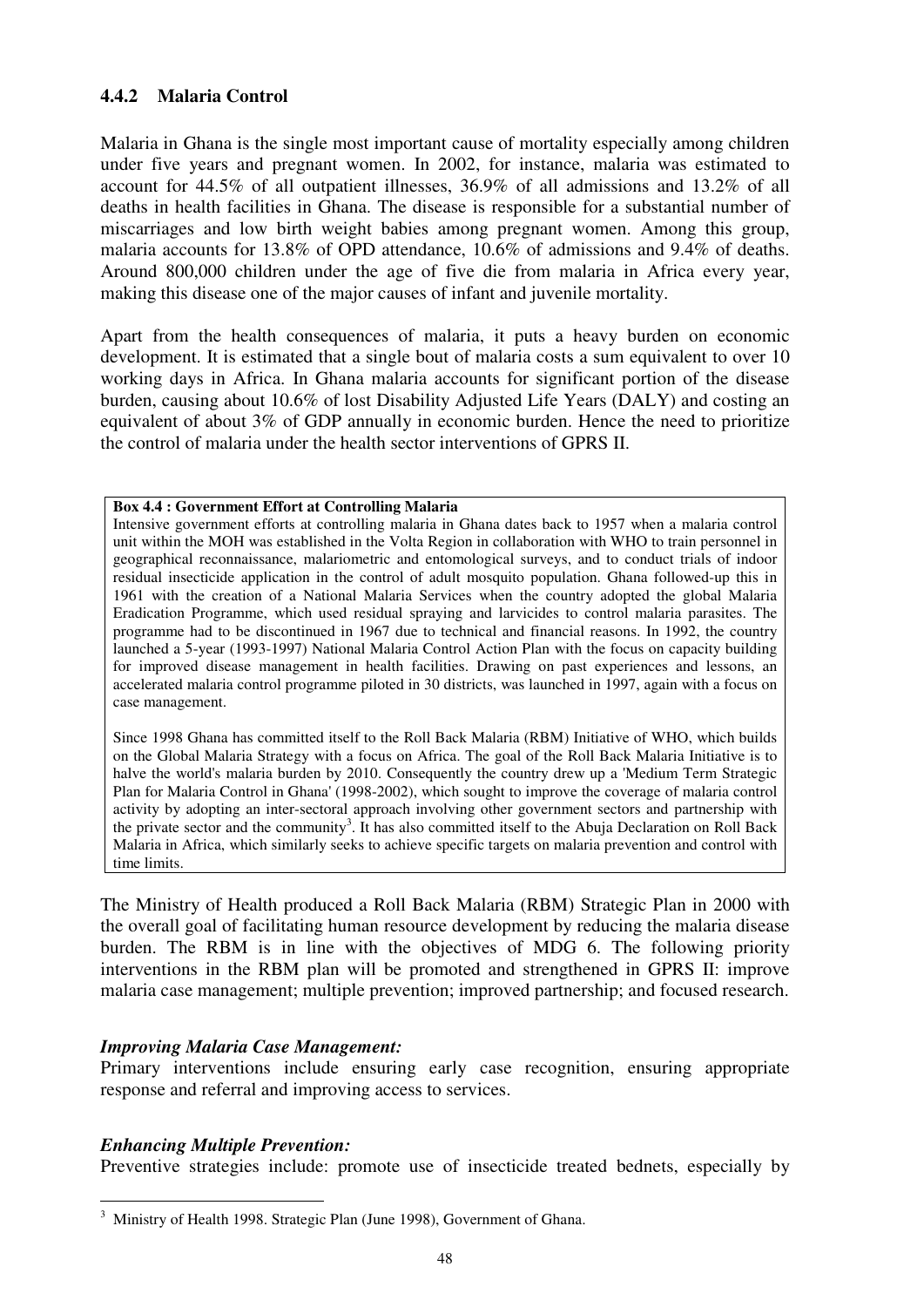children and pregnant women; encourage drainage, mosquito proofing and general sanitation; promote limited application of indoor and outdoor residual spraying; and promote chemoprophylaxis for pregnant women.

#### *Improving Partnership:*

The strategy to achieve this objective is to create and sustain partnerships for malaria control through close collaboration between departments and programmes in the health sector, partnerships between government sectors and partnerships with NGOs, private sector, informal sector, communities and traditional healers.

#### *Focused Research:*

The objective of this component of RBM is to ensure that efforts to roll back malaria are supported and well informed by well researched information to guide policy decisions and monitor progress and outcomes of key interventions. This will be achieved by increasing availability of funds for research; focused research agenda and improved dissemination and utilization of results; and capacity development for research**.** 

## **4.4.3 HIV/AIDS Prevention**

In addition to the malaria menace, HIV/AIDS pandemic at the prevalence rate of 3.4% has a negative impact on productivity. It results in loss of productive assets, high treatment costs and the break in the transfer of valuable livelihood knowledge from one generation to the next.

The following strategies will be adopted to prevent the spread of HIV/AIDS in order to keep the prevalence rate below 5%: reduce new HIV/STI transmission; reduce the impact of HIV/AIDS related vulnerability, morbidity and mortality; and enhance the coordination and management of the national HIV/AIDS response.

#### *Reduce new HIV /STI transmission:*

The objective of reducing new infections will be achieved by intensifying behaviour change strategies, especially for high risk groups; preventing mother-to child transmissions; ensuring safe blood and blood products transfusion; improve HIV/AIDS/STI management; promoting safe sex practices; increase access to voluntary counselling and testing, condoms, and integrated youth friendly services; develop national behaviour change communication strategy, advocate for elimination of negative socio-cultural practices, address gender based vulnerability including violence, coercion and marginalization, strengthen links between HIV prevention programmes and reproductive health and information services.

#### *Reduce the impact of HIV/AIDS related vulnerability, morbidity and mortality:*

Policy measures with respect to this objective include: enhance service delivery; promote strategies to reduce stigma and discrimination, rapid scale-up of comprehensive care including antiretroviral therapy to all who need it; effectively standardize the utilization of useful traditional and alternative medicine for the provision of long-term care; ensure supportive environment for persons infected or affected by HIV/AIDS; ensure safety of orphans and vulnerable children; strengthen linkages between institutional care and community/home based care; increase assess to basic package of services for PLWHA.

#### *Enhance the management of the national HIV/AIDS response:*

Policy measures for achieving this objective will include: strengthen the capacity and core functions of the Ghana AIDS Commission; enhance the existing favourable, socio-political and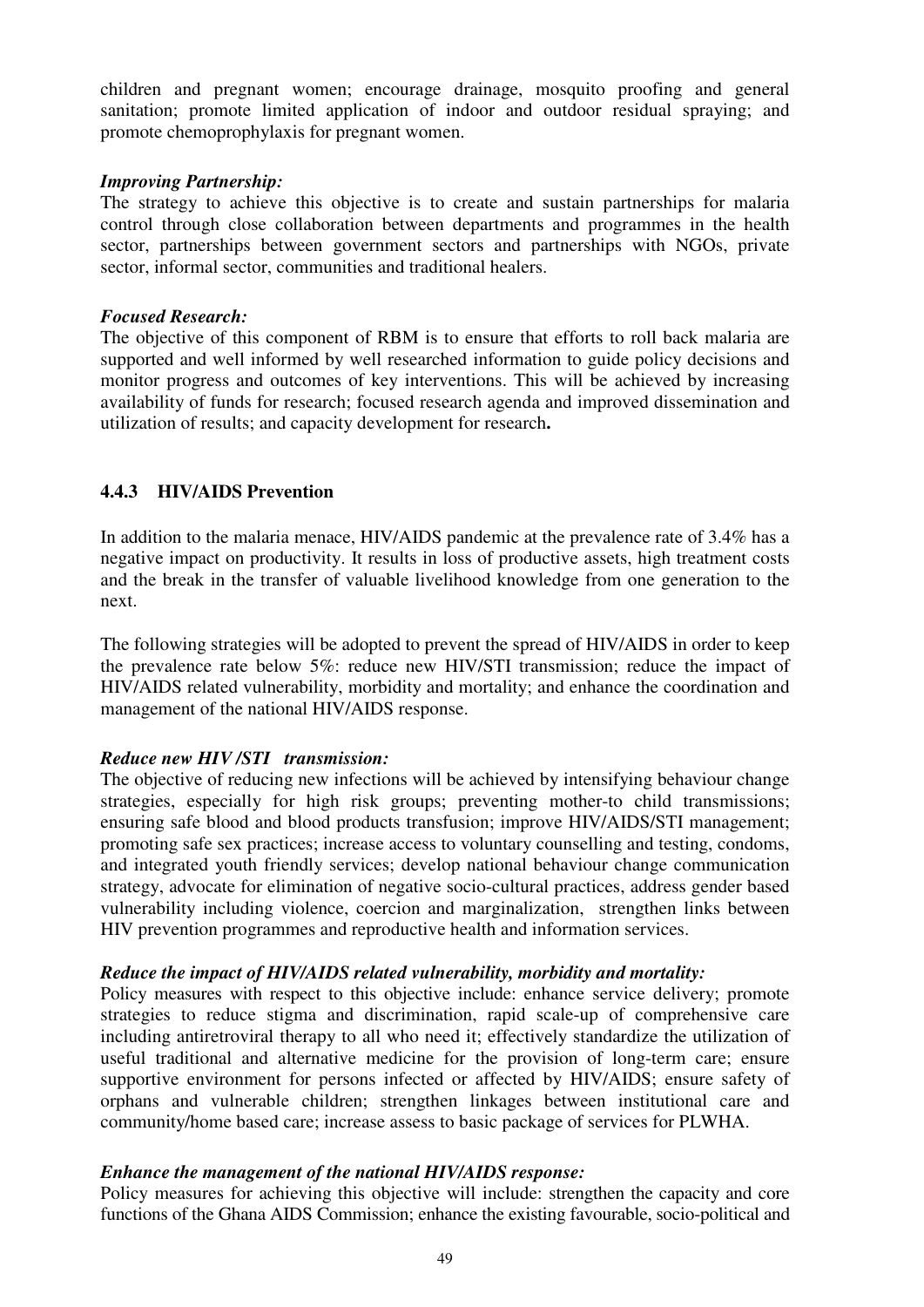policy environment; promote a multi-sectoral and multi-disciplinary approach in the formulation and implementation of HIV/AIDS/STDs policies and programmes at national, region and district levels, building capacity of weak frontline institutions; develop and implement clear strategies for research, monitoring and evaluation; mobilize resources to meet the increasing demand of new and diversified programmes

## **4.5 POPULATION MANAGEMENT**

Population growth has strong linkages with economic growth and sustainable social development. Population growth increases the quantity of labour without necessarily improving its quality. Hence**,** population growth rates above 2 percent have been found to be counterproductive to growth. Even though the population growth rate in Ghana has reduced from its high level of about 3% in 1994 to 2.7% in 2000, it continues to outstrip the provision of social services and infrastructure. The high fertility rate has also resulted in a youthful population with a high dependency ratio. The immediate challenge for human resources development is to formulate appropriate strategies to manage the population to ensure that population growth rate is maintained at a level that will support economic growth and social development.

Population management will be based on the following priorities: promote access to and utilization of family planning services; educate the youth on sexual relationship, fertility regulation, adolescent health, marriage and child bearing; promote sexual health, delayed marriage and child bearing; promote compulsory education for children especially the girlchild up to secondary; promote compulsory and universal birth registration as a basic right and population management measure; integrate population variables into the GPRS at the national, regional and district levels and improve population database for the GPRS; promote the integration of HIV/AIDS into Sexual and Reproductive Health programmes; and strengthen the multi-sectoral, multi-disciplinary institutional co-ordination collaboration and networking for population management.

#### *Promote access to and utilization of family planning service:*

The strategies which will be implemented under this policy objective include: decentralize counselling services; strengthen the family planning component of maternal health delivery; and promote the sale of contraceptives through community agents, including maternity homes and field agents. Research will be undertaken on traditional practices and belief systems which inhibit contraceptive use followed by appropriate action.

## *Educate the youth on sexual relationship, fertility regulation, adolescent health, marriage and child bearing:*

The strategies which will be implemented will include: promote family planning/RH education into formal and informal and out of school training programmes to prepare the youth for responsible parenthood; scale up effective implementation of the Adolescent Reproductive Health Policy.

## *Promote the integration of HIV/AIDS into Sexual and Reproductive Health programmes, delayed marriage and child bearing:*

Strategies to promote sexual health, delay marriage and childbearing, include: ensure availability of and accessibility to family planning services to all who seek such services including youth-friendly services; educate and motivate the population at community levels on health, social and demographic values of family planning; promote formal education of girls as well as adult education and functional literacy with bias towards the maintenance of family values, reproductive health, population and development interrelation; conduct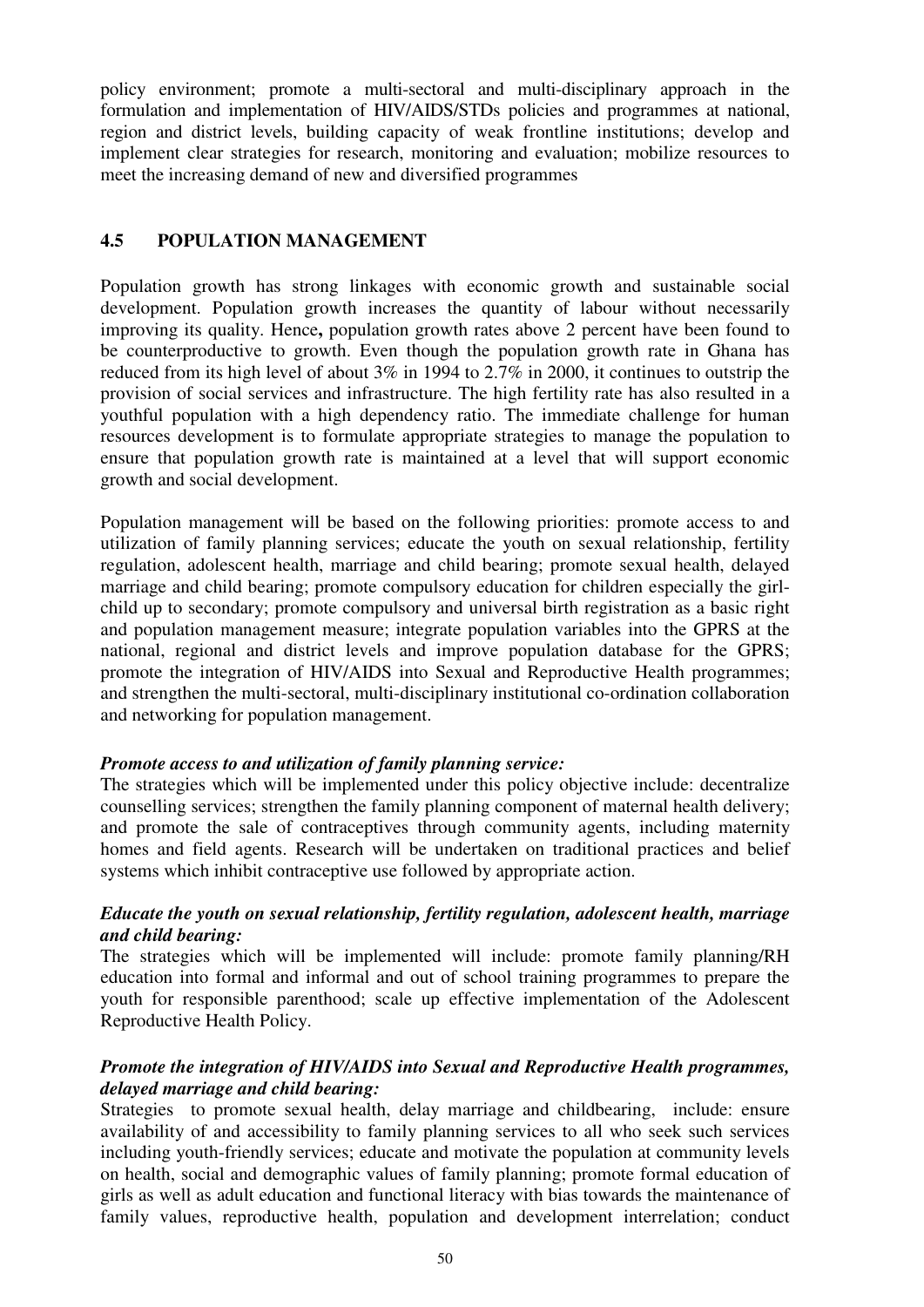research into socio-cultural practices that promote early marriage, betrothal, early sexual behaviour and take appropriate social and legal action.

## *Promote compulsory education for children especially the girl-child up to secondary level:*

The strategy will focus on programmes that encourage girls to stay in school up to at least the secondary level, improve school enrolment rate and reduce the high drop out rate.

#### *Promote compulsory and universal birth registration:*

The issue of birth registration was not addressed in the first GPRS. GPRS II recognises birth registration as in an important population management issue as well as the fundamental right of the child as a citizen. The implementation of the existing policy and programme will be accelerated to achieve universal coverage of 100% by 2009 from the current level of 50%.

#### *Strengthening the multi-agency Co-ordination for Population Management:*

The policy interventions in this regard will include: build the capacity of the National Population Council and partner agencies for the integration of population concerns in the GPRS; provide technical leadership to co-ordinate population activities at all levels; and develop appropriate advocacy strategies for population management.

## **4.6 SAFE WATER AND ENVIRONMENTAL SANITATION**

Improving access to potable water and sanitation is critical to achieving favourable health outcomes, which in turn facilitate economic growth and sustained poverty reduction. In particular improvement in access to safe water enhances school attendance, reduces women's workload and frees them to participate effectively in economic empowerment and governance activities. On the other hand, adequate sewerage and sanitation facilities are important for environmental cleanliness and prevention of many infectious diseases such as diarrhoea and dysentery.

There are several on-going investments in safe water provision through the rehabilitation and expansion of water systems for both rural and urban communities. There is the need to accelerate these interventions. The following priorities will guide the delivery of safe water and sanitation in the next four years: accelerate provision of safe water in rural and urban areas; accelerate the provision of adequate sanitation; and improve environmental sanitation in urban and rural areas.

#### *Accelerate the provision of safe water in rural and urban areas:*

Rural: Policy interventions to accelerate the provision of safe water in the rural areas will include: provide new investments in rural water, especially in guinea worm endemic areas; strengthen the management of on-going investments in deprived regions; ensure timely disbursement of recurrent budget to Community, Water and Sanitation Agency (CWSA); ensure timely disbursement of the District Assembly Common Fund; strengthen publicprivate and NGO partnerships in water provision; improve community owned and managed water supply systems; provide for in the building code an enactment requiring all building plans to include rain harvesting facilities, provide check-dams (dug out) to harvest rainwater for agricultural purposes, strengthen human resource capacity in water and to disseminate information on safe water.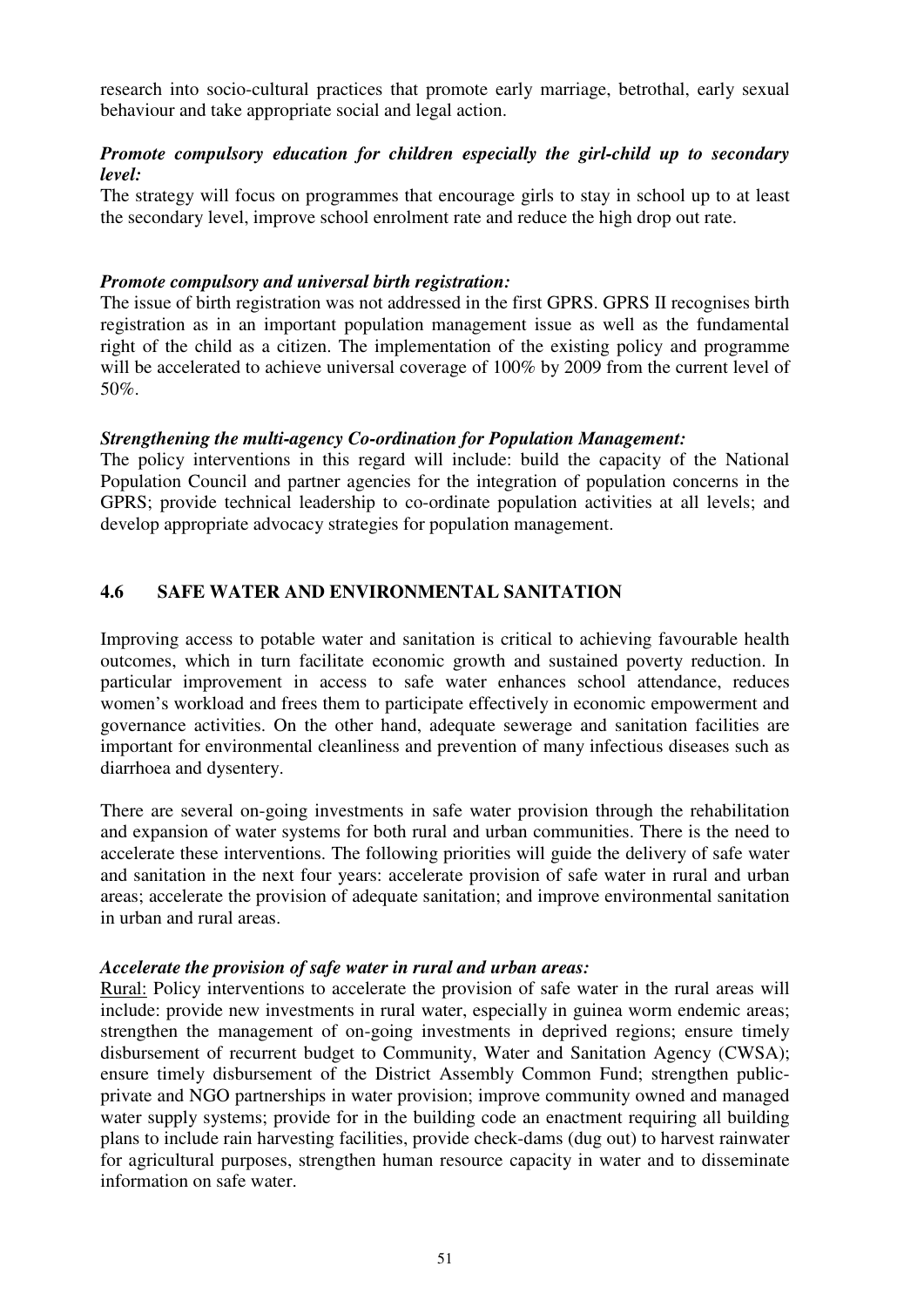Urban: Strategies to accelerate the provision of safe water in the urban areas will include the following: establish regional offices of Public Utilities and Regulatory Commission; mobilize new investments for urban water systems; extend distribution networks especially to low income consumers; strengthen the management of Ghana Water Company to enhance service delivery; assess lifeline tariff for poor urban households; provide standpipes for the poor; provide, in the building code, an enactment requiring all building plans to include rain harvesting facilities; support the introduction of private sector into management and operation of the water supply systems under management and/or lease contract arrangement and to disseminate information on safe water .

#### *Accelerate the provision of adequate sanitation:*

Strategies to accelerate the provision of adequate sanitation consists of: promote the construction and use of domestic latrines; improve the treatment and disposal of waste in major towns and cities; enforce laws on the provision of sanitation facilities by landlords; promote widespread use of simplified sewerage systems in poor areas; improve the management of urban sewerage systems; improve household and institutional sanitation including schools; rationalize and update District Assembly bye-laws on safe management of liquid and solid waste at the household level; integrate hygiene education into water and sanitation delivery.

#### *Improve environmental sanitation:*

Interventions that will be implemented to improve environmental sanitation will involve: promote physical planning in both urban and rural areas, including the acquisition of land for the treatment and disposal of solid waste in major towns and cities; establish water and sanitation boards in small towns; support public-private partnership in solid waste management; and build the capacity of District Assemblies to better manage environmental sanitation.

# **4.7 URBAN DEVELOPMENT, HOUSING AND SLUM UPGRADING/URBAN REGENERATION**

#### **4.7.1 Housing**

Access to adequate housing, safe water and sanitation facilities, is an important ingredient in efforts to improve the health outcomes and livelihood of Ghanaians. Current estimate of housing needs by the Ministry of Works and Housing indicate that the country needs at least seventy thousand (70,000) housing units annually. Presently, the national supply is about 35% of this figure. Lack of sufficient housing units in the urban areas has contributed to overcrowding, development of illegal structures, children and young people living in the streets and undue pressure on the already limited water and sanitation facilities.

GPRS II treats housing provision as a strategic area for stimulating economic growth while at the same time improving the living conditions of Ghanaians. The very activity of providing housing contributes to economic growth through multiplier effect of housing construction on the economy. It is estimated that for every ten thousand dollars (US\$10,000) spent on housing construction more than seven (7) jobs are created in related industries and enterprises. Government is in the process of reviewing the National Shelter Policy, with the ultimate goal of providing adequate and affordable housing with requisite infrastructure and basic services to satisfy the needs of the people.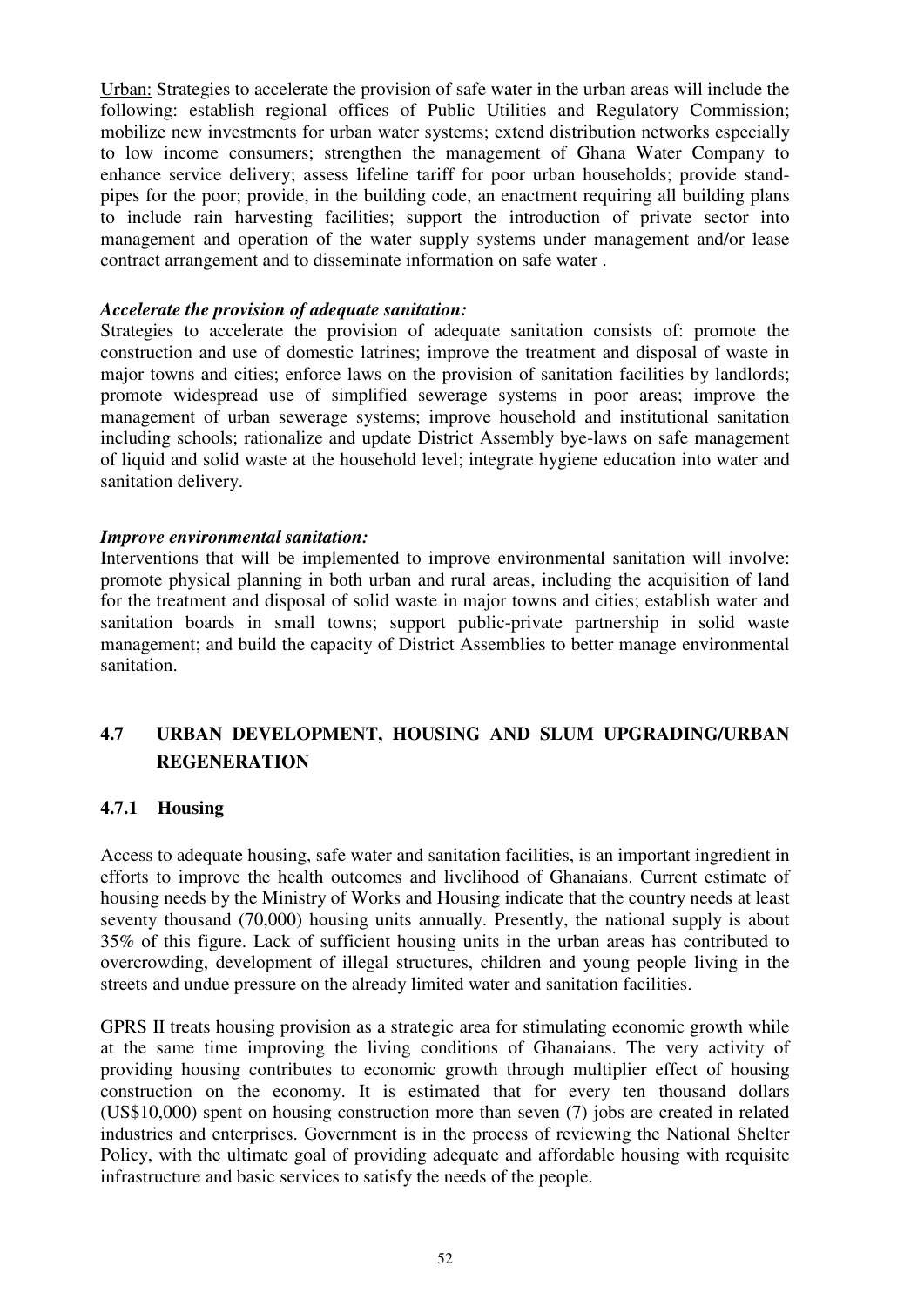#### **4.7.2 Slum Upgrading/Urban Regeneration**

The growing incidence of slum development in Ghana has been the result of rural-urban migration, limited supply of land, and regulatory frameworks that are, at best, indifferent and hostile to the needs of the poor. In 2001, the number of people living in slums in Ghanaian cities was estimated to be 4,993,000 and growing at a rate of 1.8% per annum. The slum areas are very pronounced in Accra, Kumasi, Sekondi-Takoradi, Tema and Tamale with growing incidence in the secondary cities of Cape Coast, Koforidua, Sunyani, Ho and Bolgatanga.

Priority strategies for housing and slum upgrading are as follows: strengthen the physical planning of urban settlements and ensure the enforcement of planning regulations and implementation of planning schemes; upgrade basic services in the urban areas; promote adequate supply of safe and affordable shelter; improve housing conditions in rural areas and low-income urban areas; facilitate adequate housing finance for all income groups; and) develop and promote the use of local building materials.

#### *Promote Urban Infrastructure development and provision of basic Services:*

The strategies to address urban infrastructure development and provision of basic services will include: provide and implement strategic/development plans for urban centres, enforce rules on land use plans; co-ordinate all aspects of town development; facilitate public/private partnerships in the development of urban infrastructure; provide basic urban services; foster the growth of settlements which can support rural transformation; improve infrastructure facilities in slum areas and restrict the formation of new slums; ensure efficient and effective management of flood control and drainage systems; and promote and facilitate private sector participation in flood control systems and coastal protection.

#### *Increase access to safe and affordable shelter:*

In order to increase access to safe and affordable shelter the following interventions will be pursued: streamline and improve land acquisition procedures; encourage mortgage financing by financial institutions to provide varied ending and savings services to house owners, would-be house owners and housing developers; facilitate private sector involvement in the provision of rental accommodation in urban centres; ensure that all houses have adequate facilities, which are friendly to persons living with disability and located in healthy environment, and promote the manufacturing and use of local building materials and appropriate technologies in housing.

# **4.8 SOCIAL POLICY FRAMEWORK FOR MAINSTREAMING THE VULNERABLE AND EXCLUDED IN HUMAN RESOURCE DEVELOPMENT**

A significant proportion of Ghanaians including children, unemployed youth, women, persons with disabilities and the elderly either do not reach their full human potential or cannot contribute effectively to economic growth and sustainable social development due to vulnerability and exclusion. Their needs cut across many sectors and their human resource development requires a coherent and integrated Social Policy Framework and an overarching Social Protection Strategy. Several relevant social policies already exist including, the Early Childhood Care and Development (ECD) Policy, Gender and Children's Policy, Education Reform Policy, Health Reform Policy, Draft National Disability Policy, National Population Policy, Draft Youth Policy and Draft National Ageing Policy. A Draft Social Protection Strategy to cover the needs especially of the vulnerable and excluded has also been prepared. These would form the basis of the overall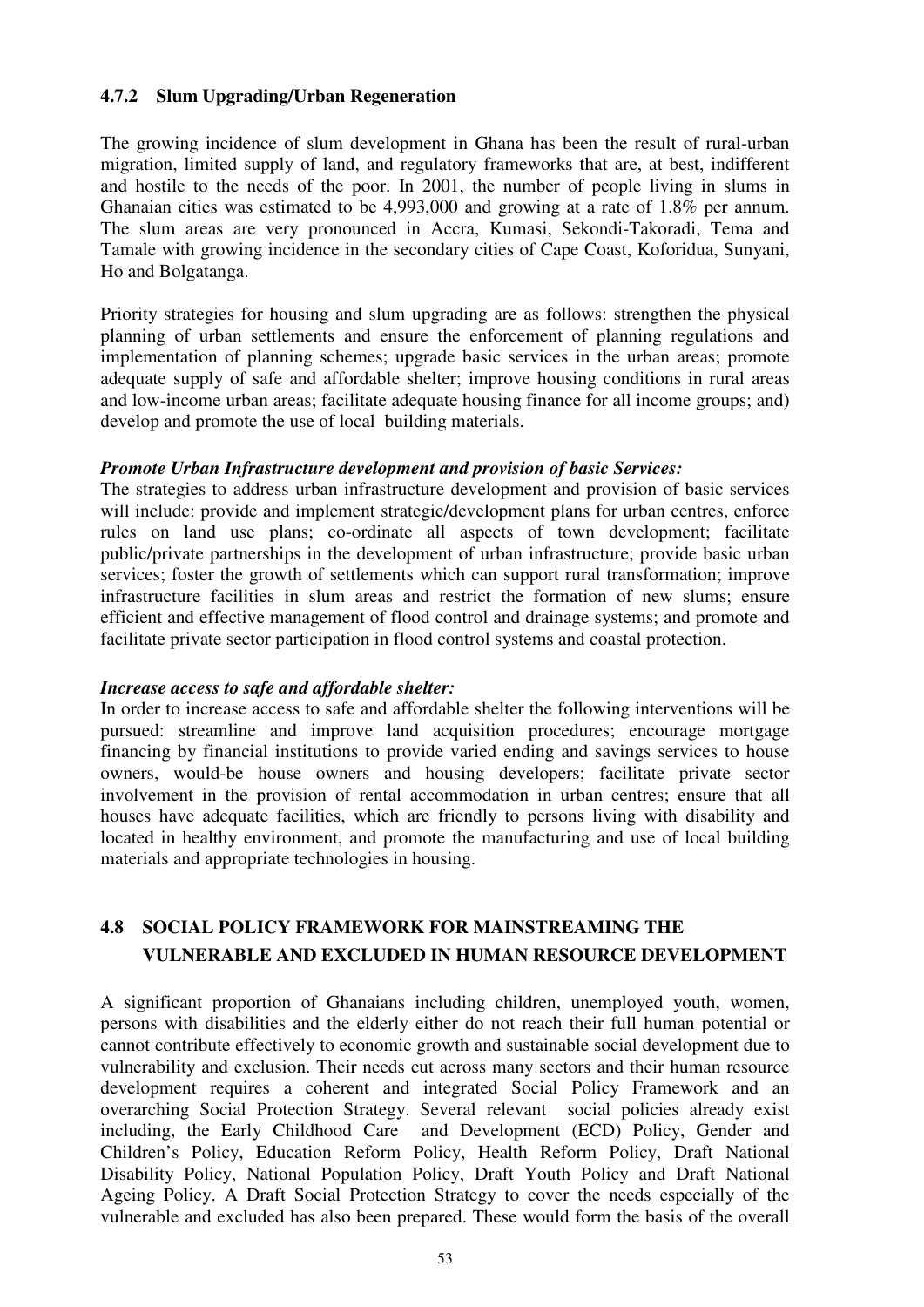Social Development Policy Framework.

Issues of vulnerability and exclusion have been mainstreamed in the GPRS II. A comprehensive Social Policy Framework to update existing policies where necessary and provide guidelines for improved social development performance to bolster economic growth will be developed and adopted to strengthen the process of empowering the vulnerable and excluded to reduce their risks, protect their rights and enhance their contribution to national development

Critical policy issues to be addressed in GPRS II, besides education and health, include: integrated child development; strengthening of the family; HIV/AIDS; capacity development in social work and volunteerism; database on vulnerable and excluded groups; and institutional strengthening, linkages and coordination.

## **4.8.1 Integrated Child Development**

As noted earlier, human capital formation starts from early childhood. Studies worldwide also show that investments in holistic early childhood care and development for children before birth to 8 years old covering care, infant stimulation, social and cognitive development, health, nutrition and early learning yield the highest rate of return of any child development activity at later stages in the life cycle. The returns are both in cost savings in fighting later poor health, malnutrition, poor cognitive and learning outcomes, school drop out etc and in positive human development, equality, poverty reduction and economic growth. Hence vigorous efforts will be made to implement the ECD policy to ensure that Ghanaian children receive the best possible care and start in life to guarantee their survival in a knowledge-based world. This will also ensure the reduction in the time burden of women and girls.

Priority attention will also be given to: child protection issues including intensified special programmes to eliminate the worst forms of child labour and child trafficking, child abuse, commercial sex exploitation of children and streetism; protect orphans and vulnerable children (OVC) and children in conflict with the law; enact the Disability, Human Trafficking and Domestic Violence Bills. The National Commission on Children and Development under MOWAC will be strengthened to harmonise and coordinate policies and activities of child development across sectors.

## **4.8.2 Strengthening the Family**

Family values are under threat as cases of neglect and abuse of spouses and children increase and there is emerging dislocation of youth and parental authority and guidance. Trends in increasing single parent and female headed households indicate stresses on family members especially children. This is worsened by the fact that the family as an institution receives little or no attention from both public and private sector agencies. Departments and civil society organisations that traditionally address issues of family welfare have been quite weak and of limited effectiveness. Policy measures to alleviate the situation include: multifaceted support to build family capacity to provide for and care for its members according to their particular needs as girls, boys, women, men and the elderly taking into account peculiar social norms and practices; parenting and family life education through multimedia channels, civil society groups and trades associations; strengthen intersectoral collaboration among MMDAs and with NGOs.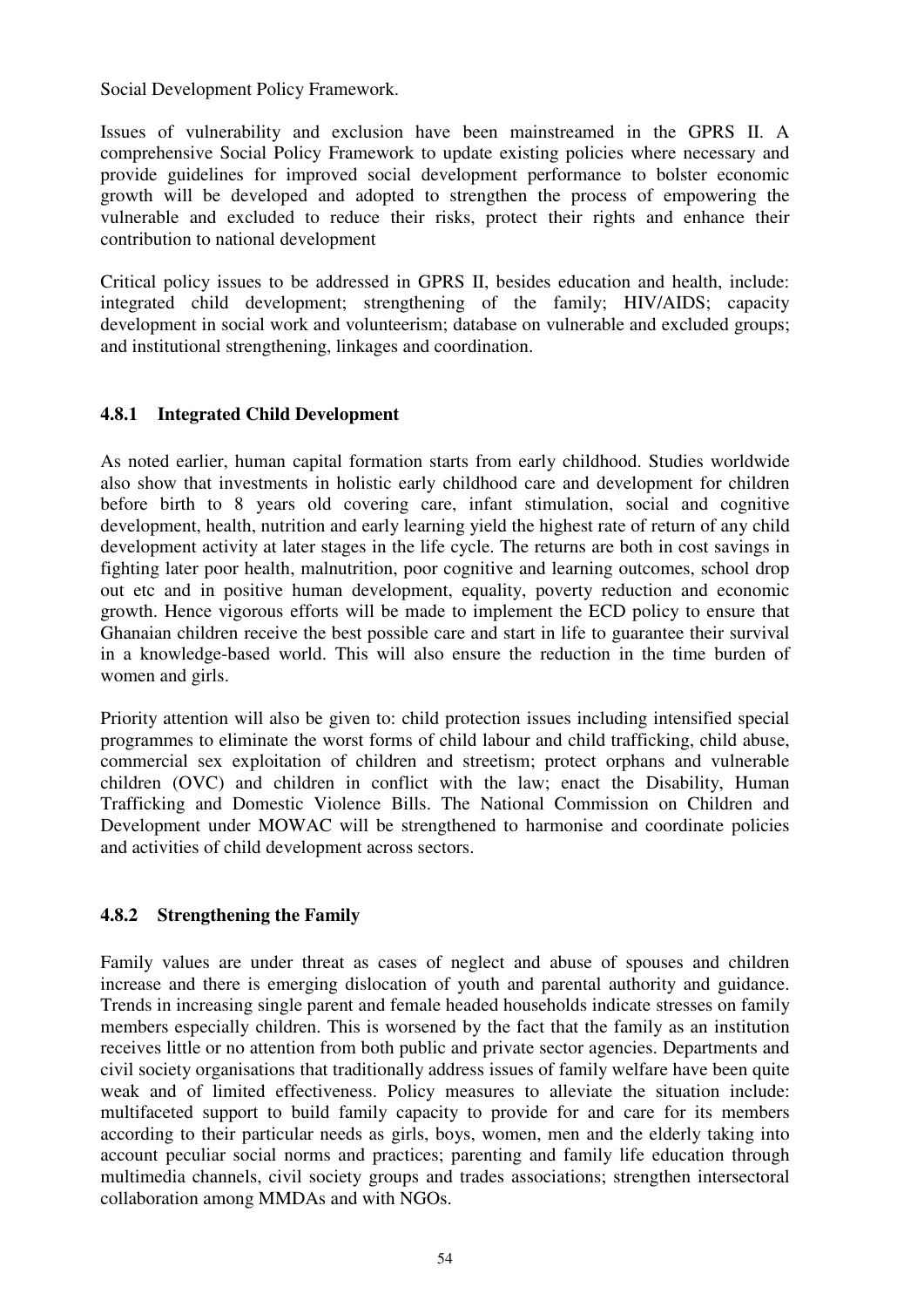## **4.8.3 HIV/AIDS and Vulnerability and Exclusion**

HIV/AIDS presents a rapidly emerging challenge to social security in Ghana. There should be an explicit strategy to harmonise efforts of public and private agencies in the campaign for behaviour change, as a means of reducing the potential impact of HIV/AIDS on vulnerability and exclusion. At the same time, the campaign against stigma and other forms of discrimination, as well as advocacy for treatment should be seen as parts of the effort to reduce vulnerability.

## **4.8.4 Capacity Development in Social Work and Volunteerism**

There is a serious human capacity limitation in this area. Programmes to equip social services practitioners and new entrants with the necessary skills and at varying levels of expertise should be pursued. Existing training facilities at post secondary and tertiary levels need to be strengthened to support schools for PWDs, care programmes and skills training programmes. In addition, a more professional approach to the management of volunteerism should be introduced to encourage Ghanaians to give their time and resources towards the care and empowerment of vulnerable and excluded groups. Non-diploma short courses can be used to provide hands-on training in some cases. Community based support networks present an opportunity for such capacity building initiatives.

## **4.8.5 Database on the Vulnerable and Excluded Groups**

A simple but efficient data management system will be put in place to draw social sector data into a common database that can be analysed by the Ghana Statistical Service (GSS) and presented as national statistics on the vulnerable and excluded. MMDAs should collaborate with the GSS, national research institutes, and NGOs on needed research and indepth studies ensuring that data collected are disaggregated by age, gender and geographical location. The database will facilitate and sharpen programme design, targeting, mainstreaming and monitoring and evaluation of vulnerability and exclusion in the country.

#### **4.8.6 Institutional Strengthening, Linkages and Coordination**

Major problems plaguing the design and implementation of social development programmes to address vulnerability are inadequate institutional framework, capacity and poor coordination. Four sector ministries have been identified as social sector ministries including MMYE, MOES, MOH and MOWAC. The Department of Community Development of the MLGRD provides assistance. Other agencies providing specialised but related support include CHRAJ, WAJU and the Legal Aid Board. Then there are numerous NGOs, CBOs and civil society organisations giving attention, care and support. The programmes of all these agencies and organisations often overlap leading to duplication and fragmentation of efforts. Compounding the problem is the absence of an overall Social Policy Framework to guide agency contributions and coordination

Policy measures to address this situation include: strengthen the technical capacity of key agencies such as the Department of Social Welfare, Department of Community Development, WAJU and CHRAJ; provide adequate human and financial resources to these and other agencies to effectively meet the needs of the vulnerable and excluded; promote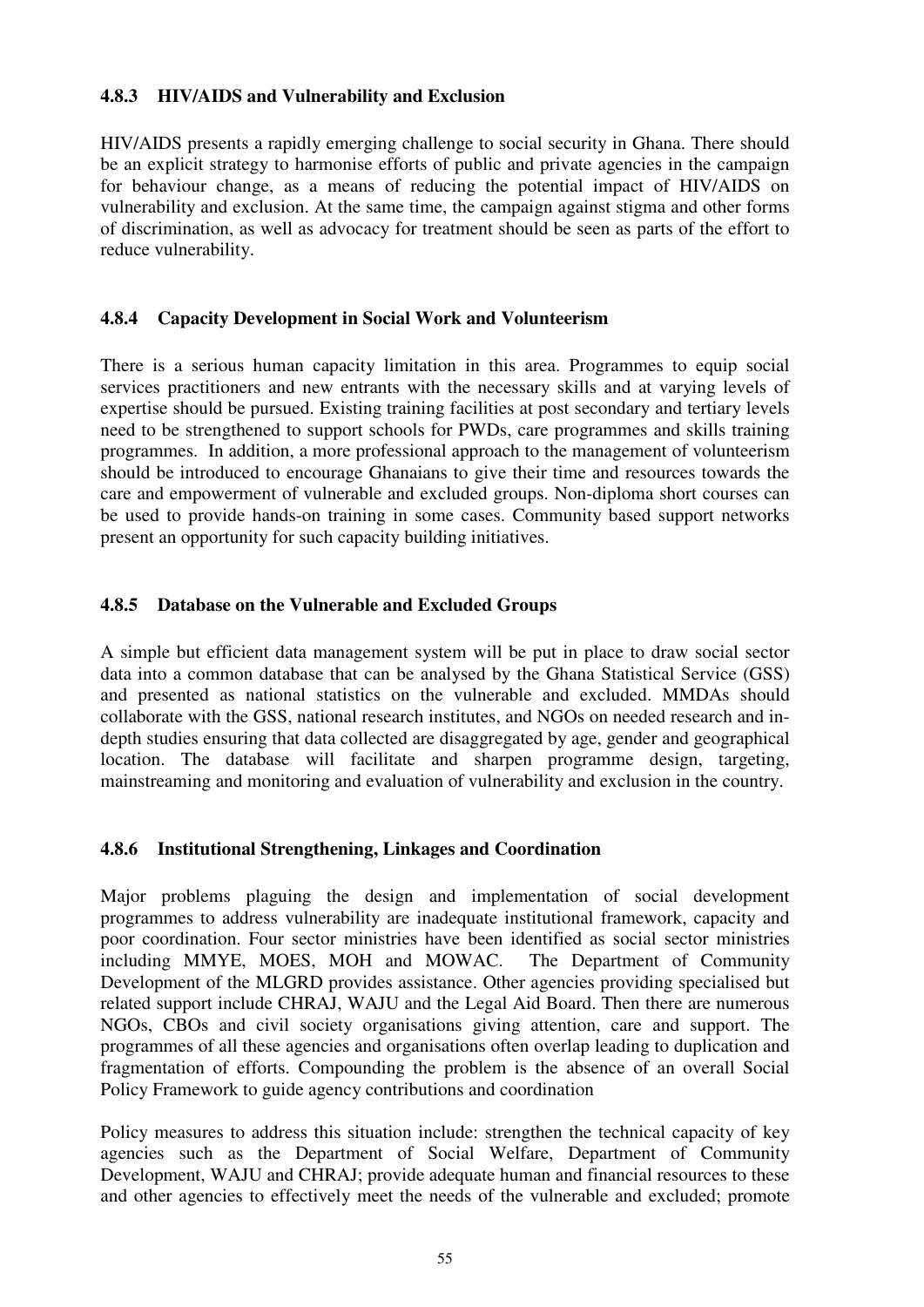greater linkages, complementarities and coordination among the agencies and organisations to maximize their ability to improve the lives and empower the vulnerable and excluded groups in the society.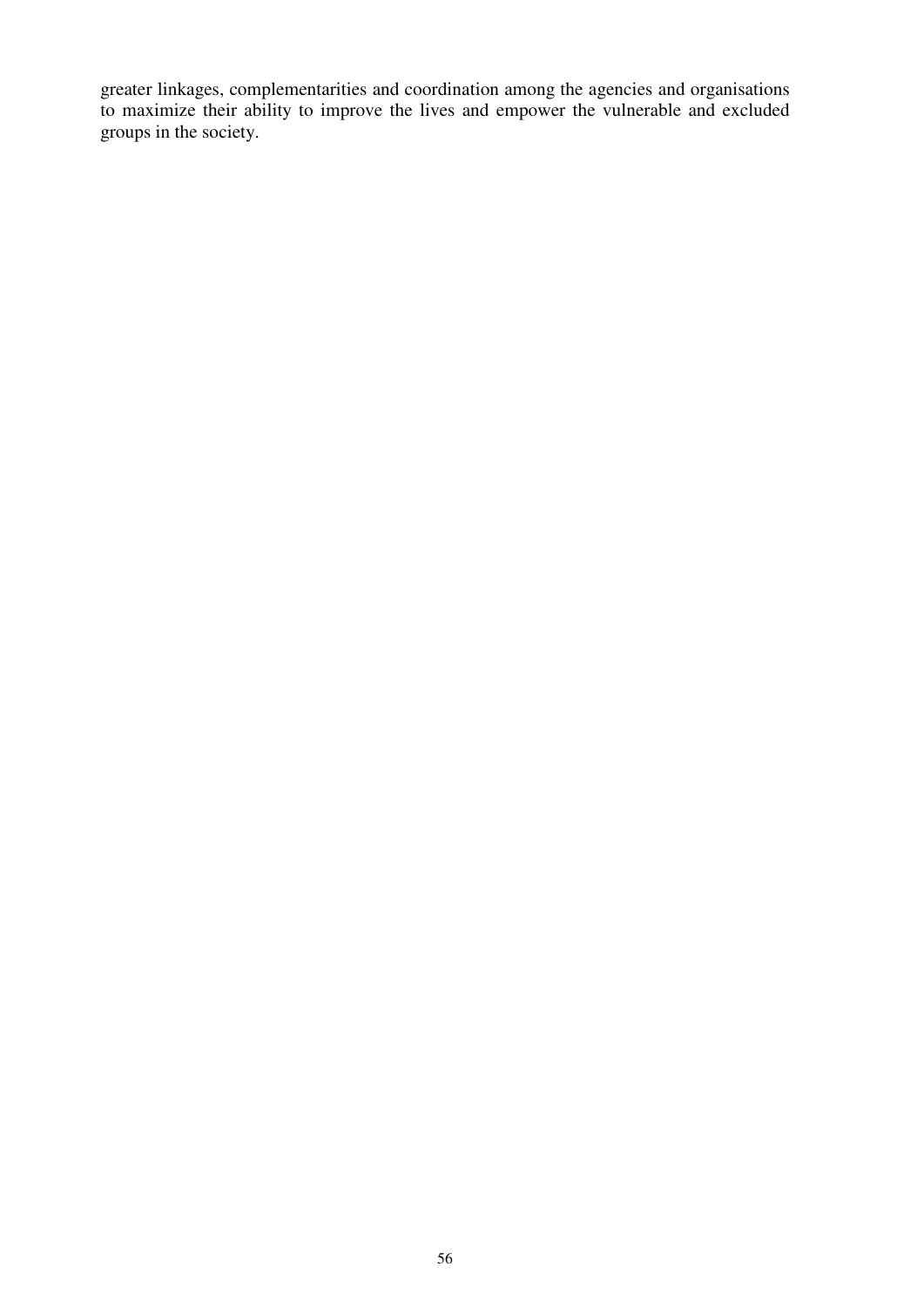# **CHAPTER FIVE**

## **GOOD GOVERNANCE AND CIVIC RESPONSIBILITY**

## **5.1 INTRODUCTION**

The broad objective of good governance and civic responsibility is to empower state and non-state entities to participate in the development process and to collaborate in promoting peace and stability in the body politic. Deepening the practice of good governance and promoting civic responsibility is one of the three areas of priority under GPRS II. The strategy to achieve this objective is to promote effective, responsible and accountable state machinery with improved capacity to engage the productive private sector and civil society in formulating policies and strategies for accelerated growth and poverty reduction and in the implementation monitoring and evaluation.

As part of the strategy for ensuring good governance, Ghana was one of the first countries to subscribe to the African Peer Review Mechanism (APRM) under the NEPAD initiative (See Box 5.1).

#### **Box 5.1 African Peer Review Mechanism**

The African Peer Review Mechanism (APRM), which is an initiative of the New Partnership of African Development (NEPAD), is a mutually agreed upon instrument which members of the African Union (AU) have voluntary acceded to as part of an African self-monitoring mechanism. The primary purpose of the APRM is to foster the adoption of policies, standards and practices that will lead to political stability, high economic growth, sustainable development and accelerated sub-regional and continental economic integration. This is expected to be achieved through the sharing of experiences and reinforcing successful and best practices, including identifying deficiencies and assessing the needs for capacity building.

In line with the initiative, Ghana completed its first country self-assessment process in February 2005. Subsequently, the assessment has been reviewed by the group of African eminent persons. Preparation of the final report on the independent country review is in progress.

Since the major objective of the APRM is to promote the use of a participatory monitoring and evaluation instrument for tracking deficiencies and weaknesses identified in the national self assessment report, the outcome of the report will influence the implementation of policies formulated under GPRS II.

#### **5.2 REVIEW OF GOVERNANCE UNDER GPRS I**

The priority areas for good governance under GPRS I included public sector reform, decentralisation, and security and rule of law. Some of the significant achievements are presented below.

#### **5.2.1 Public Sector Reform**

As part of the Public Sector Reform Programme, Government introduced programmes aimed at adjusting central government structures and organisations to make them more efficient, effective, and private sector-friendly. Public Financial Management Law, namely, the Financial Administration Act, 2003, (Act 654), The Internal Audit Agency Act, 2003 (Act 658) and the Public Procurement Act, 2003, (Act 663), have been enacted to regulate the utilization of public funds. In addition new approaches in the scope, timing and quality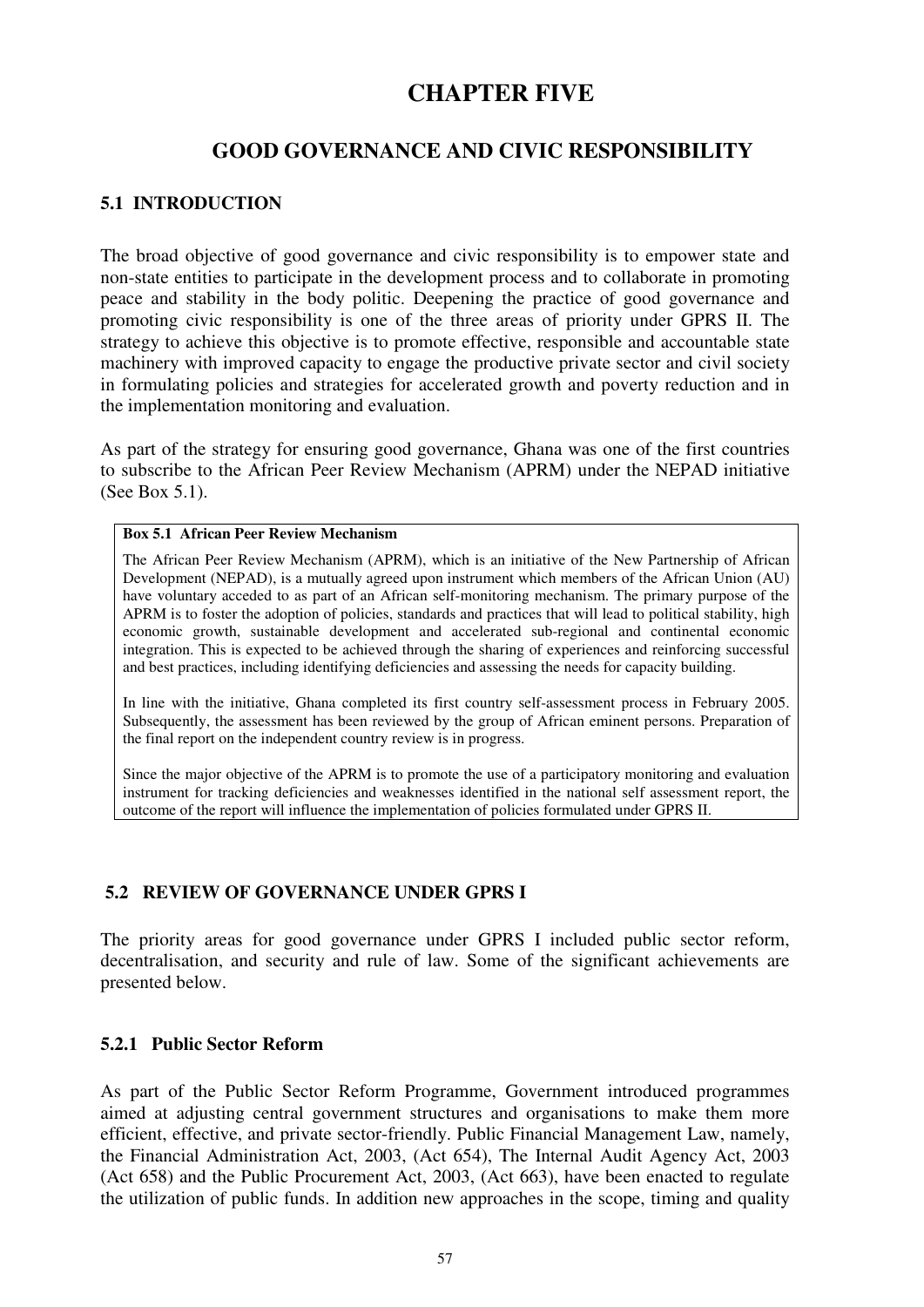of reporting on budget management have been introduced.

Many other state and non-state institutions<sup>4</sup> that have oversight responsibility for public resources are being strengthened. Fast track courts are being computerised and Parliament is being assisted with capacity building and other resources. Also key staff of the Judicial Service has acquired skills in Performance Management, Alternative Dispute Resolution, Court Automation, Case Management and Change Management.

Outside government, civil society groups such as the Ghana Anti-Corruption Coalition gained increased capacity to discharge its anti corruption advocacy.

The monitoring and evaluation of policy implementation in general has improved. The National Development Planning Commission has undertaken reviews of the implementation of GPRS and has issued three Annual Progress Reports (2002, 2003 and 2004). The dissemination of the APRs has improved public understanding of the GPRS and helped to secure public interest and ownership in monitoring the implementation of the strategy.

## **5.2.2 Decentralisation**

In the area of decentralisation, greater fiscal, administrative and political empowerment at the sub-national levels has occurred through a number of policy initiatives. The District Assembly Common Fund (DACF), HIPC and other grant transfers are now regular sources of revenue for district development programmes.

To enhance the capacity of the District Assemblies to deliver on their mandate, a number of far-reaching policy initiatives have been introduced, among which are: the preparation of the National Decentralization Action Plan (NDAP); the establishment of Presidential Advisory Committee on Decentralization; the passage of the Local Government Service Bill into an Act; and the piloting of the cost-saving composite budgeting system in three districts.

In line with the goal of bringing democracy closer to the citizens and deepening good governance, 28 new District Assemblies have been created bringing the total to 138. There is growing collaboration between civil society groups and District Assemblies in managing district development programmes.

## **5.2.3 Security and Rule of Law**

Considerable resources have been released for the empowerment of all law enforcement agencies and this has contributed in no small measure to the prevailing peace and security in Ghana.

Support to the security agencies including police service has enabled it to recruit additional officers, increase its equipment and logistical base, improve policing techniques, improve crime response rate and create neighbourhood watch committees as a complement to its work. Data shows a declining trend in the crime rate, which has further helped to maintain the current state of peace and security in the country. To promote safety and security of women and children, the Women and Juvenile Unit (WAJU) of the Police service is

 4 These include Parliament, the Judicial Service, the Controller and Accountant General Department, the Audit Service and the Ghana Anti-Corruption Coalition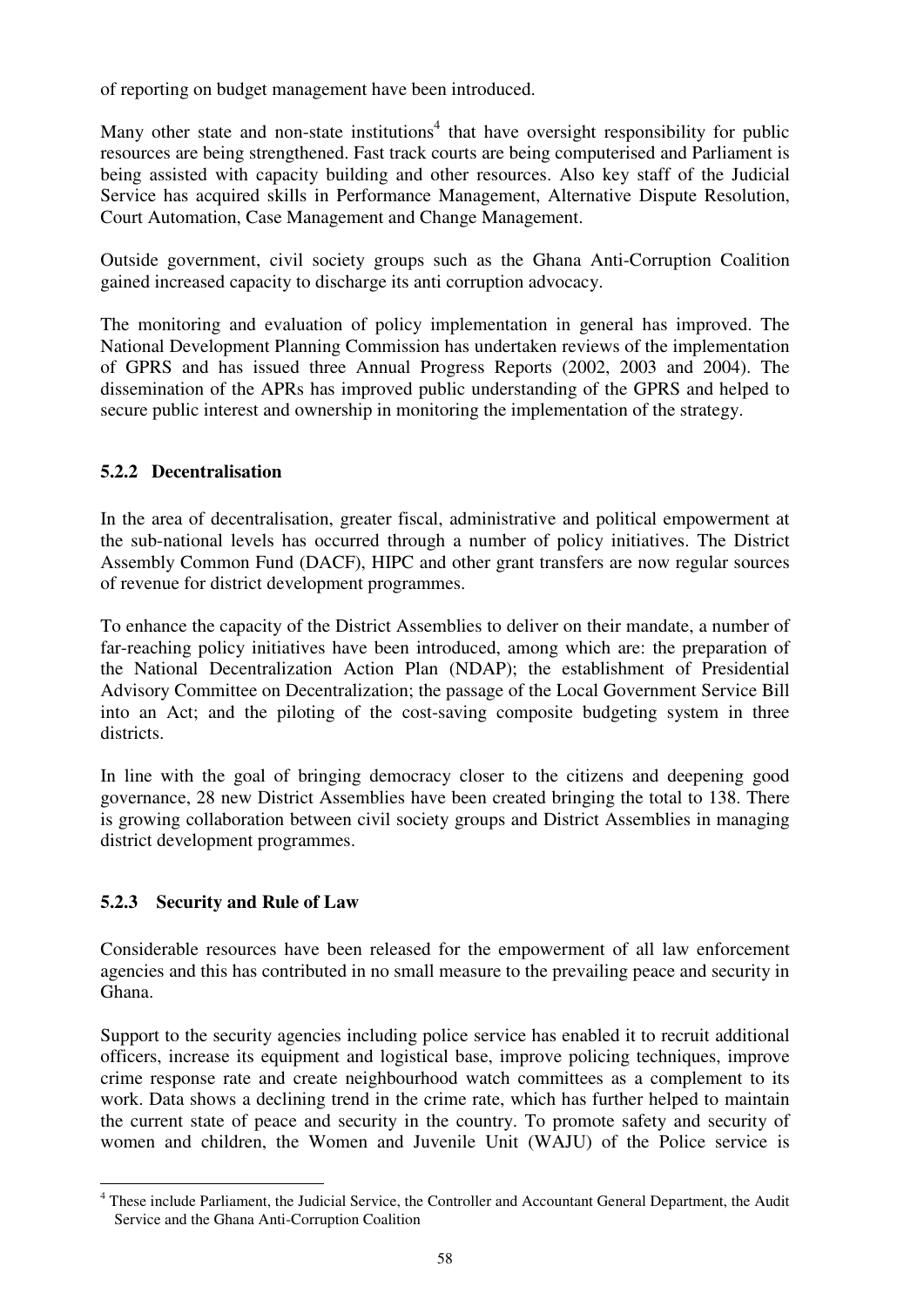expanding its presence beyond the regional capitals.

At the broader level the objective of deepening the rule of law through a more robust administration of justice has led to the provision of increased support to the Ministry of Justice and Attorney General's Department, to enable it organise legal aid clinics, and expedite action on the handling of cases in court, especially for the poor and disadvantaged.

Additionally the work of the other key governance institutions including the National Commission on Civic Education and Parliament has registered positive growth. These institutions have mounted educational campaigns on civic responsibilities and on government policies. Through the repeal of prohibitive pieces of legislation, the role of the media in enhancing information dissemination has been greatly enhanced.

## **5.2 CHALLENGES TO GOVERNANCE**

Despite these achievements the following areas still present challenges for good governance which need to be addressed under GPRS II:

- strengthening the process of democratisation
- improving existing institutional, legislative and policy environment
- evidence-based decision making
- ensuring gender equity
- fostering greater civic responsibility
- integrating traditional authorities into formal institutional structures for governance.

## **5.3.1 Strengthening the process of democratization**

A major challenge to governance is the need to strengthen the process of democratisation. The focus is on creating space for increased citizen participation in local governance through an effective decentralisation programme, promoting the growth of strong governance institutions and integrating traditional authorities, the private sector and civil society into formal national governance structures and empowering them through information.

## **5.3.2 Improving existing institutional, legal and policy environment**

The shift in emphasis of national policy towards accelerated economic growth presents another challenge to good governance, which involves the principles of transparency and accountability. For example there is the need for deliberate attempts at restoring public confidence in the banking system in order to raise the level of savings which is a prerequisite for increased local investments.

Of equal importance is the need to secure individual and corporate property rights. Appropriate policies and legislation that protect property rights, promote fidelity to contractual agreements and boost investor confidence need to be introduced or enforced where they already exist, as part of the broad governance strategy. These principles should be reflected at all levels in the management of fiscal policy, monetary policy and international trade, all of which have a strong bearing on the quest to achieve efficiency in public resource use, restrain inflationary pressures and increase the international competitiveness of the economy.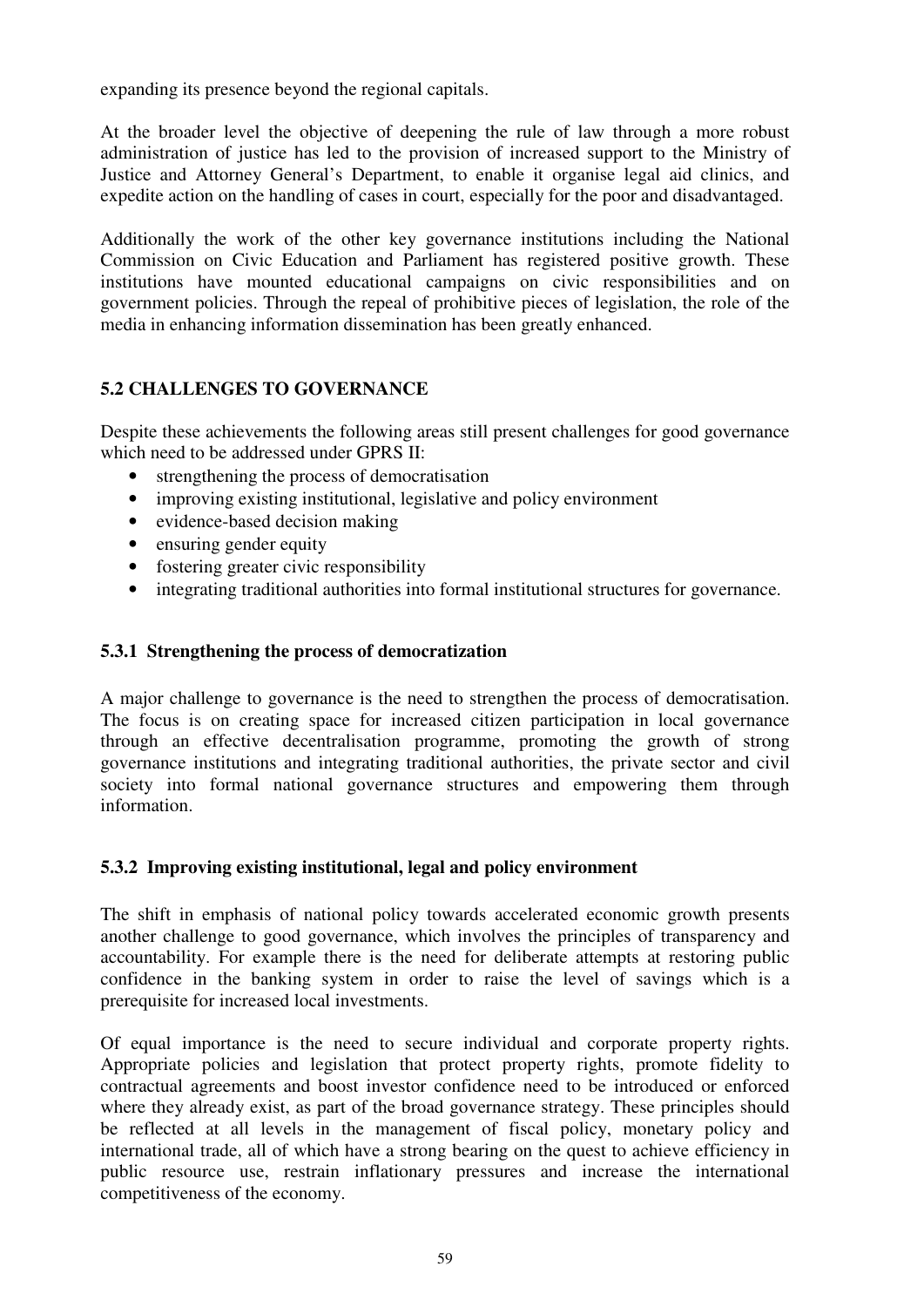## **5.3.3 Evidence-based decision-making and public dialogue**

Although in recent years there has been some progress towards improving the quality and availability of statistics, there is still a long way to go to ensure that sufficient high-quality statistics and other information are produced and disseminated routinely and on a timely basis. Definite measures are needed to stem the loss of institutional capacity, in terms of both human resource and essential tools that have hampered the ability of the national statistical system to support government's development efforts. The capacity of the statistical system, encompassing all data generating MDAs and civil society should be enhanced to promote evidence-based governance in the public and private sectors and strengthen the government's ability to prescribe appropriate policies and assess policy effectiveness in critical areas, including macroeconomic policy, population management, gender equity, among others, in order to accelerate growth and poverty reduction.

## **5.3.4 Ensuring gender equity**

The pursuit of gender equity is universally recognized as a basic prerequisite of good governance. Existing constitutional guarantees of fundamental rights and freedom provide legal backing for the protection of rights of all citizens, including women and children. However, Ghana is yet to attain the standards set by the international community as far as incorporating gender considerations into governance policies and programmes are concerned. A more daunting challenge in this regard is ensuring that these constitutional and legal provisions are practised.

## **5.3.5 Fostering greater civic responsibility**

One of the main consequences of protracted periods of bad governance has been the eroding of public confidence in the institutions of state and a general lapse into apathetic, undisciplined and complacent attitudes on the part of many citizens. Personal interests and goals override public interests, often with negative outcomes in the use of time and financial resources of the state. This has undermined productivity and created hindrances to rapid economic growth. GPRS II proposes strategies to encourage active engagement of the citizenry in the process of national development within an environment that promotes responsible and disciplined civic behaviour. The strategies focus on education and dialogue, strengthening of law enforcement and exposure to systems that gradually lead to attitudinal change for the better.

## **5.3.6 Involving Traditional Authorities in Development**

Provisions in the 1992 Constitution exclude chiefs from active involvement in partisan politics. Chiefs have also not been given any formal representation in the local government structure beyond discretionary participation in the district assemblies deliberation. These have not held back the role of chiefs as catalysts of development within and beyond their immediate communities. Reports of poor quality of service provision by local government administration and by external contractors within the jurisdiction of chiefs, have led to less efficient use of public resources. As part of the process of generating social accountability and achieving better development effectiveness, involving chiefs in formal development structures is becoming an unavoidable imperative. The challenge remains as to the nature of the integration and levels at which such integration should be done**.** An equally engaging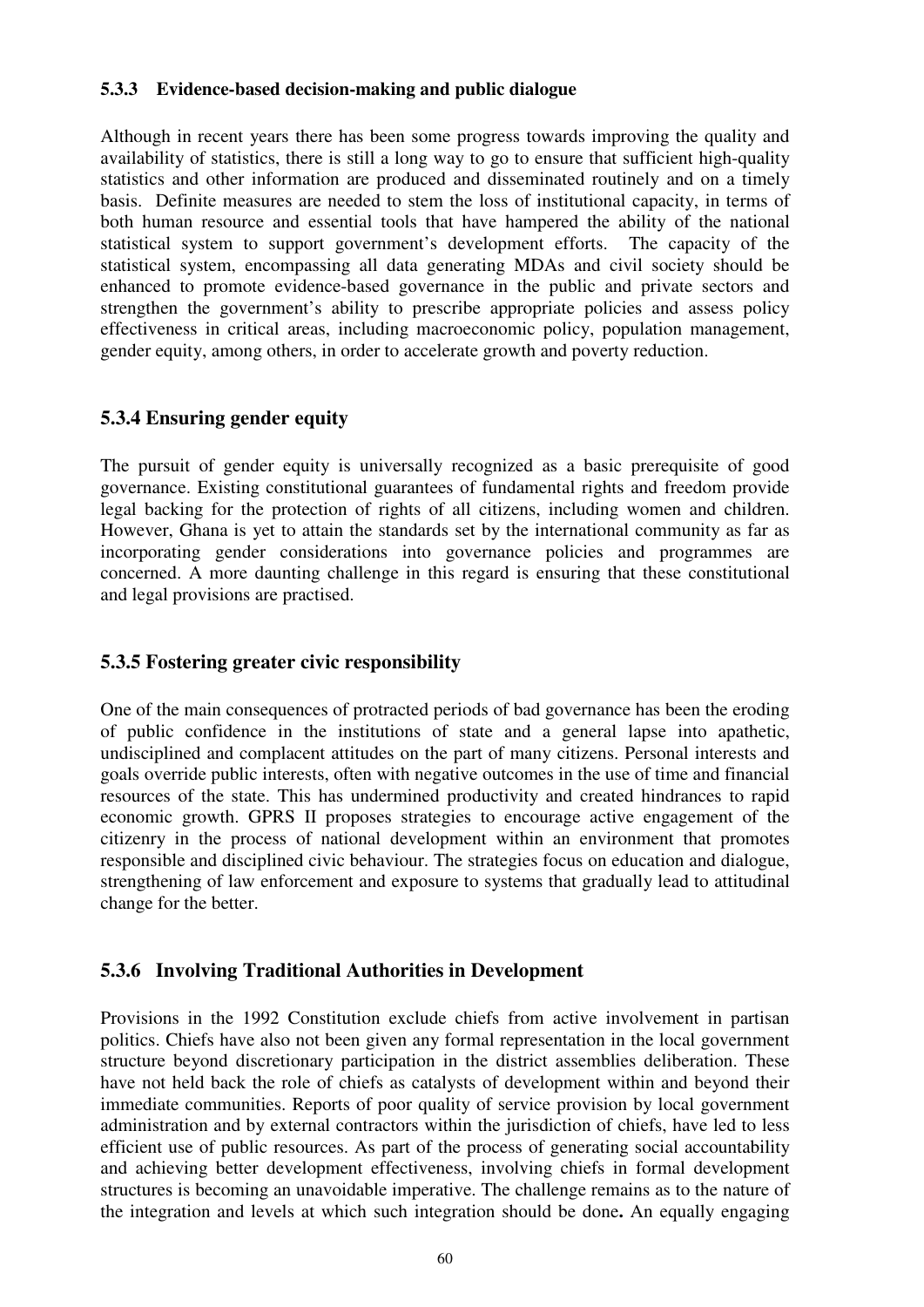challenge is whether to keep the institution outside the formal structures and channel some resources directly to chiefs to support their development efforts.

## **5.4 GOVERNANCE STRATEGIES IN GPRS II**

The emphasis of GPRS II on accelerated economic growth calls for a corresponding realignment of the governance benchmarks. The appropriate policies and pieces of legislation that protect property rights, reduce the fear and aversion to savings, promote fidelity to contractual agreements and boost investor confidence, will be introduced or enforced where they already exist as part of the broad governance strategy. Additionally, the nature and processes of managing fiscal policy, monetary policy and international trade have strong bearing on the quest to achieve efficiency in public resource use, restrain inflationary pressures and increase international competitiveness of the economy.

In order to facilitate implementation in the medium term the main governance policy objectives under GPRS II are prioritised under four broad headings. These are political governance, economic governance, corporate governance and evidence-based decision making.

## **5.5 POLITICAL GOVERNANCE**

Given the advances made in the practice of good governance and the challenges noted above, the need to consolidate and expand democratic practices has become a critical imperative. Key policy priorities in governance have been identified to include: strengthening parliament, enhancing decentralisation, protecting rights under rule of law, ensuring public safety and security, managing public policy, empowering women and vulnerable groups, enhancing development communication, ensuring good corporate governance, increasing access to information, and promoting civic responsibility. The policy priorities are discussed below.

#### **5.5.1 Strengthening Parliament**

The effectiveness of parliament has been constrained due to the fusion of functions of the arms of government leading to role conflicts for certain members of the legislature who concurrently hold ministerial responsibilities within the Executive. Resource disparity also appears to be undermining the roles of different arms of government, particularly Parliament.

To minimize the effect of conflict of roles and the risks associated with the fusion of functions of the arms of government, a review of constitutional power relations and the channeling of increased resources to parliament are proposed. A constitutional review commission will be established with a mandate to examine and make recommendations on among others, the issues of:

- maximum number of ministers that can be appointed and by the Executive
- maximum number of ministers that can be appointed from the membership of Parliament
- the perceived/apparent conflict of interest in the discharge of the dual roles of the Minister for Justice and Attorney General
- the nature and processes of Assets Declaration by public office holders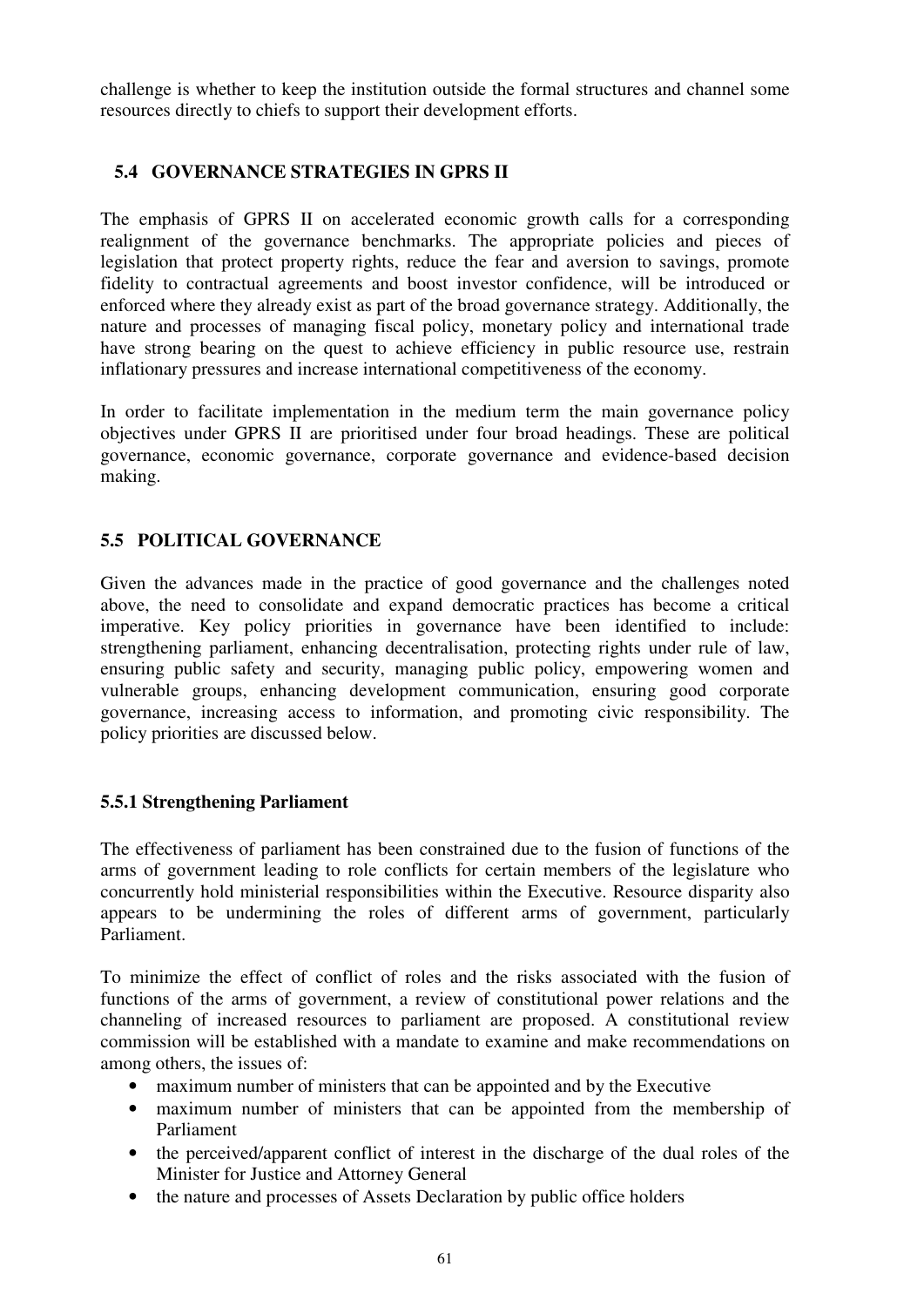- the age of retirement for public service office holders
- the maximum number of judges appointed to the Supreme Court
- entrenched provisions in the Constitution
- election of District Chief Executives

## **5.5.2 Enhancing Decentralization**

A number of implementation difficulties have emerged since the introduction of the District Assembly concept as the core of the decentralization policy in 1988. The main constraints identified under the decentralization process include absence of a shared conceptual and political understanding across government and civil society regarding the overall pace and direction of decentralization and a general inconsistency between the legal framework for decentralization and the local government reform initiative.

The strategy to enhance decentralization includes improving administrative, political and fiscal decentralization.

With respect to administrative decentralization, a key policy objective is to strengthen the capacity of Metropolitan/Municipal/District Assemblies (MMDAs) for accountable, efficient, effective performance and service delivery. A complementary objective is to institutionalize district level planning and budgeting using a participatory approach. In this regard steps will be taken to accelerate the establishment of the Local Government Service.

Promoting citizen participation in local governance will necessarily involve accelerating the devolution of political power to the districts and sub-district structures. In the area of development planning and monitoring, GPRS II recognizes that implementation and monitoring of policies and strategies is a shared responsibility between sub-national level institutions and agencies, and those at the national level. Existing practices have been highly centralised and supply driven. Programmes will be introduced to strengthen the ownership and involvement of regional and district authorities in the GPRS II process. In addition, social accountability will be strengthened to improve the environment for citizen involvement in the development process. Regional and District Development Monitoring Groups will be adequately empowered to participate effectively in monitoring the implementation of the GPRS.

Progress towards the implementation of fiscal decentralization remains slow as MDAs still retain large fiscal decision-making powers at the expense of the MMDAs. This is largely due to the absence of the appropriate legal framework to support fiscal decentralization. Equally worrying is the issue of the low revenue generating capacity of most MMDAs. The programme to implement the recently reviewed Financial Memoranda for MMDAs offers a good opportunity to improve revenue mobilization and utilization by MMDAs. Appropriate strategies are proposed in the Policy Matrix in the Appendix I.

## **5.5.3 Protecting Rights under the Rule of Law**

There is the need to promote and protect economic, social, cultural, civil and political rights as enshrined in the constitution and all international human rights instruments to which Ghana is signatory. The quality of the administration of justice is central to securing these rights. The major difficulties associated with the administration of justice in Ghana can be categorised into two, namely judicial and attitudinal. Those that can be traced to the judiciary include delays and costs in administration of justice resulting in lack of confidence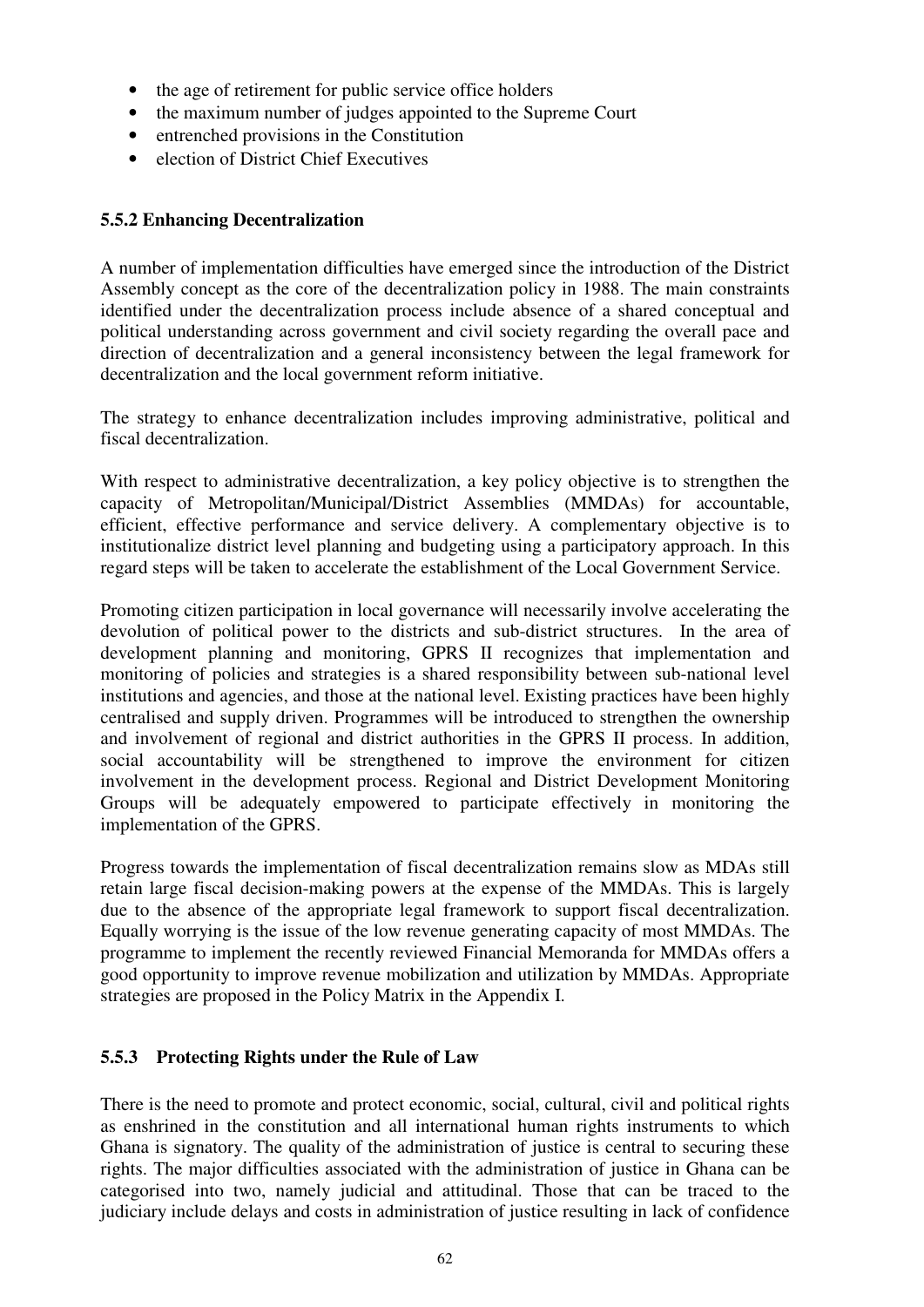in the judiciary, and inaccessibility of justice and legal institutions. Key attitudinal issues relate to poor compliance with rules, regulations and procedures and weak enforcement of existing rules, regulations and procedures.

The strategies for addressing these constraints are detailed in the Policy Matrix in Appendix IA.

## **5.5.4 Ensuring Public Safety & Security**

A secure and safe country enables individuals to pursue their economic activities without fear. The disruptive effects of civil strife and external aggression threaten the practice of good governance. Cases of states that are becoming gradually dysfunctional and on the brink of total collapse are evident in Africa. Forestalling such disruptions is critical for growth and poverty reduction. These considerations are instrumental in identifying public safety and security as an important policy priority. This policy priority addresses issues related to ensuring citizen safety, internal security and territorial integrity and covers immigration, control of narcotics and small arms.

Increasing national capacity to assure safety of life and property including as well as strategic national installations from man-made and natural disasters is an imperative. This is to be achieved through institutionalization of early warning systems and promoting disaster management consciousness at all levels, including effective sharing of information among public safety and security institutions.

## **5.5.5 Public Policy Management and Public Sector Reform**

Addressing the challenge of public policy management requires a multifaceted approach. The strategy proposed will among others seek to promote the participation of people of all political persuasions, state and non-state actors including traditional authorities in the design and implementation of national development agenda. Traditional rulers for example would be encouraged to make inputs at the district, regional and national levels. This is aimed at promoting ownership and achieving national consensus, thereby assuring policy sustainability without disruption occasioned by changes in political administration.

Additionally, the strategy seeks to reduce overlapping functions in MDAs and promote adequate and formalized public - civic society interface through the on-going Public Sector Reform programmes. These include interventions in the area of: (i) reform of pay policy implementation and the evolution of efficient performance management and evaluation system in the public and civil service; (ii) institution of systems of reward for efficient performance and penalties for inefficiencies; and (iii) institutionalization of ethics training at all levels of the public service to promote transparency and accountability and reduce corruption. These will be augmented by institutionalization and internalization of policy formulation, planning and programming, compilation of relevant data, and a well coordinated Monitoring and Evaluation System at all levels.

An ultimate aim of improving public policy management is to achieve sustainable development, which is in line with MDG 7 i.e. mainstreaming of sustainable development principles into national policies and programmes. The evidence in Ghana suggests inconsistencies in the consideration of the environment in the public policy process. The strategy is to ensure that sustainable development principles are institutionalized and mainstreamed by subjecting the public policy formulation process to Strategic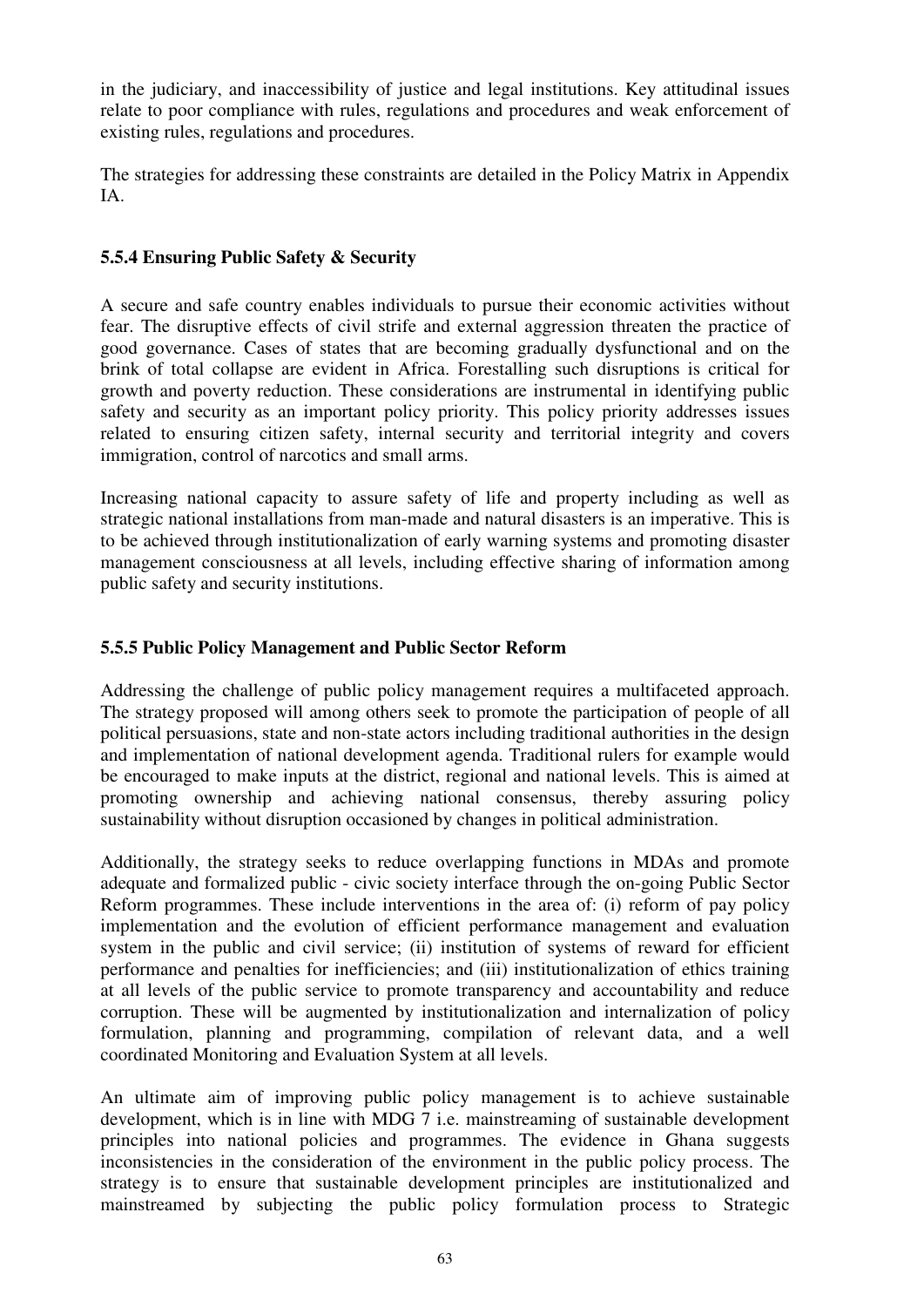Environmental Assessment (SEA).

Public policy is effective if it is evidence-driven. The GPRS II will promote evidence-based decision-making through strengthening of institutions that have the responsibility to generate the appropriate data and information on policy implementation in a timely and a more proactive manner.

## **5.5.6 Fighting Corruption and Economic Crimes**

The government policy on corruption, over the past years has been focused on eliminating malfeasance in public administration, especially those that relate to fraudulent payments and wages. The CHRAJ, SFO, the Audit Service and the Controller and Accountant-General's Department were all supported to perform their statutory duties. Other complementary measures that were taken included; the introduction and stern application of criminal law, promotion of civic education, promotion of the National Integrity Initiative (as a local chapter of Transparency International), and the creation of the Ghana Anti-Corruption Coalition. The Office of Accountability was created in 2003 as an internal corrective body under the Presidency, with the responsibility for identifying and dealing with issues relating to corruption within the Executive.

The incidence of corruption and economic crimes still remains a challenge to good governance. To address this problem, GPRS II proposes a three-pronged approach; (i) reducing opportunities for rent-seeking, (ii) strengthening the capacity of the anti-corruption institutions and the law enforcement agencies; and (iii) encouraging civil society organizations, including the media to play their role effectively. Specific strategies to achieve these objectives are outlined in the attached matrix.

## **5.5.7 Empowering Women**

Disparities among women and men are being reduced as a result of specific interventions at all levels of the economic, political, social and cultural structures. Despite progress made to broaden the space for women in politics and decision-making, a lot more needs to be done. Among the interventions to address the imbalance is the reform of outmoded customs that violate women's rights. The active participation of traditional authorities in this respect cannot be over-emphasized. There is also the need for mainstreaming gender into policy formulation and budgeting processes, supported with proper documentation and analysis of the patterns and magnitude of sex-differentials in key indicators.

Existing gaps in the legal framework that limit the opportunities of women to participate in public decision-making on an equitable basis will be closed. The systematic compilation, analysis and dissemination of gender disaggregated statistics on all aspects of life - social, economic and political, is essential for effective targeting of programme interventions.

#### **5.5.8 Enhancing Development Communication**

The lack of a coherent communications strategy has been identified as one of the major limitations of GPRS I.

The main challenges therefore are the management of information both quantitative and qualitative – inter/intra institutional frameworks and the lack of adequate database for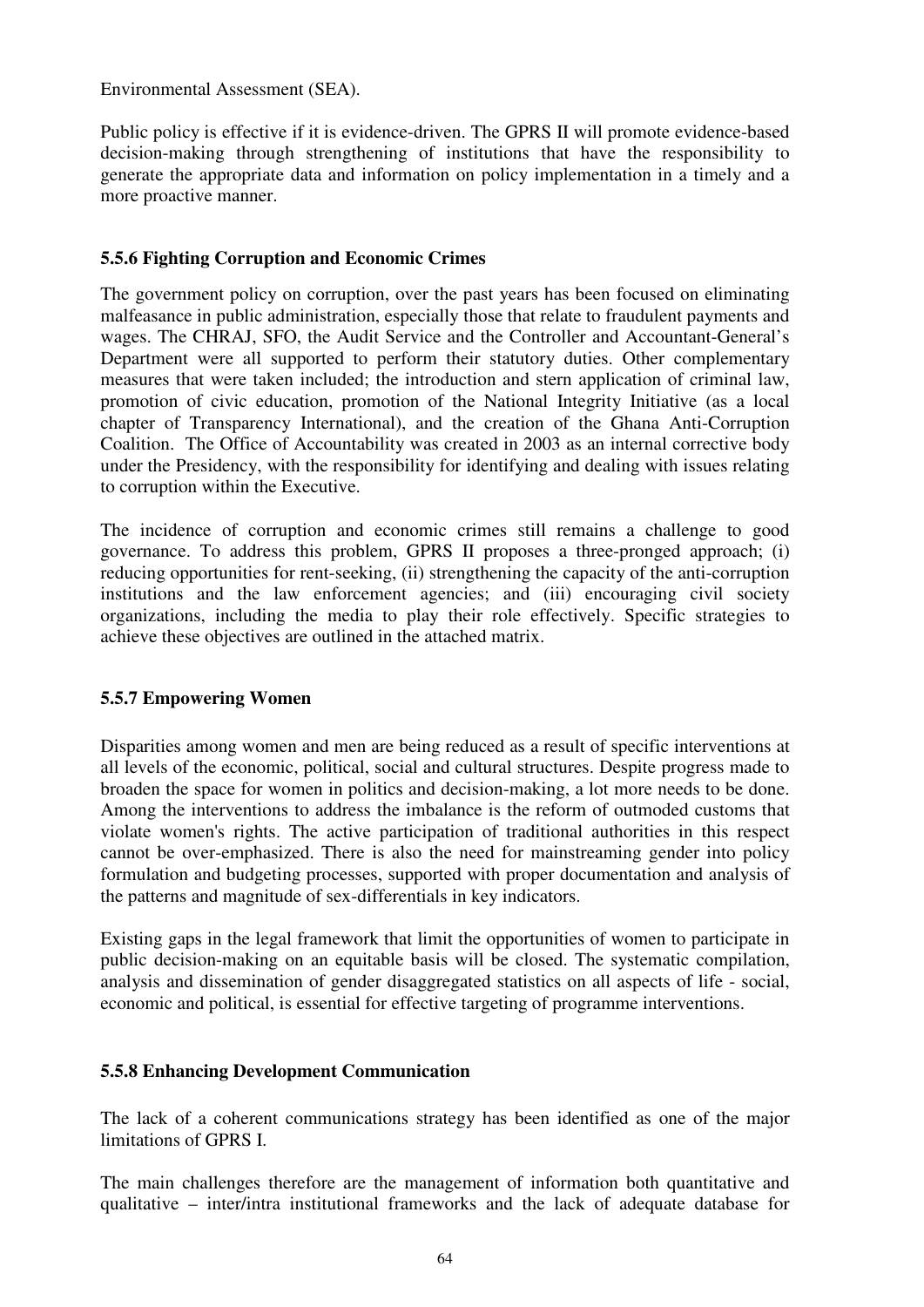planning. The key strategy is to ensure implementation of existing communication strategies at all levels while promoting the development of modern information management system including e-governance and the application of ICT in the information flow. Strategies to strengthen the critical role of the media in enhancing development communication will be promoted.

## **5.5.9 Promoting Civic Responsibility**

Civic responsibility involves understanding what it takes to be a good citizen, as well as acceptable attitudes and behaviour within the society and at workplaces that promote sustainable national development. The increasing over-dependence on government by communities for the provision of all basic necessities of life undermines ownership, maintenance and the sense of civic responsibility for sustaining development initiatives. Over the years, state and non-state institutions have played various advocacy roles in integrating civic responsibility in the body politic; however a lot remains to be done with respect to indiscipline and disregard for laws, poor work ethics and attitudes, irresponsible conduct of adults and lack of a sense of patriotism. To address these issues a number of strategies both at the formal and the informal level will be pursued.

In the public domain, rules and regulations will be enforced systematically in all spheres, including school, workplaces, on the streets, in religious institutions, etc. Also measures will be instituted to reward responsible behaviour. Institutions including National Commission for Civic Education will be strengthened to pursue advocacy roles in this regard.

The return of society to traditional values of neighbourly conduct, respect for authority, honesty and integrity, will be pursued through the full implementation of Ghana Cultural policy. In addition the formal and informal institutions of socialization and learning will be supported to perform their roles as channels of change. At the community level, traditional authorities would be empowered to actively participate in ensuring responsible civic behaviour. Additionally, civic education materials taught in basic schools will be expanded to include civic responsibilities. Partnership with the public media will be strengthened to promote civic responsible behaviour.

## **5.6 ECONOMIC GOVERNANCE**

Lessons learnt from the implementation of GPRS I point to the attainment of generally positive targeted economic indicators. However there is the need to sustain these gains, while introducing new initiatives where necessary to support accelerated growth and poverty reduction.

The priorities for enhancing Economic Governance under GPRS II will focus on Fiscal Policy Management, Monetary Policy Management and International Trade Management.

## **5.6.1 Fiscal Policy Management**

Ongoing initiatives elaborated in GPRS I will be enhanced. The strategies will focus on improving public expenditure management, promoting effective debt management, and improving fiscal resource mobilization.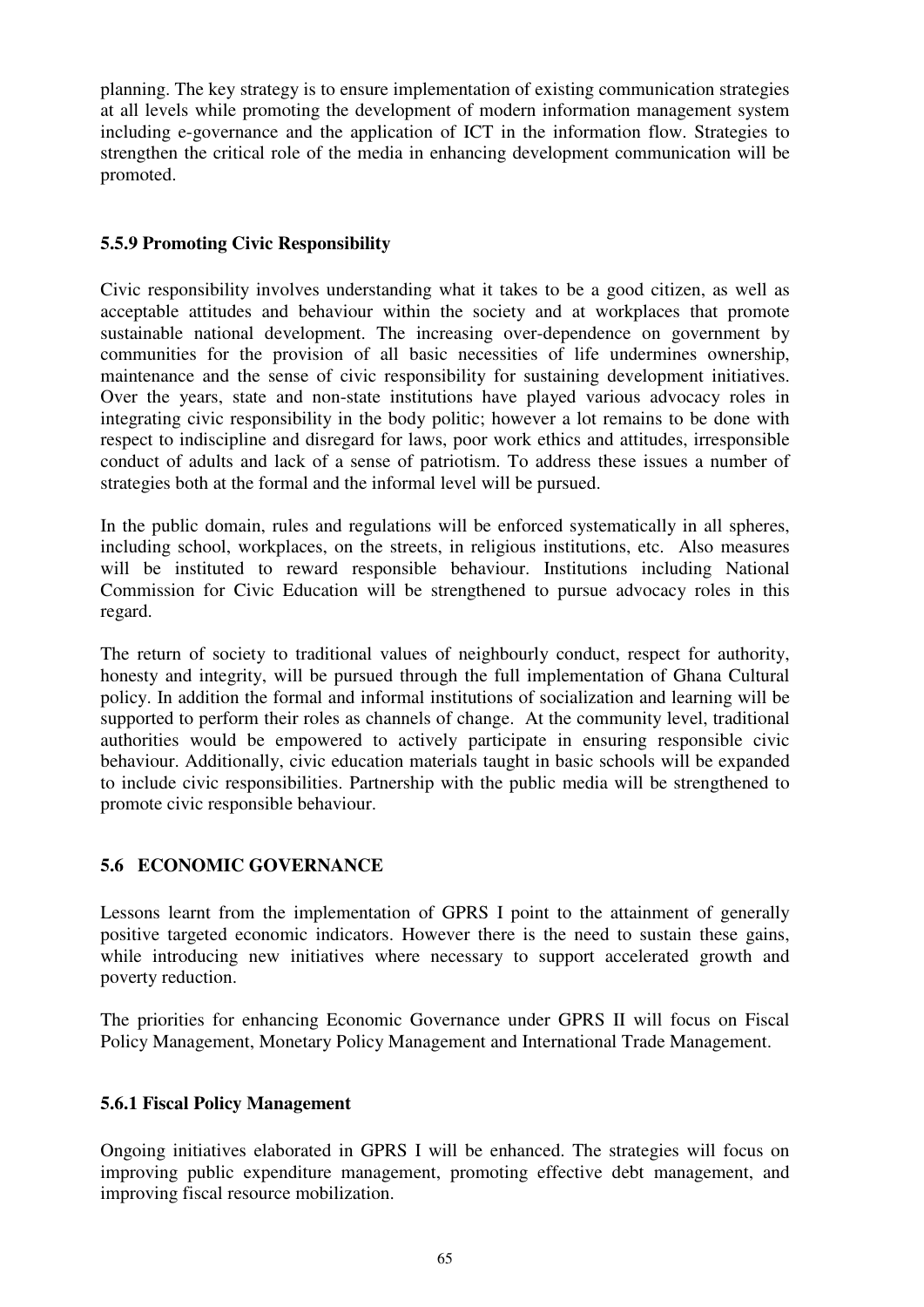## *Improving Public Expenditure Management:*

Efforts will be intensified to further improve public expenditure management started under the GPRS I such as the adoption of computerised accounting and financial management systems. The MTEF and PUFMARP initiatives will be reviewed and refinanced with a view to further strengthening its implementation. The BPEMS will also be fully implemented.

Other strategies will include developing a more effective mechanism for data collection, commitment control and procurement, transparency in the use of special statutory funds, enforcing budget controls on the State Owned Enterprises (SOEs) and strengthening payroll management.

#### *Promoting Effective Debt Management:*

Considerable success has been achieved in restructuring and reducing the domestic debt stock. The domestic debt management efforts will be continued to further reduce and stabilise the domestic debt to stem the increase in interest payments and achieve the desired decline in real interest rates.

This requires more effective mechanisms to monitor the debt stock, restructure the domestic debt to ensure a greater balance between short and long-term debt instruments re-direct more resources to reduce the size of the domestic debt and limit domestic borrowing.

## **5.6.2 Improving Fiscal Resource Mobilization**

Achieving higher levels of growth and poverty reduction requires increasing revenue generating capacities to finance and sustain the growth and poverty reduction efforts.

The strategies include: minimize revenue leakages in all revenue collection agencies; review and revise existing taxes, fees and user charges; strengthen the capacities of revenue collecting agencies; and strengthening the District Assemblies for improved tax collection.

#### **5.6.3 Monetary Policy Management**

Monetary policy management will continue to focus on price and exchange rate stability. This is to further reduce inflation, minimise exchange rate fluctuations and promote the efficient operation of the banking and credit systems. The Bank of Ghana will work to remove the inefficiencies in the management of the financial sector in order to allow for a well functioning sector which impacts positively on growth and poverty reduction.

Government in pursuit of monetary policy will continue to use open market operations and adjustments in the prime rate to achieve its objectives. The thrust of monetary policy will be on market-oriented policy measures that will allow for smooth functioning of the financial system, in addition to creating a more diversified financial sector and improved access to financial services. The effective functioning of the Monetary Policy Committee (MPC) will be ensured to: achieve price and exchange rate stability; improve liquidity management; establish an efficient inter-bank foreign exchange market; and improve the institutional, legal and regulatory framework for monetary management. In addition the establishment of a central securities depository for government securities, enactment of long-term savings law for private pension and housing schemes, and improvement in the administrative framework for micro finance will be central to monetary policy.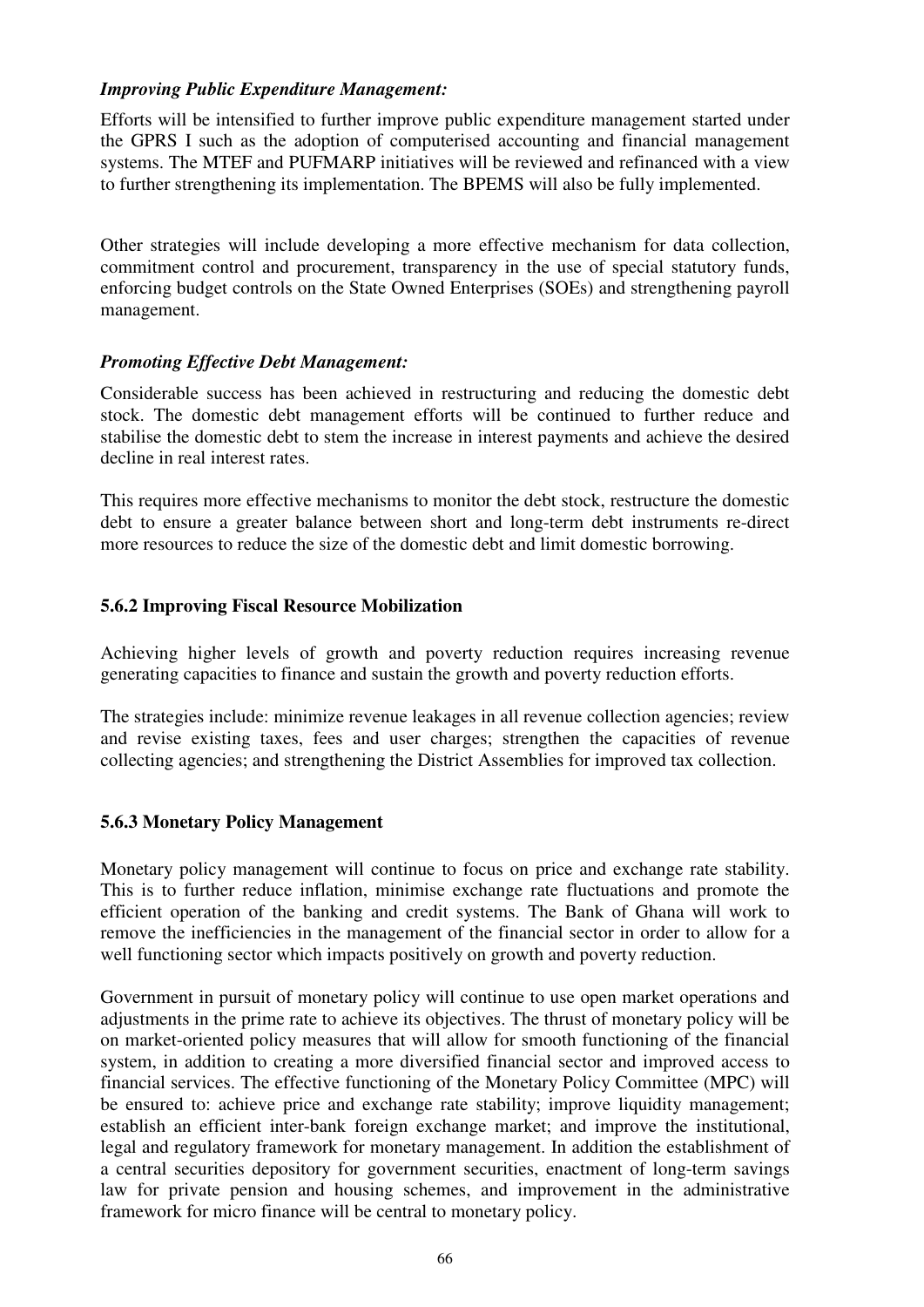Given the growing importance of foreign remittances in the Ghanaian economy, policies aimed at reducing the cost of remittances (both implicit and explicit) as well as those aimed at channelling remittances through the formal sector will be pursued.

#### **5.6.4 International Trade Management**

The main governance issues underlying international trade management within the framework of trade liberalization are related to international treaties, agreements, market access, trade barriers, dumping, among others. A comprehensive Trade Policy has been developed for Ghana that provides guidelines for the implementation of government's domestic and international trade agenda. The policy is set within the context of Ghana's long-term strategic vision of achieving middle-income status by 2015 and also becoming a leading agro-industrial country. The fundamental principle underlying the Trade Policy is the recognition of the private sector as the engine of growth with government providing a trade-enabling environment to actively stimulate private sector initiatives.

GPRS II will promote the elimination of constraints to international trade including: reduce the administrative bottlenecks associated with the export and import processes; minimize the incidence of "dumping"; diversify and increase the export base; promote new areas of competitive advantage; continue to take full advantage of preferential access to markets (AGOA, EU-ACP); engage fully in multi-lateral trade negotiations; and set up information system to track and measure progress in these areas.

## **5.7 GOOD CORPORATE GOVERNANCE**

The quality of corporate governance practices has a direct impact on accelerated growth and poverty reduction. The recent events leading to business failures around the world and the misapplication of public funds in Ghana have reinforced the need for effective corporate governance. The strategic direction in this regard will be to: promote an enabling environment and effective regulatory framework for corporate management; ensure that corporations act as good corporate citizens with regard to human rights, social responsibility and environmental sustainability; promote the adoption of codes of good business ethics in achieving the objectives of the organization; ensure that corporations treat all their stakeholders in a fair and just manner, and; provide for accountability of corporations and directors.

#### **5.8 PROMOTING EVIDENCE-BASED DECISION MAKING**

Availability of relevant and timely statistics is critical to enabling conditions for policy development and assessment that allow for measuring inputs, outcomes, and impacts. Relevant, reliable statistics convey the clearest message with regards to policy intention, evidence-based outcome, effectiveness, and accountability of the government. They are also the most effective means to empower and facilitate the public's participation in the national development process, and ensure transparency and accountability, including policy dialogue, policy formulation, monitoring of implementation, and evaluation of the outcomes.

A major challenge to strengthening the data base for policy formulation and decisionmaking is how to shift from the existing practise of using a fragmented set of uncoordinated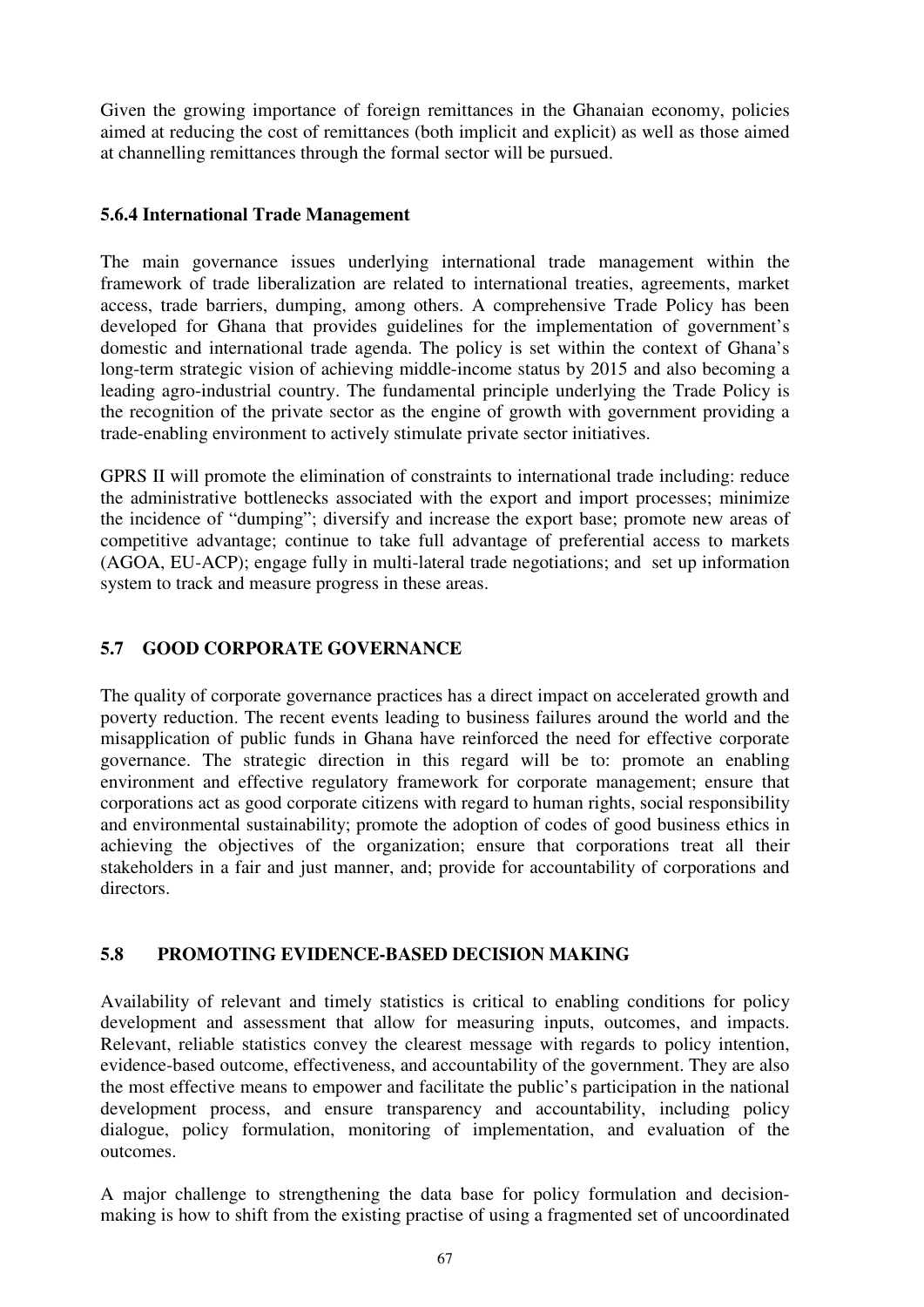statistical programmes to a national statistical system with coherent and integrated activities, and harmonized methodologies. This will ensure that consistent definitions are used and comparable statistics are produced and disseminated.

Strategies to address this issue will include strengthening of the national statistical system to generate good-quality and consistent data on the key areas of the GPRS II, including in particular, the development of economic indicators.

Among the activities to upgrade the performance of the national statistical system and ensure transparency and accountability are: rationalizing the production of data within the statistical system, defining the roles and mandates of the various data producing institutions, adopting common definitions, methods and classifications; a review of the Statistical Law and adoption of a statistical master plan; and application of international standards and good practices system-wide, including the United Nations Principles for Official Statistics and the IMF's General Data Dissemination Standards.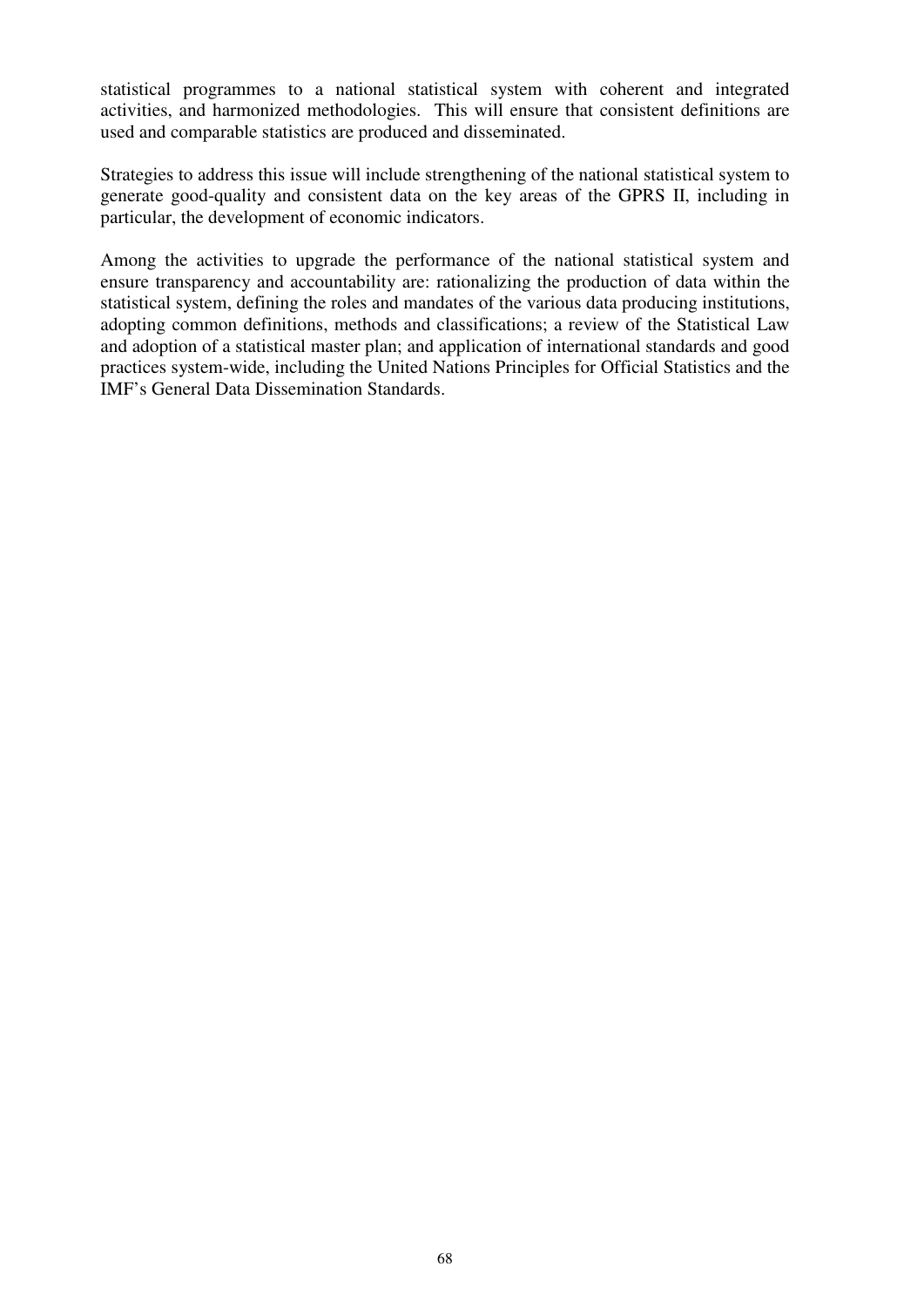# **CHAPTER SIX**

# **MONITORING AND EVALUATION**

## **6.1 INTRODUCTION**

Monitoring and Evaluation (M&E) has served as an essential management tool in the GPRS I, and will provide an additional impetus both in the pursuit of policy, programme and project effectiveness and to ensure accountability, responsiveness and transparency in the allocation of resources in GPRS II.

## **6.2 REVIEW OF M&E SYSTEM UNDER GPRS I**

A comprehensive GPRS Monitoring and Evaluation Plan was formulated to support the implementation of GPRS I. Key policy initiatives under the plan included the following;

- development of institutional framework for coordinating the system, including analysis and mode of reporting on the progress on GPRS implementation to different stakeholders, including Government, civil society and development partners
- establishment of monitoring indicators against GPRS baselines and core targets
- establishment of special indicators to facilitate the tracking of the HIPC, Millennium Development Goals (MDGs), and the Medium terms priorities.
- studies to enhance the knowledge and data base for the conduct of objective impact analysis of GPRS (i.e. PSIAs).
- plans for dissemination and a communication strategy were adopted, based on sound understanding of the key stakeholders, the information they required from the monitoring and evaluation system, how best to communicate with them, and what range and style of outputs should be produced.
- wider stakeholder participation (government, parliament, NGOs, CSOs, private sector) in monitoring progress of the GPRS was agreed in the Monitoring and Evaluation Plan

## **6.2.1 Key Achievements**

M&E Institutional Arrangements: The following groups were established to support the implementation of the GPRS I Monitoring and Evaluation Plan: (i) The National Intra-Agency Poverty Monitoring Groups (NIPMG) chaired by representatives of MDAs (ii) GPRS Dissemination Committee; and (iii) The PSIA Technical and Advisory Committees.

Five NIPMG based on the GPRS I thematic areas have been established at the national level. These groups are inter-sectoral and include both governmental and non-governmental representatives selected for their expertise in a specific thematic area. To deepen the M&E institutional arrangements, Regional poverty monitoring groups have been established as well.

M&E Communication Strategy: A comprehensive communication strategy was developed at the end of the third quarter of 2003, to inform and educate all stakeholders about the GPRS and the APRs findings. In addition, the interaction with civil society organisations (CSOs) has been improved to enhance the mechanism of effective representation in the M&E process.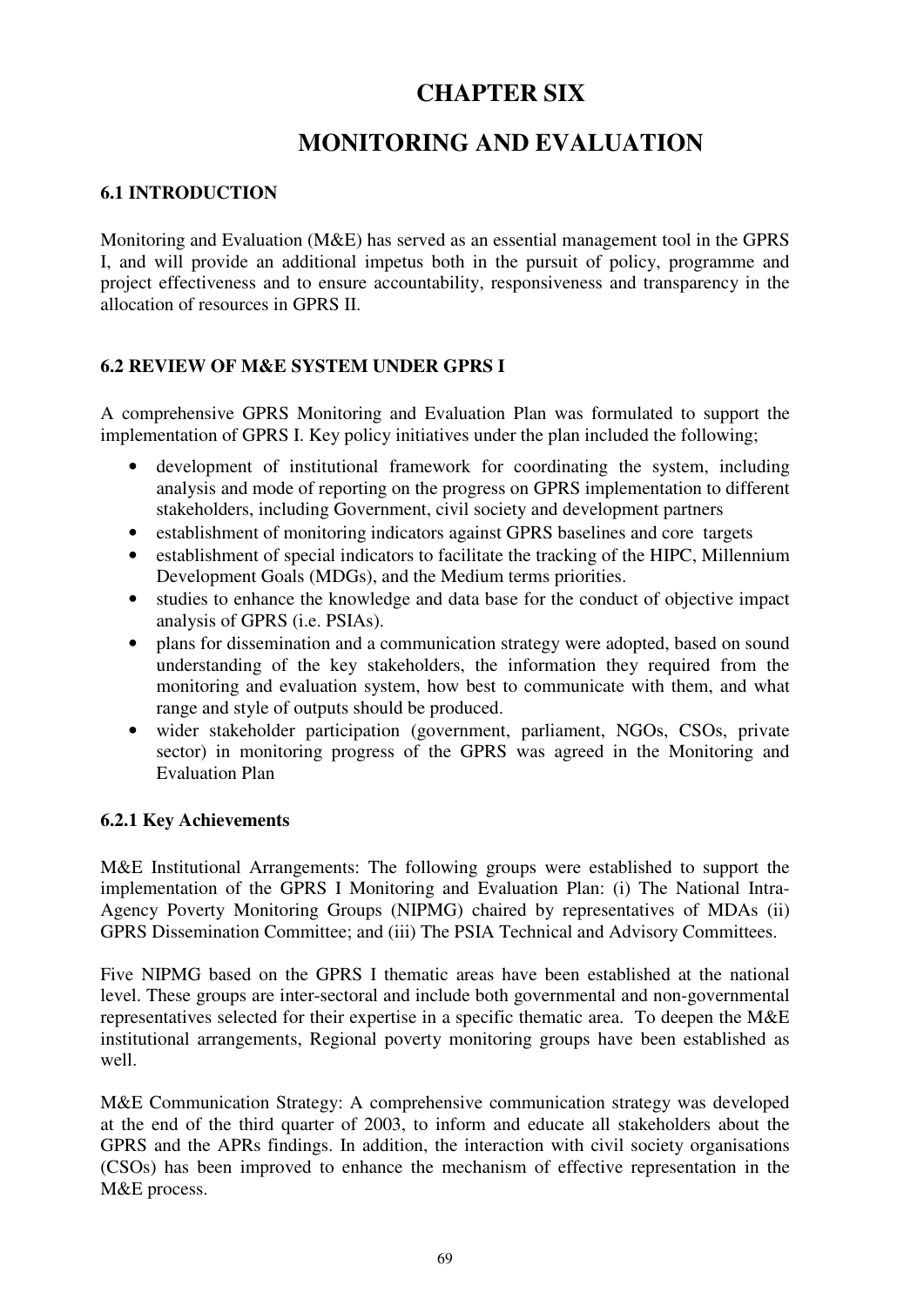Monitoring the GPRS Indicators: The Annual Progress Report (APR) has provided the key platform for the monitoring and evaluation of progress towards the achievement of GPRS targets as well as the outcomes and impacts of government policies. Three successions of APRs (2002, 2003 and 2004) have been prepared and widely disseminated. The recommendations from these reports have influenced the respective annual national budgets and the formulation of GPRS II.

As part of the process of determining the impact of the socio-economic policies on the poor, poverty and social impact analysis (PSIAs) studies were also undertaken. The National Development Planning Commission (NDPC) with the support of development partners has commissioned five PSIAs to ascertain the impacts of selected policy reforms implemented under the GPRS.

## **6.2.2 The Challenges**

 $\overline{a}$ 

Among the lessons drawn from the implementation of the current M&E system are the severe institutional and technical capacity constraints and the fragmented set of uncoordinated information, both at the national and sub-national levels that confront the development of an effective and efficient M&E system. The two key institutions, the National Development Planning Commission (NDPC) and the Ghana Statistical Service (GSS), continue to depend on the existing systems of MDAs, who are the primary sources, of information. These systems which have been in place over different time spans reflect a variety of approaches to sector specific monitoring and varying degrees of success. Another level of contribution lies with the regional and district level institutions, embodied in the District Assemblies.

#### **6.3 STRENGTHENING THE M&E SYSTEM UNDER GPRS II**

In spite of the achievements in M&E for the GPRS I, more is needed to ensure that the system is firmly established, recognized and accepted by all, with full participation and contribution of all stakeholders. The key institutions need to be strengthened and empowered to lead the process and sustain the system with continuous flow of timely, reliable, accurate and relevant information that will be used to track progress. A common, centrally located database will be established for the storage and retrieval of basic data for the country as a whole, and also by regions and districts, providing easy assess to all stakeholders, of which a national database in the form of  $(Ghanalnfo)^5$  is the core.

The primary goal of the M&E System under GPRS II is to facilitate the tracking of progress and effectiveness, as well as to identify bottlenecks associated with the implementation of the Strategy. The proposed system, which forms an integral part of the GPRS II, would have the following specific objectives:

- reinforcing institutional arrangements with adequate capacity to support and sustain effective monitoring and evaluation
- strengthening and effectively coordinating existing mechanisms for monitoring and evaluating the effectiveness of public sector service delivery
- evolving an efficient system for generating relevant, reliable and timely quantitative and qualitative information

<sup>&</sup>lt;sup>5</sup> GhanaInfo is a comprehensive and up to date national socio-economic database system that was launched in Ghana in July 2005. It is expected, among others, to increase availability of up-to-date indicators for monitoring the implementation of GPRS II.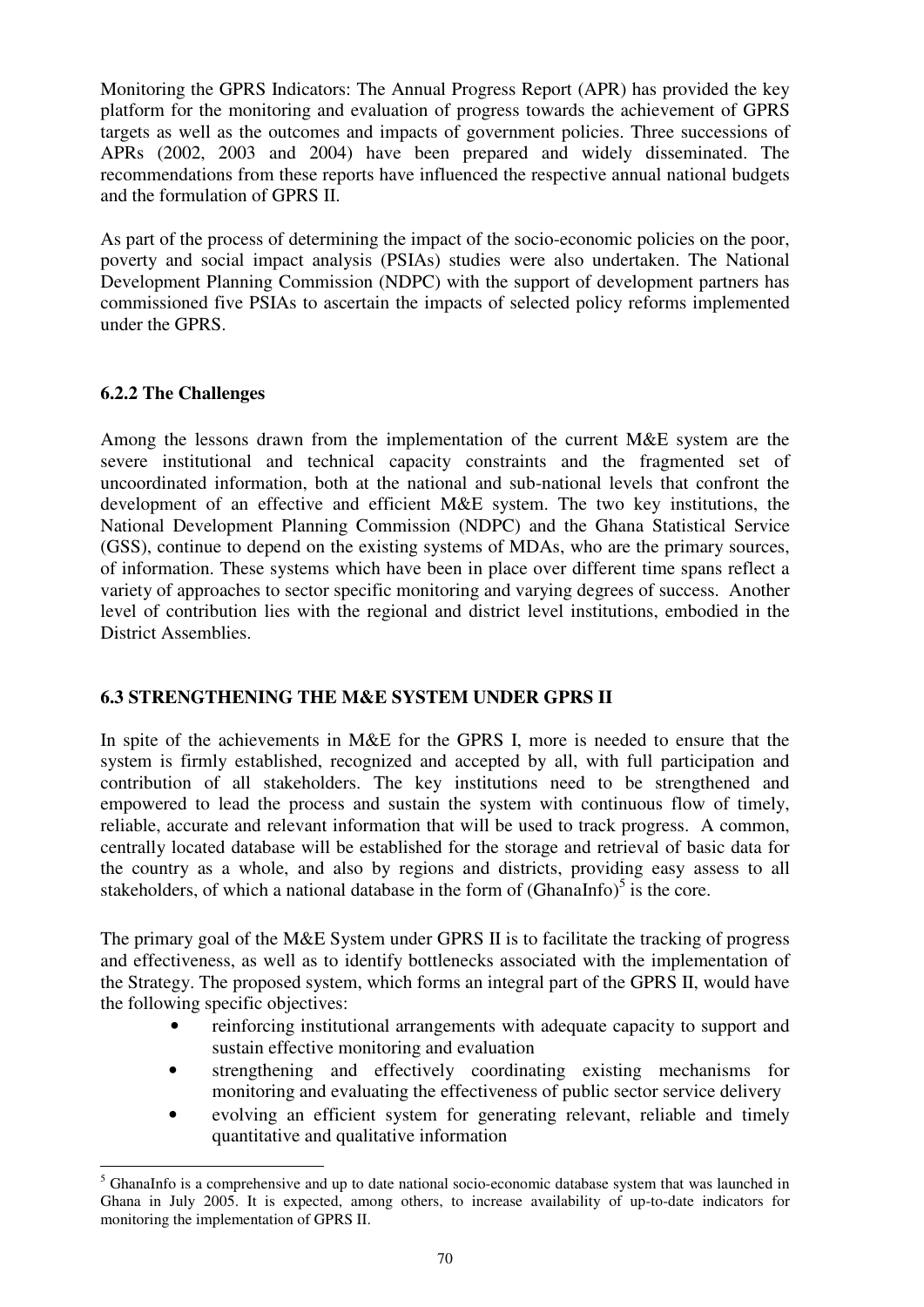- managing an effective feedback mechanism that make statistical information available in useable form to government and civil society
- ensuring a holistic approach to M&E that would include monitoring of inputs (notably resource allocation and use), as well as processes and outputs, in addition to evaluating the outcomes of programmes/ projects.
- fostering participatory M&E
- improving coordination between CMAs and MDAs to strengthen demand for M&E.

## **6.3.1 Reinforcing institutional arrangements**

The key institutions involved in the participatory M&E system includes: Office of the President, Parliament, NDPC, Ministry of Finance and Economic Planning, Ghana Statistical Service, PPMEDs of MDAs, National Inter-Agency Monitoring Groups, Regional Monitoring Groups, District Monitoring Groups and Civil Society Organisations. The technical responsibility for coordinating the system rests with NDPC in active collaboration with GSS.

In conformity with the decentralization policy, it is important that all district assemblies have staff on their team representing these two institutional components of the M&E system.

To ensure improved implementation of the M&E plan the institutional arrangements currently in place will be reviewed to identify ways of strengthening roles and institutional capacities.

#### **6.3.2 Strengthening and effective coordination of existing mechanisms**

Greater coordination is needed between the key government agencies including the Office of President, NDPC, MOFEP, GSS, MLGRD and the other MDAs. This includes better information flow and incentives for monitoring and evaluation at all levels. There is therefore the need to build the capacities and develop the expertise in these key institutions for effective coordination and sustainability of the M&E system.

#### **6.3.3 Evolving an efficient system for evidence-based monitoring and evaluation:**

Adopting an evidence-based M&E systems will mean ensuring a holistic approach to M&E that would include monitoring of inputs (notably resource allocation and use), as well as processes and outputs, in addition to evaluating the outcomes of programmes/ projects. Essential to the M&E plan is the selection of core indicators to be used in tracking the performance of the GPRS II implementation. Indicators will be disaggregated to a level appropriate for proper tracking of differential impact of poverty with respect to districts, gender, and ecological zones. Data collected during the implementation of GPRS I and other existing reports and surveys will form the basis for developing indicators, where appropriate, for GPRS II.

The Ghana Statistical Service (GSS) will oversee data collection and compilation activities across government institutions. The GSS will therefore continue to take the lead role in all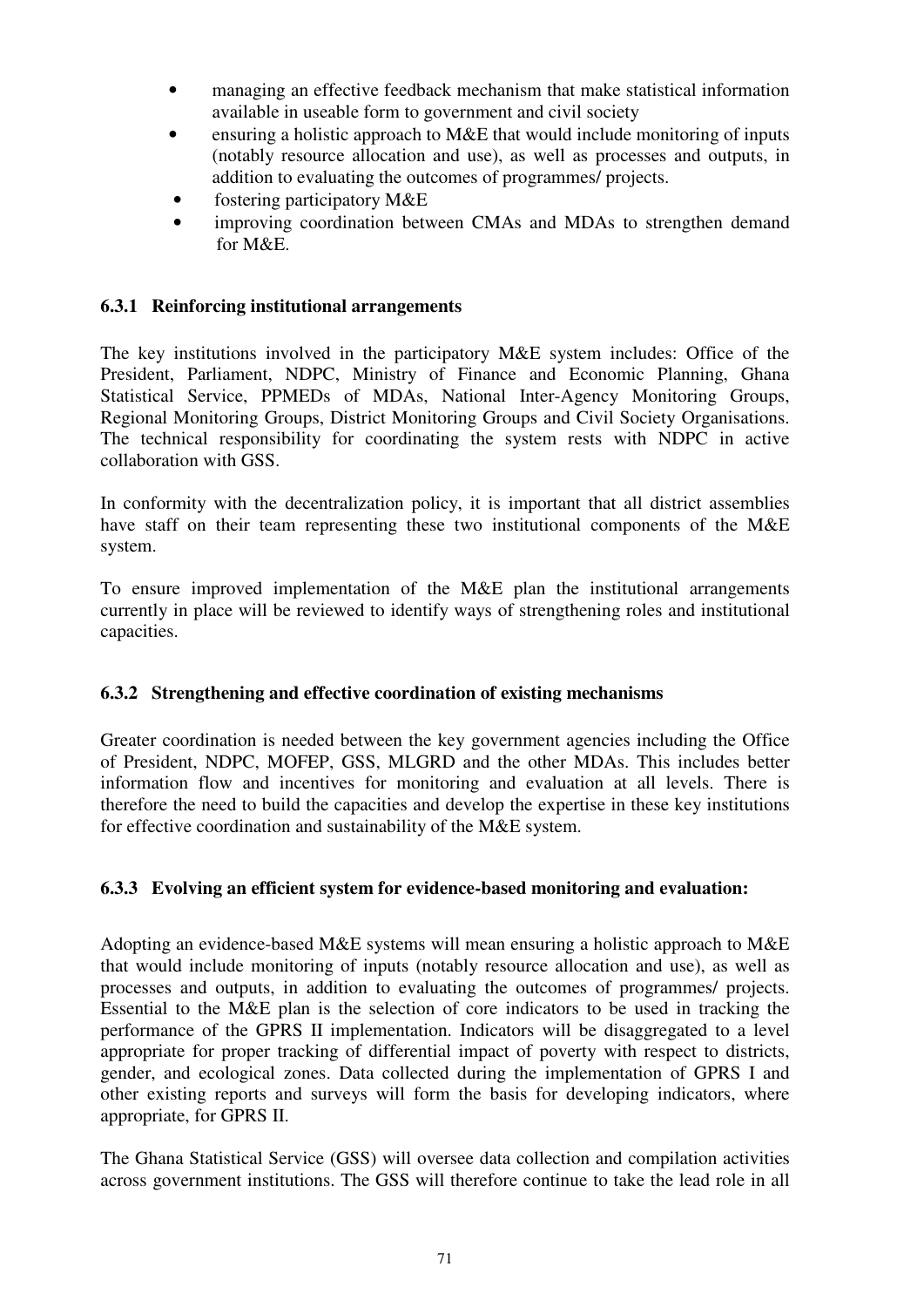major surveys and in the systematic compilation of statistics and indicators from all major sources of data, i.e., censuses, sample surveys, and administrative records.

A crucial component of evidence-based M&E is the management of effective feedback mechanisms which is in turn contingent upon a good data dissemination system founded on a comprehensive database. At present, though the Ghana Statistical Service does not produce enough statistics to meet the wide range of needs, the limited data available through censuses and surveys are underutilized, and are generally not made available to users who could add value to the statistics through their research and policy analysis. Moreover, most MDAs collect administrative information that can be processed to generate valuable statistics. More concerted effort would need to be made to harness the potentials of these rich sources of data.

The GhanaInfo will be the software for the compilation and dissemination of indicators required for monitoring GPRS II at the district, regional and national levels. A National Expenditure Tracking System (NETS) has been developed by the Ministry of Finance and Economic Planning and the Accountant General's Department to capture all sources of public sector funds and expenditure. This system is being rolled out to MDAs. The NETS will serve as a useful link for the monitoring (at least on expenditure or inputs) of the implementation of the GPRS when harmonization of GPRS format with the MTEF budget format is completed.

#### **6.3.4 Ensuring participatory monitoring and evaluation**

Under GPRS II a participatory M&E mechanism will be implemented by deploying the knowledge resources of a wide of stakeholders including central and local governments, NGOs, civil society organisations, the private sector, the academic community and, especially, poor people themselves in the monitoring and evaluation processes. This will be achieved through consultative mechanisms including Citizen's Report Cards and independent results elicited from the African Peer Review Mechanism (APRM) which periodically assesses the performance of Government interventions and their impact on growth and poverty reduction.

Dissemination of information on growth and poverty reduction will continue to be a key component of the monitoring and evaluation plan. Efforts will be made to ensure that timely information is available in the right form to meet the needs of stakeholders, including development partners.

Regular Bulletins will be prepared and disseminated by PPMEDs and MMDAs to inform stakeholders on the status of M&E activities. Annual Progress Reports (APRs) will continue to be produced in the first quarter of each year by the National Development Planning Commission. The report will summarise the movements of significant indicators during the year, including the Millennium Development Goals, the District Assemblies' Common Fund, and the disbursement and utilization of HIPC funds.

A central repository of relevant documentation on the GPRS will be established at the NDPC.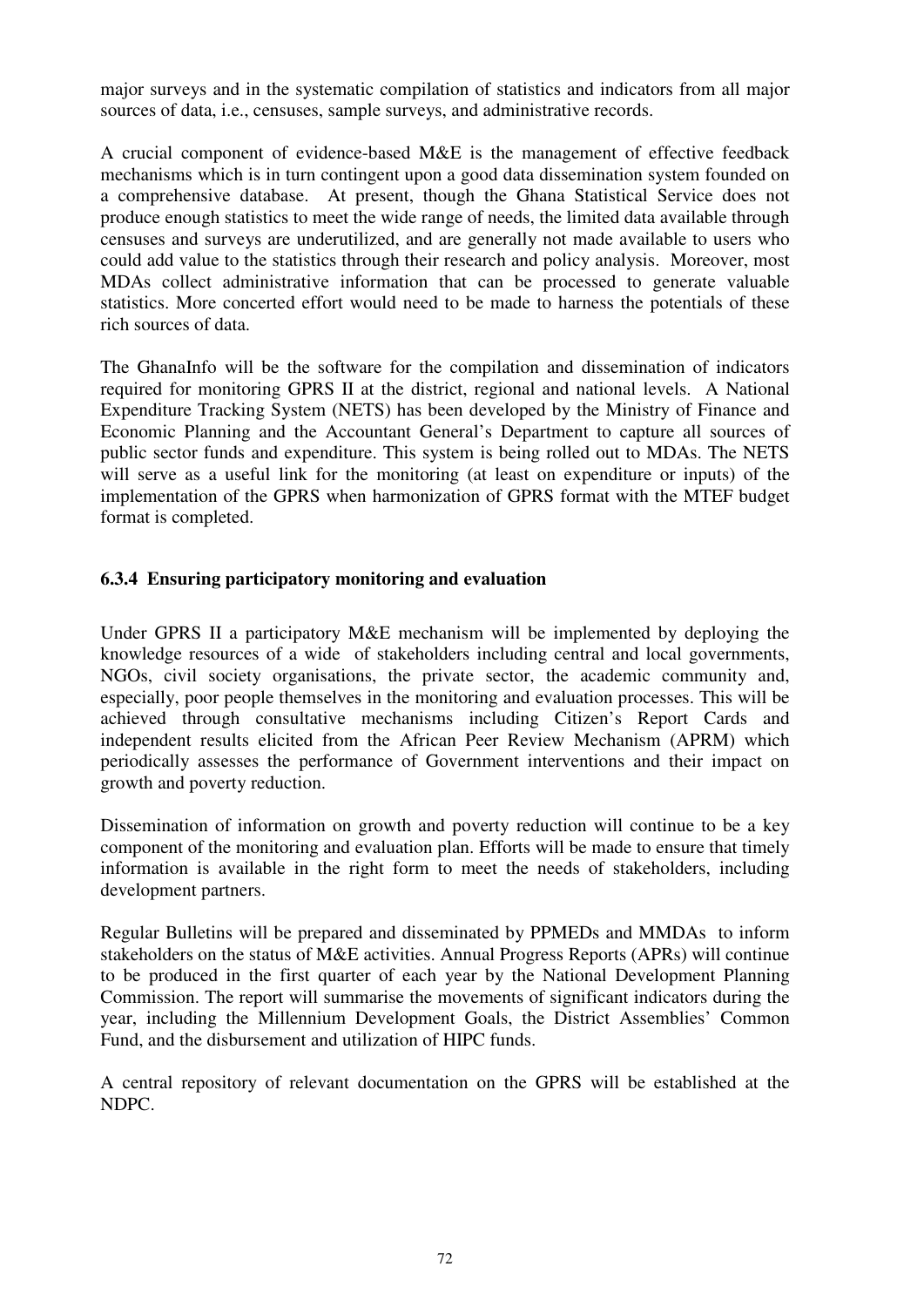# **CHAPTER SEVEN**

# **FINANCING THE GPRS II**

## **7.1 The Resource Envelope**

The resource envelope comprises both domestic and external sources of financing. In each of the four years within the GPRS II period, budgetary resources will constitute an average of 35 percent of annual GDP. Domestic revenue sources make up some 23 percent of GDP, while grants from bilateral and multilateral sources constitute about 5.5 percent of GDP. The remaining 6.5 percent is expected to come from divestiture receipts, programme loans and exceptional financing arrangements.

It is envisage that Ghana would gradually wean itself off excessive reliance on donor budgetary support. This will entail intensified domestic revenue mobilization that will not damage Ghana's competitiveness within a tax framework ascertained as fair by taxpayers, especially by corporate enterprises. Although the potential for additional domestic resource mobilization appears to be circumscribed, efforts will be directed at increased tax revenue mobilization at the margin through three main areas, viz:

- broadening the tax base to raise the tax GDP ratio with minimal additional tax increases after critical impact analyses
- elimination of exemptions and loopholes in the tax system, and
- strengthening of tax administration, especially in areas where efficiency gains have not been fully explored exhausted, such as customs and the informal sector.

With regard to external inflows, it is expected that HIPC savings and other debt relief as well as resources from the Millennium Challenge Account will be channelled to augment domestic resources. Proceeds from the MCA Compact, in particular, will largely enhance the financing of transport and irrigation facilities required to promote integrated agricultural development. With the current improved sovereign ratings and the deepening and sustenance of political and economic governance, Ghana can take advantage of resources on the international capital market by issuing sovereign bonds.

Additionally, the financial environment is expected to improve significantly with the implementation of the Financial Sector Strategic Plan. This initiative will impact positively on the mobilization of domestic savings for the strengthening of the private sector. Two key policy instruments, namely, the long term savings schemes, and the Venture Capital funds will be instituted to strengthen the financial environment for the implementation of the GPRS II.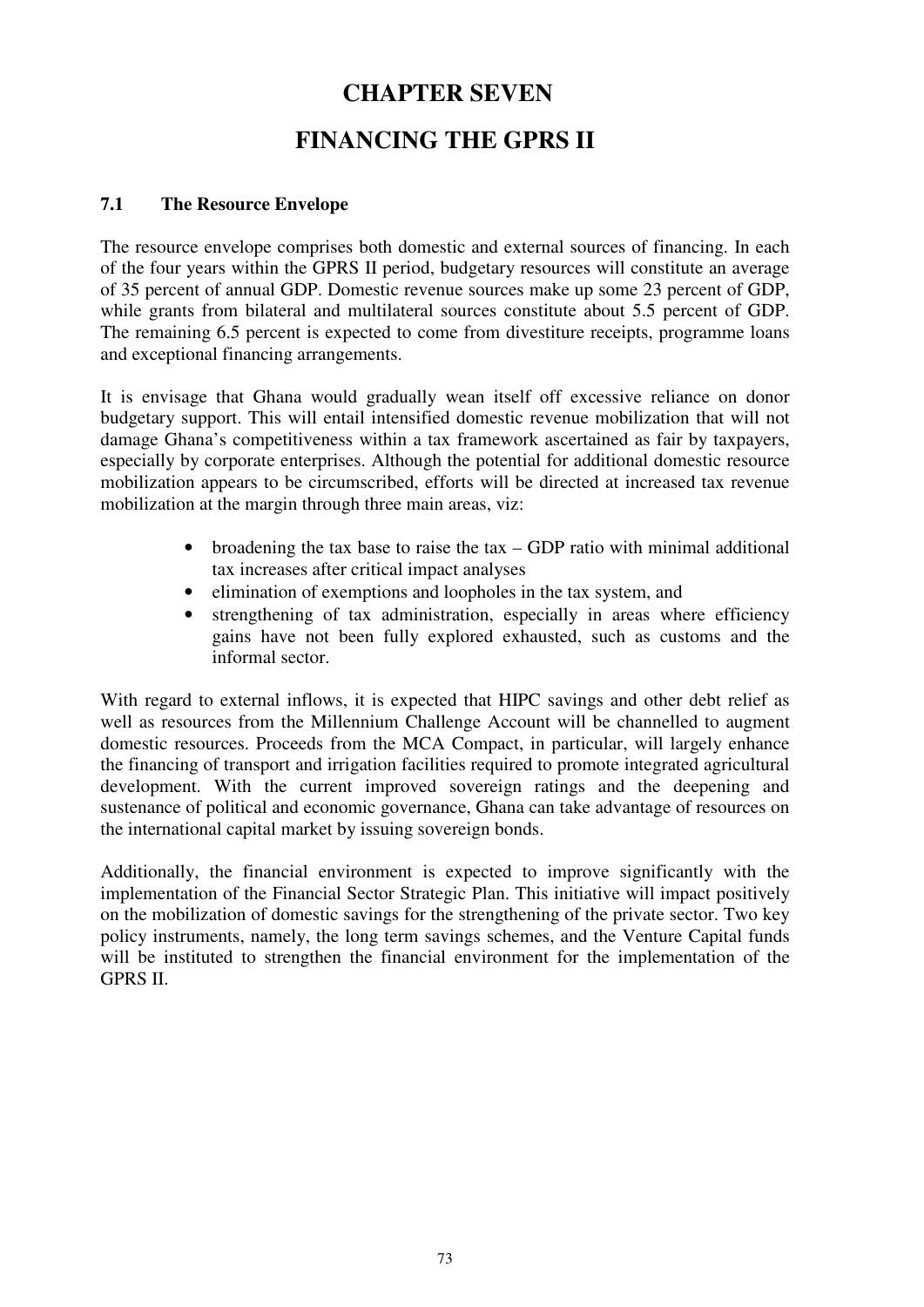|                                                                                                                           | 2005                       | 2006                             | 2007                          | 2008                          | 2009                          |
|---------------------------------------------------------------------------------------------------------------------------|----------------------------|----------------------------------|-------------------------------|-------------------------------|-------------------------------|
|                                                                                                                           | Proj. Outturn<br>$(Q1-Q4)$ | <b>Budget</b><br><b>Estimate</b> | Projected<br><b>Estimates</b> | Projected<br><b>Estimates</b> | Projected<br><b>Estimates</b> |
| <b>Total Payments</b>                                                                                                     | 35,672.2                   | 38,972.9                         | 44,767.4                      | 49,828.7                      | 55,135.9                      |
| <b>Statutory Payments</b>                                                                                                 | 12,217.6                   | 13,993.2                         | 13,035.1                      | 13,637.4                      | 14,775.1                      |
| <b>External Debt Service</b>                                                                                              | 3,610.0                    | 4,537.4                          | 3,404.5                       | 3,417.5                       | 3,898.6                       |
| Principal 1/                                                                                                              | 2,608.0                    | 3,473.1                          | 2,452.9                       | 2,447.1                       | 2,778.4                       |
| Interest                                                                                                                  | 1,002.0                    | 1,064.3                          | 951.6                         | 970.3                         | 1,120.1                       |
| <b>Domestic Interest</b>                                                                                                  | 2,470.6                    | 2,426.8                          | 1,607.9                       | 1,187.4                       | 848.5                         |
| <b>District Assemblies Common Fund</b>                                                                                    | 1,069.9                    | 1,204.3                          | 1,443.7                       | 1,607.8                       | 1,780.4                       |
| <b>Transfers to Households</b>                                                                                            | 2,927.8                    | 3,340.6                          | 3,789.4                       | 4,280.8                       | 4,759.7                       |
| Pensions                                                                                                                  | 613.8                      | 705.9                            | 804.5                         | 911.0                         | 1,012.9                       |
| Gratuities                                                                                                                | 356.0                      | 409.4                            | 466.6                         | 528.4                         | 587.5                         |
| Social Security                                                                                                           | 618.8                      | 711.6                            | 793.2                         | 887.9                         | 987.2                         |
| National Health Fund (NHF)                                                                                                | 1,339.2                    | 1,513.7                          | 1,725.1                       | 1,953.5                       | 2,172.1                       |
| <b>Education Trust Fund</b>                                                                                               | 1,175.6                    | 1,386.3                          | 1,538.4                       | 1,727.1                       | 1,912.7                       |
| <b>Road Fund</b>                                                                                                          | 883.3                      | 1,068.9                          | 1,251.2                       | 1,416.8                       | 1,575.3                       |
| <b>Petroleum-related Fund</b>                                                                                             | 80.3                       | 28.9                             | 0.0                           | 0.0                           | 0.0                           |
| <b>Discretionary Payments</b>                                                                                             | 23,454.6                   | 24,979.7                         | 31,732.4                      | 36,191.4                      | 40,360.9                      |
| Personal Emoluments (MDAs-Item 1)                                                                                         | 8,683.1                    | 9,990.0                          | 11,129.7                      | 12,458.2                      | 13,851.9                      |
| Administration (MDAs-Item 2)                                                                                              | 1,613.0                    | 2,186.8                          | 2,507.0                       | 2,853.0                       | 3,184.0                       |
| Service (MDAs-Item 3)<br>Domestic Investment (Item 4) (Excl.                                                              | 969.6                      | 808.8                            | 927.3                         | 1,055.2                       | 1,177.6                       |
| <b>Statutory Funds)</b>                                                                                                   | 1,427.9                    | 1,684.8                          | 3,200.3                       | 4,783.7                       | 8,484.4                       |
| <b>Net Lending</b>                                                                                                        | 98.0                       | 39.5                             | 0.0                           | 0.0                           | 0.0                           |
| New Loans<br>Loan Recoveries                                                                                              | 98.0<br>0.0                | 39.5<br>0.0                      | 0.0<br>0.0                    | 0.0<br>0.0                    | 0.0<br>0.0                    |
| Foreign-financed Investment (Item 4)                                                                                      |                            | 6,251.8                          |                               |                               | 10,791.0                      |
| <b>Strategic Oil Stocks</b>                                                                                               | 5,790.0<br>145.0           | 145.0                            | 8,279.3<br>145.0              | 9,646.9<br>145.0              | 145.0                         |
| VAT refunds                                                                                                               | 72.0                       | 100.0                            | 111.0                         | 124.6                         | 138.0                         |
| <b>Outstanding Commitments</b>                                                                                            | 1,117.7                    | 347.0                            | 97.0                          | 0.0                           | 0.0                           |
| Roads                                                                                                                     | 100.0                      | 100.0                            | 0.0                           | 0.0                           | 0.0                           |
| Non-roads                                                                                                                 | 1,017.7                    | 247.0                            | 97.0                          | 0.0                           | 0.0                           |
| <b>Utility Price Subsidies</b>                                                                                            | 412.0                      | 0.0                              | 0.0                           | 0.0                           |                               |
| o/w TOR's Under-recovery                                                                                                  | 412.0                      |                                  |                               |                               | 0.0                           |
| <b>Other Transfers</b>                                                                                                    | 350.0                      | 350.0                            | 398.9                         | 451.8                         | 502.2                         |
|                                                                                                                           | 250.0                      | 250.0                            | 284.9                         |                               | 358.7                         |
| Safety net for petroleum deregulation                                                                                     |                            |                                  |                               | 322.7                         |                               |
| Lifeline consumers of electricity                                                                                         | 100.0                      | 100.0                            | 114.0                         | 129.1                         | 143.5                         |
| <b>HIPC-financed Expenditure</b>                                                                                          | 1,614.8                    | 1,822.1                          | 2,193.8                       | 2,114.3                       | 2,086.8                       |
| <b>Divestiture Liabilities</b>                                                                                            | $0.0\,$                    | 0.0                              | 0.0                           | 0.0                           | 0.0                           |
| <b>Repayment of Domestic Debt</b><br><b>Redemption of Deferred Interest</b><br><b>Payments on inflation-indexed Bonds</b> | 996.2<br>165.3             | 1,167.7<br>86.2                  | 2,740.0<br>3.1                | 2,558.7<br>0.0                | 0.0<br>0.0                    |
| <b>Discrepancy</b>                                                                                                        | 0.0                        | $0.0\,$                          | 0.0                           | $0.0\,$                       | $0.0\,$                       |

## **Table 7.1: Medium Term Expenditure Framework - 2005-2009 (a) Total Payments (in billion cedis)**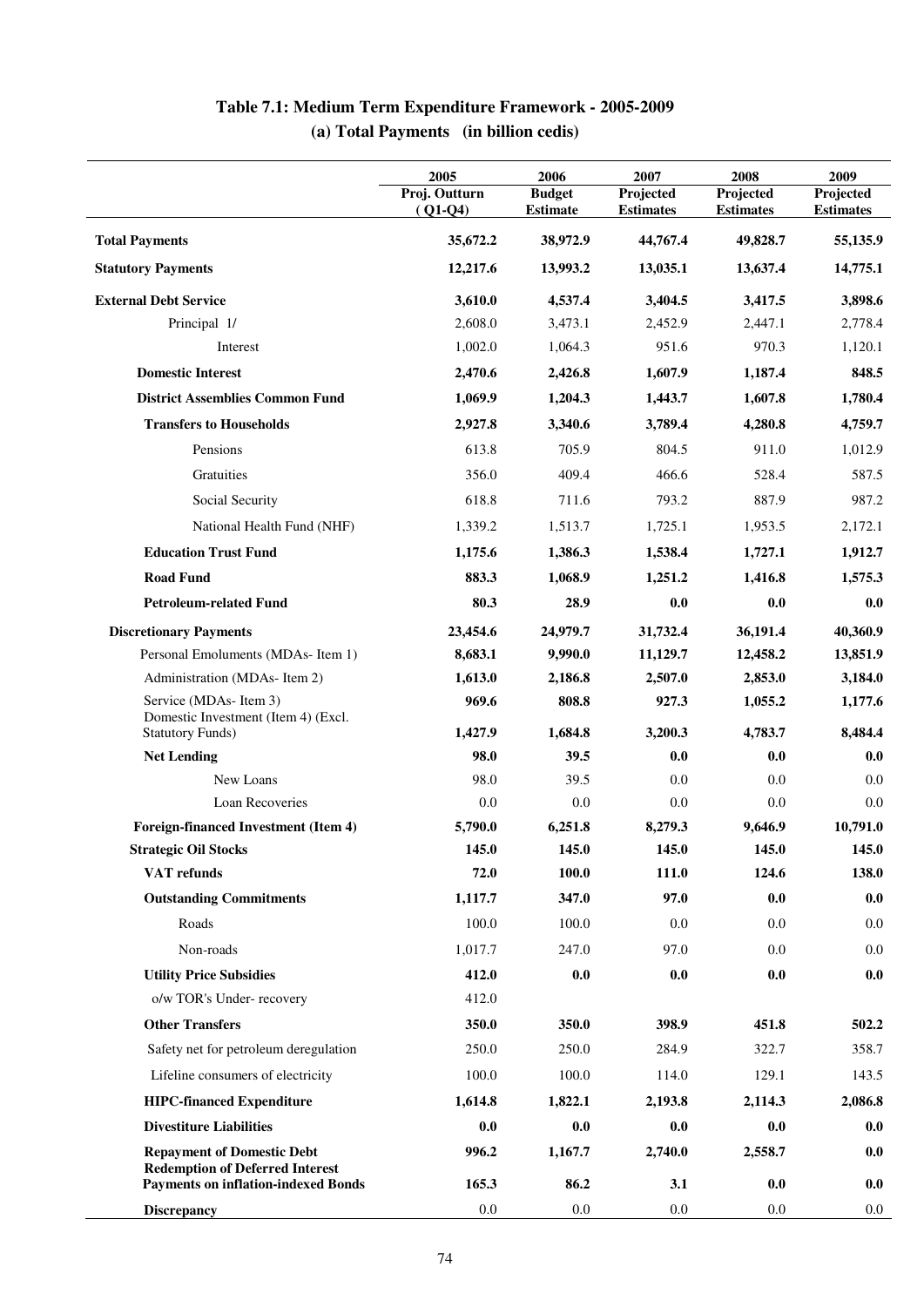|                                                                           | 2005<br>2006  |                  | 2007             | 2008             | 2009             |  |
|---------------------------------------------------------------------------|---------------|------------------|------------------|------------------|------------------|--|
|                                                                           | Proj. Outturn | <b>Budget</b>    | Projected        | Projected        | Projected        |  |
|                                                                           | $(Q1-Q4)$     | <b>Estimates</b> | <b>Estimates</b> | <b>Estimates</b> | <b>Estimates</b> |  |
| <b>Total receipts</b>                                                     | 35,672.5      | 38,972.9         | 44,767.4         | 49,828.7         | 55,135.9         |  |
| <b>Total Revenue (domestic tax</b><br>and non-tax)                        | 24,116.2      | 26,411.3         | 29,902.3         | 33,303.9         | 36,872.0         |  |
|                                                                           |               |                  |                  |                  |                  |  |
| <b>Grants</b>                                                             | 5,354.8       | 5,099.3          | 7,400.3          | 8,467.6          | 9,104.3          |  |
| Project                                                                   | 2,840.0       | 2,505.9          | 4,028.1          | 4,866.6          | 5,443.7          |  |
| Programme                                                                 | 1,354.0       | 1,388.0          | 2,091.5          | 2,351.8          | 2,630.7          |  |
| <b>HIPC</b> Assistance                                                    | 1,160.8       | 1,205.4          | 1,280.7          | 1,249.2          | 1,029.9          |  |
| Loans                                                                     | 4,437.0       | 5,383.4          | 6,018.6          | 6,767.7          | 7,570.3          |  |
| Project Loans                                                             | 2,950.0       | 3,746.0          | 4,251.2          | 4,780.4          | 5,347.3          |  |
| Programme Loans                                                           | 1,487.0       | 1,637.5          | 1,767.3          | 1,987.3          | 2,223.0          |  |
| <b>Divestiture Receipts</b>                                               | 150.0         | 335.0            | 0.0              | 0.0              | 0.0              |  |
| <b>Domestic Financing (Borrowing)</b>                                     | 0.0           | 0.0              | 0.0              | 0.0              | 93.1             |  |
| <b>Deferred Interest Payments on</b>                                      |               |                  |                  |                  |                  |  |
| <b>Inflation-indexed Bonds</b><br><b>Exceptional Financing (HIPC Debt</b> | 66.7          | 14.8             | 0.0              | 0.0              | 0.0              |  |
| <b>Relief</b> )                                                           | 1,547.8       | 1,729.1          | 1,446.2          | 1,289.6          | 1,496.3          |  |
| <b>Memo</b> items                                                         |               |                  |                  |                  |                  |  |
| <b>Overall Cash Balance (including</b>                                    |               |                  |                  |                  |                  |  |
| Divestiture)                                                              | $-2,281.7$    | $-2,400.4$       | $-2,268.8$       | $-3,051.4$       | $-6,381.2$       |  |
| percent of GDP                                                            | $-2.4$        | $-2.1$           | $-1.8$           | $-2.1$           | $-4.0$           |  |
| Domestic Revenue                                                          | 24,116.2      | 26,411.3         | 29,902.3         | 33,303.9         | 36,872.0         |  |
| percent of GDP                                                            | 24.9          | 23.5             | 23.4             | 23.0             | 22.9             |  |
| Domestic Primary Expenditure                                              | 21,522.4      | 24,156.1         | 28,635.7         | 33,018.2         | 39,597.9         |  |
| percent of GDP                                                            | 22.2          | 21.5             | 22.4             | 22.8             | 24.6             |  |
| <b>Domestic Primary Balance</b>                                           | 2,593.8       | 2,255.3          | 1,266.7          | 285.7            | $-2,726.0$       |  |
| percent of GDP                                                            | 2.7           | 2.0              | 1.0              | 0.2              | $-1.7$           |  |
| <b>Nominal GDP</b> (billion cedis)                                        | 97,018.0      | 112,320.3        | 128,012.8        | 144,960.7        | 161,177.3        |  |

#### **7.2 The Resource Gap**

The estimated total resources required to finance the GPRS II is US\$ 8.06 billion (2006- 2009). These costs consist primarily of investment and service costs and exclude wages, salaries and administrative expenses associated with project and programme implementation. The budgeted expenditures for investments and services over the same period amount to US\$6.27 billion, indicating an overall funding gap of \$1.79 billion, which is expected to be filled by external inflows and resources from the capital market.

The external inflows expected to be harnessed from HIPC savings, debt cancellation and Millennium Challenge Account will complement domestic resources. Given Ghana's favourable sovereign ratings, augmented by good governance, additional resources could be sourced from the international capital market.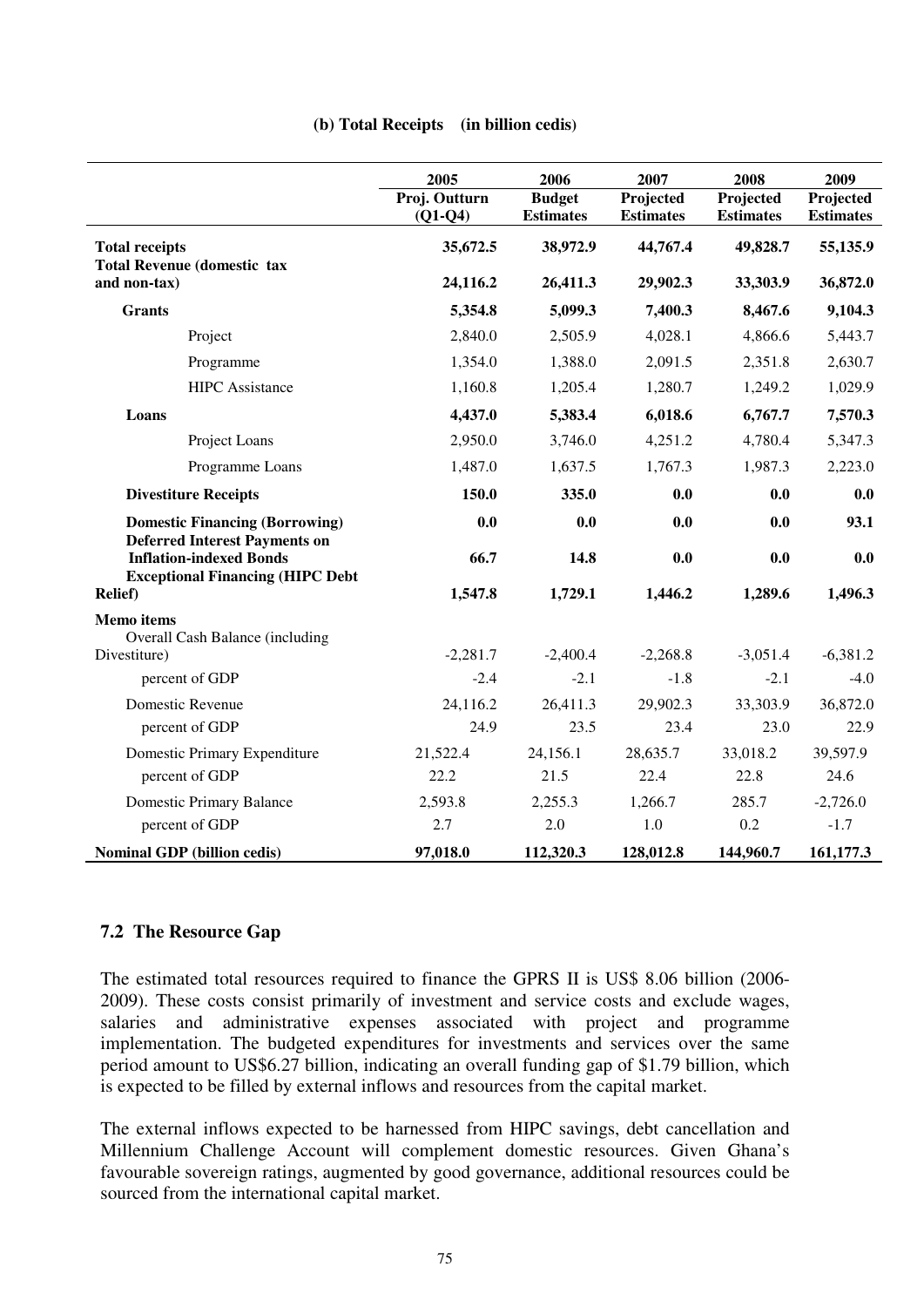# **APPENDICES**

| <b>REGION</b>                    | <b>DISTRICT</b>         | <b>OVERALL</b> | <b>RURAL</b>   | <b>URBAN</b> |
|----------------------------------|-------------------------|----------------|----------------|--------------|
| <b>GREATER ACCRA</b>             | AMA                     | $\,$ 8 $\,$    | $\mathbf{0}$   | 8            |
| <b>GREATER ACCRA</b>             | TMA                     | 19             | 35             | 17           |
| <b>GREATER ACCRA</b>             | Ga                      | 26             | 54             | 16           |
| <b>GREATER ACCRA</b>             | Dangbe West             | 51             | 58             | 29           |
| <b>GREATER ACCRA</b>             | Dangbe East             | 54             | 61             | 23           |
| <b>WESTERN</b>                   | Wassa West              | 16             | 18             | 11           |
| <b>WESTERN</b>                   | <b>SAEMA</b>            | 17             | $\mathbf{0}$   | 17           |
| WESTERN                          | Juabeso-Bia             | 22             | 22             | 29           |
| <b>WESTERN</b>                   | Bibiani/Anhwiaso/Bekwai | 23             | 25             | 19           |
| <b>WESTERN</b>                   | Wassa Amenfi            | 25             | 26             | 22           |
| <b>WESTERN</b>                   | Sefwi-Wiawso            | 28             | 28             | 30           |
| WESTERN                          | Mpohor/Wassa East       | 29             | 29             | 30           |
|                                  | Aowin/Suaman            | 29             | 28             | 32           |
| <b>WESTERN</b><br><b>WESTERN</b> | Jomoro                  | 42             | 51             | 20           |
|                                  |                         |                |                |              |
| <b>WESTERN</b>                   | Ahanta West             | 44<br>45       | 51             | 15           |
| <b>WESTERN</b>                   | Nzema East              |                | 55             | 18           |
| <b>ASHANTI</b>                   | <b>KMA</b>              | 10             | $\overline{0}$ | 10           |
| <b>ASHANTI</b>                   | Adansi West             | 25             | 47             | 10           |
| <b>ASHANTI</b>                   | Afigya/Kwabere          | 36             | 43             | 25           |
| <b>ASHANTI</b>                   | Ashanti Akim North      | 37             | 52             | 25           |
| <b>ASHANTI</b>                   | Ejusu/Juaben            | 40             | 46             | 22           |
| <b>ASHANTI</b>                   | Afigya Sekyere          | 43             | 53             | 24           |
| <b>ASHANTI</b>                   | Sekyere West            | 44             | 58             | 23           |
| <b>ASHANTI</b>                   | Atwima                  | 45             | 51             | 25           |
| <b>ASHANTI</b>                   | Ashanti Akim South      | 45             | 49             | 29           |
| <b>ASHANTI</b>                   | Offinso                 | 47             | 53             | 33           |
| <b>ASHANTI</b>                   | <b>Amansie East</b>     | 50             | 54             | 19           |
| <b>ASHANTI</b>                   | Bosomtwe/Atwima/Kwawoma | 50             | 51             | 46           |
| <b>ASHANTI</b>                   | Amansie West            | 52             | 52             | 0            |
| <b>ASHANTI</b>                   | Ejura/Sekyeredumase     | 52             | 65             | 38           |
| <b>ASHANTI</b>                   | Sekyere East            | 53             | 65             | 30           |
| <b>ASHANTI</b>                   | Ahafo-Ano North         | 55             | 62             | 23           |
| <b>ASHANTI</b>                   | Adansi East             | 57             | 60             | 21           |
| <b>ASHANTI</b>                   | Ahafo-Ano South         | 64             | 65             | 50           |
| <b>BRONG AHAFO</b>               | Sunyani                 | 34             | 58             | 25           |
| <b>BRONG AHAFO</b>               | Berekum                 | 37             | 54             | 23           |
| <b>BRONG AHAFO</b>               | Techiman                | 41             | 63             | 24           |
| <b>BRONG AHAFO</b>               | Tanoso                  | 48             | 61             | 31           |
| <b>BRONG AHAFO</b>               | Dormaa                  | 51             | 62             | $28\,$       |
| <b>BRONG AHAFO</b>               | Asunafo                 | 56             | 64             | 35           |
| <b>BRONG AHAFO</b>               | Asutifi                 | 60             | 64             | 37           |
| <b>BRONG AHAFO</b>               | Jaman                   | 69             | 80             | 41           |
| <b>BRONG AHAFO</b>               | Atebubu                 | 69             | 85             | 35           |
| <b>BRONG AHAFO</b>               | Wenchi                  | 71             | 83             | 44           |
| <b>BRONG AHAFO</b>               | Nkoranza                | 71             | 83             | 35           |
| <b>BRONG AHAFO</b>               | Kintampo                | 73             | 86             | 32           |
| <b>BRONG AHAFO</b>               | Sene                    | 83             | 89             | 24           |
| <b>VOLTA</b>                     | Kadjebi                 | 33             | 35             | 23           |
| <b>VOLTA</b>                     | Nkwanta                 | 43             | 45             | 24           |
| <b>VOLTA</b>                     | Kpando                  | 44             | 51             | 21           |
| <b>VOLTA</b>                     | Ho                      | 45             | 58             | 20           |
| <b>VOLTA</b>                     | Keta                    | 46             | 54             | 40           |
| <b>VOLTA</b>                     | Hohoe                   | 49             | 54             | 27           |
| <b>VOLTA</b>                     | Ketu                    | 52             | 60             | 37           |
| <b>VOLTA</b>                     | Jasikan                 | 52             | 55             | 38           |
| <b>VOLTA</b>                     | Krachi                  | 53             | 53             | 49           |
| <b>VOLTA</b>                     | South Tongu             | 58             | 61             | 36           |

# **APPENDIX 1: Ranking of Poverty Incidence by Region and by Districts**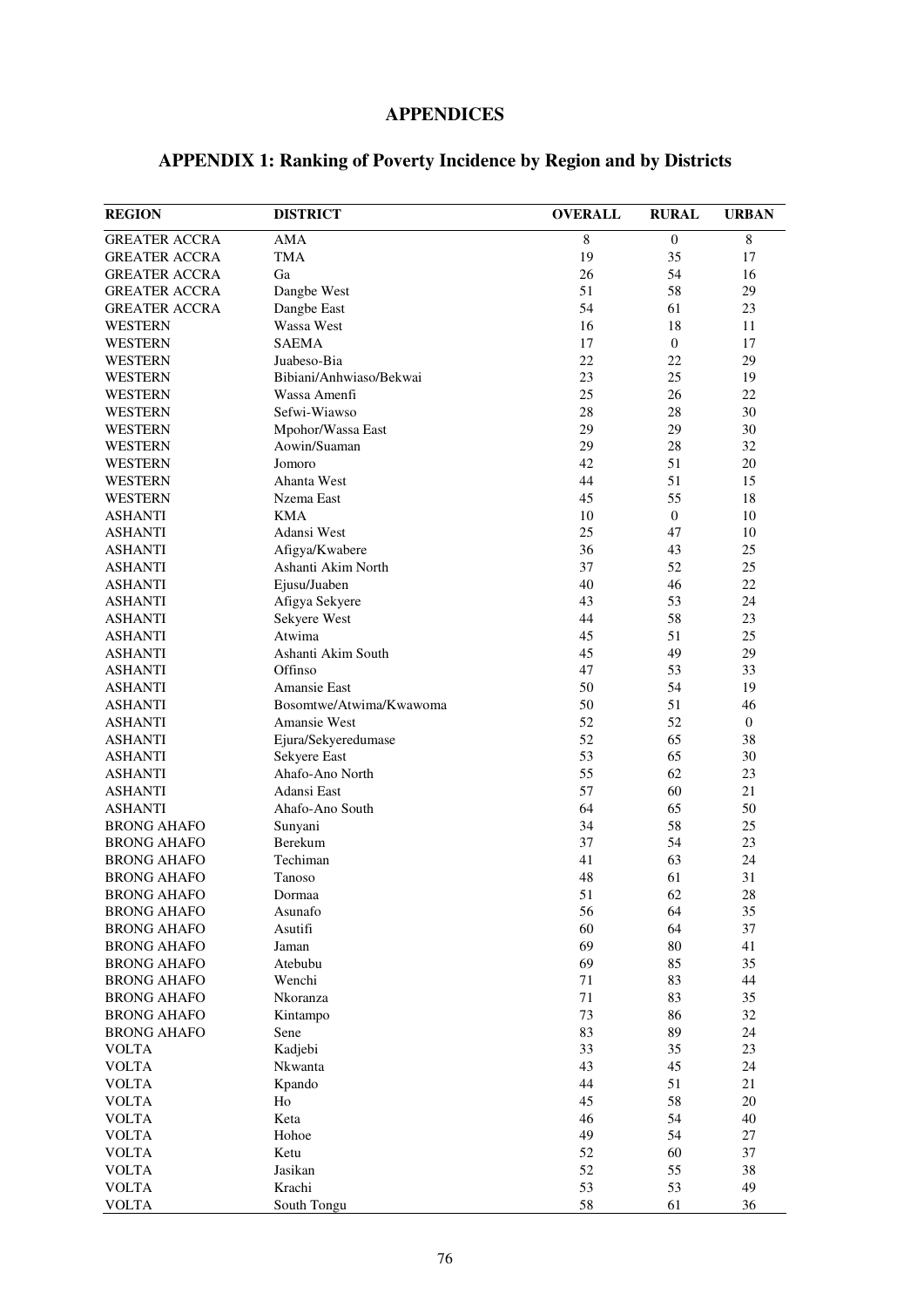| <b>REGION</b>     | <b>DISTRICT</b>             | <b>OVERALL</b> | <b>RURAL</b> | <b>URBAN</b>     |
|-------------------|-----------------------------|----------------|--------------|------------------|
| <b>VOLTA</b>      | Akatsi                      | 60             | 67           | 34               |
| <b>VOLTA</b>      | North Tongu                 | 64             | 67           | 48               |
| <b>EASTERN</b>    | New-Juaben Municipal        | 20             | 38           | 17               |
| <b>EASTERN</b>    | Akuapim North               | 31             | 31           | 32               |
| <b>EASTERN</b>    | Yilo Krobo                  | 31             | 31           | 33               |
| <b>EASTERN</b>    | Akuapim South               | 32             | 35           | 29               |
| <b>EASTERN</b>    | Kwahu South                 | 35             | 40           | 26               |
| <b>EASTERN</b>    | East Akim                   | 38             | 39           | 35               |
| <b>EASTERN</b>    | <b>Birim South</b>          | 43             | 47           | 40               |
| <b>EASTERN</b>    | Kwaebibirem                 | 44             | 46           | 41               |
| <b>EASTERN</b>    | Suhum/Kroboa/Coaltar        | 44             | 49           | 28               |
| <b>EASTERN</b>    | Fanteakwah                  | 45             | 48           | 30               |
| <b>EASTERN</b>    | <b>Birim North</b>          | 47             | 45           | 60               |
| <b>EASTERN</b>    | West Akim                   | 47             | 52           | 36               |
| <b>EASTERN</b>    | Manya Krobo                 | 58             | 85           | 17               |
| <b>EASTERN</b>    | Asuogyaman                  | 62             | 78           | 17               |
| <b>EASTERN</b>    | <b>Afram Plains</b>         | 84             | 87           | 22               |
| <b>CENTRAL</b>    | Cape Coast Municipal        | 36             | 54           | 27               |
| <b>CENTRAL</b>    | Awutu/Effutu/Senya          | 49             | 65           | 41               |
| <b>CENTRAL</b>    | Mfantsiman                  | 50             | 58           | 41               |
| <b>CENTRAL</b>    | Assin                       | 52             | 48           | 77               |
| <b>CENTRAL</b>    | Upper Denkyira              | 54             | 49           | 71               |
| <b>CENTRAL</b>    | Twifu/Heman/Lower Denkyira  | 55             | 50           | 84               |
| <b>CENTRAL</b>    | Komenda/Edina/Eguafo/Abirem | 56             | 64           | 37               |
| <b>CENTRAL</b>    | Gomoa                       | 58             | 62           | 49               |
| <b>CENTRAL</b>    | Ajumako/Enyam/Essiem        | 61             | 64           | 46               |
| <b>CENTRAL</b>    | Asikuma/Odoben/Brakwa       | 62             | 74           | 35               |
| <b>CENTRAL</b>    | Abura/Asebu/Kwamankese      | 63             | 68           | 49               |
| <b>CENTRAL</b>    | Agona                       | 68             | 51           | 77               |
| <b>NORTHERN</b>   | Tamale                      | 59             | 87           | 43               |
| <b>NORTHERN</b>   | Savelugu-Nanton             | 77             | 91           | 51               |
| <b>NORTHERN</b>   |                             | 84             | 92           | 63               |
| <b>NORTHERN</b>   | East Dagomba<br>East Gonja  | 85             | 92           | 41               |
| <b>NORTHERN</b>   | Bole                        | 87             | 92           | 50               |
| <b>NORTHERN</b>   |                             | 87             | 92           |                  |
|                   | West Mamprusi               | 88             | 88           | 52               |
| <b>NORTHERN</b>   | Nanumba                     |                |              | 90               |
| <b>NORTHERN</b>   | Chereponi-Saboba            | 88             | 90           | 69               |
| <b>NORTHERN</b>   | East Mamprusi               | 88<br>89       | 89<br>94     | 80<br>43         |
| <b>NORTHERN</b>   | West Gonja                  |                |              |                  |
| <b>NORTHERN</b>   | Zabzugu-Tatale              | 89             | 89           | 94               |
| <b>NORTHERN</b>   | Tolon                       | 90             | 90           | 98               |
| <b>NORTHERN</b>   | Gushiegu-Karaga             | 92             | 92           | 95               |
| <b>UPPER WEST</b> | Wa                          | 79             | 98           | 33               |
| <b>UPPER WEST</b> | Lawra                       | 88             | 96           | 38               |
| <b>UPPER WEST</b> | Jirapa-Lambussie            | 89             | 98           | 37               |
| <b>UPPER WEST</b> | Sissala                     | 91             | 98           | 30               |
| <b>UPPER WEST</b> | Nadowli                     | 96             | 96           | $\boldsymbol{0}$ |
| <b>UPPER EAST</b> | Bolgatanga                  | $88\,$         | 99           | 51               |
| <b>UPPER EAST</b> | Kassena-Nankani             | 91             | 99           | 48               |
| <b>UPPER EAST</b> | Bawku West                  | 92             | 98           | 62               |
| <b>UPPER EAST</b> | Builsa                      | 98             | 98           | $\boldsymbol{0}$ |
| <b>UPPER EAST</b> | Bongo                       | 99             | 99           | $\boldsymbol{0}$ |
| <b>UPPER EAST</b> | Bawku East                  | 99             | 99           | $\boldsymbol{0}$ |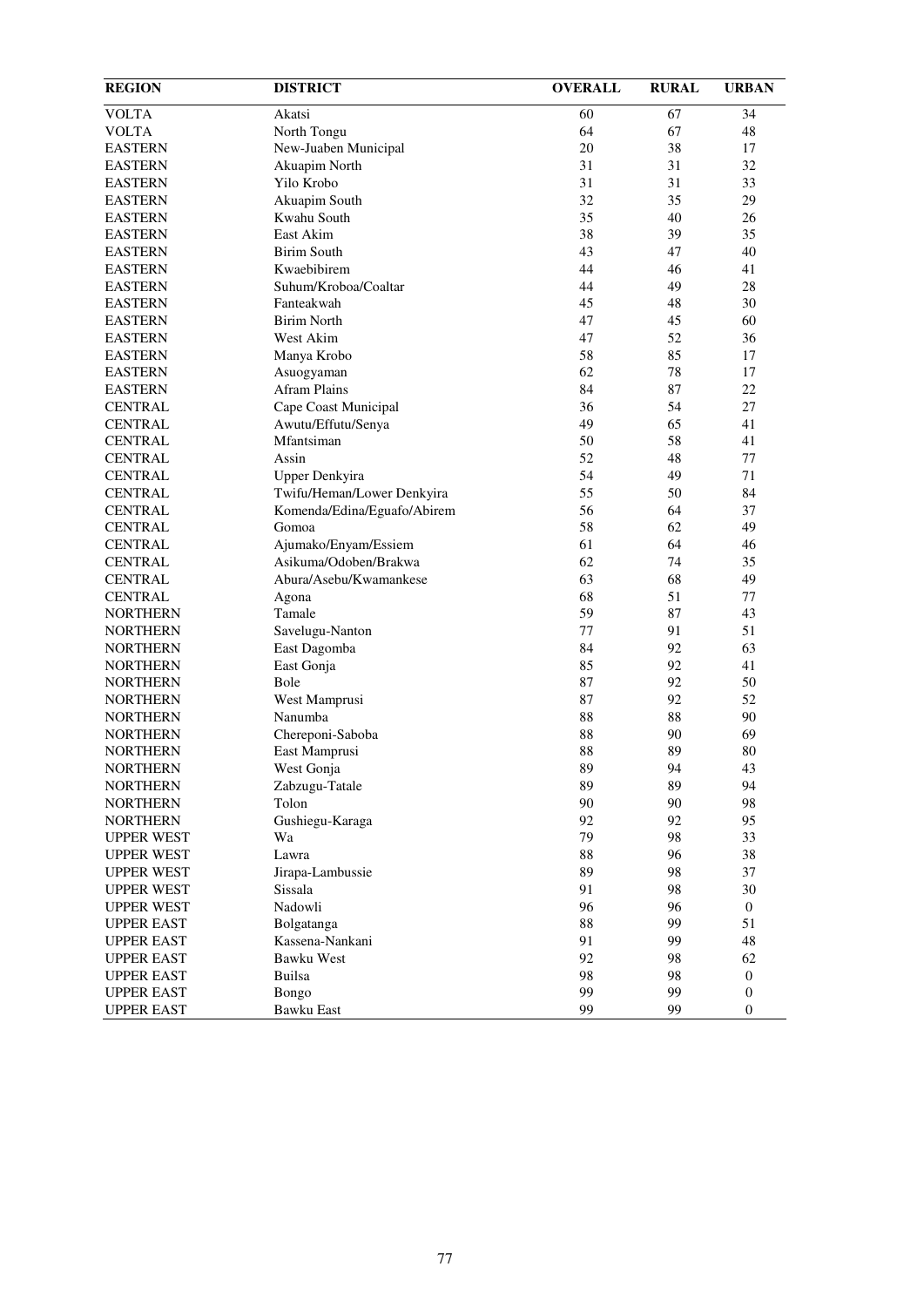## **APPENDIX II: POLICY MATRIX**

## **APPENDIX I1A: PRIORITIES FOR PRIVATE SECTOR COMPETITIVENESS**

| <b>KEY AREA OF FOCUS</b>                       | <b>ISSUES</b>                                                                                                                                                                                    | <b>POLICY</b>                                                      | <b>STRATEGIES</b>                                                                                                                                                                                                                                                       | <b>IMPLEMENTING AND</b><br><b>COLLABORATIVE AGENCY</b> | <b>GLOBAL/</b><br><b>REGIONAL</b><br><b>LINKAGES</b> |
|------------------------------------------------|--------------------------------------------------------------------------------------------------------------------------------------------------------------------------------------------------|--------------------------------------------------------------------|-------------------------------------------------------------------------------------------------------------------------------------------------------------------------------------------------------------------------------------------------------------------------|--------------------------------------------------------|------------------------------------------------------|
| <b>I. PRIVATE SECTOR</b><br><b>DEVELOPMENT</b> | • Poor terms of trade<br>• Lack of export                                                                                                                                                        | . Improve Ghana's<br>position in global<br>and regional<br>markets | Implement a fully-fledged National<br>Trade Policy to promote the<br>integration of Ghana into global<br>and regional markets<br>1.2 Implement the key                                                                                                                  | MPSD, MOTI, GIPC, GEPC, EDIF,<br>MOJ                   | MDG 8, APRM,<br>Obj.1/2 under<br>Economic            |
|                                                | promotion support                                                                                                                                                                                |                                                                    | recommendations from the review<br>of existing institutions tasked with<br>providing quality standards<br>services to the private sector.                                                                                                                               |                                                        | Governance; Obj.1<br>under Corporate<br>Governance   |
|                                                | • Limited identification of<br>key markets                                                                                                                                                       |                                                                    | 1.3 Attract investment through<br>measures at the national level to<br>improve the investment climate                                                                                                                                                                   |                                                        |                                                      |
|                                                | • Lack of Information                                                                                                                                                                            |                                                                    | 1.4 Implement sector-specific<br>measures for strategic exports -<br>focusing initially on the<br>President's Special Initiatives<br>(PSI)                                                                                                                              |                                                        |                                                      |
|                                                | • Inefficient and costly<br>bureaucracy<br>• High taxes, levies and<br>fees which are poorly<br>administered<br>• Weak exchange rates<br>• Complexity and non-<br>transparency of<br>regulations | Enhance efficiency<br>and accessibility of<br>national markets     | Macroeconomic Environment<br>2.1 Issue and widely disseminate a<br>pre-budget discussion paper<br>highlighting key macro economic<br>issues for private sector<br>development.<br>2.2 Form a budget working group with<br>broad range of private sector<br>stakeholders | MPSD, MOFEP, BOG, PEF                                  |                                                      |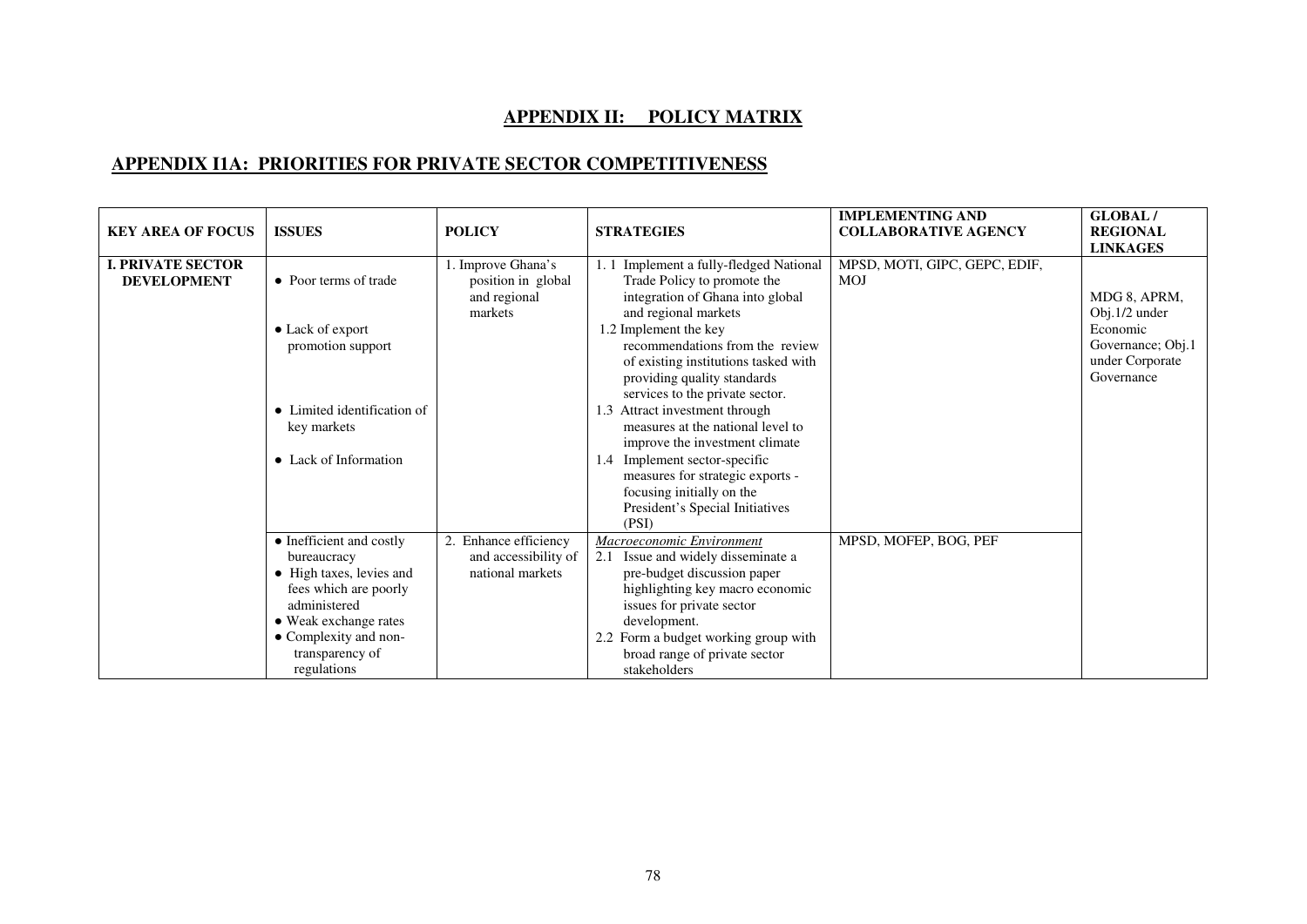| <b>KEY AREA OF FOCUS</b> | <b>ISSUES</b>                                                                                                                                                                                                                                  | <b>POLICY</b> | <b>STRATEGIES</b>                                                                                                                                                                                                                                                                        | <b>IMPLEMENTING AND</b><br><b>COLLABORATIVE AGENCY</b> | <b>GLOBAL/</b><br><b>REGIONAL</b><br><b>LINKAGES</b>                                                |
|--------------------------|------------------------------------------------------------------------------------------------------------------------------------------------------------------------------------------------------------------------------------------------|---------------|------------------------------------------------------------------------------------------------------------------------------------------------------------------------------------------------------------------------------------------------------------------------------------------|--------------------------------------------------------|-----------------------------------------------------------------------------------------------------|
|                          | • Slow and costly<br>business registration and<br>approvals<br>• Unpredictability and<br>uncertainty of laws and<br>policies, and their<br>application.                                                                                        |               | 2.3 Regularly benchmark Ghana's<br>macroeconomic policy<br>environment, in terms of its impact<br>on private sector development,<br>against other successful developing<br>countries, and incorporate lessons<br>in Ghana's policies.                                                    | MPSD, MOFEP, BOG, PEF, MRT,                            | MDG 8, APRM,<br>$obj1/.2/3$ under<br>Economic<br>Governance; Obj.1<br>under Corporate<br>Governance |
|                          | • Limited application of<br>scientific technology to<br>the country's natural<br>resource base<br>• Unfriendly labour laws<br>• High interest rates<br>• Crime and security<br>• Inadequate export<br>promotion services<br>• Poor electricity |               | <b>Financial Sector Reform</b><br>2.4 Continue with the implementation,<br>monitoring and evaluation of<br><b>FINSSP</b><br>2.5 Identify and agree on a small<br>number of key private sector<br>development targets within the<br>FINSSP programme<br><b>Infrastructure Development</b> | MOE,                                                   |                                                                                                     |
|                          | supply/utility<br>connections and services<br>• Delays in customs<br>clearance<br>• Non availability of<br>good health and<br>environmental standards<br>• Ineffective incentive<br>systems<br>• Difficulties in acquiring<br>land             |               | 2.6 Identify and agree on pro-business<br>targets and monitoring indicators<br>for each infrastructure programme.<br>2.7 Review infrastructure programmes<br>to ensure adequate opportunities<br>exist for private sector engagement<br>in design, implementation and<br>monitoring      |                                                        |                                                                                                     |
|                          | • A weak commercial<br>dispute resolution<br>system                                                                                                                                                                                            |               |                                                                                                                                                                                                                                                                                          |                                                        |                                                                                                     |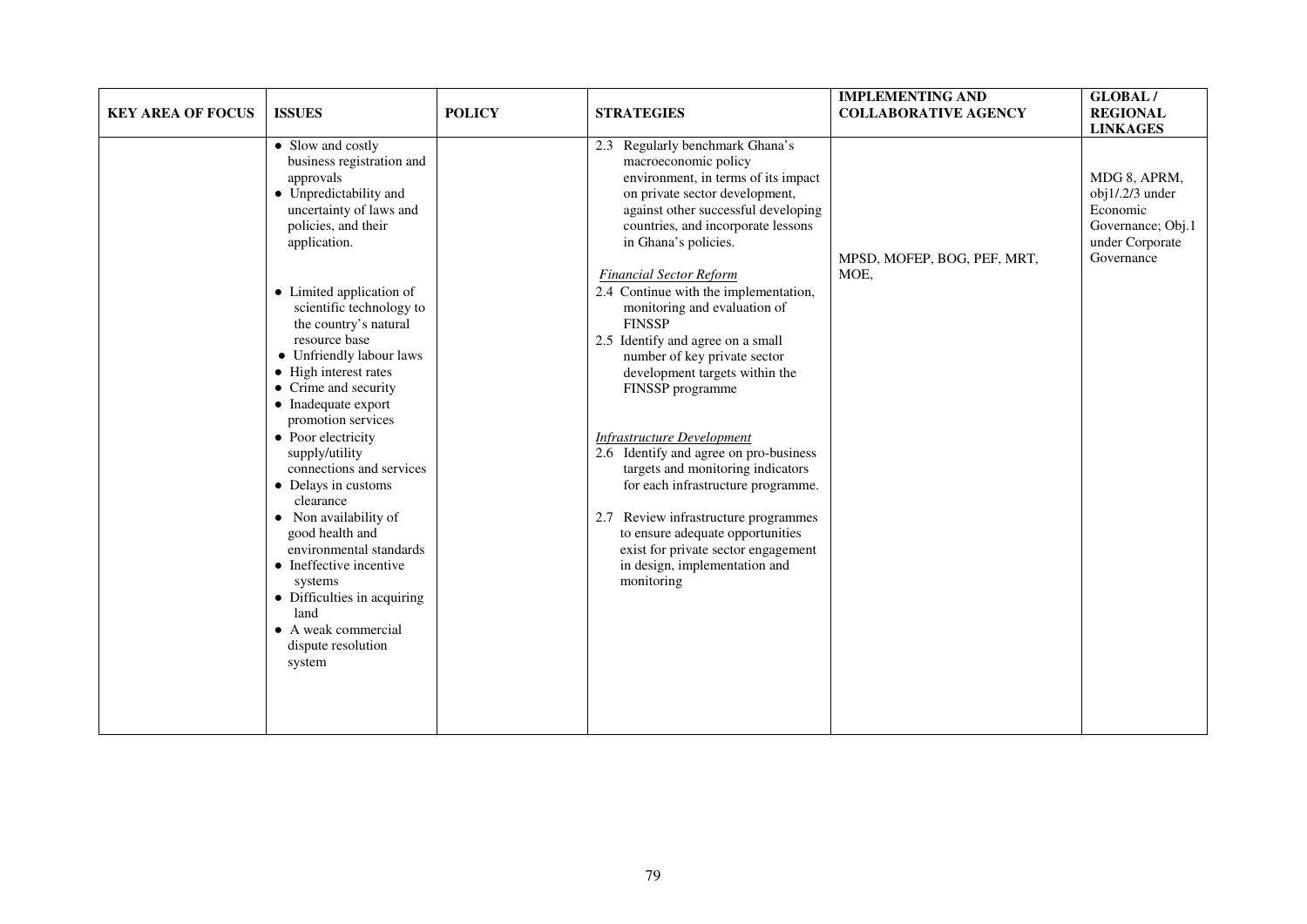| <b>KEY AREA OF FOCUS</b> | <b>ISSUES</b> | <b>POLICY</b> | <b>STRATEGIES</b>                                                                                                                                                                                                                                                                                                                                                                                                                                                                                                                                                                                                                                                                                                                                                                                                                                                                                                                                                                                                                                                                                                                                                                                   | <b>IMPLEMENTING AND</b><br><b>COLLABORATIVE AGENCY</b> | <b>GLOBAL/</b><br><b>REGIONAL</b><br><b>LINKAGES</b>                                                                               |
|--------------------------|---------------|---------------|-----------------------------------------------------------------------------------------------------------------------------------------------------------------------------------------------------------------------------------------------------------------------------------------------------------------------------------------------------------------------------------------------------------------------------------------------------------------------------------------------------------------------------------------------------------------------------------------------------------------------------------------------------------------------------------------------------------------------------------------------------------------------------------------------------------------------------------------------------------------------------------------------------------------------------------------------------------------------------------------------------------------------------------------------------------------------------------------------------------------------------------------------------------------------------------------------------|--------------------------------------------------------|------------------------------------------------------------------------------------------------------------------------------------|
|                          |               |               | Public sector reform<br>2.8 Ensure private sector development<br>is mainstreamed within the Public<br>Sector Reform programme<br>2.9 Develop pro-business tools within<br>the developing "retooled" Public<br>Sector Reform Programme,<br>including: service-focused training<br>programmes for public servants,<br>and regulatory impact assessments<br>2.10 Streamline the activities and<br>projects undertaken by the MDAs<br>involved with the private sector.<br>2.11 Develop pro-business 'Customer<br>Charters' and anti-corruption<br>action plans for key private sector<br>related MDAs.<br>2.12 Implement FIAS<br>recommendations to improve the<br>service delivery of the CEPS and<br>the IRS.<br>2.13 Conduct a fundamental review of<br>tax policy and administration in<br>relation to micro and small<br>enterprises<br>2.14 Conduct a fundamental review of<br>the business licensing and<br>registration regime in Ghana in the<br>light of international best practice,<br>including a review of delivery<br>mechanisms<br>2.15 Develop regulatory impact<br>assessment methodology for all<br>proposed new laws and regulations<br>with significant private sector<br>impact. | MPSD, MOFEP, BOG, PEF                                  | MDG 8, APRM,<br>Obj.5 under Policy<br>Governance;<br>Obj.2 under<br>Economic<br>Governance; Obj.1<br>under Corporate<br>Governance |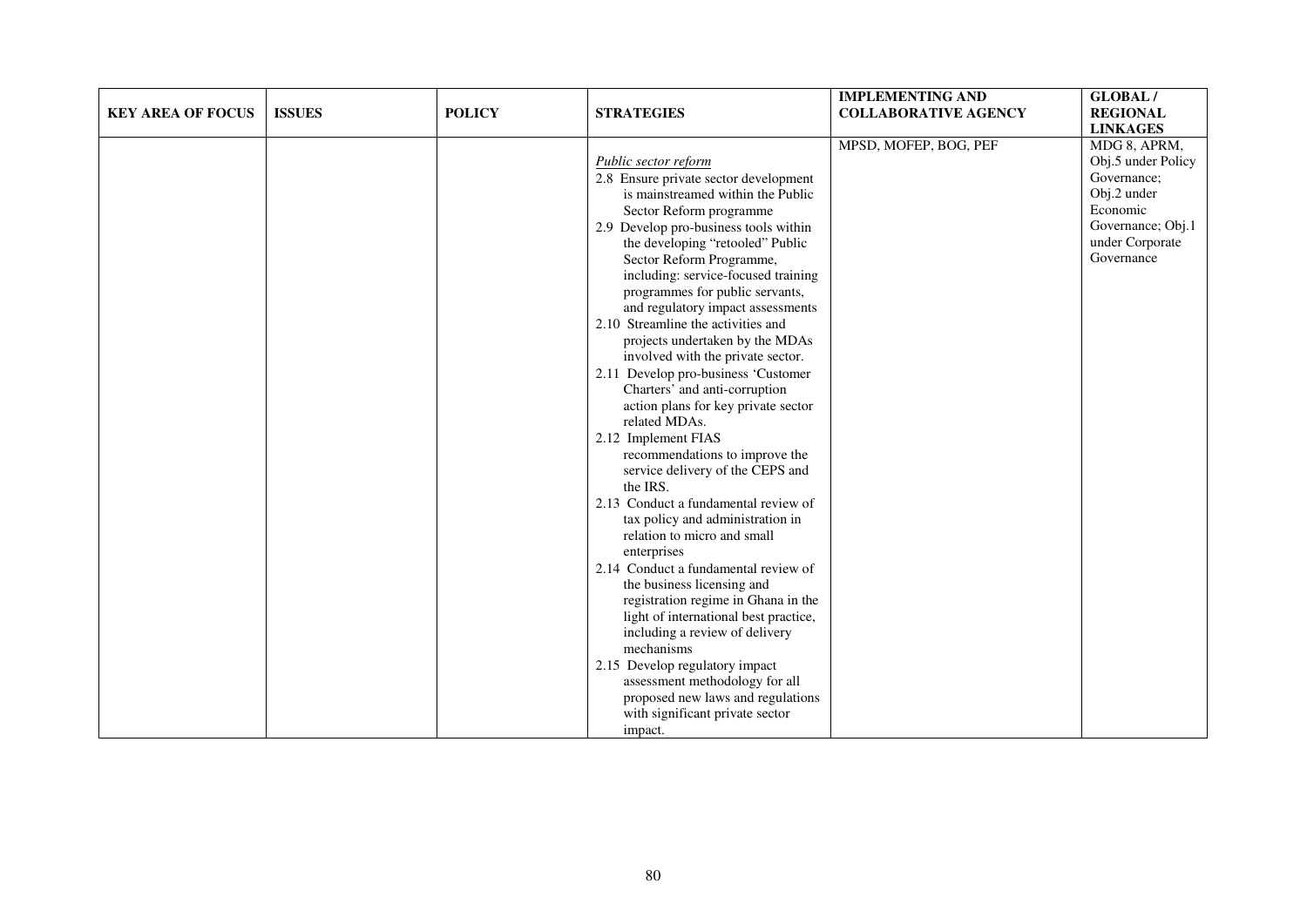| <b>KEY AREA OF FOCUS</b> | <b>ISSUES</b>                                                                                      | <b>POLICY</b>                                                                                  | <b>STRATEGIES</b>                                                                                                                                                                                                                                                                                                                                                                                                                                                                                                                                                                                            | <b>IMPLEMENTING AND</b><br><b>COLLABORATIVE AGENCY</b> | <b>GLOBAL/</b><br><b>REGIONAL</b><br><b>LINKAGES</b>                                                                                            |
|--------------------------|----------------------------------------------------------------------------------------------------|------------------------------------------------------------------------------------------------|--------------------------------------------------------------------------------------------------------------------------------------------------------------------------------------------------------------------------------------------------------------------------------------------------------------------------------------------------------------------------------------------------------------------------------------------------------------------------------------------------------------------------------------------------------------------------------------------------------------|--------------------------------------------------------|-------------------------------------------------------------------------------------------------------------------------------------------------|
|                          |                                                                                                    |                                                                                                | Contract enforcement / debt recovery<br>2.16 Carry out a fundamental review of<br>the on-going commercial law<br>reform effort and develop<br>proposals for focusing and<br>prioritising efforts.<br>2.17 Improve access to justice for<br>businesses – especially micro and<br>small businesses, and consider the<br>scope for enhancing alternative<br>dispute resolution within the<br>context of the developing Justice<br>Sector Reform Programme.<br>2.18 Conduct a study on the level of<br>access to justice for businesses in<br>Ghana focusing on MSMEs and<br>developing cost effective solutions | MPSD, MOFEP, BOG, PEF                                  | MDG 8, APRM,<br>Obj.2 under<br>Economic<br>Governance; Obj.1<br>under Corporate<br>Governance; Obj.2<br>under Socio-<br>economic<br>development |
|                          | • Lack of access to finance<br>•Informal nature of<br>businesses<br>• Limited managerial<br>skills | 3. Strengthen Firms<br>Competency and<br>capacity to operate<br>effectively and<br>efficiently | to enhance access to justice.<br>3.1 Develop and implement a plan to<br>phase-out Government provision<br>of subsidised finance to firms.<br>3.2 Develop a "best practice<br>framework" with best practise<br>criteria against which firm level<br>initiatives will be judged.<br>3.3 Develop league tables for existing<br>and new firm level initiatives,<br>using the above best practice<br>criteria.<br>3.4 Develop and implement a strategy<br>to ensure effective monitoring and<br>evaluation of, and dissemination of                                                                               |                                                        |                                                                                                                                                 |
|                          | • Limited training                                                                                 |                                                                                                | information about firm level<br>interventions<br>3.5 Improve linkages of informal sector<br>with formal sector                                                                                                                                                                                                                                                                                                                                                                                                                                                                                               |                                                        |                                                                                                                                                 |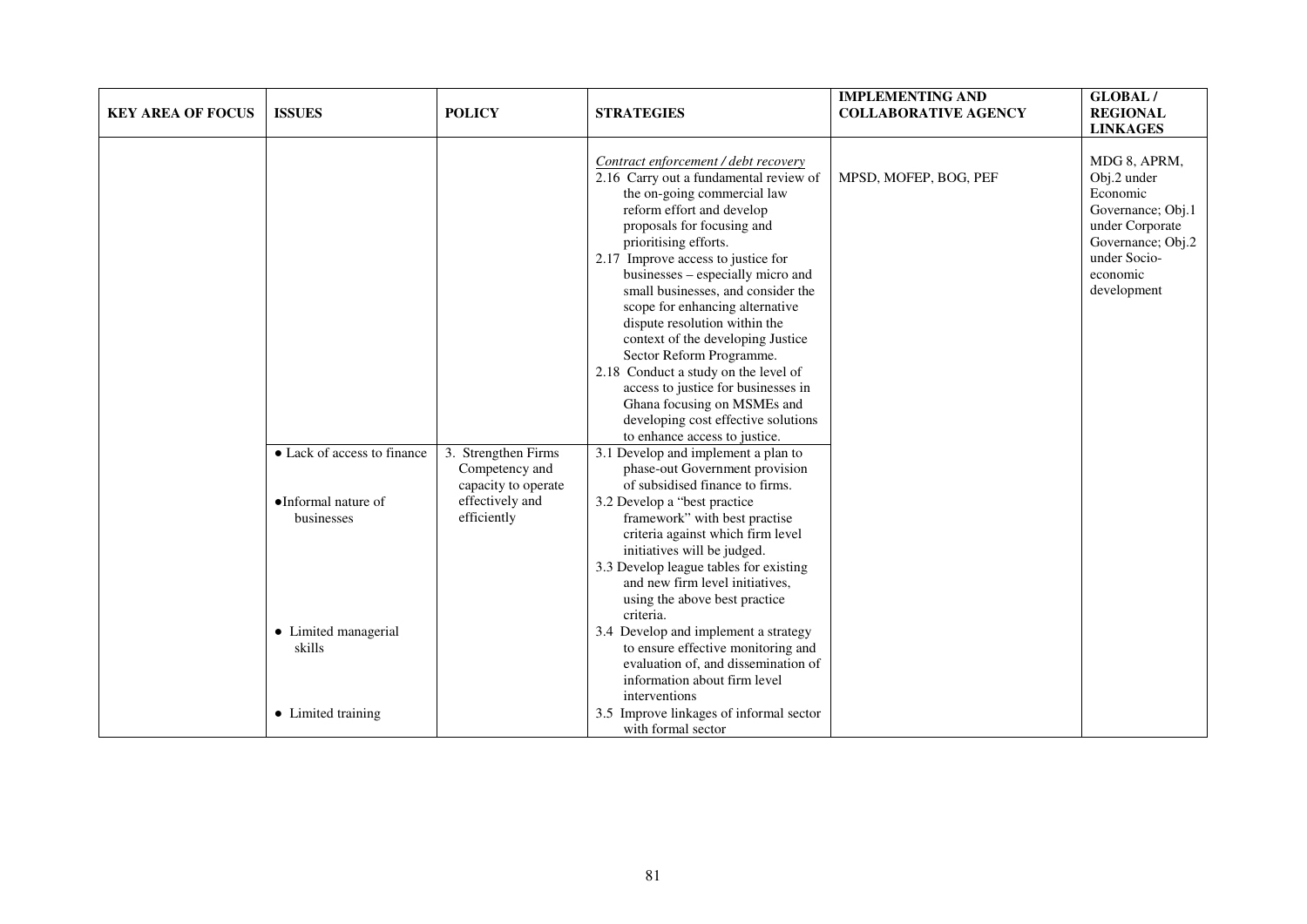| <b>KEY AREA OF FOCUS</b> | <b>ISSUES</b>                                                                                                                                           | <b>POLICY</b>                                                                                                                                | <b>STRATEGIES</b>                                                                                                                                                                                                                                                                                                                                                                                                                                                                                                                                                                                                                                                      | <b>IMPLEMENTING AND</b><br><b>COLLABORATIVE AGENCY</b> | <b>GLOBAL/</b><br><b>REGIONAL</b><br><b>LINKAGES</b>                          |
|--------------------------|---------------------------------------------------------------------------------------------------------------------------------------------------------|----------------------------------------------------------------------------------------------------------------------------------------------|------------------------------------------------------------------------------------------------------------------------------------------------------------------------------------------------------------------------------------------------------------------------------------------------------------------------------------------------------------------------------------------------------------------------------------------------------------------------------------------------------------------------------------------------------------------------------------------------------------------------------------------------------------------------|--------------------------------------------------------|-------------------------------------------------------------------------------|
|                          |                                                                                                                                                         |                                                                                                                                              | 3.6 Support MSMEs through<br>establishment of Business<br>Development Service unit                                                                                                                                                                                                                                                                                                                                                                                                                                                                                                                                                                                     | MPSD, MOFEP, BOG, PEF                                  | MDG 8, APRM,                                                                  |
|                          | • Weak capacity and<br>failure of government to<br>formulate, implement,<br>monitor and evaluate<br>private sector policies<br>• Insufficient awareness | Enhance<br>4.<br>Government<br>capacity for private<br>sector policy<br>formulation,<br>implementation,<br>and monitoring<br>and evaluation. | 4.1 Develop a Private Sector<br>Development Policy Template to<br>assist Government assess proposed<br>pro-business initiatives in terms of<br>their benefits, costs, value for<br>money, and risks.<br>4.2 Develop and implement a training<br>programme for key decision makers<br>and policy formulators in major<br>sector ministries on the role of the<br>private sector in national economic<br>development.                                                                                                                                                                                                                                                    |                                                        | Obj.2 under<br>Economic<br>Governance; Obj.1<br>under Corporate<br>Governance |
|                          | • Weak dialogue platform                                                                                                                                |                                                                                                                                              | 4.3 Encourage private sector advocacy<br>and effective dialogue between the<br>private sector and Government to<br>ensure that reforms address the key<br>business constraints<br>4.4 Support the development and<br>launch of the Business Sector<br>Programme Support Challenge Fund<br>4.5 Support the development and<br>launch of the Business Sector<br>Programme Service Improvement<br>Responsiveness Challenge Fund<br>4.6 Strengthen the Policy Planning,<br>Monitoring & Evaluation Division of<br>the Ministry of Private Sector<br>Development (MPSD).<br>4.7 Carry out a baseline survey for the<br>PSDS, using existing data sources<br>where possible. |                                                        |                                                                               |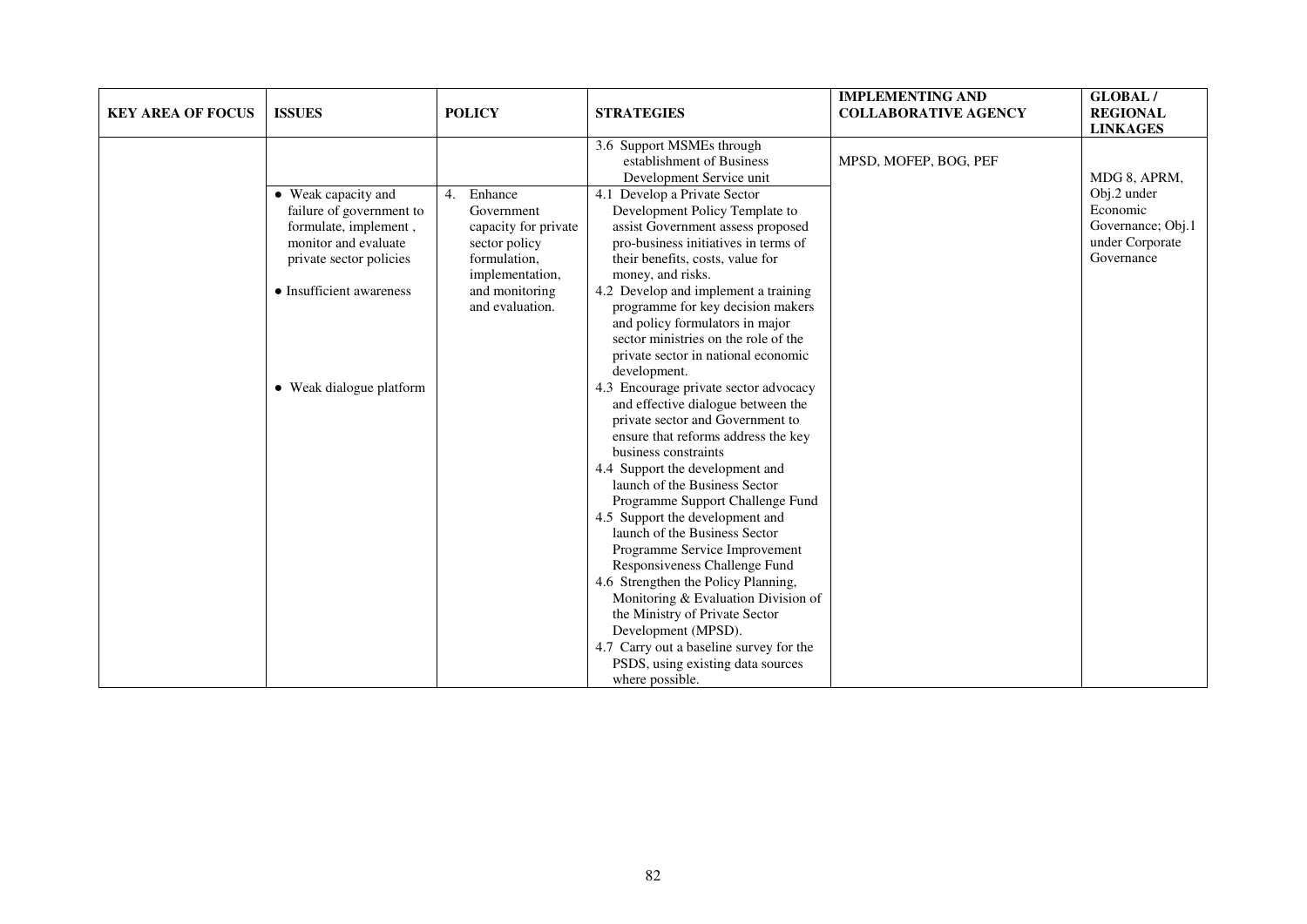| <b>KEY AREA OF FOCUS</b> | <b>ISSUES</b> | <b>POLICY</b>                                                                                                                     | <b>STRATEGIES</b>                                                                                                                                                 | <b>IMPLEMENTING AND</b><br><b>COLLABORATIVE AGENCY</b> | GLOBAL/<br><b>REGIONAL</b><br><b>LINKAGES</b>                                                         |
|--------------------------|---------------|-----------------------------------------------------------------------------------------------------------------------------------|-------------------------------------------------------------------------------------------------------------------------------------------------------------------|--------------------------------------------------------|-------------------------------------------------------------------------------------------------------|
|                          |               |                                                                                                                                   | 4.8 Identify and support 'private sector<br>champions' to monitor<br>implementation of the Strategy, and<br>hold Government accountable for<br>delivering results |                                                        | MDG 8, APRM,<br>Obj.2 under<br>Economic                                                               |
|                          |               | 5. Facilitate private<br>sector access to<br>capital                                                                              | 5.1 Improve access and increase<br>volume of credit at affordable prices<br>5.2 Reduce bottlenecks to private<br>sector development                               | MPSD, MOFEP, BOG                                       | Governance; obj.1<br>under Corporate<br>Governance, Obj.2<br>under Socio-<br>economic<br>development. |
|                          |               | 6. Facilitate the<br>removal of<br>institutional and<br>legal bottlenecks                                                         | 6.1 Promote entrepreneurship through<br>business development services.<br>Provide skills and entrepreneurial<br>development for the youth                         | MPSD, MOFEP, BOG                                       |                                                                                                       |
|                          |               | 7. Facilitate Innovation<br>and entrepreneurship                                                                                  | 7.1 Promote innovation and<br>entrepreneurship training as part of<br>school curriculum                                                                           | PSR, OHSC, MOJ, PEF, NBSSI,<br><b>EMPRETEC, GRATIS</b> |                                                                                                       |
|                          |               | 8. Ensure that private<br>sector development<br>programmes<br>are<br>complimentary<br>and<br>also cover a broad<br>range of needs | 8.1 Rationalize the role of the state<br>8.2 Encourage and facilitate the<br>provision of public services by the<br>private sector                                |                                                        |                                                                                                       |
|                          |               | 10. Supportive and<br>mindset change of<br>the population<br>towards the private<br>sector                                        | 10.1 Create a supportive mindset of the<br>population towards the private<br>sector                                                                               | MPSD, MOTI, MOES, MOI, The Media                       |                                                                                                       |
|                          |               | 11.Accelerated<br>development of<br>strategic sectors                                                                             | Develop new pillars of growth by<br>11.1<br>accelerating the development of<br>selected products into lead export<br>earners, particularly in the rural<br>areas  | MOFA, MOE, MOFEP, MRT, MLGRD                           |                                                                                                       |
|                          |               |                                                                                                                                   |                                                                                                                                                                   |                                                        |                                                                                                       |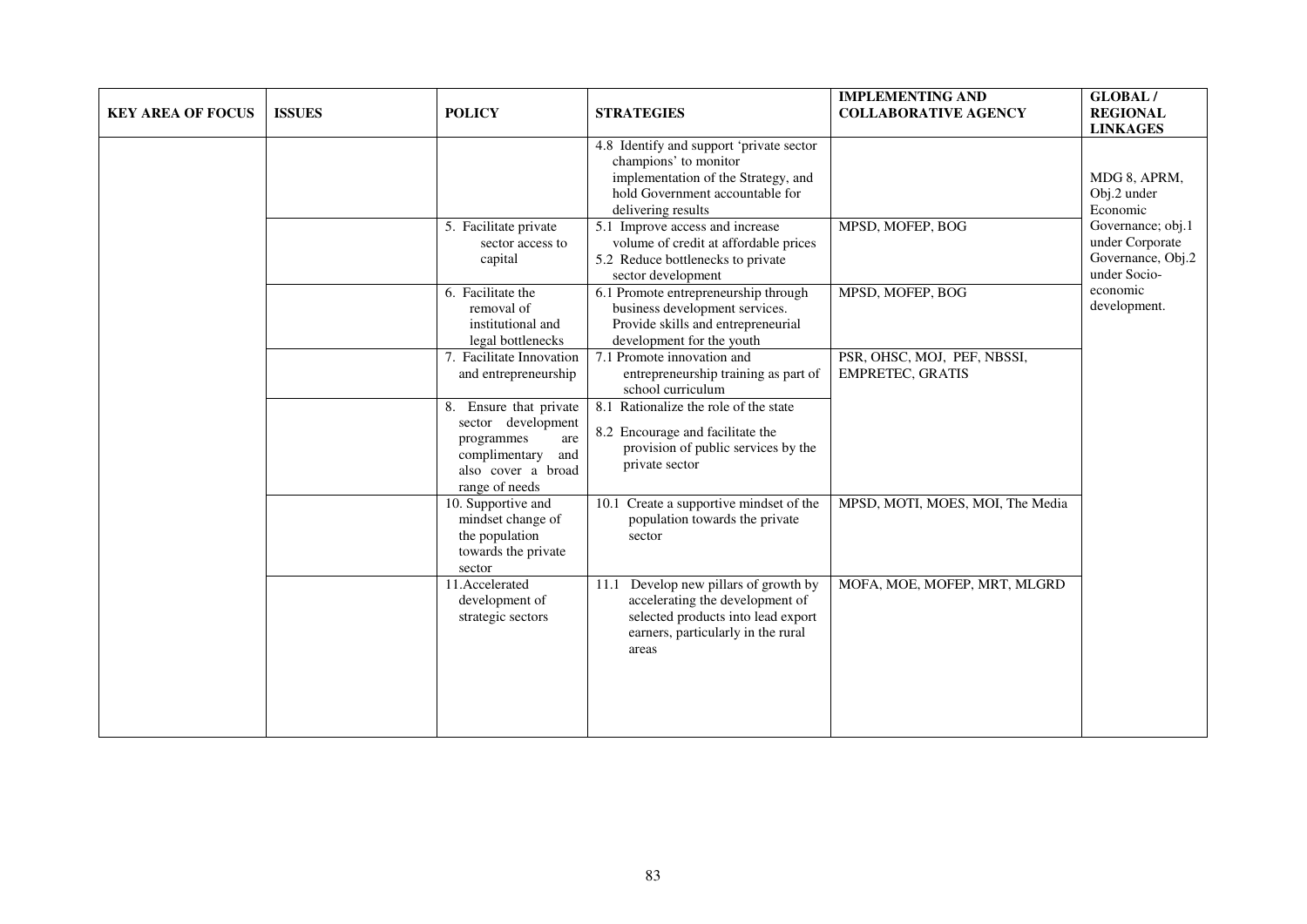| <b>KEY AREA OF FOCUS</b>             | <b>ISSUES</b>                                                                                                                                                                                                                                                                       | <b>POLICY</b>                                                                                                                                         | <b>STRATEGIES</b>                                                                                                                                                                                                                                                                                                                                                                                                                                                                                                                                                                                                                                                                                                                                                                                                                                                                                                                                                                                                                       | <b>IMPLEMENTING AND</b><br><b>COLLABORATIVE AGENCY</b>                                                                                                                             | <b>GLOBAL/</b><br><b>REGIONAL</b><br><b>LINKAGES</b>                             |
|--------------------------------------|-------------------------------------------------------------------------------------------------------------------------------------------------------------------------------------------------------------------------------------------------------------------------------------|-------------------------------------------------------------------------------------------------------------------------------------------------------|-----------------------------------------------------------------------------------------------------------------------------------------------------------------------------------------------------------------------------------------------------------------------------------------------------------------------------------------------------------------------------------------------------------------------------------------------------------------------------------------------------------------------------------------------------------------------------------------------------------------------------------------------------------------------------------------------------------------------------------------------------------------------------------------------------------------------------------------------------------------------------------------------------------------------------------------------------------------------------------------------------------------------------------------|------------------------------------------------------------------------------------------------------------------------------------------------------------------------------------|----------------------------------------------------------------------------------|
| II. AGRICULTURE LED-GROWTH           |                                                                                                                                                                                                                                                                                     |                                                                                                                                                       |                                                                                                                                                                                                                                                                                                                                                                                                                                                                                                                                                                                                                                                                                                                                                                                                                                                                                                                                                                                                                                         |                                                                                                                                                                                    |                                                                                  |
| (a) Modernized<br><b>Agriculture</b> | • Low agricultural<br>productivity and output<br>due to over-dependency<br>on rainfall<br>• Generally low access of<br>women to land<br>including irrigated land<br>• Inadequate access to<br>agricultural land<br>• Re-zoning of agricultural<br>lands for residential<br>purposes | 1. Ensure sustainable<br>increase in<br>agricultural<br>productivity and<br>output to support<br>industry and provide<br>stable income for<br>farmers | Irrigation development<br>1.1 Promote the use of existing<br>irrigation facilities especially in<br>drought prone areas<br>1.2 Rehabilitate of viable irrigation<br>infrastructure<br>1.3 Expand irrigation infrastructure -<br>valley bottoms, dams and dug-outs,<br>bore holes tube wells, etc<br>especially in the three northern<br>regions<br>1.4 Promote land reforms that ensures<br>equal access to irrigated land for<br>men, women and Persons with<br>Disability<br><b>Land system and property right</b><br>1.5 Ensure the development of a land<br>use master plan that demarcates all<br>lands in dispute<br>1.6 Reform land administration by<br>reviewing the Land Administration<br>Project in the light of the<br>importance of property rights to<br><b>MSMEs</b><br>1.7 Take forward recommendations by<br>FIAS to improve the site<br>development and land<br>administration system<br>1.8 Promote the establishment of agri-<br>business zones and land banks with<br>special consideration for needs of<br>women | MOFA, WRC, FBOs<br>MOFA, WRC, FBOs<br>MOFA, WRC, FBOs<br>MOFA, MPSD & PSI, MLFM, LANDS<br><b>COMMISSION</b><br>MOFA, MLFM, District Assemblies,<br>Chief/Skins, MES/TCPD, MPSD&PSI | $MDG1$ .<br><b>ECOWAS, APRM</b><br>Obj.2 under Socio-<br>economic<br>development |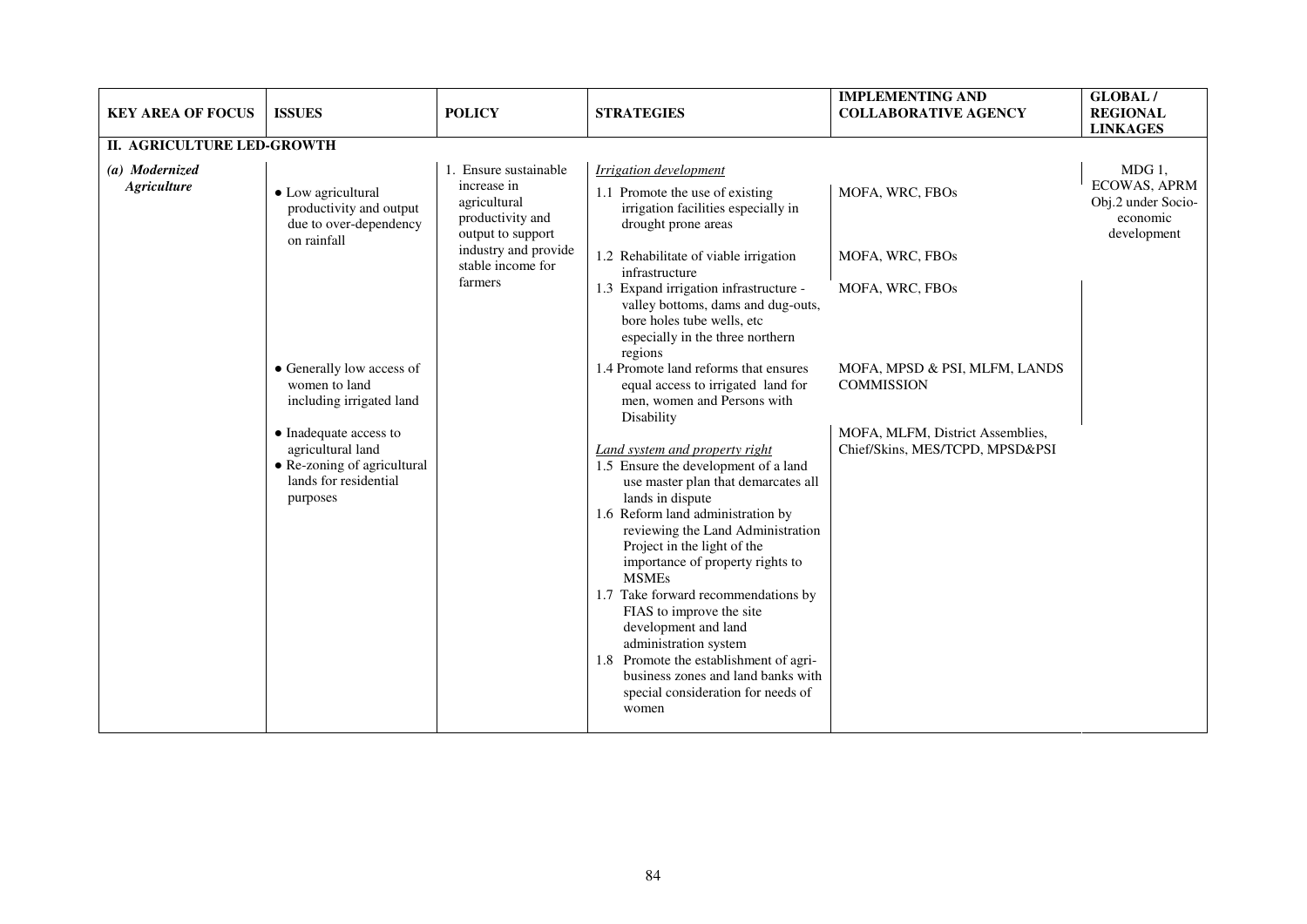| <b>KEY AREA OF FOCUS</b> | <b>ISSUES</b>                                                                                                                                                                                     | <b>POLICY</b> | <b>STRATEGIES</b>                                                                                                                                                                                                                                                                                                                                                                                                                                           | <b>IMPLEMENTING AND</b><br><b>COLLABORATIVE AGENCY</b>                                                                                                                                                                         | GLOBAL/<br><b>REGIONAL</b><br><b>LINKAGES</b>                                  |
|--------------------------|---------------------------------------------------------------------------------------------------------------------------------------------------------------------------------------------------|---------------|-------------------------------------------------------------------------------------------------------------------------------------------------------------------------------------------------------------------------------------------------------------------------------------------------------------------------------------------------------------------------------------------------------------------------------------------------------------|--------------------------------------------------------------------------------------------------------------------------------------------------------------------------------------------------------------------------------|--------------------------------------------------------------------------------|
|                          | • Low soil fertility<br>• High incidence of pest<br>and diseases<br>•Low agricultural<br>productivity<br>• Over reliance on<br>traditional agricultural<br>commodities<br>$\bullet$ Unsustainable |               | <b>Selected Crop development</b><br>1.9 Develop and multiply new and<br>improved seeds and planting<br>materials of selected crops.<br>1.10 Promote soil fertility management<br>systems<br>1.11 Promote an integrated pest and<br>disease management system<br>1.12 Promote and expand bio-<br>technology - promote pineapple,<br>cashew, oil palm<br>1.13 Promote the development of<br>horticulture in the country<br>1.14 Update existing technological | MOFA, CSIR, Private Sector, NGOs<br>MOFA, CSIR, Private Sector, NGOs<br>MOFA, CSIR, Private Sector, NGOs,<br><b>EPA</b><br>MOFA, GAEC, Private Sector, CSIR<br>MOFA, GAEC, Private Sector<br>MOFA, CSIR, Private Sector, MLFM, | MDG 1/8,<br><b>ECOWAS, APRM</b><br>Obj2 under<br>Socio-economic<br>development |
|                          | agriculture management<br>practices                                                                                                                                                               |               | packages and promote<br>environmentally sustainable<br>cropping practices in agro-forestry,<br>land and water management in<br>farming communities                                                                                                                                                                                                                                                                                                          | EPA, NGOs                                                                                                                                                                                                                      |                                                                                |
|                          | • Low productivity and<br>low resistance breeds of<br>livestock<br>• Inappropriate husbandry<br>practices                                                                                         |               | Livestock development<br>1.15 Provide improved breeds-small<br>ruminant, guinea fowl<br>1.16 Animal feed quality control<br>1.17 Improve animal husbandry<br>practices<br>1.18 Intensify the work of Veterinary<br>Public Health Services                                                                                                                                                                                                                   | MOFA, CSIR, Private Sector, NGOs<br>MOFA, CSIR, Private Sector<br>MOFA, Private Sector, CSIR                                                                                                                                   |                                                                                |
|                          | • Low level of dairy<br>production<br>• High incidence of animal<br>and zoonotic diseases<br>• Poor disease<br>surveillance and disease<br>surveillance system                                    |               | 1.19 Promote dairy production<br>1.20 Intensify disease control and<br>surveillance, especially for<br>zoonotic and scheduled diseases                                                                                                                                                                                                                                                                                                                      | MOFA, FAO, Private Sector<br>MOFA, Private Sector                                                                                                                                                                              |                                                                                |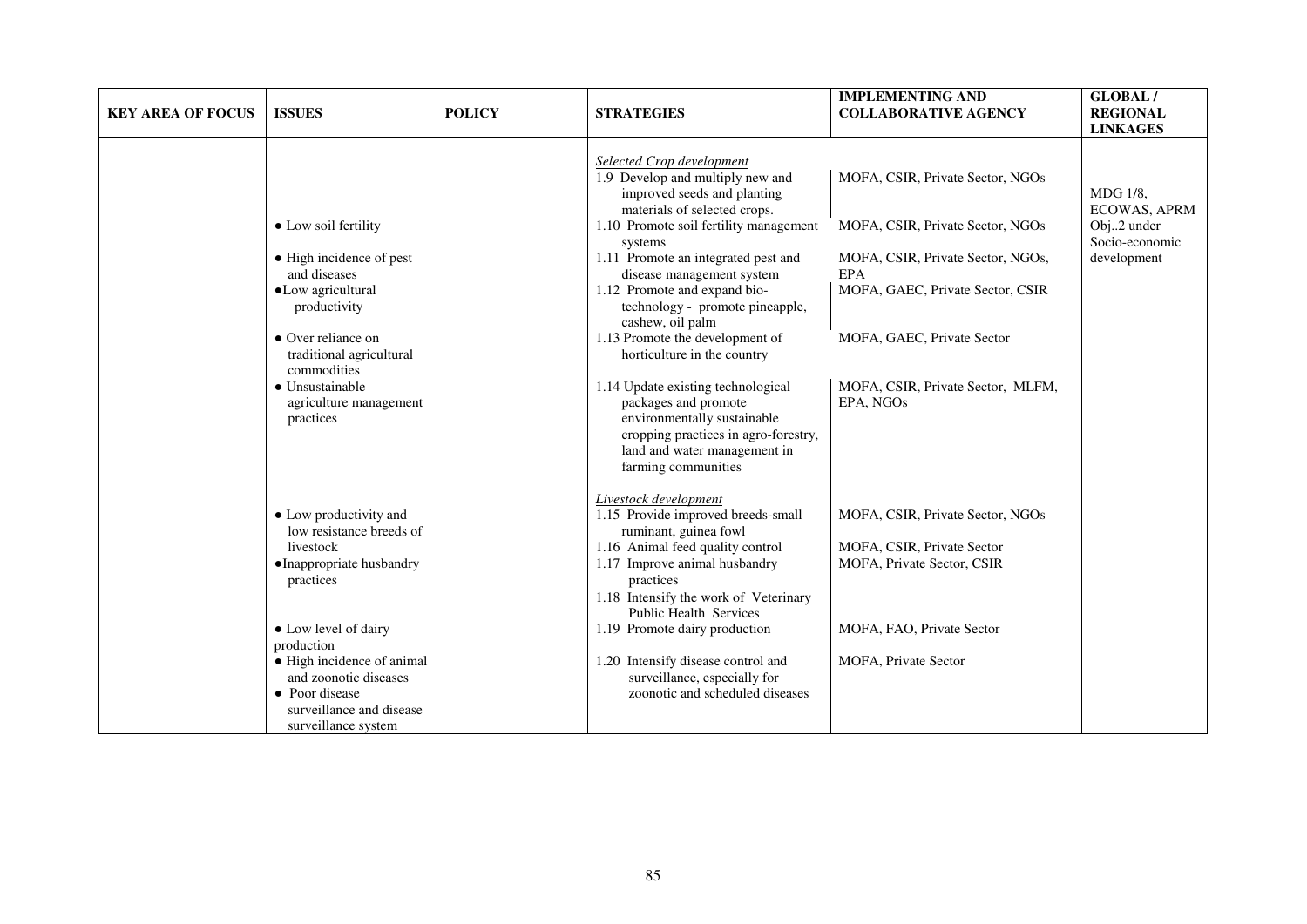| <b>KEY AREA OF FOCUS</b> | <b>ISSUES</b>                                                                                                                  | <b>POLICY</b>                                                                                                  | <b>STRATEGIES</b>                                                                                                                                                                                                                                                                                         | <b>IMPLEMENTING AND</b><br><b>COLLABORATIVE AGENCY</b> | <b>GLOBAL/</b><br><b>REGIONAL</b><br><b>LINKAGES</b>                                          |
|--------------------------|--------------------------------------------------------------------------------------------------------------------------------|----------------------------------------------------------------------------------------------------------------|-----------------------------------------------------------------------------------------------------------------------------------------------------------------------------------------------------------------------------------------------------------------------------------------------------------|--------------------------------------------------------|-----------------------------------------------------------------------------------------------|
|                          | • Cattle rustling<br>• Poor system of cattle<br>identification                                                                 |                                                                                                                | 1.21 Develop cattle identification<br>scheme to enhance disease tracing                                                                                                                                                                                                                                   | MOFA, Private Sector, District<br>Assemblies, CSIR     |                                                                                               |
|                          | ·High incidence of tsetse<br>disease                                                                                           |                                                                                                                | 1.22 Intensify tsetse and<br>trypanosomiasis control                                                                                                                                                                                                                                                      | MOFA, Private Sector, CSIR                             |                                                                                               |
|                          | • Limited access to tractor<br>services and other farm<br>machinery/equipment                                                  |                                                                                                                | <b>Agriculture Mechanisation</b><br>1.23 Ensure easy and affordable access<br>to tractor services to both men and<br>women farmers                                                                                                                                                                        | MOFA, Private Sector,                                  | <b>MDG 1/8</b>                                                                                |
|                          | and technology<br>especially in the case of<br>women<br>• Low exploitation of                                                  |                                                                                                                | 1.24 Ensure that design of technology<br>addresses the specific needs and<br>constraints of men and women<br>1.25 Develop and exploit ground water                                                                                                                                                        | MOFA, Private Sector,                                  | <b>NEPAD</b>                                                                                  |
|                          | ground water for<br>irrigation purposes<br>• High rate of drudgery in<br>farming activities                                    |                                                                                                                | 1.26 Provide shellers and processing<br>equipment                                                                                                                                                                                                                                                         | MOFA, Private Sector,                                  |                                                                                               |
|                          | • Lack of access to credit<br>especially of small-scale<br>women farmers                                                       |                                                                                                                | <b>Agriculture Financing</b><br>1.27 Improve access to affordable<br>credit to women and men, with a<br>special emphasis on increasing the<br>proportion of women that can<br>gain access to credit                                                                                                       | MOFA, ADB, RURAL BANKS, NGOs,<br>PRIVATE SECTOR        | APRM, obj.1<br>under Corporate<br>Governance;<br>Obj.4 under Socio-<br>economic<br>deveopment |
|                          | • Limited value addition<br>and high post-harvest<br>losses<br>• Improper packaging of<br>agricultural produce and<br>products | 2. Ensure food security<br>for all and increase<br>the access of the<br>poor to adequate<br>food and nutrition | Post-Harvest management/Value<br><b>Addition</b><br>2.1 Promote processing, preservation<br>and utilization of crops, animal and<br>fish products<br>2.2 Promote use of local raw material<br>e.g. maize and sorghum in brewing<br>2.3 Develop and promote the use of<br>standardized packaging materials | MOFA, MOFI, Private Sector, CSIR,<br><b>GAEC</b>       | MDG 1 and<br><b>NEPAD</b>                                                                     |
|                          | • Lack of quality standards                                                                                                    |                                                                                                                | 2.4 Institutionalize the use of weights<br>and measures                                                                                                                                                                                                                                                   | MOFA, MOFI, Private Sector, CSIR,<br><b>GAEC</b>       |                                                                                               |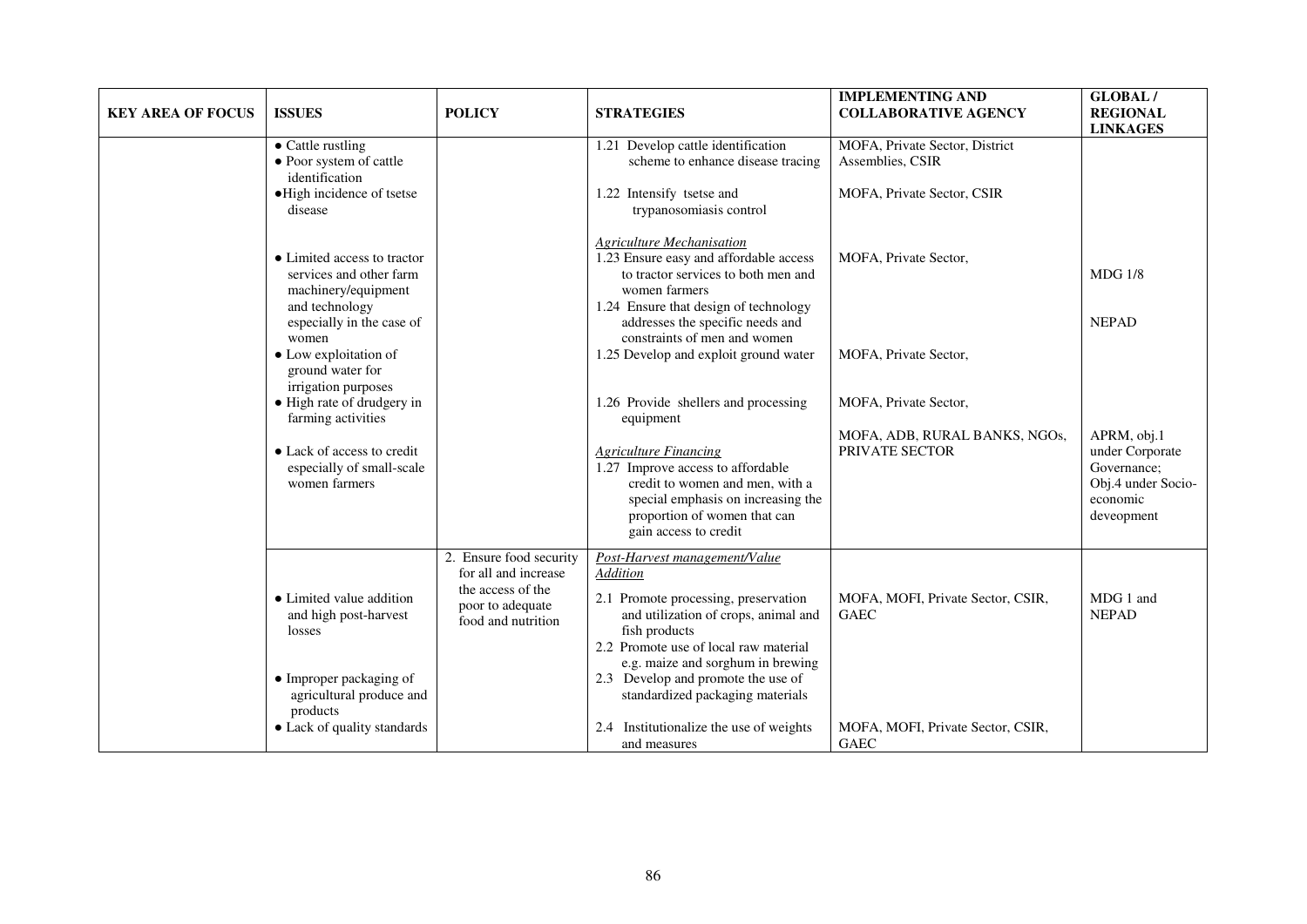| <b>KEY AREA OF FOCUS</b> | <b>ISSUES</b>                                                                                                                                                                                                                                    | <b>POLICY</b>                                                                                                                                   | <b>STRATEGIES</b>                                                                                                                                                                                                                                                                                                                                                                                                                                                                | <b>IMPLEMENTING AND</b><br><b>COLLABORATIVE AGENCY</b>                                | <b>GLOBAL/</b><br><b>REGIONAL</b><br><b>LINKAGES</b> |
|--------------------------|--------------------------------------------------------------------------------------------------------------------------------------------------------------------------------------------------------------------------------------------------|-------------------------------------------------------------------------------------------------------------------------------------------------|----------------------------------------------------------------------------------------------------------------------------------------------------------------------------------------------------------------------------------------------------------------------------------------------------------------------------------------------------------------------------------------------------------------------------------------------------------------------------------|---------------------------------------------------------------------------------------|------------------------------------------------------|
|                          | • Low level of exports of<br>value added agricultural<br>products<br>• Lack of storage facilities,<br>especially at the<br>community level<br>• Some food processing<br>technologies are a health<br>hazard and<br>environmentally<br>unfriendly |                                                                                                                                                 | 2.5 Facilitate establishment of small<br>scale agro-processing industries for<br>exports<br>2.6 Promote the establishment of<br>storage facilities, including<br>community level facilities<br>2.7 Develop and promote user and<br>environmentally friendly<br>technology for food processing                                                                                                                                                                                    |                                                                                       | MDG 7                                                |
|                          | • Inability of farmers to<br>obtain premium prices<br>due to weak and<br>ineffective Farmer<br><b>Based Organizations</b><br>• Output fluctuations due<br>to instability in prices                                                               |                                                                                                                                                 | <b>Agriculture Marketing</b><br>2.8 Develop farmer based<br>organizations (FBO) capable of<br>securing fair prices for products<br>2.9 Encourage the setting up of satellite<br>markets in urban centers to provide<br>outlets for rural farmers to dispose<br>off their products, whiles<br>overcoming the exploitation from<br>urban traders<br>2.10 Promote price and income<br>stability measures<br>2.11 Encourage the private sector to set<br>up produce buying companies | MOFA, MOFI, MOTI, DOC, Private<br>Sector, DISTRICT ASSEMBLIES,<br><b>MPSD&amp;PSI</b> | APRM Obj.4<br>under Socio-<br>economic Devt          |
|                          | • Low extension coverage<br>especially amongst poor<br>farmers in the transition<br>and savannah zones.<br>Women farmers<br>amongst this group have<br>less contact with<br>extension officers<br>compared to men.                               | 3.<br>Ensure the<br>development and<br>strengthening of<br>the requisite<br>institutional<br>capacity to support<br>agriculture<br>productivity | <b>Access to Extension Services</b><br>3.1 Promote alternative extension<br>approaches that will increase the<br>proportion of both men and women<br>farmers that are reached<br>particularly in the transition and<br>savannah zones.<br>3.2 Establishment of extension<br>information centers (EIC)                                                                                                                                                                            | MOFA, Private Sector, NGOs                                                            | MDG 1                                                |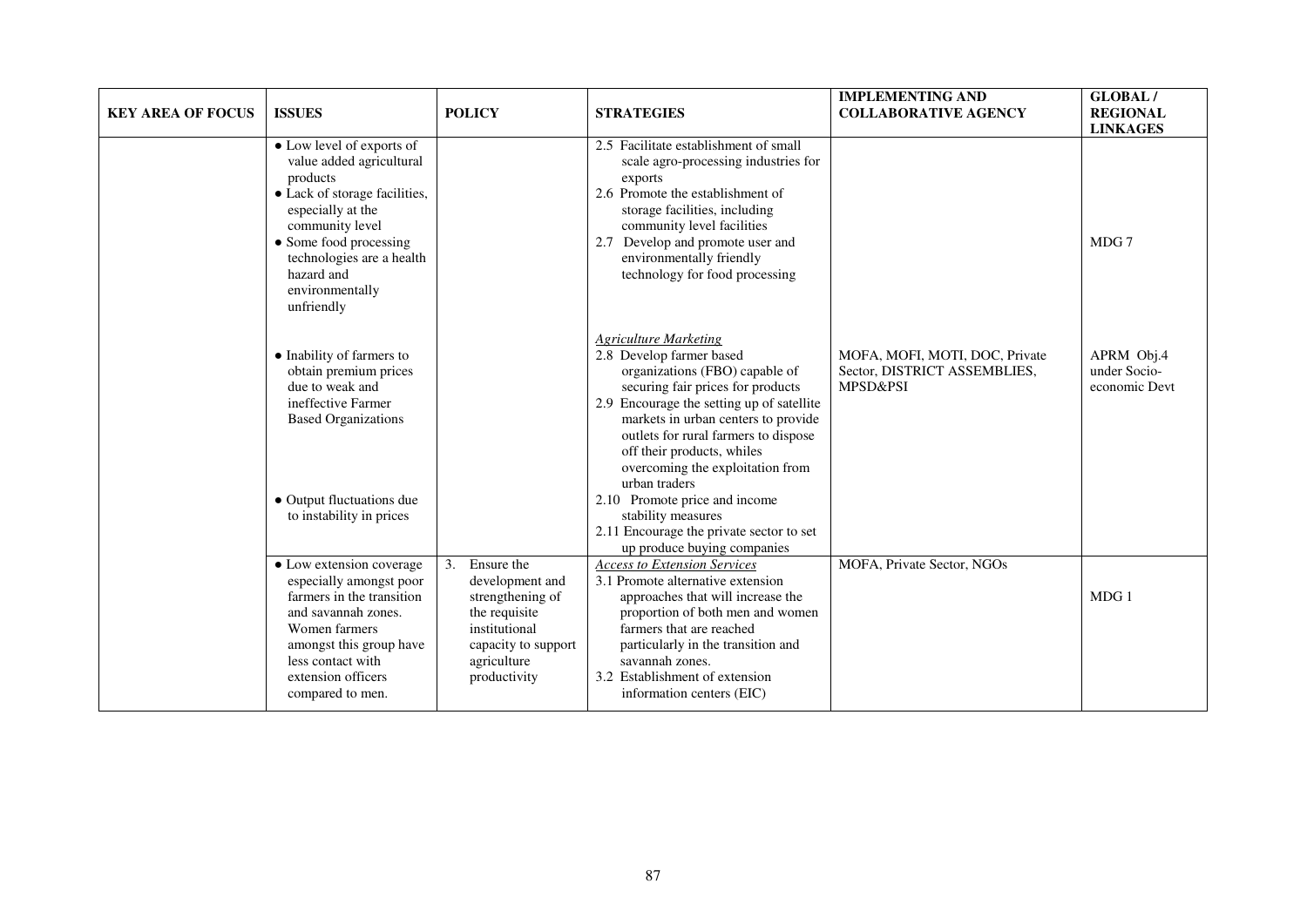| <b>KEY AREA OF FOCUS</b>                                         | <b>ISSUES</b>                                                                                                                                                                                                                                                  | <b>POLICY</b>                                                                                                        | <b>STRATEGIES</b>                                                                                                                                                                                                                                                                                                                                                                                                                                                               | <b>IMPLEMENTING AND</b><br><b>COLLABORATIVE AGENCY</b>             | <b>GLOBAL/</b><br><b>REGIONAL</b><br><b>LINKAGES</b> |
|------------------------------------------------------------------|----------------------------------------------------------------------------------------------------------------------------------------------------------------------------------------------------------------------------------------------------------------|----------------------------------------------------------------------------------------------------------------------|---------------------------------------------------------------------------------------------------------------------------------------------------------------------------------------------------------------------------------------------------------------------------------------------------------------------------------------------------------------------------------------------------------------------------------------------------------------------------------|--------------------------------------------------------------------|------------------------------------------------------|
|                                                                  | • Ad-hoc approaches to<br>agricultural promotion<br>and development                                                                                                                                                                                            |                                                                                                                      | 3.3 Adopt common agricultural.<br>policies in research, training,<br>production, preservation,<br>processing and marketing of crops<br>livestock and fisheries.                                                                                                                                                                                                                                                                                                                 | MOFA, CSIR, GAEC MOTI                                              |                                                      |
| (b) Modernized Fishing<br>methods and aquaculture<br>development | ·Inadequate/poor<br>aquaculture<br>infrastructure<br>• Limited private<br>investment in<br>aquaculture<br>• Low level of fish<br>production from water<br>bodies<br>• Over-dependence on the<br>known fisheries species<br>• Low productivity of fish<br>farms | Ensure the<br>1.<br>development of<br>aquaculture to<br>meet shortfall in<br>fish production                         | 1.1 Develop of aquaculture<br>infrastructure including fish<br>hatcheries<br>1.2 Promote private investment in<br>aquaculture<br>1.3 Utilize of irrigation systems and<br>other impounded reservoirs for<br>aquaculture<br>1.4 Develop and multiply brood stock<br>through research<br>1.5 Develop lesser known potentially<br>viable fish species<br>1.6 Promote the improvement in fish<br>husbandry practices and fish health<br>management                                  | MOFI, Private Sector, CSIR Universities<br>Institutions, MOFA, MOH | MDG1                                                 |
|                                                                  |                                                                                                                                                                                                                                                                | Ensure value<br>2.<br>addition of<br>fisheries products<br>to improve<br>fisheries<br>contribution to<br>Ghana's GDP | 2.1 Promote processing/ preservation<br>and utilization of fish products<br>2.2 Promote the establishment of fish<br>storage facilities<br>2.3 Establish and promote of standards<br>for fish safety<br>2.4 Develop and promote the use of<br>standardized packaging material<br>2.5 Facilitate the establishment of<br>small-scale fish processing<br>industries for export.<br>2.6 Promote an efficient fish trade and<br>marketing in tandem with<br>international standards | MOFI, MOFA, Private Sector, CSIR,<br>MPSD&PSI, GSB, MOTI           | MDG 1<br>MDG8                                        |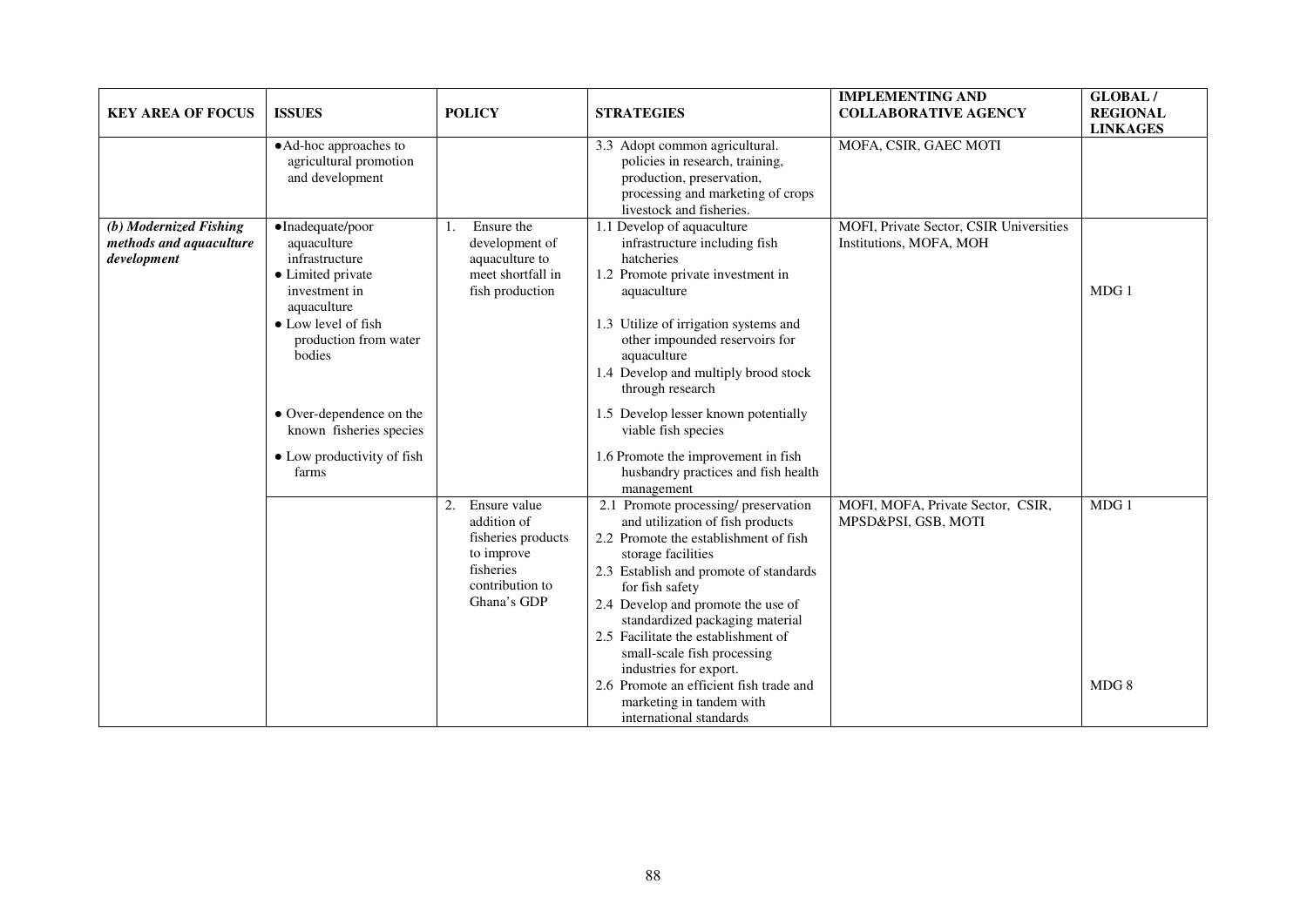| <b>KEY AREA OF FOCUS</b>                                                                          | <b>ISSUES</b>                                                                                                                                                                                                                                                                                                                                                     | <b>POLICY</b>                                                    | <b>STRATEGIES</b>                                                                                                                                                                                                                                                                                                                                                                                                                                                                                                                                                                                | <b>IMPLEMENTING AND</b><br><b>COLLABORATIVE AGENCY</b>                                                                                                                                        | GLOBAL/<br><b>REGIONAL</b><br><b>LINKAGES</b>                           |
|---------------------------------------------------------------------------------------------------|-------------------------------------------------------------------------------------------------------------------------------------------------------------------------------------------------------------------------------------------------------------------------------------------------------------------------------------------------------------------|------------------------------------------------------------------|--------------------------------------------------------------------------------------------------------------------------------------------------------------------------------------------------------------------------------------------------------------------------------------------------------------------------------------------------------------------------------------------------------------------------------------------------------------------------------------------------------------------------------------------------------------------------------------------------|-----------------------------------------------------------------------------------------------------------------------------------------------------------------------------------------------|-------------------------------------------------------------------------|
| (c) Restoration of<br>degraded<br>environment and<br><b>Natural Resource</b><br><b>Management</b> | • Degradation of the<br>nation's forest<br>• Over reliance on major<br>species like mahogany,<br>odom, sapale, etc<br>• Fast depletion of the<br>nation's biomass without<br>replacement.<br>• Inefficient use and<br>management of natural<br>resources<br>• Advancing/creeping<br>desertification through<br>bush fires, poor farming<br>practices, energy use, | 1. Ensure the<br>restoration of<br>degraded natural<br>resources | <b>Lands and forestry</b><br>1.1 Encourage reforestation of<br>degraded forest and off-reserve<br>areas.<br>1.2 Promote the development and use<br>of alternative wood products.<br>1.3 Promote plantation/woodlot<br>development among communities<br>to meet the needs of society<br>1.4 Manage and enhance Ghana's land<br>and permanent estate of forest and<br>wildlife protected areas while<br>considering the effect on women<br>and men farmers<br>1.5 Ensure the involvement of<br>communities and the relevant<br>agencies in the implementation of<br>national Action Plan to combat | MLFM, MES, MLGRD, District<br>Assemblies, Environmental Protection<br>Agency (EPA), CSIR, Forestry<br>Commission and Environmental NGO's,<br>NADMO, FIRE SERVICE, DISTRICT<br>ASSEMBLIES, GMA | ECOWAS,<br>NEPAD, MDG 7,<br>APRM Obj.1<br>under Corporate<br>Governance |
|                                                                                                   | etc.<br>• Lack of awareness on<br>climate change and its<br>impact<br>• Destruction of the<br>environment, pollution<br>by illegal miners<br>• Inefficient industrial<br>waste management                                                                                                                                                                         | 2.<br>Promote<br>sustainable natural<br>resource<br>management   | desertification<br>Environment<br>1.6 Initiate measures to stem land<br>degradation<br>1.7 Initiate measures toward minimizing<br>the impact of climate<br>change/variability<br>Mines<br>1.8 Control the menace of mining<br>(especially illegal mining)<br>Environment<br>2.1 Promote an efficient and accessible<br>industrial and domestic waste<br>management system including the<br>menace of plastic waste                                                                                                                                                                               | MLFM, EPA, MES MLGRD, District<br>Assemblies, CSIR, Wild Life Society and<br>the relevant agencies, MOT/MCC                                                                                   |                                                                         |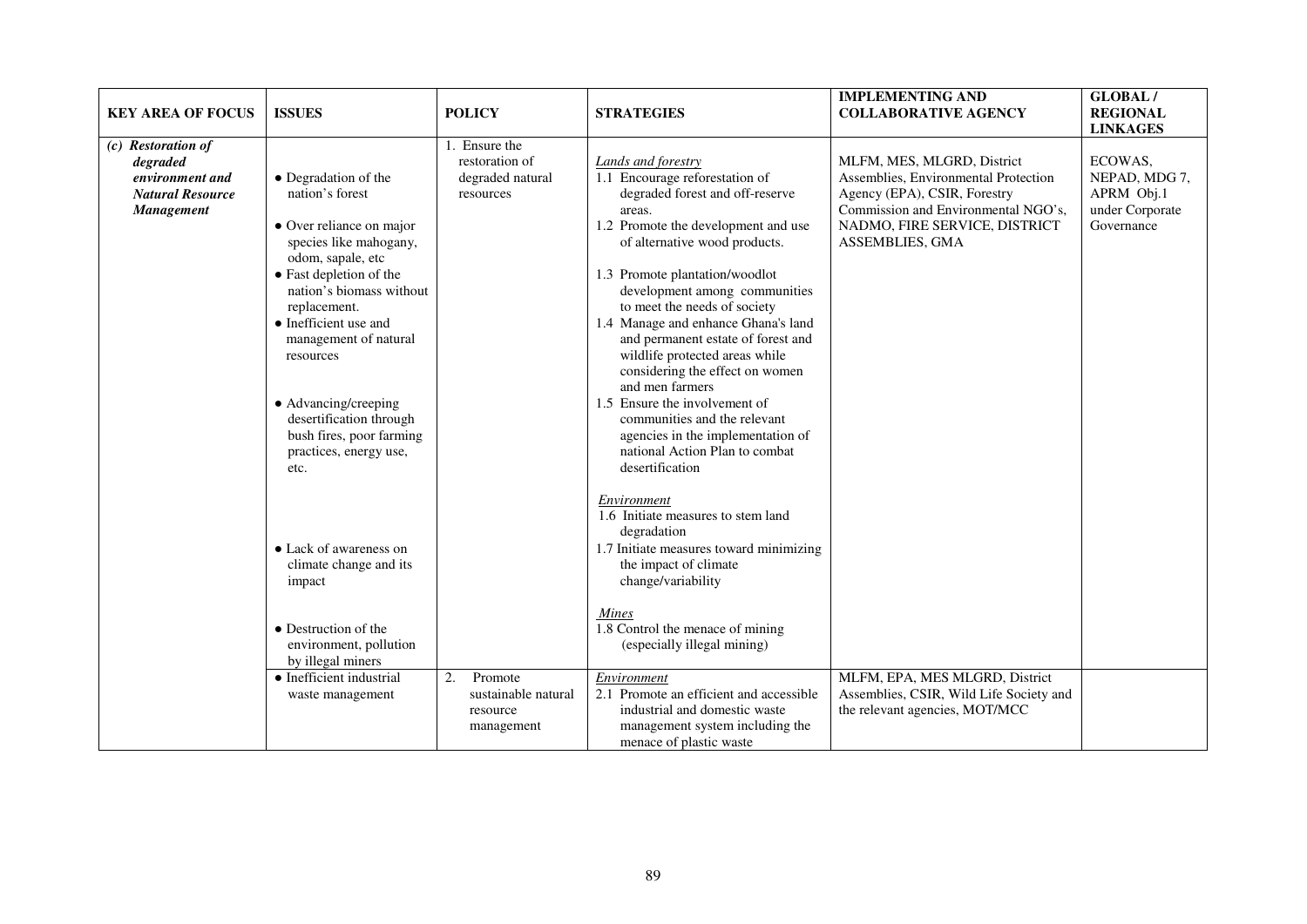| <b>KEY AREA OF FOCUS</b> | <b>ISSUES</b>                                                                                                                                                                                                                                                                                                    | <b>POLICY</b> | <b>STRATEGIES</b>                                                                                                                                                                                                                                                                                                                             | <b>IMPLEMENTING AND</b><br><b>COLLABORATIVE AGENCY</b>                               | <b>GLOBAL/</b><br><b>REGIONAL</b><br><b>LINKAGES</b>                    |
|--------------------------|------------------------------------------------------------------------------------------------------------------------------------------------------------------------------------------------------------------------------------------------------------------------------------------------------------------|---------------|-----------------------------------------------------------------------------------------------------------------------------------------------------------------------------------------------------------------------------------------------------------------------------------------------------------------------------------------------|--------------------------------------------------------------------------------------|-------------------------------------------------------------------------|
|                          | • Negative impact of some<br>farm practices and<br>mining technologies<br>• Depletion of some<br>endangered species<br>• Lack of efficient<br>ecosystem management                                                                                                                                               |               | 2.2 Promote the use of environmentally<br>friendly technologies and practices.<br>2.3 Promote human centred<br>biodiversity conservation initiatives<br>2.4 Promote integrated ecosystem<br>management which is friendly<br>towards men and women equally.                                                                                    |                                                                                      | ECOWAS,<br>NEPAD, MDG 7,<br>APRM Obj.1<br>under Corporate<br>Governance |
|                          | $\bullet$ Inadequate scientific<br>data for fisheries<br>management (inland and<br>marine)<br>• Insufficient monitoring<br>and control to ensure<br>compliance with laws<br>and regulations on<br>fisheries.<br>• Weak or inexistent<br>collaboration with<br>communities towards the<br>management of fisheries |               | <b>Fisheries</b><br>2.5 Promote the gathering of adequate<br>scientific data for fisheries<br>management<br>2.6 Establish effective monitoring,<br>control and surveillance systems to<br>ensure compliance with laws and<br>regulations on fishery resource<br>2.7 Establish co-management<br>mechanism for fisheries resource<br>management | MOFI, MOFEP, MOWAC, MPSD\$PSI,<br>Private Sector, CSIR, Universities<br>Institutions |                                                                         |
|                          | resources<br>• Over-exploitation of<br>fisheries resources<br>• Unsafe and unhygienic<br>working conditions at<br>landing beaches<br>• Over-dependence on<br>fisheries as a means of<br>livelihood due to lack of<br>alternative employment<br>for women and men                                                 |               | 2.8 Control of fishing effort<br>2.9 Enhancement of fisheries resource<br>of water bodies<br>2.10 Improve fish landing site<br>2.11 Develop credit lines for<br>improvement of fisheries<br>livelihoods<br>2.12 Improve and diversify livelihoods<br>for men and women in the post<br>harvest fisheries sector                                |                                                                                      | MDG1                                                                    |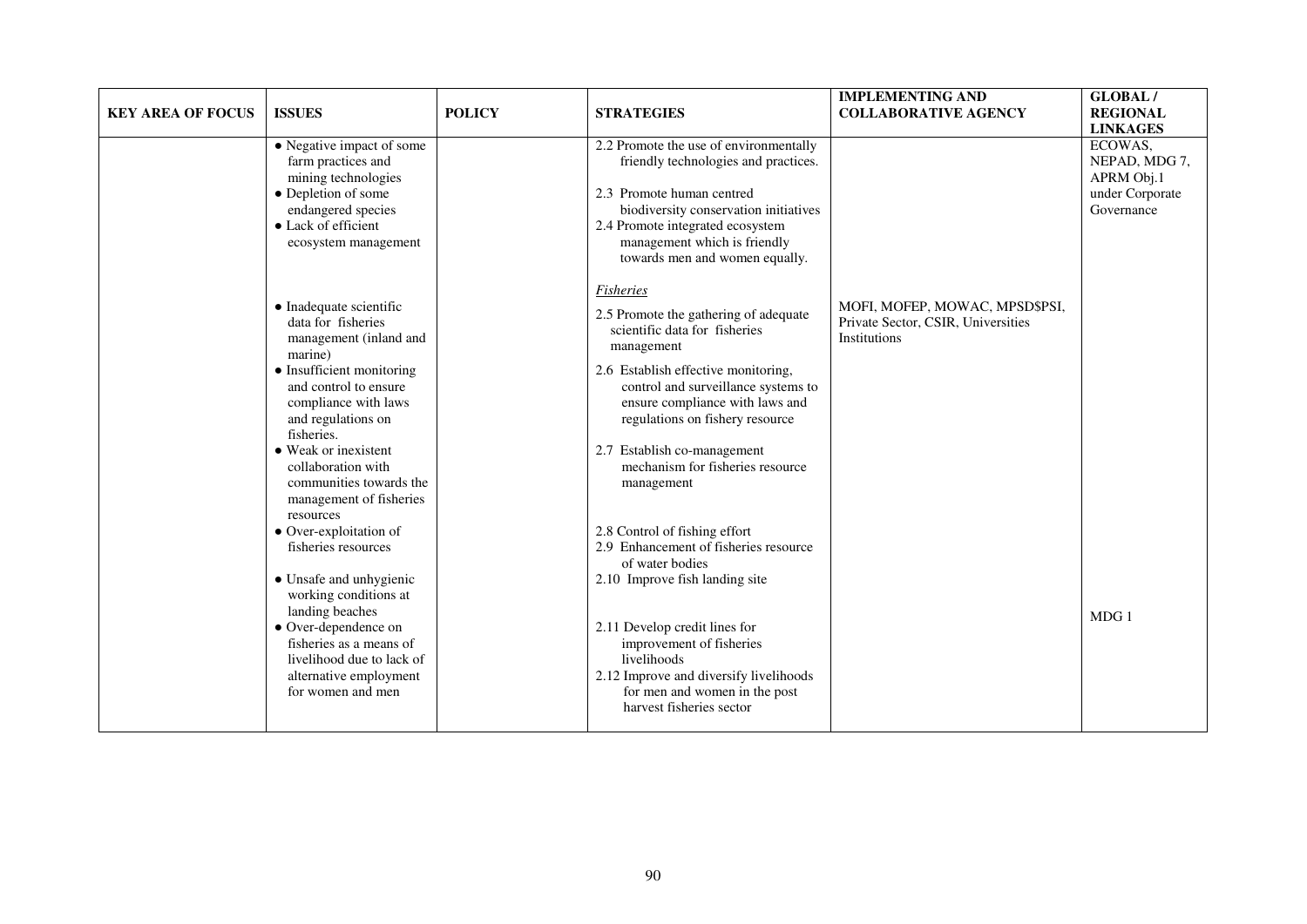| <b>KEY AREA OF FOCUS</b> | <b>ISSUES</b>                                                                                                                                                                                                                                                                                                                                                                                                                                  | <b>POLICY</b> | <b>STRATEGIES</b>                                                                                                                                                                                                                                                                                                                                                                                                                                                                                                                                                                                                                                                            | <b>IMPLEMENTING AND</b><br><b>COLLABORATIVE AGENCY</b>                                                                                            | GLOBAL/<br><b>REGIONAL</b><br><b>LINKAGES</b>                                    |
|--------------------------|------------------------------------------------------------------------------------------------------------------------------------------------------------------------------------------------------------------------------------------------------------------------------------------------------------------------------------------------------------------------------------------------------------------------------------------------|---------------|------------------------------------------------------------------------------------------------------------------------------------------------------------------------------------------------------------------------------------------------------------------------------------------------------------------------------------------------------------------------------------------------------------------------------------------------------------------------------------------------------------------------------------------------------------------------------------------------------------------------------------------------------------------------------|---------------------------------------------------------------------------------------------------------------------------------------------------|----------------------------------------------------------------------------------|
|                          | • Inadequate gender<br>consideration in land<br>administration projects<br>• Duplication of functions<br>within the land sector<br>agencies<br>• Inequality in sharing of<br>benefit from natural<br>resources<br>• Lack of compensation to<br>land owners<br>• Inadequate involvement<br>of communities.<br>particularly women in<br>resource management<br>• Lack of viable and<br>efficient industries<br>which utilize primary<br>products |               | Lands and forestry<br>2.13 Ensure that the current land<br>administration project is<br>engendered<br>2.14 Ensure socio-economic activities<br>are consistent with sound land<br>administration practices<br>2.15 Promote equitable benefit sharing<br>from land, forest and wildlife<br>resources<br>2.16 Ensure prompt, fair and adequate<br>compensation for government<br>acquired lands<br>2.17 Maximise community<br>involvement, especially women, in<br>sustainable land, forest and wildlife<br>resources<br>2.18 Promote the development of viable<br>and efficient forest and wildlife-<br>based industries, particularly in<br>secondary and tertiary processing | MLFM, EPA, MES, MLGRD, District<br>Assemblies, Wild Life Society and other<br>relevant agencies                                                   | ECOWAS,<br>NEPAD, MDG 3<br>MDG 7, APRM<br>Obj.1 under<br>Corporate<br>Governance |
|                          | • Inadequate exploration<br>of mineral resources<br>within the country<br>• Over-dependence on the<br>few precious minerals<br>• Degradation of land,<br>pollution of water and<br>air and high incidence of<br>mining accidents<br>• Minimal stakeholders<br>involvement in the<br>management of mineral<br>resources                                                                                                                         |               | <b>Mines</b><br>2.19 Sustain mining sector through<br>exploration, exploitation and<br>management of mineral resources.<br>2.20 Diversify the mineral base of the<br>nation to reduce over-dependence<br>on the few precious mineral<br>2.21 Improve the environmental and<br>natural resources management for<br>health and safety, and increased<br>sustainable production<br>2.22 Promote collaborative<br>management of the nation's mineral<br>resources                                                                                                                                                                                                                | MLFM, MES, MLGRD, District<br>Assemblies, MOTI, NBSSI, ASSI, Land<br>Commission, Wild Life Society and other<br>relevant agencies, Private sector | NEPAD,<br><b>ECOWAS</b>                                                          |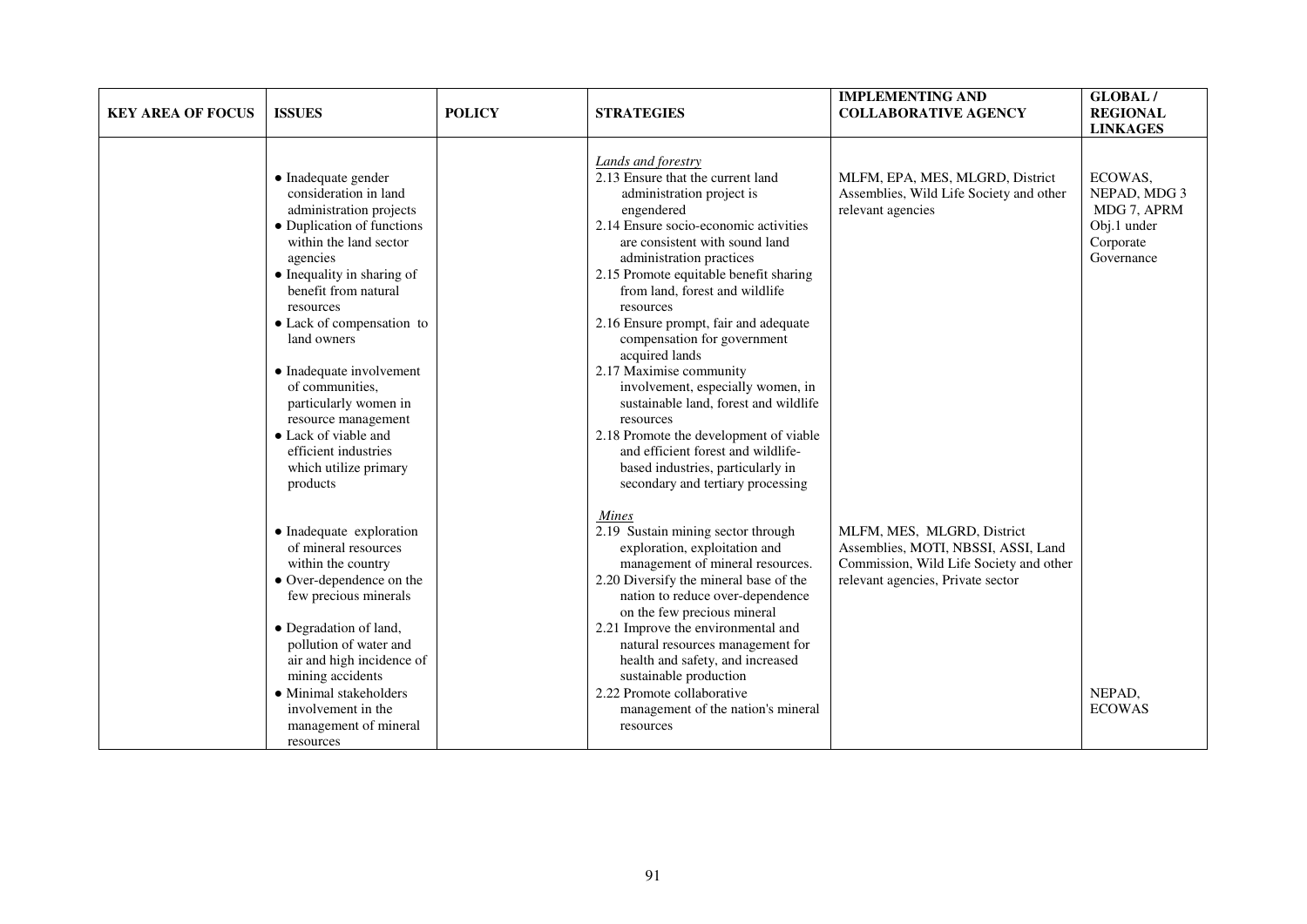| <b>KEY AREA OF FOCUS</b> | <b>ISSUES</b>                                                                                                                                                                                                             | <b>POLICY</b>                                                                                                                                      | <b>STRATEGIES</b>                                                                                                                                                                                                                                                                                                                                                                                                                                                                                                                                                                                                                                                                                                                                                                                                  | <b>IMPLEMENTING AND</b><br><b>COLLABORATIVE AGENCY</b>                                                                                                                                             | <b>GLOBAL/</b><br><b>REGIONAL</b><br><b>LINKAGES</b> |
|--------------------------|---------------------------------------------------------------------------------------------------------------------------------------------------------------------------------------------------------------------------|----------------------------------------------------------------------------------------------------------------------------------------------------|--------------------------------------------------------------------------------------------------------------------------------------------------------------------------------------------------------------------------------------------------------------------------------------------------------------------------------------------------------------------------------------------------------------------------------------------------------------------------------------------------------------------------------------------------------------------------------------------------------------------------------------------------------------------------------------------------------------------------------------------------------------------------------------------------------------------|----------------------------------------------------------------------------------------------------------------------------------------------------------------------------------------------------|------------------------------------------------------|
|                          | • Outmoded mining<br>regulations which do not<br>attract investors                                                                                                                                                        |                                                                                                                                                    | 2.23 Review the existing regulations to<br>enhance the competitiveness of the<br>mining sector                                                                                                                                                                                                                                                                                                                                                                                                                                                                                                                                                                                                                                                                                                                     |                                                                                                                                                                                                    | NEPAD,<br><b>ECOWAS</b>                              |
|                          | • Weak institutional<br>capacities for<br>environmental<br>management at all levels<br>• Low enforcement of<br>environmental laws<br>• Weak collaboration<br>among relevant agencies<br>on natural resource<br>management | 3. Build the requisite<br>institutions and<br>strengthen the<br>regulatory<br>framework to ensure<br>sustainable natural<br>resource<br>management | 3.1 Enact relevant environmental laws<br>to protect the environment at all<br>times<br>3.2 Enforce existing environmental laws<br>3.3 Enforce the legality assurance<br>scheme under the Validation of<br>Legal Timber Program (VLTP)<br>3.4 Develop multi-agency approach to<br>enhance resource management and<br>the environment<br>3.5 Assist mining companies to carry<br>out their business to generate<br>employment, create wealth and<br>improve living standards of local<br>communities<br>3.6 Harmonize the relationship between<br>the mining companies and mining<br>communities<br>3. Explore avenues and opportunities<br>under the EU Forest Law<br>Enforcement, Governance and<br>Trade (FLEGT)<br>3.8 Promulgate and implement the new<br>minerals bill covering the small<br>scale operations. | MLFM, GHANA CHAMBER OF<br>MINES, MES, MLGRD, District<br>Assemblies, MOTI, NBSSI, ASSI, Wild<br>Life Society and other relevant agencies,<br>NADMO, EPA, FIRE SERVICE, LAW<br>ENFORCEMENT AGENCIES | NEPAD, MDG 7<br>MDG 8                                |
|                          | • Lack of collaboration<br>among member states of<br><b>ECOWAS</b> on natural                                                                                                                                             | Build regional and<br>4.<br>global linkages<br>toward the                                                                                          | 4.1 Co-ordinate and harmonize policies<br>and programmes with other<br>member states of ECOWAS                                                                                                                                                                                                                                                                                                                                                                                                                                                                                                                                                                                                                                                                                                                     | MLFM, MES, MLGRD, District<br>Assemblies, MOTI, NBSSI, ASSI, Wild<br>Life Society and the relevant agencies,                                                                                       | NEPAD,<br><b>ECOWAS</b><br>MDG 7, MDG 8              |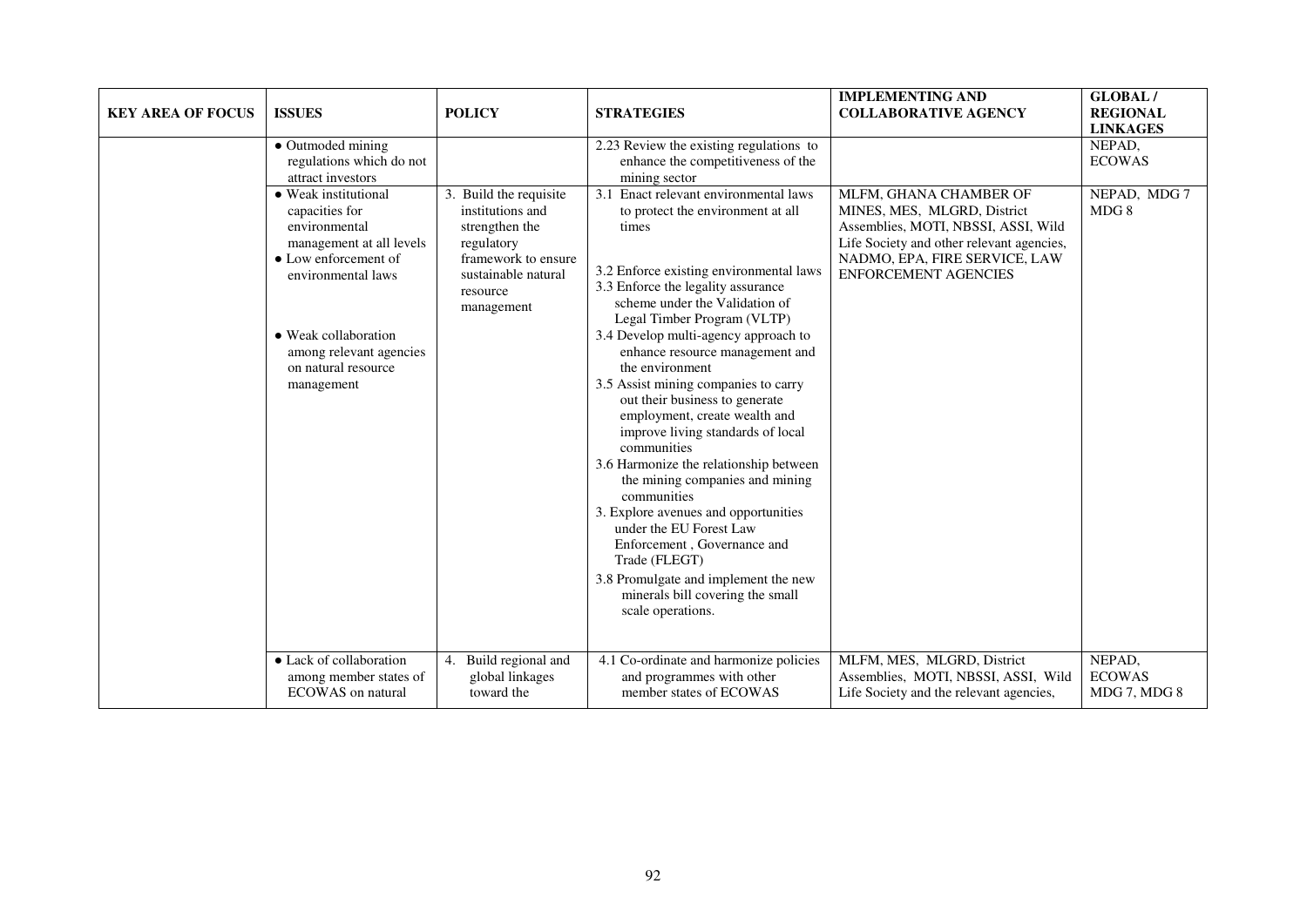| <b>KEY AREA OF FOCUS</b>                                              | <b>ISSUES</b>                                                                                                                                                                                                                                                  | <b>POLICY</b>                                                                                                                                         | <b>STRATEGIES</b>                                                                                                                                                                                                                                                                                                                                                                                                                                 | <b>IMPLEMENTING AND</b><br><b>COLLABORATIVE AGENCY</b>                                                                                                                                              | <b>GLOBAL/</b><br><b>REGIONAL</b><br><b>LINKAGES</b>                       |
|-----------------------------------------------------------------------|----------------------------------------------------------------------------------------------------------------------------------------------------------------------------------------------------------------------------------------------------------------|-------------------------------------------------------------------------------------------------------------------------------------------------------|---------------------------------------------------------------------------------------------------------------------------------------------------------------------------------------------------------------------------------------------------------------------------------------------------------------------------------------------------------------------------------------------------------------------------------------------------|-----------------------------------------------------------------------------------------------------------------------------------------------------------------------------------------------------|----------------------------------------------------------------------------|
|                                                                       | resource management                                                                                                                                                                                                                                            | management of<br>natural resources                                                                                                                    | 4.2 Exchange information on the<br>prospection, mapping, production<br>and processing of mineral<br>resources and exploration, and<br>distribution of water resources<br>among member countries<br>4.3 Develop a system of transfer of<br>exchange<br>expertise and<br>of<br>scientific, technical and economic<br>sensing<br>data<br>remote<br>among<br>member states of Ecowas                                                                  | <b>FIRE SERVICE</b>                                                                                                                                                                                 | NEPAD,<br><b>ECOWAS MDG 7</b><br>MDG8<br>NEPAD,<br><b>ECOWAS</b><br>MDG7/8 |
| <b>Promoting Trade</b><br>(d)<br>and Industrial<br><b>Development</b> | • Limited economically<br>beneficial linkages<br>along the production<br>and supply chains.<br>• Lack of information on<br>availability of credit<br>especially for women<br>• Lack of credit to support<br>trade and peasant<br>farmers, especially<br>women. | Ensure proper<br>integration of the<br>nation's production<br>sector into the<br>domestic market<br>with equal<br>opportunities for<br>women and men. | 1.1 Identify and promote opportunities<br>for economically beneficial<br>linkages along production and<br>supply chains in new and existing<br>productive sectors<br>1.2 Promote credit catalysts and rural<br>service centers where larger traders<br>and associations can access credit<br>and on-lend to small traders and<br>peasant farmers                                                                                                  | MOFEP, MOFA, MPSD&PSI, MRT,<br>GEPC, MOTI NBSSI, Registrar General<br>Department, ASSI, SBA, AGI, GHANA<br><b>CHAMBER OF COMMERCE</b>                                                               | MDG 1; NEPAD,<br>APRM, Obj.4<br>under Socio-<br>economic<br>development    |
|                                                                       | • Limited, ineffective and<br>inefficient trade support<br>services denying<br>exporters access to the<br>open EU and America<br>markets                                                                                                                       | Enhance access to<br>2.<br>export markets for<br>both women and<br>men                                                                                | 2.1 Provide concessionary export<br>finance facilities to exporters<br>2.2 Promote competition in airport<br>ground handling<br>2.3 Encourage private sector<br>investment in construction, and<br>operating cold chain facilities from<br>production point to the port<br>2.4 Facilitate the provision by private<br>sector well organised container<br>terminals with security, equipment,<br>effective operators and<br>computerised tracking. | CEPS, MRT, OFFICE OF THE<br>PRESIDENT, GEPC, MOTI GPHA,<br>MOFEP, NBSSI, Private sector, ASSI,<br>MPSD & PSI, MOFA, MOFI, GHANA<br>CHAMBER OF COMMERCE, Ministry<br>of Regional Integration & NEPAD | MDG 8; APRM,<br>obj.4 under Socio-<br>economic<br>development              |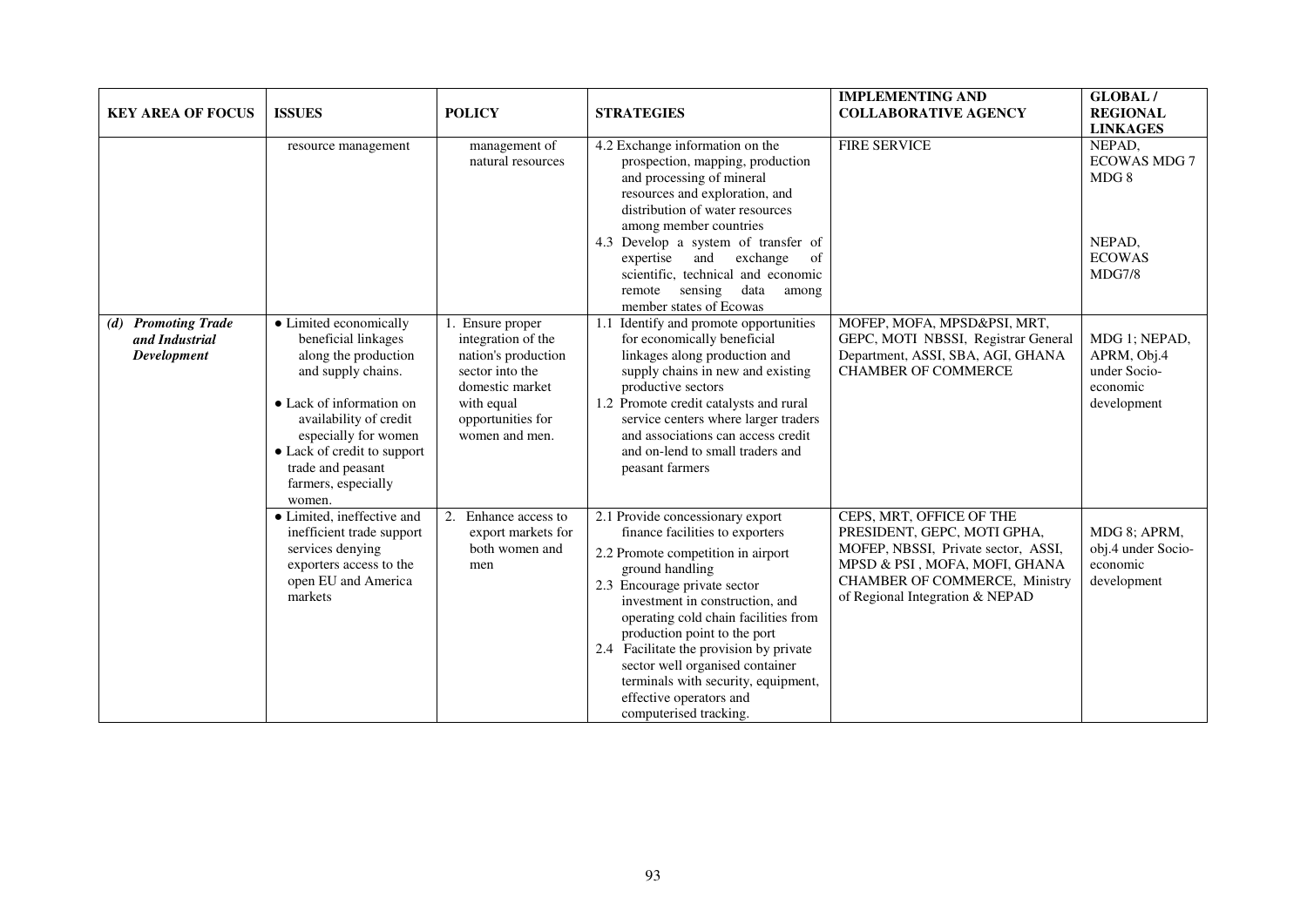| <b>KEY AREA OF FOCUS</b> | <b>ISSUES</b>                                                                                                                                                                                                                                                                                                                                                                                                                             | <b>POLICY</b>                                                                                                   | <b>STRATEGIES</b>                                                                                                                                                                                                                                                                                                                                                                                                                                                                                                                                                                                                                                                                                               | <b>IMPLEMENTING AND</b><br><b>COLLABORATIVE AGENCY</b>                                                                                                                                                                                                                                                                                                  | <b>GLOBAL/</b><br><b>REGIONAL</b><br><b>LINKAGES</b>                                         |
|--------------------------|-------------------------------------------------------------------------------------------------------------------------------------------------------------------------------------------------------------------------------------------------------------------------------------------------------------------------------------------------------------------------------------------------------------------------------------------|-----------------------------------------------------------------------------------------------------------------|-----------------------------------------------------------------------------------------------------------------------------------------------------------------------------------------------------------------------------------------------------------------------------------------------------------------------------------------------------------------------------------------------------------------------------------------------------------------------------------------------------------------------------------------------------------------------------------------------------------------------------------------------------------------------------------------------------------------|---------------------------------------------------------------------------------------------------------------------------------------------------------------------------------------------------------------------------------------------------------------------------------------------------------------------------------------------------------|----------------------------------------------------------------------------------------------|
|                          | • Inability to derived the<br>maximum benefit from<br>multilateral trading<br>negotiations<br>• Lack of fairness and<br>transparency in the<br>nation's import-export<br>regime<br>• Bottlenecks in moving<br>goods through the<br>nation's borders                                                                                                                                                                                       |                                                                                                                 | 2.5 Improve the multi-lateral trading<br>environment by fully participating<br>in negotiations and rule setting in<br>multi-lateral trading fora<br>2.6 Create a fair, transparent and<br>equitable trade regime<br>2.7 Facilitate trade through Ghana's<br>border to reduce costs and improve<br>ease of trade                                                                                                                                                                                                                                                                                                                                                                                                 |                                                                                                                                                                                                                                                                                                                                                         | NEPAD,<br><b>ECOWAS</b><br>NEPAD,<br>ECOWAS,<br>MDG 8                                        |
|                          | • Low investment in the<br>services and<br>manufacturing sectors.<br>• Lack of well-developed<br>and efficient national<br>infrastructure to support<br>industrial productions.<br>• Lack of professionalism<br>in the management of<br>production systems.<br>• Limited use of local<br>products and services in<br>government projects<br>• Low patronage for made<br>in Ghana products in the<br>domestic and<br>international markets | Increase industrial<br>3.<br>output and<br>improve the<br>competitiveness of<br>domestic industrial<br>products | 3.1 Mobilize domestic and<br>international resources for<br>production of value-added products<br>3.2 Enhance accessibility to<br>competitive productive<br>infrastructures (i.e. road, water,<br>telecommunication, electricity, etc)<br>3.3 Promote efficient management<br>practices in production systems.<br>3.4 Promote the use of local products<br>and services in government<br>procurement<br>3.5 Actively promote made in Ghana<br>products within domestic and<br>international markets<br>3.6 Promote industrial sub-contracting<br>and partnership exchange<br>3.7 Facilitating the development of<br>commercially viable export<br>oriented and domestic market<br>oriented enterprises in rural | GEPC, MOTI, MOFA, MOFI, NBSSI,<br>GIPC, Registrar General Department,<br>ASSI, AGI, MPSD & PSI, Private Sector,<br>Financial Sector, Bank of Ghana,<br>MLGRD, MRT, MOC, MPHR, MOE,<br>MWH, MES, GHANA CHAMBER OF<br>COMMERCE, PEF, Education<br>Institutions, EMPRETEC MOFEP, GSB,<br>GRATIS, GHANA NATIONAL<br>PROCUREMENT AGENCY, TFOC,<br>ITC, ATAG, | NEPAD,<br><b>ECOWAS</b><br>MDG 8<br><b>NEPAD</b><br>MDG1<br>ECOWAS,<br><b>NEPAD</b><br>MDG 1 |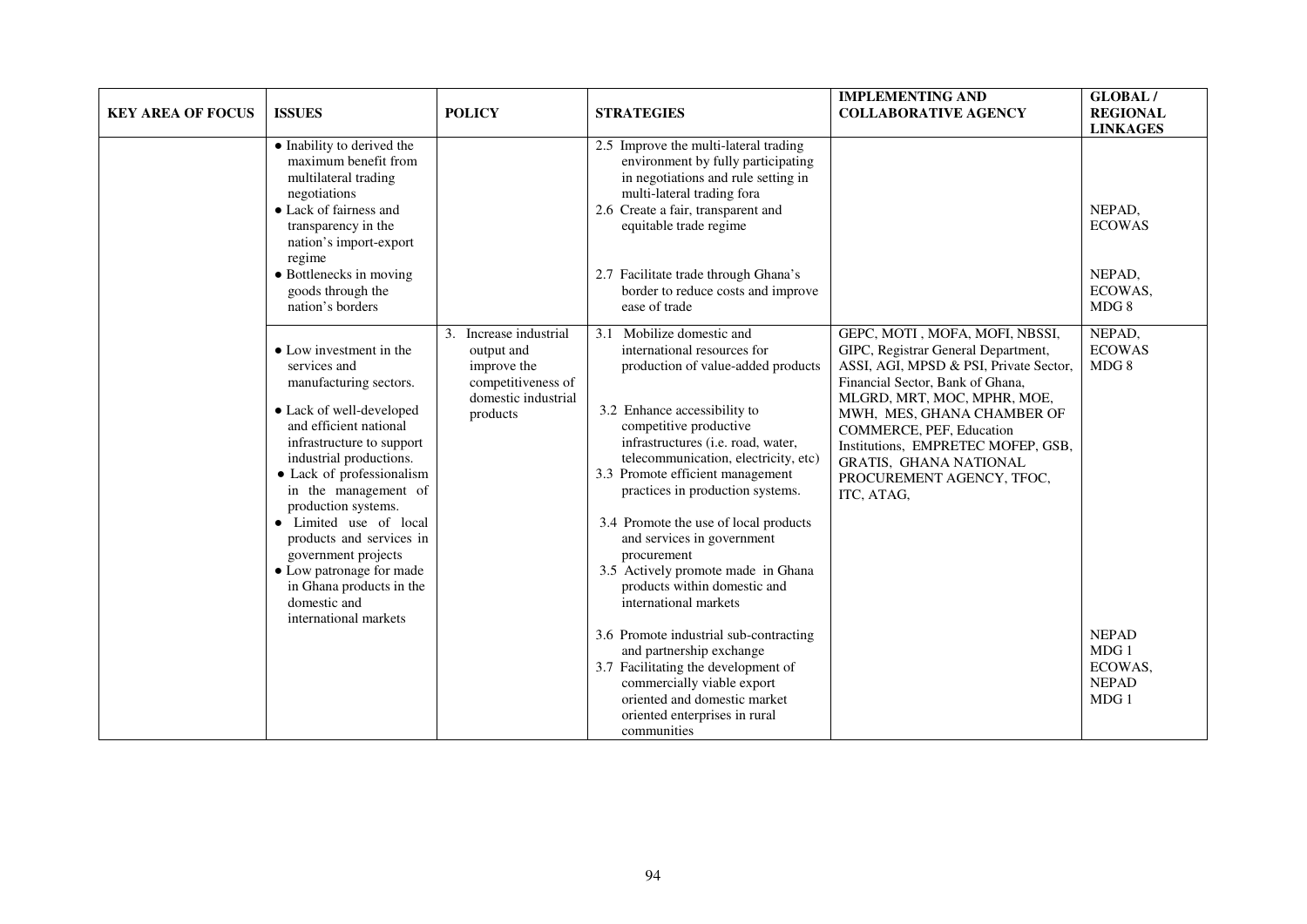| <b>KEY AREA OF FOCUS</b> | <b>ISSUES</b>                                                                                                                                                                                                                                                                                     | <b>POLICY</b>                                                                                                             | <b>STRATEGIES</b>                                                                                                                                                                                                                                                                                                                                                                                                | <b>IMPLEMENTING AND</b><br><b>COLLABORATIVE AGENCY</b>                                                                                                                                                                                                                                                                                                                                                                                                    | GLOBAL/<br><b>REGIONAL</b>      |
|--------------------------|---------------------------------------------------------------------------------------------------------------------------------------------------------------------------------------------------------------------------------------------------------------------------------------------------|---------------------------------------------------------------------------------------------------------------------------|------------------------------------------------------------------------------------------------------------------------------------------------------------------------------------------------------------------------------------------------------------------------------------------------------------------------------------------------------------------------------------------------------------------|-----------------------------------------------------------------------------------------------------------------------------------------------------------------------------------------------------------------------------------------------------------------------------------------------------------------------------------------------------------------------------------------------------------------------------------------------------------|---------------------------------|
|                          |                                                                                                                                                                                                                                                                                                   |                                                                                                                           |                                                                                                                                                                                                                                                                                                                                                                                                                  |                                                                                                                                                                                                                                                                                                                                                                                                                                                           | <b>LINKAGES</b>                 |
|                          | • Poor quality of domestic<br>products which do not<br>meet international<br>standards                                                                                                                                                                                                            |                                                                                                                           | 3.8 Promote the development of the<br>craft industry for mass production<br>and export<br>3.9 Ensure that designed standard<br>organisations participate in<br>international standard setting                                                                                                                                                                                                                    | MOTI, MOFA, MOFI, GEPC, GSB,<br>FDB, AGI, ASSI, GIPC, MPSD & PSI,<br>EPA. Private sector                                                                                                                                                                                                                                                                                                                                                                  |                                 |
|                          |                                                                                                                                                                                                                                                                                                   |                                                                                                                           | 3.10 Ensure the removal of technical<br>barriers in the way of key current<br>and potential export products<br>3.11 Assist exporters to comply with<br>international standards required<br>by selected export markets.                                                                                                                                                                                           | MOTI, MOFA, MOFI, GEPC, AGI,<br>ASSI, GIPC, MPSD & PSI, Private<br>sector, CSIR<br>MOTI, MOFA, MOFI, GEPC, AGI,<br>ASSI, GIPC, MPSD & PSI, Private<br>sector, CSIR                                                                                                                                                                                                                                                                                        |                                 |
|                          | • Exploitation of<br>consumer due to<br>monopoly situation<br>$\bullet$ Frustration in the<br>registration and<br>licensing of new<br>businesses<br>• Slow integration of the<br>countries in the<br>ECOWAS sub-region.<br>• Lack of effective laws<br>and regulations to<br>protect intellectual | 4. Strengthen the legal,<br>regulatory and<br>institutional<br>framework to<br>support industrial<br>production and trade | 4.1 Improve on the rules of competition<br>and ensure effective enforcement<br>4.2 Improve the speed and efficiency of<br>business registration and licensing<br>4.3 Fully support measures aimed at<br>removing obstacles to full<br><b>ECOWAS</b> integration<br>4.4 Provide effective rules to protect<br>intellectual property rights and<br>coordination mechanism to ensure<br>effective administration of | MOTI, MOFA, MOFI, NBSSI, GIPC,<br>ASSI, AGI, MPSD & PSI, Private Sector,<br><b>EMPRETEC, Educational Institutions</b><br>CEPS, MRT, GEPC, MOTI, MOFA,<br>MOFI, GPHA, NBSSI, Registrar<br>General Department, ASSI,<br>GEPC, MOTI, NBSSI, GIPC, MPSD &<br>PSI, MOFA, MOFI,, Ministry of<br>Regional Integration and NEPAD<br>MOJ & Attorney-General, MOTI,<br>MOFA, MOFI, GEPC, NBSSI, MPSD &<br>PSI, Ministry of Regional Integration and<br><b>NEPAD</b> | ECOWAS,<br><b>NEPAD</b><br>MDG8 |
|                          | property rights<br>• Low awareness on<br>intellectual property<br>rights.                                                                                                                                                                                                                         |                                                                                                                           | copyright and industrial property<br>rights<br>4.5 Design and implement a programme<br>of awareness and education on<br>intellectual property rights targets<br>women and men                                                                                                                                                                                                                                    | MOJ & Attorney-General, MOTI,<br>MOFA, MOFI, GEPC, NBSSI, MPSD &<br>PSI, Ministry of Regional Integration and<br><b>NEPAD</b>                                                                                                                                                                                                                                                                                                                             |                                 |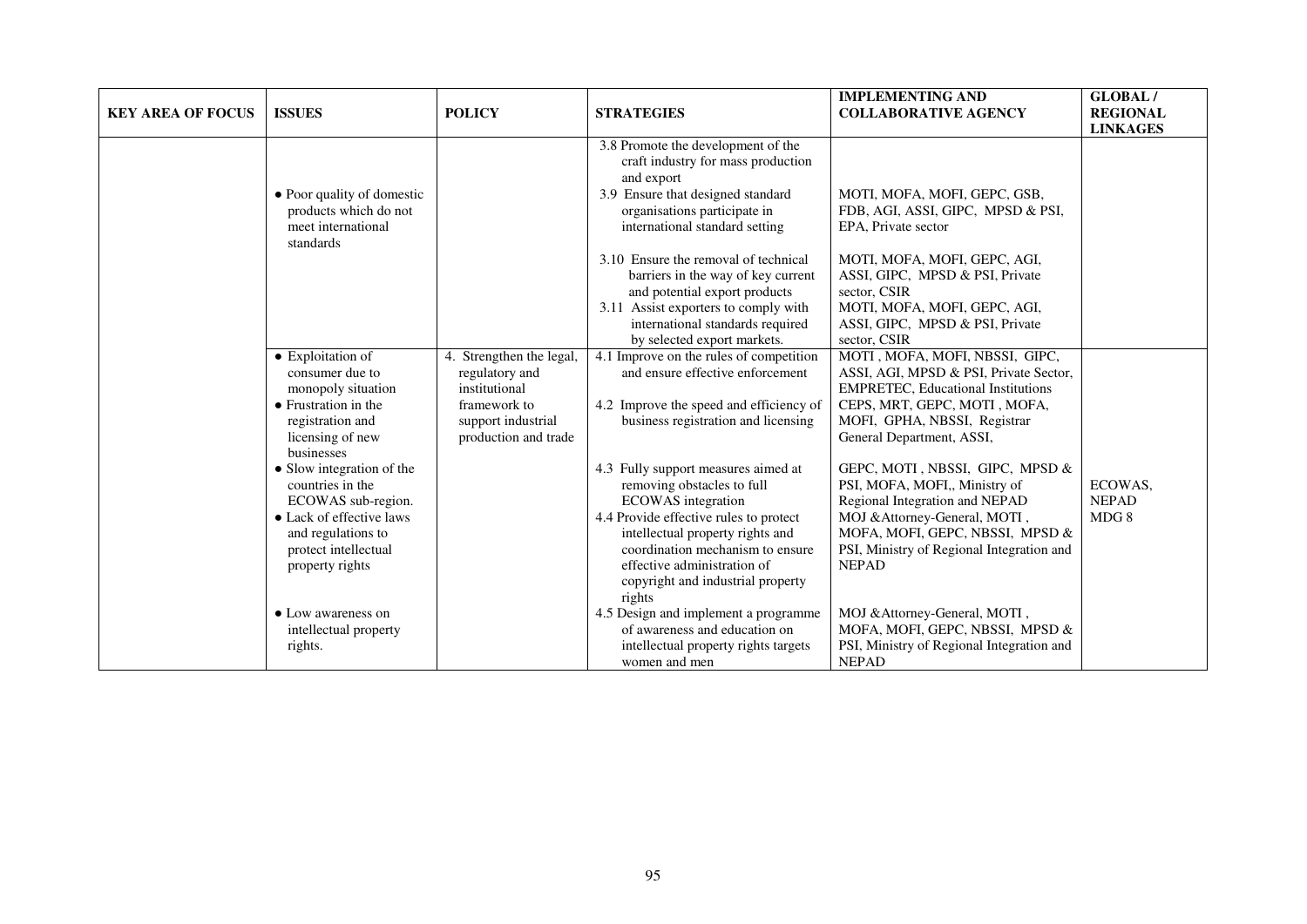| <b>KEY AREA OF FOCUS</b>                                                                  | <b>ISSUES</b>                                                                                                                                    | <b>POLICY</b>                                                                                     | <b>STRATEGIES</b>                                                                                                                                                  | <b>IMPLEMENTING AND</b><br><b>COLLABORATIVE AGENCY</b>                                                                                                  | GLOBAL/<br><b>REGIONAL</b><br><b>LINKAGES</b> |
|-------------------------------------------------------------------------------------------|--------------------------------------------------------------------------------------------------------------------------------------------------|---------------------------------------------------------------------------------------------------|--------------------------------------------------------------------------------------------------------------------------------------------------------------------|---------------------------------------------------------------------------------------------------------------------------------------------------------|-----------------------------------------------|
|                                                                                           | • Lack of balance<br>between economic<br>interest, consumption<br>patterns and<br>environmental<br>protection                                    |                                                                                                   | 4.6 Promote environmentally friendly<br>consumption                                                                                                                | MOTI, F MOFA, MOFI, DB, GSB,<br>DISTRICT ASSEMBLIES, MOE,<br>MPSD&PSI, EPA, LAW<br>ENFORCEMENT AGENCIES.<br>ADVOCACY GROUPS, MEDIA,<br>NCCE.            | MDG 7                                         |
|                                                                                           | • Poor quality, dangerous<br>content, and poor<br>handling of products<br>endanger the health of<br>consumers, especially<br>low income earners. | 5. Ensure the health,<br>safety and economic<br>interest of consumers                             | 5.1<br>Ensure<br>the<br>enforcement<br>-of<br>legislation that prevents the sale of<br>unsafe and poor quality goods on<br>the local market.                       | MOTI, MOFA, MOFI, MOH, FDB,<br>GSB, DISTRICT ASSEMBLIES, MOE,<br>MPSD&PSI, EPA, LAW<br>ENFORCEMENT AGENCIES,<br>ADVOCACY GROUPS, MEDIA,<br>NCCE.        |                                               |
|                                                                                           | • Unfair pricing, and<br>arbitrary application of<br>weights and measures in<br>selling of goods<br>• Complete absence of, or                    |                                                                                                   | 5.2 Strengthen the regulatory and<br>enforcement framework for<br>protection of economic rights of<br>consumers<br>5.3 Develop and implement national              | MOTI, FDB, GSB, DISTRICT<br>ASSEMBLIES, MOE, MOFA, MOFI,<br>MPSD&PSI, EPA, MOH, MLGRD,<br>LAW ENFORCEMENT AGENCIES,<br>ADVOCACY GROUPS, MEDIA,<br>NCCE. |                                               |
|                                                                                           | limited consumer<br>representation on issues<br>affecting them                                                                                   |                                                                                                   | consumer awareness programs<br>5.4 Encourage formation of consumer<br>association<br>5.5 Ensure representation of consumers<br>on relevant national bodies         |                                                                                                                                                         |                                               |
| <b>III .SUPPORT SERVICES</b>                                                              |                                                                                                                                                  |                                                                                                   |                                                                                                                                                                    |                                                                                                                                                         |                                               |
| (a) Transport<br><b>Infrastructure: Road,</b><br>Rail, Water and Air<br><b>Tran sport</b> | • Poor road infrastructure                                                                                                                       | 1. Ensure the<br>provision, expansion<br>and maintenance of<br>transport<br>infrastructure of all | 1.1 Increase spatial access to market<br>through improvement in farm roads<br>to markets<br>1.2 Maintain and expand feeder roads                                   | MRT, DFR, MOFA, DUR, District<br>Assemblies/Metropolitan Authorities                                                                                    | MDG1                                          |
|                                                                                           | • Traffic congestion in<br>urban centers and<br>outline areas                                                                                    | kinds                                                                                             | 1.3 Construct and rehabilitate more<br>access roads in the urban centers.                                                                                          | MRT, GHA, DFR, DUR, District<br>Assemblies/Metropolitan Authorities                                                                                     |                                               |
|                                                                                           |                                                                                                                                                  |                                                                                                   | 1.4 Rehabilitate or develop one major<br>road linking rural and urban<br>markets in every region.<br>1.5 Develop and rehabilitate major<br>highways in the country |                                                                                                                                                         | MDG 1                                         |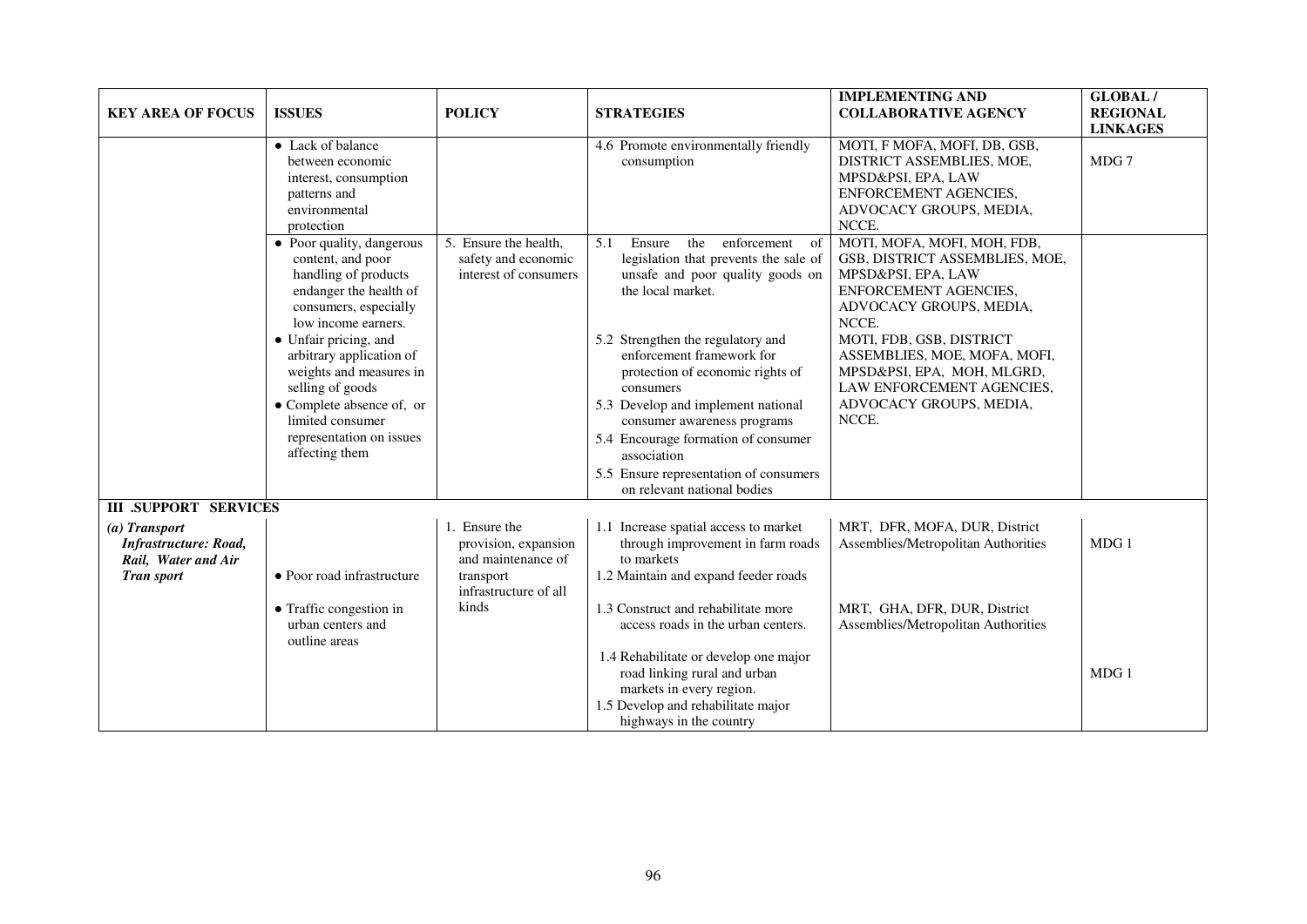| <b>KEY AREA OF FOCUS</b> | <b>ISSUES</b>                                                                                                                                                                                     | <b>POLICY</b>                                                                           | <b>STRATEGIES</b>                                                                                                                                                                                                                                                                                                                                                                                                                                                                                                                                  | <b>IMPLEMENTING AND</b><br><b>COLLABORATIVE AGENCY</b>                                                                         | <b>GLOBAL/</b><br><b>REGIONAL</b><br><b>LINKAGES</b> |
|--------------------------|---------------------------------------------------------------------------------------------------------------------------------------------------------------------------------------------------|-----------------------------------------------------------------------------------------|----------------------------------------------------------------------------------------------------------------------------------------------------------------------------------------------------------------------------------------------------------------------------------------------------------------------------------------------------------------------------------------------------------------------------------------------------------------------------------------------------------------------------------------------------|--------------------------------------------------------------------------------------------------------------------------------|------------------------------------------------------|
|                          | $\bullet$ Insufficient and<br>dilapidated rail terminals<br>and platforms<br>• Dilapidated rail tracks<br>and lack of appropriate<br>linkages of tracks for<br>economically beneficial<br>purpose |                                                                                         | 1.6 Enhance regional co-operation and<br>trade through cross-border road<br>infrastructure development<br>1.7 Develop and maintain all access<br>routes leading to the Volta Lake<br>1.8 Provide adequate and modern<br>railway terminals and platforms<br>1.9 Promote the development of a well<br>integrated and modernized rail<br>track system                                                                                                                                                                                                 | MPHR, MRT, GHA, DFR, VLTC, GRC,<br>District Assemblies/ Metropolitan<br>Authorities, Private Sector                            | NEPAD,<br><b>ECOWAS</b><br>MDG 8                     |
|                          |                                                                                                                                                                                                   |                                                                                         | 1.10 Link the northern part of the<br>country to the south, through an<br>efficient rail network.<br>1.11 Maintain and provide efficient and<br>modernized ports and Harbors<br>infrastructure across the country.<br>1.12 Promote the development of<br>regional rail network and ports<br>facilities.<br>1.13 Encourage general aviation and<br>aviation support services such as<br>the use of micro light aircraft in<br>agriculture, passenger transport and<br>health delivery services<br>1.14 Development of air strips in<br>remote areas | MPHR, GRC, GHAPOHA, Private<br>Sector, GFTZB, GIPC, FIRE SERVICE<br>GCAA, Office of the President, MRT,<br>Private sector, MOH | <b>ECOWAS</b>                                        |
|                          | • Inaccessible<br>transportation network<br>to the urban centers.                                                                                                                                 | 2.<br>Ensure the<br>provision of<br>affordable and an<br>accessible<br>transport system | 2.1 Sustain the development of mass<br>transportation system for road<br>2.2 Promote the development of<br>disability friendly public transport<br>system for all modes of<br>transportation                                                                                                                                                                                                                                                                                                                                                       | MRT GCAA MMC, MMDAs, GPRTU<br>MRT, MPHR, Office of the President<br><b>GCAA MMC, MMDAs</b>                                     |                                                      |
|                          | Sparsely distributed<br>settlements in certain<br>regions                                                                                                                                         |                                                                                         | 2.4 Promote the development and use of<br>Intermediate Modes of transport<br>(IMT)                                                                                                                                                                                                                                                                                                                                                                                                                                                                 | MRT, MMDAs, CSIR,                                                                                                              | MDG 1                                                |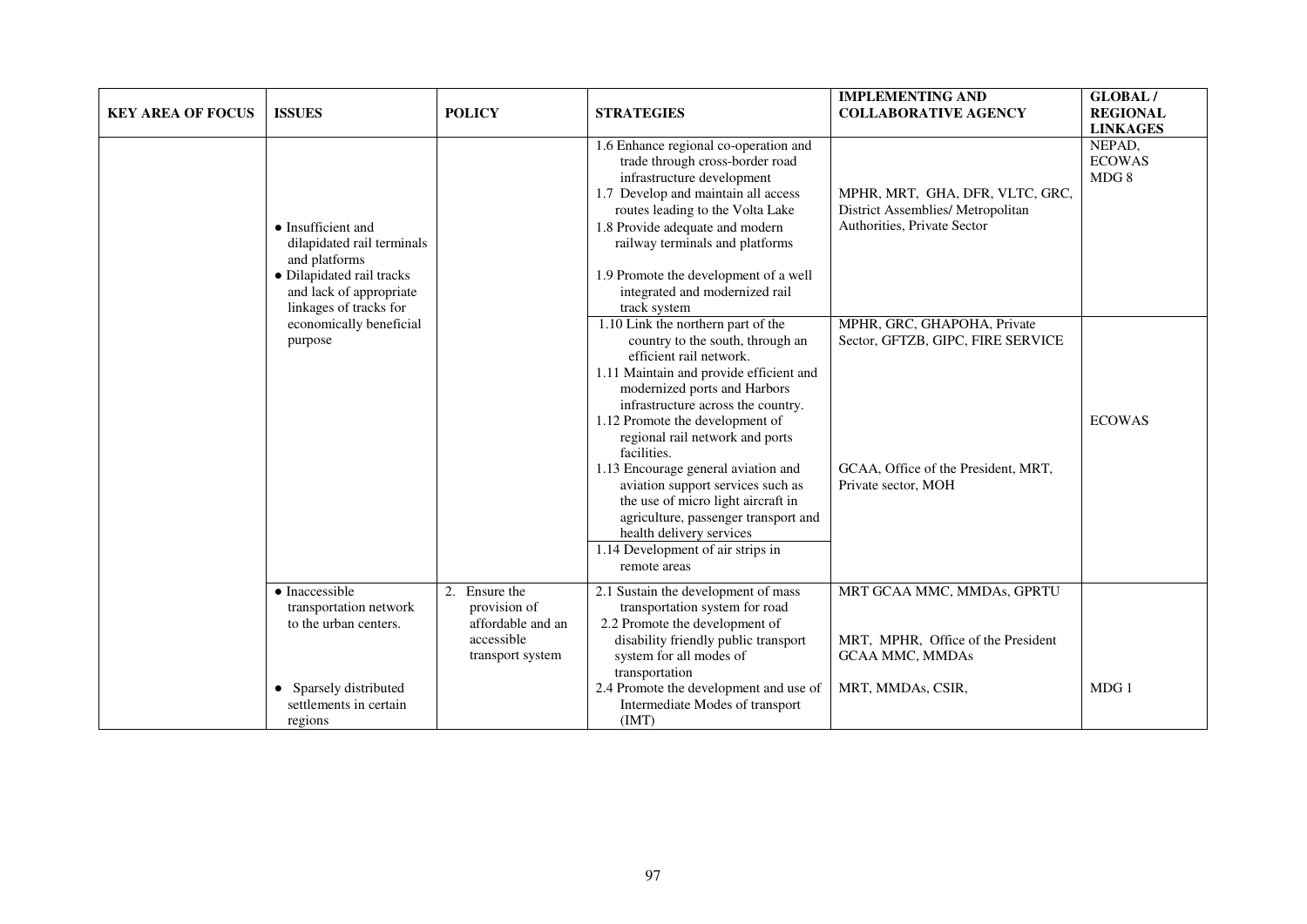| <b>KEY AREA OF FOCUS</b> | <b>ISSUES</b>                                                                                                       | <b>POLICY</b>                                                                                         | <b>STRATEGIES</b>                                                                                                                                                               | <b>IMPLEMENTING AND</b><br><b>COLLABORATIVE AGENCY</b>                                                                                                           | <b>GLOBAL/</b><br><b>REGIONAL</b><br><b>LINKAGES</b> |
|--------------------------|---------------------------------------------------------------------------------------------------------------------|-------------------------------------------------------------------------------------------------------|---------------------------------------------------------------------------------------------------------------------------------------------------------------------------------|------------------------------------------------------------------------------------------------------------------------------------------------------------------|------------------------------------------------------|
|                          | • Lack of safety of/on<br>water transport                                                                           |                                                                                                       | 2.5 Provide a smooth affordable and<br>safe water transport system for the<br>country                                                                                           | MPHR, MMDAs, VLTC                                                                                                                                                |                                                      |
|                          | • Inadequate water<br>transportation                                                                                |                                                                                                       | 2.6 Sustain the development of mass<br>transport for rail and water modes<br>of transport                                                                                       | MPHR, MMDAs, VLTC, GRC                                                                                                                                           |                                                      |
|                          |                                                                                                                     |                                                                                                       | 2.7 Provide efficient and reliable port<br>services                                                                                                                             | MPHR, MMDAs,, VLTC, GRC,<br><b>GHAPOHA, CEPS</b>                                                                                                                 |                                                      |
|                          |                                                                                                                     |                                                                                                       | 2.8 Promote the integration of all modes<br>of transport                                                                                                                        | MRT, MPHR, VLTC, GRC, GHA, DFR,<br><b>DUR</b>                                                                                                                    |                                                      |
|                          |                                                                                                                     |                                                                                                       | 2.9 Promote sub-regional rail and ports<br>management system that ensures<br>efficient movement of goods and<br>humans across borders.                                          | MPHR, MMDAs, VLTC, GRC,<br><b>GHAPOHA, CEPS</b>                                                                                                                  | <b>ECOWAS</b><br>NEPAD, MDG 8                        |
|                          |                                                                                                                     |                                                                                                       | 2.10 Promote high safety, security and<br>environmental standards for the<br>aviation industry                                                                                  | GCAA, Office of the President, MRT,<br>Private sector, MOH, CEPS, Immigration<br>Service, Ghana Police Service, Ghana                                            |                                                      |
|                          |                                                                                                                     |                                                                                                       | 2.11 Promote the development of<br>human resource and the use of ICT<br>in the aviation industry                                                                                | Fire service, MCT                                                                                                                                                | MDG8                                                 |
|                          | • Lack of/insufficient legal<br>and regulatory<br>framework to regulate<br>water, air, marine and<br>road transport | 3.<br>Develop and<br>strengthen the<br>appropriate legal,<br>institutional and<br>regulatory          | 3.1 Streamline transport regulation and<br>enforcement                                                                                                                          | MRT, MMDAs, GPRTU, MTTU,<br>DVLA, National Road Safety<br>Commission, MOJ, Judiciary, Law<br>enforcement agencies, Office of the<br>President                    |                                                      |
|                          |                                                                                                                     | framework to<br>regulate all modes<br>of transportation to<br>ensure an efficient<br>transport system | 3.2 Promote road safety and traffic<br>management scheme to reduce road<br>traffic accidents<br>3.3 Promote private sector involvement<br>in the road sector financing,         | MRT, District / Metropolitan Assemblies,<br>GPRTU, MTTU, DVLA, National Road<br><b>Safety Commission</b><br>MRT, Private sector, Financial<br>Institutions, BRRI |                                                      |
|                          |                                                                                                                     |                                                                                                       | construction and maintenance<br>3.4 Strengthen local capacity in both<br>consulting and construction<br>services and Government<br>institutional capacity in the road<br>sector | MRT, Private sector, Local consultants,<br><b>BRRI</b>                                                                                                           |                                                      |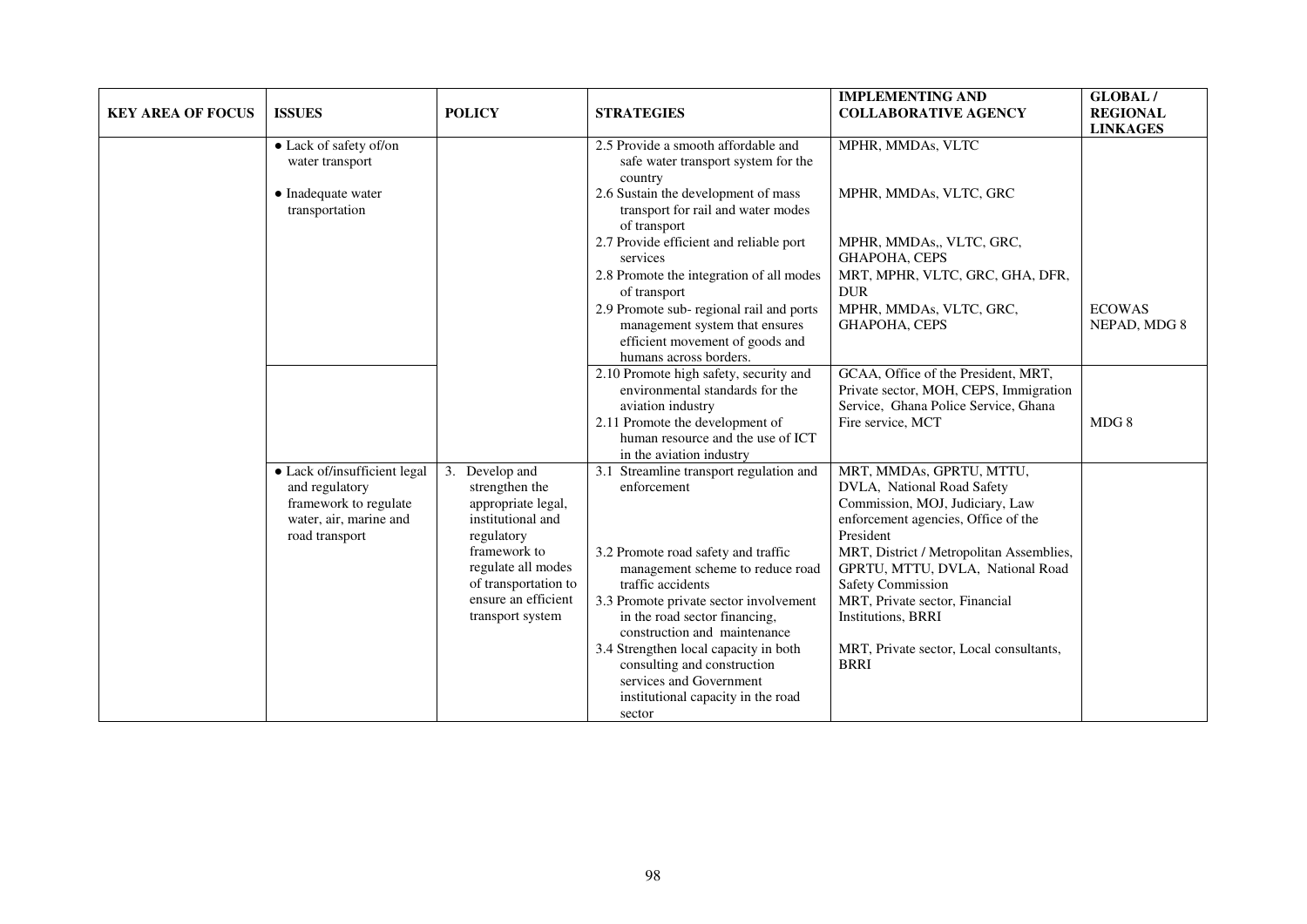| <b>KEY AREA OF FOCUS</b> | <b>ISSUES</b>                      | <b>POLICY</b> | <b>STRATEGIES</b>                                                                                                                                                                                                                                                                                                                                                                                                                                                                                                                                                                                                                                                                                                                                                                                                                                                                                                                                                                                                                                                                                                                                                                                                                               | <b>IMPLEMENTING AND</b><br><b>COLLABORATIVE AGENCY</b>                                                                                                                                                                                                                                                                                                                                                                                                                                                                                               | GLOBAL/<br><b>REGIONAL</b><br><b>LINKAGES</b> |
|--------------------------|------------------------------------|---------------|-------------------------------------------------------------------------------------------------------------------------------------------------------------------------------------------------------------------------------------------------------------------------------------------------------------------------------------------------------------------------------------------------------------------------------------------------------------------------------------------------------------------------------------------------------------------------------------------------------------------------------------------------------------------------------------------------------------------------------------------------------------------------------------------------------------------------------------------------------------------------------------------------------------------------------------------------------------------------------------------------------------------------------------------------------------------------------------------------------------------------------------------------------------------------------------------------------------------------------------------------|------------------------------------------------------------------------------------------------------------------------------------------------------------------------------------------------------------------------------------------------------------------------------------------------------------------------------------------------------------------------------------------------------------------------------------------------------------------------------------------------------------------------------------------------------|-----------------------------------------------|
|                          | • Poor road maintenance<br>culture |               | 3.5 Support small scale contractors<br>through the classification and<br>registration process<br>3.6 Promote effective and sustainable<br>maintenance of the road system<br>(through government<br>decentralization programme).<br>3.7 Promote rail and water safety<br>management scheme to reduce boat<br>disasters and derailment<br>3.8 Promote private sector involvement<br>in port services and in the<br>financing, construction and<br>maintenance of rail services.<br>3.9 Strengthen local capacity in both<br>consulting and construction<br>services and government capacity<br>in the road, rail and marine sector<br>3.10 Develop appropriate legal and<br>institution framework to ensure<br>security at the rail and other<br>terminal facilities.<br>3.11 Strengthen existing regulatory and<br>institutional framework for efficient<br>ports, rail, water and air transport<br>system<br>3.12 Restructure Ghana Civil Aviation<br>Authority to play it is role as an<br>independent regulator.<br>3.13 Promote private sector<br>involvement in the investment and<br>management of aviation<br>infrastructure and equipment.<br>3.14 Adequately develop the road fund<br>to fully cater for the annual road<br>maintenance | MRT, MPSD&PSI, Private Sector GHA,<br>DFR, DUR, MOFEP<br>MRT, GHA, DFR, DUR, MMDAs<br>MPHR, MMDAs VLTC, GRC<br>MPHR, VLTC, GRC, GHAPOHA,<br>Private sector, Financial Institutions<br>MPHR, VLTC, GRC, GHAPOHA,<br>Private sector (Local consultants), CEPS,<br>Maritime Academy, MRT<br>MPHR, VLTC, GRC, GHAPOHA,<br>Maritime Academy, MOJ, Parliament,<br><b>MRT</b><br>MPHR, VLTC, GRC, GHAPOHA,<br>Maritime Academy, MOJ, Parliament,<br>Office of the President, MRT, GCAA<br>GCAA, Office of the President, MRT,<br>Private sector, MPSD, GIPC |                                               |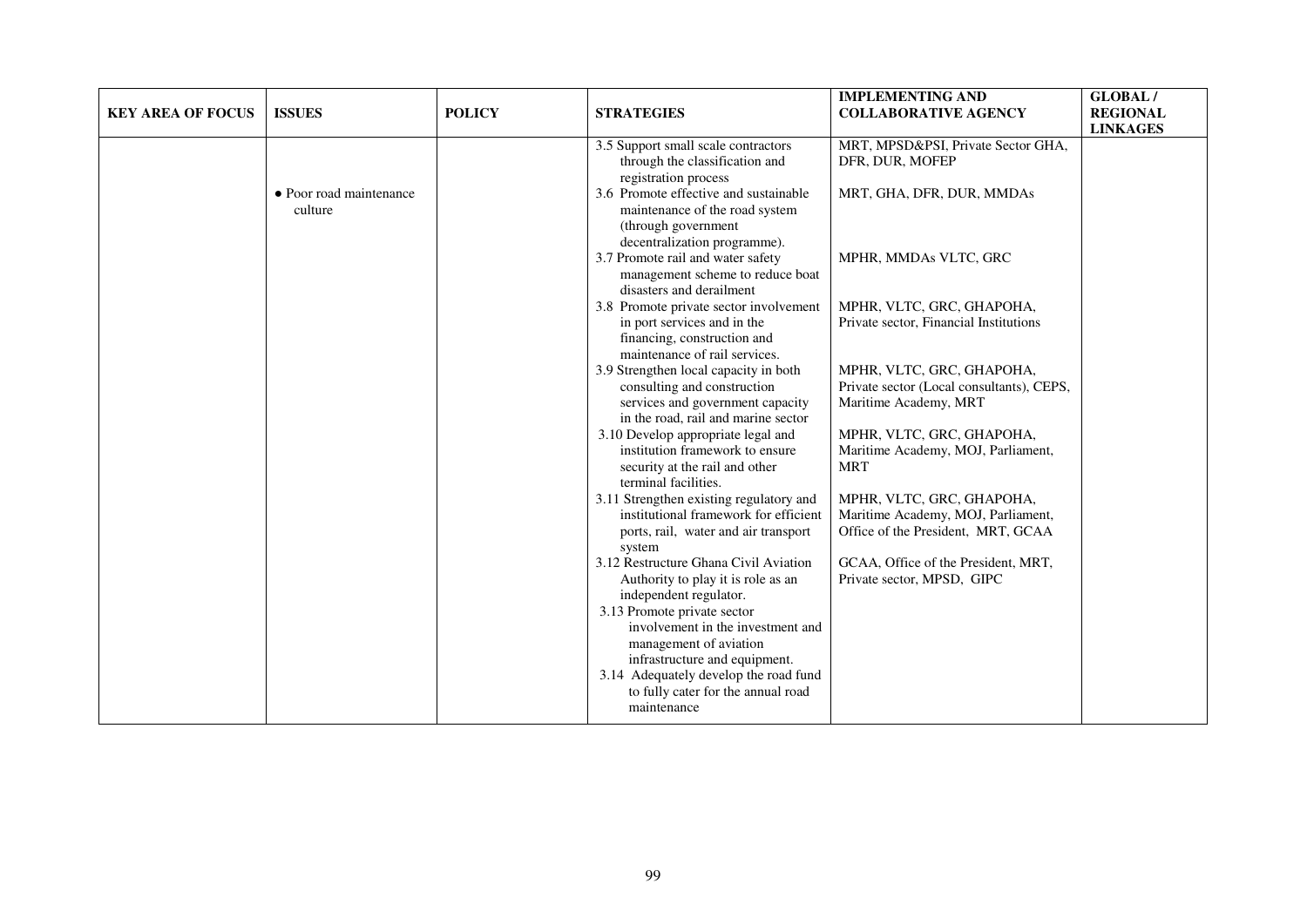| <b>KEY AREA OF FOCUS</b>                                                 | <b>ISSUES</b>                                                                                                                                   | <b>POLICY</b>                                                                                                                                                                  | <b>STRATEGIES</b>                                                                                                                                                                                                                                                                                                                                                                                        | <b>IMPLEMENTING AND</b><br><b>COLLABORATIVE AGENCY</b>                                                                                              | <b>GLOBAL/</b><br><b>REGIONAL</b><br><b>LINKAGES</b>                                   |
|--------------------------------------------------------------------------|-------------------------------------------------------------------------------------------------------------------------------------------------|--------------------------------------------------------------------------------------------------------------------------------------------------------------------------------|----------------------------------------------------------------------------------------------------------------------------------------------------------------------------------------------------------------------------------------------------------------------------------------------------------------------------------------------------------------------------------------------------------|-----------------------------------------------------------------------------------------------------------------------------------------------------|----------------------------------------------------------------------------------------|
| (b) Energy Supply to<br><b>Support Industry and</b><br><b>Households</b> | • Lack of access to the<br>national electricity grid<br>• Deforestation and<br>environmental<br>degradation due to<br>indiscriminate felling of | Increase access to<br>the modern forms<br>of energy to the<br>poor and<br>vulnerable                                                                                           | 1.1 Implement the Self-Help<br>Electrification Programme (SHEP)<br>in the rural and peri-urban areas<br>1.2 Implement rural energy programme<br>involving renewable energy (solar<br>PV, small hydro, wind, biogas etc.)<br>in areas where it is economically<br>feasible.<br>1.3 Encourage and support the use of<br>safe, affordable liquefied petroleum<br>gas (LPG) especially in the rural<br>areas | MOE, VRA, ECG, Energy Commission,<br>private sector, donors<br>MOE, VRA, ECG, Energy Commission,<br>private sector, DPs, KITE, Energy<br>Foundation | MDG 1/7,<br>NEPAD,<br>ECOWAS;<br>APRM obj.4<br>under Socio-<br>economic<br>development |
|                                                                          | trees<br>·Inadequate power<br>infrastructure to<br>support the delivery of<br>modern energy services                                            | Provide support to<br>2.<br>modernize<br>and<br>expand<br>power<br>infrastructure                                                                                              | 2.1 Implement ECG Distribution<br>System Upgrade project.<br>2.2 Implement NED Distribution<br>system Upgrade Project<br>2.3 Implement transmission and power<br>generation projects to assure<br>reliable power supply                                                                                                                                                                                  | MOE, ECG, DPs                                                                                                                                       | NEPAD, APRM<br>Obj.4 under Socio-<br>economic Devt                                     |
|                                                                          | • Need to diversify<br>national energy mix and<br>assure energy security.<br>• Need for long-term<br>sustainable operation of                   | 3. Diversify the<br>national energy mix<br>including the use of<br>indigenous<br>4. Improve<br>management and                                                                  | 3.1 Implement programmes to support<br>renewable energy sources in Ghana<br>(Hydro, wind, solar PV etc.)<br>4.1 Implement Power Sector Reform<br>Programme                                                                                                                                                                                                                                               | MOE, VRA, Energy Commission,<br>Donors<br>MOE, VRA, ECG                                                                                             | MDG 7, APRM<br>Obj.4 under Socio-<br>economic Devt                                     |
|                                                                          | the power sector                                                                                                                                | accountability in<br>power utilities<br>5. Improve the<br>regulatory<br>environment in the<br>power sector<br>6. Ensure full cost<br>recovery for power<br>supply and delivery | 5.1 Support human resource and<br>capacity building in the PURC and<br><b>Energy Commission</b><br>6.1 Implement a policy of full cost<br>recovery for electricity while<br>protecting the poor.                                                                                                                                                                                                         | MOE, PURC, Energy Commission<br>PURC, MOE, Energy Commission                                                                                        |                                                                                        |
|                                                                          | • Need for secure long<br>term source of fuel for                                                                                               | 7. Develop long term<br>source of fuel for the                                                                                                                                 | 7.1 Assume a lead role in the West<br>African Gas Pipeline Project                                                                                                                                                                                                                                                                                                                                       | MOE, WAGPP, VRA, PURC, Energy<br>Commission, MOFEP, FIRE SERVICE                                                                                    |                                                                                        |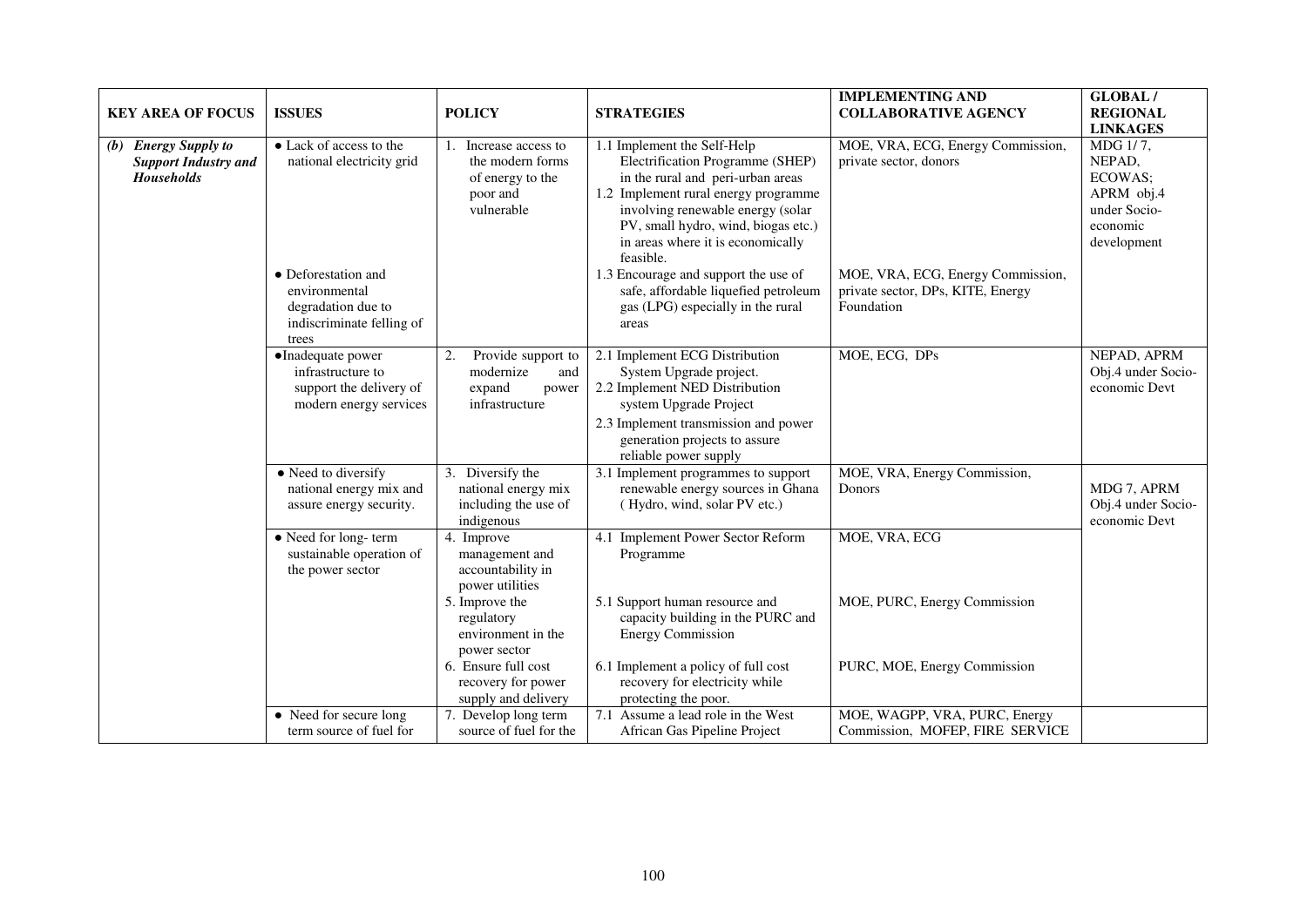| <b>KEY AREA OF FOCUS</b>                                                                            | <b>ISSUES</b>                                                                              | <b>POLICY</b>                                                                                                                                                  | <b>STRATEGIES</b>                                                                                                                                                                         | <b>IMPLEMENTING AND</b><br><b>COLLABORATIVE AGENCY</b>                                                      | GLOBAL/<br><b>REGIONAL</b><br><b>LINKAGES</b>                          |
|-----------------------------------------------------------------------------------------------------|--------------------------------------------------------------------------------------------|----------------------------------------------------------------------------------------------------------------------------------------------------------------|-------------------------------------------------------------------------------------------------------------------------------------------------------------------------------------------|-------------------------------------------------------------------------------------------------------------|------------------------------------------------------------------------|
|                                                                                                     | the power system                                                                           | thermal plants                                                                                                                                                 | 7.2 Develop secondary market for gas<br>under the West Africa Gas Pipe<br>Line Project.                                                                                                   |                                                                                                             |                                                                        |
|                                                                                                     | • Health problems<br>experienced by women<br>due to inefficient wood<br>fuel technologies  | 8. Minimize<br>environmental<br>impacts of energy<br>supply and<br>consumption through<br>increased renewable<br>energy / energy<br>efficiency<br>technologies | 8.1 Promote energy efficient<br>technologies that safeguard the<br>health of domestic users especially<br>women and children                                                              | MOE, Energy Foundation, Energy<br>Commission, ECG, MOWAC, MOFA,<br><b>MOFI</b>                              | MDG 3; APRM<br>Obj.4 under Socio-<br>economic Devt                     |
|                                                                                                     | Low adoption of<br>$\bullet$<br>energy efficiency<br>technologies among<br>domestic users. | 9. Ensure productive<br>and efficient use of<br>energy(both rural<br>and urban)                                                                                | 9.1 Implement programmes on energy<br>efficiency and conservation.<br>9.2 Implement a productive uses of<br>energy programme in the rural<br>areas to stimulate growth and<br>development | MOE, Energy Foundation, Energy<br>Commission, VRA, ECG<br>MOE, Energy Foundation, Energy<br>Comm., VRA, ECG | MDG 1; APRM<br>Obj.4 under Socio-<br>economic<br>development           |
|                                                                                                     | • Need for improvement<br>in the operation of the<br>power supply chain                    | 10. Improve the<br>overall management<br>and operation of the<br>power sector                                                                                  | Implement the Power Sector<br>10.1<br>Reform Programme                                                                                                                                    | MOE, Energy Commission                                                                                      | NEPAD.<br><b>ECOWAS; APRM</b><br>obj.4 under Socio-<br>economic        |
|                                                                                                     | • Low involvement of<br>private capital in the<br>energy sector                            | 11. Promote and<br>encourage the<br>participation of the<br>private sector in the<br>energy sector                                                             | Implement full cost recovery in<br>11.1<br>the power sector<br>11.2 Deregulate the petroleum sector                                                                                       | MOE, VRA, ECG, PURC<br>MOE, NPA                                                                             | development                                                            |
| <b>Science and</b><br>(c)<br><b>Technology</b> to<br><b>Support Productivity</b><br>and Development | • Lack of science and<br>technology culture in all<br>aspect of the society                | Promote research<br>and development at<br>all sectors of the<br>economy                                                                                        | 1.1 Promote science and development at<br>all levels of production                                                                                                                        | MES, CSIR, Private Sector, MOTI,<br>MOES, NBSSI, ITTU, GAEC,<br>University institutions, MOFA, MOFI         | MDG 8, NEPAD,<br>APRM obj.4<br>under Socio-<br>economic<br>development |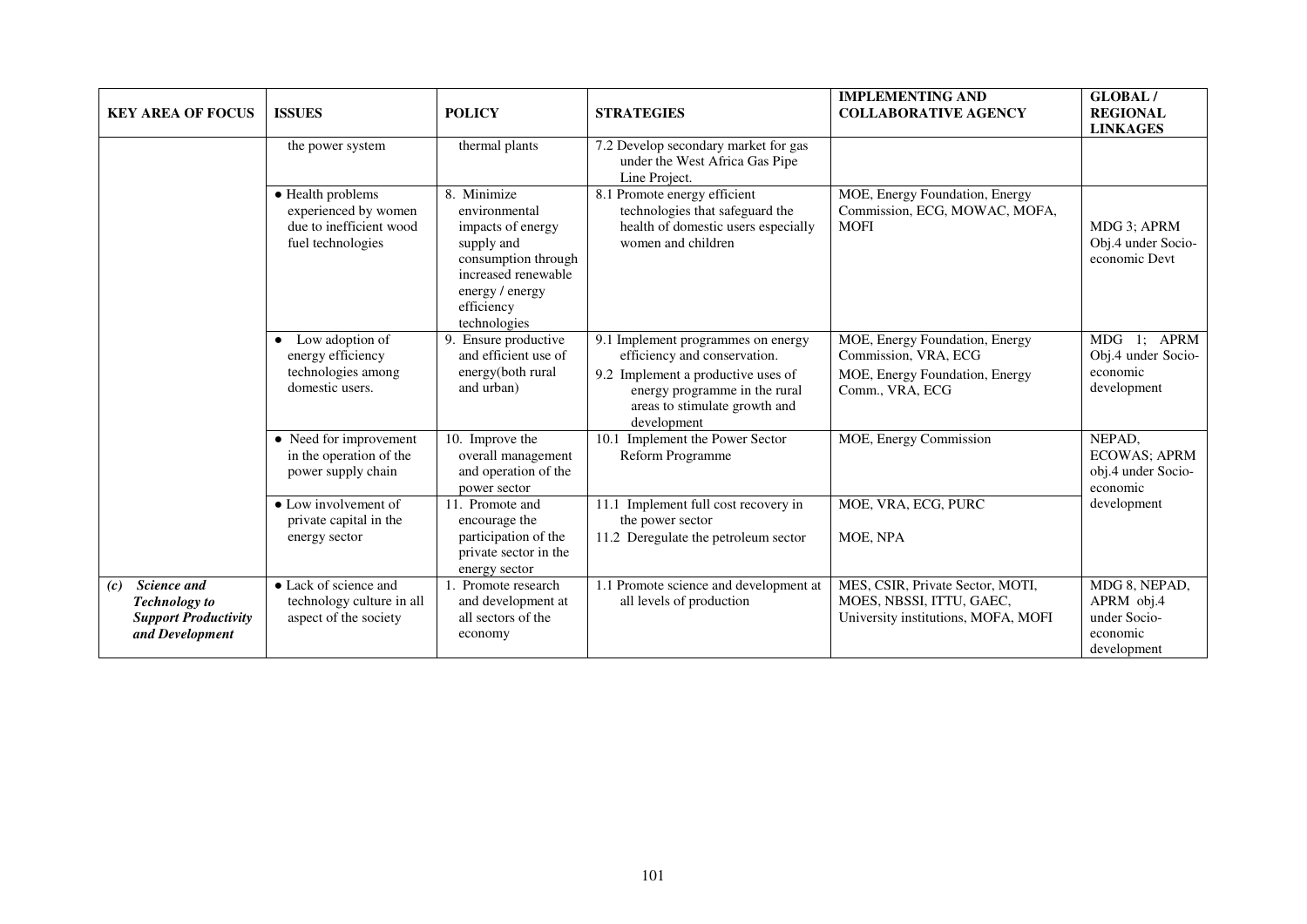| <b>KEY AREA OF FOCUS</b>                                                         | <b>ISSUES</b>                                                                                                                                                                                                                                                                               | <b>POLICY</b>                                                                                                                                             | <b>STRATEGIES</b>                                                                                                                                                                                                                                                                                                                                                                                                                           | <b>IMPLEMENTING AND</b><br><b>COLLABORATIVE AGENCY</b>                                                                   | GLOBAL/<br><b>REGIONAL</b><br><b>LINKAGES</b>                                                        |
|----------------------------------------------------------------------------------|---------------------------------------------------------------------------------------------------------------------------------------------------------------------------------------------------------------------------------------------------------------------------------------------|-----------------------------------------------------------------------------------------------------------------------------------------------------------|---------------------------------------------------------------------------------------------------------------------------------------------------------------------------------------------------------------------------------------------------------------------------------------------------------------------------------------------------------------------------------------------------------------------------------------------|--------------------------------------------------------------------------------------------------------------------------|------------------------------------------------------------------------------------------------------|
|                                                                                  | • Lack of national policy<br>to promote the<br>development of<br>appropriate technology<br>to support agriculture<br>and small to medium<br>scale enterprises                                                                                                                               |                                                                                                                                                           | 1.2 Promote the development of<br>appropriate technology to support<br>agriculture and rural small and<br>medium scale enterprises                                                                                                                                                                                                                                                                                                          |                                                                                                                          |                                                                                                      |
|                                                                                  | • Lack of national policy<br>on commercialization of<br>scientific research                                                                                                                                                                                                                 | 2. Build appropriate<br>linkages between<br>research and<br>production to ensure<br>that research output<br>are utilized                                  | 2.1 Actively encourage the diffusion<br>and transfer of technology<br>development                                                                                                                                                                                                                                                                                                                                                           | MES, CSIR, Private Sector, MOTI,<br>MOES, NBSSI, ITTU, GAEC,<br>University institutions, MOFA, MOFI,<br>MPSD\$PSI, MOFEP | MDG 8, NEPAD,<br>APRM obj.4 under<br>Socio-economic<br>MRT, MPHR,<br>Office of the<br>President GCAA |
|                                                                                  |                                                                                                                                                                                                                                                                                             | 3. Strengthen the<br>appropriate<br>institutions and<br>regulatory<br>framework to<br>promote the<br>development of<br>science and<br>technology research | 3.1 Provide support for business to<br>adopt Research and Development<br>as critical component of production<br>3.2 Resource the existing science and<br>technology institutions to undertake<br>scientific research                                                                                                                                                                                                                        |                                                                                                                          | MMC, MMDAs                                                                                           |
| <b>Developing</b><br>(a)<br>information and<br>communication<br>technology (ICT) | IV. DEVELOPING NEW SECTORS TO SUPPORT GROWTH<br>• Low accessibility to<br>telephone facilities,<br>especially in rural areas<br>• Poor quality of<br>telephone services<br>• Poor and/or inadequate<br>internet infrastructure<br>• ICT not affordable to<br>majority of potential<br>users | Enhance the<br>1.<br>development of<br><b>ICT</b> Infrastructure                                                                                          | 1.1 Increase coverage of telephones<br>particularly in rural and peri-urban<br>communities<br>1.2 Improve the quality of telephone<br>service<br>1.3 Establish national network of<br>Internet backbone/ broadband<br>1.4 Source FDI and national<br>investment to promote the<br>development and marketing of<br>hardware and suitable software<br>1.5 Facilitate the development of<br>community information centres<br>(CICs) nationwide | MOC, NCA, MOES,<br>MOI, MPSD, Service Providers                                                                          | MDG 8, NEPAD,<br>APRM obj.4 under<br>Socio-economic<br>development                                   |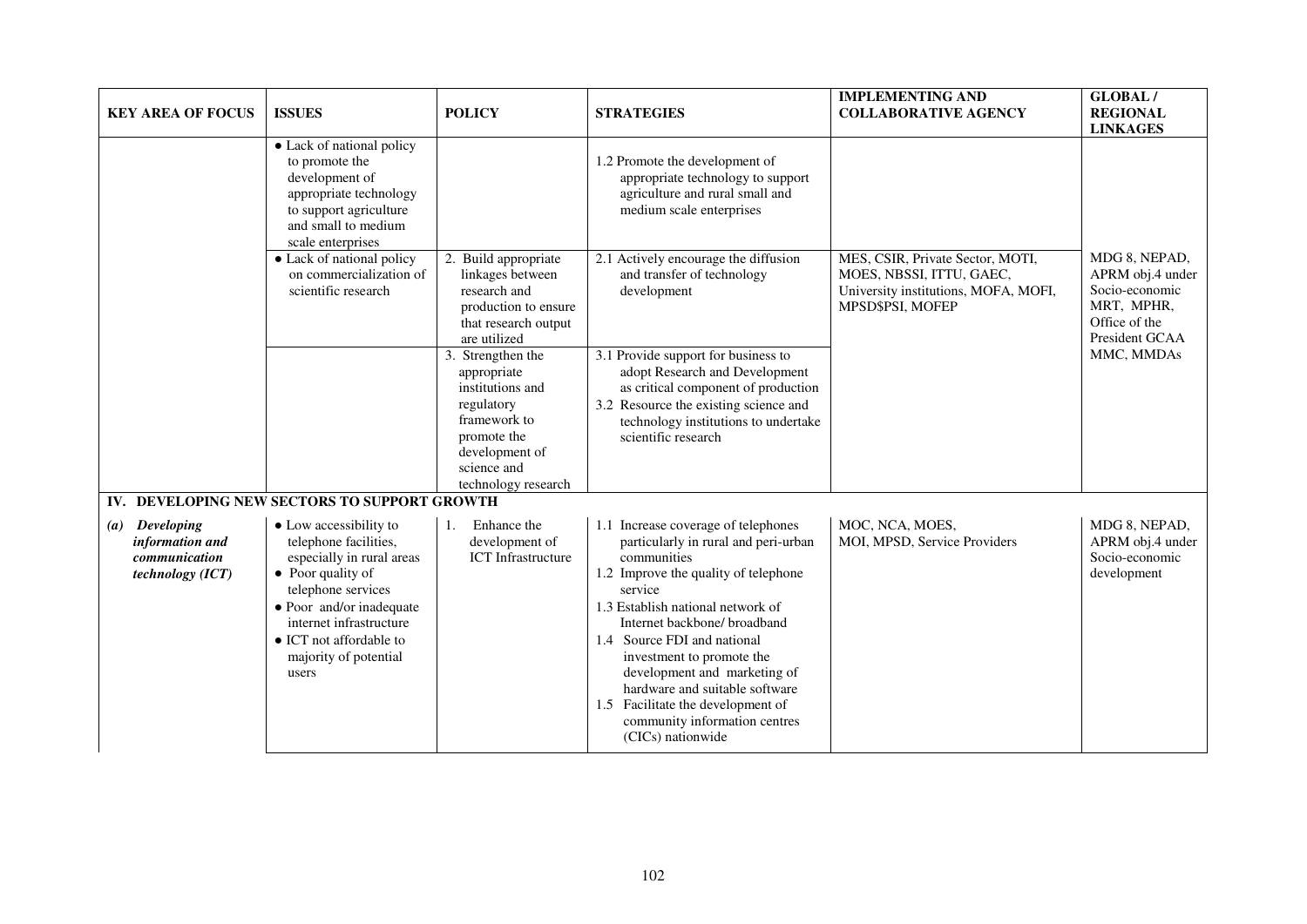| <b>KEY AREA OF FOCUS</b> | <b>ISSUES</b>                                                                                  | <b>POLICY</b>                                                                     | <b>STRATEGIES</b>                                                                                                                                                                                                                                                                                                                                                                                                                                                                                                                 | <b>IMPLEMENTING AND</b><br><b>COLLABORATIVE AGENCY</b>                | <b>GLOBAL/</b><br><b>REGIONAL</b><br><b>LINKAGES</b>                                                                                     |
|--------------------------|------------------------------------------------------------------------------------------------|-----------------------------------------------------------------------------------|-----------------------------------------------------------------------------------------------------------------------------------------------------------------------------------------------------------------------------------------------------------------------------------------------------------------------------------------------------------------------------------------------------------------------------------------------------------------------------------------------------------------------------------|-----------------------------------------------------------------------|------------------------------------------------------------------------------------------------------------------------------------------|
|                          | • Unsecured data<br>management system<br>• Low level of<br>deployment of ICT<br>culture        | 2. Promote<br>development of E-<br>strategies in key<br>sectors of the<br>economy | 2.1 Implement National E-Governance<br>programme.<br>2.2 Implement National Electronic<br>Security system.<br>2.3 Promote and Support E-commerce<br>system<br>2.4 Implement National ICT strategy in<br>Health<br>2.5 Implement ICT in Agriculture and<br>the Music industry<br>2.6 Implement National strategy on<br>ICT and gender.<br>2.7 Create ICT awareness through<br>documentaries and publications                                                                                                                       | MOC, MDAs, Office of the President,<br>State Enterprise<br>Commission | MDG 8, NEPAD,<br>APRM obj.4 under<br>Socio-economic<br>development<br>MDG 8, NEPAD,<br>APRM obj.4 under<br>Socio-economic<br>development |
|                          | • Limited development of<br>IT programmes in<br>schools                                        | 3. Promote the use of<br>ICT in Education                                         | 3.1 Provide telephone coverage to all<br>public schools and communities in<br>Ghana<br>3.2 Provide internet access to all<br>districts with a model Senior<br>Secondary School<br>3.3 Ensure that ICT is made a core<br>subject of all post-basic educational<br>institutions including university<br>3.4 Ensure that ICT is made a core<br>subject of teacher training<br>education<br>3.5 Promote in-service ICT training<br>for teachers, targeting both women<br>and men<br>3.6 Design a tracking system for ICT<br>graduates |                                                                       |                                                                                                                                          |
|                          | • Limited use of ICT as a<br>tool to enhance the<br>management and<br>efficiency of businesses | 4. Promote the use of<br>ICT in productive<br>activities                          | 4.1 Encourage small companies to<br>make use of services/assets made<br>available by national internet<br>backbone.                                                                                                                                                                                                                                                                                                                                                                                                               | MOC, MES, MOFEP, MOFA, MOFI,<br>MOI, MLGRD, SEC, District Assembly    |                                                                                                                                          |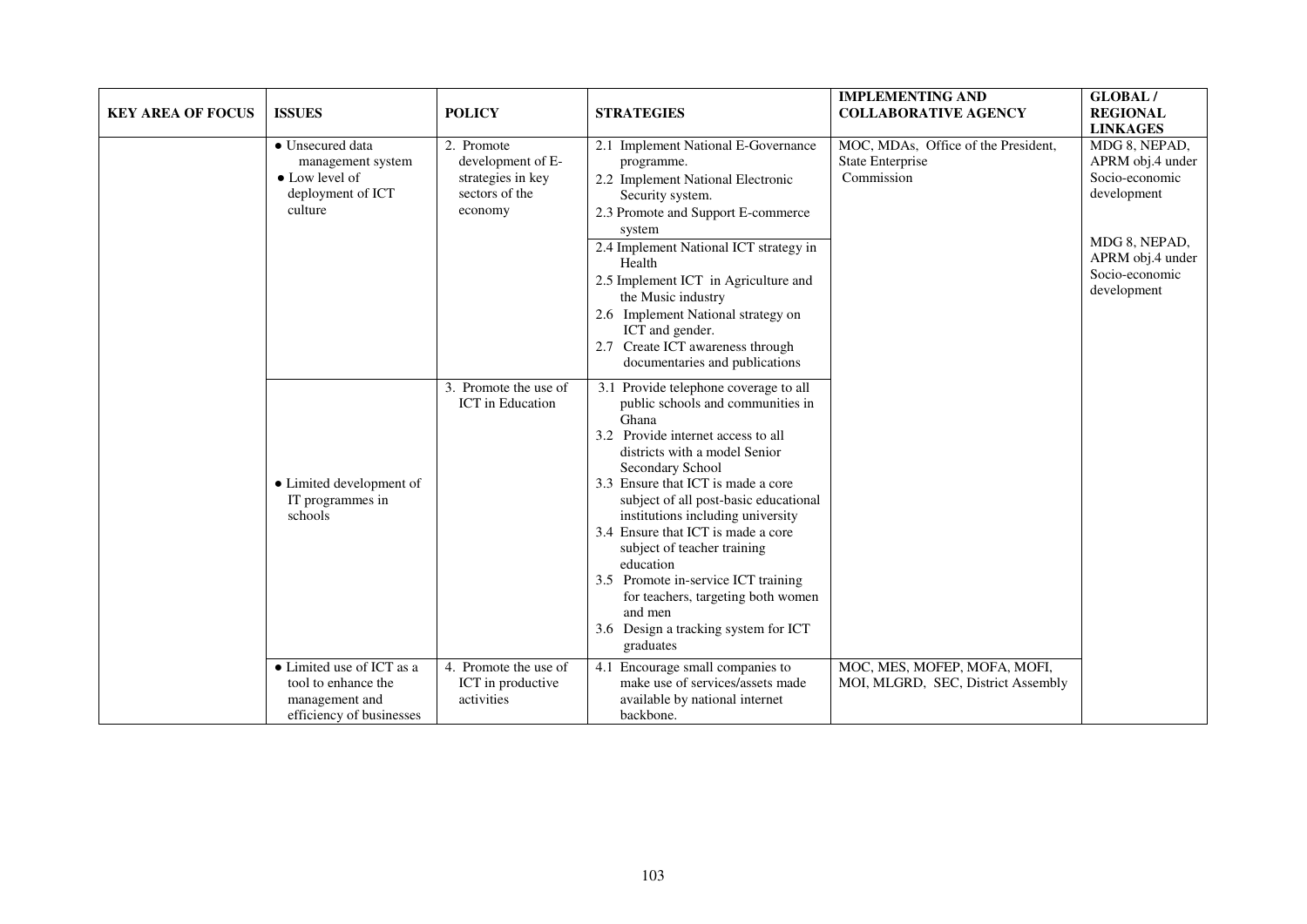| <b>KEY AREA OF FOCUS</b> | <b>ISSUES</b>                                                                                     | <b>POLICY</b>                                                                                                                                    | <b>STRATEGIES</b>                                                                                                                                                                                                                                                                                                                                                                                                                                                                                                                                                                     | <b>IMPLEMENTING AND</b><br><b>COLLABORATIVE AGENCY</b>                       | GLOBAL/<br><b>REGIONAL</b><br><b>LINKAGES</b>                      |
|--------------------------|---------------------------------------------------------------------------------------------------|--------------------------------------------------------------------------------------------------------------------------------------------------|---------------------------------------------------------------------------------------------------------------------------------------------------------------------------------------------------------------------------------------------------------------------------------------------------------------------------------------------------------------------------------------------------------------------------------------------------------------------------------------------------------------------------------------------------------------------------------------|------------------------------------------------------------------------------|--------------------------------------------------------------------|
|                          | • Lack of ICT skilled<br>human resource                                                           |                                                                                                                                                  | 4.2 Ensure the existence of better<br>educated workforce with well<br>developed skills that meet the hi-<br>tech employment opportunities of<br>the country.                                                                                                                                                                                                                                                                                                                                                                                                                          |                                                                              | MDG 8, NEPAD,<br>APRM obj.4 under<br>Socio-economic<br>development |
|                          | • Lack of adequate<br>institutional and<br>regulatory framework to<br>support ICT<br>development  | 5. Build the<br>necessary capacity<br>and strengthen the<br>legal and<br>institutional<br>framework to<br>support ICT                            | 5.1 Review existing regulatory body in<br>order to improve functionality<br>5.2 Create an environment conducive<br>for ICT<br>5.3 Facilitate the partnership between<br>Government and small and large<br>business in the private sector<br>owned by women and men in the<br>areas of technology development.<br>5.4 Support and provide services and<br>technology to tenant companies<br>5.5 Provide R&D and innovation<br>facilities to the Private Sector.<br>5.6 Lay the foundations for a national<br>ICT export base<br>5.7 Establish a digitize content<br>development bureau | MOC, NCA, MOES, MOI, MPSD,<br>SEC, Service providers<br>MOC, MES, MOFEP, MOI |                                                                    |
|                          | • Poor dissemination of<br>meteorological data and<br>forecast to support<br>economic development | 6. Facilitate the<br>provision of quality<br>meteorological data<br>and forecast in<br>support of weather<br>sensitive sectors of<br>the economy | 6.1 Restructure the existing<br>institutional framework for an<br>effective meteorological service<br>delivery and forecasting<br>6.2 Enhance the institutional capacity of<br>the meteorological agency to meet<br>the minimum global requirement<br>for monitoring the climate and the<br>environment<br>6.3 Enhance human resource<br>capacity through staff training<br>in modem equipment and<br>practices                                                                                                                                                                       | MOC (GMA), MOFA, WRC, FAO,<br><b>GCCA</b>                                    |                                                                    |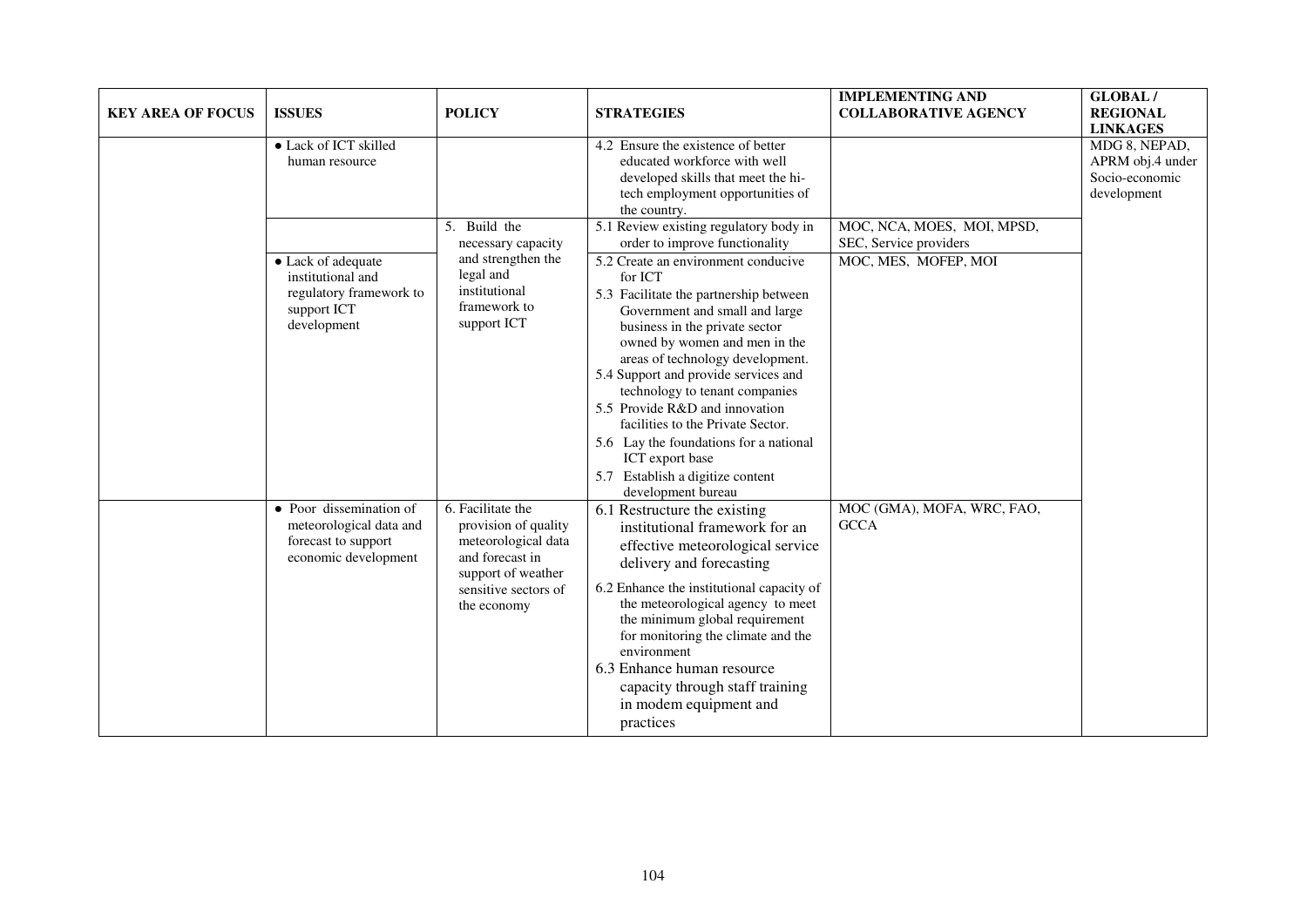| <b>KEY AREA OF FOCUS</b>                                                                                 | <b>ISSUES</b>                                                                                                                                    | <b>POLICY</b>                                                            | <b>STRATEGIES</b>                                                                                                                                     | <b>IMPLEMENTING AND</b><br><b>COLLABORATIVE AGENCY</b>               | GLOBAL/<br><b>REGIONAL</b><br><b>LINKAGES</b> |
|----------------------------------------------------------------------------------------------------------|--------------------------------------------------------------------------------------------------------------------------------------------------|--------------------------------------------------------------------------|-------------------------------------------------------------------------------------------------------------------------------------------------------|----------------------------------------------------------------------|-----------------------------------------------|
|                                                                                                          |                                                                                                                                                  |                                                                          | 6.4 Promote global collaboration for<br>an effective data collection and<br>management, and forecasting                                               |                                                                      |                                               |
| (b) Developing the<br><b>Tourism Sector for</b><br>Revenue and<br><b>Employment</b><br><b>Generation</b> | •Low revenue generation<br>capacity from tourism in<br>the country.<br>•Over-dependence on<br>traditional sources of<br>revenue for the country. | 1. Promote tourism as<br>a major source of<br>national revenue           | 1.1 Market Ghana as a competitive<br>tourist destination                                                                                              | MOT/MCC, GTB, MOI, GIPC,<br>MOF, GHATOF                              |                                               |
|                                                                                                          | • Lack of appreciation of<br>the contribution of<br>tourism to the national<br>account                                                           |                                                                          | 1.2 Develop tourism satellite account to<br>determine tourism contribution to<br>GDP.                                                                 | MOT/MCC, GTB, GIS, GSS, BOG,<br>MOFEP, SNV                           |                                               |
|                                                                                                          | • Low resource<br>mobilization for the<br>development of tourism<br>among communities.                                                           |                                                                          | 1.3 Revise tourism investment policy to<br>promote SMEs in the communities.                                                                           | MOT/MCC, GTB, GIPC, MOFEP,<br><b>GHATOF</b>                          | ECOWAS,<br><b>NEPAD</b>                       |
|                                                                                                          | • Limited capacity and<br>access to credit<br>especially women<br>entrepreneurs such as<br>caterers and local fast<br>food vendors.              |                                                                          | 1.4 Design programmes to reduce the<br>credit constraint of operators in the<br>tourism sector with a particular<br>focus on women entrepreneurs.     | MOT/MCC, GTB, GIPC, MOFEP,<br><b>GHATOF, FIRE SERVICE</b>            |                                               |
|                                                                                                          | • Poor tourism services<br>and low quality<br>standards in the industry                                                                          |                                                                          | 1.5 Enhance tourism services and<br>standards through inspection,<br>licensing and classification of<br>formal and informal tourism<br>establishments | MOT/MCC, GTB, GHATOF,<br>DISTRICT ASSEMBLIES, FIRE<br><b>SERVICE</b> |                                               |
|                                                                                                          | • Lack of professionalism<br>to enhance the<br>productivity of the<br>industry                                                                   |                                                                          | 1.6 Enhance human resource capacity<br>of skilled and unskilled personnel<br>in the hospitality industry                                              | MOT/MCC, HOTCATT, MOES,<br>GHATOF, MMYE                              | <b>ECOWAS</b>                                 |
|                                                                                                          | $\bullet$ Inadequate modern<br>infrastructure in the<br>capital city and other<br>tourism sites to support<br>tourism                            | 2. Modernize the<br>capital city to<br>attract investment<br>and tourism | 2.1 Develop modern infrastructure in<br>the capital city                                                                                              | MOT/MCC, AMA, T&CP,                                                  |                                               |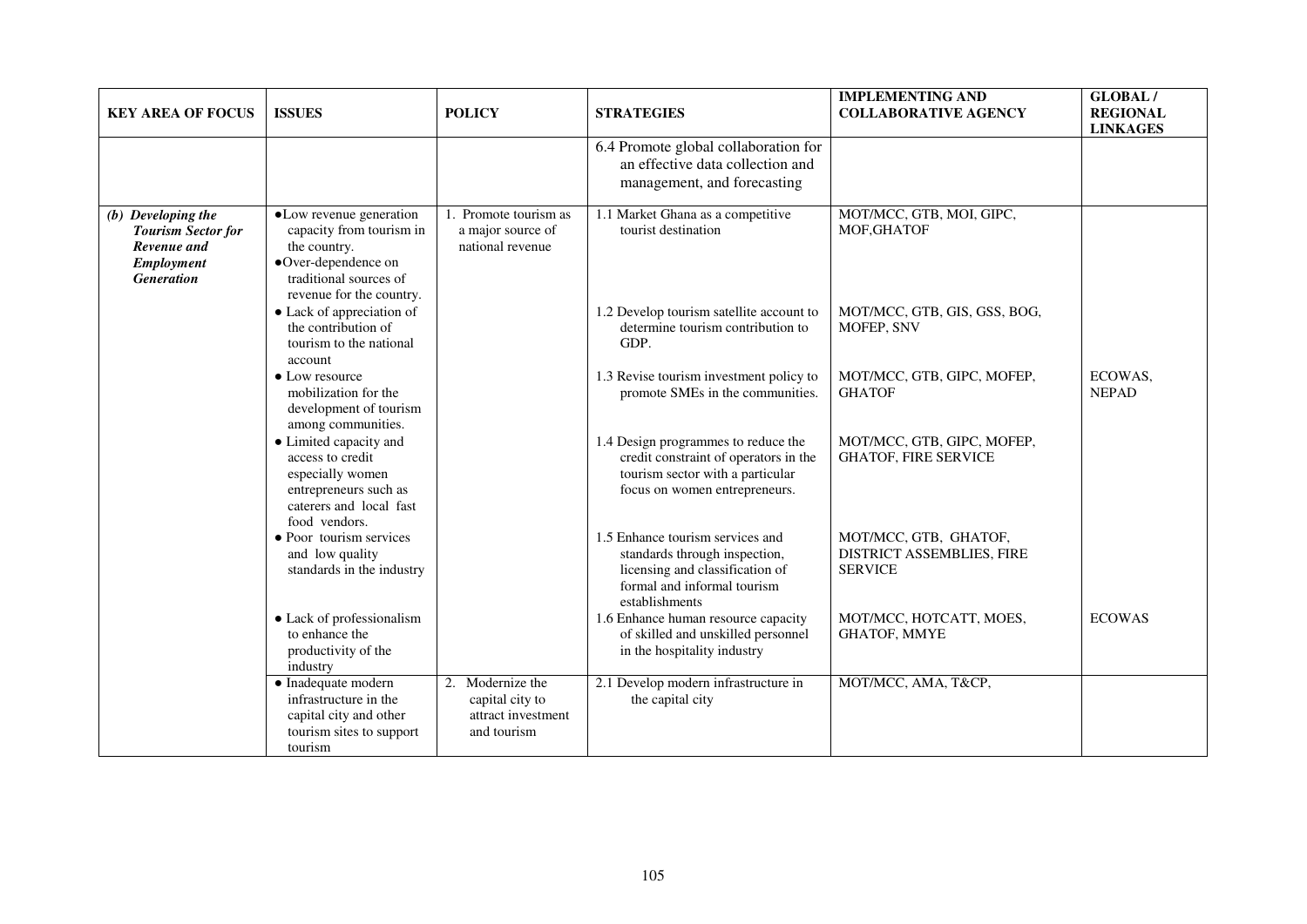| <b>KEY AREA OF FOCUS</b>                                    | <b>ISSUES</b>                                                                                                 | <b>POLICY</b>                                                                                                             | <b>STRATEGIES</b>                                                                                                                                                                             | <b>IMPLEMENTING AND</b><br><b>COLLABORATIVE AGENCY</b>                                                                                                                                                             | <b>GLOBAL/</b><br><b>REGIONAL</b><br><b>LINKAGES</b> |
|-------------------------------------------------------------|---------------------------------------------------------------------------------------------------------------|---------------------------------------------------------------------------------------------------------------------------|-----------------------------------------------------------------------------------------------------------------------------------------------------------------------------------------------|--------------------------------------------------------------------------------------------------------------------------------------------------------------------------------------------------------------------|------------------------------------------------------|
|                                                             | $\bullet$ High incidence of<br>commercial sex, that<br>also involves children                                 |                                                                                                                           |                                                                                                                                                                                               |                                                                                                                                                                                                                    |                                                      |
|                                                             | • Inadequate promotion of<br>domestic tourism                                                                 | 3. Promote domestic<br>tourism to foster<br>national cohesion<br>as well as<br>redistribution of<br>income                | 3.1 Vigorously promote domestic<br>tourism to encourage Ghanaians to<br>appreciate and preserve their<br>national heritage and create wealth<br>in the communities.                           | MOT/MCC, GTB, MOES, GHATOF,<br>MDA'S, District Assembly                                                                                                                                                            |                                                      |
|                                                             | •Increasing adulteration of<br>our culture and<br>degradation of the<br>environment.                          | 4. Promote sustainable<br>and responsible<br>tourism in such a<br>way to preserve                                         | 4.1 Develop sustainable ecotourism,<br>culture and historical sites.                                                                                                                          | MOT/MCC, MLF, NCC, DA'S,<br>GHATOF, NCRC, GTB.                                                                                                                                                                     | NEPAD, MDG 7                                         |
|                                                             | • Poor waste management                                                                                       | historical, cultural<br>and natural<br>heritage.                                                                          | 4.2 Enforce measures to reduce waste<br>arising from tourist activities                                                                                                                       | MES, MOT/MCC, MWH, MDA'S,<br><b>GHATOF, GTB</b>                                                                                                                                                                    |                                                      |
|                                                             |                                                                                                               |                                                                                                                           | 4.3 Ensure the reduction of sex abuse<br>and spread of sexually transmitted<br>diseases and HIV/Aids associated<br>with tourism                                                               | MOT/MCC, GTB, MOES, GHATOF,<br>MOH, GSMF, PPAG, GAC, MOWAC,<br><b>GHANA AIDS COMMISSION</b>                                                                                                                        |                                                      |
|                                                             | • Lack of relevant capacity<br>at the institutional and<br>community level to<br>enhance service<br>delivery. | 5.<br>Enhance capacity<br>and strengthen the<br>legal and<br>institutional<br>framework to<br>support tourism<br>industry | 5.1 Build capacities at institutional and<br>communities levels.                                                                                                                              | MOT/MCC, MDA'S, District<br>Assemblies, GHATOF, TRADITONAL<br>AUTHORITIES, HOTCATT, GTB,<br>MOI, ISD                                                                                                               |                                                      |
| The Music Industry<br>(c)<br>for Growth and Job<br>Creation |                                                                                                               | Provide the right<br>legal and<br>regulatory<br>framework for<br>promoting the<br>music and film                          | 1.1 Redefine music and films as an<br>industry within the broad context of<br>tourism development, private, small<br>and medium enterprise<br>development, export and<br>investment promotion | MOTMCC, NMC, IMD, MUSIGA,<br>Ministry Justice and Attorney General,<br>MPSD & PSI, MOTI, GIPC, Copy Right,<br>PROMAG, Mark Pank Institute for<br>research, World Bank and other<br>Development partners, MOI, ISD. |                                                      |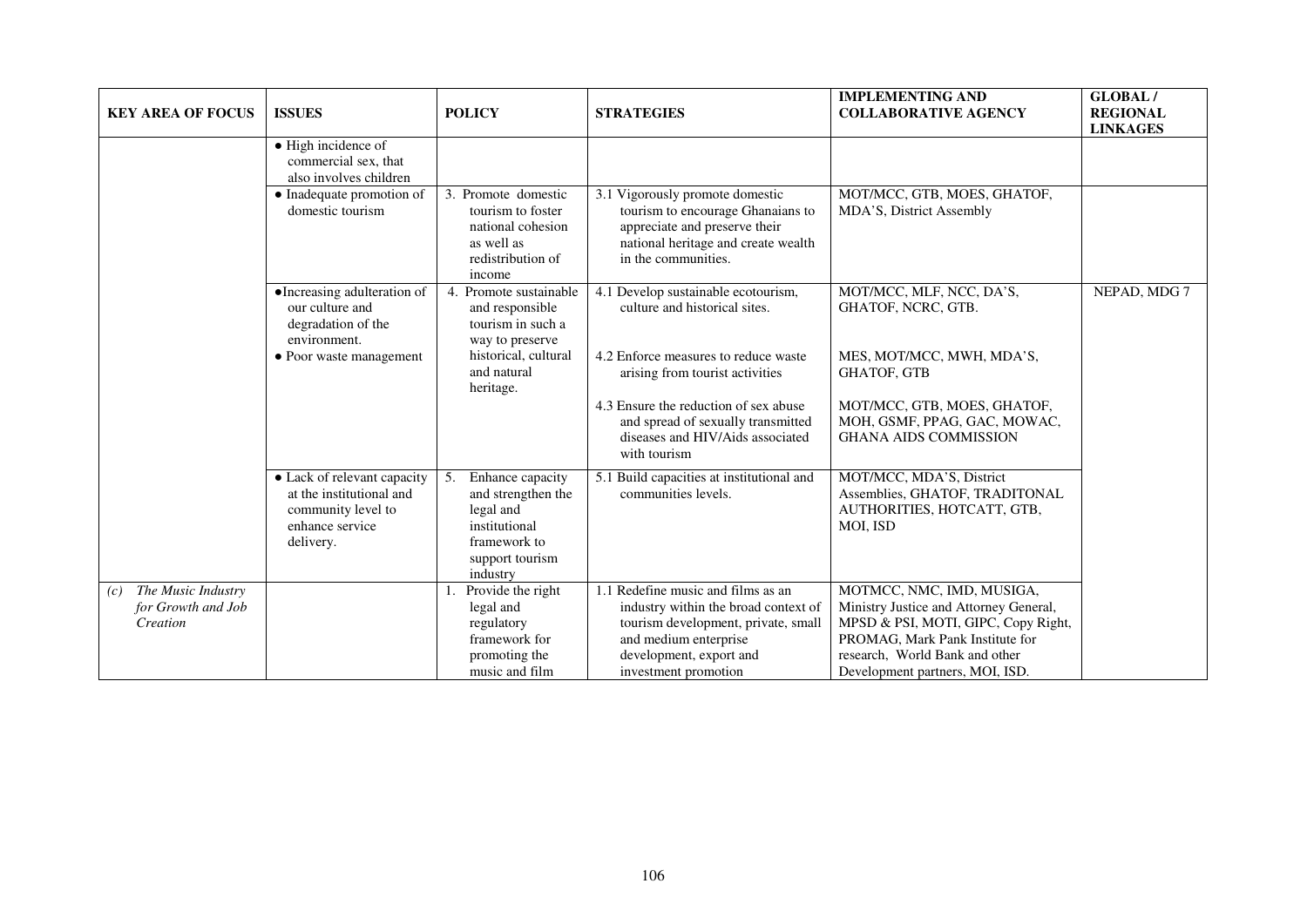| <b>KEY AREA OF FOCUS</b> | <b>ISSUES</b> | <b>POLICY</b>                                                                                         | <b>STRATEGIES</b>                                                                                                                                                                                                                                                                                                                                                                                                                                                                                                                                                                                                                                                                                                                                                                                       | <b>IMPLEMENTING AND</b><br><b>COLLABORATIVE AGENCY</b>                                                                                                                                                                                                           | <b>GLOBAL/</b><br><b>REGIONAL</b><br><b>LINKAGES</b> |
|--------------------------|---------------|-------------------------------------------------------------------------------------------------------|---------------------------------------------------------------------------------------------------------------------------------------------------------------------------------------------------------------------------------------------------------------------------------------------------------------------------------------------------------------------------------------------------------------------------------------------------------------------------------------------------------------------------------------------------------------------------------------------------------------------------------------------------------------------------------------------------------------------------------------------------------------------------------------------------------|------------------------------------------------------------------------------------------------------------------------------------------------------------------------------------------------------------------------------------------------------------------|------------------------------------------------------|
|                          |               | industry                                                                                              | 1.2 Revise the Cultural Policy to<br>promote and protect Ghanaian<br>creative industry and cultural<br>diversity issues, especially when<br>international commitments are<br>being made in the areas of trade<br>policy, bilateral and multilateral<br>trade agreements world.<br>1.3 Review industry-related laws<br>following the five column models<br>which are copyright law, copyright<br>contract, neighboring rights,<br>collecting societies and<br>enforcement, to conform to global<br>standards and enhance the vibrancy<br>of the Ghana music and films<br>industry<br>1.4 Create policies in support of<br>financing the music and films<br>industry production chain<br>1.5 Establish Policies to promote local<br>content on all relevant electronic<br>networks such as cable networks | MOTMCC, NMC, IMD, MUSIGA,<br>Ministry Justice and Attorney General,<br>MPSD & PSI, MOTI, All Banks, Copy<br>Right, PROMAG, NBSSI, ASSI, Mark<br>Pank Institute for research, World Bank<br>and other Development partners, MOI,<br><b>ISD</b>                    |                                                      |
|                          |               | 2. Human and<br>institutional<br>resource capacity<br>building for the<br>Music and films<br>Industry | 2.1 Ensure the training of specialists for<br>different professional needs of the<br>industry to ensure high quality<br>domestic products<br>2.2 Provide industry related awareness<br>for the Judiciary and encourage the<br>training and education in<br>entertainment law<br>2.3 Promote the establishment of public<br>and private professional centers for<br>identifying and training talented<br>young musicians and other<br>performing artists                                                                                                                                                                                                                                                                                                                                                 | MOTMCC, PROMAG, GIMPA, IMD,<br>NMC, MUSIGA,<br><b>EMPRETEC,</b><br>WORLD BANK, SME's, Ghana Law<br>School, University of Ghana, GEA<br>MOTMCC, MCT, PROMAG, GIMPA,<br>IMD, NMC, MUSIGA, EMPRETEC,<br>WORLD BANK, SME's, Ghana Law<br>School, University of Ghana |                                                      |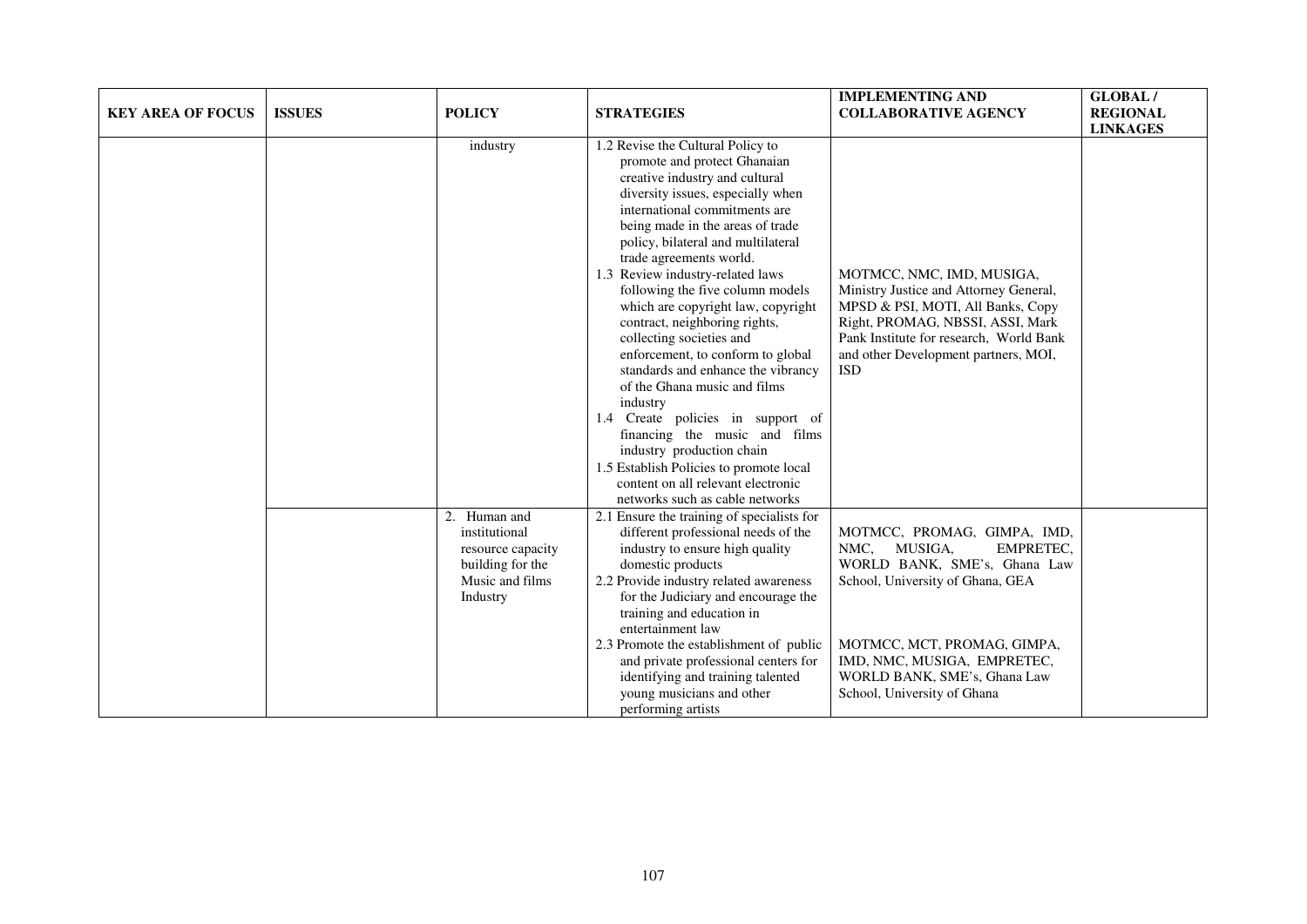| <b>KEY AREA OF FOCUS</b>                                                                                         | <b>ISSUES</b>                                                                                                                       | <b>POLICY</b>                                                                                | <b>STRATEGIES</b>                                                                                                                                                                                                                                                                                                                                                                                                                                                                                                                                              | <b>IMPLEMENTING AND</b><br><b>COLLABORATIVE AGENCY</b>                                                                                                                                                                                                                                                                                                  | GLOBAL/<br><b>REGIONAL</b><br><b>LINKAGES</b>                  |
|------------------------------------------------------------------------------------------------------------------|-------------------------------------------------------------------------------------------------------------------------------------|----------------------------------------------------------------------------------------------|----------------------------------------------------------------------------------------------------------------------------------------------------------------------------------------------------------------------------------------------------------------------------------------------------------------------------------------------------------------------------------------------------------------------------------------------------------------------------------------------------------------------------------------------------------------|---------------------------------------------------------------------------------------------------------------------------------------------------------------------------------------------------------------------------------------------------------------------------------------------------------------------------------------------------------|----------------------------------------------------------------|
|                                                                                                                  |                                                                                                                                     | 3.<br>Support the<br>industry with ICT<br>and Multimedia<br>Technology                       | 2.4 Expand opportunities for<br>stakeholders in the music and films<br>industry to acquire industry-related<br>knowledge and resources<br>2.5 Link the industry with the academia<br>2.6 Strengthen the administrative<br>structure of the music and films<br>industry making it more<br>accountable, transparent and<br>democratic<br>Create a National Music Council<br>2.7<br><b>Board and Structure</b><br>Create information centre<br>3.1<br>for<br>members online and in print<br>Create networks worldwide<br>3.2<br>3.3 Create avenues to promote and | NMC, UNESCO, MOTMCC, GES,<br><b>MOES</b><br>MOTMCC, NMC, IMD, MUSIGA,<br>Ministry Justice and Attorney General,<br>MPSD & PSI, MOTI, All Banks, Copy<br>Right, PROMAG, NBSSI, ASSI, Mark<br>Pank Institute for research, World Bank<br>and other Development partners<br>MOTMCC, MCT, MUSIGA, NMC,<br>IMD, World Bank and other<br>Development partners |                                                                |
|                                                                                                                  |                                                                                                                                     |                                                                                              | enhance local and indigenous<br>music and films<br>Promote the marketing, protection<br>3.4<br>and licensing for creative works<br>in the music and films industry                                                                                                                                                                                                                                                                                                                                                                                             |                                                                                                                                                                                                                                                                                                                                                         |                                                                |
| V. EMPLOYMENT<br><b>GENERATION</b><br><b>AND</b><br><b>IMPROVEMENT</b><br><b>AND EXPANSION</b><br>OF SAFETY NETS | • Inadequate institutional<br>capacity for<br><b>Employment Policy</b><br>Implementation<br>• Weak employment<br>monitoring system. | Develop<br>instiutional<br>capacity of the<br>MMYE for<br>Employment<br>Policy<br>Management | 1.1 Restructure and develop<br>Institutional Capacity of MMYE<br>and its departments and agencies<br>for effective and efficient<br>employment policy management<br>1.2 Develop and implement systems<br>and processes for efficient policy<br>development, monitoring and<br>coordination                                                                                                                                                                                                                                                                     | MMYE, Depts. & Agencies                                                                                                                                                                                                                                                                                                                                 | MDG 1                                                          |
|                                                                                                                  | • Inadequate Sectoral<br>Capacity for formulating<br>and Implementing<br>Employment Policy that<br>is sensitive to the needs        | 2. Develop and<br>implement a<br>national<br>employment policy                               | Develop and implement a<br>2.1<br>comprehensive national<br>employment policy that addresses<br>the needs of the youth, women and<br>people living with disability.                                                                                                                                                                                                                                                                                                                                                                                            | MMYE, Depts. & Agencies<br>Organized Labour, GEA, MDAs and<br>Other stakeholders                                                                                                                                                                                                                                                                        | MDG 1/3, APRM<br>Obj.1 under Socio-<br>economic<br>development |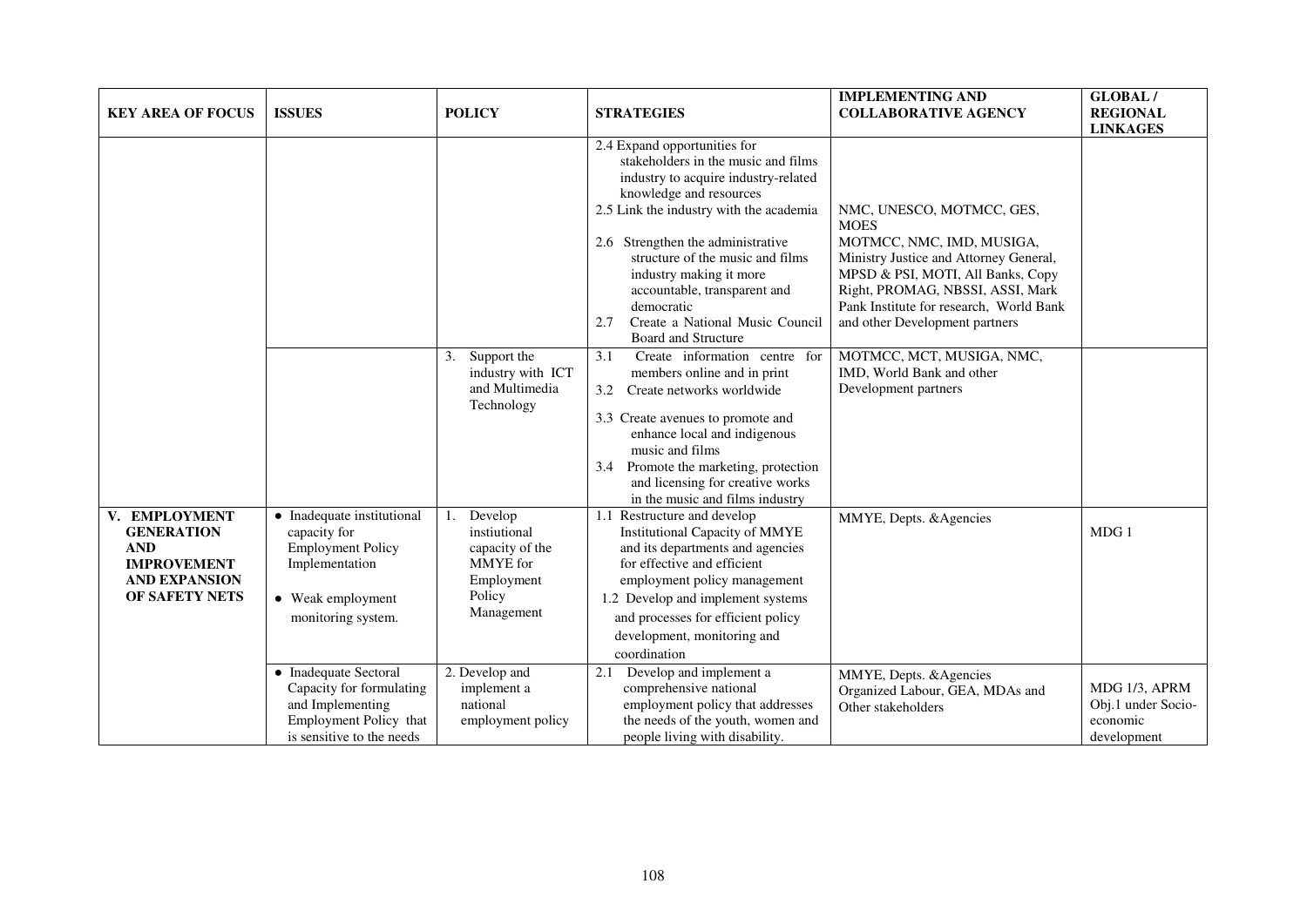| <b>KEY AREA OF FOCUS</b> | <b>ISSUES</b>                                                                                                                                  | <b>POLICY</b>                                                                                             | <b>STRATEGIES</b>                                                                                                                                                                                                                                                                                                                                                                                                                                                                                                                                                                                                                                                                      | <b>IMPLEMENTING AND</b><br><b>COLLABORATIVE AGENCY</b>                           | GLOBAL/<br><b>REGIONAL</b><br><b>LINKAGES</b>           |
|--------------------------|------------------------------------------------------------------------------------------------------------------------------------------------|-----------------------------------------------------------------------------------------------------------|----------------------------------------------------------------------------------------------------------------------------------------------------------------------------------------------------------------------------------------------------------------------------------------------------------------------------------------------------------------------------------------------------------------------------------------------------------------------------------------------------------------------------------------------------------------------------------------------------------------------------------------------------------------------------------------|----------------------------------------------------------------------------------|---------------------------------------------------------|
|                          | of women, youth and<br>people living with<br>disability.                                                                                       |                                                                                                           | 2.2 Promote the establishment of<br>country-wide network of Public and<br>Private Youth Employment Centres<br>2.3 Promote alternative livelihood<br>programmes.<br>2.4 Adopt a labour based technology<br>in infrastructure development and<br>other works, including Youth in<br>Agriculture programmes<br>2.5 Facilitate initiatives for local<br>economic development and<br>decentralized employment<br>generation<br>2.6 Promote employable skills beyond<br>traditional ones for women and<br>people living with disabilities<br>Support microfinance<br>2.7<br>intermediation for the informal<br>economy<br>Develop implement and coordinate<br>2.8<br>employment audit system | MMYE, Depts. & Agencies<br>Organized Labour, GEA, MDAs and<br>Other stakeholders |                                                         |
|                          | Inadequate capacity and<br>$\bullet$<br>systems for social<br>dialogue<br>and<br>protection for improved<br>labour and industrial<br>relations | 3. Develop and<br>implement policy<br>and strategies to<br>strengthen tripartism<br>and social protection | Strengthen the institutional<br>3.1<br>structures for providing social<br>dialogue and social protection<br>Establish a functioning tripartite<br>3.2<br>secretariat<br>3.3 Build capacity of the tripartite<br>partners<br>3.4 Ensure enforcement of the Labour<br>Laws which protect the security,<br>health and welfare of workers                                                                                                                                                                                                                                                                                                                                                  | MMYE,<br>GEA,<br>Organised<br>Labour,<br>MDAs, Other Stakeholders                | MDG 1, APRM,<br>Obj .4 under<br>Corporate<br>Governance |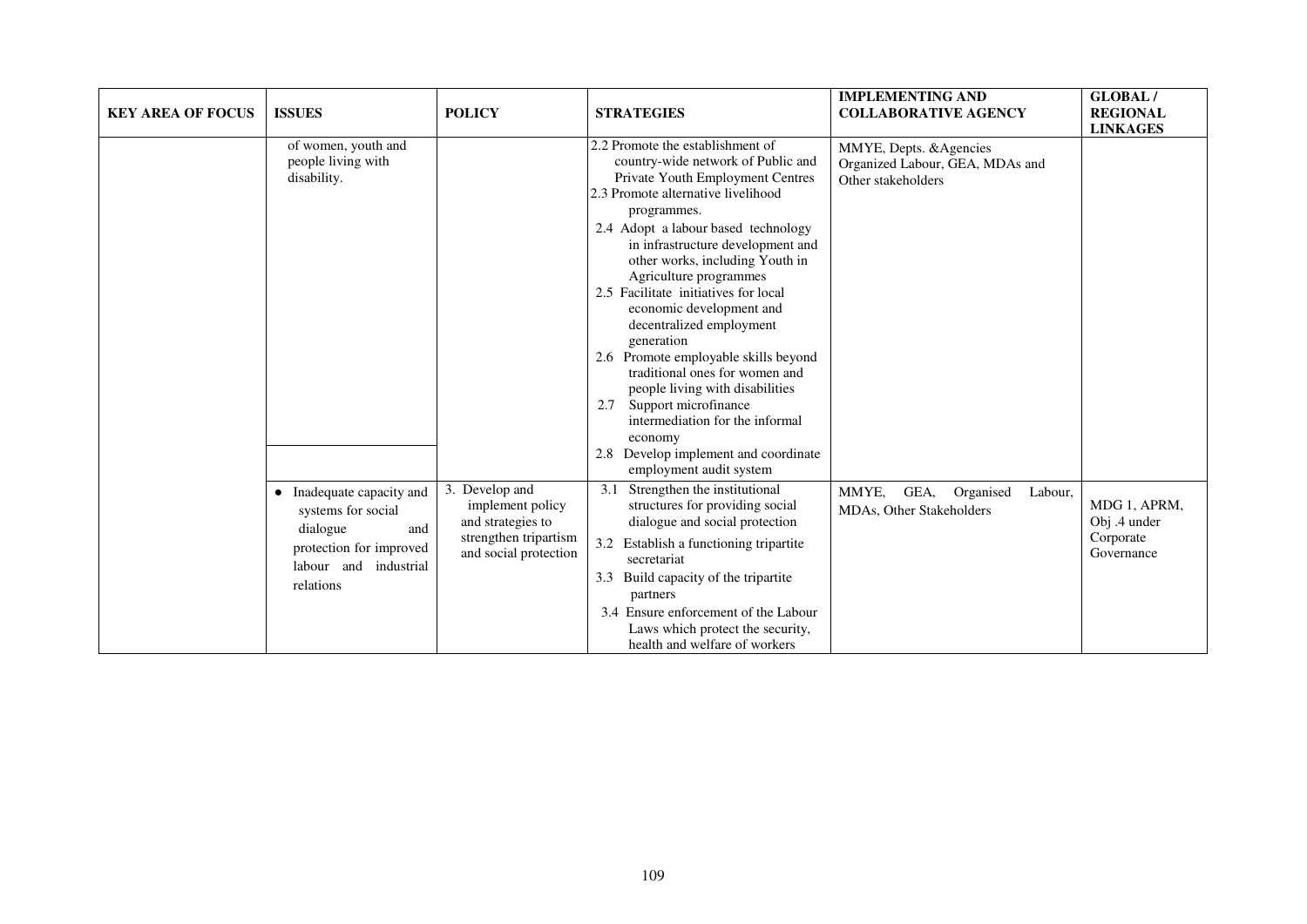| <b>KEY AREA OF FOCUS</b> | <b>ISSUES</b>                                                                                                                               | <b>POLICY</b>                                                                                                                                                              | <b>STRATEGIES</b>                                                                                                                                                                                                                                                                                                                                                                                                   | <b>IMPLEMENTING AND</b><br><b>COLLABORATIVE AGENCY</b>                 | GLOBAL/<br><b>REGIONAL</b><br><b>LINKAGES</b>                 |
|--------------------------|---------------------------------------------------------------------------------------------------------------------------------------------|----------------------------------------------------------------------------------------------------------------------------------------------------------------------------|---------------------------------------------------------------------------------------------------------------------------------------------------------------------------------------------------------------------------------------------------------------------------------------------------------------------------------------------------------------------------------------------------------------------|------------------------------------------------------------------------|---------------------------------------------------------------|
|                          |                                                                                                                                             |                                                                                                                                                                            | 3.5 Strengthen the capacity of public<br>and private sector agencies,<br>including the Factories<br>Inspectorate Department of the<br>MMYE to facilitate workplace<br>occupational safety and health<br>standards                                                                                                                                                                                                   |                                                                        |                                                               |
|                          | • Inadequate labour<br>market information<br>system for a coherent<br>and improve labour and<br>employment<br>management                    | 4. Develop and<br>implement a fully<br>functioning<br>system that<br>provides labour<br>market<br>information and<br>statistics to<br>support relevant<br>decision making. | 4.1 Design and implement a labour<br>market information system<br>4.2 Support organisation and<br>dissemination of labour market<br>information for informed decision<br>making<br>4.3 Strengthen research and gender<br>analysis capacity of the Ministry of<br>Manpower Development, Youth<br>and Employment<br>4.4 Promote collaboration among users<br>of labour market information.                            | MMYE,<br>GEA,<br>Organised<br>Labour,<br>MDAs, Other Stakeholders      | MDG 1, APRM<br>Obj.1 under Socio-<br>economic<br>development. |
|                          | Improper pricing of<br>labour leading to low<br>labour productivity and<br>income<br>Inadequate labour<br>productivity<br>management system | 5. Adopt a national<br>policy for enhancing<br>productivity and<br>income in both<br>formal and informal<br>sectors                                                        | 5.1 Develop and implement<br>productivity measurement and<br>enhancement programmes for the<br>formal and informal sectors of the<br>economy<br>5.2 Support the development and<br>implementation of capacity<br>enhancement programmes that<br>take into consideration the<br>specific needs of men and women,<br>in both the formal and the<br>informal sectors of the economy<br>Support establishment of<br>5.3 | MMYE,<br>GEA,<br>Organised<br>Labour,<br>MDAs, Other Stakeholders, SEC |                                                               |
|                          |                                                                                                                                             |                                                                                                                                                                            | participatory and cooperative<br>mechanisms to enhance income<br>and job security in the informal<br>economy                                                                                                                                                                                                                                                                                                        |                                                                        |                                                               |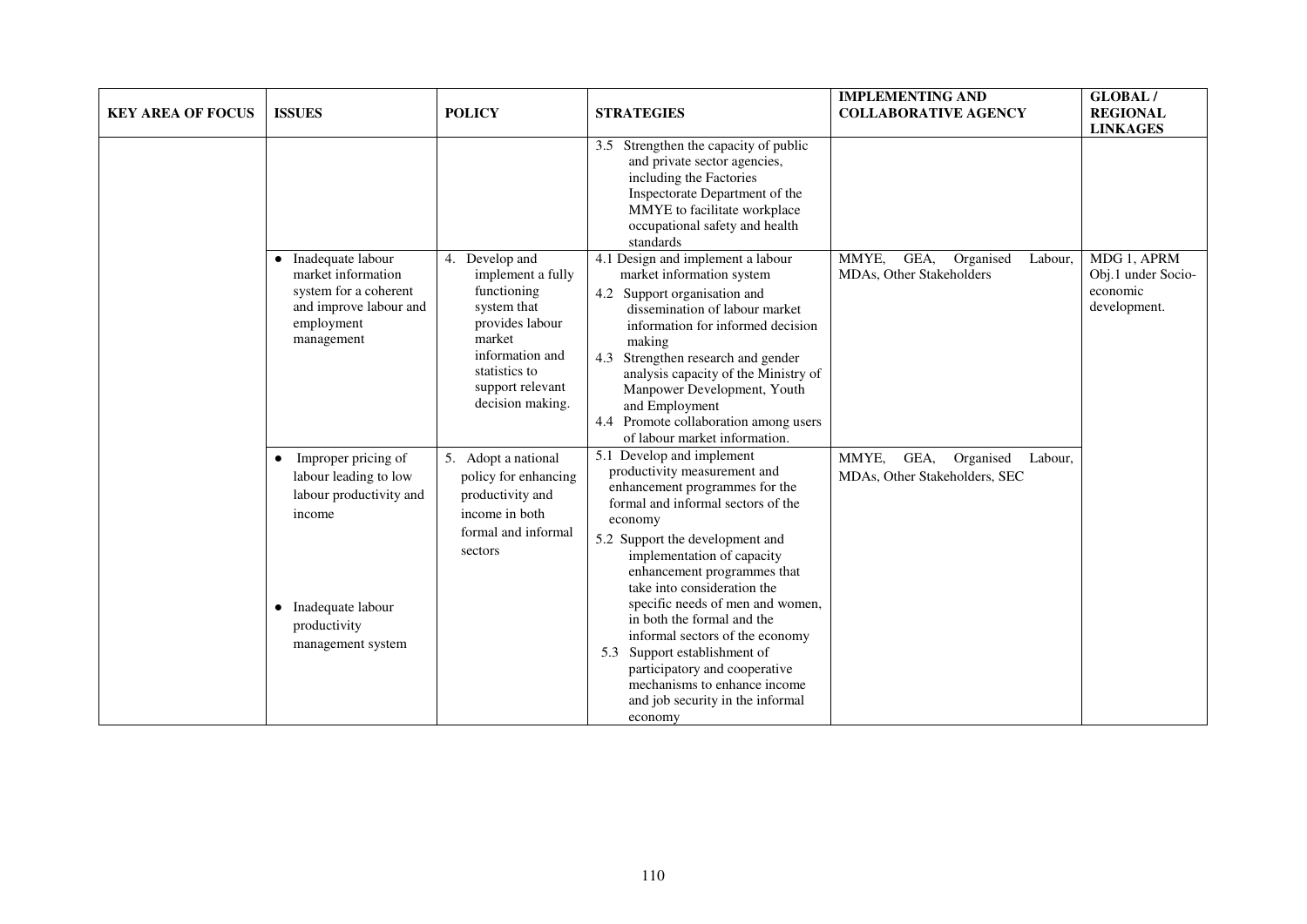| <b>KEY AREA OF FOCUS</b>                                                                   | <b>ISSUES</b>                                                                                                                                                                                                                                                                                                                                                                                                                                                                                                                                                                                            | <b>POLICY</b>                                                                                                                                                         | <b>STRATEGIES</b>                                                                                                                                                                                                                                                                                                                                                                                                             | <b>IMPLEMENTING AND</b><br><b>COLLABORATIVE AGENCY</b>                                                                                                                                                                    | GLOBAL/<br><b>REGIONAL</b><br><b>LINKAGES</b>                                                                                                                                            |
|--------------------------------------------------------------------------------------------|----------------------------------------------------------------------------------------------------------------------------------------------------------------------------------------------------------------------------------------------------------------------------------------------------------------------------------------------------------------------------------------------------------------------------------------------------------------------------------------------------------------------------------------------------------------------------------------------------------|-----------------------------------------------------------------------------------------------------------------------------------------------------------------------|-------------------------------------------------------------------------------------------------------------------------------------------------------------------------------------------------------------------------------------------------------------------------------------------------------------------------------------------------------------------------------------------------------------------------------|---------------------------------------------------------------------------------------------------------------------------------------------------------------------------------------------------------------------------|------------------------------------------------------------------------------------------------------------------------------------------------------------------------------------------|
|                                                                                            | Lack of Sectoral<br>$\bullet$<br>approach<br>to<br>policy<br>employment<br>promotion                                                                                                                                                                                                                                                                                                                                                                                                                                                                                                                     | 6. Integrate<br>employment<br>strategies in<br>Sectoral policies                                                                                                      | 6.1 Develop employment enhancement<br>strategies for sectors<br>6.2 Set employment targets for Sectoral<br>projects and programmes<br>6.3 Establish employment monitoring<br>system for sectors                                                                                                                                                                                                                               | MMYE, MOFA, MOTI, MOT/MCC,<br>MRT, MWH, MOE, MLFM, MOFI,<br>MPSD&PSI, MES, MPHR, MLGRD,<br>and other sector ministries                                                                                                    |                                                                                                                                                                                          |
| <b>EMPLOYMENT</b><br>VI.<br><b>Related</b><br><b>Vulnerability and</b><br><b>Exclusion</b> | Young adults<br>• Apprenticeships: Lack<br>of opportunities to gain<br>and retain skills.<br>through innovative<br>means as wells as<br>apprenticeships and<br>employment<br>Workplace insecurity:<br>lack of protection<br>against accidents and<br>illness at work.<br>through safety and<br>health regulations,<br>limits on working time<br>Increasing<br>٠<br>casualisation of labour<br>among private sector<br>enterprise<br>Low prospects for<br>career advancement,<br>training or skills<br>enhancement<br>The Unemployed men and<br>women<br>$\bullet$ 15-24 years are the most<br>vulnerable | 1. Adequate protection<br>on occupational<br>safety<br>2. Facilitate skills<br>acquisition and job<br>creation to absorb<br>unemployed and<br>under employed<br>youth | Provide protected work for young<br>1.1<br>adult through the provision of after<br>school vocational training for<br>children aged 15-18 years<br>1.2 Develop and enforce policy on the<br>payment of stipend for<br>apprentices<br>1.3 Institute a framework for reforming<br>and regulating apprenticeships in<br>both the formal and informal<br>sectors<br>2.1 Adopt measures to integrate formal<br>and informal sectors | DSW, MOWAC, MMYE, The National<br>Labour Commission, Organised Labour,<br>GEA, MOFA, MOFI<br>MMYE, Labour Dept., Public Services<br>Commission, Head of Civil Service<br>Employers<br>Association,<br>Organised<br>Labour | APRM, Obj.10<br>under Political<br>Governance; obj.4<br>under Corporate<br>Governance<br>MDG1, APRM,<br>Obj.10 under<br>Political<br>Governance, Obj.1<br>under Socio-<br>economic Devt. |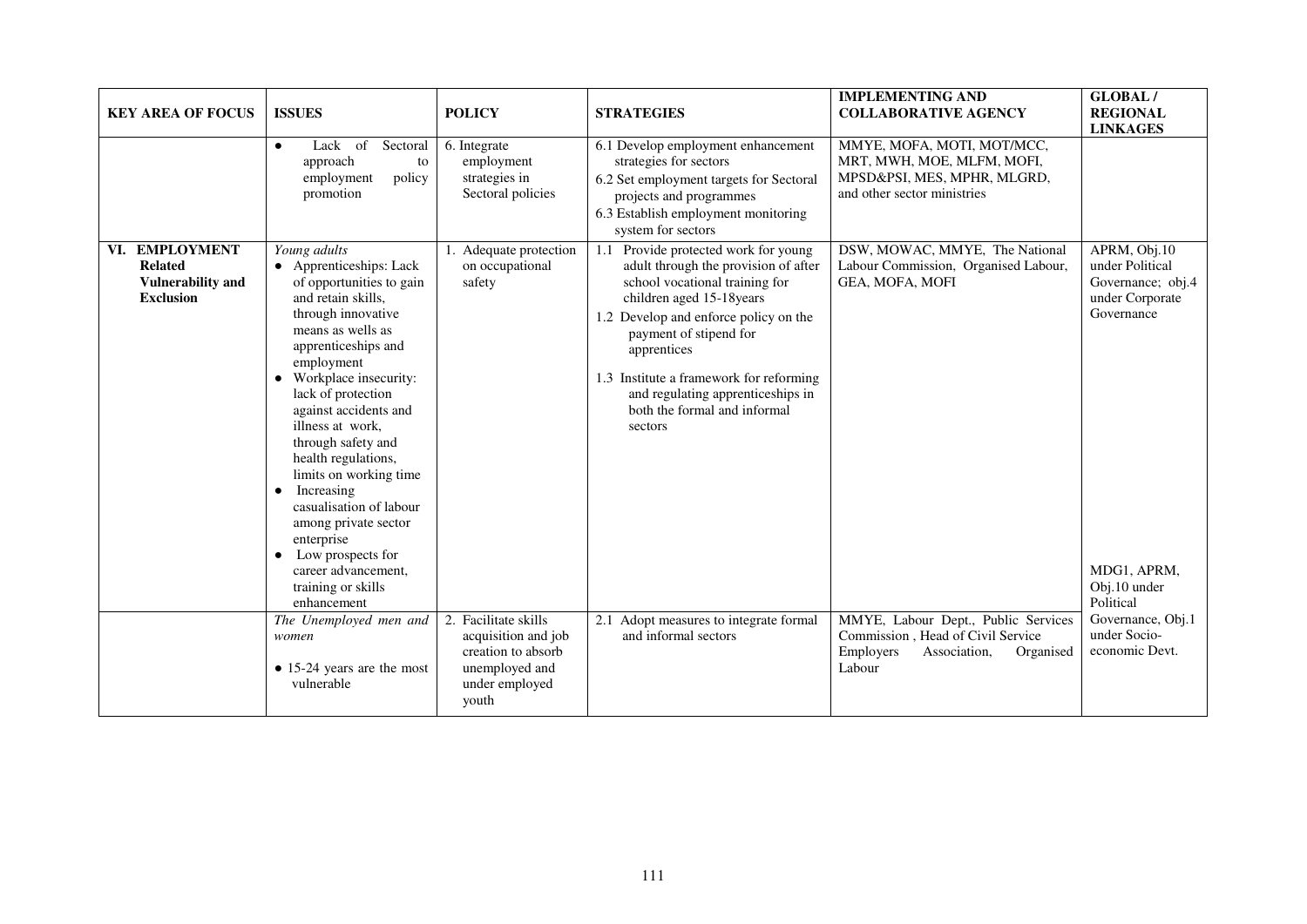| <b>KEY AREA OF FOCUS</b>                                                          | <b>ISSUES</b>                                                                                                                                                                                                                               | <b>POLICY</b>                                                                                     | <b>STRATEGIES</b>                                                                                                                                                                                                                                                                                                                                                                                                                                                                                                                 | <b>IMPLEMENTING AND</b><br><b>COLLABORATIVE AGENCY</b>                   | GLOBAL/<br><b>REGIONAL</b><br><b>LINKAGES</b>                                                   |
|-----------------------------------------------------------------------------------|---------------------------------------------------------------------------------------------------------------------------------------------------------------------------------------------------------------------------------------------|---------------------------------------------------------------------------------------------------|-----------------------------------------------------------------------------------------------------------------------------------------------------------------------------------------------------------------------------------------------------------------------------------------------------------------------------------------------------------------------------------------------------------------------------------------------------------------------------------------------------------------------------------|--------------------------------------------------------------------------|-------------------------------------------------------------------------------------------------|
|                                                                                   | Inadequate of targeting<br>$\bullet$<br>for skills training and<br>other supports for 15-24<br>old men and women                                                                                                                            |                                                                                                   | 2.2 Develop policies to address<br>seasonal unemployment and<br>migration for young women and men                                                                                                                                                                                                                                                                                                                                                                                                                                 |                                                                          |                                                                                                 |
|                                                                                   | • Weak enforcement of the<br>New Labour Act                                                                                                                                                                                                 | $\overline{3}$ . Foster the<br>enforcement of the<br>New Labour Act<br>Policy<br>recommendations  | 3.1 Build capacity of redeployed labour<br>through retraining, education on<br>cooperatives and introduction to new<br>technologies<br>3.2 Enforce the new Labour Act                                                                                                                                                                                                                                                                                                                                                             |                                                                          |                                                                                                 |
|                                                                                   | Dwindling<br>$\bullet$<br>employment<br>opportunities                                                                                                                                                                                       | 4. Create opportunities<br>for unemployed<br>graduates to<br>acquire<br>entrepreneurial<br>skills | 4.1<br>Establish entrepreneurial skills<br>development programmes to aid<br>products of tertiary educational<br>institutions to access funds from<br>participating banks to set-up own<br>enterprises                                                                                                                                                                                                                                                                                                                             | MMYE, in collaboration with the private<br>sector (i.e. EMPRETEC, NBSSI) |                                                                                                 |
| VII. LIFE CYCLE<br><b>RELATED</b><br><b>VULNERABILITY</b><br><b>AND EXCLUSION</b> | Children in Difficult<br>$\bullet$<br>Circumstances<br>Child Poverty<br>$\bullet$<br>• Lack of parental<br>support<br>• High exposure to risks                                                                                              | Promote and protect<br>the welfare of<br>children in difficult<br>circumstances                   | 1.1 Protect children from direct<br>and<br>indirect physical and emotional harm<br>and promote their welfare<br>1.2 Increase budget allocation to and<br>strengthen the capacity of the<br>MMYE, DSW and GNCC                                                                                                                                                                                                                                                                                                                     | MMYE, MOWAC, GNCC, DSW<br><b>NGOs</b>                                    |                                                                                                 |
|                                                                                   | Child Labour<br>• The need to Strengthen<br>measures to eliminate the<br>worst forms of child<br>labour (WFCL) in the<br>shortest possible time<br>Strengthen institutional<br>and socio-economic<br>bases for tackling all<br>child labour | 2. Protect children<br>from direct and<br>indirect physical<br>and emotional harm                 | 2.1 Ensure that the state and non-state<br>agencies provide adequate support for<br>the well being of children<br>2.2 Provide shelter for street children<br>during skills training and support<br>their integration process with start up<br>capitals programmes<br>2.3 Develop programmes for out of<br>school children to equip them with<br>employable skills<br>2.4 Equip government, MDAs and<br>workers' and employers'<br>organization with the mandate and<br>the capacity to undertake effective<br>action against WFCL | MMYE, MOWAC, GNCC, DSW<br><b>NGOs</b>                                    | APRM, Obj.10<br>under Political<br>Governance; obj.1<br>under Socio-<br>economic<br>development |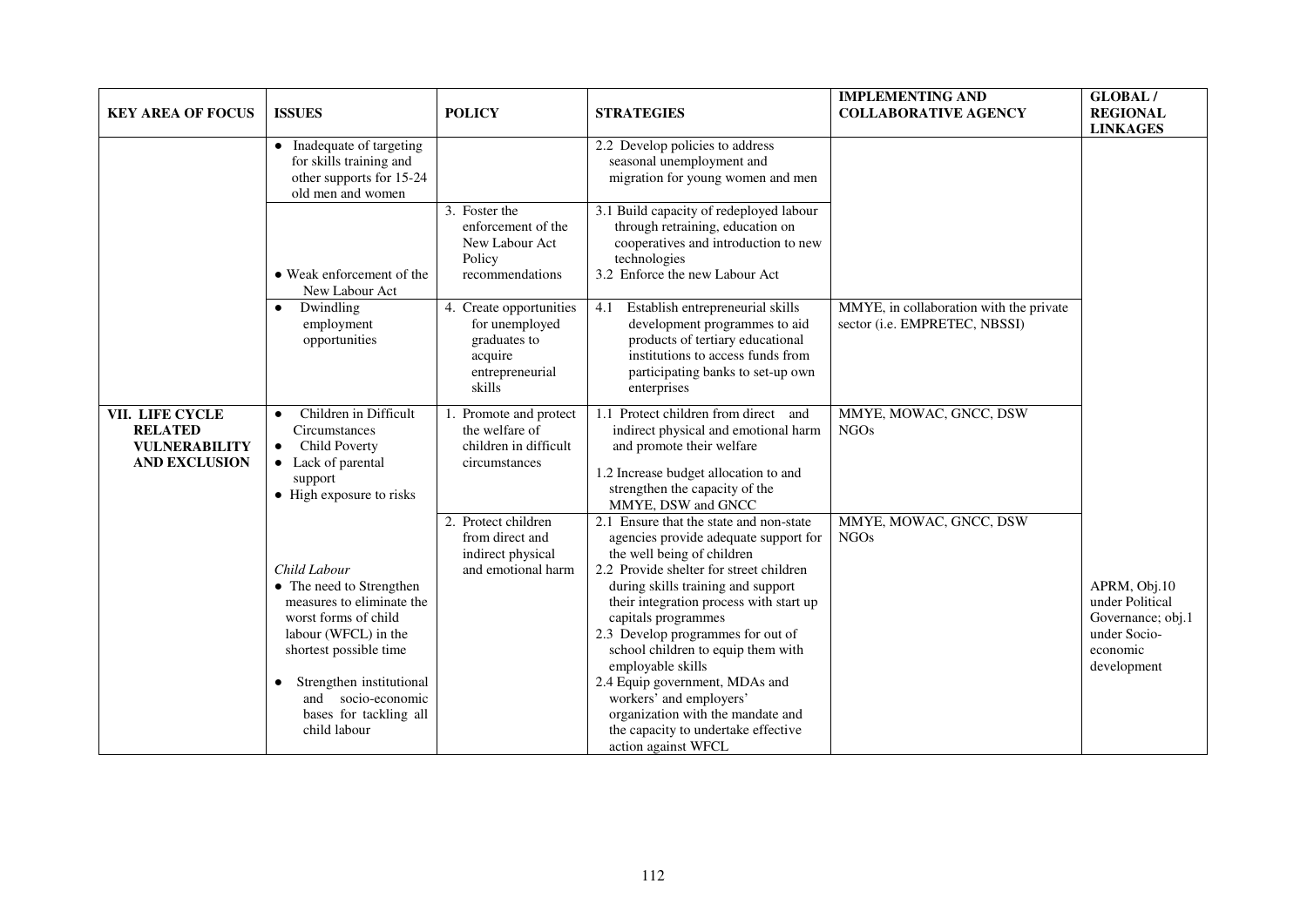| <b>KEY AREA OF FOCUS</b> | <b>ISSUES</b>                                                                                                                                                                                               | <b>POLICY</b>                                                | <b>STRATEGIES</b>                                                                                                                                                                                                                                                                                                                                                                                                                                                                                                                                                                                                                                                                                                                                                                                                                                                                | <b>IMPLEMENTING AND</b><br><b>COLLABORATIVE AGENCY</b> | <b>GLOBAL/</b><br><b>REGIONAL</b><br><b>LINKAGES</b>                                                      |
|--------------------------|-------------------------------------------------------------------------------------------------------------------------------------------------------------------------------------------------------------|--------------------------------------------------------------|----------------------------------------------------------------------------------------------------------------------------------------------------------------------------------------------------------------------------------------------------------------------------------------------------------------------------------------------------------------------------------------------------------------------------------------------------------------------------------------------------------------------------------------------------------------------------------------------------------------------------------------------------------------------------------------------------------------------------------------------------------------------------------------------------------------------------------------------------------------------------------|--------------------------------------------------------|-----------------------------------------------------------------------------------------------------------|
|                          |                                                                                                                                                                                                             |                                                              | 2.5 Strengthen the legal framework and<br>enforcement of laws that prohibit<br>child labour<br>2.6 Mobilize society to support the fight<br>against child labour<br>2.7 Strengthen and expand<br>apprenticeship and skills training<br>systems contribute to the<br>elimination of WFCL<br>2.8 Improve the knowledge base for<br>planning, designing, implementing<br>and evaluating child labour<br>interventions<br>2.9 Develop standards, protocols for<br>withdrawal, prevention and<br>rehabilitation of children in WFCL<br>2.10 Funding sources such as the Social<br>Investment Fund, Rural Banks and<br>other potential partners are<br>involved in targeting credit and<br>entrepreneurship development<br>schemes for families of children at<br>risk of WFCL<br>2.11 Conduct needs assessment for<br>social protection among poor<br>single mothers and female heads | MMYE, MOWAC, GNCC, DSW<br><b>NGOs</b>                  |                                                                                                           |
|                          | Single mothers and Female<br>heads of households<br>The African Charter on<br>Human Rights and<br>Optional Protocol on<br>Women's Rights have<br>not been ratified<br>• Women in Difficult<br>circumstances | Provide livelihood<br>3<br>support to poor<br>single parents | 3. 1 Make special provisions for poor<br>single mothers and female heads in<br>social protection policies e.g. tax<br>breaks and exemptions,<br>3.2 Introduce special support<br>programme for the poor single<br>parents such as agricultural input<br>support, skills training and access to<br>other productive assets to boost their<br>livelihoods                                                                                                                                                                                                                                                                                                                                                                                                                                                                                                                          | DSW, MOWAC, WAJU, FIDA, MOJ,<br>MOFEP, IRS             | MDG1, APRM,<br>Obj.10 under<br>Political<br>Governance; obj.1<br>under Socio-<br>economic<br>development. |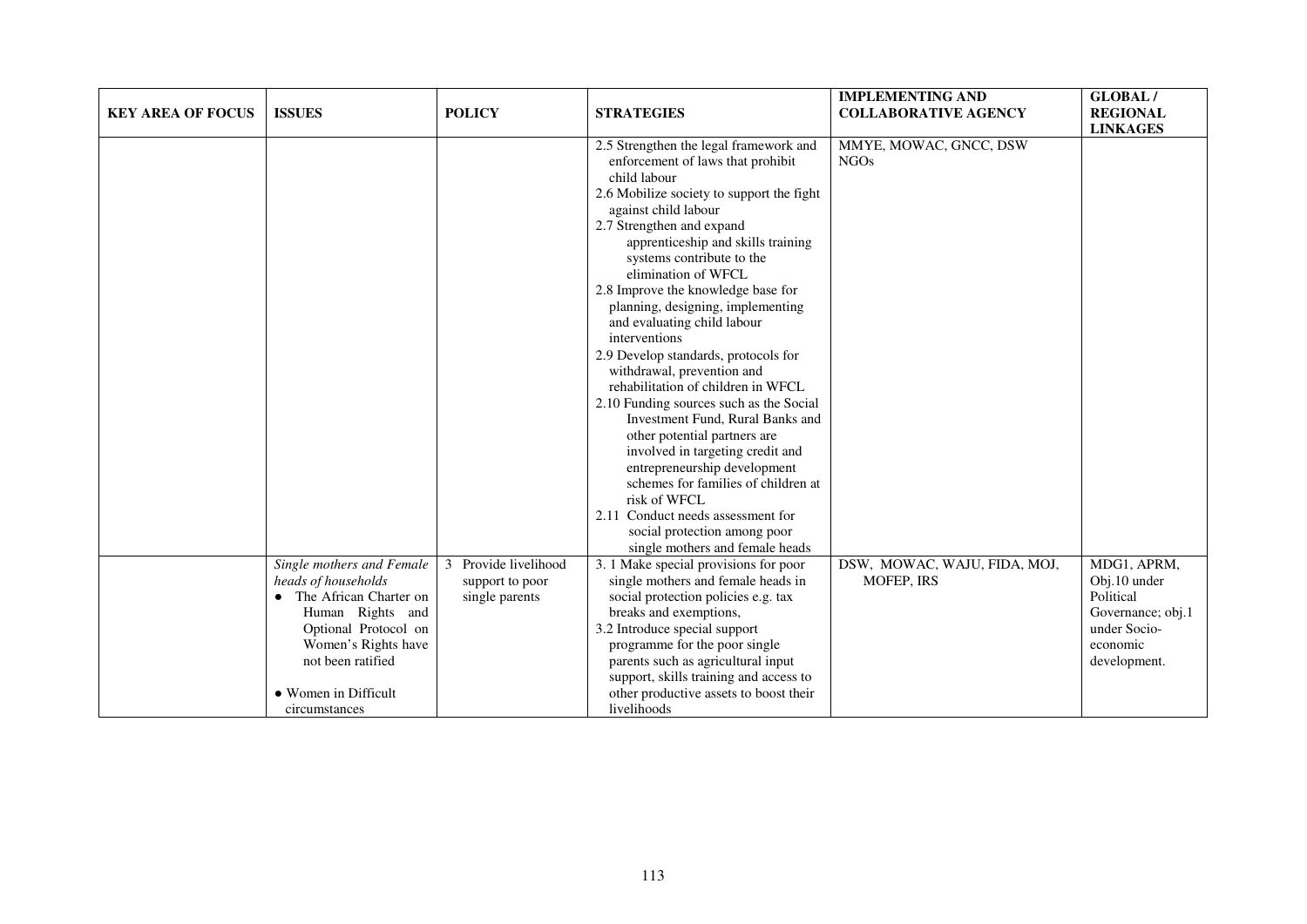| <b>KEY AREA OF FOCUS</b> | <b>ISSUES</b>                                                                                                                    | <b>POLICY</b>                                                                                                                                                     | <b>STRATEGIES</b>                                                                                                                                                                                                                                                                                                | <b>IMPLEMENTING AND</b><br><b>COLLABORATIVE AGENCY</b>                                | <b>GLOBAL/</b><br><b>REGIONAL</b><br><b>LINKAGES</b>   |
|--------------------------|----------------------------------------------------------------------------------------------------------------------------------|-------------------------------------------------------------------------------------------------------------------------------------------------------------------|------------------------------------------------------------------------------------------------------------------------------------------------------------------------------------------------------------------------------------------------------------------------------------------------------------------|---------------------------------------------------------------------------------------|--------------------------------------------------------|
|                          |                                                                                                                                  | 4 Support poor single<br>mothers and female<br>household heads to<br>gain access to skills<br>and productive<br>assets to boost their<br>livelihoods              | 4.1 Conduct needs assessment for social<br>protection among poor single mothers<br>and female heads                                                                                                                                                                                                              | DSW, MOWAC, WAJU, FIDA, MOJ,<br><b>MOFEP, IRS</b>                                     |                                                        |
|                          |                                                                                                                                  | 5. Improve well-being<br>of women through<br>better access to<br>information,<br>decision making and<br>material resources<br>for their livelihoods<br>activities | Increase percentage of budgetary<br>allocation to women empowerment                                                                                                                                                                                                                                              | MOWAC, DSW, Banks, NBSSI<br>MMDAs, NGOs                                               |                                                        |
|                          | Economically marginalized<br>women<br>• Low access to credit<br>• Low purchasing power<br>• Low budgetary<br>allocation          | Strengthen the Dept.<br>6.<br>of Social Welfare<br>and other relevant<br>institutions to<br>deliver on their<br>mandate                                           | 6.1 Commit resources to DSW, WAJU<br>and Local Authorities                                                                                                                                                                                                                                                       |                                                                                       | MDG3, APRM,<br>Obj.10 under<br>Political<br>Governance |
|                          | • Non existent policies<br>• No social protection<br>• Informal sector is not<br>part of national<br>accounting                  | Develop policies for<br>equitable<br>distribution of<br>financial and non-<br>financial resources                                                                 | 7.1 Include informal sector into<br>national accounting<br>7.2 Encourage banks and alternative<br>micro finance institutions to develop<br>flexible packages to meet women's<br>needs and constraints                                                                                                            |                                                                                       |                                                        |
|                          | The Elderly<br>$\bullet$ Women<br>• Lack of definition on the<br>elderly<br>• The Aged vulnerable<br>due low pension<br>stipends | 8. Enhance the safety<br>nets and social<br>insurance of the<br>elderly                                                                                           | 8.1 Streamline and facilitate<br>disbursement of pension stipends<br>to the aged<br>8.2 Increase size of monthly payments<br>(pension) to aged<br>83 Develop alternative social insurance<br>systems including micro insurance<br>8.4 Develop safety nets for caretakers<br>of the aged, including social grants | MMYE, DSW, Help Age Ghana,<br>SSNIT, CBOs, NGOs, MMDAs,<br><b>Insurance Companies</b> | MDG3, APRM,<br>Obj.10 under<br>Political<br>Governance |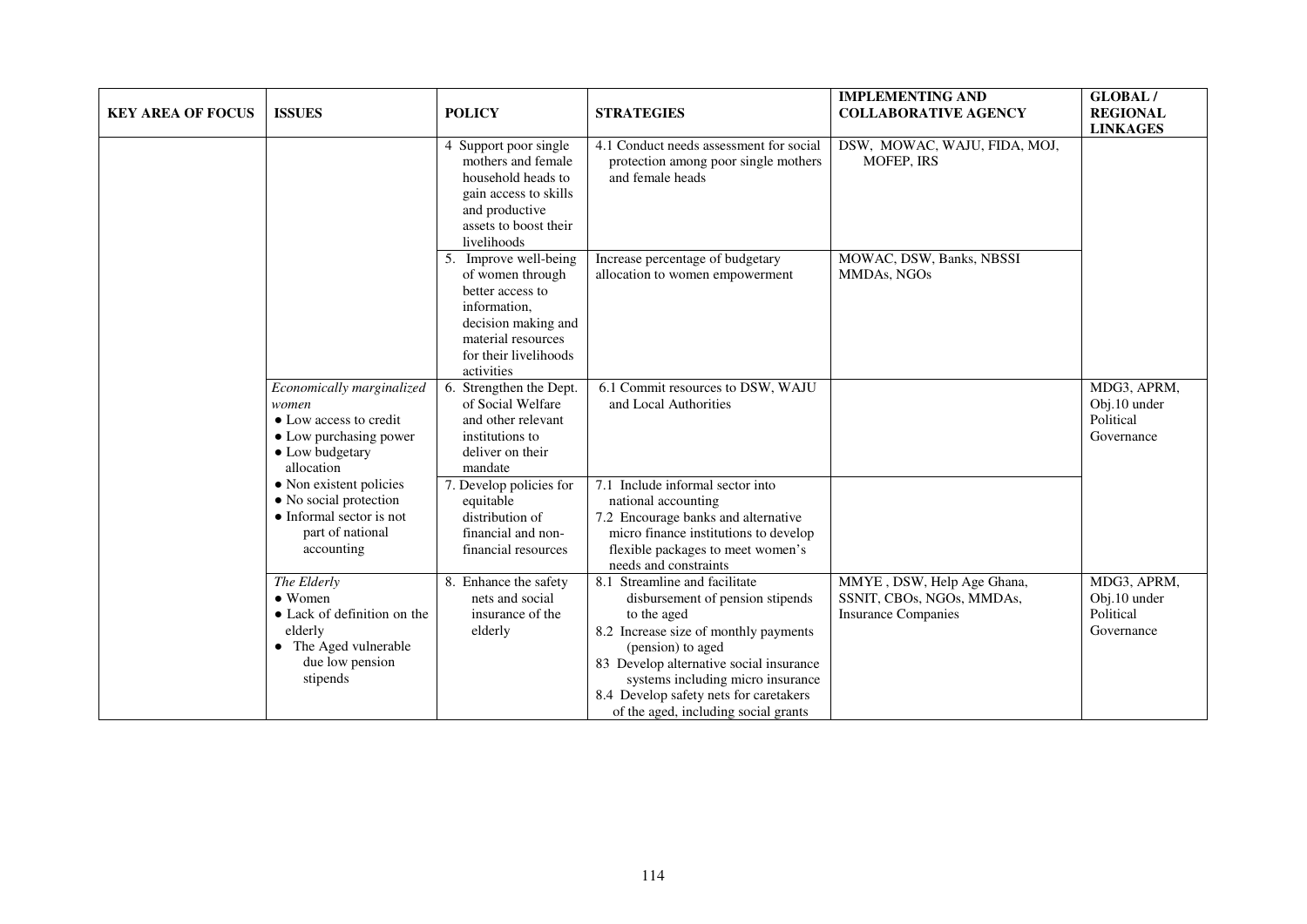| <b>KEY AREA OF FOCUS</b>                                                                                            | <b>ISSUES</b>                                                                                 | <b>POLICY</b>                                                                             | <b>STRATEGIES</b>                                                                                                                                                                                                                                                                                                                                                                                                                                                                                                                                                                                                                                                                                                                                                                    | <b>IMPLEMENTING AND</b><br><b>COLLABORATIVE AGENCY</b>                                                                                                                                                             | <b>GLOBAL/</b><br><b>REGIONAL</b><br><b>LINKAGES</b>    |
|---------------------------------------------------------------------------------------------------------------------|-----------------------------------------------------------------------------------------------|-------------------------------------------------------------------------------------------|--------------------------------------------------------------------------------------------------------------------------------------------------------------------------------------------------------------------------------------------------------------------------------------------------------------------------------------------------------------------------------------------------------------------------------------------------------------------------------------------------------------------------------------------------------------------------------------------------------------------------------------------------------------------------------------------------------------------------------------------------------------------------------------|--------------------------------------------------------------------------------------------------------------------------------------------------------------------------------------------------------------------|---------------------------------------------------------|
| VIII. ENVIRONMENT<br><b>RELATED</b><br><b>FACTORS IN</b><br><b>VULNERABILI</b><br><b>TY AND</b><br><b>EXCLUSION</b> | • Desertification and<br>drought<br>• Floods: Loss of lives and<br>property                   | 1. Deal with the effect<br>of climate change<br>especially drought<br>and desertification | 1.1 Promote the development of small<br>scale irrigation dams and dug-outs<br>as well as rain water harvesting<br>1.2 Review, disseminate and enforce<br>reforestation policy<br>Develop policy on alternative<br>1.3<br>livelihood opportunities<br>1.4 Promote the development and use of<br>alternative sources of energy<br>(biogas)<br>1.5 Adopt policy framework on climate<br>change and mainstream of the<br>action programme<br>national<br>to<br>combat drought and desertification<br>1.6 Intensify public education on floods<br>in flood prone areas<br>1.7 Develop strategies to protect life<br>property and identify flood prone<br>areas<br>1.8 Provision of drainage facilities in<br>flood prone areas<br>1.9 Enforce existing laws on building<br>and sanitation | MOFA, MOFI, IDA, ICOUR, MLFM,<br>MES, EPA, GMA, CSIR, MMYE, MOE,<br>ENERGY COMMISSION, KITE,<br><b>ENERGY FOUNDATION</b><br>NADMO, Town & Country Planning<br>MMDAs, Metrological Services<br>Ministry of Interior | MDG 7; APRM,<br>obj.10 under<br>Political<br>Governance |
|                                                                                                                     | <b>Bush Fires</b><br>Destruction of farms,<br>$\bullet$<br>forest<br>cover<br>and<br>property | 2. Reduction in bush<br>fires                                                             | 2.1 Intensify public education on the<br>effects and laws on bush fires                                                                                                                                                                                                                                                                                                                                                                                                                                                                                                                                                                                                                                                                                                              | Ghana Fire Service, NADMO<br>Fire Volunteers, MMDAs                                                                                                                                                                | MDG 7, APRM,<br>Obj.10 under<br>Political<br>Governance |
|                                                                                                                     | • Lack of awareness and<br>enforcement of<br>environmental<br>regulations and policies        | 3. Facilitate multi<br>stakeholder<br>commitment to<br>natural resource<br>management     | 3. 1 Develop policy on research,<br>surveillance, training, early warning<br>system and traditional knowledge<br>3.2 Build capacity and create<br>awareness on the prevention and<br>management of all forms of<br>disasters                                                                                                                                                                                                                                                                                                                                                                                                                                                                                                                                                         | NADMO, Town and Country Planning,<br>EPA, Traditional authorities<br>Metro and District Assemblies<br>Fire Service, MOFA, MLFM                                                                                     |                                                         |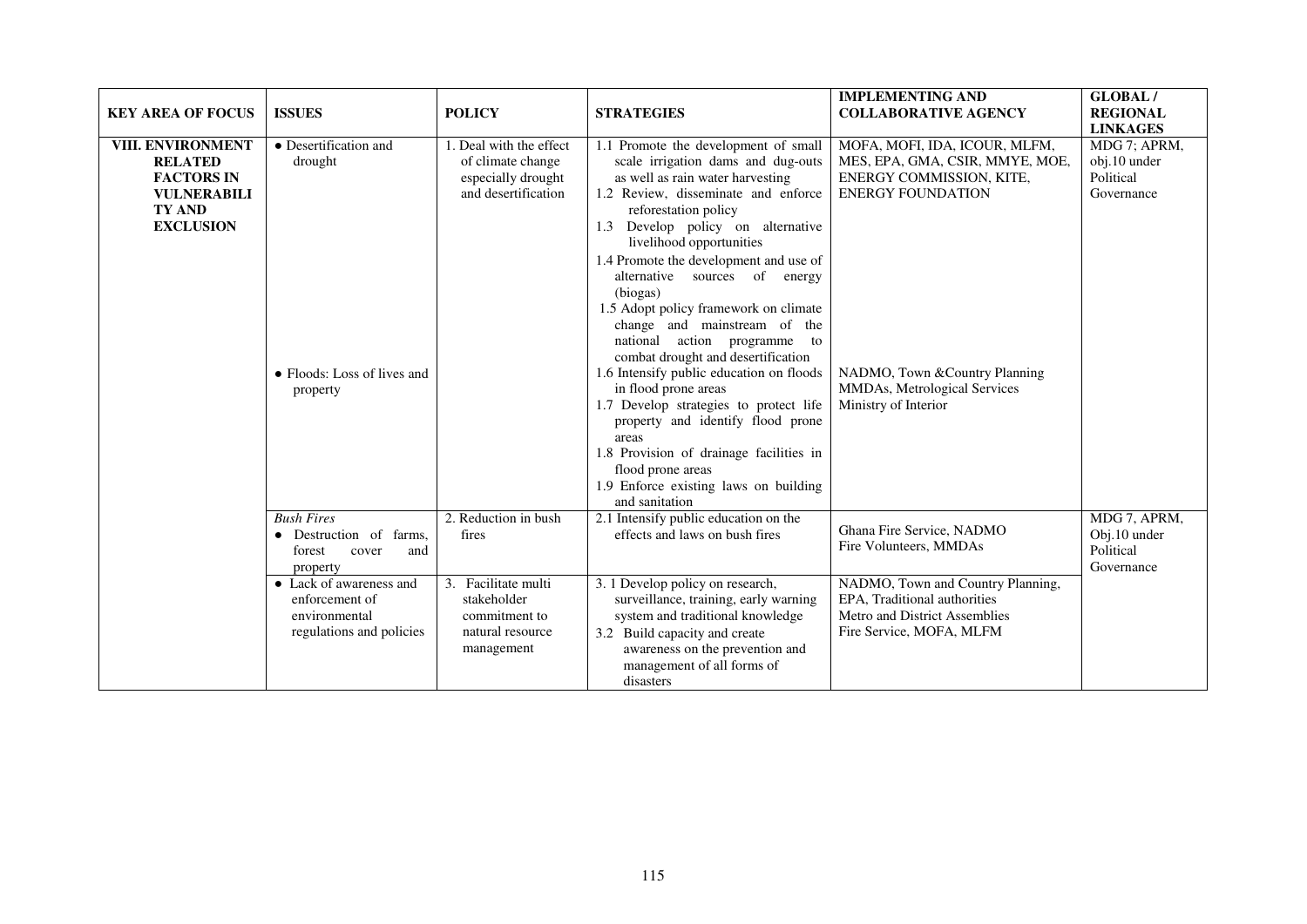| <b>KEY AREA OF FOCUS</b> | <b>ISSUES</b>                                                                                                                                                                                                                                                                                                                                                                                  | <b>POLICY</b>                                                                                                                             | <b>STRATEGIES</b>                                                                                                                                                                                                                                                                 | <b>IMPLEMENTING AND</b><br><b>COLLABORATIVE AGENCY</b>                                                                                                                                                                                                           | GLOBAL/<br><b>REGIONAL</b><br><b>LINKAGES</b> |
|--------------------------|------------------------------------------------------------------------------------------------------------------------------------------------------------------------------------------------------------------------------------------------------------------------------------------------------------------------------------------------------------------------------------------------|-------------------------------------------------------------------------------------------------------------------------------------------|-----------------------------------------------------------------------------------------------------------------------------------------------------------------------------------------------------------------------------------------------------------------------------------|------------------------------------------------------------------------------------------------------------------------------------------------------------------------------------------------------------------------------------------------------------------|-----------------------------------------------|
|                          | • Duplication of functions<br>by land sector agencies<br>Man-made Disasters<br>$\bullet$ Weak policy<br>environment and<br>enforcement of<br>regulations<br>• Weak housing<br>structures, inadequate<br>infrastructure and low<br>threshold for coping<br>with disaster<br>• Ineffective monitoring<br>and management of<br>illegal mining/small<br>scale mining<br>• Persistent land disputes | Improve<br>4.<br>environmental and<br>natural resources<br>management for<br>health, safety and<br>increased<br>sustainable<br>production | 4.1 Adopt or enforce collaboration<br>between EPA and MMDAs to<br>better manage natural resources,<br>environmental health and illegal<br>mining<br>4.2 Harmonise Action Plan of Public<br>education on environmental<br>management, disaster and building<br>standards developed | MLFM, MES, MLGRD, MOTI, NBSSI,<br>ASSI, Wild Life Society and relevant<br>agencies, Town & Country Planning<br>EPA, NADMO, Metropolitan, Municipal<br>and District Assembly (MMDA)<br>Chamber of Mines, Architectural and<br><b>Engineering Services Limited</b> | MDG 7                                         |
|                          |                                                                                                                                                                                                                                                                                                                                                                                                | 5. Develop policy and<br>awareness in early<br>warning systems<br>with particular<br>effect on women<br>and children                      | 5.1 Review and engender laws and<br>policies relating to land floods bush<br>fires air, water, vehicular, and soil<br>pollution<br>5.2 Develop incentives to encourage<br>recycling to foster alternative<br>income sources especially for<br>women                               | Ghana Institution of Engineers, Institute<br>of Architects, Institute of Planners,<br><b>Institute of Surveyors</b>                                                                                                                                              | MDG 3, MDG 7                                  |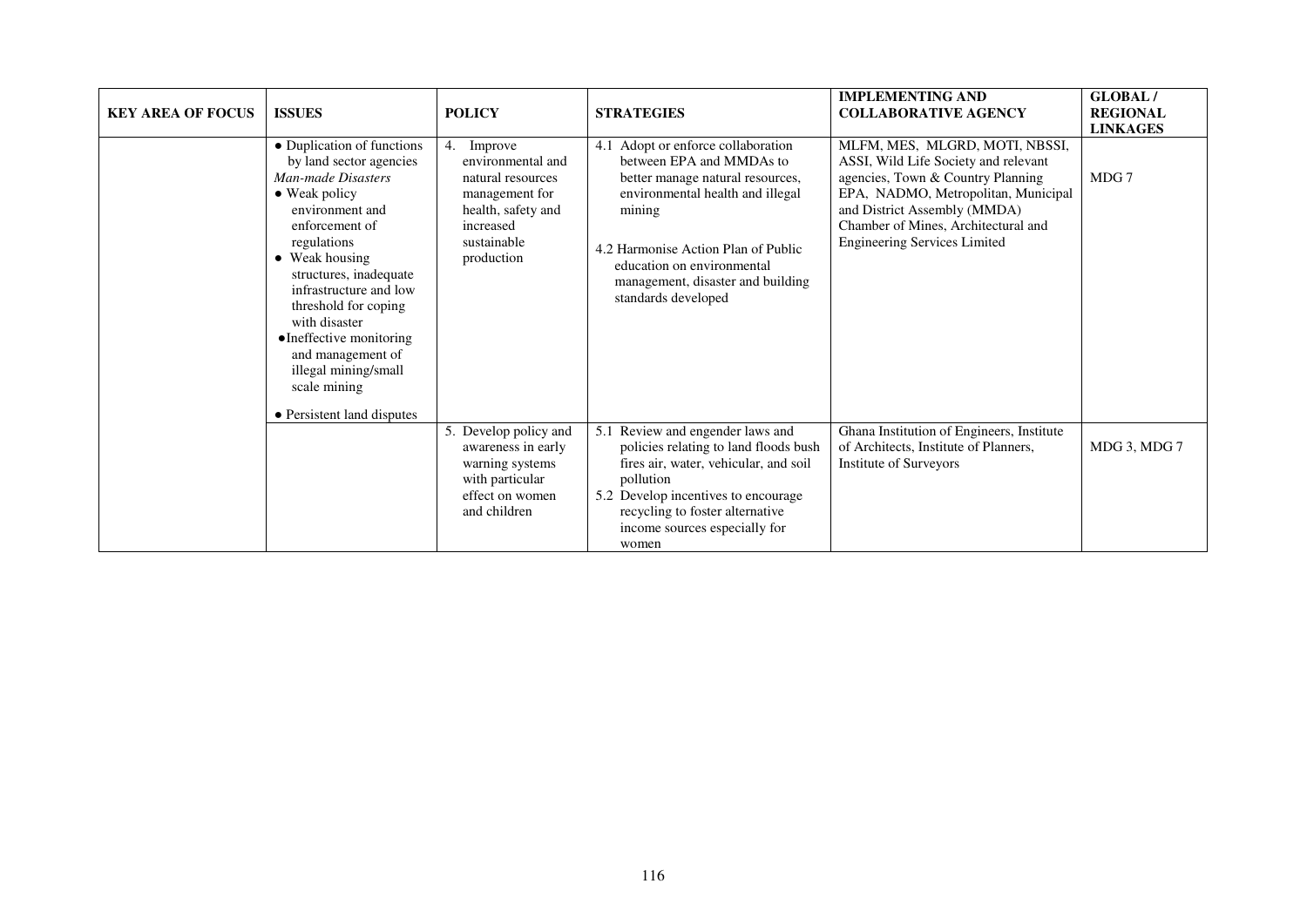## **APPENDIX I1B: HUMAN DEVELOPMENT AND BASIC SERVICES**

| <b>KEY AREA OF</b> | <b>ISSUE</b>                                                                       | <b>POLICIES</b>                                                                    | <b>STRATEGIES</b>                                                                                                                                                                                                                                                                                                                                                                                                                                                                                                                                                                                                                                                                                                                                                                                                                                                                                                                                                                                                     | <b>IMPLEMENTING AND</b>                                                                                                                              | <b>GLOBAL/</b>                                                                     |
|--------------------|------------------------------------------------------------------------------------|------------------------------------------------------------------------------------|-----------------------------------------------------------------------------------------------------------------------------------------------------------------------------------------------------------------------------------------------------------------------------------------------------------------------------------------------------------------------------------------------------------------------------------------------------------------------------------------------------------------------------------------------------------------------------------------------------------------------------------------------------------------------------------------------------------------------------------------------------------------------------------------------------------------------------------------------------------------------------------------------------------------------------------------------------------------------------------------------------------------------|------------------------------------------------------------------------------------------------------------------------------------------------------|------------------------------------------------------------------------------------|
| <b>FOCUS</b>       |                                                                                    |                                                                                    |                                                                                                                                                                                                                                                                                                                                                                                                                                                                                                                                                                                                                                                                                                                                                                                                                                                                                                                                                                                                                       | <b>COLLABORATING</b>                                                                                                                                 | <b>REGIONAL</b>                                                                    |
| I. EDUCATION       | • Slow progress in<br>achieving universal<br>basic education and<br>adult literacy | Increase access to and<br>participation in education<br>and training at all levels | Expand preschool access in all basic schools<br>to ensure smooth transition from home to<br>school.<br>1.2 Increase School enrolment<br>1.3 Accelerate the rehabilitation /development of<br>basic school infrastructure (with water and<br>toilet facilities)<br>1.4 Remove barriers to primary school entry and<br>retention<br>1.5 Shift burden of payments for education<br>services away from poorer students at lower<br>levels (especially the girl-child)<br>1.6 Ensure that buildings and other physical<br>infrastructure in schools and training<br>institutions are made accessible to the<br>physical disabled<br>1.7 Adopt targeted programmes to improve<br>access in underserved areas<br>1.8 Expand Non Formal Education in<br>partnership with community groups, NGOs<br>and private providers<br>1.9 Facilitate the implementation of capitation<br>grant in all public primary schools<br>1.10 Enact laws that support implementation of<br><b>FCUBE</b><br>1.11 Ensure relevance and coverage of | <b>AGENCY</b><br><b>MOES, Ghana Education</b><br>Service, MOFEP, MMDAs,<br>CHASS, The Private<br>Sector, GNAT,<br>NABPTEX, NGOs, DSW,<br><b>TCPD</b> | <b>LINKAGES</b><br>MDG 2, APRM<br>obj.1/2/3 under<br>Socio-economic<br>development |
|                    |                                                                                    |                                                                                    | vocational and technical training<br>1.12 Diversify vocational and technical training<br>to link with industry                                                                                                                                                                                                                                                                                                                                                                                                                                                                                                                                                                                                                                                                                                                                                                                                                                                                                                        |                                                                                                                                                      |                                                                                    |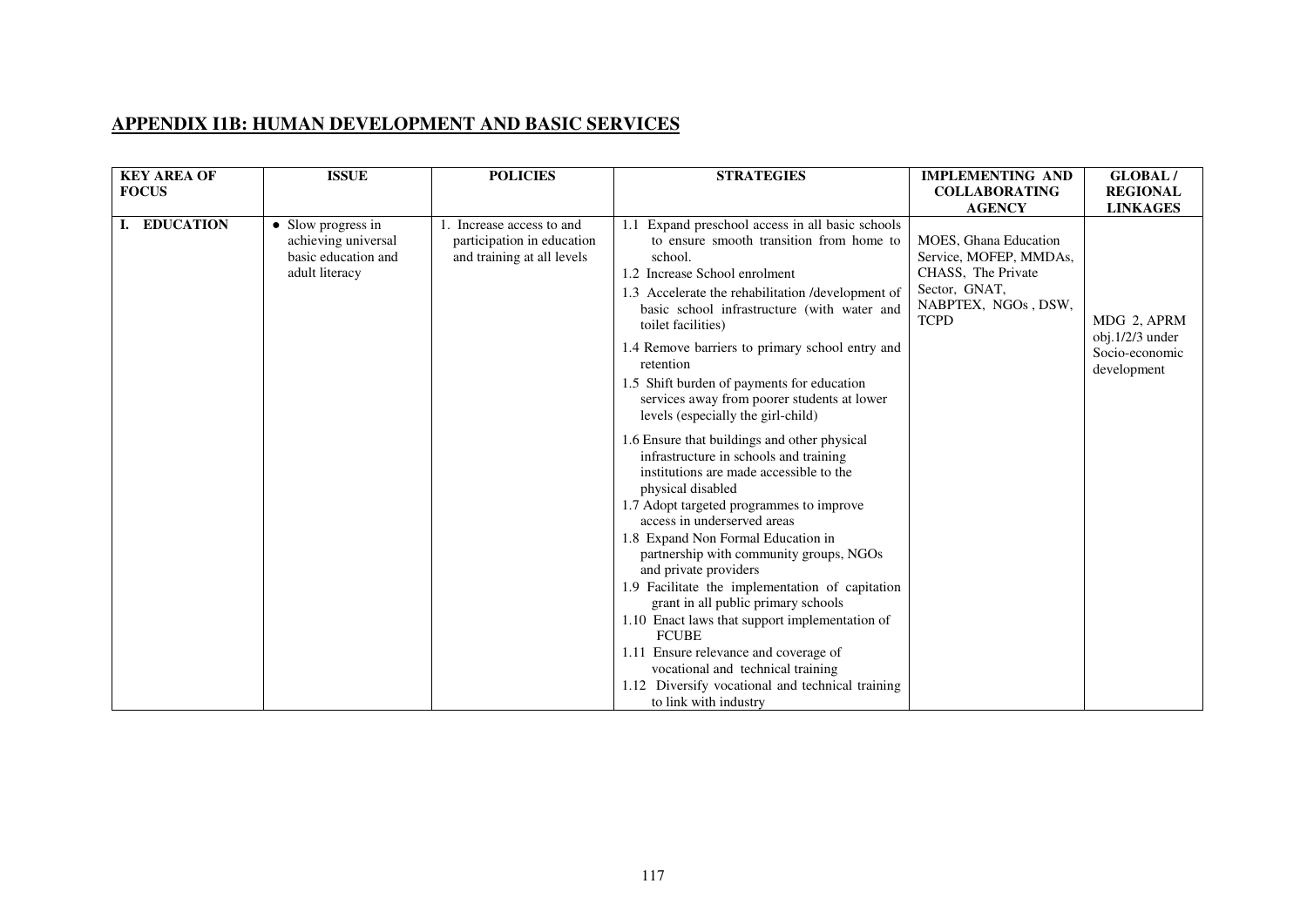| <b>KEY AREA OF</b><br><b>FOCUS</b> | <b>ISSUE</b>                                                                           | <b>POLICIES</b>                                                           | <b>STRATEGIES</b>                                                                                                                                                                                                                                                                                                                                                                                                                   | <b>IMPLEMENTING AND</b><br><b>COLLABORATING</b>                                                                                         | <b>GLOBAL/</b><br><b>REGIONAL</b>                                  |
|------------------------------------|----------------------------------------------------------------------------------------|---------------------------------------------------------------------------|-------------------------------------------------------------------------------------------------------------------------------------------------------------------------------------------------------------------------------------------------------------------------------------------------------------------------------------------------------------------------------------------------------------------------------------|-----------------------------------------------------------------------------------------------------------------------------------------|--------------------------------------------------------------------|
|                                    |                                                                                        |                                                                           |                                                                                                                                                                                                                                                                                                                                                                                                                                     | <b>AGENCY</b>                                                                                                                           | <b>LINKAGES</b>                                                    |
|                                    |                                                                                        |                                                                           | 1.13 Support private-public partnership in the<br>management of vocational and technical<br>schools<br>1.14 Promote entrepreneurship among the<br>youth<br>1.15 Enhance infrastructural development in<br>Universities and Polytechnics                                                                                                                                                                                             | MOES, Ghana Education<br>Service, MOFEP, MMDAs,<br>CHASS, The Private<br>Sector, GNAT,<br>NABPTEX, NGOs,<br>Tertiary Education Council, | MDG 2, APRM<br>Obj. $1/2/3$ under<br>Socio-economic<br>Development |
|                                    | • Persistent gender<br>disparities in school                                           | 2. Bridge gender gap in<br>access to education                            | 1.16 Develop a national policy on Distance<br>Education<br>2.1 Provide incentive schemes to increase girls<br>enrolment, retention<br>and<br>completion                                                                                                                                                                                                                                                                             | WAEC, CSIR, CBOs,<br>CSOs                                                                                                               |                                                                    |
|                                    | enrolment and<br>Geographical disparity<br>in access to quality<br>secondary education |                                                                           | particularly in deprived areas<br>2.2 Sensitise parents and communities about the<br>importance of girl's education                                                                                                                                                                                                                                                                                                                 |                                                                                                                                         |                                                                    |
|                                    | • Concern about poor<br>quality of education                                           | 3. Improve quality of<br>teaching and learning                            | 3.1 Introduce programme of national education<br>quality assessment<br>3.2 Expand teacher retention schemes<br>3.3 Ensure teacher development, deployment and<br>supervision<br>3.4 Provide incentives to teachers in deprived<br>areas<br>3.5 Improve the teaching of Science, technology<br>and mathematics in all basic schools<br>3.6 Develop and promote the use of ICT in all<br>schools and institutions of higher learning. |                                                                                                                                         |                                                                    |
|                                    | Inefficient delivery of<br>$\bullet$<br>education services                             | 4. Improve quality and<br>efficiency in delivery of<br>education services | 4.1 Strengthen and improve educational planning<br>and management<br>4.2 Stress and support private sector participation<br>in education<br>4.3 Strengthen institutional arrangement for the<br>role of CBO, CSO in advocacy, monitoring<br>and evaluation<br>4.4 Strengthen monitoring and evaluation<br>framework and reporting channels as a key<br>priority                                                                     |                                                                                                                                         |                                                                    |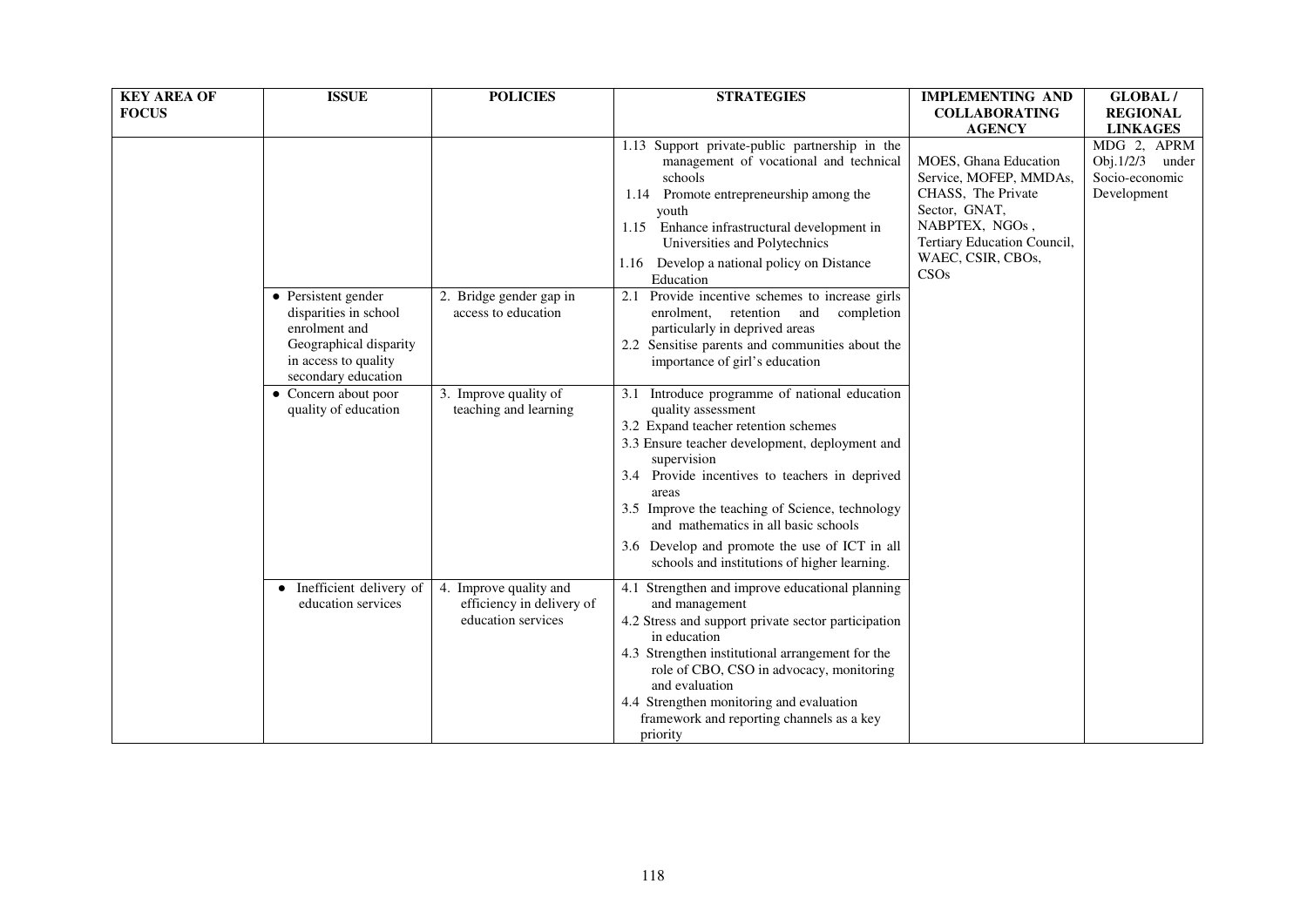| <b>KEY AREA OF</b><br><b>FOCUS</b> | <b>ISSUE</b>                                                                                                                                                                                    | <b>POLICIES</b>                                                                                                                                                                                       | <b>STRATEGIES</b>                                                                                                                                                                                                                                                                                                                                                                                                                                                                                                                    | <b>IMPLEMENTING AND</b><br><b>COLLABORATING</b><br><b>AGENCY</b>                                                                                                                                                         | GLOBAL/<br><b>REGIONAL</b><br><b>LINKAGES</b>                      |
|------------------------------------|-------------------------------------------------------------------------------------------------------------------------------------------------------------------------------------------------|-------------------------------------------------------------------------------------------------------------------------------------------------------------------------------------------------------|--------------------------------------------------------------------------------------------------------------------------------------------------------------------------------------------------------------------------------------------------------------------------------------------------------------------------------------------------------------------------------------------------------------------------------------------------------------------------------------------------------------------------------------|--------------------------------------------------------------------------------------------------------------------------------------------------------------------------------------------------------------------------|--------------------------------------------------------------------|
|                                    | Inadequate access to<br>$\bullet$<br>science and technical<br>education                                                                                                                         | 5. Promote science and<br>technical education at all<br>levels                                                                                                                                        | 5.1 Provide incentive schemes to attract more<br>teachers into the teaching of science and<br>technical education.<br>5.2 Support science and research institutions.<br>5.3 Provide incentives to attract science students<br>5.4 Increase funding for research and technology<br>development<br>5.5 Support private sector initiatives in<br>science education                                                                                                                                                                      | <b>MOES, Ghana Education</b><br>Service, MOFEP, MMDAs,<br>CHASS, The Private<br>Sector, GNAT,<br>NABPTEX, NGOs,<br>National AIDs, MES,<br>MOC, MOH, PPAG,<br>NCCE, GNFS, Road Safety<br>Commission, EPA,<br>MLGRD, MOWAC | MDG 2, APRM<br>Obj. $1/2/3$ under<br>Socio-economic<br>development |
|                                    | Inadequate attitudinal<br>change relating<br>to<br>population,<br>gender,<br>health, HIV/AIDS/STI,<br>fire safety, civic                                                                        | 6. Mainstream issues of<br>population, Family life<br>education, gender, health,<br>HIV/AIDS/STI, fire<br>safety, road safety, Civic<br>responsibility and<br>environment in the school<br>curriculum | Promote the study of and integrate in the<br>6.1<br>curricula of schools and institutions of<br>higher learning attitudinal change regarding<br>population, family life education, good<br>health, gender, fire safety, road safety, civic<br>responsibility and environment concerns<br>6.2 Identify and promote programmes that will<br>assist in the prevention and management of<br><b>HIV/AIDS/STI</b><br>6.3 Promote vigorous health education<br>campaign on the adoption of healthy<br>environmental practices and lifestyle |                                                                                                                                                                                                                          | MDG 6, APRM<br>Obj.5<br>under<br>Socio-economic<br>development     |
|                                    | PWDs<br>• Weak capacity and low<br>priority given to the<br>agencies responsible<br>for PWDs<br>Limited number of<br>$\bullet$<br>rehabilitation<br>professionals<br>and<br>financial resources | 7. Create an enabling<br>environment to ensure<br>the active involvement of<br>PWDs in mainstream<br>society                                                                                          | Strengthen the capacity of institutions<br>7.1<br>responsible for PWDs e.g. specialist<br>teachers, Resource Assessment Centres, &<br><b>Rehabilitation Centres</b><br>7.2 Train more rehabilitation professionals<br>7.3 Design action plan to implement the<br>disability bill                                                                                                                                                                                                                                                     | DSW, MMYE, NGOs<br>Ghana Federation of<br>the<br>Disabled, AESL, Town and<br>Country Planning, GNFS,<br>MOES, GES                                                                                                        | APRM, Obj.10<br>under Political<br>Governance                      |
|                                    | Conflict management<br>• Ghana surrounded by<br>countries with conflict.<br>Pockets of conflict<br>internally.                                                                                  | 8. Promote peace and<br>stability through civic<br>education                                                                                                                                          | 8.1 Introduce civic education and conflict<br>prevention in basic schools (HRD)                                                                                                                                                                                                                                                                                                                                                                                                                                                      | MOES, GES, NCCE,<br>Ministry of Interior<br>$CSOs$ ,<br>NGO <sub>s</sub><br><b>DSW</b><br><b>MOWAC</b><br>NADMO, MOT/MCC                                                                                                 |                                                                    |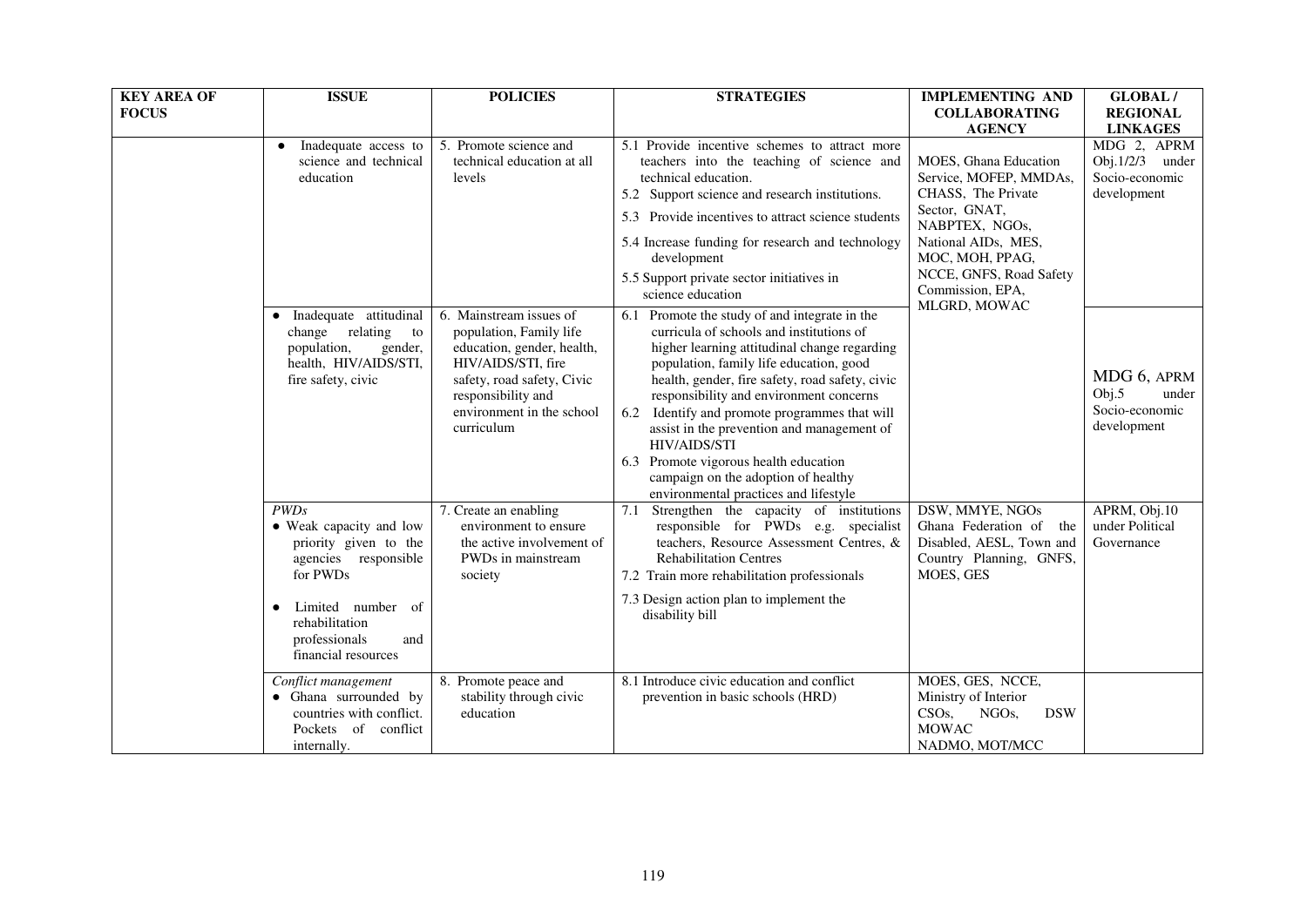| <b>KEY AREA OF</b><br><b>FOCUS</b>                                          | <b>ISSUE</b>                                                           | <b>POLICIES</b>                                                                                  | <b>STRATEGIES</b>                                                                                                                                                                                                                                                                                                                                                                                                                                                                                                                                                            | <b>IMPLEMENTING AND</b><br><b>COLLABORATING</b><br><b>AGENCY</b>                                         | <b>GLOBAL/</b><br><b>REGIONAL</b><br><b>LINKAGES</b> |
|-----------------------------------------------------------------------------|------------------------------------------------------------------------|--------------------------------------------------------------------------------------------------|------------------------------------------------------------------------------------------------------------------------------------------------------------------------------------------------------------------------------------------------------------------------------------------------------------------------------------------------------------------------------------------------------------------------------------------------------------------------------------------------------------------------------------------------------------------------------|----------------------------------------------------------------------------------------------------------|------------------------------------------------------|
|                                                                             | • Human trafficking                                                    | 9. Curb Human trafficking                                                                        | 9.1 Encourage the setting up of anti-trafficking<br>clubs in schools in sending areas (hrd0<br>9.2 Undertake public education about the dangers<br>of human trafficking and avenues of safe<br>migration with special focus on sending and<br>receiving districts                                                                                                                                                                                                                                                                                                            | MOES, NCCE, MOI, CSO,<br>NGO <sub>s</sub><br>CDO <sub>s</sub> ,<br>DSW,<br><b>MOWAC</b>                  |                                                      |
| <b>SKILLS AND</b><br>П.<br><b>MANPOWER</b><br><b>DEVELOPME</b><br><b>NT</b> | • Lack of coherent<br>National Human<br>Resource Development<br>Policy | 1. Provide a Framework for<br>National Human Resource<br>Development                             | 1.1<br>Develop a comprehensive manpower<br>development policy framework that takes<br>into account the specific needs of men and<br>women, Persons living with Disability,<br>HIV/AIDS, the public and private sector at<br>all levels.                                                                                                                                                                                                                                                                                                                                      | MOES, Ghana Education<br>Service, MOFEP, MMDAs,<br>CHASS, The Private<br>Sector, GNAT,<br>NABPTEX, NGOs, | MDG 1                                                |
|                                                                             |                                                                        | 2. Develop and retain<br>Human Resource capacity<br>at National, Regional and<br>District levels | Develop a Manpower Development Plan at<br>2.1<br>all levels.<br>2.2<br>Provide adequate incentive to retain skilled<br>labour<br>Provide adequate resources for human<br>2.3<br>resource capacity development<br>Undertake Human Resource capacity survey<br>2.4<br>Improve labour market and engendered<br>2.5<br>manpower statistics including the care                                                                                                                                                                                                                    | MMYE, NVTI, PEF,<br>NAFTI, MDAs, NALVET                                                                  | $MDG_1$                                              |
|                                                                             | • Inadequate skills and<br>entrepreneurial<br>development              | 3. Provide skills and<br>entrepreneurial training                                                | economy<br>3.1 Train unemployed youth in competency<br>based demand driven skills, including the<br>STEP programme<br>3.2 Promote and establish production units in all<br><b>Vocational Training Centres</b><br>3.3 Set standards for vocational training and<br>entrepreneurial development<br>3.4 Intensify Co-operative education and its<br>practice in collaboration with stakeholders<br>3.5 Expand Training infrastructure for skills<br>upgrading<br>3.6 Promote the training of people with<br>disability<br><b>Implement National Apprenticeship</b><br>Programme |                                                                                                          |                                                      |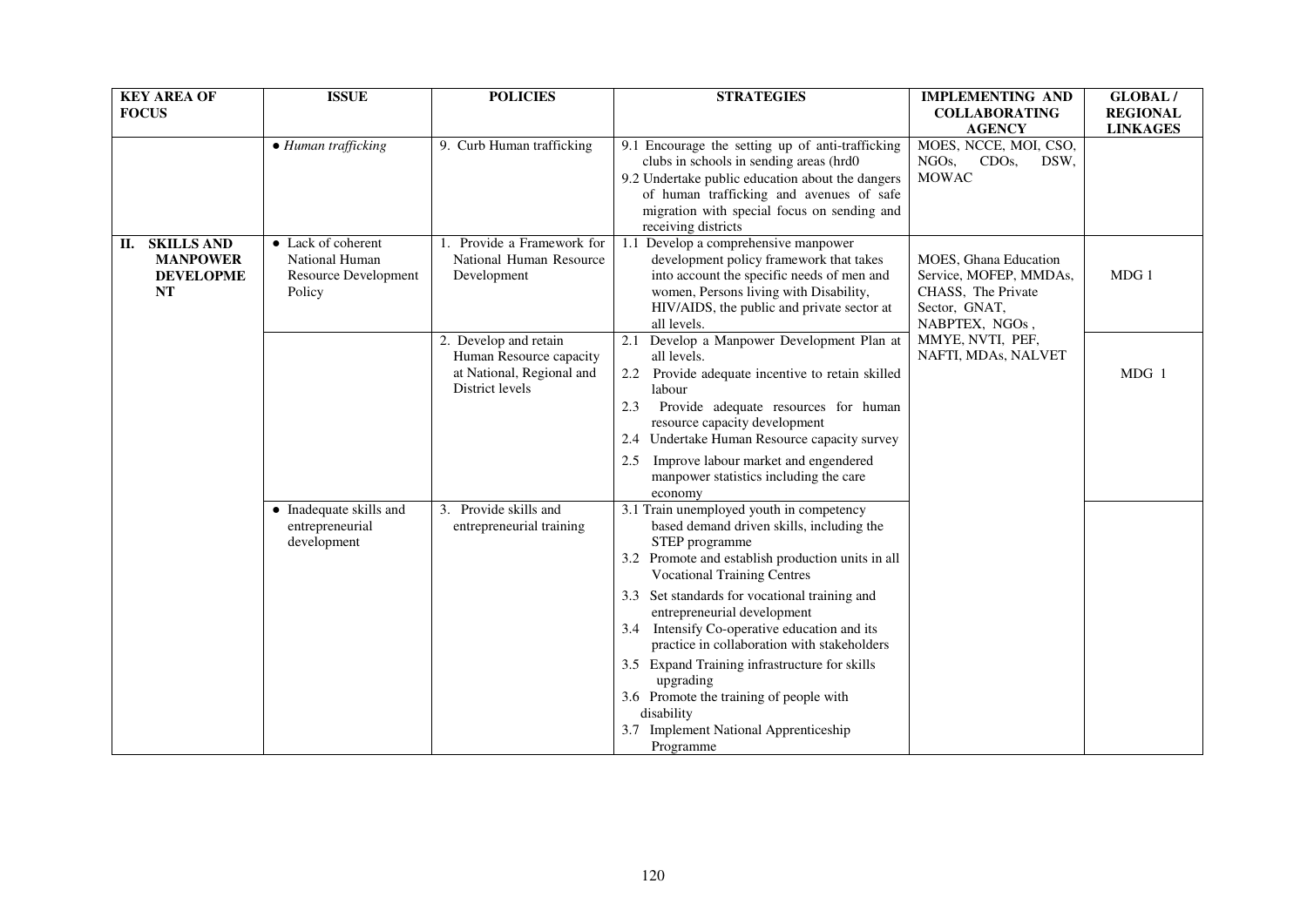| <b>KEY AREA OF</b><br><b>FOCUS</b>       | <b>ISSUE</b>                                                                                                                                                                                                                         | <b>POLICIES</b>                                                                                                                                    | <b>STRATEGIES</b>                                                                                                                                                                                                                                                                                                                                                                                                                 | <b>IMPLEMENTING AND</b><br><b>COLLABORATING</b><br><b>AGENCY</b>                                                                             | <b>GLOBAL/</b><br><b>REGIONAL</b><br><b>LINKAGES</b> |
|------------------------------------------|--------------------------------------------------------------------------------------------------------------------------------------------------------------------------------------------------------------------------------------|----------------------------------------------------------------------------------------------------------------------------------------------------|-----------------------------------------------------------------------------------------------------------------------------------------------------------------------------------------------------------------------------------------------------------------------------------------------------------------------------------------------------------------------------------------------------------------------------------|----------------------------------------------------------------------------------------------------------------------------------------------|------------------------------------------------------|
|                                          |                                                                                                                                                                                                                                      | 4. Promote dialogue<br>between industry and<br>skills /professional<br>training institutions to<br>produce skilled labour<br>required for industry | 4.1 Establish collaboration between human<br>resource capacity development institutions<br>and industry                                                                                                                                                                                                                                                                                                                           | MOES, Ghana Education<br>Service, MOFEP, MMDAs,<br>CHASS, The Private<br>Sector, GNAT.<br>NABPTEX, NGOs,<br>MMYE, NVTI, PEF,<br><b>NAFTI</b> |                                                      |
|                                          |                                                                                                                                                                                                                                      | 5. Strengthen and support<br>hr training                                                                                                           | Assist HR institutions to develop new<br>5.1<br>syllabi/curriculum to meet requirement of<br>industry<br>5.2 Conduct an HR needs assessment                                                                                                                                                                                                                                                                                       |                                                                                                                                              |                                                      |
|                                          | <b>Street Children</b><br>$\bullet$ Lack of funds<br>Poor accessibility to<br>parents<br>• Lack of start up capital<br>for beneficiaries of<br>these programmes<br>Inadequate child<br>$\bullet$<br>maintenance and<br>parental care | 6. Reduce the incidence of<br>streetism                                                                                                            | 6.1 Provide shelter for street children during<br>skills training and support their integration<br>process with start up capitals programmes<br>6.2 Develop programmes for out of school<br>children to equip them with employable skills<br>and mainstream children into formal<br>education system<br>6.3 Design and implement programmes that keep<br>street children of the street<br>6.4 Ensure full implementation of FCUBE | MMYE,<br>GES,<br>MOES,<br>DSW,<br>NGO <sub>s</sub> ,<br>FBO.<br>Parliament                                                                   | APRM, Obj.9/10<br>under Political<br>Governance      |
| <b>III. SPORTS</b><br><b>DEVELOPMENT</b> |                                                                                                                                                                                                                                      | 1. Build coalition and<br>partnership in sports<br>development                                                                                     | Strengthen the capacities of the National<br>1.1<br>Sports Council, National<br>Olympic<br>Committee, National Sports Associations,<br>National Sports institutions and colleges<br>and sports oriented NGOs<br>1.2 Enhance the involvement of corporate bodies<br>and individuals in sports promotion and<br>development                                                                                                         | <b>MOES, Ghana Education</b><br>Service, MOFEP, MMDAs,<br>CHASS, The Private<br>Sector, NGOs, MMYE,<br>NSC, GFA, GAAA                        |                                                      |
|                                          |                                                                                                                                                                                                                                      | 2. Promote national<br>integration and unity                                                                                                       | 2.1 Provide adequate and appropriate sports and<br>recreational facilities at local, district,<br>regional and national levels<br>2.2 Ensure availability and affordability of sports<br>equipment                                                                                                                                                                                                                                |                                                                                                                                              |                                                      |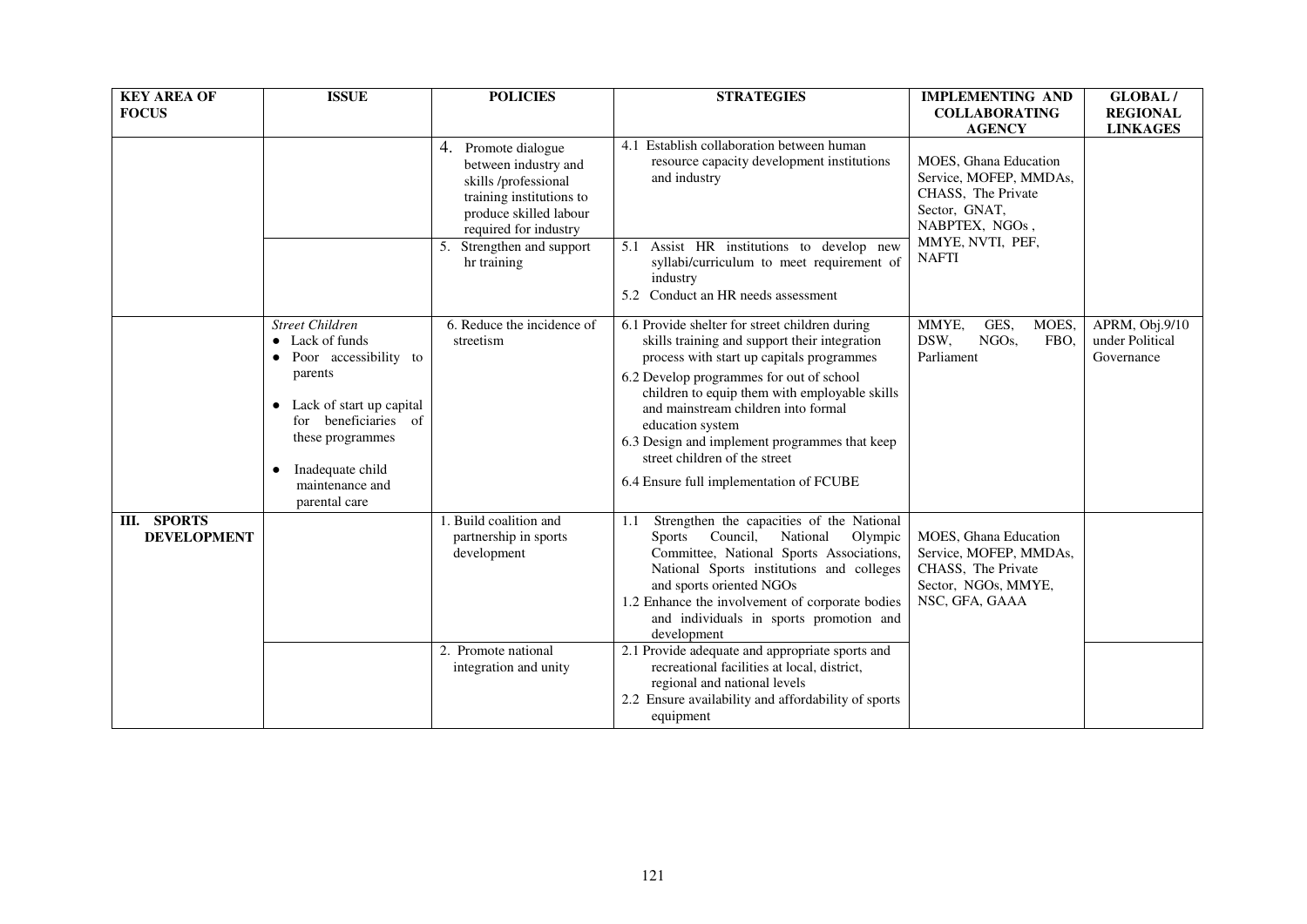| <b>KEY AREA OF</b><br><b>FOCUS</b> | <b>ISSUE</b>                                                                           | <b>POLICIES</b>                                                                | <b>STRATEGIES</b>                                                                                                                                                                                                                                                                                                                                                                                                                                                                                                                                                                                                                                                                                                                                                                       | <b>IMPLEMENTING AND</b><br><b>COLLABORATING</b><br><b>AGENCY</b>                                                     | <b>GLOBAL/</b><br><b>REGIONAL</b><br><b>LINKAGES</b>                |
|------------------------------------|----------------------------------------------------------------------------------------|--------------------------------------------------------------------------------|-----------------------------------------------------------------------------------------------------------------------------------------------------------------------------------------------------------------------------------------------------------------------------------------------------------------------------------------------------------------------------------------------------------------------------------------------------------------------------------------------------------------------------------------------------------------------------------------------------------------------------------------------------------------------------------------------------------------------------------------------------------------------------------------|----------------------------------------------------------------------------------------------------------------------|---------------------------------------------------------------------|
|                                    |                                                                                        | 3. Promote international<br>friendship, solidarity and<br>cooperation          | 2.3 Promote the production of local sports<br>equipment<br>2.4 Build the capacity of community sports,<br>amateur, professional and fitness club<br>3.1 Establish linkages and partnership with<br>countries and international sports agencies                                                                                                                                                                                                                                                                                                                                                                                                                                                                                                                                          | MOES, Ghana Education<br>Service, MOFEP, MMDAs,<br>CHASS,<br>The Private<br>NGOs, MMYE,<br>Sector,<br>NSC, GFA, GAAA |                                                                     |
| IV. HEALTH                         | • Pressure on health care<br>and<br>other<br>services<br>scarce resources              | 1. Bridge equity gaps in<br>access to health care and<br>nutrition services    | 1.1 Develop "close to client" Services to the<br>poor<br>1.2 Develop resource allocation criteria and<br>facility distribution plan to improve targeting<br>of poor groups and geographical areas.<br>1.3 Redistribute health workers in favour of<br>deprived areas<br>1.4 Provide outreach services and clinics in<br>deprived rural and peri-urban areas<br>1.5 Improve the Community based Health<br>Planning Services (CHPS)<br>1.6 Develop and implement high impact yielding<br>strategies for U5M & MM and Malnutrition<br>1.7 Develop at least one fully functioning and<br>well-equipped hospital in each district<br>1.8 Improve access to reproductive health<br>services<br>1.9 Increase government budget share for basic<br>services at district and sub-district levels | MOH, GHS, NHIS,<br>MMDAs, MLGRD, Nurses<br>and Midwife Council,<br>GMA, PPAG, MOE, GES                               | MDG 4/5, APRM<br>$obj.1/2/3$ under<br>Socio-economic<br>development |
|                                    | • Low level of overall<br>health expenditure and<br>inadequate<br>social<br>protection | 2. Ensure<br>sustainable<br>financing<br>arrangements that<br>protect the poor | 2.1 Accelerate the Implementation of the health<br>insurance scheme<br>2.2 Fix low acceptable rate of payment for<br>deprived districts                                                                                                                                                                                                                                                                                                                                                                                                                                                                                                                                                                                                                                                 |                                                                                                                      | MDG 2, APRM<br>obj.1/2/3<br>under<br>Socio-economic<br>development  |
|                                    | Inefficient and over<br>centralised health care<br>system and services                 | 3. Strengthen efficiency in<br>service delivery                                | 3.1<br>Expand pre service health training<br>institutions facilities to increase intake of<br>trainees                                                                                                                                                                                                                                                                                                                                                                                                                                                                                                                                                                                                                                                                                  |                                                                                                                      |                                                                     |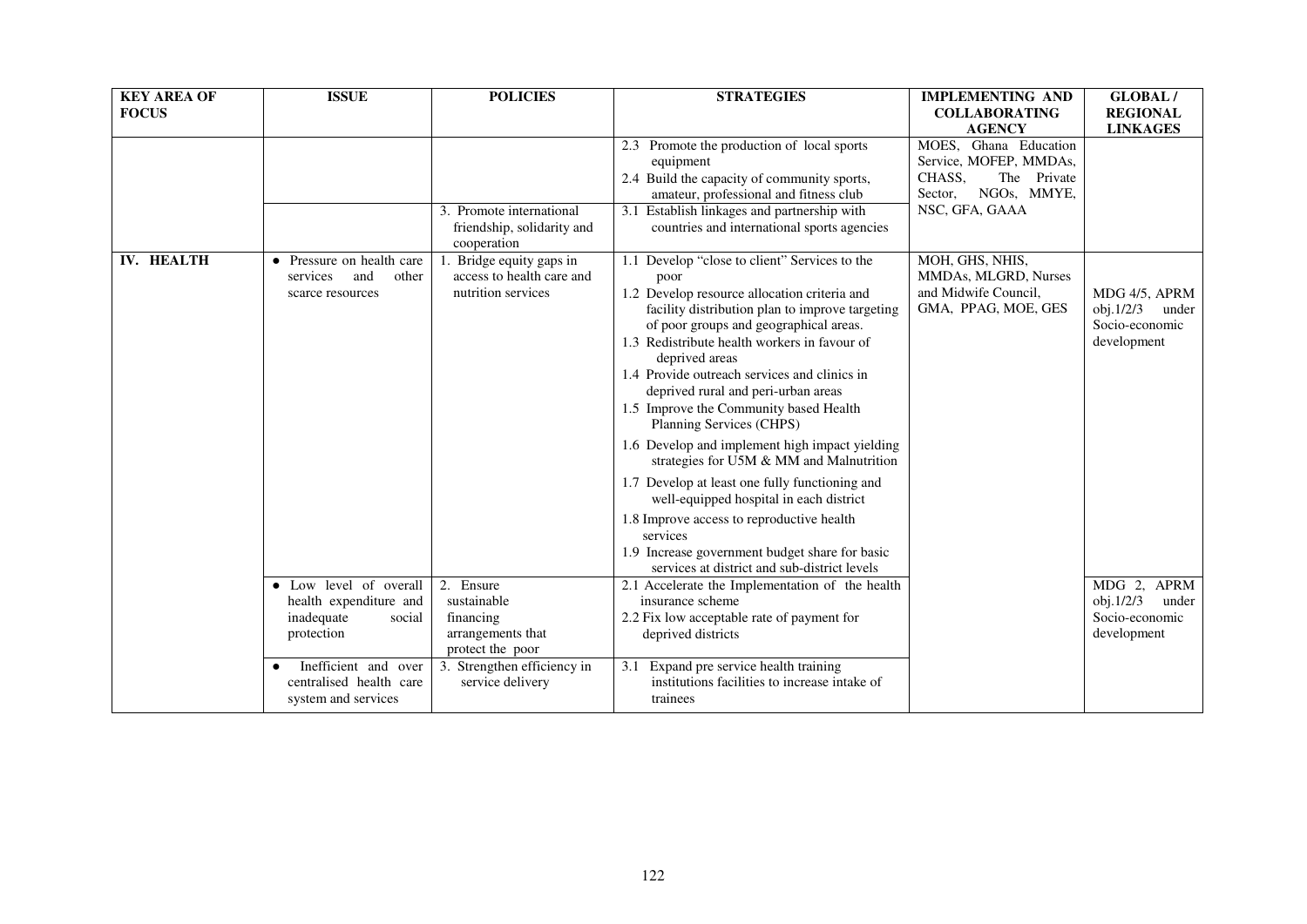| <b>KEY AREA OF</b><br><b>FOCUS</b>                                              | <b>ISSUE</b>                                                                                                                                 | <b>POLICIES</b>                                                                                        | <b>STRATEGIES</b>                                                                                                                                                                                                                                                                                                                                                                                                                                                                                                                                                                                                                                                                                                               | <b>IMPLEMENTING AND</b><br><b>COLLABORATING</b>                                                                                                              | <b>GLOBAL/</b><br><b>REGIONAL</b>             |
|---------------------------------------------------------------------------------|----------------------------------------------------------------------------------------------------------------------------------------------|--------------------------------------------------------------------------------------------------------|---------------------------------------------------------------------------------------------------------------------------------------------------------------------------------------------------------------------------------------------------------------------------------------------------------------------------------------------------------------------------------------------------------------------------------------------------------------------------------------------------------------------------------------------------------------------------------------------------------------------------------------------------------------------------------------------------------------------------------|--------------------------------------------------------------------------------------------------------------------------------------------------------------|-----------------------------------------------|
|                                                                                 |                                                                                                                                              |                                                                                                        | 3.2 Provide incentive schemes to support the<br>retention and redistribution of trained health<br>personnel<br>3.3 Decentralise HR management to regional<br>level<br>3.4 Collaborate with informal service providers<br>3.5 Expand community-based health service<br>delivery<br>3.6 Improve the quality of traditional health<br>service delivery system<br>3.7 Improve Data Collection in Epidemic<br>Prevention and Care<br>3.8 Clarify roles of MOH-GHS and MMDAs in<br>health service delivery (HSD)<br>3.9 Strengthen M&E System<br>3.10 Enhance linkage between public, private<br>and NGO collaboration with the Ghana<br>Aids Commission, The National Population<br>Council and related MMDAs in service<br>delivery | <b>AGENCY</b><br>MOH, GHS, NHIS,<br>MMDAs, MLGRD, Nurses<br>and Midwife Council,<br>GMA, PPAG, NGOs                                                          | <b>LINKAGES</b>                               |
| V. HEALTH<br><b>RELATED</b><br><b>VULNERABILIT</b><br>Y AND<br><b>EXCLUSION</b> | Health and occupational<br>safety:<br>• Inadequate enforcement<br>of occupational health<br>regulations<br>• Poor knowledge of<br>labour law | 1. Promote a healthy work<br>environment that protects<br>workers from physical<br>and emotional risks | Promote Education on ILO Convention 161<br>1.1<br>1.2 Subsidize personal protective equipment<br>1.3 Public education on occupational safety for<br>all especially PWDs, women and children on<br>the consequences of occupational hazards<br>and their rights (e.g. smoke inhalation, open<br>fires<br>1.4 Promote and produce equipment which pose<br>less hazardous e.g. with low noise level<br>1.5 Resource Factories Inspectorate Division of<br>MMYE to promote health and safety<br>especially in the informal sector<br>1.6 Integrate occupational safety $\&$ health in<br>school curriculum for basic and vocational<br>education                                                                                    | Factories<br>Inspectorate<br>Division, ITTU, MMYE,<br>MOH, NCCE,<br>Min. of<br>Information,<br>MOWAC,<br>GHS, MOE, GES, Tertiary<br><b>Education Council</b> | APRM, Obj.10<br>under Political<br>Governance |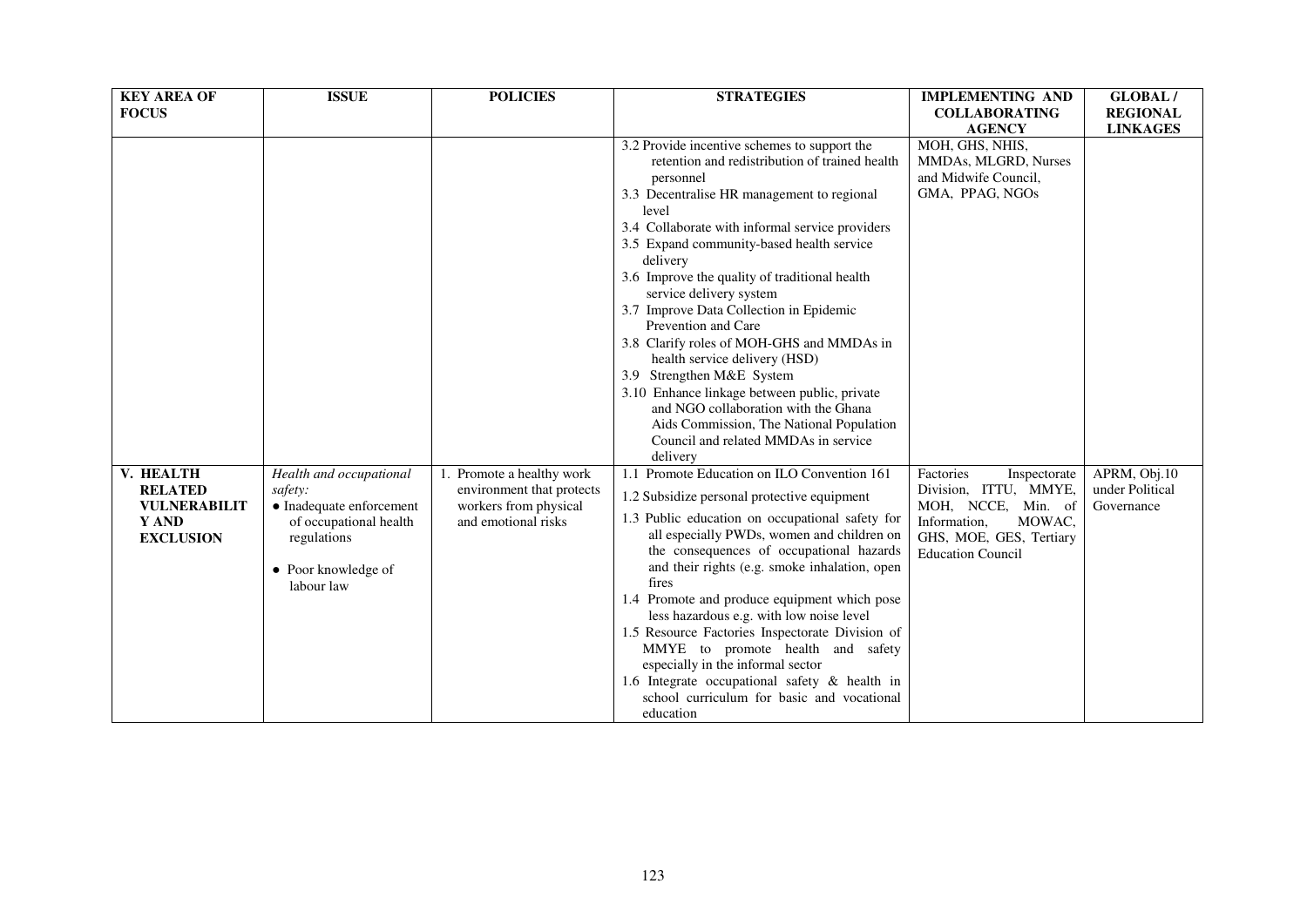| <b>KEY AREA OF</b> | <b>ISSUE</b>                                                                                                                                                                           | <b>POLICIES</b>                                                                                                                                                                 | <b>STRATEGIES</b>                                                                                                                                                                                                                                                                            | <b>IMPLEMENTING AND</b>                                 | <b>GLOBAL/</b>                                  |
|--------------------|----------------------------------------------------------------------------------------------------------------------------------------------------------------------------------------|---------------------------------------------------------------------------------------------------------------------------------------------------------------------------------|----------------------------------------------------------------------------------------------------------------------------------------------------------------------------------------------------------------------------------------------------------------------------------------------|---------------------------------------------------------|-------------------------------------------------|
| <b>FOCUS</b>       |                                                                                                                                                                                        |                                                                                                                                                                                 |                                                                                                                                                                                                                                                                                              | <b>COLLABORATING</b>                                    | <b>REGIONAL</b>                                 |
|                    |                                                                                                                                                                                        |                                                                                                                                                                                 |                                                                                                                                                                                                                                                                                              | <b>AGENCY</b>                                           | <b>LINKAGES</b>                                 |
|                    | • Outbreak of diseases                                                                                                                                                                 |                                                                                                                                                                                 | 1.7 Provide immunization programmes for                                                                                                                                                                                                                                                      | MOFA, MOH, GHS                                          |                                                 |
|                    | and pest infestations                                                                                                                                                                  |                                                                                                                                                                                 | livestock                                                                                                                                                                                                                                                                                    |                                                         |                                                 |
|                    |                                                                                                                                                                                        |                                                                                                                                                                                 | 1.8 Train and equip extension officers                                                                                                                                                                                                                                                       |                                                         |                                                 |
|                    | Nutrition:<br>• Increasing malnutrition<br>rates among children<br>particularly in rural<br>areas and northern<br>Ghana<br>Underweight among<br>Women in their Fertility<br>Ages (WIFA | 2. Reduce malnutrition<br>related disorders and<br>deaths among young<br>children and Women in<br>their Fertility Ages<br>(WIFA)                                                | 2.1Target areas at the greatest risks of<br>malnutrition and replicate best practices and<br>expand coverage                                                                                                                                                                                 | MOH,<br>GES,<br>MOES,<br>MMDAs, GHS, NGOs<br>MOFA, WIAD | APRM, Obj.9/10<br>under Political<br>Governance |
|                    | $\bullet$ U-5: 35.8%<br>malnourished, 30%<br>stunted $& 22\%$<br>wasted                                                                                                                | 3. Promote the consumption<br>of affordable balance<br>meals including the<br>consumption of<br>micronutrients among<br>children and Women in<br>their Fertility<br>Ages (WIFA) | 3.1 Ensure effective management of the<br>implementation of the school feeding<br>programme<br>3.2 Develop programmes to promote<br>consumption of adequate and affordable<br>meals including consumption of<br>micronutrients among children and Women in<br>their Fertility<br>Ages (WIFA) |                                                         |                                                 |
|                    | • Limited geographical<br>coverage of nutrition<br>programmes                                                                                                                          | 4. Increase coverage of<br>nutritional programmes                                                                                                                               | 4.1 Document findings on state of malnutrition<br>around the country with special reference to<br>possible solution to the problem                                                                                                                                                           |                                                         |                                                 |
|                    | Limited facilities and<br>services                                                                                                                                                     | 5. Increase resource<br>allocation for nutrition<br>programmes particularly<br>among young children<br>and Women in their<br>Fertility Ages (WIFA)                              | 5.1 Ensure food security such as food<br>supplementation<br>5.2 Advocate for support for nutrition programme                                                                                                                                                                                 |                                                         |                                                 |
|                    | • Lack of national<br>nutrition and food<br>security policy                                                                                                                            | 6. Develop a national<br>nutrition and food<br>security policy                                                                                                                  | 6.1 Set up an intersectoral task force to develop a<br>national nutrition and food security policy                                                                                                                                                                                           |                                                         |                                                 |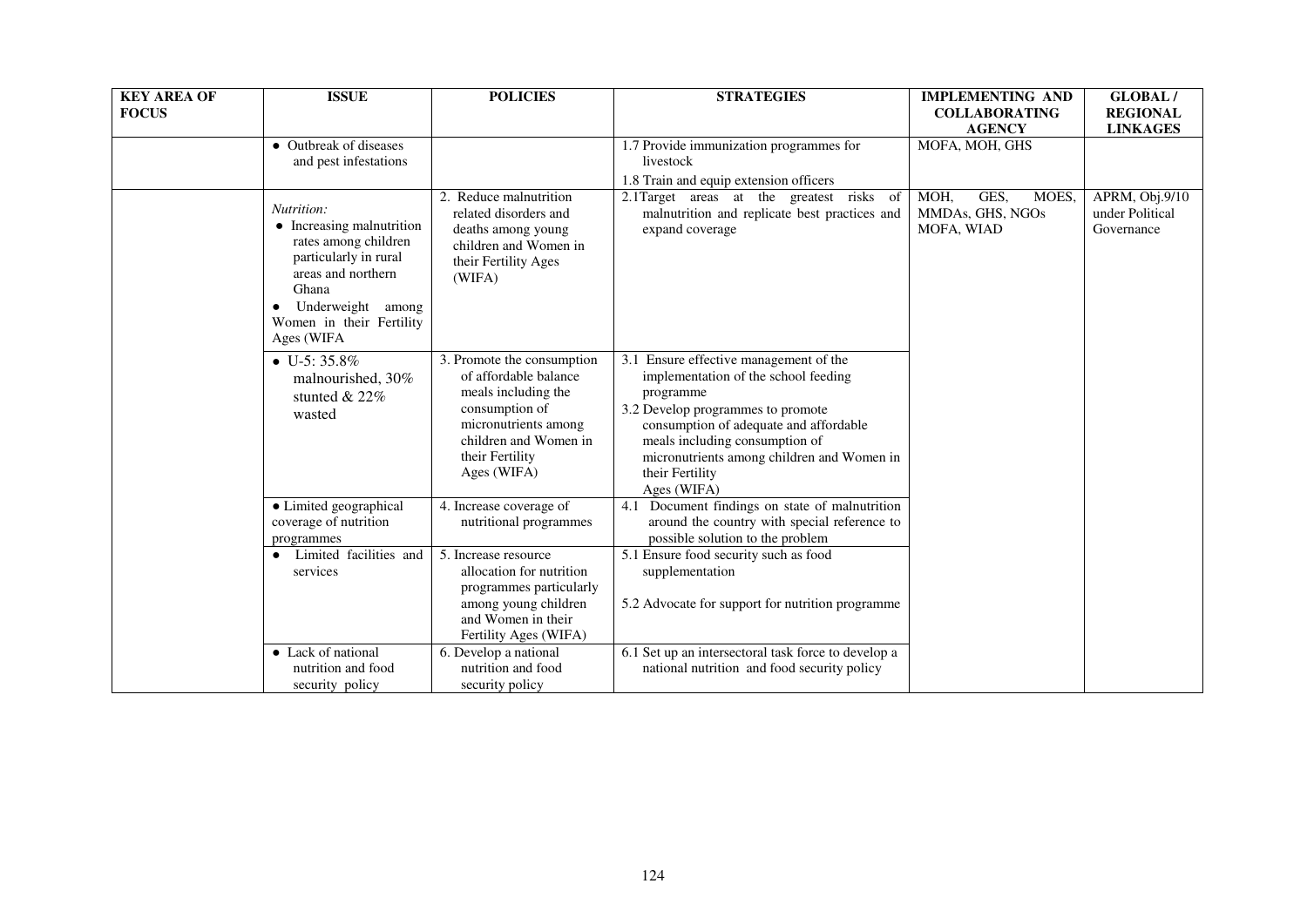| <b>KEY AREA OF</b><br><b>FOCUS</b> | <b>ISSUE</b>                                                                                                                                                            | <b>POLICIES</b>                                                                                                                                                            | <b>STRATEGIES</b>                                                                                                                                                                                                                                                                                           | <b>IMPLEMENTING AND</b><br><b>COLLABORATING</b><br><b>AGENCY</b>                                | <b>GLOBAL/</b><br><b>REGIONAL</b><br><b>LINKAGES</b> |
|------------------------------------|-------------------------------------------------------------------------------------------------------------------------------------------------------------------------|----------------------------------------------------------------------------------------------------------------------------------------------------------------------------|-------------------------------------------------------------------------------------------------------------------------------------------------------------------------------------------------------------------------------------------------------------------------------------------------------------|-------------------------------------------------------------------------------------------------|------------------------------------------------------|
|                                    | Lack of support for<br>nutritional activities                                                                                                                           |                                                                                                                                                                            | 6.2 Ensure integration of nutrition programmes<br>existing national<br>and routine<br>into<br>programmes of GHS                                                                                                                                                                                             |                                                                                                 | APRM, Obj.10<br>under Political<br>Governance        |
|                                    | The Elderly<br>• Lack of universal<br>implementation of<br>Health exemptions<br>(fees a/charges) and<br>inappropriateness of<br>health care service<br>(Geriatric care) | 7. Ensure that healthcare is<br>made more affordable<br>and accessible to older<br>persons, as well as<br>making geriatrics a<br>specialized area of health<br>care system | 7.1 Intensify public education on exemptions<br>especially fore the aged<br>7.2 Review curriculum of health training<br>institutions to include Geriatrics<br>7.3 Include geriatric care in health care<br>systems<br>7.4 Implement health (cost) exemption for<br>relevant/appropriate healthcare services | DSW, Help Age Ghana,<br>NGOs, CBOs, MMYE<br>MOH, GHS                                            |                                                      |
| VI. MALARIA<br><b>CONTROL</b>      |                                                                                                                                                                         | 1. Improve malaria case<br>management                                                                                                                                      | 1.1 Ensure early case recognition<br>1.2 Ensure appropriate response and referral<br>1.3 Improve access to services                                                                                                                                                                                         | MOH,<br>GES,<br>MOES,<br>Malaria Control Programme<br>MMDAs, GHS, NGOs,<br>MLGRD, NCCE, Min. of | MDG 6, MDG 8<br>$^{(Target 17)}$                     |
|                                    |                                                                                                                                                                         | 2. Enhance multiple<br>prevention                                                                                                                                          | 2.1 Promote use of insecticide treated bed nets<br>2.2 Encourage drainage, mosquito proofing and<br>general sanitation<br>2.3 Promote limited application of indoor and<br>outdoor residual spraying<br>2.4 Promote chemoprophylaxis for pregnant<br>women                                                  | Information                                                                                     |                                                      |
|                                    |                                                                                                                                                                         | 3. Improve collaboration<br>and Partnership                                                                                                                                | 3.1 Improve collaborate between departments<br>and programmes in health sector<br>3.2 Promote partners between government<br>sector, private sector, informal sector,<br>communities and Traditional Healers                                                                                                |                                                                                                 |                                                      |
|                                    |                                                                                                                                                                         | 4. Enhance Focused<br>Research                                                                                                                                             | 4.1 Increase availability of funds for research<br>4.2 Focus research agenda<br>4.3 Improve dissemination and utilisation of<br>results<br>4.4 Develop capacity for research                                                                                                                                |                                                                                                 |                                                      |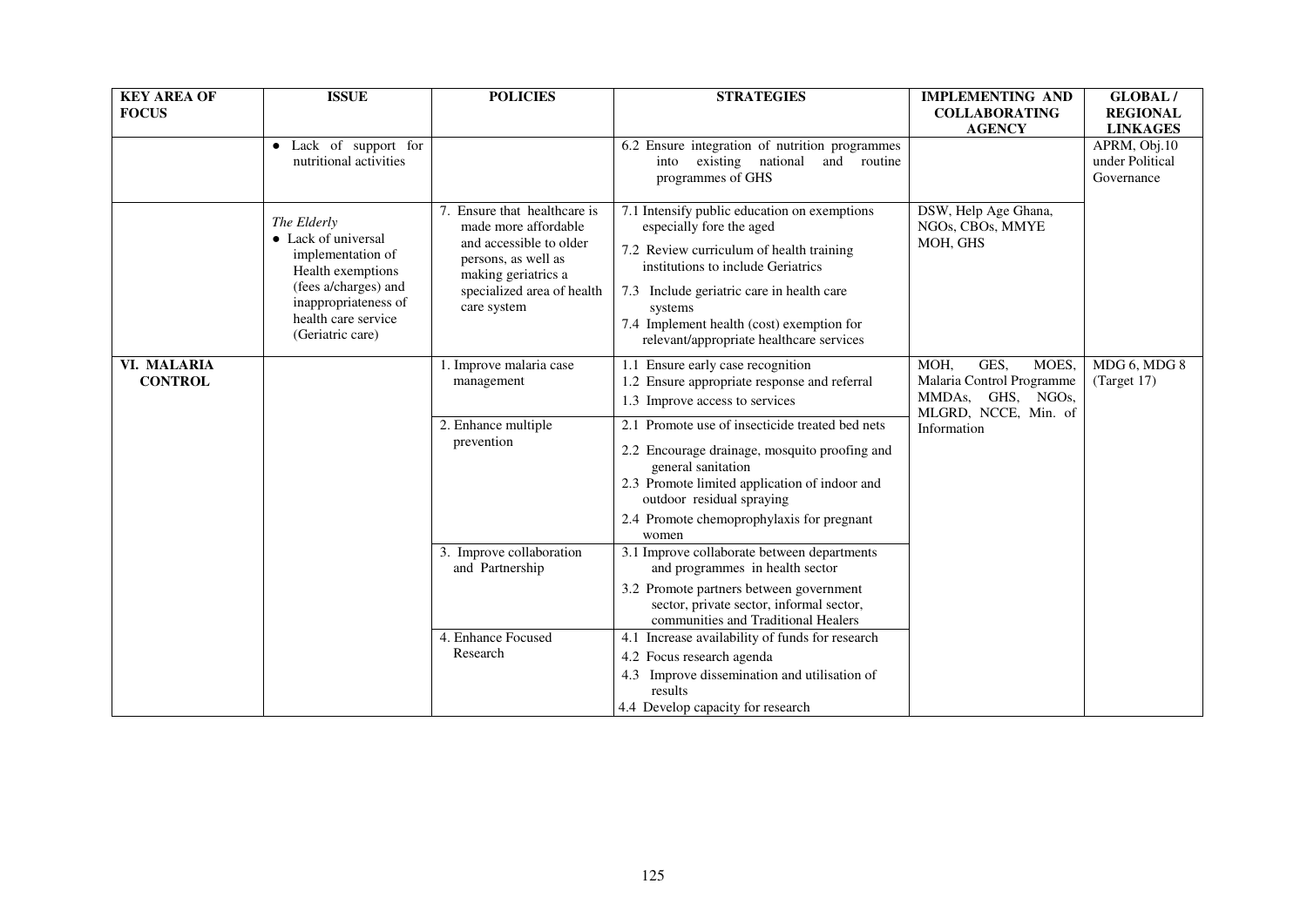| VI. HIV/AIDS | $\bullet$ Effect of       | 1. Reduce new HIV/AIDS/     | 1.1 Intensify behaviour change strategies          | MOH, NGOs, GHS           |  |
|--------------|---------------------------|-----------------------------|----------------------------------------------------|--------------------------|--|
|              | HIV/AIDS/STIS on          | STI transmission            | especially for high risk groups                    | Ghana Social Marketing   |  |
|              | quality of life and life  |                             | 1.2 Prevent mother-to-child transmission           | Foundation (GSMF)        |  |
|              | expectancy of the         |                             |                                                    | *Ghana AIDS Commission   |  |
|              | people                    |                             | 1.3 Ensure safe blood and blood products           | Ghana Health Service     |  |
|              |                           |                             | transfusion                                        | National Aids<br>Control |  |
|              |                           |                             | 1.4 Improve HIV/AIDS/STI management                | (NACP),<br>Programme     |  |
|              |                           |                             |                                                    | Malaria<br>Control       |  |
|              |                           |                             | 1.5 Promote safe sex practices                     | Programme,               |  |
|              |                           |                             | 1.6 Improve access to voluntary testing and        | Red Cross, Churches      |  |
|              |                           |                             | counselling, condoms, and integrated youth         | National<br>Population   |  |
|              |                           |                             | friendly services                                  | Council, CBOs, PPAG, All |  |
|              |                           |                             | 1.7 Develop national behaviour change              | MDAs, FBOs               |  |
|              |                           |                             | communication strategy                             |                          |  |
|              |                           |                             | 1.8 Advocate for elimination of negative socio-    |                          |  |
|              |                           |                             | cultural practices                                 |                          |  |
|              |                           |                             | 1.9 Address gender based vulnerability including   |                          |  |
|              |                           |                             | violence and coercion and marginalization of       |                          |  |
|              |                           |                             | <b>PLWHAs</b>                                      |                          |  |
|              |                           |                             | 1.10 Strengthen link between HIV/AIDS              |                          |  |
|              |                           |                             | prevention programmes and reproductive             |                          |  |
|              |                           |                             | health and information services                    |                          |  |
|              | • Pressure on health care | Reduce the impact of<br>2.  | 2.1 Promote strategies that will reduce stigma and |                          |  |
|              | services<br>and<br>other  | HIV/AIDS related            | discrimination                                     |                          |  |
|              | scarce resources          | morbidity and mortality     | 2.2 Rapid scale up of comprehensive care           |                          |  |
|              |                           |                             | including antiretroviral therapy to all who        |                          |  |
|              |                           |                             | need it                                            |                          |  |
|              |                           |                             | 2.3 Effectively standardize the utilization of     |                          |  |
|              |                           |                             | useful traditional and alternative medicine        |                          |  |
|              |                           |                             | for the provision of long term care                |                          |  |
|              |                           |                             | Ensure supportive environment for PLWAs<br>2.4     |                          |  |
|              |                           |                             | Ensure safety of OVCs                              |                          |  |
|              |                           |                             | 2.6 Strengthen the linkage between institutional   |                          |  |
|              |                           |                             | care and community/home based care                 |                          |  |
|              |                           |                             | 2.7 Increase access to basic package of services   |                          |  |
|              |                           |                             | for PLWAs                                          |                          |  |
|              |                           | 3.<br>Enhance management of | 3.1 Strengthen the capacity and core functions of  |                          |  |
|              |                           | <b>HIV/AIDS</b><br>National | the Ghana Aids Commission                          |                          |  |
|              |                           |                             |                                                    |                          |  |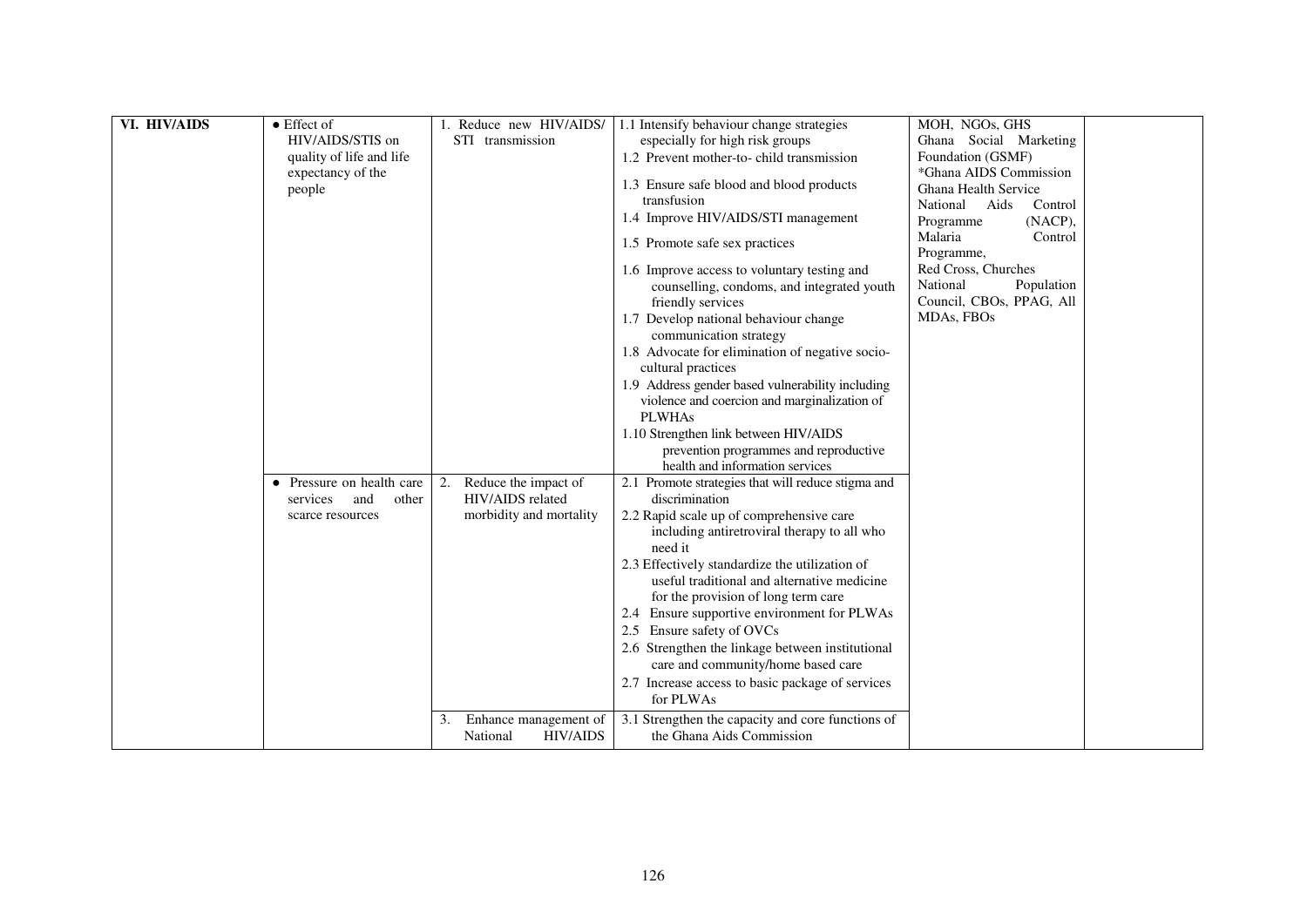|                                                                                                                                          | response                                                                       | 3.2 Enhance the existing favourable socio-<br>political and policy environment<br>3.3 Promote a multi-sectoral and multi-<br>disciplinary approach in the formulation and<br>implementation of HIV/AIDS/STIs policies<br>and programmes at national, regional and<br>district levels<br>3.4 Develop and implement clear strategies for<br>research.<br>3.5 Monitoring and evaluation                                                                                                                                                                                                  | MOH, NGOs, GHS<br>Ghana Social Marketing<br>Foundation (GSMF)<br>*Ghana AIDS Commission<br>Ghana Health Service<br>National<br>Aids<br>Control<br>(NACP),<br>Programme<br>Malaria<br>Control<br>Programme,<br>Red Cross, Churches          |                                                 |
|------------------------------------------------------------------------------------------------------------------------------------------|--------------------------------------------------------------------------------|---------------------------------------------------------------------------------------------------------------------------------------------------------------------------------------------------------------------------------------------------------------------------------------------------------------------------------------------------------------------------------------------------------------------------------------------------------------------------------------------------------------------------------------------------------------------------------------|--------------------------------------------------------------------------------------------------------------------------------------------------------------------------------------------------------------------------------------------|-------------------------------------------------|
|                                                                                                                                          |                                                                                | 3.6 Mobilize resources to meet the increasing<br>demand of new and diversified programmes                                                                                                                                                                                                                                                                                                                                                                                                                                                                                             | National<br>Population<br>Council, CBOs, PPAG, All<br>MDAs, FBO                                                                                                                                                                            |                                                 |
| <b>HIV/AIDS</b><br>• People living with<br>AIDS: - Prevention,<br>Treatment and support,<br>Stigmatization<br>• Weak policy<br>framework | 4. Combat the vulnerability<br>exclusion of families with<br><b>PLWHAs</b>     | Provide expanded and coordinated<br>4.1<br>programmes for care and support for people<br>with HIV/AIDS<br>4.2 Promote campaign leaders to widen the<br>network of HIV/AIDS educators around the<br>country<br>4.3 Target high risks areas and groups for health<br>and HIV/AIDS awareness education<br>4.4 Increase percentage of budget allocation to<br>HIV/AIDS support<br>4.5 Provide support for care givers of PLWHAs<br>4.6 Provide families with adequate information<br>and other support to care for and promote the<br>development and well being of OVCs,<br><b>PLWHA</b> | MOH, NGOs, GHS<br>Ghana Social Marketing<br>Foundation (GSMF)<br>*Ghana AIDS Commission<br>Ghana Health Service<br>National<br>Aids<br>Control<br>Programme (NACP)<br>Red Cross, Churches<br>National<br>Population<br>Council, CBOs, FBOs | APRM, Obj.9/10<br>under Political<br>Governance |
| $\bullet$ Orphans and<br>Vulnerable Children                                                                                             | 5. Ensure the safety and<br>well-being of orphans and<br>vulnerable children,. | 5.1 Institute measures that protect AIDS orphans<br>from stigmatization and discrimination<br>5.2 Provide adequate resource care homes in<br>support of orphaned children                                                                                                                                                                                                                                                                                                                                                                                                             | GAC,<br>DSW,<br>NGO <sub>s</sub><br>MMDAs, CBOs e.g. Queen<br>Mothers Association, FBOs                                                                                                                                                    |                                                 |
| • Child Care Homes and<br>Child Maintenance                                                                                              |                                                                                | 5.3 Provide adequate counselling services and<br>safety nets for children affected and infected<br>with HIV/AIDS                                                                                                                                                                                                                                                                                                                                                                                                                                                                      |                                                                                                                                                                                                                                            |                                                 |
| • Ignorance of Children's<br>Act                                                                                                         |                                                                                | 5.3 Train more professional counsellors and<br>provide incentives for them to go to rural<br>areas                                                                                                                                                                                                                                                                                                                                                                                                                                                                                    |                                                                                                                                                                                                                                            |                                                 |
| Poor data management<br>$\bullet$                                                                                                        |                                                                                | 5.4 Ensure the implementation of the legal<br>framework that protects the rights of OVCs                                                                                                                                                                                                                                                                                                                                                                                                                                                                                              |                                                                                                                                                                                                                                            |                                                 |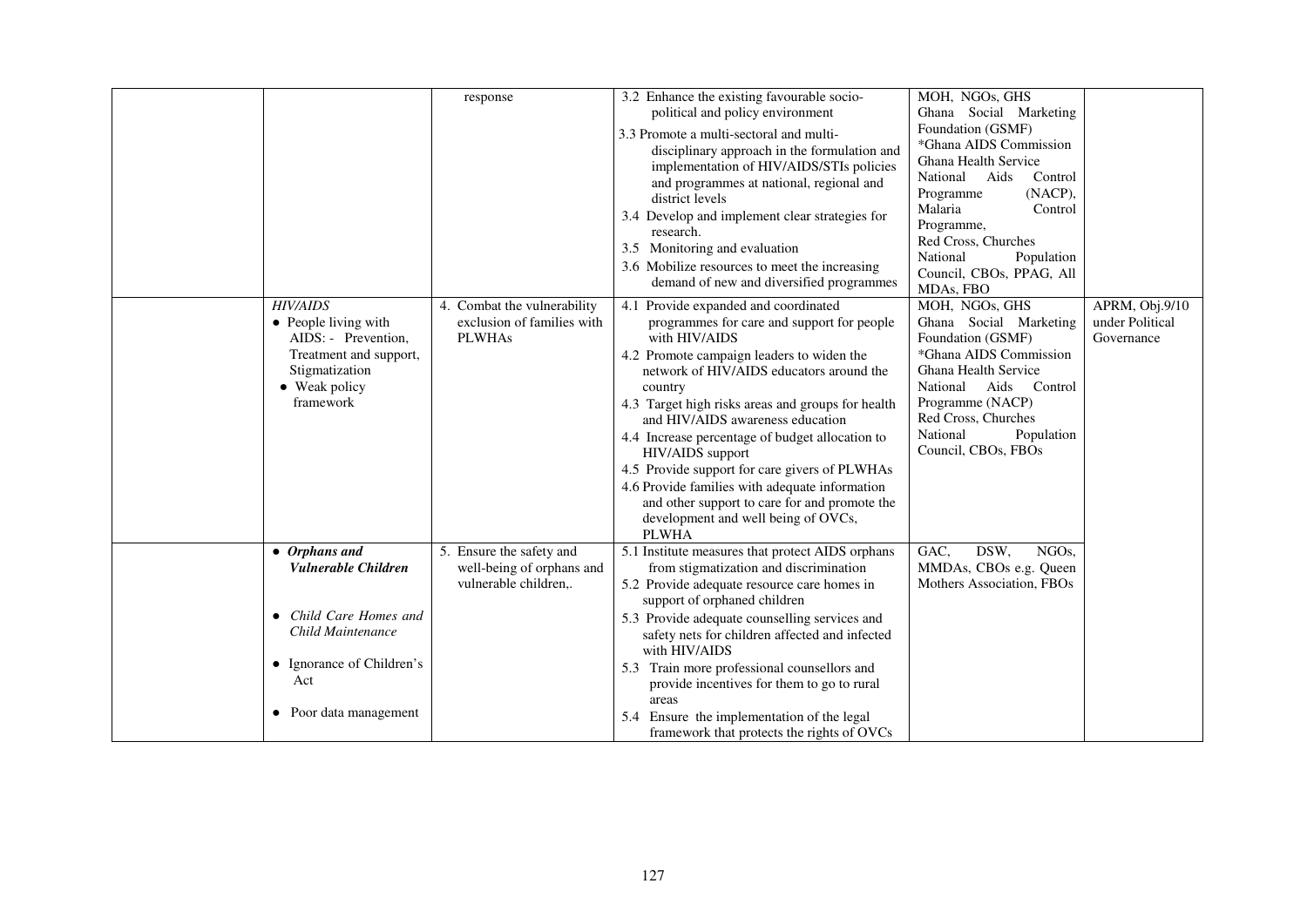|                                      |                                                                                                                                                                      |                                                                                                                                | 5.5 Ensure that the state and non-state agencies<br>provide adequate support for the well being<br>of children                                                                                                                                         |                                                                                                                                                 |  |
|--------------------------------------|----------------------------------------------------------------------------------------------------------------------------------------------------------------------|--------------------------------------------------------------------------------------------------------------------------------|--------------------------------------------------------------------------------------------------------------------------------------------------------------------------------------------------------------------------------------------------------|-------------------------------------------------------------------------------------------------------------------------------------------------|--|
| VII. POPULATION<br><b>MANAGEMENT</b> | • Inadequate population<br>data for planning                                                                                                                         | 1. Promote access to and<br>utilization of<br>family<br>planning services                                                      | 1.1 Decentralize counselling services<br>1.2 Strengthen the family planning component of<br>maternal health delivery.<br>1.3 Promote the sale of contraceptives through<br>community agents including Maternity<br>Homes and Field Agents              | NDPC,<br>NPC.<br>NDPC,<br>MLGRD, MMDAs, NYC,<br>PPAG,<br>MOH/GHS,<br>GRMA, MDAs, Population<br>Association of Ghana, GSS,<br>BDR, NCCE, Min. of |  |
|                                      | 2. Educate the youth on<br>2.1<br>sexual relationship,<br>fertility regulation,<br>adolescent health<br>for responsible parenthood.<br>marriage and child<br>bearing | Promote family planning/RH education into<br>formal and informal and out of school<br>training programmes to prepare the youth | Information,                                                                                                                                                                                                                                           | MDG 1/3/5                                                                                                                                       |  |
|                                      |                                                                                                                                                                      | 3. Promote sexual health.<br>delay marriage and child<br>bearing.                                                              | 3.1 Ensure availability of and accessibility to FP<br>services to all who seek such services<br>including the youth.<br>3.2 Educate and motivate the population at<br>community levels on health, social and<br>demographic values of family planning. |                                                                                                                                                 |  |
|                                      |                                                                                                                                                                      |                                                                                                                                | 3.3 Promote adult education and functional<br>literacy with bias towards the maintenance<br>of family values, reproductive health,<br>population and development interrelation.                                                                        |                                                                                                                                                 |  |
|                                      |                                                                                                                                                                      | 4. Promote compulsory<br>education for children<br>especially the girl-child up to<br>secondary level.                         | 4.1 Promote policies and programmes that<br>encourage girls to continue schooling up to<br>at least secondary school.<br>4.2 Promote programmes to improve school<br>enrolment rate<br>4.3 Reduce high dropout rate                                    |                                                                                                                                                 |  |
|                                      |                                                                                                                                                                      | 5. Improve Birth and Death<br>Registration coverage                                                                            | 5.1 Promote intersectoral collaboration on birth<br>and death registration coverage                                                                                                                                                                    |                                                                                                                                                 |  |
|                                      |                                                                                                                                                                      |                                                                                                                                | Educate the public on birth and death issues<br>5.2<br>5.3 Enhance birth and death service delivery                                                                                                                                                    |                                                                                                                                                 |  |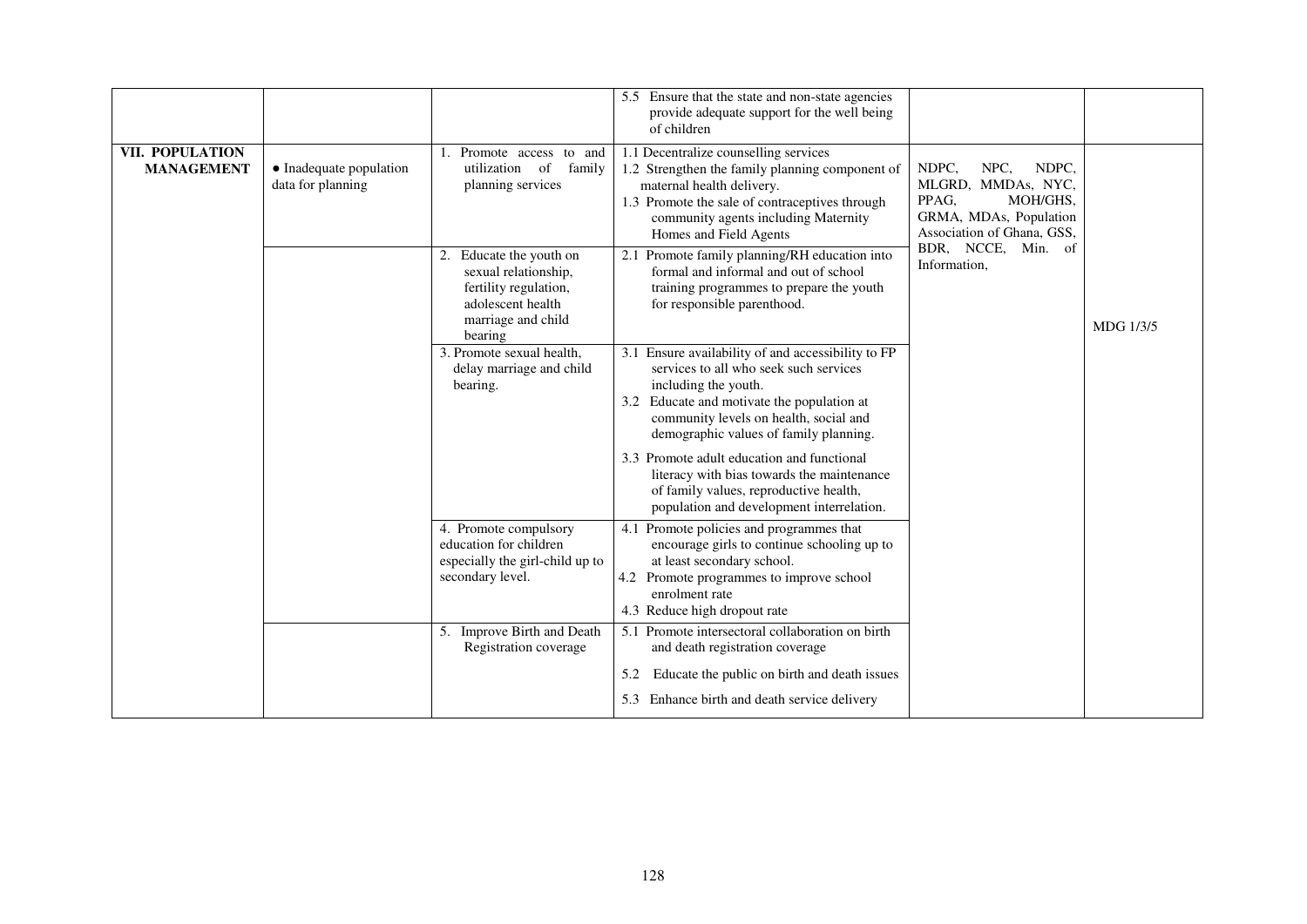|                                                                         | 6. Improve population<br>database            | 6.1 Accelerate the development and maintenance<br>of effective and efficient population<br>database<br>6.2 Publish and disseminate population reports                                                                                                                                                                                                                                                                                                                                                                                                                                                                                                                                                                                                                                                                                                                                                                                                                                                                                                   | NDPC,<br>NPC,<br>NDPC,<br>MLGRD, MMDAs, NYC,<br>PPAG,<br>MOH/GHS,<br>GRMA, MDAs, Population<br>Association of Ghana, GSS,                                                                                               |                                                                |
|-------------------------------------------------------------------------|----------------------------------------------|---------------------------------------------------------------------------------------------------------------------------------------------------------------------------------------------------------------------------------------------------------------------------------------------------------------------------------------------------------------------------------------------------------------------------------------------------------------------------------------------------------------------------------------------------------------------------------------------------------------------------------------------------------------------------------------------------------------------------------------------------------------------------------------------------------------------------------------------------------------------------------------------------------------------------------------------------------------------------------------------------------------------------------------------------------|-------------------------------------------------------------------------------------------------------------------------------------------------------------------------------------------------------------------------|----------------------------------------------------------------|
| VIII. WATER AND<br><b>ENVIRONMEN</b><br><b>TAL</b><br><b>SANITATION</b> | 1. Accelerate the provision<br>of safe water | <b>Rural Areas</b><br>1.1 Provide new investments in rural water,<br>especially in guinea worm endemic areas<br>1.2 Strengthen the management of on-going<br>investments in deprived regions<br>1.3 Ensure timely disbursement of recurrent<br>budget to CWSA<br>1.4 Ensure timely disbursement of the District<br>Assembly Common Fund<br>1.5 Strengthen public-private and NGO<br>partnerships in water provision<br>1.6 Improve community owned and managed<br>water supply systems<br>1.7 The building code must enforce the use of<br>rain harvesting facilities in building plans<br>1.8 Provide check-dams (dug out) o harvest<br>rainwater for agriculture purposes<br>1.9 Strengthen the human resource capacity in<br>water management<br>1.10 Disseminate information on safe water<br><b>Urban Areas</b><br>1.11 Establish regional offices of PURC<br>1.12 Mobilize new investments for urban water<br>systems<br>1.13 Extend distribution networks especially to<br>low income consumers<br>1.14 Strengthen the management of Ghana Water | MWR&WH,<br>MLGRD,<br>MMDAs, Ghana Water<br>PURC,<br>Company,<br>Community Water and<br>Sanitation, NGOs,<br>Public<br>CSO <sub>s</sub><br>Health Services,<br>Water<br>Private<br>Sector,<br><b>Resource Commission</b> | MDG 7; APRM<br>Obj.4<br>under<br>Socio-economic<br>development |
|                                                                         |                                              | Company to enhance service delivery                                                                                                                                                                                                                                                                                                                                                                                                                                                                                                                                                                                                                                                                                                                                                                                                                                                                                                                                                                                                                     |                                                                                                                                                                                                                         |                                                                |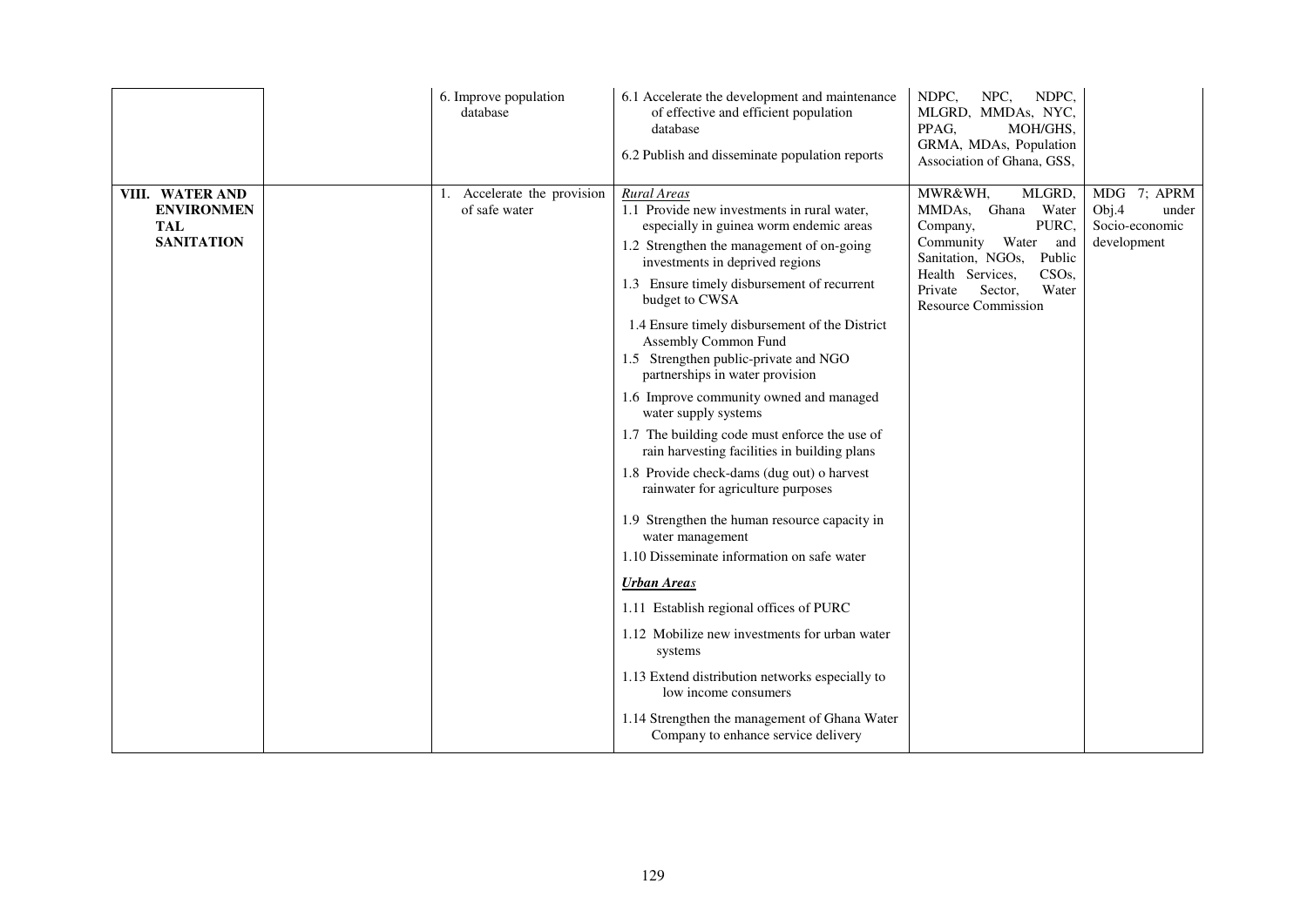|                                                             |                                                       | 1.15 Assess lifeline tariffs for poor urban                                           | MWR&WH,<br>MLGRD,                                                                                  | MDG 7; APRM                   |
|-------------------------------------------------------------|-------------------------------------------------------|---------------------------------------------------------------------------------------|----------------------------------------------------------------------------------------------------|-------------------------------|
|                                                             |                                                       | households                                                                            | MMDAs, Ghana Water                                                                                 | Obj.4<br>under                |
|                                                             |                                                       | 1.16 Provide standpipes for poor communities                                          | PURC,<br>Company,<br>Community Water<br>and                                                        | Socio-economic<br>development |
|                                                             |                                                       | 1.17 Provide for in the building code an<br>enactment requiring all building plans to | Sanitation, NGOs,<br>Public<br>Health Services,<br>CSO <sub>s</sub><br>Water<br>Sector,<br>Private |                               |
|                                                             |                                                       | include rain harvesting facilities                                                    | <b>Resources Commission</b>                                                                        |                               |
|                                                             |                                                       | 1.18 Support the introduction of private sector                                       |                                                                                                    |                               |
|                                                             |                                                       | into the management and operation of the                                              |                                                                                                    |                               |
|                                                             |                                                       | water supply systems under management                                                 |                                                                                                    |                               |
|                                                             |                                                       | and or lease contract arrangement                                                     |                                                                                                    |                               |
|                                                             |                                                       | 1.19 Disseminate information on water safety                                          |                                                                                                    |                               |
|                                                             | 2. Ensure sustainable                                 | 2.1 Identify water resource management needs                                          |                                                                                                    | MDG 7, APRM                   |
|                                                             | management of water                                   | 2.2 Establish basin representation and                                                |                                                                                                    | Obj.4<br>under                |
|                                                             | resources                                             | coordination                                                                          |                                                                                                    | Socio-economic                |
|                                                             |                                                       | 2.3 Facilitate water resource management<br>education                                 |                                                                                                    | development                   |
|                                                             |                                                       | 2.4 Implement integrated water resource                                               |                                                                                                    |                               |
|                                                             |                                                       | management communication strategy                                                     |                                                                                                    |                               |
|                                                             |                                                       | 2.5 Manage all water resource (surface and<br>ground) efficiently                     |                                                                                                    |                               |
|                                                             |                                                       | 2.6 Improve human resource capacity in water                                          |                                                                                                    |                               |
|                                                             |                                                       | management                                                                            |                                                                                                    |                               |
|                                                             |                                                       |                                                                                       |                                                                                                    |                               |
| Gaps in access to<br>$\bullet$<br>sanitation facilities and | 3. Accelerate the provision<br>of adequate sanitation | 3.1 Promote the construction and use of domestic<br>latrines                          |                                                                                                    | MDG 7; APRM<br>Obj.4<br>under |
| poor management of                                          |                                                       | 2.2 Improve the treatment and disposal of waste                                       |                                                                                                    | Socio-economic                |
| sanitation<br>service                                       |                                                       | in major towns and cities                                                             |                                                                                                    | development                   |
| delivery                                                    |                                                       | 2.3 Enforce laws on the provision of sanitation<br>facilities by landlords            |                                                                                                    |                               |
|                                                             |                                                       | 2.4 Promote widespread use of simplified                                              |                                                                                                    |                               |
|                                                             |                                                       | sewerage systems in poor areas                                                        |                                                                                                    |                               |
|                                                             |                                                       | 2.5 Improve the management of urban sewerage<br>systems                               |                                                                                                    |                               |
|                                                             |                                                       | 2.6 Improve household and institutional                                               |                                                                                                    |                               |
|                                                             |                                                       | sanitation                                                                            |                                                                                                    |                               |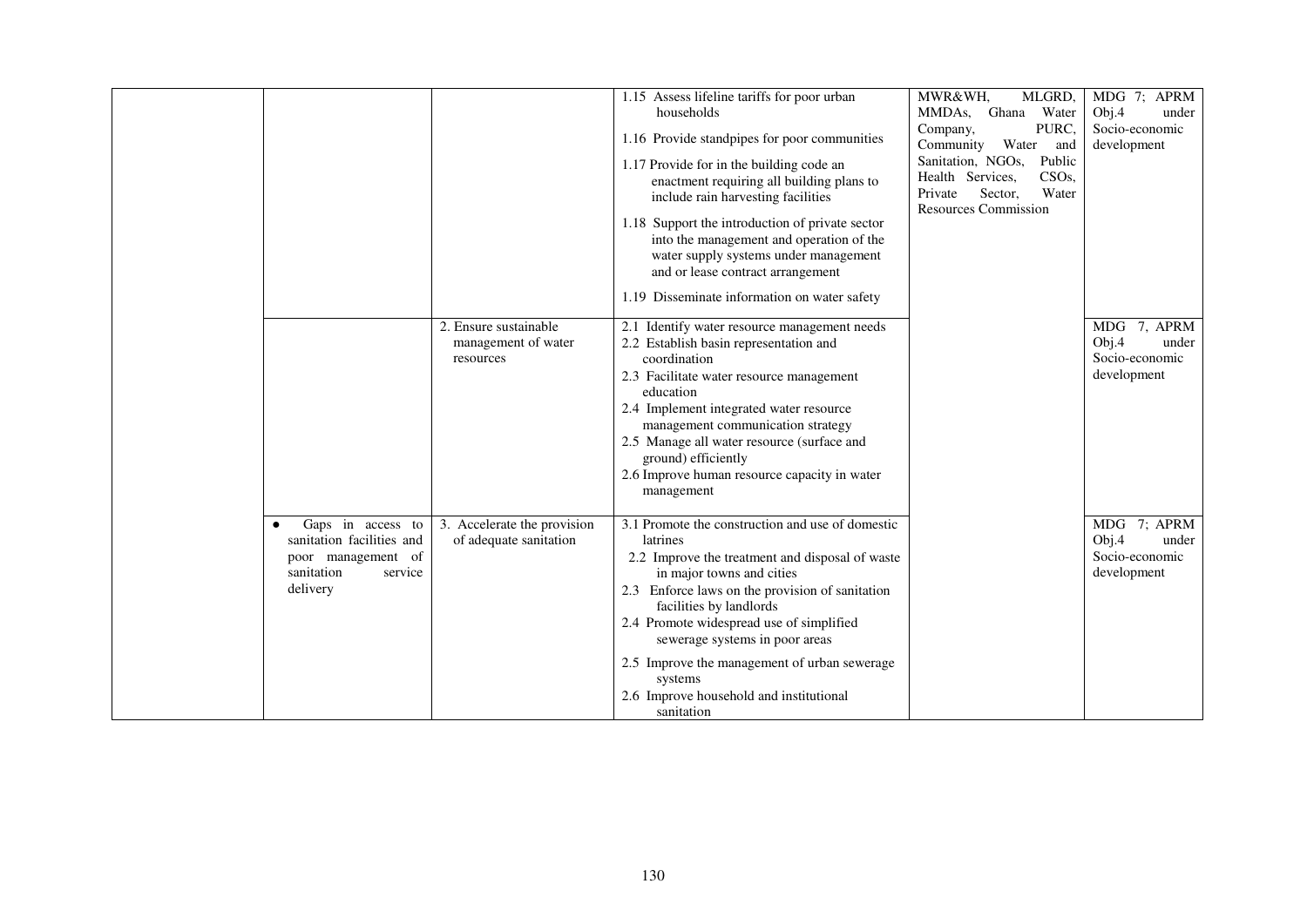|                                                                                    | 4. Improve environmental<br>sanitation                                                     | 2.7 Rationalize and update District Assembly<br>bye-laws on safe management of liquid and<br>solid waste at the household level<br>2.8 Integrate hygiene education into water and<br>sanitation delivery<br>3.1 Acquire land for the treatment and disposal<br>of solid waste in major towns and cities                                                                                                                                                                                                                                                                                                                                                                                                                              | MWR&WH,<br>MLGRD,<br>Ghana Water<br>MMDA <sub>s</sub><br>PURC,<br>Company,<br>Water<br>Community<br>and<br>Sanitation, NGOs,<br>Public<br>Health Services,<br>CSO <sub>s</sub><br>Private Sector | MDG 7; APRM<br>obj.4<br>under<br>Socio-economic<br>development             |
|------------------------------------------------------------------------------------|--------------------------------------------------------------------------------------------|--------------------------------------------------------------------------------------------------------------------------------------------------------------------------------------------------------------------------------------------------------------------------------------------------------------------------------------------------------------------------------------------------------------------------------------------------------------------------------------------------------------------------------------------------------------------------------------------------------------------------------------------------------------------------------------------------------------------------------------|--------------------------------------------------------------------------------------------------------------------------------------------------------------------------------------------------|----------------------------------------------------------------------------|
|                                                                                    |                                                                                            | 3.2 Establish water and sanitation boards in<br>small towns<br>3.3 Support public-private partnership in solid<br>waste management                                                                                                                                                                                                                                                                                                                                                                                                                                                                                                                                                                                                   |                                                                                                                                                                                                  |                                                                            |
|                                                                                    |                                                                                            | 3.4 Build the capacity of District Assemblies to<br>better manage environmental sanitation                                                                                                                                                                                                                                                                                                                                                                                                                                                                                                                                                                                                                                           |                                                                                                                                                                                                  |                                                                            |
| IX. URBAN<br>DEVELOPMENT,<br><b>HOUSING AND</b><br><b>SLUM</b><br><b>UPGRADING</b> | Promote urban<br>1.<br>infrastructure<br>development and<br>provision of basic<br>services | Provide and implement Strategic<br>1.1<br>development plans for urban centres<br>Enforce implementation of land use plans<br>1.2<br>Coordinate all aspects of town<br>1.3<br>development<br>1.4 Facilitate public/private partnership in the<br>development of urban infrastructure and<br>provision of basic services<br>Foster the growth of settlements which can<br>1.5<br>support rural transformation<br>1.6 Improve infrastructure facilities in slum<br>areas and the restriction of the formation of<br>new slums<br>1.7 Ensure efficient and effective management<br>of fold control and drainage systems<br>1.8 Promote and facilitate private sector<br>participation in flood control systems and<br>coastal protection | MWR&WH,<br>MLGRD,<br>MMDAS,<br>Town<br>and<br>Planning,<br>Country<br>MOT/MCC, Private Sector,<br><b>NGOs</b>                                                                                    | MDG 7(Target<br>11); APRM obj.4<br>under Socio-<br>economic<br>development |
|                                                                                    | 2. Increase access to safe<br>and affordable shelter                                       | Streamline and improve land acquisition<br>2.1<br>procedures<br>2.2 Establish mortgage finance institutions to<br>provide varied ending and savings services<br>to house owners, would-be house owners<br>and estate developers                                                                                                                                                                                                                                                                                                                                                                                                                                                                                                      |                                                                                                                                                                                                  |                                                                            |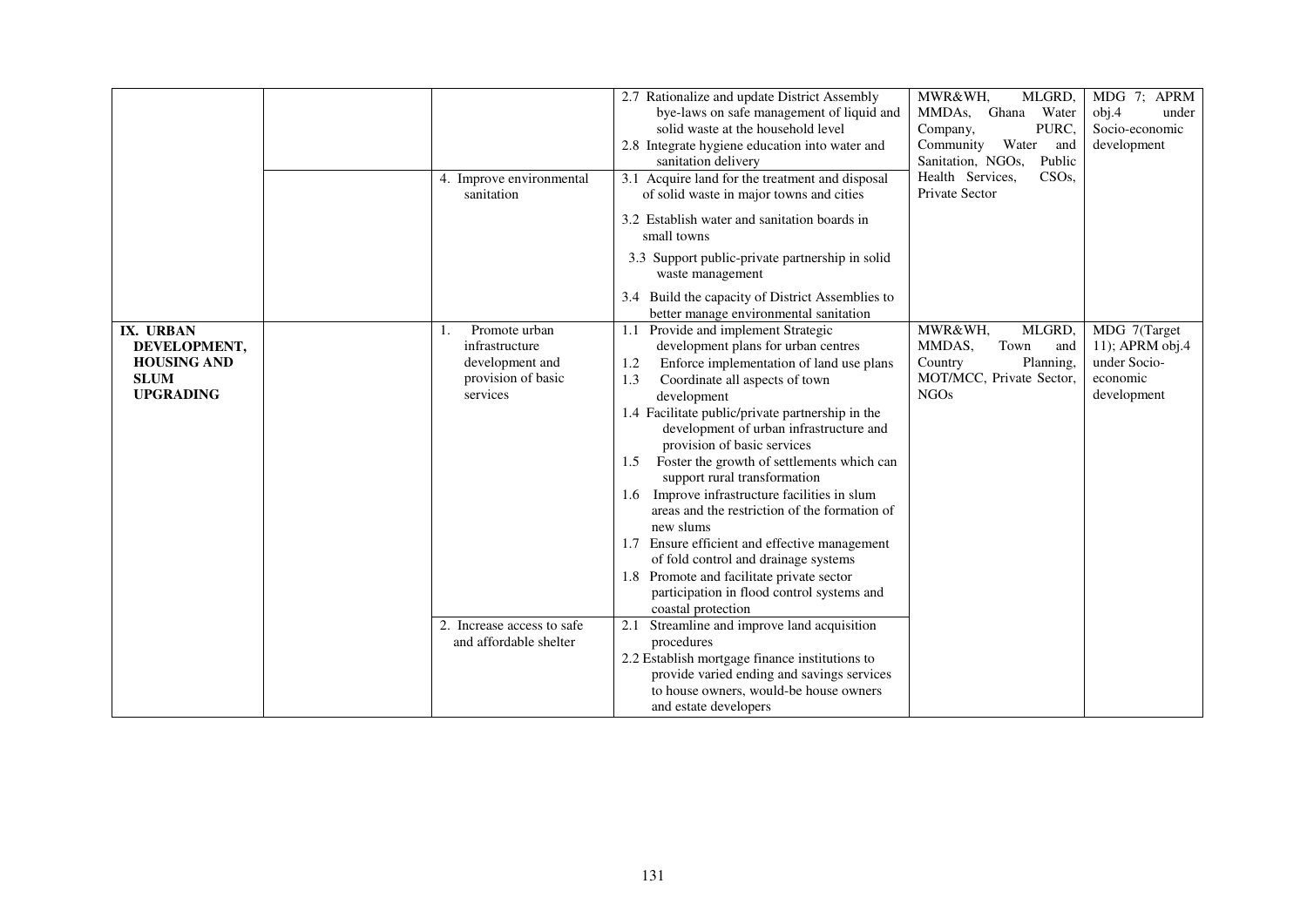|  | 2.2 Facilitate private sector involvement in the    | MDG 7, APRM    |
|--|-----------------------------------------------------|----------------|
|  | provision of rental accommodation in urban          | obj.4<br>under |
|  | centres                                             | Socio-economic |
|  | 2.3 Ensure that all housing facilities are adequate | development    |
|  | and friendly to persons with disability and         |                |
|  | located in healthy environment                      |                |
|  | 2.4 Promote the manufacture and use of local        |                |
|  | building materials and appropriate                  |                |
|  | technologies in housing                             |                |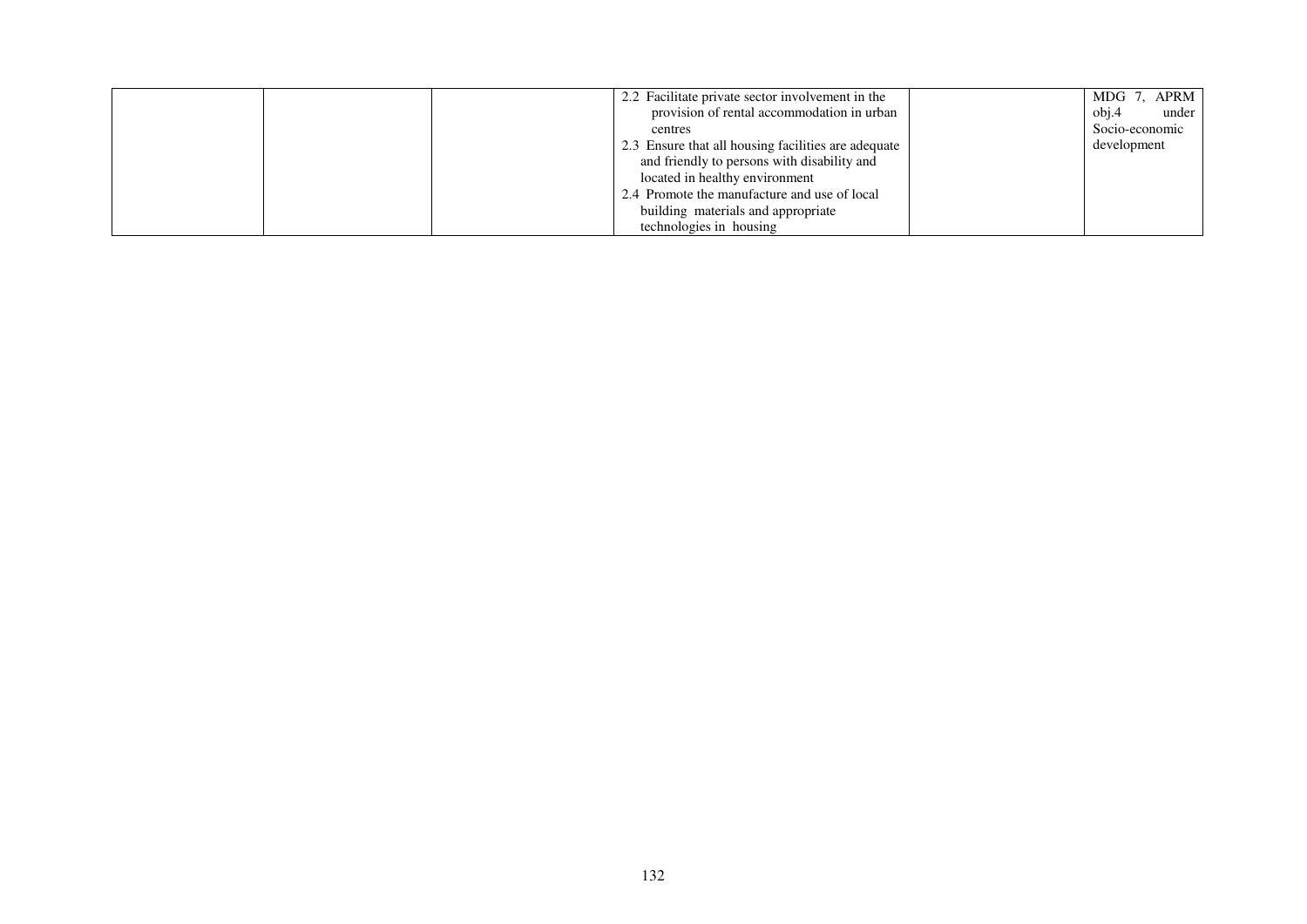## **APPENDIX 1IC: GOOD GOVERNANCE AND CIVIC RESPONSIBILITY**

| <b>KEY AREA OF FOCUS</b>                                                                                                             | <b>ISSUES</b>                                                                                                                                                                                                                                                                    | <b>POLICY</b>                                                                                                                                                                                                                                     | <b>STRATEGIES</b>                                                                                                                                                                                                                                                                                | <b>IMPLEMENTING AND</b><br><b>COLLABORATIVE</b><br><b>AGENCY</b>                                                                                                                                  | <b>GLOBAL / REGIONAL</b><br><b>LINKAGES</b>          |  |  |  |
|--------------------------------------------------------------------------------------------------------------------------------------|----------------------------------------------------------------------------------------------------------------------------------------------------------------------------------------------------------------------------------------------------------------------------------|---------------------------------------------------------------------------------------------------------------------------------------------------------------------------------------------------------------------------------------------------|--------------------------------------------------------------------------------------------------------------------------------------------------------------------------------------------------------------------------------------------------------------------------------------------------|---------------------------------------------------------------------------------------------------------------------------------------------------------------------------------------------------|------------------------------------------------------|--|--|--|
| <b>POLITICAL GOVERNANCE</b>                                                                                                          |                                                                                                                                                                                                                                                                                  |                                                                                                                                                                                                                                                   |                                                                                                                                                                                                                                                                                                  |                                                                                                                                                                                                   |                                                      |  |  |  |
| <b>I. STRENGTHENING</b> $\bullet$ Fusion of functions of $\vert 1$ . Strengthen Parliament<br><b>PRACTICE OF</b><br><b>DEMOCRACY</b> | the arms of<br>government leading to<br>conflict of roles.<br>• Resource disparity<br>undermining the role<br>of different arms of<br>government<br>• Weak impact of<br>development process<br>• Lack of public<br>ownership &<br>harmonization<br>of the development<br>process | Promote coordination,<br>harmonization and<br>ownership of<br>development processes                                                                                                                                                               | 1.1 Review constitutional power<br>relations and establish relative resource<br>parity<br>1.2 Establish relative resource parity<br>1.3 Build capacity of Parliament to draft laws<br>2.1 Institutionalize mutually<br>agreed framework for development dialogue                                 | Parliament, MOJ, Office of<br>the President, MOFEP, Min.<br>of Parliamentary Affairs,<br>Parliamentary Service, CDD,<br>IDEG, IEA, NGOs and CBO,<br>NDPC, CHRAJ, SFO, The<br>Governance Programme | MDG 8, APRM, $Obj.2&4$<br>under Political Governance |  |  |  |
|                                                                                                                                      | • Lack of a level<br>playing field<br>$\bullet$ Integrity of and access <sup>4</sup> .<br>to the electoral process<br>• Limited Public<br>awareness and<br>advocacy                                                                                                              | Fight corruption in the<br>political process<br>Ensure free and credible<br>elections<br>Foster Civic Advocacy to 5.1<br>nurture the culture<br>of democracy<br>Enhance transparency<br>and accountability in state<br>and non-state institutions | Enforce legal, operational and financial<br>standards for party organization<br>Establish election fund with clear<br>4.1<br>transparency and accountability requirement<br>Support institutions and schemes<br>aimed at empowering civic participation<br>6.1 Free access to public information |                                                                                                                                                                                                   | MDG8                                                 |  |  |  |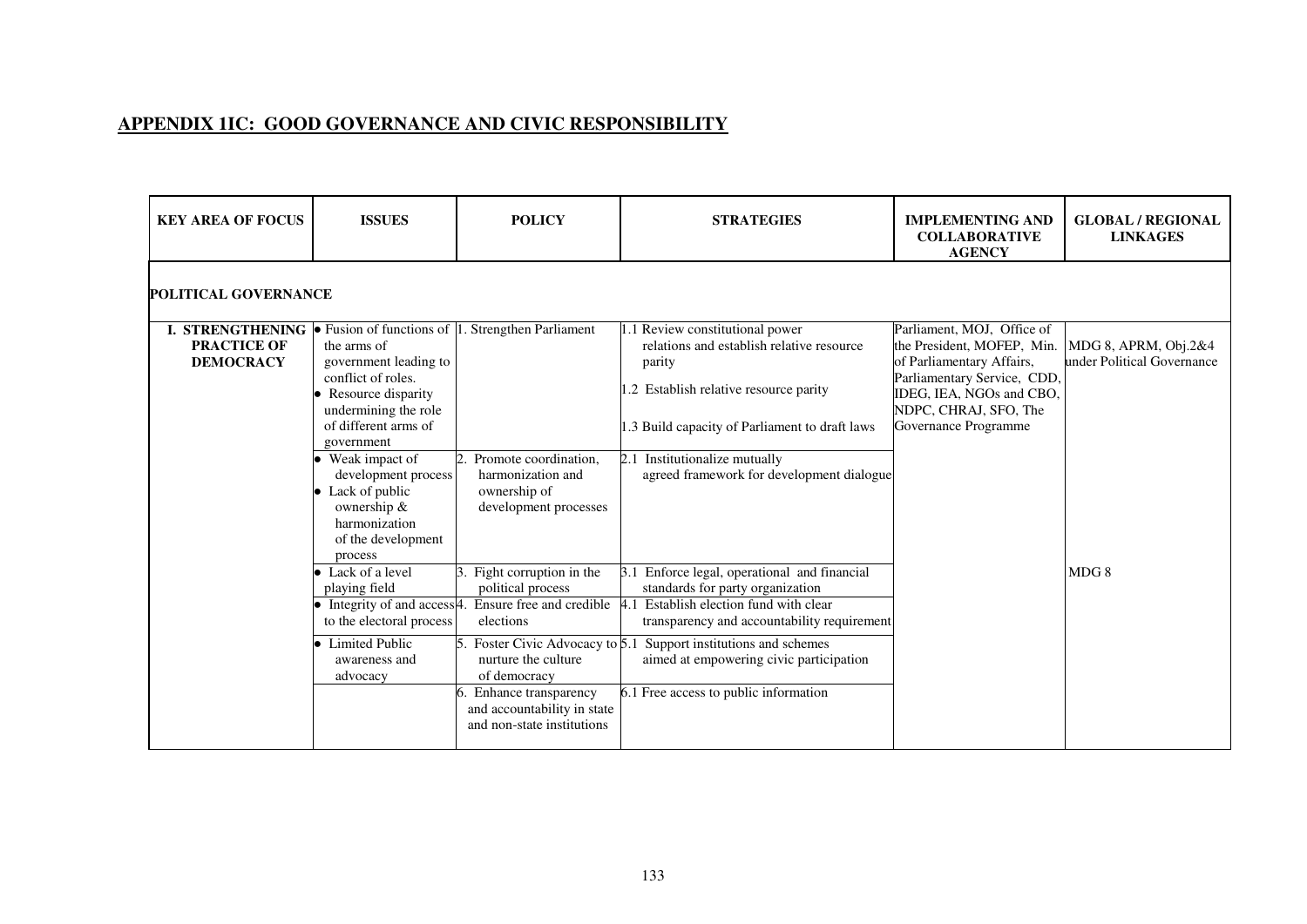| <b>KEY AREA OF FOCUS</b>    | <b>ISSUES</b>                                                                                                        | <b>POLICY</b>                                                                                                                                                                 | <b>STRATEGIES</b>                                                                                                                        | <b>IMPLEMENTING AND</b><br><b>COLLABORATIVE</b><br><b>AGENCY</b>                | <b>GLOBAL / REGIONAL</b><br><b>LINKAGES</b>       |
|-----------------------------|----------------------------------------------------------------------------------------------------------------------|-------------------------------------------------------------------------------------------------------------------------------------------------------------------------------|------------------------------------------------------------------------------------------------------------------------------------------|---------------------------------------------------------------------------------|---------------------------------------------------|
| II. ENHANCING               | (a) Administrative                                                                                                   |                                                                                                                                                                               |                                                                                                                                          |                                                                                 |                                                   |
| <b>DECENTRALIZATIO</b><br>N |                                                                                                                      | MMDAs for accountable,<br>effective<br>performance<br>and service delivery                                                                                                    | . Strengthen the capacity of 1.1 Implement PA 3, National Decentralization<br><b>Action Plan</b>                                         | <b>MLGRD, Local Govt</b><br>Service/Institute, MMDAS,<br>MOFED, Parliament, MOJ | MDG 8, APRM, Obj 2<br>under Political Governance  |
|                             | • Limited<br>implementation of<br>composite budgeting                                                                | <b>Institutionalize District</b><br>level planning and<br>budgeting involving all<br>stakeholders through<br>participatory democracy<br>at the national and<br>district level | 2.1 Effectively operationalize district planning<br>guidelines                                                                           |                                                                                 |                                                   |
|                             | Lack of functional<br>clarity and<br>administrative<br>coordination at<br>district level and sub-<br>district levels | <b>Ensure Political</b><br>-13<br>commitment to the<br>implementation of the<br><b>Local Government</b><br>Service Act                                                        | 3.1 Operationalize Local Government Service<br>3.2 Prepare Schemes and Conditions of Local<br>Government Service                         |                                                                                 |                                                   |
|                             |                                                                                                                      | Modernise Public<br>expenditure management<br>framework                                                                                                                       | 4.1 Incorporate ICT in accounting procedures                                                                                             |                                                                                 |                                                   |
|                             | (b) Political                                                                                                        |                                                                                                                                                                               |                                                                                                                                          |                                                                                 |                                                   |
|                             | • Limited political buy-<br>in across MDAs                                                                           | of political power to the<br>districts and Sub-district<br>structures                                                                                                         | Accelerate the devolution 1.1 Mainstream decentralization in<br><b>Public Sector Reforms</b>                                             |                                                                                 |                                                   |
|                             | $(c)$ Fiscal                                                                                                         |                                                                                                                                                                               |                                                                                                                                          |                                                                                 |                                                   |
|                             | • Absence of appropriate <sup>1</sup> .<br>inter-governmental<br>revenue sharing<br>arrangement                      | Provide the appropriate<br>legal framework to<br>support fiscal<br>decentralization                                                                                           | 1.1 Review constitutional provisions and<br>statutes with direct and indirect impact.<br>Restructuring of resource allocation<br>formula |                                                                                 | MDG 8, APRM, Obj.1/3<br>under Economic Governance |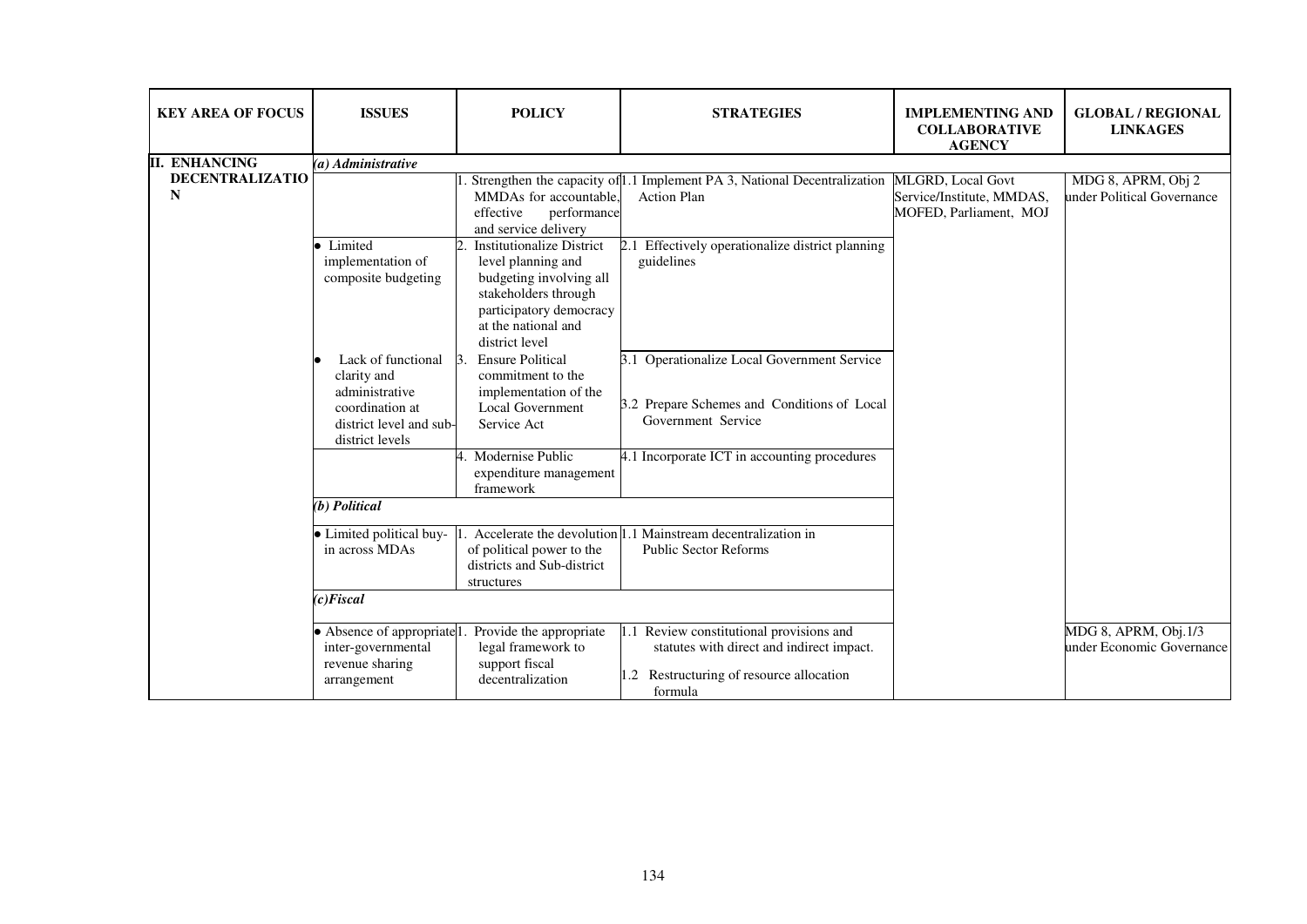| <b>KEY AREA OF FOCUS</b>                                            | <b>ISSUES</b>                                                                                                                                                                                                            | <b>POLICY</b>                                                                                                                                                                                                                                                                                                                                              | <b>STRATEGIES</b>                                                                                                                                                                                                                                                                                                                                                                                                                                                                                                                                                                                                                                                                                                                                                                                                                                                                                                               | <b>IMPLEMENTING AND</b><br><b>COLLABORATIVE</b><br><b>AGENCY</b>                                     | <b>GLOBAL / REGIONAL</b><br><b>LINKAGES</b>           |
|---------------------------------------------------------------------|--------------------------------------------------------------------------------------------------------------------------------------------------------------------------------------------------------------------------|------------------------------------------------------------------------------------------------------------------------------------------------------------------------------------------------------------------------------------------------------------------------------------------------------------------------------------------------------------|---------------------------------------------------------------------------------------------------------------------------------------------------------------------------------------------------------------------------------------------------------------------------------------------------------------------------------------------------------------------------------------------------------------------------------------------------------------------------------------------------------------------------------------------------------------------------------------------------------------------------------------------------------------------------------------------------------------------------------------------------------------------------------------------------------------------------------------------------------------------------------------------------------------------------------|------------------------------------------------------------------------------------------------------|-------------------------------------------------------|
|                                                                     | • Weak internal revenue 2.<br>mobilization<br>• Over dependence on<br>the DACF and other<br><b>External Grants</b><br>• Weak financial                                                                                   | generation<br>Ensure transparency in                                                                                                                                                                                                                                                                                                                       | Promote internal revenue 2.1 DSDA II and other best practice database<br>initiatives replicated in all districts<br>2.2 Develop the capacity of the MMDAs<br>towards effective revenue mobilization<br>3.1 Strengthen collection and dissemination of                                                                                                                                                                                                                                                                                                                                                                                                                                                                                                                                                                                                                                                                           |                                                                                                      |                                                       |
|                                                                     | management practices                                                                                                                                                                                                     | fiscal decentralization                                                                                                                                                                                                                                                                                                                                    | records and progressively mechanize<br>records                                                                                                                                                                                                                                                                                                                                                                                                                                                                                                                                                                                                                                                                                                                                                                                                                                                                                  |                                                                                                      |                                                       |
| <b>III. PROTECTING</b><br><b>RIGHTS UNDER</b><br><b>RULE OF LAW</b> | $\bullet$ Poor compliance with 2.<br>rules, regulations and<br>procedures<br>• Weak enforcement of<br>rules, regulations and<br>procedures<br>Weak appreciation of $\vert$ 3.<br>and demand for basic<br>social services | the legal sector, enhance<br>speedy and affordable<br>access to justice<br>Strengthen the capacity<br>of state institutions to<br>enforcement of laws<br>Promote and protect<br>economic, social<br>cultural, civil and<br>political rights as<br>enshrined in our<br>constitution and all<br>human rights<br>instruments to which<br>Ghana is a signatory | Increase the capacity of 1.1 Improve case management systems of the<br>courts including scaling up mechanization,<br>Enhance Human Resource Levels, Revise<br>and implement rule of procedures and<br>expansion of infrastructure.<br>1.2 Effectively mainstream Alternative Dispute<br>Resolution mechanism<br>1.3 Promote the provision of legal aid for the<br>poor<br>3.1 Streamline legal $&$ Institutional framework<br>for enforcement<br>promote compliance and $3.2$ Scaling up operational & Human Resource<br>levels within state institutions responsible<br>for enforcement<br>4.1 Promote the development of Citizen<br>Charters<br>4.2 Promote Public education on the economic,<br>social, cultural, civil and political rights of<br>citizenry<br>4.3 Scaling up demand for basic right<br>African and international 4.4 Develop NGO policies<br>4.5 Reducing International instruments into<br>municipal laws | MOJ, Judiciary Service,<br>CHRAJ; NCCE, EC, Legal<br>Aid, MOWAC, WAJU,<br>DSW, CBOs, MMYE,<br>MMDAs. | APRM, Obj 2/4/10 under<br><b>Political Governance</b> |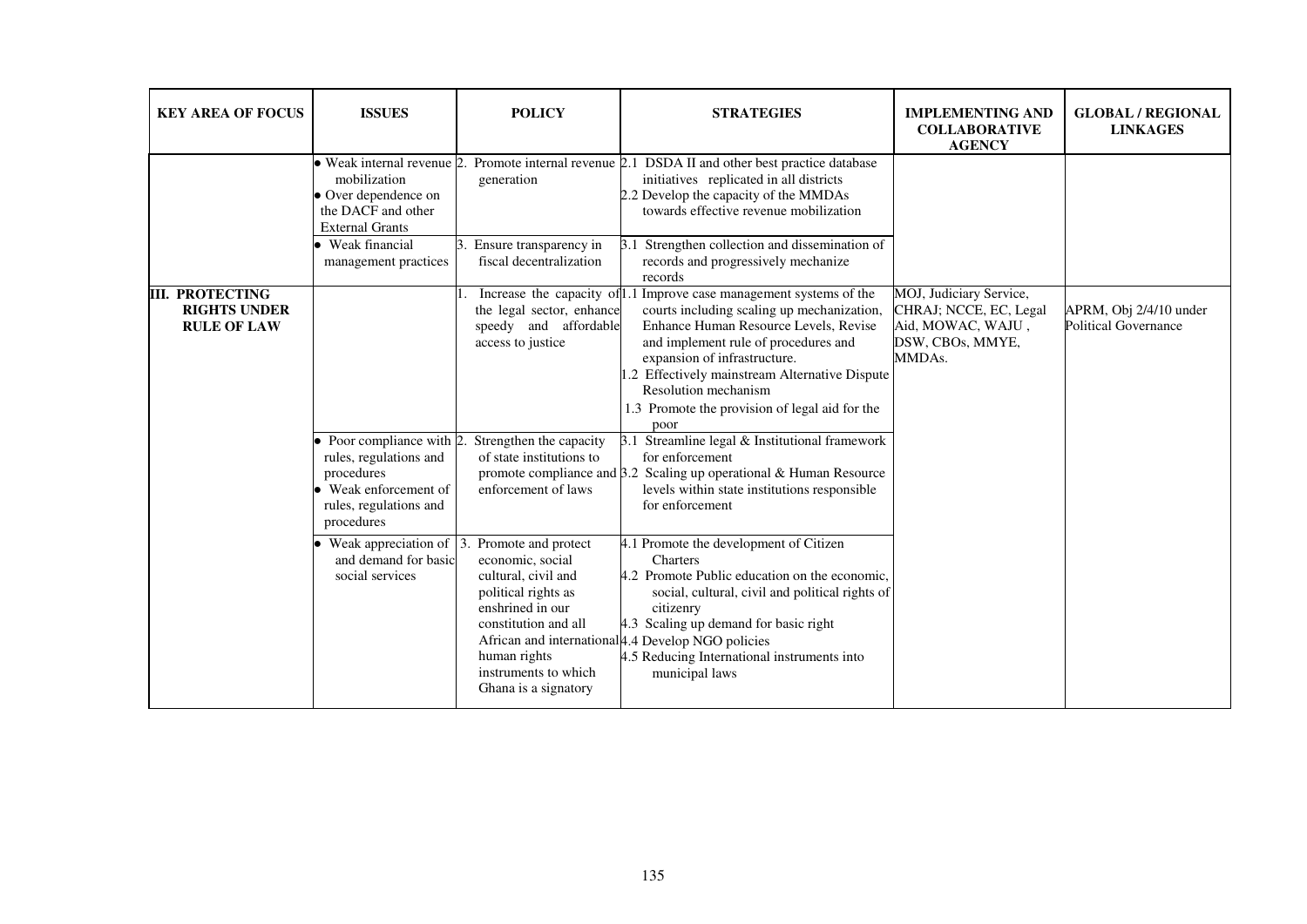| <b>KEY AREA OF FOCUS</b>                                                                        | <b>ISSUES</b>                                                                                                                                                                                                                                                                                                                              | <b>POLICY</b>                                                                                                                                                                                                                                                                        | <b>STRATEGIES</b>                                                                                                                                                                                                                                                                                                                                                                                                                                  | <b>IMPLEMENTING AND</b><br><b>COLLABORATIVE</b><br><b>AGENCY</b>                                                                                                                     | <b>GLOBAL / REGIONAL</b><br><b>LINKAGES</b>   |
|-------------------------------------------------------------------------------------------------|--------------------------------------------------------------------------------------------------------------------------------------------------------------------------------------------------------------------------------------------------------------------------------------------------------------------------------------------|--------------------------------------------------------------------------------------------------------------------------------------------------------------------------------------------------------------------------------------------------------------------------------------|----------------------------------------------------------------------------------------------------------------------------------------------------------------------------------------------------------------------------------------------------------------------------------------------------------------------------------------------------------------------------------------------------------------------------------------------------|--------------------------------------------------------------------------------------------------------------------------------------------------------------------------------------|-----------------------------------------------|
| <b>IV. IMPROVED ACCESS</b> The denial of rights,<br><b>TO RIGHTS AND</b><br><b>ENTILTEMENTS</b> | slow pace of adoption of<br>national and<br>International laws and<br>charters, lack of access<br>to services, absence of<br>information<br>dissemination and<br>mainstreaming of rights.                                                                                                                                                  | Improve government<br>commitment to<br>international protocols<br>and conventions, and<br>their implementation in<br>national law                                                                                                                                                    | 1.1 Promulgate Legislative Instruments to<br>relevant Acts and Accelerate the passage of Legal Aid, MOWAC, WAJU/9/10 under Political<br>bills into laws e.g. Disability Bill and<br>Domestic Violence Bill to empower<br>vulnerable and excluded groups                                                                                                                                                                                            | MOJ, CHRAJ; NCCE, EC, MDG 1/3, APRM, obj.3<br>DSW, CBOs, MMYE, Governance, Obj. 5 under<br>Ghana Federation of the Socio-economic<br>Disabled Households, GIS, development<br>MMDAs, |                                               |
|                                                                                                 | Bills not passed and lack<br>of policies<br>implementation<br>Finalisation and<br>adoption of National<br>Policies (e.g National<br>Youth, Street Children,<br>and Ageing Policies                                                                                                                                                         | Strengthen institutions<br>responsible for<br>enforcement of Child's<br>right<br>3. Protect the rights and<br>entitlements of children                                                                                                                                               | Intensify advocacy for ratification of<br>1.2<br>charters and domestication of international<br>charters and conventions<br>.21 Strengthen the capacities of the relevant<br>institutions for implementation, monitoring<br>& evaluation<br>Implement of National Disability Policy,<br>3.1<br>Early Childhood Care and Development<br>Policy, Children's Act, Gender and<br>Children's Policy and Human Trafficking<br>Bill, Juvenile Justice Act |                                                                                                                                                                                      |                                               |
|                                                                                                 | Limited institutionalized $\frac{1}{4}$ . Strengthen institutions<br>capacities and<br>programmes<br>Child Abuse<br>of <sub>5</sub> .<br>abuse<br>Increase<br>children<br>and<br>harmful<br>traditional<br>practices<br>(FGM,<br>trokosi,<br>early<br>$\&$<br>child<br>marriages<br>puberty)<br>Human trafficking:-<br>Lack of enforcement | responsible for<br>enforcement of Childs<br>right<br>. Protect children from<br>direct and indirect<br>physical and emotional<br>harm<br>. Eliminate child trafficking $6.1$<br>and apply the standards<br>and codes to children<br>rights to ensure that the<br>legal framework for | 4.1 Strengthen data collection and<br>coordination on rights and entitlements<br>of citizens on laws, conventions and<br>charters<br>5.1 Research to track cases on child abuse and<br>human trafficking<br>Reduce Poverty in affected districts to stem<br>trafficking<br>6.2 Develop integrated child development<br>policy                                                                                                                      |                                                                                                                                                                                      | MDG 1/3, APRM, Obj.3<br>/9/10 under Political |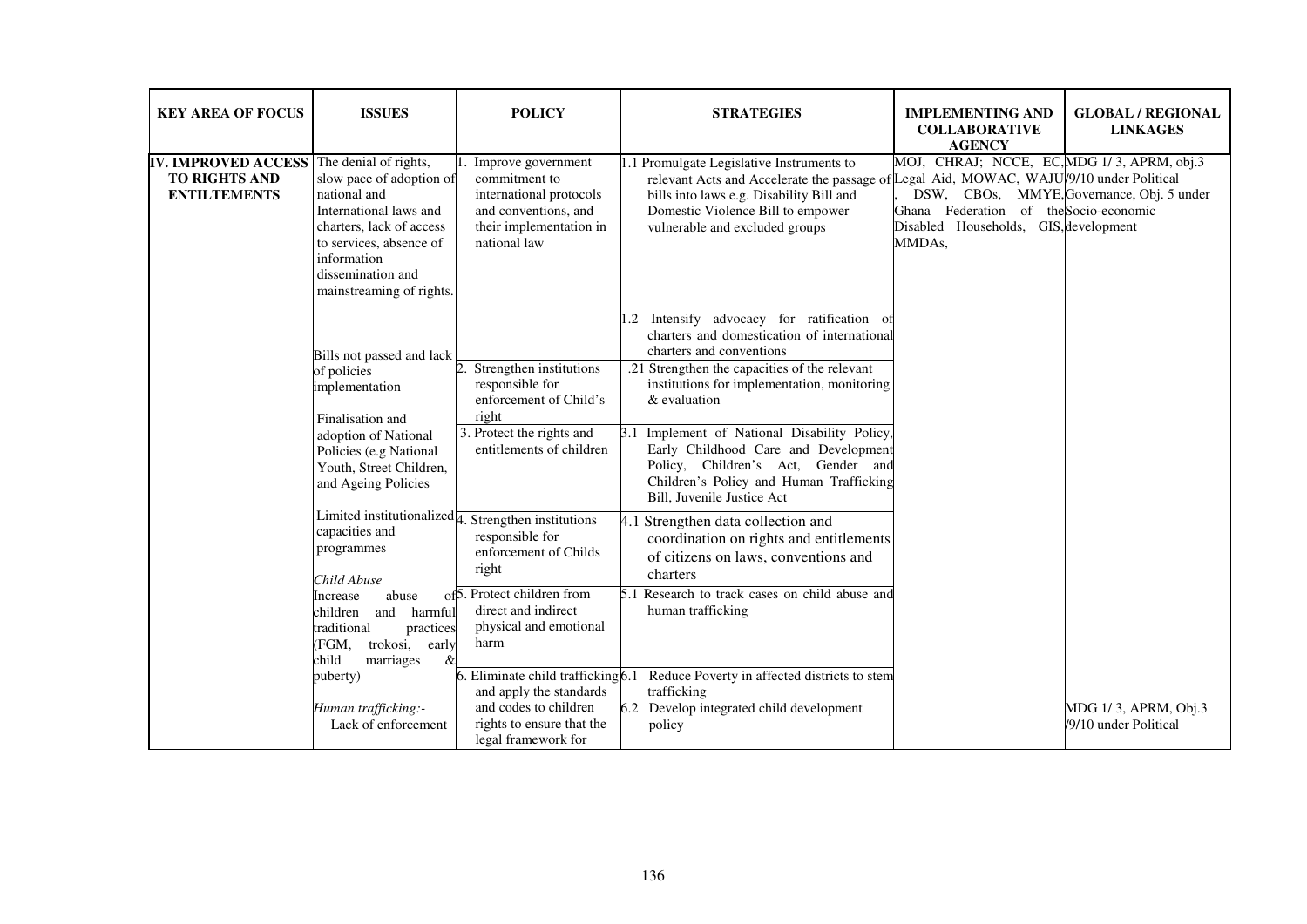| <b>KEY AREA OF FOCUS</b> | <b>ISSUES</b>                                                                                                       | <b>POLICY</b>                                                                                                                             | <b>STRATEGIES</b>                                                                                                                                                                                                                                                         | <b>IMPLEMENTING AND</b><br><b>COLLABORATIVE</b><br><b>AGENCY</b>                                                     | <b>GLOBAL / REGIONAL</b><br><b>LINKAGES</b>                 |
|--------------------------|---------------------------------------------------------------------------------------------------------------------|-------------------------------------------------------------------------------------------------------------------------------------------|---------------------------------------------------------------------------------------------------------------------------------------------------------------------------------------------------------------------------------------------------------------------------|----------------------------------------------------------------------------------------------------------------------|-------------------------------------------------------------|
|                          | of policies, Human<br>Trafficking Bill,<br>Domestic Violence<br>Bill and Children's<br>Act 1998.<br>Laws not passed | sanctions against child<br>trafficking is in place                                                                                        | 6.3 Launch public education about the dangers<br>of child trafficking, child abuse and<br>children's rights and human rights with<br>special focus on sending districts and<br>receiving districts                                                                        |                                                                                                                      | Governance                                                  |
|                          | • Limited capacity for<br>effective education<br>and enforcement                                                    | Effective public<br>awareness creation on<br>laws for the protection of<br>V&E                                                            | 7.1 Build capacity for public education and<br>dissemination of information on rights                                                                                                                                                                                     |                                                                                                                      | MDG 1/3, APRM, Obj.3<br>/9/10 under Political<br>Governance |
|                          | Children in conflict of<br>the law                                                                                  | Provide counselling and<br>support services to<br>families to help to reduce<br>the incidence of children 8.2<br>in conflict with the law | Provide counselling and support services to Ghana Police Service,<br>8.1<br>families to help to reduce the incidence of<br>children in conflict with the law<br>Ensure the implementation of Child rights<br>in relation to their handling by law<br>enforcement agencies | DSW, NGOs,<br><b>Prisons Service</b>                                                                                 |                                                             |
|                          |                                                                                                                     | Ensure the<br>implementation of Child<br>rights in relation to their<br>handling by law<br>enforcement agencies                           | Increase budgetary allocation to agencies<br>9.1<br>responsible for children in conflict with the<br>law<br>Strengthen the capacities of institutions to<br>9.2<br>monitor and track juvenile offenders<br>Intensify education on Juvenile Justice Act<br>9.3             |                                                                                                                      |                                                             |
|                          | PWDs<br>• Weak capacity and<br>low priority given to<br>the agencies<br>responsible for                             | 10. Create an enabling<br>environment to ensure<br>the active involvement of<br>PWDs in mainstream<br>society                             | 10.1 Introduce explicit affirmative action<br>initiatives for persons' with disability with<br>due consideration to gender                                                                                                                                                | DSW, MMEY, NGOs, Ghana<br>Federation of the Disabled<br>AESL, Town and Country<br>Planning, GNFS, MOES<br><b>GES</b> |                                                             |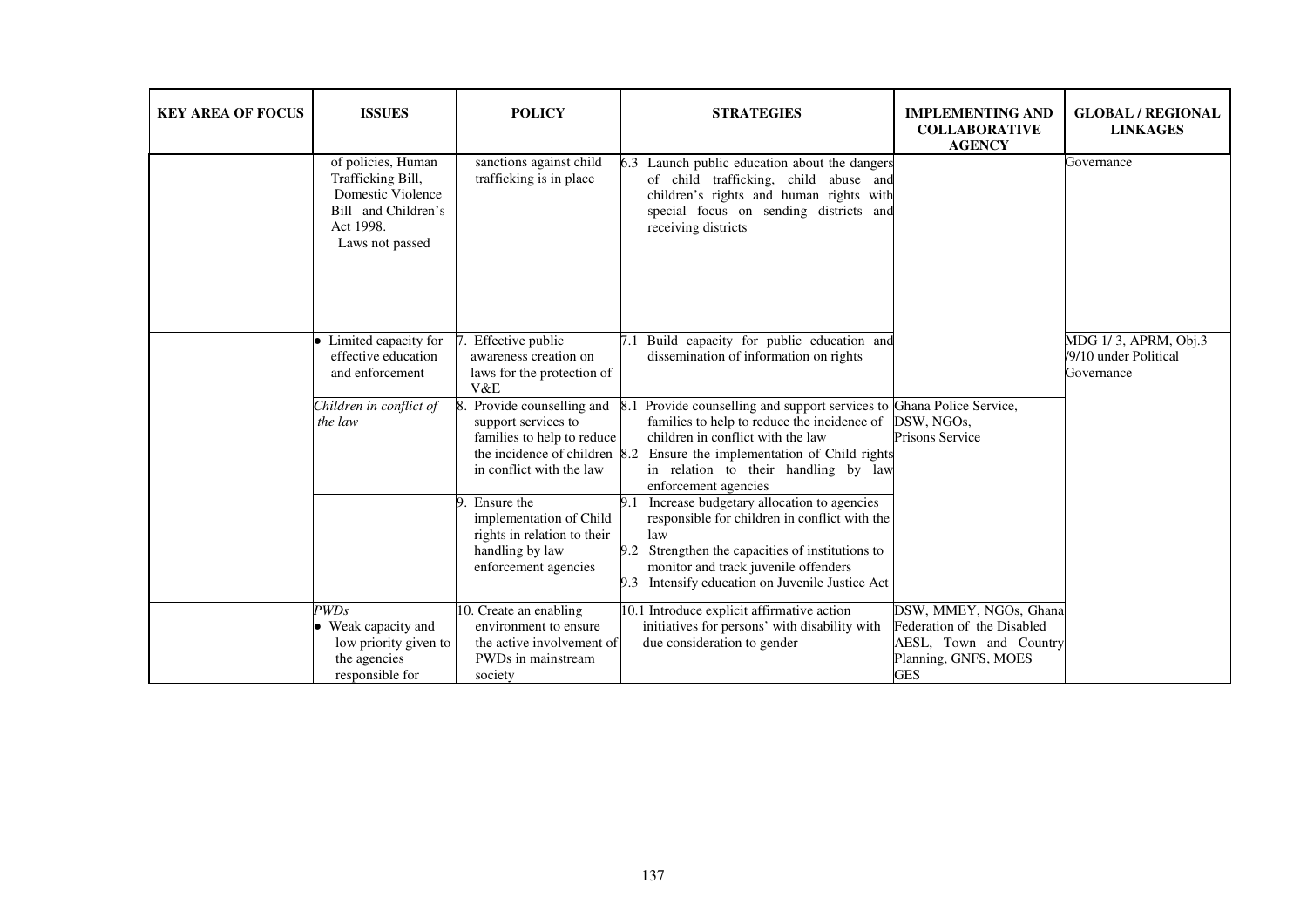| <b>KEY AREA OF FOCUS</b>                                                                     | <b>ISSUES</b>                                                                                                                                                                                                                                                                                           | <b>POLICY</b>                                                                                                                                                                         | <b>STRATEGIES</b>                                                                                                                                                                                                                                                                                                                                                                                                                                           | <b>IMPLEMENTING AND</b><br><b>COLLABORATIVE</b><br><b>AGENCY</b>                                                                                                                                                                                                                   | <b>GLOBAL / REGIONAL</b><br><b>LINKAGES</b>      |
|----------------------------------------------------------------------------------------------|---------------------------------------------------------------------------------------------------------------------------------------------------------------------------------------------------------------------------------------------------------------------------------------------------------|---------------------------------------------------------------------------------------------------------------------------------------------------------------------------------------|-------------------------------------------------------------------------------------------------------------------------------------------------------------------------------------------------------------------------------------------------------------------------------------------------------------------------------------------------------------------------------------------------------------------------------------------------------------|------------------------------------------------------------------------------------------------------------------------------------------------------------------------------------------------------------------------------------------------------------------------------------|--------------------------------------------------|
|                                                                                              | <b>PWDs</b><br>• Disability Bill not<br>passed<br>• Limited awareness,<br>dissemination and<br>implementation on<br>National Disability<br>Policy                                                                                                                                                       | 11. Design action plan to<br>implement the disability<br>bill                                                                                                                         | 11.1 Intensify consultation on National<br>Disability Bill and take measure to pass the<br>bill                                                                                                                                                                                                                                                                                                                                                             | DSW, MMEY, NGOs, Ghana<br>Federation of the Disabled<br>AESL, Town and Country<br>Planning, GNFS, MOES<br><b>GES</b>                                                                                                                                                               |                                                  |
| <b>ENSURING PUBLIC</b> • High level of violent<br>V.<br><b>SAFETY AND</b><br><b>SECURITY</b> | crimes<br>• Proliferation of Small<br>Arms<br>• Proliferation of Private<br><b>Security Organizations</b><br>• High rate of recidivism<br>• High rate of drug<br>abuse and incidence of<br>trafficking of narcotic<br>drugs<br>• Influx of refugees<br>• Poor monitoring of<br>activities of foreigners |                                                                                                                                                                                       | 1. Improve internal security 1.1 Improve institutional capacity of the Police,<br>Immigration Service, Prisons and Narcotic<br>Control Boardstrengthen & institutionalise<br>early warning systems<br>.2 Sensitize public on dangers of small arms<br>1.3 Regulate Private sector involvement in the<br>provision of security<br>1.4 Comprehensive monitoring of activities of<br>foreigners<br>.5 Step up programs to rehabilitate and reform<br>prisoners | MOI, MOD, GAF, Ghana<br>Police Service, National<br>Security, Ghana Immigration<br>Service, Min. of Foreign<br>Affairs, Min. of Regional<br>Cooperation & NEPAD,<br>MOWAC, WAJU, DSW,<br>NGOs, NCCE, Private<br>Sector, Ghana Air Force,<br>Ghana Navy, National House<br>of Chief | MDG 8/APRM, Obj. 1<br>under Political Governance |
|                                                                                              | $\bullet$ Fire and safety risks to 2.<br>national property &<br>installations<br>• Instability in the sub-<br>region<br>• Need to deter potential<br>incidents of external<br>aggression<br>• Means of enhancing<br>logistics of the armed<br>forces                                                    | to ensure safety of life and<br>property<br>Forestall external<br>Β.<br>aggression, safeguard<br>territorial integrity and<br>contribute to<br>international peace<br>keeping efforts | Increase national capacity 2.1 Increase safety awareness of citizens<br>3.1 Build operational, human resource and<br>logistics capacity of the Ministry of<br>Defence<br>3.2 Encourage participation of Ghana in<br>external peacekeeping missions                                                                                                                                                                                                          |                                                                                                                                                                                                                                                                                    |                                                  |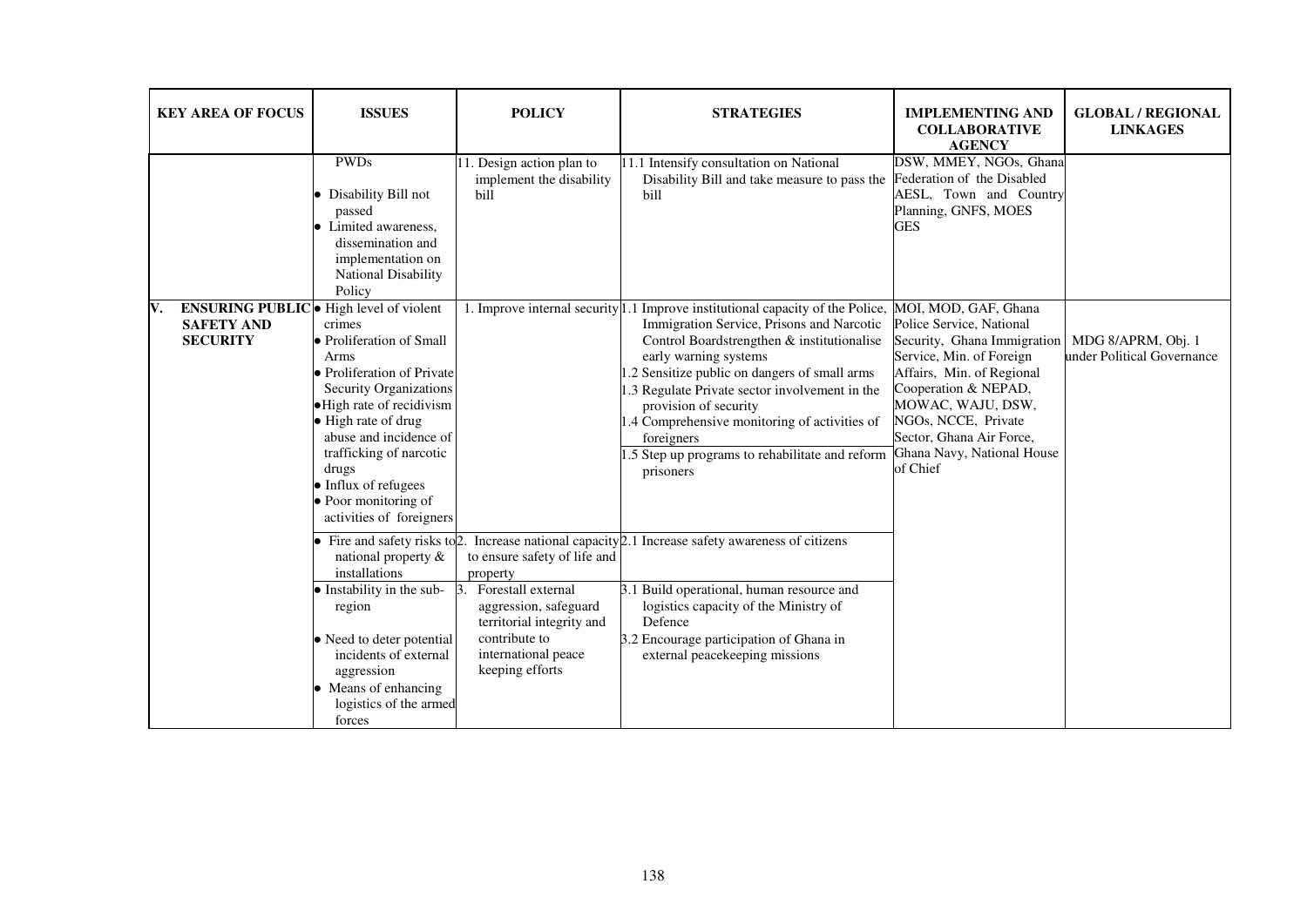| <b>KEY AREA OF FOCUS</b>                                                             | <b>ISSUES</b>                                                                                                                        | <b>POLICY</b>                                                                                                                                       | <b>STRATEGIES</b>                                                                                                                                                                                                                                                                                                                               | <b>IMPLEMENTING AND</b><br><b>COLLABORATIVE</b><br><b>AGENCY</b>                                                                                                                                                                                       | <b>GLOBAL / REGIONAL</b><br><b>LINKAGES</b>                                                         |
|--------------------------------------------------------------------------------------|--------------------------------------------------------------------------------------------------------------------------------------|-----------------------------------------------------------------------------------------------------------------------------------------------------|-------------------------------------------------------------------------------------------------------------------------------------------------------------------------------------------------------------------------------------------------------------------------------------------------------------------------------------------------|--------------------------------------------------------------------------------------------------------------------------------------------------------------------------------------------------------------------------------------------------------|-----------------------------------------------------------------------------------------------------|
|                                                                                      | • Divert attention of the<br>troops from engaging<br>in subversive<br>activities.                                                    |                                                                                                                                                     |                                                                                                                                                                                                                                                                                                                                                 |                                                                                                                                                                                                                                                        |                                                                                                     |
|                                                                                      | • High incidence of<br>economic crimes and<br>fraud                                                                                  | Enhance the ability of<br>state institutions to                                                                                                     | 4.1 Improve institutional capacity of<br>security agencies<br>combat economic crimes $ 4.2 $ Increase public awareness of economic<br>crime and fraud                                                                                                                                                                                           | MOI, MOD, GAF, Ghana<br>Police Service, National<br>Security, Ghana Immigration<br>Service, Min. of Foreign<br>Affairs, Min. of Regional<br>Cooperation & NEPAD,<br>MOWAC, WAJU, DSW,<br>NGOs, NCCE, Private<br>Sector, Ghana Air Force,<br>Ghana Navy |                                                                                                     |
|                                                                                      | Conflict management:<br>• Ghana surrounded by<br>countries with<br>conflict.<br>Pockets of conflict<br>internally                    | Promote peace and<br>stability by adoption of<br>concrete conflict<br>resolution measures                                                           | 5.1 Conflict management and alternative dispute Ministry of Interior<br>resolution mechanisms introduced for all<br>especially women, traditional authority and<br><b>FBOs</b><br>5.2 Develop programmes cultural exchange<br>among students especially within the<br>country and among ECOWAS<br>5.3 Develop rapid response mechanisms for all | NCCE, CSOs, NGOs,<br>MOWAC, WAJU, DSW<br>NADMO, MOT&MCC                                                                                                                                                                                                |                                                                                                     |
| VI. PUBLIC POLICY<br><b>MANAGEMENT AND</b><br><b>PUBLIC SECTOR</b><br><b>REFORMS</b> | • Lack of systematic<br>training<br>for Civil and Public<br>Servants.<br>• Poor conditions of<br>service Ineffective<br>Supervision. | Increase the capacity of<br>the public and civil<br>service for accountable,<br>efficient, timely,<br>effective performance<br>and service delivery | 3.1 Accelerate the on-going public<br>sector reform programs                                                                                                                                                                                                                                                                                    | Min. of Public Sector<br>Reforms, Office of the<br>President, The Senior, Civil<br>Servant Association, PEF,<br>AGI, GEA, MPSD Minister's<br>Office, Public Services<br>Commission, Parliament, All                                                    | MDG 8, APRM, obj.5<br>under Political Governance                                                    |
|                                                                                      | • National consensus<br>and ownership on<br>key issues devoid of<br>politicization                                                   | Deepen pluralistic<br>$\mathcal{D}$<br>involvement in support<br>of poverty reduction and<br>growth                                                 | 1.1 Involve the role of Parliament in policy<br>formulation process<br>1.2 Create avenues for inter-party participation<br>in policy formulation                                                                                                                                                                                                | Political Parties, National<br>House of Chief, The<br>Governance Programme                                                                                                                                                                             | MDG 1/8, APRM, obj.1<br>under Political Governance;<br>obj.5/6 under Socio-<br>economic development |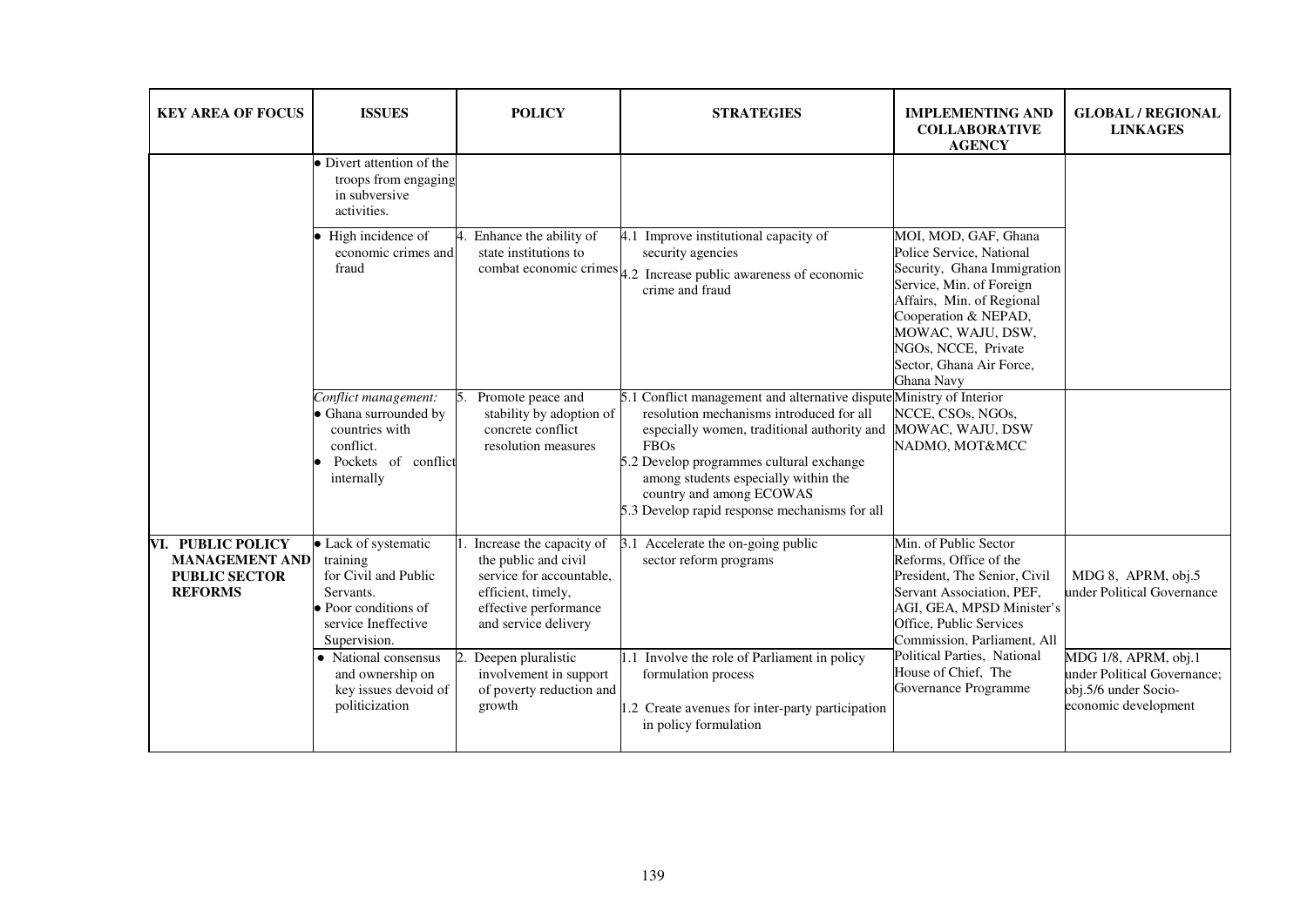| <b>KEY AREA OF FOCUS</b> | <b>ISSUES</b>                                                                           | <b>POLICY</b>                                                                                                                | <b>STRATEGIES</b>                                                                                                                                                                                                                                                                                                                         | <b>IMPLEMENTING AND</b><br><b>COLLABORATIVE</b><br><b>AGENCY</b>                                                                                                                                                                                     | <b>GLOBAL / REGIONAL</b><br><b>LINKAGES</b>      |
|--------------------------|-----------------------------------------------------------------------------------------|------------------------------------------------------------------------------------------------------------------------------|-------------------------------------------------------------------------------------------------------------------------------------------------------------------------------------------------------------------------------------------------------------------------------------------------------------------------------------------|------------------------------------------------------------------------------------------------------------------------------------------------------------------------------------------------------------------------------------------------------|--------------------------------------------------|
|                          |                                                                                         |                                                                                                                              | 1.3 Increase the representation of women in<br>public life<br>1.4 Involve traditional authorities in formal<br>decision making structures<br>1.5 Create opportunities for civil society<br>participation in managing public policy<br>1.6 Involve key public institutions in decision<br>making processes for effective<br>implementation | Min. of Public Sector<br>Reforms, Office of the<br>President, The Senior, Civil<br>Servant Association, PEF,<br>AGI, GEA, MPSD Minister's<br>Office, Public Services<br>Commission, Parliament, All<br>Political Parties, National<br>House of Chief |                                                  |
|                          | <b>MDAs</b><br>• Lack of adequate &<br>formalized Public -<br>Civic interface           | • Overlap of functions in 3. Rationalize and define<br>structures, roles and<br>procedures for state and<br>non state actors | 3.1 Provide clear mandate and terms of<br>Reference for institutions                                                                                                                                                                                                                                                                      |                                                                                                                                                                                                                                                      |                                                  |
|                          | $\bullet$ Inconsistent<br>consideration of<br>environment in public<br>policy processes | 4. Institutionalize the<br>mainstreaming of<br>sustainable development<br>principles                                         | 4.1 Use of SEA in public policy<br>processes                                                                                                                                                                                                                                                                                              |                                                                                                                                                                                                                                                      | MDG 7, MDG 8                                     |
|                          | • Lack of demand and $\overline{5}$ .<br>feedback on M&E<br>information                 | Institutionalize and<br>internalize policy<br>formulation, planning,<br>and M&E system at all<br>levels                      | 5.1 Facilitate National Development Policy and<br>strategy formulation<br>5.2 Facilitate development planning and plan<br>implementation<br>5.3 Strengthen policy formulation and planning<br>capacity at all levels<br>5.4 Strengthen M&E capacity and coordination<br>at all levels<br>5.5 Establish district based M&E systems         |                                                                                                                                                                                                                                                      | APRM, obj.6 under Socio-<br>economic development |
|                          | $\bullet$ Strengthening of 6.<br>institutions -<br>National,<br>Decentralised           | Implement the<br>coordination mechanisms<br>for the social protection<br>strategy, and increase                              | 6.1 Support the establishment of inter-agency<br>task force to oversee the harmonisation of<br>policies and programmes to support the<br>vulnerable and excluded groups                                                                                                                                                                   | MDAs, MMDAs, CBOs<br>Households, NGOs, DSW                                                                                                                                                                                                           | APRM, obj.9 under Political<br>Governance        |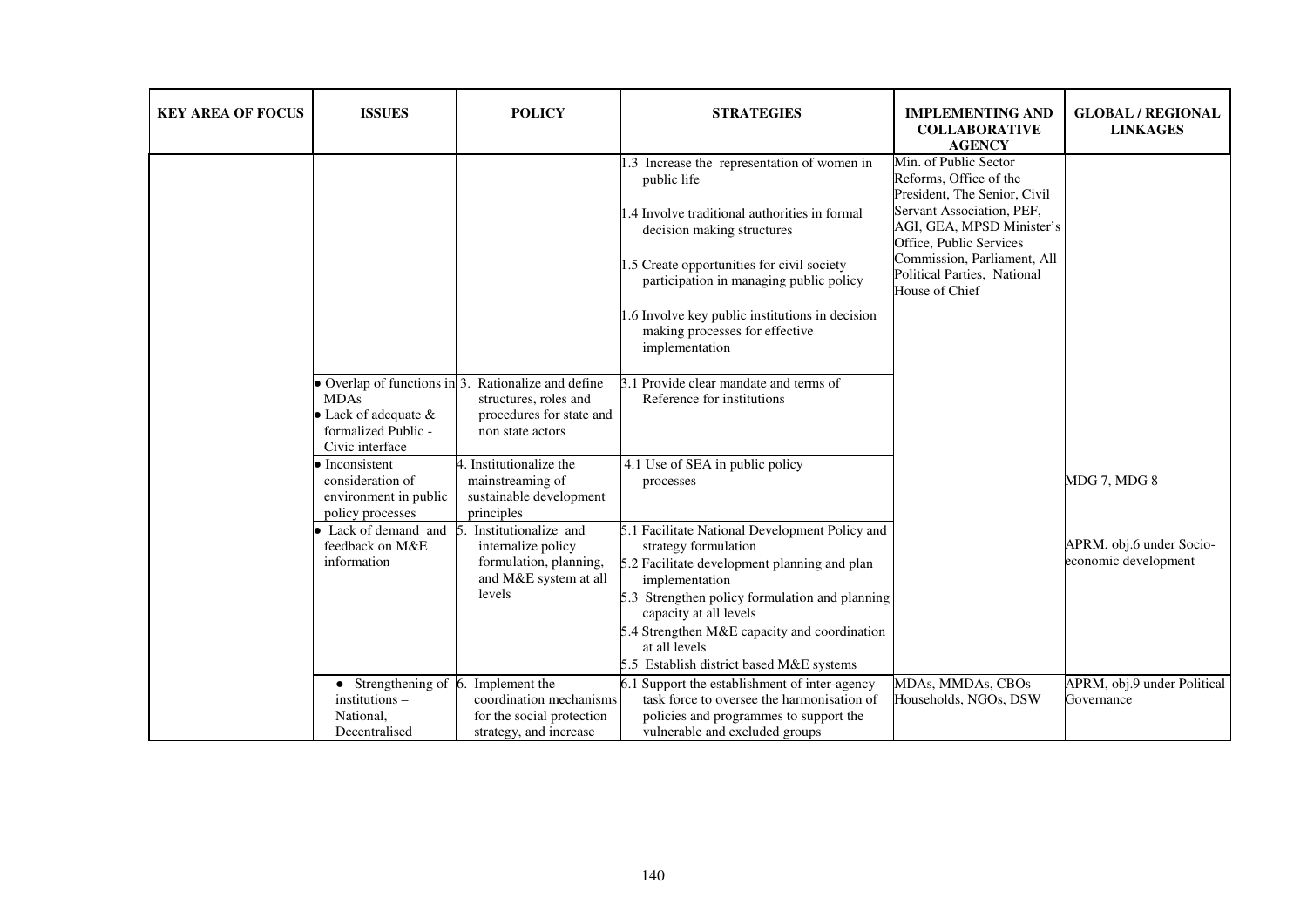| <b>KEY AREA OF FOCUS</b>                                                   | <b>ISSUES</b>                                                                                                                                                                                                                                                                                                 | <b>POLICY</b>                                                                                         | <b>STRATEGIES</b>                                                                                                                                                                                                                                                                                                                                                                                                                                                                                                                                                                                                                                                                                                                                                                                                                                                                   | <b>IMPLEMENTING AND</b><br><b>COLLABORATIVE</b><br><b>AGENCY</b>                                                                               | <b>GLOBAL / REGIONAL</b><br><b>LINKAGES</b> |
|----------------------------------------------------------------------------|---------------------------------------------------------------------------------------------------------------------------------------------------------------------------------------------------------------------------------------------------------------------------------------------------------------|-------------------------------------------------------------------------------------------------------|-------------------------------------------------------------------------------------------------------------------------------------------------------------------------------------------------------------------------------------------------------------------------------------------------------------------------------------------------------------------------------------------------------------------------------------------------------------------------------------------------------------------------------------------------------------------------------------------------------------------------------------------------------------------------------------------------------------------------------------------------------------------------------------------------------------------------------------------------------------------------------------|------------------------------------------------------------------------------------------------------------------------------------------------|---------------------------------------------|
|                                                                            | Structures, and the<br>family and<br>communities<br>• Commitments to issues<br>on vulnerability<br>• Problem of low<br>resource allocation<br>• Weak harmonisation<br>of stakeholder<br>initiatives<br>• Limited information<br>on rights and<br>responsibilities<br>among both state and<br>non-state actors | resource allocation to<br>social protection                                                           | 6.2 Assist decentralised agencies to incorporate<br>programmes to vulnerable and excluded<br>groups in district development plans<br>6.3 Promote capacity development in social<br>work and volunteerism<br>6.4 Prepare and adopt a national social policy<br>framework<br>6.5 Assist the decentralised agencies to<br>incorporate and coordinate programmes for<br>the vulnerable and at the district level<br>6.6 Harmonise concepts and definitions relating<br>to vulnerability and exclusion among state<br>and non-state actors<br>6.7 Enhance formulation and implementation of<br>social protection initiatives for the vulnerable<br>and excluded at the micro, meso and macro<br>levels<br>6.8 Facilitate the development of explicit policy<br>actions to provide safety nets designed to<br>meet the needs of different categories of<br>vulnerable and excluded groups |                                                                                                                                                |                                             |
| VII. FIGHTING<br><b>CORRUPTION AND</b><br><b>ECONOMIC</b><br><b>CRIMES</b> | • High perception of<br>corruption in public<br>service, political<br>process and the<br>economy<br>• Weak institutional                                                                                                                                                                                      | Reduce opportunities for<br>rent-seeking by political<br>and economic agents,<br>and public officials | Establish all the institutional structures<br>1.1<br>necessary for the effective implementation CHRAJ, SFO, Audit Service, Governance; obj.4 under<br>of the new procurement act.<br>1.2 Revise the Guidelines on Asset declaration agencies, the Judiciary, BOG,<br>to allow for easier investigation and<br>prosecution of violators<br>1.3 Ensure the passage of the Whistleblower's The Governance Programme<br>bill and the Freedom of information bill<br>1.4 Formulate and progressively implement a<br>fair wage policy<br>2. Strengthening the existing $\boxed{2.1}$ Enhance the capacity of the existing anti-                                                                                                                                                                                                                                                           | MOJ, Office of the President, APRM, obj.7 under Political<br>MMYE, Law enforcement<br>Office of Accountability,<br>Parliament, Chief of Staff, | <b>Economic Governance</b>                  |
|                                                                            | capacity to fight to<br>fight corruption.                                                                                                                                                                                                                                                                     | anticorruption<br>institutions                                                                        | corruption institutions to effectively carry<br>out their mandates                                                                                                                                                                                                                                                                                                                                                                                                                                                                                                                                                                                                                                                                                                                                                                                                                  |                                                                                                                                                |                                             |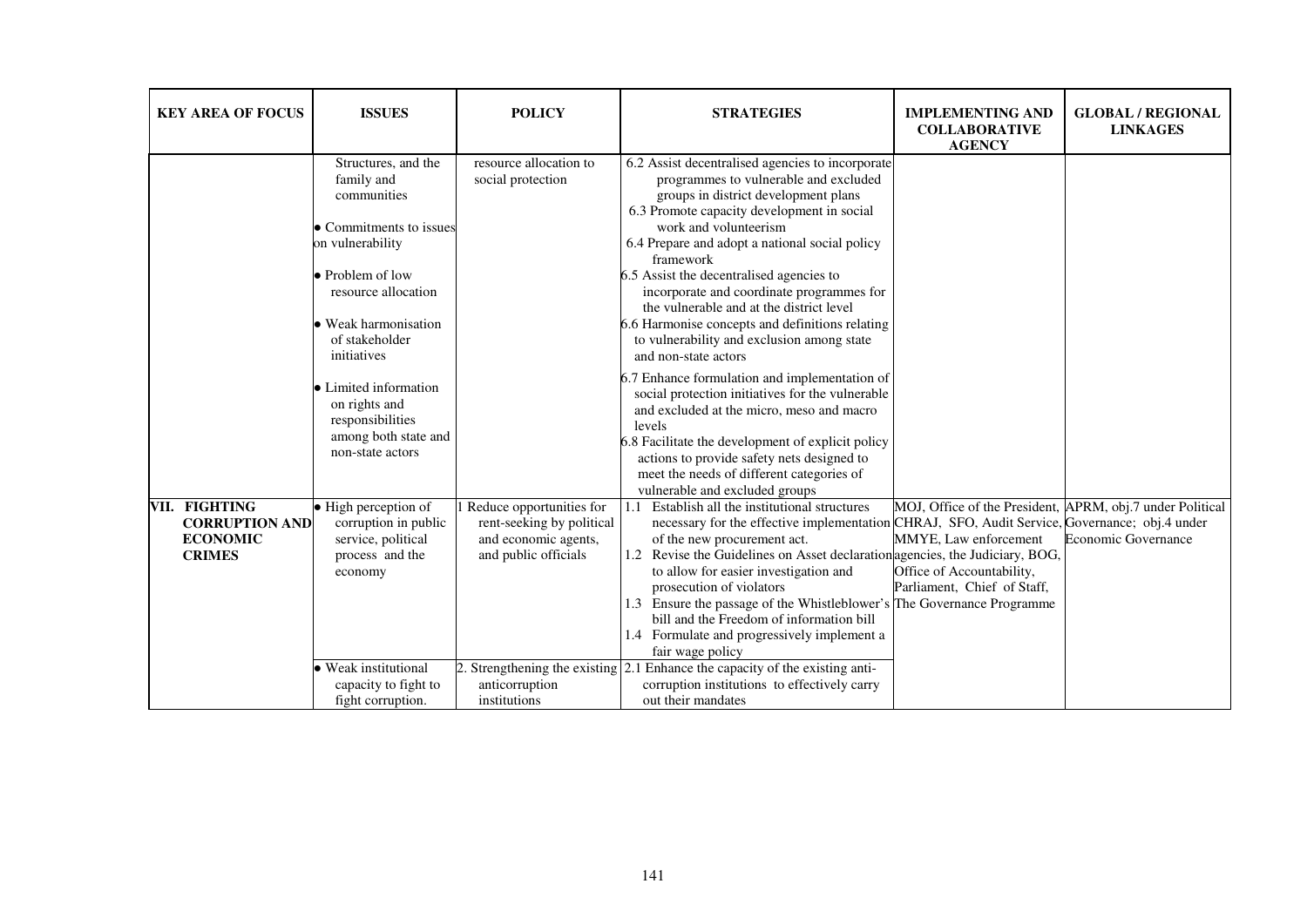| <b>KEY AREA OF FOCUS</b>          | <b>ISSUES</b>                                                                                                           | <b>POLICY</b>                                                                                | <b>STRATEGIES</b>                                                                                                                                                                                                                                                                                                                                                                                                                                                                            | <b>IMPLEMENTING AND</b><br><b>COLLABORATIVE</b><br><b>AGENCY</b>                                                     | <b>GLOBAL / REGIONAL</b><br><b>LINKAGES</b>                                                    |
|-----------------------------------|-------------------------------------------------------------------------------------------------------------------------|----------------------------------------------------------------------------------------------|----------------------------------------------------------------------------------------------------------------------------------------------------------------------------------------------------------------------------------------------------------------------------------------------------------------------------------------------------------------------------------------------------------------------------------------------------------------------------------------------|----------------------------------------------------------------------------------------------------------------------|------------------------------------------------------------------------------------------------|
|                                   | · Weak collaboration<br>among institutions<br>charge with<br>responsibility of<br>fighting corruption.                  |                                                                                              | 2.2 Provide courts with the necessary facilities<br>and personnel to expeditiously deal with<br>corruption cases.<br>2.3 Organize periodic training on economic<br>crimes for the financial intelligence unit of<br>the Ghana Police Service and other anti-<br>corruption agencies<br>2.4 Encourage collaboration activities among<br>agencies responsible for fighting corruption<br>2.5 Encourage Civil Society Groups, including<br>the media to play its watch-dog role<br>effectively. |                                                                                                                      |                                                                                                |
| VIII. WOMEN<br><b>EMPOWERMENT</b> | • Prevalence of<br>outmoded customs<br>inimical to women's<br>rights<br>• Lack of Gender<br>Budgeting<br>Weak access to | Enforce existing laws<br>protecting women's<br>legislations to take care<br>of existing gaps | 1.1 Promote the awareness of existing laws<br>rights and introduce new <sup>1.2</sup> Enhance capacity of appropriate<br>enforcement agencies<br>1.3 Expand coverage of the institutions dealing Traditional Authorities<br>with women rights                                                                                                                                                                                                                                                | MOWAC, MMYE,<br>WAJU, DSW, Legal Aid<br>Board, NCWD, MOH<br>MOJ, CBOs, NGOs, FBOs,                                   | MDG 3, APRM, obj 8 under<br>Political Governance; obj.5<br>under Socio-economic<br>development |
|                                   | economic resources<br>• Inadequate women in<br>public life                                                              | to economic resources<br>public life<br>Introduce gender<br>budgeting                        | Enhance women access 2.1 Progressively implement affirmative action<br>for women<br>and promote women in $\vert 2.2 \rangle$ Expand and sustain micro finance schemes<br>for women<br>2.3 Strengthen institutions dealing with women<br>and children<br>3.1 Incorporate gender analysis in the policy<br>formulation process                                                                                                                                                                 |                                                                                                                      |                                                                                                |
|                                   | Women affected by<br>violence<br>• Harmful traditional<br>practices-trokosi,<br>widowhood rites,<br>bethrotal systems)  | 4. Create an enabling<br>environment for victims of<br>violence to access help               | 4.1 Intensify and support sensitization<br>programmes on legal and women rights<br>especially in the rural areas and among<br>traditional leaders and FBOs<br>4.2 Ensure the passage and implementation of<br>the Domestic Violence Bills and institute<br>strict sanctions for perpetuators                                                                                                                                                                                                 | MOWAC, MMYE,<br>WAJU, DSW, Legal Aid<br>Board, NCWD, MOH<br>MOJ, CBOs, NGOs, FBOs,<br><b>Traditional Authorities</b> | MDG <sub>3</sub>                                                                               |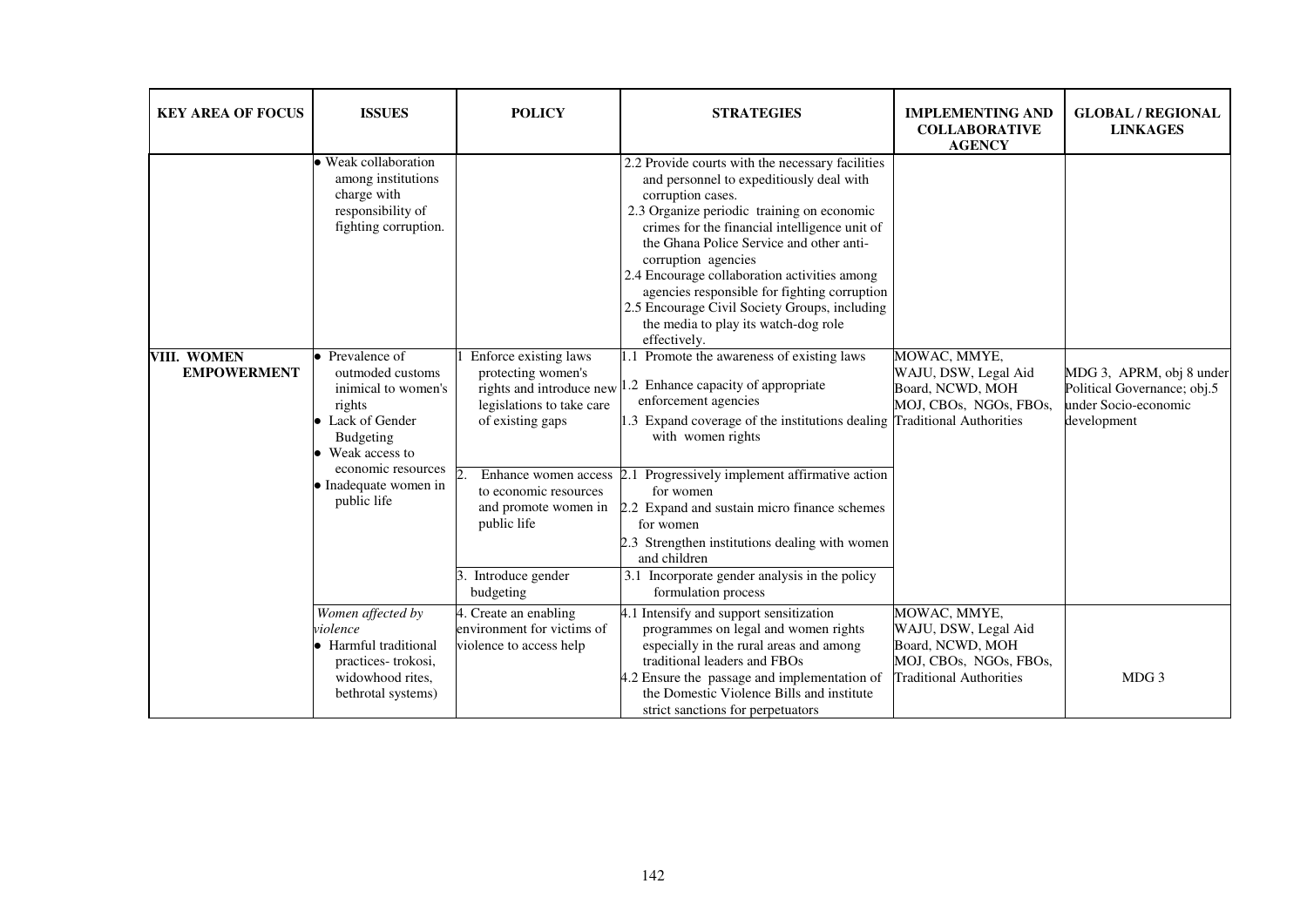| <b>KEY AREA OF FOCUS</b>                                              | <b>ISSUES</b>                                                                                                                                                                                        | <b>POLICY</b>                                                                                                                                                                                                                                                                                                                                                                                                                                                                                                                                                                    | <b>STRATEGIES</b>                                                                                                                                                                                                                                                                                                                                                                                                                                                                                                                                                                                                                                                                                                                                                                                     | <b>IMPLEMENTING AND</b><br><b>COLLABORATIVE</b><br><b>AGENCY</b>                                                           | <b>GLOBAL / REGIONAL</b><br><b>LINKAGES</b>                                              |
|-----------------------------------------------------------------------|------------------------------------------------------------------------------------------------------------------------------------------------------------------------------------------------------|----------------------------------------------------------------------------------------------------------------------------------------------------------------------------------------------------------------------------------------------------------------------------------------------------------------------------------------------------------------------------------------------------------------------------------------------------------------------------------------------------------------------------------------------------------------------------------|-------------------------------------------------------------------------------------------------------------------------------------------------------------------------------------------------------------------------------------------------------------------------------------------------------------------------------------------------------------------------------------------------------------------------------------------------------------------------------------------------------------------------------------------------------------------------------------------------------------------------------------------------------------------------------------------------------------------------------------------------------------------------------------------------------|----------------------------------------------------------------------------------------------------------------------------|------------------------------------------------------------------------------------------|
| <b>ENHANCING</b><br>IX.<br><b>DEVELOPMENT</b><br><b>COMMUNICATION</b> | Shielding<br>O <sub>1</sub><br>perpetrators<br>$\Omega$<br>violence<br>imited governmental<br>Inadequate social<br>support for victims of<br>violence<br>• Outdated information<br>management system | . Disseminate information<br>about domestic violence,<br>and related legal<br>implications and<br>women's rights<br>Integrate Human Rights<br>and Gender into the<br>training programmes for<br>law enforcement agencies<br>and social workers<br>of modern information<br>management system<br>including E-Governance<br>process<br>Promote timely dispatch 2.1<br>of strategic information<br>to targeted areas<br>Promote Development<br>Communication<br>Ensure government<br>commitment to enhance<br>access to public<br>information and enabling<br>environment for media | 4.3 Develop community-based response to<br>violence involving traditional leaders and<br>FBOs on human rights, gender and ADR<br>5.1 Provide shelters and support for victims of<br>violence<br>5.2 Include gender and human rights studies in<br>curriculum of law enforcement agencies and<br>social work institutions<br>5.3 Monitor incidence of domestic violence and<br>other violence against women<br>6.1 Establish WAJU desk at all police stations<br>Promote the development $ 1.1$ Develop $\&$ implement Information<br>management policy<br>Facilitate access and enabling<br>environment<br>3.1 Involve the marginalized in governance<br>through access to information<br>3.2 Encourage private community radio stations<br>4.1 Effective implementation of public<br>information law | NDPC, GSS, NCCE,<br>Ministry of Information,<br>Governance Programme,<br>Office of the President, The<br>Media, NGOs, CSOs | APRM, obj 3/6 under<br><b>Political Governance</b>                                       |
| PROMOTING CIVIC<br>X.<br><b>RESPONSIBILITY</b>                        |                                                                                                                                                                                                      | Ensuring higher civic<br>responsibility and<br>citizens involvement in<br>economic development                                                                                                                                                                                                                                                                                                                                                                                                                                                                                   | 1.1 Enforcing rules and regulations<br>systematically in all spheres, in school, at<br>work, on the streets, in religious institutions,<br>etc                                                                                                                                                                                                                                                                                                                                                                                                                                                                                                                                                                                                                                                        | MOI, Ghana Police Service,<br>MTTU, MMDAs, NCCE,<br>NGOs, National & Regional<br>Houses of Chief, Office of                | APRM, obj.3 under Political<br>Governance; obj.1 under<br>Socio-economic<br>development. |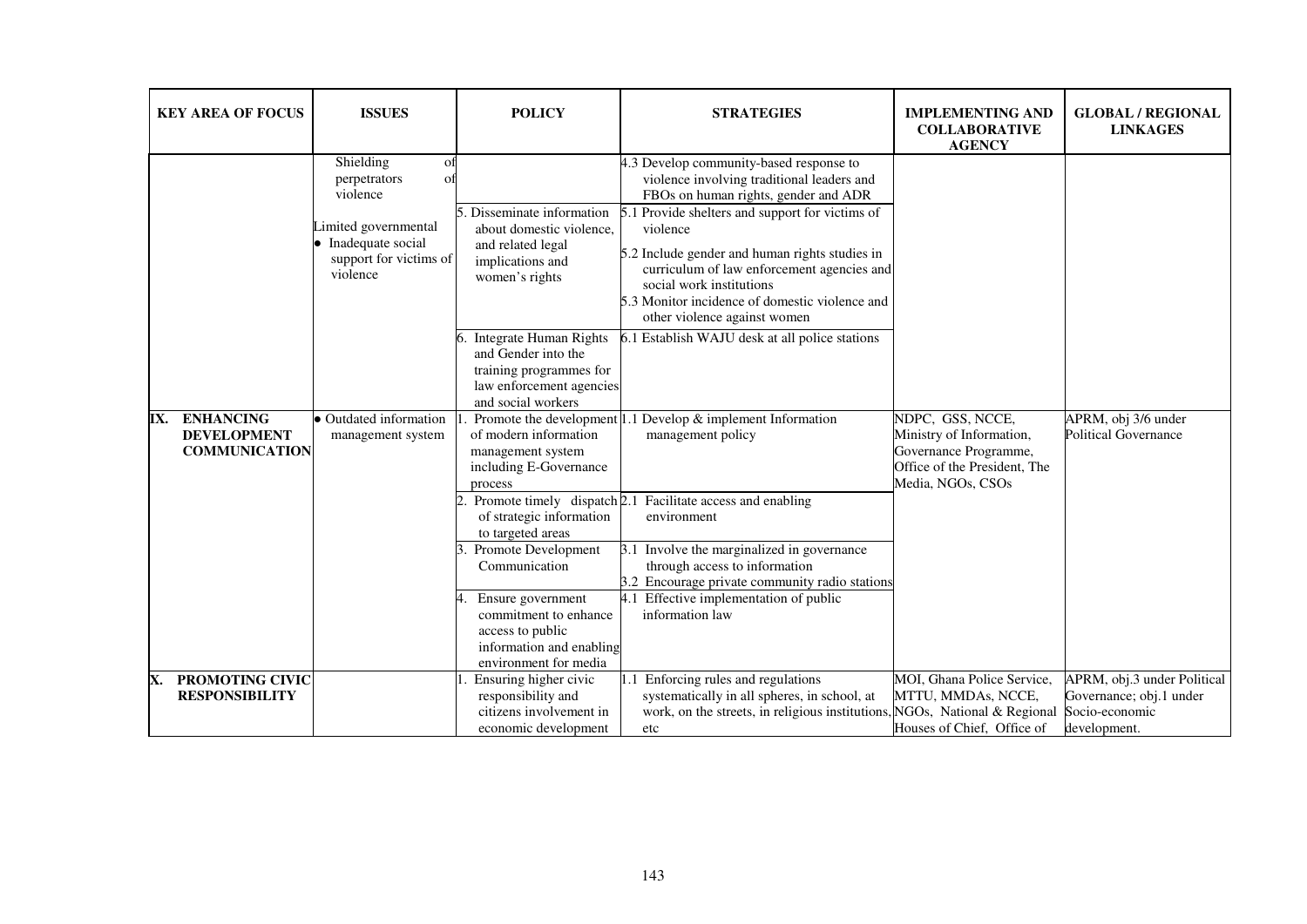| <b>KEY AREA OF FOCUS</b>                            | <b>ISSUES</b> | <b>POLICY</b>                                                                                                                         | <b>STRATEGIES</b>                                                                                                                                                                                                                                                                                                                                                                                                                                                                                            | <b>IMPLEMENTING AND</b><br><b>COLLABORATIVE</b><br><b>AGENCY</b>                                                                                               | <b>GLOBAL / REGIONAL</b><br><b>LINKAGES</b>       |
|-----------------------------------------------------|---------------|---------------------------------------------------------------------------------------------------------------------------------------|--------------------------------------------------------------------------------------------------------------------------------------------------------------------------------------------------------------------------------------------------------------------------------------------------------------------------------------------------------------------------------------------------------------------------------------------------------------------------------------------------------------|----------------------------------------------------------------------------------------------------------------------------------------------------------------|---------------------------------------------------|
|                                                     |               |                                                                                                                                       | 1.2 Institute rewards for civically responsible<br>behaviour and reprimand unacceptable<br>behaviour<br>1.3 Support formal and informal institutions of<br>socialization and learning to perform their<br>roles as channels of change<br>1.4 Empower traditional authorities to actively<br>participate in ensuring responsible civic<br>behaviours<br>1.5 Strengthen the partnership with the public<br>media to promote civically responsible<br>behaviour                                                 | the President, Religious<br>leaders, MOES, GES,<br>Traditional Leader.<br>Governance Programme                                                                 |                                                   |
| <b>ECONOMIC GOVERNANCE</b>                          |               |                                                                                                                                       |                                                                                                                                                                                                                                                                                                                                                                                                                                                                                                              |                                                                                                                                                                |                                                   |
| XI. FISCAL POLICY<br><b>MANAGEMENT</b>              |               | <b>Improve Public</b><br>Expenditure<br>Management<br>Promote effective Debt<br>Management<br>Improve fiscal resource<br>mobilisation | 1.1 Develop a more effective data collection<br>mechanism<br>1.2 Transparency in use of statutory funds<br>1.3 Enforce budget controls on SOEs<br>Monitor size of domestic debt<br>2.1<br>2.2 Restructure domestic debt stock<br>2.3 Reduce stock of domestic debt<br>3.1 Minimise revenue leakages in all collecting<br>agencies<br>3.2 Review and revise existing taxes, fees and<br>user charges<br>3.3 Strengthen revenue collection institutions<br>3.4 Strengthen MMDAs for improved tax<br>collection | MOFEP, Office of the<br>President, Parliament, BOG,<br>IRS, CEPS, MOTI, Regional<br>Integration & NEPAD,<br>MMDAs, Audit Service,<br>Accountant-General Dept., | MDG 8, APRM, obj.1/3<br>under Economic Governance |
| XII. MONETARY<br><b>POLICY</b><br><b>MANAGEMENT</b> |               | Improving the<br>institutional, legal and<br>regulatory framework                                                                     | Price Exchange Stability 1.1 Improve liquidity management<br>1.2 Establish an effective inter-bank foreign<br>exchange market<br>2.1 Revise laws and procedures governing the<br>Banking sector<br>2.2 Conduct regular supervision of banks                                                                                                                                                                                                                                                                  |                                                                                                                                                                | MDG 8, APRM, obj 1/5<br>under Economic Governance |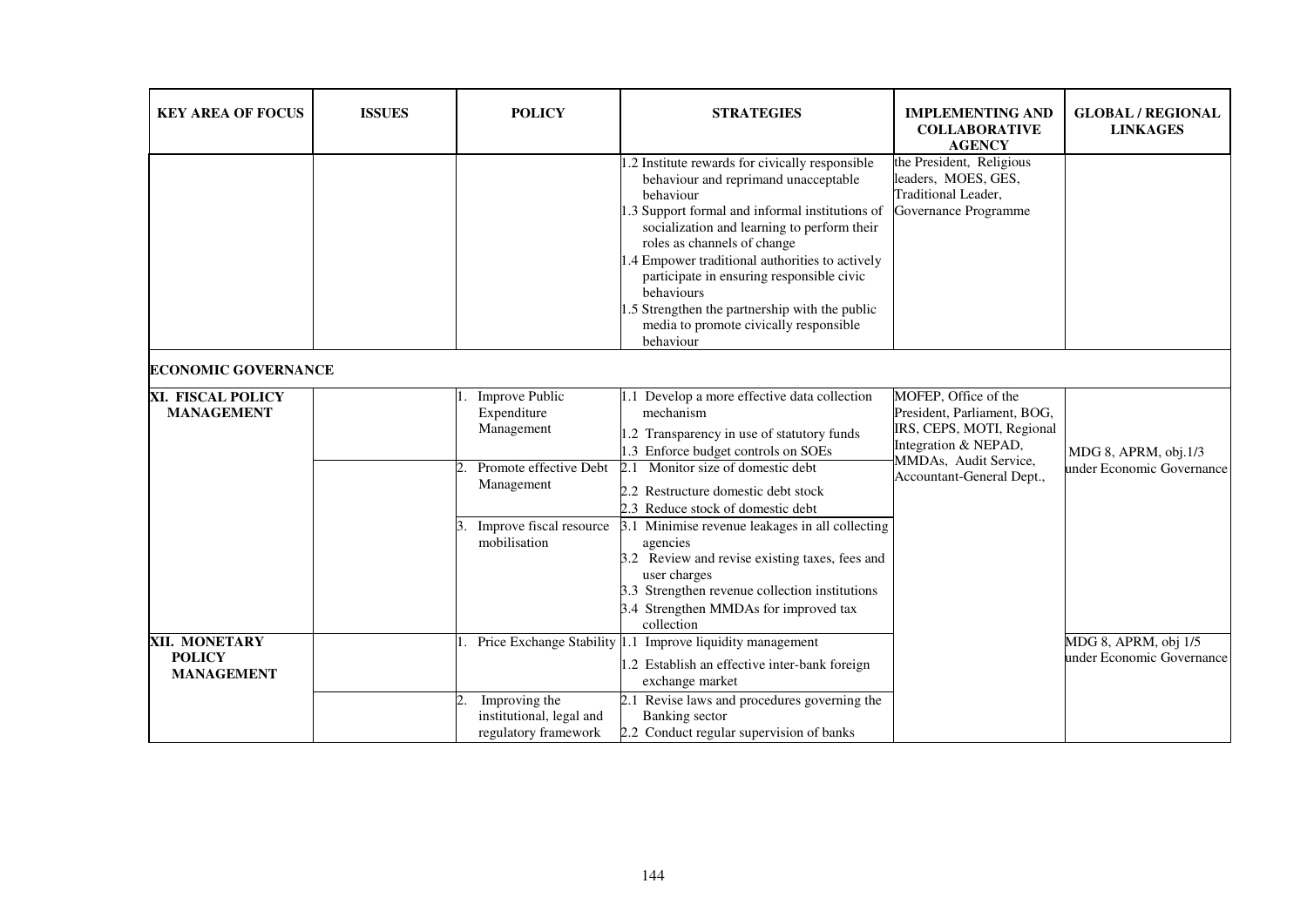| <b>KEY AREA OF FOCUS</b>                                 | <b>ISSUES</b> | <b>POLICY</b>                                                                                                                                                                                                                              | <b>STRATEGIES</b>                                                                                                                                                                                                                                                                                                                                                                                                                                                                                                                                                                                                                                                                                                                          | <b>IMPLEMENTING AND</b><br><b>COLLABORATIVE</b><br><b>AGENCY</b>                                                                             | <b>GLOBAL / REGIONAL</b><br><b>LINKAGES</b>            |
|----------------------------------------------------------|---------------|--------------------------------------------------------------------------------------------------------------------------------------------------------------------------------------------------------------------------------------------|--------------------------------------------------------------------------------------------------------------------------------------------------------------------------------------------------------------------------------------------------------------------------------------------------------------------------------------------------------------------------------------------------------------------------------------------------------------------------------------------------------------------------------------------------------------------------------------------------------------------------------------------------------------------------------------------------------------------------------------------|----------------------------------------------------------------------------------------------------------------------------------------------|--------------------------------------------------------|
|                                                          |               | Deepen the capital<br>market                                                                                                                                                                                                               | 3.1 Implement schemes to increase long-term<br>savings/funds<br>3.2 Expand bond markets                                                                                                                                                                                                                                                                                                                                                                                                                                                                                                                                                                                                                                                    | MOFEP, Office of the<br>President, Parliament, BOG,<br>Financial Institutions, SEC,                                                          | MDG 8, APRM, obj.1 under<br>Economic Governance; obj.2 |
|                                                          |               | Strengthening the<br>financial sector<br>financial sector and<br>improve access to<br>financial services                                                                                                                                   | Initiate steps to provide clearer titles over<br>4.1<br>assets<br>4.2 Address inefficiencies in legal,<br>judicial and asset registry systems<br>4.3 Facilitate development of database for<br>credit management<br>44 Reduce BoG secondary reserve<br>requirements<br>4.5 Promote competition in the financial system<br>to reduce high interest rate spread and<br>ensure competitive rates<br>Create a more diversified 5.1 Improve the administrative framework for<br>micro finance<br>5.2 Develop micro finance product designed to<br>address the needs of agriculture<br>5.3 Establish a central securities depository for<br>government securities<br>5.4 Enact long-term savings law for private<br>pension and housing schemes. | NIC, GSE, PEF, SSNIT,<br>IRS, CEPS, MOTI, Regional development<br>Integration & NEPAD,<br>MMDAs, Audit Service,<br>Accountant-General Dept., | under<br>Socio-economic                                |
| XIII. INTERNATIONAL<br><b>TRADE</b><br><b>MANAGEMENT</b> |               | Improve import<br>competitiveness                                                                                                                                                                                                          | 1.1 Maintain competitive real exchange rates<br>.2 Improve the import/export regime<br>Minimise the incidence of dumping<br>$\left  .3 \right $                                                                                                                                                                                                                                                                                                                                                                                                                                                                                                                                                                                            |                                                                                                                                              | MDG 8, APRM, obj.1/5<br>under Economic Governance      |
|                                                          |               | Diversify and increase<br>2.1 Promote new areas of competitive<br>export base<br>advantage<br>2.2 Take full advantage of Preferential Access<br>to markets such as AGOA, EU-ACP<br>2.3 Engage fully in Multi-lateral Trade<br>negotiations |                                                                                                                                                                                                                                                                                                                                                                                                                                                                                                                                                                                                                                                                                                                                            |                                                                                                                                              |                                                        |
|                                                          |               | Institute mechanisms to<br>manage external shock                                                                                                                                                                                           | 3.1 Maintain stable reserves                                                                                                                                                                                                                                                                                                                                                                                                                                                                                                                                                                                                                                                                                                               |                                                                                                                                              |                                                        |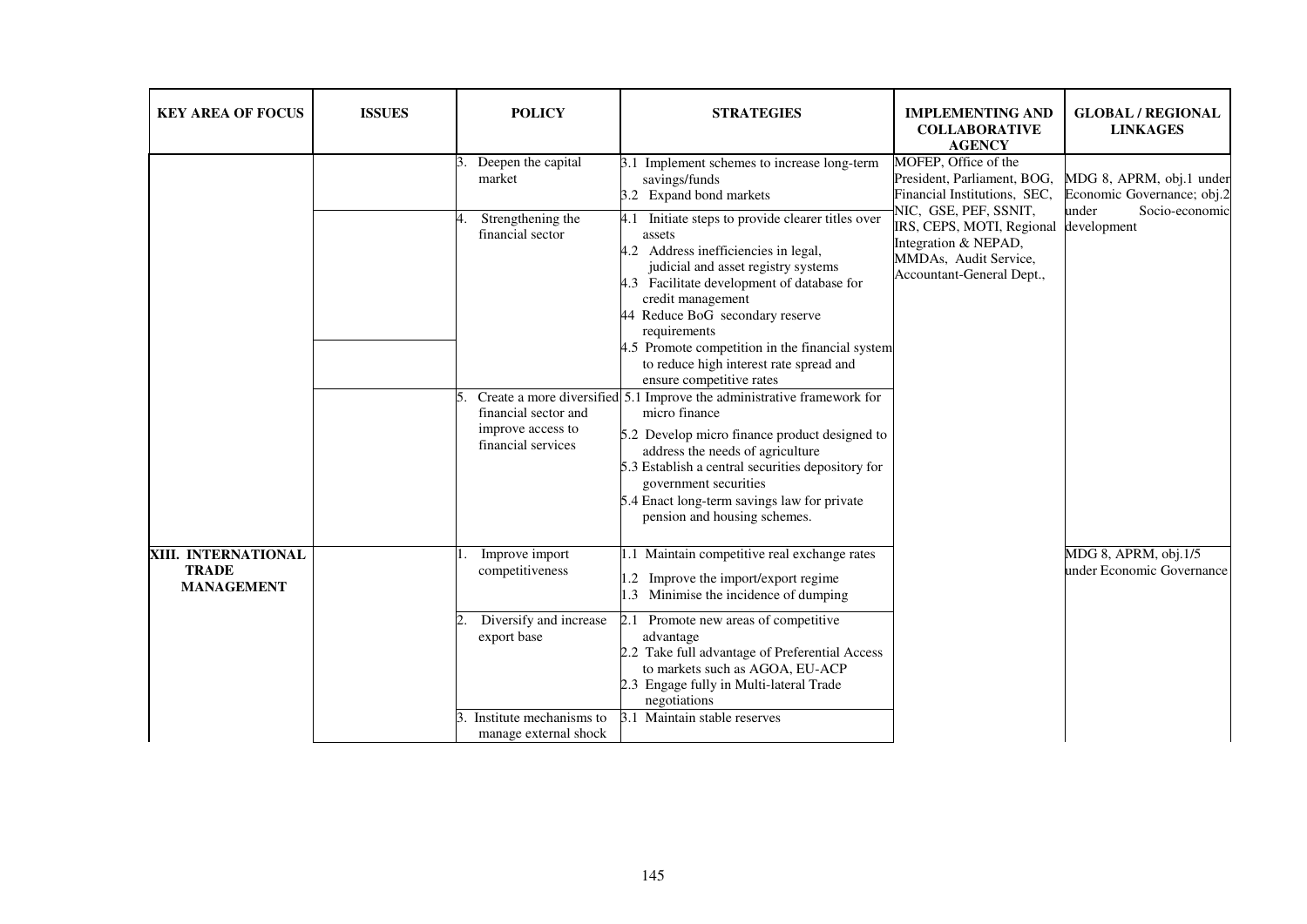| <b>KEY AREA OF FOCUS</b>                                            | <b>ISSUES</b> | <b>POLICY</b>                                                                                           | <b>STRATEGIES</b>                                                                                                                                                                                                                                                                                                                                                                                                                        | <b>IMPLEMENTING AND</b><br><b>COLLABORATIVE</b><br><b>AGENCY</b>                                                                                                                              | <b>GLOBAL / REGIONAL</b><br><b>LINKAGES</b>                                                            |
|---------------------------------------------------------------------|---------------|---------------------------------------------------------------------------------------------------------|------------------------------------------------------------------------------------------------------------------------------------------------------------------------------------------------------------------------------------------------------------------------------------------------------------------------------------------------------------------------------------------------------------------------------------------|-----------------------------------------------------------------------------------------------------------------------------------------------------------------------------------------------|--------------------------------------------------------------------------------------------------------|
|                                                                     |               | 4. Accelerate economic<br>integration with other<br>regional and/or sub-<br>regional states             | 4.1 Implement the WAMZ programme<br>4.2 Work towards establishing a common<br>customs union<br>4.3 Ensure that National Trade Policy reflects<br><b>ECOWAS</b> protocols<br>4.4 Strengthen links between industrial and<br>trade policies                                                                                                                                                                                                |                                                                                                                                                                                               |                                                                                                        |
| <b>CORPERATE GOVERNANCE</b>                                         |               |                                                                                                         |                                                                                                                                                                                                                                                                                                                                                                                                                                          |                                                                                                                                                                                               |                                                                                                        |
| XIV. GOOD<br><b>CORPORATE</b><br><b>GOVERNANCE</b>                  |               | Promote an enabling<br>environment and<br>effective regulatory<br>framework for corporate<br>management | 1.1 Ensure that corporations act as good<br>corporate citizens with regard to human<br>rights, social responsibility and<br>environmental sustainability<br>1.2 Promote the adoption of codes of good<br>business ethics in achieving the objectives<br>of the organization<br>1.3 Ensure that corporations treat all their<br>stakeholders in a fair and just manner<br>1.4 Provide for accountability of corporations<br>and directors | CHRAJ, MMYE, PEF, AGI,<br>SSNIT, GEA, Organised<br>Labour, EPA, MOFEP,<br>Auditor-General, PAC,<br>Judicial Services, SFO,<br>Economic Crime Unit of<br>Police, MOI, MOC, NCA,<br>CSOs, Media | APRM, obj.1/2/3/4/5 under<br>Corporate Governance<br>APRM, obj.1/2/3/4/5 under<br>Corporate Governance |
| <b>EVIDENCE-BASED DECISION MAKING</b>                               |               |                                                                                                         |                                                                                                                                                                                                                                                                                                                                                                                                                                          |                                                                                                                                                                                               |                                                                                                        |
| XV. PROMOTING AN<br><b>EVIDENCE-BASED</b><br><b>DECISION MAKING</b> |               | Strengthening the data<br>base for policy<br>making                                                     | 1.1 Rationalize the production of data within the NDPC, GSS, CSOs, Ministry<br>statistical system<br>formulation and decision 1.2 Define the roles and mandates of the<br>various data producing institutions<br>1.3 Adopt common definitions, methods and<br>classifications<br>1.4 Review of the Statistical law and adoption<br>of a statistical master plan                                                                          | of Information, MMDAs,<br>Office of the President,<br>NGOs, NCCE, MDAs,<br>MOFEP, BOG, Research<br>Institutions, Governance<br>Programme                                                      | APRM, obj.2 under<br>Economic Governance;<br>obj.2/6 under Socio-<br>economic development.             |